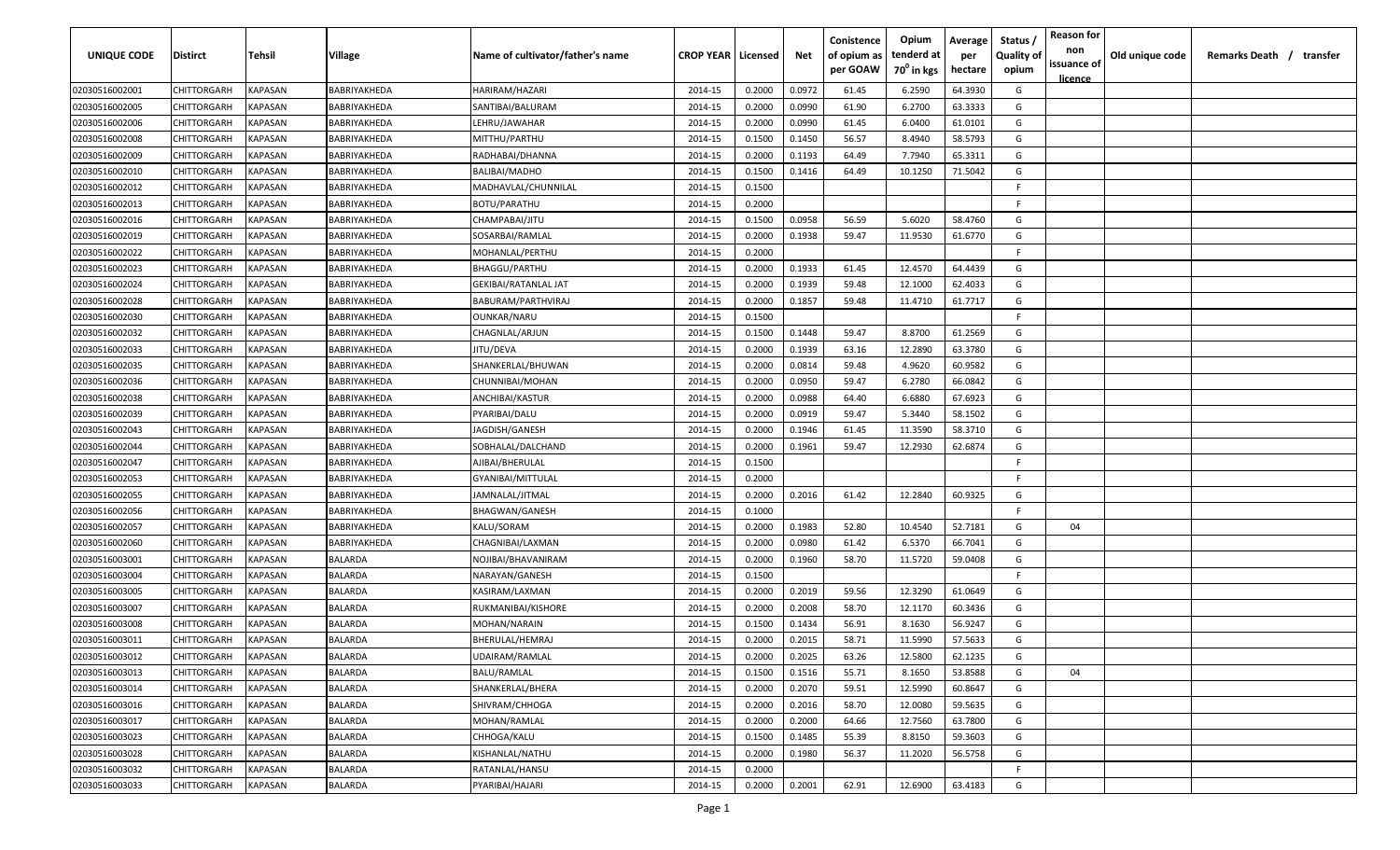| <b>UNIQUE CODE</b> | <b>Distirct</b>    | <b>Tehsil</b>  | Village           | Name of cultivator/father's name | <b>CROP YEAR   Licensed</b> |        | Net    | Conistence<br>of opium as | Opium<br>tenderd at    | Average<br>per | Status /<br>Quality of | <b>Reason for</b><br>non<br>issuance of | Old unique code | Remarks Death / | transfer |
|--------------------|--------------------|----------------|-------------------|----------------------------------|-----------------------------|--------|--------|---------------------------|------------------------|----------------|------------------------|-----------------------------------------|-----------------|-----------------|----------|
|                    |                    |                |                   |                                  |                             |        |        | per GOAW                  | 70 <sup>0</sup> in kgs | hectare        | opium                  | <u>licence</u>                          |                 |                 |          |
| 02030516003034     | CHITTORGARH        | <b>KAPASAN</b> | <b>BALARDA</b>    | <b>OUNKAR/RATAN</b>              | 2014-15                     | 0.2000 | 0.2074 | 58.70                     | 12.5870                | 60.6895        | G                      |                                         |                 |                 |          |
| 02030516003035     | CHITTORGARH        | KAPASAN        | <b>BALARDA</b>    | BHURA/OUNKAR                     | 2014-15                     | 0.2000 | 0.2023 | 60.04                     | 12.5310                | 61.9427        | G                      |                                         |                 |                 |          |
| 02030516004001     | CHITTORGARH        | KAPASAN        | BAMNIYABHATTOKA B | RAMESWAR/GOPILAL                 | 2014-15                     | 0.1500 | 0.0505 | 62.15                     | 3.0990                 | 61.3663        | G                      |                                         |                 |                 |          |
| 02030516004002     | CHITTORGARH        | KAPASAN        | BAMNIYABHATTOKA A | JAGANATH/RAMSUKH                 | 2014-15                     | 0.2000 | 0.0684 | 59.90                     | 4.4330                 | 64.8099        | G                      |                                         |                 |                 |          |
| 02030516004003     | CHITTORGARH        | KAPASAN        | BAMNIYABHATTOKA A | SANTILAL/GOPILAL                 | 2014-15                     | 0.2000 | 0.0985 | 62.20                     | 6.2910                 | 63.8680        | G                      |                                         |                 |                 |          |
| 02030516004004     | CHITTORGARH        | KAPASAN        | BAMNIYABHATTOKA A | SHAMBULAL/JAICHAND               | 2014-15                     | 0.2000 | 0.2029 | 55.40                     | 11.7450                | 57.8857        | G                      |                                         |                 |                 |          |
| 02030516004005     | CHITTORGARH        | KAPASAN        | BAMNIYABHATTOKA A | NANALAL/MOHANLAL                 | 2014-15                     | 0.1500 | 0.0519 | 62.20                     | 3.5450                 | 68.3044        | G                      |                                         |                 |                 |          |
| 02030516004006     | CHITTORGARH        | KAPASAN        | BAMNIYABHATTOKA B | RAJENDRAKUMAR/CHATARBHUJ         | 2014-15                     | 0.2000 | 0.1988 | 64.18                     | 13.4230                | 67.5201        | G                      |                                         |                 |                 |          |
| 02030516004007     | CHITTORGARH        | KAPASAN        | BAMNIYABHATTOKA A | SAJJANBAI/LALURAM                | 2014-15                     | 0.2000 | 0.1012 | 62.27                     | 6.4050                 | 63.2905        | G                      |                                         |                 |                 |          |
| 02030516004009     | CHITTORGARH        | KAPASAN        | BAMNIYABHATTOKA B | KACHANBAI/BAGDULAL               | 2014-15                     | 0.1500 | 0.1490 | 62.13                     | 9.8790                 | 66.3020        | G                      |                                         |                 |                 |          |
| 02030516004010     | CHITTORGARH        | KAPASAN        | BAMNIYABHATTOKA A | LAXMILAL/KESAR                   | 2014-15                     | 0.2000 | 0.1000 | 62.27                     | 6.3780                 | 63.7800        | G                      |                                         |                 |                 |          |
| 02030516004011     | CHITTORGARH        | KAPASAN        | BAMNIYABHATTOKA A | NANALAL/LALURAM                  | 2014-15                     | 0.2000 | 0.1996 | 66.40                     | 13.8590                | 69.4339        | G                      |                                         |                 |                 |          |
| 02030516004012     | CHITTORGARH        | KAPASAN        | BAMNIYABHATTOKA A | KHUBHCHAND/BALU                  | 2014-15                     | 0.2000 | 0.2011 | 62.27                     | 12.9700                | 64.4953        | G                      |                                         |                 |                 |          |
| 02030516004013     | CHITTORGARH        | KAPASAN        | BAMNIYABHATTOKA A | SOHANLAL/NARAYAN                 | 2014-15                     | 0.2000 | 0.0490 | 64.49                     | 3.4920                 | 71.2653        | G                      |                                         |                 |                 |          |
| 02030516004015     | CHITTORGARH        | KAPASAN        | BAMNIYABHATTOKA A | KISHANIBAI/SOBHALAL              | 2014-15                     | 0.2000 | 0.1989 | 64.49                     | 13.5710                | 68.2303        | G                      |                                         |                 |                 |          |
| 02030516004017     | CHITTORGARH        | KAPASAN        | BAMNIYABHATTOKA A | JAMNALAL/BHURALAL                | 2014-15                     | 0.2000 |        |                           |                        |                | -F.                    |                                         |                 |                 |          |
| 02030516004018     | CHITTORGARH        | KAPASAN        | BAMNIYABHATTOKA A | MOHANLAL/GOKAL                   | 2014-15                     | 0.2000 | 0.0988 | 64.49                     | 6.9740                 | 70.5870        | G                      |                                         |                 |                 |          |
| 02030516004019     | CHITTORGARH        | KAPASAN        | BAMNIYABHATTOKA A | KESAVANAND/RAMSUKH               | 2014-15                     | 0.2000 |        |                           |                        |                | -F.                    |                                         |                 |                 |          |
| 02030516004020     | CHITTORGARH        | KAPASAN        | BAMNIYABHATTOKA A | TULSIRAM/BAGDU                   | 2014-15                     | 0.1500 | 0.0714 | 62.27                     | 4.6520                 | 65.1541        | G                      |                                         |                 |                 |          |
| 02030516004021     | CHITTORGARH        | KAPASAN        | BAMNIYABHATTOKA A | PYARCHAND/RAGUNATH               | 2014-15                     | 0.1500 | 0.1530 | 62.27                     | 9.9370                 | 64.9477        | G                      |                                         |                 |                 |          |
| 02030516004022     | CHITTORGARH        | KAPASAN        | BAMNIYABHATTOKA A | SYAMLAL/MADAVLAL                 | 2014-15                     | 0.2000 | 0.0934 | 59.90                     | 6.1100                 | 65.4176        | G                      |                                         |                 |                 |          |
| 02030516004023     | CHITTORGARH        | KAPASAN        | BAMNIYABHATTOKA A | JAMNIBAI/MADANLAL                | 2014-15                     | 0.1500 | 0.0755 | 56.40                     | 4.7700                 | 63.1788        | G                      |                                         |                 |                 |          |
| 02030516004024     | CHITTORGARH        | KAPASAN        | BAMNIYABHATTOKA A | KAMLABAI/MOTILAL                 | 2014-15                     | 0.1500 | 0.1519 | 57.91                     | 8.7530                 | 57.6234        | G                      |                                         |                 |                 |          |
| 02030516004025     | CHITTORGARH        | KAPASAN        | BAMNIYABHATTOKA A | SURESHCHAND/MADAVLAL             | 2014-15                     | 0.2000 | 0.0961 | 62.69                     | 6.2870                 | 65.4214        | G                      |                                         |                 |                 |          |
| 02030516004026     | CHITTORGARH        | KAPASAN        | BAMNIYABHATTOKA A | KESARBAI/MADANLAL                | 2014-15                     | 0.2000 | 0.0997 | 62.69                     | 6.4390                 | 64.5838        | G                      |                                         |                 |                 |          |
| 02030516004027     | CHITTORGARH        | KAPASAN        | BAMNIYABHATTOKA A | JAANIBAI/MULCHAND                | 2014-15                     | 0.1500 | 0.0785 | 62.69                     | 5.2300                 | 66.6242        | G                      |                                         |                 |                 |          |
| 02030516004029     | CHITTORGARH        | KAPASAN        | BAMNIYABHATTOKA B | CHAGNLAL/KESARILAL               | 2014-15                     | 0.1500 | 0.0739 | 56.24                     | 4.2900                 | 58.0514        | G                      |                                         |                 |                 |          |
| 02030516004030     | CHITTORGARH        | KAPASAN        | BAMNIYABHATTOKA A | PYARIBAI/CHANDMAL                | 2014-15                     | 0.2000 | 0.0502 | 62.69                     | 3.1520                 | 62.7888        | G                      |                                         |                 |                 |          |
| 02030516004031     | CHITTORGARH        | KAPASAN        | BAMNIYABHATTOKA A | MUKESHCHAND/PRABHULAL            | 2014-15                     | 0.1500 | 0.0690 | 59.90                     | 4.3300                 | 62.7536        | G                      |                                         |                 |                 |          |
| 02030516004032     | CHITTORGARH        | KAPASAN        | BAMNIYABHATTOKA A | GANPATHLAL/NANDRAM               | 2014-15                     | 0.1500 | 0.1033 | 55.35                     | 5.7960                 | 56.1084        | G                      |                                         |                 |                 |          |
| 02030516004033     | CHITTORGARH        | KAPASAN        | BAMNIYABHATTOKA A | CHANDIBAI/NARUJI                 | 2014-15                     | 0.1500 | 0.0749 | 62.69                     | 4.7290                 | 63.1375        | G                      |                                         |                 |                 |          |
| 02030516004036     | CHITTORGARH        | KAPASAN        | BAMNIYABHATTOKA A | SATYNARAYAN/BIHARILAL            | 2014-15                     | 0.2000 | 0.1000 | 60.47                     | 6.3580                 | 63.5800        | G                      |                                         |                 |                 |          |
| 02030516004037     | CHITTORGARH        | KAPASAN        | BAMNIYABHATTOKA A | HERRAM/CHOGALAL                  | 2014-15                     | 0.2000 | 0.2002 | 59.90                     | 11.9800                | 59.8402        | G                      |                                         |                 |                 |          |
| 02030516004039     | CHITTORGARH        | KAPASAN        | BAMNIYABHATTOKA A | KALURAM/SHANKER                  | 2014-15                     | 0.2000 | 0.0493 | 64.49                     | 3.5010                 | 71.0142        | G                      |                                         |                 |                 |          |
| 02030516004040     | <b>CHITTORGARH</b> | KAPASAN        | BAMNIYABHATTOKA A | SHANKERLAL/MOHAN                 | 2014-15                     | 0.1500 |        |                           |                        |                | E                      |                                         |                 |                 |          |
| 02030516004041     | CHITTORGARH        | <b>KAPASAN</b> | BAMNIYABHATTOKA A | KISHANLAL/GOPILAL                | 2014-15                     | 0.1500 |        |                           |                        |                | -F                     |                                         |                 |                 |          |
| 02030516004042     | <b>CHITTORGARH</b> | KAPASAN        | BAMNIYABHATTOKA A | GORISHANKER/VERDICHAND           | 2014-15                     | 0.2000 | 0.1957 | 62.68                     | 13.0820                | 66.8472        | G                      |                                         |                 |                 |          |
| 02030516004043     | CHITTORGARH        | KAPASAN        | BAMNIYABHATTOKA B | HARISHANKER/RADHAKISHAN          | 2014-15                     | 0.1500 | 0.0500 | 67.29                     | 3.7110                 | 74.2200        | G                      |                                         |                 |                 |          |
| 02030516004050     | CHITTORGARH        | KAPASAN        | BAMNIYABHATTOKA A | SOHANLAL/MODIRAM                 | 2014-15                     | 0.1500 | 0.1491 | 60.55                     | 9.4370                 | 63.2931        | G                      |                                         |                 |                 |          |
| 02030516004053     | CHITTORGARH        | KAPASAN        | BAMNIYABHATTOKA A | MEHTABBAI/DHRMCHAND              | 2014-15                     | 0.2000 |        |                           |                        |                | $\mathsf{F}$           |                                         |                 |                 |          |
| 02030516004054     | <b>CHITTORGARH</b> | KAPASAN        | BAMNIYABHATTOKA A | RAMCHANDER/MOHANLAL              | 2014-15                     | 0.2000 |        |                           |                        |                | -F                     |                                         |                 |                 |          |
| 02030516004057     | <b>CHITTORGARH</b> | KAPASAN        | BAMNIYABHATTOKA A | NARAYANLAL/JVAHARMAL             | 2014-15                     | 0.2000 | 0.0951 | 56.60                     | 5.8060                 | 61.0515        |                        | 02                                      |                 |                 |          |
| 02030516004058     | CHITTORGARH        | KAPASAN        | BAMNIYABHATTOKA B | AKLING/GULABCHAND                | 2014-15                     | 0.1500 |        |                           |                        |                | F.                     |                                         |                 |                 |          |
| 02030516004060     | <b>CHITTORGARH</b> | <b>KAPASAN</b> | BAMNIYABHATTOKA A | SOHANLAL/NARAYAN                 | 2014-15                     | 0.2000 | 0.1993 | 65.86                     | 12.8800                | 64.6262        |                        | 02                                      |                 |                 |          |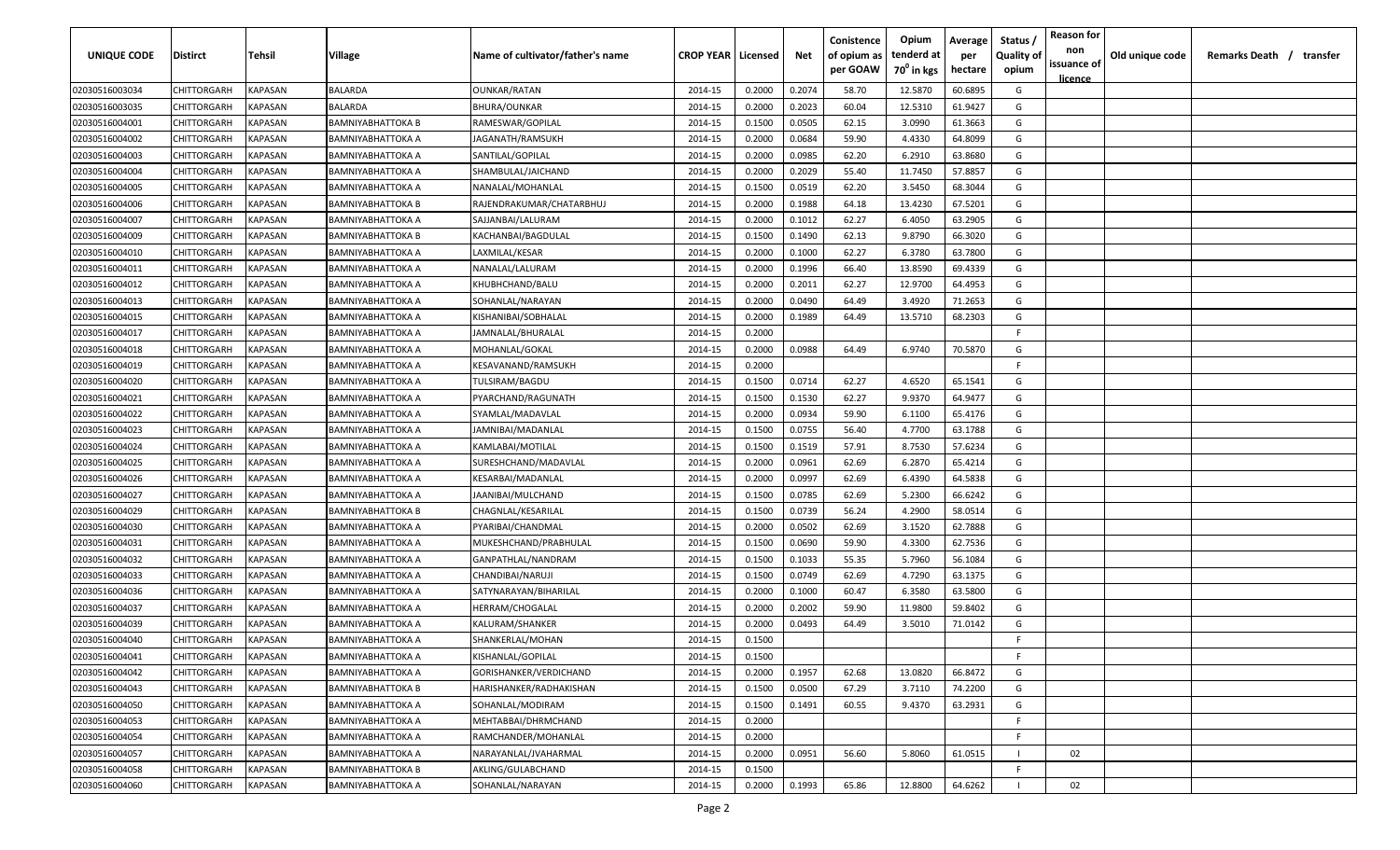| <b>UNIQUE CODE</b> | <b>Distirct</b>    | <b>Tehsil</b>  | Village                  | Name of cultivator/father's name | <b>CROP YEAR   Licensed</b> |        | Net    | Conistence<br>of opium as<br>per GOAW | Opium<br>tenderd at<br>70 <sup>0</sup> in kgs | Average<br>per<br>hectare | Status /<br><b>Quality of</b><br>opium | <b>Reason for</b><br>non<br>issuance of | Old unique code | Remarks Death /<br>transfer |  |
|--------------------|--------------------|----------------|--------------------------|----------------------------------|-----------------------------|--------|--------|---------------------------------------|-----------------------------------------------|---------------------------|----------------------------------------|-----------------------------------------|-----------------|-----------------------------|--|
| 02030516004061     | CHITTORGARH        | <b>KAPASAN</b> | <b>BAMNIYABHATTOKA B</b> | RAMCHAND/MADHULAL                | 2014-15                     | 0.1500 | 0.0741 | 58.17                                 | 4.7530                                        | 64.1430                   | G                                      | <u>licence</u>                          |                 |                             |  |
| 02030516004062     | CHITTORGARH        | KAPASAN        | BAMNIYABHATTOKA B        | KARSNCHAND/GULABCHAND            | 2014-15                     | 0.1500 | 0.1467 | 58.17                                 | 9.1410                                        | 62.3108                   | G                                      |                                         |                 |                             |  |
| 02030516004063     | CHITTORGARH        | KAPASAN        | BAMNIYABHATTOKA A        | KANHEYA/PRATAP                   | 2014-15                     | 0.2000 | 0.1982 | 58.94                                 | 12.0410                                       | 60.7518                   | G                                      |                                         |                 |                             |  |
| 02030516004066     | CHITTORGARH        | KAPASAN        | BAMNIYABHATTOKA B        | PYARIBAI/JEETMAL                 | 2014-15                     | 0.2000 | 0.1323 | 63.19                                 | 8.9010                                        | 67.2789                   | G                                      |                                         |                 |                             |  |
| 02030516004068     | CHITTORGARH        | KAPASAN        | BAMNIYABHATTOKA B        | KOSLYABAI/TARACHAND              | 2014-15                     | 0.1500 | 0.0606 | 57.92                                 | 3.7150                                        | 61.3036                   | G                                      |                                         |                 |                             |  |
| 02030516004069     | CHITTORGARH        | KAPASAN        | BAMNIYABHATTOKA B        | SHAMBHULAL/DUDA                  | 2014-15                     | 0.1500 | 0.0464 | 64.18                                 | 3.0990                                        | 66.7888                   | G                                      |                                         |                 |                             |  |
| 02030516004070     | CHITTORGARH        | KAPASAN        | BAMNIYABHATTOKA B        | SURATRAM/KISHANLAL               | 2014-15                     | 0.1500 |        |                                       |                                               |                           | -F                                     |                                         |                 |                             |  |
| 02030516004073     | CHITTORGARH        | KAPASAN        | BAMNIYABHATTOKA B        | NARAYANIBAI/MANGILAL             | 2014-15                     | 0.1500 | 0.1025 | 56.09                                 | 6.0980                                        | 59.4927                   | G                                      |                                         |                 |                             |  |
| 02030516004074     | CHITTORGARH        | KAPASAN        | BAMNIYABHATTOKA B        | RAMESHWAR/SOHAN                  | 2014-15                     | 0.1500 | 0.1484 | 58.43                                 | 8.8900                                        | 59.9057                   | G                                      |                                         |                 |                             |  |
| 02030516004078     | CHITTORGARH        | KAPASAN        | BAMNIYABHATTOKA A        | GOVINDRAM/RADAKISAN              | 2014-15                     | 0.1500 | 0.1450 | 64.49                                 | 9.7660                                        | 67.3517                   | G                                      |                                         |                 |                             |  |
| 02030516004080     | CHITTORGARH        | KAPASAN        | BAMNIYABHATTOKA A        | BHAGIRATH/SHANKERLAL             | 2014-15                     | 0.2000 | 0.1003 | 55.88                                 | 6.1230                                        | 61.0469                   | G                                      |                                         |                 |                             |  |
| 02030516004081     | CHITTORGARH        | KAPASAN        | BAMNIYABHATTOKA B        | CHUNNILAL/LOBHCHAND              | 2014-15                     | 0.1500 | 0.1502 | 62.15                                 | 9.4380                                        | 62.8362                   | G                                      |                                         |                 |                             |  |
| 02030516004083     | CHITTORGARH        | KAPASAN        | BAMNIYABHATTOKA B        | INDERSINGH/BHANWARSINGH          | 2014-15                     | 0.1500 | 0.1544 | 57.36                                 | 10.1940                                       | 66.0233                   | G                                      |                                         |                 |                             |  |
| 02030516004084     | CHITTORGARH        | KAPASAN        | BAMNIYABHATTOKA B        | DINESHCHAND/JAYSKANKER           | 2014-15                     | 0.2000 | 0.1915 | 63.19                                 | 13.0080                                       | 67.9269                   | G                                      |                                         |                 |                             |  |
| 02030516004087     | CHITTORGARH        | KAPASAN        | BAMNIYABHATTOKA B        | DEOBAI/PRAKASHCHAND              | 2014-15                     | 0.1500 | 0.1030 | 63.19                                 | 6.8250                                        | 66.2621                   | G                                      |                                         |                 |                             |  |
| 02030516004089     | CHITTORGARH        | KAPASAN        | BAMNIYABHATTOKA B        | SUBHADRAKUMARI/JAGDISH           | 2014-15                     | 0.2000 | 0.0952 | 63.19                                 | 6.8610                                        | 72.0693                   | G                                      |                                         |                 |                             |  |
| 02030516004090     | CHITTORGARH        | KAPASAN        | BAMNIYABHATTOKA A        | RAJENDRA / RAJMAL/NANA           | 2014-15                     | 0.1500 | 0.1475 | 62.68                                 | 9.8770                                        | 66.9627                   | G                                      |                                         |                 |                             |  |
| 02030516004093     | CHITTORGARH        | KAPASAN        | <b>BAMNIYABHATTOKA B</b> | SHANKER/DALU                     | 2014-15                     | 0.1500 | 0.0495 | 49.77                                 | 2.8800                                        | 58.1818                   | G                                      |                                         |                 |                             |  |
| 02030516004095     | CHITTORGARH        | KAPASAN        | BAMNIYABHATTOKA B        | RAMESWAR/DALU                    | 2014-15                     | 0.1500 | 0.0706 | 59.56                                 | 4.8160                                        | 68.2153                   | G                                      |                                         |                 |                             |  |
| 02030516004097     | CHITTORGARH        | KAPASAN        | BAMNIYABHATTOKA B        | SHAMBHULAL/CHANDMAL              | 2014-15                     | 0.2000 | 0.1014 | 63.19                                 | 6.3640                                        | 62.7613                   | G                                      |                                         |                 |                             |  |
| 02030516004098     | CHITTORGARH        | KAPASAN        | BAMNIYABHATTOKA A        | RAMCHANDER/SHANKER               | 2014-15                     | 0.1500 | 0.1451 | 62.68                                 | 9.5630                                        | 65.9063                   | G                                      |                                         |                 |                             |  |
| 02030516004099     | CHITTORGARH        | KAPASAN        | BAMNIYABHATTOKA B        | PRAKESHCHAND/RAMSUKH             | 2014-15                     | 0.1500 | 0.1465 | 67.29                                 | 10.1610                                       | 69.3584                   | G                                      |                                         |                 |                             |  |
| 02030516004102     | CHITTORGARH        | KAPASAN        | BAMNIYABHATTOKA B        | LALURAM/DHAMERCHANDER            | 2014-15                     | 0.2000 |        |                                       |                                               |                           | -F                                     |                                         |                 |                             |  |
| 02030516004103     | CHITTORGARH        | KAPASAN        | BAMNIYABHATTOKA B        | RAMESHWAR/JITMAL                 | 2014-15                     | 0.1500 | 0.1499 | 70.07                                 | 10.7910                                       | 71.9880                   | G                                      |                                         |                 |                             |  |
| 02030516004104     | CHITTORGARH        | KAPASAN        | BAMNIYABHATTOKA B        | SHYAMLAL/MOHANLAL                | 2014-15                     | 0.2000 | 0.1996 | 64.18                                 | 13.2670                                       | 66.4679                   | G                                      |                                         |                 |                             |  |
| 02030516004105     | CHITTORGARH        | KAPASAN        | BAMNIYABHATTOKA B        | GOVINDPRASAD/BANSILAL            | 2014-15                     | 0.1500 | 0.1500 | 60.28                                 | 8.9640                                        | 59.7600                   | G                                      |                                         |                 |                             |  |
| 02030516004106     | CHITTORGARH        | KAPASAN        | BAMNIYABHATTOKA A        | MANGILAL/SIVLAL                  | 2014-15                     | 0.1500 | 0.1498 | 59.90                                 | 9.3440                                        | 62.3765                   | G                                      |                                         |                 |                             |  |
| 02030516004107     | CHITTORGARH        | KAPASAN        | BAMNIYABHATTOKA B        | MADANLAL/LAXMILAL                | 2014-15                     | 0.1500 | 0.1000 | 62.15                                 | 6.1260                                        | 61.2600                   | G                                      |                                         |                 |                             |  |
| 02030516004108     | CHITTORGARH        | KAPASAN        | BAMNIYABHATTOKA B        | BAGDULAL/MADHOLAL                | 2014-15                     | 0.2000 |        |                                       |                                               |                           | -F.                                    |                                         |                 |                             |  |
| 02030516004109     | CHITTORGARH        | KAPASAN        | BAMNIYABHATTOKA B        | <b>BADRILAL/GOKAL</b>            | 2014-15                     | 0.1500 | 0.1498 | 63.51                                 | 10.0070                                       | 66.8024                   | G                                      |                                         |                 |                             |  |
| 02030516004110     | CHITTORGARH        | KAPASAN        | BAMNIYABHATTOKA B        | REKHA/MANOHARLAL                 | 2014-15                     | 0.1500 |        |                                       |                                               |                           | -F.                                    |                                         |                 |                             |  |
| 02030516004111     | CHITTORGARH        | KAPASAN        | BAMNIYABHATTOKA B        | MEHTABBAI/RADHAKISHAN            | 2014-15                     | 0.1500 | 0.0500 | 59.56                                 | 3.1820                                        | 63.6400                   | G                                      |                                         |                 |                             |  |
| 02030516004112     | CHITTORGARH        | KAPASAN        | BAMNIYABHATTOKA B        | DHAMERCHAD/CHOGALAL              | 2014-15                     | 0.2000 | 0.0948 | 65.43                                 | 6.4210                                        | 67.7321                   | G                                      |                                         |                 |                             |  |
| 02030516004114     | CHITTORGARH        | KAPASAN        | BAMNIYABHATTOKA B        | PRAHLAD/LAXMILAL                 | 2014-15                     | 0.1500 | 0.0965 | 59.22                                 | 6.0070                                        | 62.2487                   | G                                      |                                         |                 |                             |  |
| 02030516004116     | <b>CHITTORGARH</b> | KAPASAN        | BAMNIYABHATTOKA B        | DILIPKUMAR/AXAYCHAND             | 2014-15                     | 0.2000 | 0.1953 | 67.29                                 | 14.1020                                       | 72.2069                   | G                                      |                                         |                 |                             |  |
| 02030516004117     | <b>CHITTORGARH</b> | <b>KAPASAN</b> | BAMNIYABHATTOKA B        | LAXMILAL/SHANKERLAL              | 2014-15                     | 0.2000 | 0.2000 | 67.40                                 | 13.9420                                       | 69.7100                   | G                                      |                                         |                 |                             |  |
| 02030516004118     | <b>CHITTORGARH</b> | KAPASAN        | BAMNIYABHATTOKA B        | SHIVNARAIN/SHANKERLAL            | 2014-15                     | 0.2000 |        |                                       |                                               |                           | F.                                     |                                         |                 |                             |  |
| 02030516004119     | CHITTORGARH        | KAPASAN        | <b>BAMNIYABHATTOKA B</b> | BHERULAL/SHANKERLAL              | 2014-15                     | 0.2000 | 0.0998 | 67.40                                 | 6.9330                                        | 69.4689                   | G                                      |                                         |                 |                             |  |
| 02030516004120     | CHITTORGARH        | KAPASAN        | <b>BAMNIYABHATTOKA B</b> | SURATRAM/NANDRAM                 | 2014-15                     | 0.2000 | 0.1990 | 59.56                                 | 12.5590                                       | 63.1106                   | G                                      |                                         |                 |                             |  |
| 02030516004125     | CHITTORGARH        | KAPASAN        | BAMNIYABHATTOKA A        | <b>BABULAL/GORILAL</b>           | 2014-15                     | 0.2000 | 0.1016 | 61.42                                 | 6.3090                                        | 62.0965                   | G                                      |                                         |                 |                             |  |
| 02030516004126     | <b>CHITTORGARH</b> | KAPASAN        | BAMNIYABHATTOKA B        | SRILAL/MADHOLAL                  | 2014-15                     | 0.2000 | 0.0985 | 64.18                                 | 6.8210                                        | 69.2487                   | G                                      |                                         |                 |                             |  |
| 02030516004127     | CHITTORGARH        | KAPASAN        | BAMNIYABHATTOKA A        | LAXMINARAYAN/MADHOLAL            | 2014-15                     | 0.1500 | 0.0500 | 55.33                                 | 2.8850                                        | 57.7000                   | G                                      |                                         |                 |                             |  |
| 02030516004129     | <b>CHITTORGARH</b> | KAPASAN        | BAMNIYABHATTOKA A        | RADAKISAN/MODIRAM                | 2014-15                     | 0.2000 | 0.0920 | 66.11                                 | 6.1100                                        | 66.4130                   | G                                      |                                         |                 |                             |  |
| 02030516004130     | CHITTORGARH        | KAPASAN        | BAMNIYABHATTOKA A        | SHRILAL/KISANLAL                 | 2014-15                     | 0.2000 | 0.0990 | 62.68                                 | 6.6620                                        | 67.2929                   | G                                      |                                         |                 |                             |  |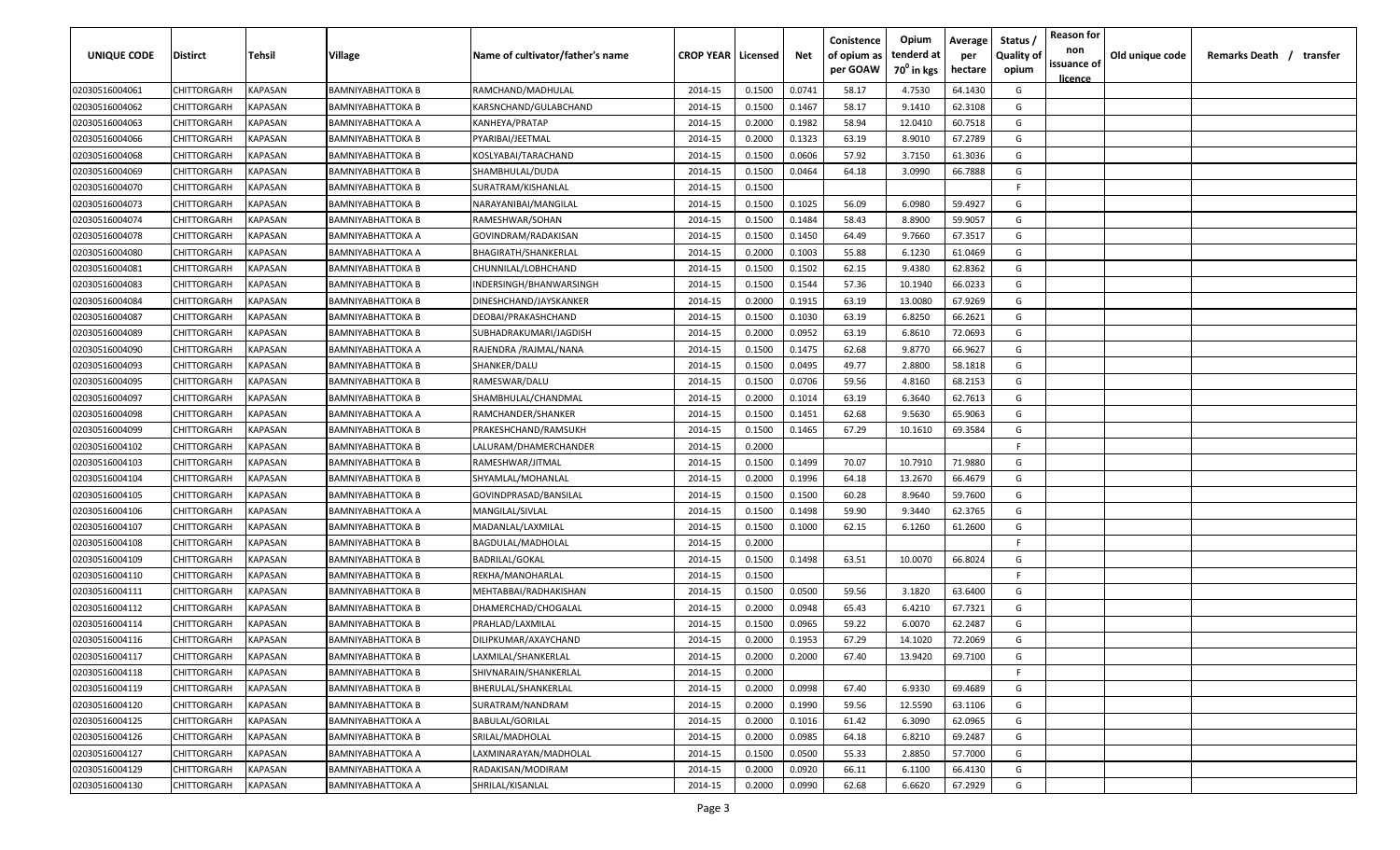| <b>UNIQUE CODE</b> | <b>Distirct</b>    | <b>Tehsil</b>  | Village             | Name of cultivator/father's name | <b>CROP YEAR   Licensed</b> |        | Net    | Conistence<br>of opium as<br>per GOAW | Opium<br>tenderd at<br>70 <sup>0</sup> in kgs | Average<br>per<br>hectare | Status /<br>Quality of<br>opium | <b>Reason for</b><br>non<br>issuance of | Old unique code | Remarks Death /<br>transfer |
|--------------------|--------------------|----------------|---------------------|----------------------------------|-----------------------------|--------|--------|---------------------------------------|-----------------------------------------------|---------------------------|---------------------------------|-----------------------------------------|-----------------|-----------------------------|
| 02030516004131     | CHITTORGARH        | <b>KAPASAN</b> | BAMNIYABHATTOKA A   | HEMRAJ/KISANLAL                  | 2014-15                     | 0.2000 |        |                                       |                                               |                           | F.                              | <u>licence</u>                          |                 |                             |
| 02030516004132     | CHITTORGARH        | KAPASAN        | BAMNIYABHATTOKA B   | JAGNNATH/KISANLAL                | 2014-15                     | 0.2000 | 0.1940 | 59.56                                 | 12.4480                                       | 64.1649                   | G                               |                                         |                 |                             |
| 02030516004133     | CHITTORGARH        | KAPASAN        | BAMNIYABHATTOKA B   | NANDALAL/GULABCHAND              | 2014-15                     | 0.1500 | 0.1460 | 55.58                                 | 8.7420                                        | 59.8767                   | G                               |                                         |                 |                             |
| 02030516004135     | CHITTORGARH        | KAPASAN        | BAMNIYABHATTOKA A   | RATANLAL/RAGUNATH                | 2014-15                     | 0.1500 | 0.1525 | 59.92                                 | 9.2880                                        | 60.9049                   | G                               |                                         |                 |                             |
| 02030516004137     | CHITTORGARH        | KAPASAN        | BAMNIYABHATTOKA B   | RADSHYAM/MODIRAM                 | 2014-15                     | 0.1500 | 0.0500 | 67.40                                 | 3.5340                                        | 70.6800                   | G                               |                                         |                 |                             |
| 02030516004138     | CHITTORGARH        | KAPASAN        | BAMNIYABHATTOKA B   | DEVILAL/HAJARI                   | 2014-15                     | 0.1500 | 0.1466 | 57.54                                 | 8.7950                                        | 59.9932                   | G                               |                                         |                 |                             |
| 02030516004140     | CHITTORGARH        | KAPASAN        | BAMNIYABHATTOKA B   | GOPIDAS/SOHANLAL                 | 2014-15                     | 0.2000 | 0.2000 | 62.15                                 | 13.2650                                       | 66.3250                   | G                               |                                         |                 |                             |
| 02030516004141     | CHITTORGARH        | KAPASAN        | BAMNIYABHATTOKA B   | SITARAM/RADHAKISHAN              | 2014-15                     | 0.2000 |        |                                       |                                               |                           | -F.                             |                                         |                 |                             |
| 02030516004143     | CHITTORGARH        | KAPASAN        | BAMNIYABHATTOKA B   | BHERULAL/KALURAM                 | 2014-15                     | 0.2000 | 0.2045 | 66.51                                 | 13.5590                                       | 66.3032                   | G                               |                                         |                 |                             |
| 02030516004144     | CHITTORGARH        | KAPASAN        | BAMNIYABHATTOKA B   | KUKA/LALU                        | 2014-15                     | 0.2000 | 0.1980 | 61.58                                 | 12.2900                                       | 62.0707                   | G                               |                                         |                 |                             |
| 02030516004145     | CHITTORGARH        | KAPASAN        | BAMNIYABHATTOKA B   | NARAYANIBAI/MEGRAJ               | 2014-15                     | 0.1500 | 0.1503 | 62.15                                 | 9.4380                                        | 62.7944                   | G                               |                                         |                 |                             |
| 02030516006001     | CHITTORGARH        | KAPASAN        | BANAKIAKHURD        | MEHTABIBAI/NANDA                 | 2014-15                     | 0.1500 | 0.1501 | 64.12                                 | 9.9200                                        | 66.0893                   | G                               |                                         |                 |                             |
| 02030516006002     | CHITTORGARH        | KAPASAN        | <b>BANAKIAKHURD</b> | BHERU/BHURA                      | 2014-15                     | 0.2000 | 0.1980 | 61.34                                 | 12.4960                                       | 63.1111                   | G                               |                                         |                 |                             |
| 02030516006010     | CHITTORGARH        | KAPASAN        | BANAKIAKHURD        | KAILASH/UDAILAL                  | 2014-15                     | 0.1500 | 0.1470 | 64.33                                 | 9.8520                                        | 67.0204                   | G                               |                                         |                 |                             |
| 02030516006011     | CHITTORGARH        | KAPASAN        | BANAKIAKHURD        | MANGILAL/KHEMA                   | 2014-15                     | 0.2000 | 0.1928 | 61.34                                 | 12.4610                                       | 64.6317                   | G                               |                                         |                 |                             |
| 02030516006014     | CHITTORGARH        | KAPASAN        | BANAKIAKHURD        | DALCHAND/MAGNIRAM                | 2014-15                     | 0.1500 | 0.1452 | 67.25                                 | 10.1360                                       | 69.8072                   | G                               |                                         |                 |                             |
| 02030516006016     | CHITTORGARH        | KAPASAN        | BANAKIAKHURD        | BHERULAL/FULCHAND                | 2014-15                     | 0.2000 | 0.1939 | 64.12                                 | 13.2270                                       | 68.2156                   | G                               |                                         |                 |                             |
| 02030516006018     | CHITTORGARH        | KAPASAN        | BANAKIAKHURD        | GOPILAL/BHURA                    | 2014-15                     | 0.2000 | 0.1948 | 64.12                                 | 13.1900                                       | 67.7105                   | G                               |                                         |                 |                             |
| 02030516006020     | CHITTORGARH        | KAPASAN        | BANAKIAKHURD        | PANNA/NANDA                      | 2014-15                     | 0.2000 | 0.1947 | 64.33                                 | 13.1780                                       | 67.6836                   | G                               |                                         |                 |                             |
| 02030516006027     | CHITTORGARH        | KAPASAN        | BANAKIAKHURD        | ANCHIBAI/UDAIRAM                 | 2014-15                     | 0.2000 | 0.1971 | 63.57                                 | 13.1230                                       | 66.5804                   | G                               |                                         |                 |                             |
| 02030516006034     | CHITTORGARH        | KAPASAN        | BANAKIAKHURD        | NANDUBAI/HEERA                   | 2014-15                     | 0.2000 | 0.1989 | 67.25                                 | 14.9780                                       | 75.3042                   | G                               |                                         |                 |                             |
| 02030516006039     | CHITTORGARH        | KAPASAN        | BANAKIAKHURD        | ONKARSINGH/LALSINGH              | 2014-15                     | 0.1500 | 0.1501 | 64.12                                 | 10.6160                                       | 70.7262                   | G                               |                                         |                 |                             |
| 02030516006040     | CHITTORGARH        | KAPASAN        | BANAKIAKHURD        | KELU/BALU                        | 2014-15                     | 0.1500 | 0.1448 | 66.63                                 | 10.4890                                       | 72.4378                   | G                               |                                         |                 |                             |
| 02030516006042     | CHITTORGARH        | KAPASAN        | BANAKIAKHURD        | RATANLAL/PARTHU                  | 2014-15                     | 0.2000 | 0.1873 | 61.34                                 | 11.9530                                       | 63.8174                   | G                               |                                         |                 |                             |
| 02030516006044     | CHITTORGARH        | KAPASAN        | BANAKIAKHURD        | INDRASINGH/LALSINGH              | 2014-15                     | 0.1500 | 0.1403 | 59.03                                 | 9.4360                                        | 67.2559                   | G                               |                                         |                 |                             |
| 02030516006047     | CHITTORGARH        | KAPASAN        | BANAKIAKHURD        | MOTIRAM/PYARCHAND                | 2014-15                     | 0.2000 |        |                                       |                                               |                           | -F.                             |                                         |                 |                             |
| 02030516006052     | CHITTORGARH        | KAPASAN        | BANAKIAKHURD        | NANDRAM/KESURAM                  | 2014-15                     | 0.1500 | 0.1492 | 61.34                                 | 10.5150                                       | 70.4759                   | G                               |                                         |                 |                             |
| 02030516008001     | CHITTORGARH        | KAPASAN        | BUDDHAKHEDA         | CHANDERPRAKASH/MADANLAL          | 2014-15                     | 0.2000 | 0.0960 | 70.40                                 | 6.2860                                        | 65.4792                   | G                               |                                         |                 |                             |
| 02030516008002     | CHITTORGARH        | KAPASAN        | BUDDHAKHEDA         | MADANLAL/LAXMCHAND               | 2014-15                     | 0.2000 | 0.2082 | 71.27                                 | 12.4420                                       | 59.7598                   | G                               |                                         |                 |                             |
| 02030516008005     | CHITTORGARH        | KAPASAN        | BUDDHAKHEDA         | BADRILAL/MOHANLAL                | 2014-15                     | 0.2000 | 0.2033 | 65.67                                 | 11.4640                                       | 56.3896                   | G                               |                                         |                 |                             |
| 02030516008008     | CHITTORGARH        | KAPASAN        | BUDDHAKHEDA         | PRATHVIRAJ/CHUNNILAL             | 2014-15                     | 0.2000 | 0.1955 | 67.18                                 | 11.6320                                       | 59.4987                   | G                               |                                         |                 |                             |
| 02030516008011     | CHITTORGARH        | KAPASAN        | BUDDHAKHEDA         | SUAALAL/MOHANLAL                 | 2014-15                     | 0.2000 | 0.1929 | 71.02                                 | 12.0730                                       | 62.5868                   | G                               |                                         |                 |                             |
| 02030516008012     | CHITTORGARH        | KAPASAN        | BUDDHAKHEDA         | LAXMAN/MOHANLAL                  | 2014-15                     | 0.1500 | 0.1514 | 62.86                                 | 8.8360                                        | 58.3620                   | G                               |                                         |                 |                             |
| 02030516009001     | CHITTORGARH        | KAPASAN        | CHATURBHUJPURA      | METABIBAI/BHIMA                  | 2014-15                     | 0.2000 | 0.1946 | 59.73                                 | 12.6030                                       | 64.7636                   | G                               |                                         |                 |                             |
| 02030516009004     | <b>CHITTORGARH</b> | KAPASAN        | CHATURBHUJPURA      | PYARIBAI/LOBHA                   | 2014-15                     | 0.2000 | 0.0988 | 59.48                                 | 6.1260                                        | 62.0040                   | G                               |                                         |                 |                             |
| 02030516009005     | CHITTORGARH        | <b>KAPASAN</b> | CHATURBHUJPURA      | LEHRU/VARDA                      | 2014-15                     | 0.2000 | 0.1976 | 61.21                                 | 12.7670                                       | 64.6103                   | G                               |                                         |                 |                             |
| 02030516009006     | <b>CHITTORGARH</b> | KAPASAN        | CHATURBHUJPURA      | <b>BHAGWAN/HARLAL</b>            | 2014-15                     | 0.2000 |        |                                       |                                               |                           | F.                              |                                         |                 |                             |
| 02030516009007     | <b>CHITTORGARH</b> | KAPASAN        | CHATURBHUJPURA      | NARAYAN/MITTU                    | 2014-15                     | 0.2000 | 0.1993 | 59.66                                 | 12.2730                                       | 61.5805                   | G                               |                                         |                 |                             |
| 02030516009008     | CHITTORGARH        | <b>KAPASAN</b> | CHATURBHUJPURA      | SHANKER/HEERALAL                 | 2014-15                     | 0.2000 | 0.1996 | 61.21                                 | 12.4780                                       | 62.5150                   | G                               |                                         |                 |                             |
| 02030516009009     | CHITTORGARH        | <b>KAPASAN</b> | CHATURBHUJPURA      | PANNA/BHERA                      | 2014-15                     | 0.2000 |        |                                       |                                               |                           | $\mathsf{F}$                    |                                         |                 |                             |
| 02030516009010     | CHITTORGARH        | KAPASAN        | CHATURBHUJPURA      | BOTLAL/MADHU                     | 2014-15                     | 0.2000 | 0.0966 | 59.66                                 | 5.9920                                        | 62.0290                   | G                               |                                         |                 |                             |
| 02030516009011     | CHITTORGARH        | KAPASAN        | CHATURBHUJPURA      | MOHAN/BHURA                      | 2014-15                     | 0.2000 |        |                                       |                                               |                           | -F                              |                                         |                 |                             |
| 02030516009012     | CHITTORGARH        | KAPASAN        | CHATURBHUJPURA      | NATHULAL/AMERCHAND               | 2014-15                     | 0.2000 | 0.1984 | 59.73                                 | 11.8520                                       | 59.7379                   | G                               |                                         |                 |                             |
| 02030516009015     | <b>CHITTORGARH</b> | KAPASAN        | CHATURBHUJPURA      | NARAYAN/OUNKAR                   | 2014-15                     | 0.2000 |        |                                       |                                               |                           | F                               |                                         |                 |                             |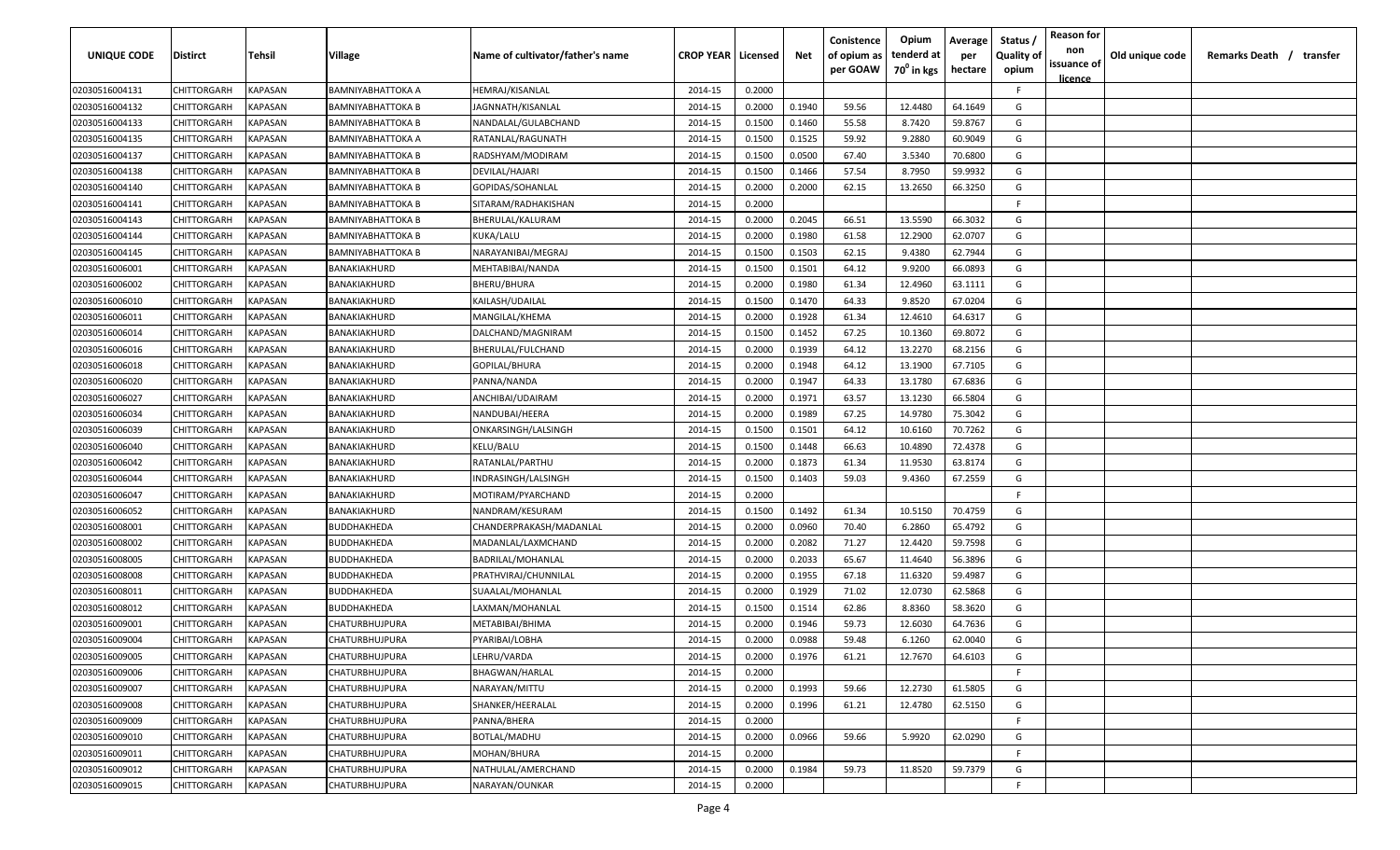| <b>UNIQUE CODE</b> | Distirct           | Tehsil         | Village        | Name of cultivator/father's name | <b>CROP YEAR   Licensed</b> |        | Net    | Conistence<br>of opium as | Opium<br>tenderd at    | Average<br>per | Status /<br><b>Quality of</b> | <b>Reason for</b><br>non      | Old unique code | Remarks Death / transfer |
|--------------------|--------------------|----------------|----------------|----------------------------------|-----------------------------|--------|--------|---------------------------|------------------------|----------------|-------------------------------|-------------------------------|-----------------|--------------------------|
|                    |                    |                |                |                                  |                             |        |        | per GOAW                  | 70 <sup>0</sup> in kgs | hectare        | opium                         | issuance of<br><u>licence</u> |                 |                          |
| 02030516009016     | CHITTORGARH        | <b>KAPASAN</b> | CHATURBHUJPURA | RAMLAL/OUNKAR                    | 2014-15                     | 0.1500 | 0.1429 | 61.25                     | 9.9310                 | 69.4962        | G                             |                               |                 |                          |
| 02030516009017     | CHITTORGARH        | KAPASAN        | CHATURBHUJPURA | SIVGIRI/OUNKARGIRI               | 2014-15                     | 0.2000 | 0.2010 | 59.48                     | 12.2190                | 60.7910        | G                             |                               |                 |                          |
| 02030516009018     | CHITTORGARH        | KAPASAN        | CHATURBHUJPURA | MURLIGIRI/GOPGIRI                | 2014-15                     | 0.2000 | 0.1951 | 61.42                     | 12.5650                | 64.4029        | G                             |                               |                 |                          |
| 02030516009019     | CHITTORGARH        | KAPASAN        | CHATURBHUJPURA | PYARA/KALU                       | 2014-15                     | 0.1500 | 0.1560 | 59.16                     | 9.2710                 | 59.4295        | G                             |                               |                 |                          |
| 02030516009020     | CHITTORGARH        | KAPASAN        | CHATURBHUJPURA | RAMEWAR/LOBHCHAND                | 2014-15                     | 0.1500 | 0.1472 | 61.21                     | 9.4090                 | 63.9198        | G                             |                               |                 |                          |
| 02030516009022     | CHITTORGARH        | KAPASAN        | CHATURBHUJPURA | BHAGWAN/UDAIRAM                  | 2014-15                     | 0.2000 | 0.1949 | 56.53                     | 11.1610                | 57.2653        | G                             |                               |                 |                          |
| 02030516009023     | CHITTORGARH        | KAPASAN        | CHATURBHUJPURA | NATHU/BHURA                      | 2014-15                     | 0.1500 | 0.1481 | 59.16                     | 9.3050                 | 62.8292        | G                             |                               |                 |                          |
| 02030516009024     | CHITTORGARH        | KAPASAN        | CHATURBHUJPURA | HASU/BHURA                       | 2014-15                     | 0.1500 | 0.0995 | 59.66                     | 6.0770                 | 61.0754        | G                             |                               |                 |                          |
| 02030516009028     | CHITTORGARH        | KAPASAN        | CHATURBHUJPURA | MAHADEV/NARAYAN                  | 2014-15                     | 0.1500 | 0.0196 | 68.58                     | 1.6260                 | 82.9592        | G                             |                               |                 |                          |
| 02030516009032     | CHITTORGARH        | KAPASAN        | CHATURBHUJPURA | KESARBAI/HASU                    | 2014-15                     | 0.2000 | 0.1944 | 59.73                     | 12.3130                | 63.3385        | G                             |                               |                 |                          |
| 02030516009034     | CHITTORGARH        | KAPASAN        | CHATURBHUJPURA | DEVBAI/KALURAM                   | 2014-15                     | 0.1500 | 0.1473 | 64.05                     | 10.2110                | 69.3211        | G                             |                               |                 |                          |
| 02030516009035     | CHITTORGARH        | KAPASAN        | CHATURBHUJPURA | ONKARGIR/SHANKARGIR              | 2014-15                     | 0.2000 |        |                           |                        |                | F.                            |                               |                 |                          |
| 02030516009037     | CHITTORGARH        | KAPASAN        | CHATURBHUJPURA | TULSIRAM/CHAMPALAL               | 2014-15                     | 0.2000 |        |                           |                        |                | -F.                           |                               |                 |                          |
| 02030516009038     | CHITTORGARH        | KAPASAN        | CHATURBHUJPURA | PARTHULAL/GANESH                 | 2014-15                     | 0.1500 | 0.1015 | 56.57                     | 6.0210                 | 59.3202        | G                             |                               |                 |                          |
| 02030516009039     | CHITTORGARH        | KAPASAN        | CHATURBHUJPURA | TEJRAM/GANGARAM                  | 2014-15                     | 0.1500 | 0.1526 | 59.16                     | 9.3560                 | 61.3106        | G                             |                               |                 |                          |
| 02030516009040     | CHITTORGARH        | KAPASAN        | CHATURBHUJPURA | SOBHA/KESU                       | 2014-15                     | 0.1500 | 0.1481 | 59.16                     | 9.3220                 | 62.9440        | G                             |                               |                 |                          |
| 02030516009044     | CHITTORGARH        | KAPASAN        | CHATURBHUJPURA | DUNGA/GANGARAM                   | 2014-15                     | 0.2000 | 0.1866 | 56.33                     | 11.1860                | 59.9464        | G                             |                               |                 |                          |
| 02030516009047     | CHITTORGARH        | KAPASAN        | CHATURBHUJPURA | SHANKER/JITU                     | 2014-15                     | 0.2000 |        |                           |                        |                | F                             |                               |                 |                          |
| 02030516009050     | CHITTORGARH        | KAPASAN        | CHATURBHUJPURA | KANKUBAI/HEEMA                   | 2014-15                     | 0.1500 | 0.1479 | 56.54                     | 9.0460                 | 61.1629        | G                             |                               |                 |                          |
| 02030516009051     | CHITTORGARH        | KAPASAN        | CHATURBHUJPURA | SAYARIBAI/RATANLAL               | 2014-15                     | 0.2000 | 0.1968 | 59.73                     | 12.0230                | 61.0925        | G                             |                               |                 |                          |
| 02030516009055     | CHITTORGARH        | KAPASAN        | CHATURBHUJPURA | LALU/RAMA                        | 2014-15                     | 0.1500 |        |                           |                        |                | -F.                           |                               |                 |                          |
| 02030516009061     | CHITTORGARH        | KAPASAN        | CHATURBHUJPURA | UDA/DEVA                         | 2014-15                     | 0.2000 | 0.0581 | 59.66                     | 3.4520                 | 59.4148        | G                             |                               |                 |                          |
| 02030516009062     | CHITTORGARH        | KAPASAN        | CHATURBHUJPURA | KAMLABAI/JITU                    | 2014-15                     | 0.2000 |        |                           |                        |                | -F.                           |                               |                 |                          |
| 02030516009067     | CHITTORGARH        | KAPASAN        | CHATURBHUJPURA | UDAIRAM/BHIMRAJ                  | 2014-15                     | 0.2000 | 0.0979 | 61.21                     | 6.4800                 | 66.1900        | G                             | 01                            |                 |                          |
| 02030516009068     | CHITTORGARH        | KAPASAN        | CHATURBHUJPURA | KALI/KALU                        | 2014-15                     | 0.2000 | 0.0605 | 56.11                     | 3.5430                 | 58.5620        | G                             |                               |                 |                          |
| 02030516009069     | CHITTORGARH        | KAPASAN        | CHATURBHUJPURA | UDAIRAM/JAYCHAND                 | 2014-15                     | 0.1500 | 0.0726 | 55.60                     | 4.6620                 | 64.2149        | G                             |                               |                 |                          |
| 02030516009070     | CHITTORGARH        | KAPASAN        | CHATURBHUJPURA | BHAGWANLAL/JAYCHAND              | 2014-15                     | 0.1500 |        |                           |                        |                | -F.                           |                               |                 |                          |
| 02030516009071     | CHITTORGARH        | KAPASAN        | CHATURBHUJPURA | BADRILAL/NARAYAN                 | 2014-15                     | 0.2000 | 0.0504 | 61.21                     | 3.2000                 | 63.4921        | G                             |                               |                 |                          |
| 02030516010001     | CHITTORGARH        | KAPASAN        | CHHAPRI        | HEERA/KAJOD                      | 2014-15                     | 0.2000 |        |                           |                        |                | -F.                           |                               |                 |                          |
| 02030516010008     | CHITTORGARH        | KAPASAN        | CHHAPRI        | RAMA/GOKAL                       | 2014-15                     | 0.1500 | 0.1456 | 56.67                     | 8.8810                 | 60.9959        | G                             |                               |                 |                          |
| 02030516010009     | CHITTORGARH        | KAPASAN        | CHHAPRI        | DEVBAI/JAGNATH                   | 2014-15                     | 0.1500 |        |                           |                        |                | -F.                           |                               |                 |                          |
| 02030516010012     | CHITTORGARH        | KAPASAN        | CHHAPRI        | BALU/BHERU                       | 2014-15                     | 0.1500 | 0.1509 | 55.27                     | 8.9770                 | 59.4897        | G                             |                               |                 |                          |
| 02030516010013     | CHITTORGARH        | KAPASAN        | <b>CHHAPRI</b> | MAGNIBAI/MADHU                   | 2014-15                     | 0.1500 |        |                           |                        |                | -F.                           |                               |                 |                          |
| 02030516010014     | CHITTORGARH        | KAPASAN        | <b>CHHAPRI</b> | MADHU/UDAIRAM                    | 2014-15                     | 0.2000 | 0.1990 | 53.41                     | 10.6590                | 53.5628        | G                             | 04                            |                 |                          |
| 02030516010018     | CHITTORGARH        | KAPASAN        | <b>CHHAPRI</b> | CHHOGA/AMARCHAND                 | 2014-15                     | 0.2000 |        |                           |                        |                | E                             |                               |                 |                          |
| 02030516010019     | <b>CHITTORGARH</b> | KAPASAN        | <b>CHHAPRI</b> | CHUNNILAL/AMARCHAND              | 2014-15                     | 0.2000 | 0.1953 | 64.58                     | 12.8700                | 65.8986        | G                             |                               |                 |                          |
| 02030516010022     | CHITTORGARH        | <b>KAPASAN</b> | <b>CHHAPRI</b> | MAGNIRAM/AMARCHAND               | 2014-15                     | 0.2000 | 0.0975 | 67.03                     | 6.7990                 | 69.7333        | G                             |                               |                 |                          |
| 02030516010023     | CHITTORGARH        | <b>KAPASAN</b> | <b>CHHAPRI</b> | RATANLAL/KISHANLAL               | 2014-15                     | 0.1500 | 0.1212 | 52.35                     | 6.7530                 | 55.7178        | G                             | 04                            |                 | <b>NAME CHANGE</b>       |
| 02030516010035     | <b>CHITTORGARH</b> | <b>KAPASAN</b> | <b>CHHAPRI</b> | SHANKERLAL/BHERULAL              | 2014-15                     | 0.2000 | 0.1938 | 64.58                     | 13.4790                | 69.5511        | G                             |                               |                 |                          |
| 02030516010036     | CHITTORGARH        | KAPASAN        | CHHAPRI        | KISOR/DALICHAND                  | 2014-15                     | 0.1500 |        |                           |                        |                | F.                            |                               |                 |                          |
| 02030516012002     | <b>CHITTORGARH</b> | KAPASAN        | СНОКНАКНЕДА    | KHUMA/MITTU                      | 2014-15                     | 0.2000 | 0.1978 | 67.28                     | 13.3600                | 67.5430        | G                             |                               |                 |                          |
| 02030516012004     | CHITTORGARH        | KAPASAN        | СНОКНАКНЕДА    | BHAGWANIBAI/JAYCHAND             | 2014-15                     | 0.2000 | 0.1928 | 65.22                     | 12.4480                | 64.5643        | G                             |                               |                 |                          |
| 02030516012005     | CHITTORGARH        | KAPASAN        | СНОКНАКНЕДА    | HEMRAJ/LOBHAJI                   | 2014-15                     | 0.1500 | 0.1004 | 67.28                     | 6.9680                 | 69.4024        | G                             |                               |                 |                          |
| 02030516012009     | CHITTORGARH        | KAPASAN        | СНОКНАКНЕDА    | SOVANI/KISHANA                   | 2014-15                     | 0.2000 | 0.1962 | 56.06                     | 11.1400                | 56.7788        | G                             |                               |                 |                          |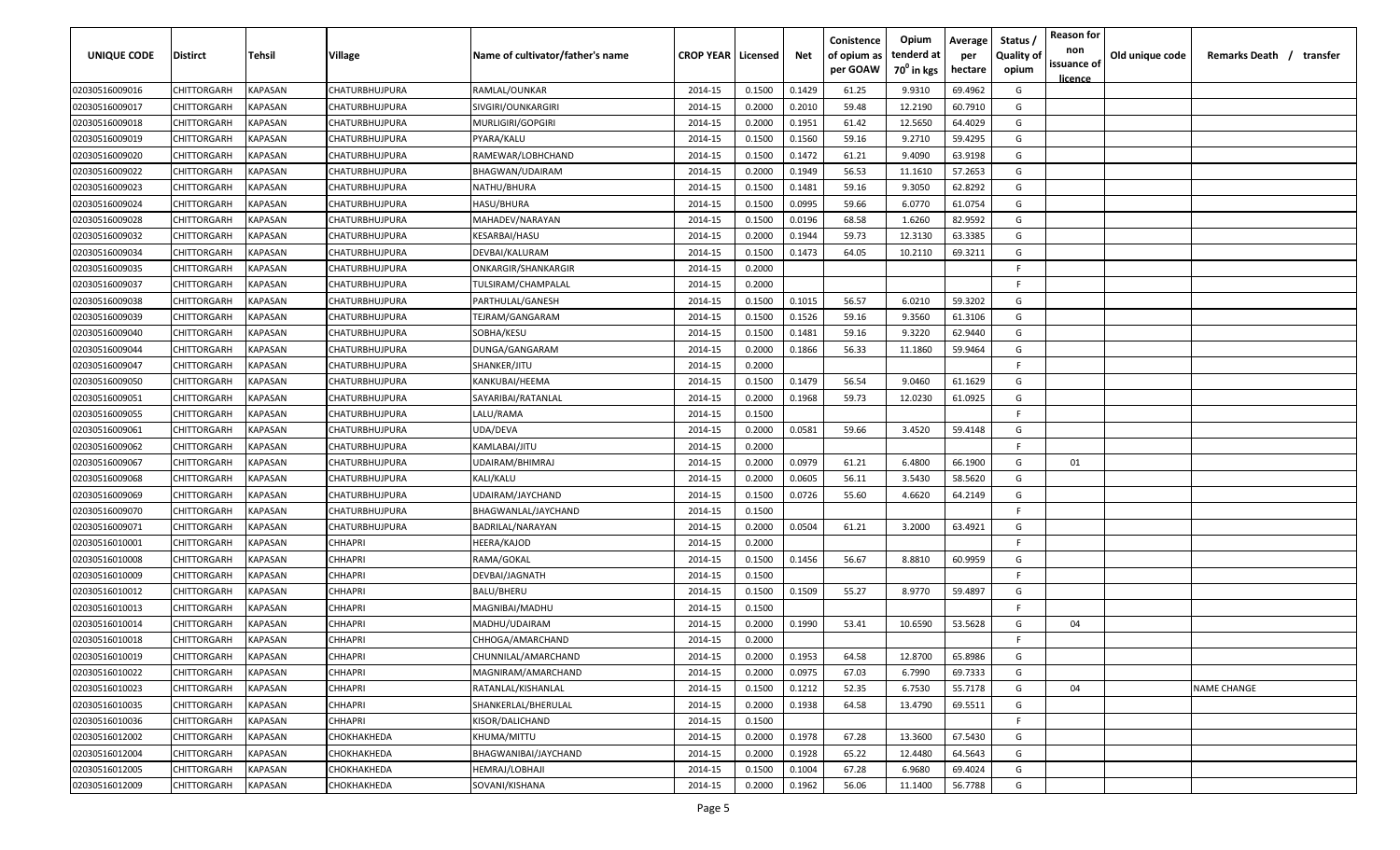| <b>UNIQUE CODE</b> | Distirct           | Tehsil         | Village     | Name of cultivator/father's name | <b>CROP YEAR   Licensed</b> |        | Net    | Conistence<br>of opium as | Opium<br>tenderd at    | Average<br>per | Status /<br><b>Quality of</b> | <b>Reason for</b><br>non<br>issuance of | Old unique code | Remarks Death / transfer |
|--------------------|--------------------|----------------|-------------|----------------------------------|-----------------------------|--------|--------|---------------------------|------------------------|----------------|-------------------------------|-----------------------------------------|-----------------|--------------------------|
|                    |                    |                |             |                                  |                             |        |        | per GOAW                  | 70 <sup>0</sup> in kgs | hectare        | opium                         | <u>licence</u>                          |                 |                          |
| 02030516012010     | CHITTORGARH        | <b>KAPASAN</b> | СНОКНАКНЕDА | MOHAN/KISHANA                    | 2014-15                     | 0.2000 | 0.1938 | 59.71                     | 11.6950                | 60.3457        | G                             |                                         |                 |                          |
| 02030516012012     | CHITTORGARH        | KAPASAN        | СНОКНАКНЕDА | CHANDIBAI/GOPILAL                | 2014-15                     | 0.1500 | 0.0941 | 58.17                     | 5.5260                 | 58.7248        | G                             |                                         |                 |                          |
| 02030516012013     | CHITTORGARH        | KAPASAN        | СНОКНАКНЕDА | JAMKUBAI/CHENA                   | 2014-15                     | 0.2000 | 0.2003 | 59.71                     | 11.8990                | 59.4059        | G                             |                                         |                 |                          |
| 02030516012016     | CHITTORGARH        | KAPASAN        | СНОКНАКНЕDА | NANALAL/HAJARI                   | 2014-15                     | 0.2000 | 0.0472 | 59.87                     | 2.8650                 | 60.6992        | G                             |                                         |                 |                          |
| 02030516012017     | CHITTORGARH        | KAPASAN        | СНОКНАКНЕDА | KESIBAI/KISHANA                  | 2014-15                     | 0.1500 | 0.0694 | 65.22                     | 4.6870                 | 67.5360        | G                             |                                         |                 |                          |
| 02030516012020     | CHITTORGARH        | KAPASAN        | СНОКНАКНЕDА | GOKAL/BHGGA                      | 2014-15                     | 0.2000 | 0.0939 | 61.58                     | 5.9120                 | 62.9606        | G                             |                                         |                 |                          |
| 02030516012023     | CHITTORGARH        | KAPASAN        | СНОКНАКНЕDА | MOHANIBAI/BHURA                  | 2014-15                     | 0.2000 | 0.0251 | 70.09                     | 1.7420                 | 69.4024        | G                             |                                         |                 |                          |
| 02030516012025     | CHITTORGARH        | KAPASAN        | СНОКНАКНЕDА | CHATURBHUJ/PEEMA                 | 2014-15                     | 0.1500 | 0.1500 | 67.40                     | 10.2060                | 68.0400        | G                             |                                         |                 |                          |
| 02030516012029     | CHITTORGARH        | KAPASAN        | СНОКНАКНЕDА | NATHULAL/CHAMNA                  | 2014-15                     | 0.2000 | 0.0986 | 59.71                     | 5.9620                 | 60.4665        | G                             |                                         |                 |                          |
| 02030516012035     | CHITTORGARH        | KAPASAN        | СНОКНАКНЕDА | KHUMA/PEEMA                      | 2014-15                     | 0.2000 | 0.1032 | 58.17                     | 6.1160                 | 59.2636        | G                             |                                         |                 |                          |
| 02030516012044     | CHITTORGARH        | KAPASAN        | СНОКНАКНЕDА | ANCHIBAI/LAXMAN                  | 2014-15                     | 0.1500 |        |                           |                        |                | F.                            |                                         |                 |                          |
| 02030516012045     | CHITTORGARH        | KAPASAN        | СНОКНАКНЕDА | DHANNA/GANESH                    | 2014-15                     | 0.1500 |        |                           |                        |                | F.                            |                                         |                 |                          |
| 02030516012046     | CHITTORGARH        | KAPASAN        | СНОКНАКНЕDА | SOSERBAI/SHAMBHULAL              | 2014-15                     | 0.2000 | 0.0995 | 66.51                     | 6.7560                 | 67.8995        | G                             |                                         |                 | TRANSFER / KESARKHEDI B  |
| 02030516013001     | CHITTORGARH        | KAPASAN        | DAMAKHEDA   | BHERULAL/MAHADEV                 | 2014-15                     | 0.1500 | 0.1566 | 61.18                     | 8.4870                 | 54.1954        | G                             | 04                                      |                 |                          |
| 02030516013002     | CHITTORGARH        | KAPASAN        | DAMAKHEDA   | SHANKER/ONKAR                    | 2014-15                     | 0.1500 | 0.1537 | 61.18                     | 9.0900                 | 59.1412        | G                             |                                         |                 |                          |
| 02030516013004     | CHITTORGARH        | KAPASAN        | DAMAKHEDA   | MOHANSINGH/CHOTTUSINGH           | 2014-15                     | 0.2000 | 0.1998 | 71.51                     | 12.7900                | 64.0140        | G                             |                                         |                 |                          |
| 02030516013006     | CHITTORGARH        | KAPASAN        | DAMAKHEDA   | KAMLABAI/AMERCHAND               | 2014-15                     | 0.2000 | 0.1964 | 62.21                     | 11.2330                | 57.1945        | G                             |                                         |                 |                          |
| 02030516013007     | CHITTORGARH        | KAPASAN        | DAMAKHEDA   | BHAGWANLAL/RAMLAL                | 2014-15                     | 0.1500 |        |                           |                        |                | F                             |                                         |                 |                          |
| 02030516013008     | CHITTORGARH        | KAPASAN        | DAMAKHEDA   | MADHU/TOLU                       | 2014-15                     | 0.2000 | 0.1988 | 62.21                     | 10.9050                | 54.8541        | G                             | 04                                      |                 |                          |
| 02030516013009     | CHITTORGARH        | KAPASAN        | DAMAKHEDA   | VARDIBAI/AMERCHAND               | 2014-15                     | 0.2000 |        |                           |                        |                | E                             |                                         |                 |                          |
| 02030516013010     | CHITTORGARH        | KAPASAN        | DAMAKHEDA   | CHOGA/DALLA                      | 2014-15                     | 0.2000 | 0.1931 | 59.48                     | 10.1200                | 52.4081        | G                             | 04                                      |                 |                          |
| 02030516013024     | CHITTORGARH        | KAPASAN        | DAMAKHEDA   | NARVADA/BHAGWAN                  | 2014-15                     | 0.1500 | 0.1449 | 61.77                     | 7.8980                 | 54.5066        | G                             | 04                                      |                 |                          |
| 02030516014001     | CHITTORGARH        | KAPASAN        | DATA        | NATHUDAS/HEERADAS                | 2014-15                     | 0.1500 | 0.0356 | 59.41                     | 2.4610                 | 69.1292        | G                             |                                         |                 |                          |
| 02030516014002     | CHITTORGARH        | KAPASAN        | <b>DATA</b> | BHAGWAN/KISHANA                  | 2014-15                     | 0.1500 |        |                           |                        |                | -F.                           |                                         |                 |                          |
| 02030516014005     | CHITTORGARH        | KAPASAN        | <b>DATA</b> | NARAYAN/GOKAL                    | 2014-15                     | 0.2000 | 0.1969 | 66.10                     | 13.4280                | 68.1971        | G                             |                                         |                 |                          |
| 02030516014007     | CHITTORGARH        | KAPASAN        | <b>DATA</b> | GANESHPURI/SHANKERPURI           | 2014-15                     | 0.1500 |        |                           |                        |                | -F.                           |                                         |                 |                          |
| 02030516014009     | CHITTORGARH        | KAPASAN        | DATA        | DALU/AMERA                       | 2014-15                     | 0.1500 | 0.1451 | 59.48                     | 8.7010                 | 59.9655        |                               | 02                                      |                 |                          |
| 02030516015001     | CHITTORGARH        | KAPASAN        | DEVRIYA     | KANCHANBAI/NANDLAL               | 2014-15                     | 0.2000 | 0.1981 | 58.58                     | 11.5240                | 58.1726        | G                             |                                         |                 |                          |
| 02030516015002     | CHITTORGARH        | KAPASAN        | DEVRIYA     | MANGU/JAWAHARMAL                 | 2014-15                     | 0.2000 | 0.1270 | 62.86                     | 8.6300                 | 67.9528        | G                             |                                         |                 |                          |
| 02030516015003     | CHITTORGARH        | KAPASAN        | DEVRIYA     | <b>BOTU/GOKAL</b>                | 2014-15                     | 0.2000 | 0.1975 | 58.58                     | 11.9080                | 60.2937        | G                             |                                         |                 |                          |
| 02030516015004     | CHITTORGARH        | KAPASAN        | DEVRIYA     | SOHANLAL/AMERCHAND               | 2014-15                     | 0.2000 | 0.0779 | 55.78                     | 4.3910                 | 56.3671        | G                             |                                         |                 |                          |
| 02030516015005     | CHITTORGARH        | KAPASAN        | DEVRIYA     | LEHRI/HARLAL                     | 2014-15                     | 0.2000 | 0.1978 | 62.20                     | 12.5290                | 63.3418        | G                             |                                         |                 |                          |
| 02030516015006     | CHITTORGARH        | KAPASAN        | DEVRIYA     | PARTHVIRAJ/MAGNA                 | 2014-15                     | 0.2000 | 0.1960 | 59.90                     | 11.6030                | 59.1990        | G                             |                                         |                 |                          |
| 02030516015007     | CHITTORGARH        | KAPASAN        | DEVRIYA     | PYARIBAI/KISHNA                  | 2014-15                     | 0.2000 | 0.1990 | 58.58                     | 11.5740                | 58.1608        | G                             |                                         |                 |                          |
| 02030516015010     | CHITTORGARH        | KAPASAN        | DEVRIYA     | GOPIBAI/BHERAJI                  | 2014-15                     | 0.2000 | 0.1996 | 62.20                     | 12.3160                | 61.7034        | G                             |                                         |                 |                          |
| 02030516015013     | <b>CHITTORGARH</b> | KAPASAN        | DEVRIYA     | JAGDISH/RAMA                     | 2014-15                     | 0.2000 | 0.1950 | 62.20                     | 12.3240                | 63.2000        | G                             |                                         |                 |                          |
| 02030516015015     | CHITTORGARH        | <b>KAPASAN</b> | DEVRIYA     | MADHO/BHERAJI                    | 2014-15                     | 0.2000 |        |                           |                        |                | F.                            |                                         |                 |                          |
| 02030516015016     | <b>CHITTORGARH</b> | <b>KAPASAN</b> | DEVRIYA     | JAGDISH/HAJARI                   | 2014-15                     | 0.1500 | 0.0763 | 65.71                     | 5.0690                 | 66.4351        | G                             |                                         |                 |                          |
| 02030516015019     | <b>CHITTORGARH</b> | KAPASAN        | DEVRIYA     | LAXMIBAI/MANGILAL                | 2014-15                     | 0.2000 | 0.2000 | 62.86                     | 12.5720                | 62.8600        | G                             |                                         |                 |                          |
| 02030516015020     | CHITTORGARH        | KAPASAN        | DEVRIYA     | NARAYANLAL/MANGILAL              | 2014-15                     | 0.2000 | 0.1978 | 56.85                     | 11.4510                | 57.8918        | G                             |                                         |                 |                          |
| 02030516015021     | CHITTORGARH        | KAPASAN        | DEVRIYA     | GANGARAM/KISHANA                 | 2014-15                     | 0.1500 | 0.1014 | 62.16                     | 6.3940                 | 63.0572        | G                             |                                         |                 |                          |
| 02030516015024     | CHITTORGARH        | KAPASAN        | DEVRIYA     | DEVILAL/CHAMPA                   | 2014-15                     | 0.2000 | 0.2001 | 67.73                     | 13.6810                | 68.3708        | G                             |                                         |                 |                          |
| 02030516015026     | CHITTORGARH        | KAPASAN        | DEVRIYA     | JEETMAL/KISHANA                  | 2014-15                     | 0.2000 | 0.1978 | 62.86                     | 12.5810                | 63.6047        | G                             |                                         |                 |                          |
| 02030516015027     | CHITTORGARH        | KAPASAN        | DEVRIYA     | PRITHVIRAJ/GOKAL                 | 2014-15                     | 0.2000 | 0.1966 | 62.47                     | 12.6100                | 64.1404        | G                             |                                         |                 |                          |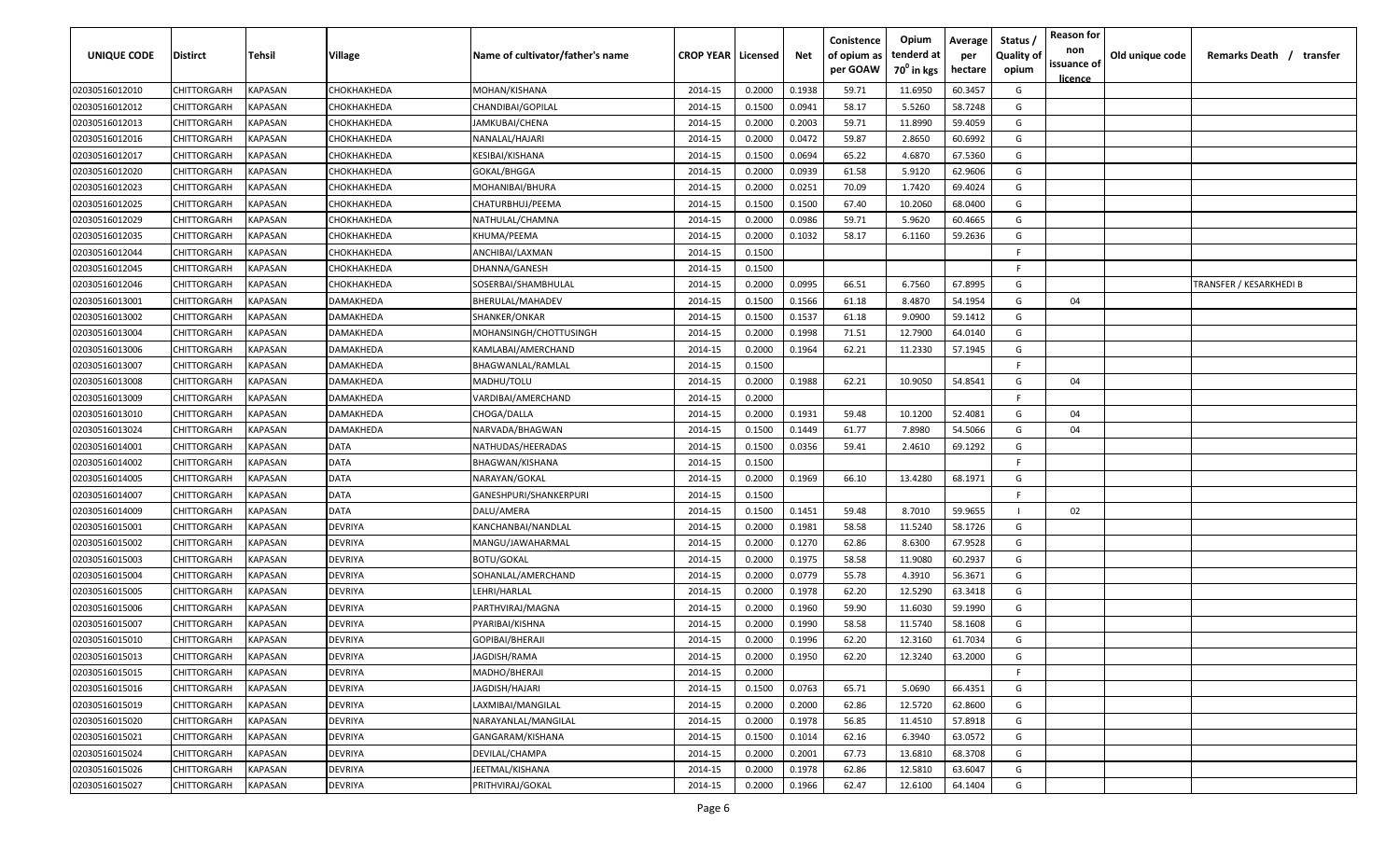| <b>UNIQUE CODE</b> | <b>Distirct</b>    | <b>Tehsil</b>  | Village | Name of cultivator/father's name | <b>CROP YEAR</b> | Licensed | Net    | Conistence<br>of opium as | Opium<br>tenderd at    | Average<br>per | Status /<br><b>Quality of</b> | <b>Reason for</b><br>non | Old unique code | Remarks Death /<br>transfer |
|--------------------|--------------------|----------------|---------|----------------------------------|------------------|----------|--------|---------------------------|------------------------|----------------|-------------------------------|--------------------------|-----------------|-----------------------------|
|                    |                    |                |         |                                  |                  |          |        | per GOAW                  | 70 <sup>0</sup> in kgs | hectare        | opium                         | issuance of              |                 |                             |
| 02030516015029     | CHITTORGARH        | KAPASAN        | DEVRIYA | MITTHULAL/KISHOR                 | 2014-15          | 0.2000   |        |                           |                        |                | F.                            | <u>licence</u>           |                 |                             |
| 02030516015031     | CHITTORGARH        | KAPASAN        | DEVRIYA | MADANI/NARU                      | 2014-15          | 0.1500   | 0.1475 | 59.90                     | 9.0620                 | 61.4373        | G                             |                          |                 |                             |
| 02030516015034     | CHITTORGARH        | KAPASAN        | DEVRIYA | BALURAM/UDAIRAM                  | 2014-15          | 0.2000   | 0.1971 | 65.71                     | 12.5320                | 63.5819        | G                             |                          |                 |                             |
| 02030516015035     | CHITTORGARH        | KAPASAN        | DEVRIYA | GOPILAL/UDAYRAM                  | 2014-15          | 0.2000   | 0.0988 | 62.86                     | 5.9360                 | 60.0810        | G                             |                          |                 |                             |
| 02030516015038     | CHITTORGARH        | KAPASAN        | DEVRIYA | KISHANA/UDAIRAM                  | 2014-15          | 0.2000   | 0.2011 | 56.76                     | 11.4490                | 56.9319        | G                             |                          |                 |                             |
| 02030516015039     | CHITTORGARH        | KAPASAN        | DEVRIYA | MITTULAL/NANDLAL                 | 2014-15          | 0.2000   |        |                           |                        |                | -F                            |                          |                 |                             |
| 02030516015040     | CHITTORGARH        | KAPASAN        | DEVRIYA | BHERULAL/HAJARILAL CHORIYAVALA   | 2014-15          | 0.2000   | 0.1849 | 58.58                     | 10.9210                | 59.0644        | G                             |                          |                 |                             |
| 02030516015041     | CHITTORGARH        | KAPASAN        | DEVRIYA | KISHANLAL/DALU                   | 2014-15          | 0.2000   | 0.1010 | 59.90                     | 6.1700                 | 61.0891        | G                             |                          |                 |                             |
| 02030516015046     | CHITTORGARH        | KAPASAN        | DEVRIYA | JAMNALAL/LOBHCHAND               | 2014-15          | 0.2000   | 0.0970 | 58.58                     | 5.7660                 | 59.4433        | G                             |                          |                 |                             |
| 02030516015048     | CHITTORGARH        | KAPASAN        | DEVRIYA | MANGILAL/NARAIN                  | 2014-15          | 0.2000   | 0.2006 | 62.47                     | 12.4940                | 62.2832        | G                             |                          |                 |                             |
| 02030516015049     | CHITTORGARH        | KAPASAN        | DEVRIYA | SHYAMLAL/MANGIDAS                | 2014-15          | 0.1500   |        |                           |                        |                | F.                            |                          |                 |                             |
| 02030516015050     | CHITTORGARH        | KAPASAN        | DEVRIYA | RATANLAL/KISHOR                  | 2014-15          | 0.2000   | 0.0776 | 62.47                     | 4.8730                 | 62.7964        | G                             |                          |                 |                             |
| 02030516015051     | CHITTORGARH        | KAPASAN        | DEVRIYA | UDAILAL/HARLAL                   | 2014-15          | 0.2000   | 0.0849 | 62.47                     | 5.4170                 | 63.8045        | G                             |                          |                 |                             |
| 02030516015052     | CHITTORGARH        | KAPASAN        | DEVRIYA | GOPILAL/UDAILAL                  | 2014-15          | 0.2000   | 0.1986 | 59.12                     | 11.8660                | 59.7482        | G                             |                          |                 |                             |
| 02030516015053     | CHITTORGARH        | KAPASAN        | DEVRIYA | MOHANLAL/GOKAL                   | 2014-15          | 0.2000   | 0.0948 | 62.47                     | 6.4520                 | 68.0591        | G                             |                          |                 |                             |
| 02030516015054     | CHITTORGARH        | KAPASAN        | DEVRIYA | JIVRAJ/LOBHCHAND                 | 2014-15          | 0.2000   | 0.1969 | 62.16                     | 11.9260                | 60.5688        | G                             |                          |                 |                             |
| 02030516015055     | CHITTORGARH        | KAPASAN        | DEVRIYA | BHAGWANIBAI/RAMLAL               | 2014-15          | 0.2000   |        |                           |                        |                | F.                            |                          |                 |                             |
| 02030516015056     | CHITTORGARH        | KAPASAN        | DEVRIYA | MANGILAL/GOKAL                   | 2014-15          | 0.1500   | 0.0718 | 62.16                     | 4.3330                 | 60.3482        | G                             |                          |                 |                             |
| 02030516015058     | CHITTORGARH        | KAPASAN        | DEVRIYA | RAMLAL/SAVAIRAM                  | 2014-15          | 0.2000   | 0.1949 | 69.45                     | 13.4040                | 68.7737        | G                             |                          |                 |                             |
| 02030516015060     | CHITTORGARH        | KAPASAN        | DEVRIYA | PANNA/BHERA                      | 2014-15          | 0.2000   | 0.2000 | 59.90                     | 11.7920                | 58.9600        | G                             |                          |                 |                             |
| 02030516015061     | CHITTORGARH        | KAPASAN        | DEVRIYA | MADANLAL/CHATRU                  | 2014-15          | 0.2000   |        |                           |                        |                | -F                            |                          |                 |                             |
| 02030516015063     | CHITTORGARH        | KAPASAN        | DEVRIYA | RATANLAL/BHERULAL                | 2014-15          | 0.2000   |        |                           |                        |                | -F.                           |                          |                 |                             |
| 02030516015064     | CHITTORGARH        | KAPASAN        | DEVRIYA | MAGNIRAM/PRATU CHOTA             | 2014-15          | 0.2000   |        |                           |                        |                | -F                            |                          |                 |                             |
| 02030516015068     | CHITTORGARH        | KAPASAN        | DEVRIYA | BHERULAL/PANNALAL                | 2014-15          | 0.2000   | 0.1275 | 62.16                     | 8.2850                 | 64.9804        | G                             |                          |                 |                             |
| 02030516015069     | CHITTORGARH        | KAPASAN        | DEVRIYA | BADRI/HEERA                      | 2014-15          | 0.2000   | 0.2027 | 59.90                     | 12.2110                | 60.2417        | G                             |                          |                 |                             |
| 02030516015070     | CHITTORGARH        | KAPASAN        | DEVRIYA | KESARBAI/RAMLAL                  | 2014-15          | 0.2000   | 0.0738 | 65.71                     | 4.4870                 | 60.7995        | G                             |                          |                 |                             |
| 02030516015071     | CHITTORGARH        | KAPASAN        | DEVRIYA | VENA/MAHDEV                      | 2014-15          | 0.2000   | 0.1970 | 62.16                     | 12.4760                | 63.3299        | G                             |                          |                 |                             |
| 02030516015072     | CHITTORGARH        | KAPASAN        | DEVRIYA | PARBHU/GOPI                      | 2014-15          | 0.2000   | 0.1945 | 62.86                     | 12.1590                | 62.5141        | G                             |                          |                 |                             |
| 02030516016003     | CHITTORGARH        | KAPASAN        | DHAMANA | MANGILAL/SHANKERLAL/BHAGWAN      | 2014-15          | 0.2000   |        |                           |                        |                | -F.                           |                          |                 |                             |
| 02030516016004     | CHITTORGARH        | KAPASAN        | DHAMANA | CHAGNLAL/CHOGALAL                | 2014-15          | 0.2000   | 0.1974 | 65.22                     | 13.3610                | 67.6849        | G                             |                          |                 |                             |
| 02030516016006     | CHITTORGARH        | KAPASAN        | DHAMANA | DEVKISAN/MANGILAL                | 2014-15          | 0.2000   |        |                           |                        |                | F.                            |                          |                 |                             |
| 02030516016010     | CHITTORGARH        | KAPASAN        | DHAMANA | GULABIBAI/GANGARAM               | 2014-15          | 0.1500   | 0.1472 | 59.58                     | 8.9630                 | 60.8899        | G                             |                          |                 |                             |
| 02030516016011     | CHITTORGARH        | KAPASAN        | DHAMANA | JAMKUBAI/VENIRAM                 | 2014-15          | 0.2000   | 0.1936 | 59.58                     | 11.4820                | 59.3079        | G                             |                          |                 |                             |
| 02030516016012     | CHITTORGARH        | KAPASAN        | DHAMANA | KASETURI/BHURA                   | 2014-15          | 0.1500   | 0.1472 | 59.71                     | 8.5470                 | 58.0639        | G                             |                          |                 |                             |
| 02030516016013     | CHITTORGARH        | KAPASAN        | DHAMANA | IAGDISHCHANDRA/BHERULAL          | 2014-15          | 0.2000   | 0.1933 | 57.19                     | 11.0050                | 56.9322        | G                             |                          |                 |                             |
| 02030516016016     | <b>CHITTORGARH</b> | <b>KAPASAN</b> | DHAMANA | CHANDIBAI/BHURALAL               | 2014-15          | 0.2000   | 0.0965 | 64.11                     | 6.2830                 | 65.1088        | G                             |                          |                 |                             |
| 02030516016017     | <b>CHITTORGARH</b> | KAPASAN        | DHAMANA | UAGMIBAI/BHERULAL                | 2014-15          | 0.1500   | 0.1404 | 61.58                     | 8.2080                 | 58.4615        | G                             |                          |                 |                             |
| 02030516016018     | CHITTORGARH        | <b>KAPASAN</b> | DHAMANA | MHADEV/DHANNA                    | 2014-15          | 0.2000   | 0.2000 | 70.09                     | 13.0670                | 65.3350        | G                             |                          |                 |                             |
| 02030516016019     | CHITTORGARH        | KAPASAN        | DHAMANA | RAMCHANDERI/JITEMAL              | 2014-15          | 0.2000   | 0.0461 | 67.28                     | 3.2010                 | 69.4360        | G                             |                          |                 |                             |
| 02030516016020     | CHITTORGARH        | KAPASAN        | DHAMANA | SHANKERLAL/RAMLAL                | 2014-15          | 0.1500   | 0.1458 | 67.28                     | 9.1500                 | 62.7572        | G                             |                          |                 |                             |
| 02030516016021     | CHITTORGARH        | KAPASAN        | DHAMANA | LOBHA/MOHAN                      | 2014-15          | 0.1500   | 0.0750 | 59.58                     | 4.7320                 | 63.0933        | G                             |                          |                 |                             |
| 02030516016024     | CHITTORGARH        | KAPASAN        | DHAMANA | MANGILAL/KALURAM                 | 2014-15          | 0.1500   | 0.1504 | 59.58                     | 9.1160                 | 60.6117        | G                             |                          |                 |                             |
| 02030516016025     | CHITTORGARH        | KAPASAN        | DHAMANA | DEVILAL/RAMLAL                   | 2014-15          | 0.2000   | 0.1933 | 67.28                     | 13.0430                | 67.4754        | G                             |                          |                 |                             |
| 02030516016028     | CHITTORGARH        | KAPASAN        | DHAMANA | MANGILAL/JITMAL                  | 2014-15          | 0.2000   | 0.1997 | 62.61                     | 12.6200                | 63.1948        | G                             |                          |                 |                             |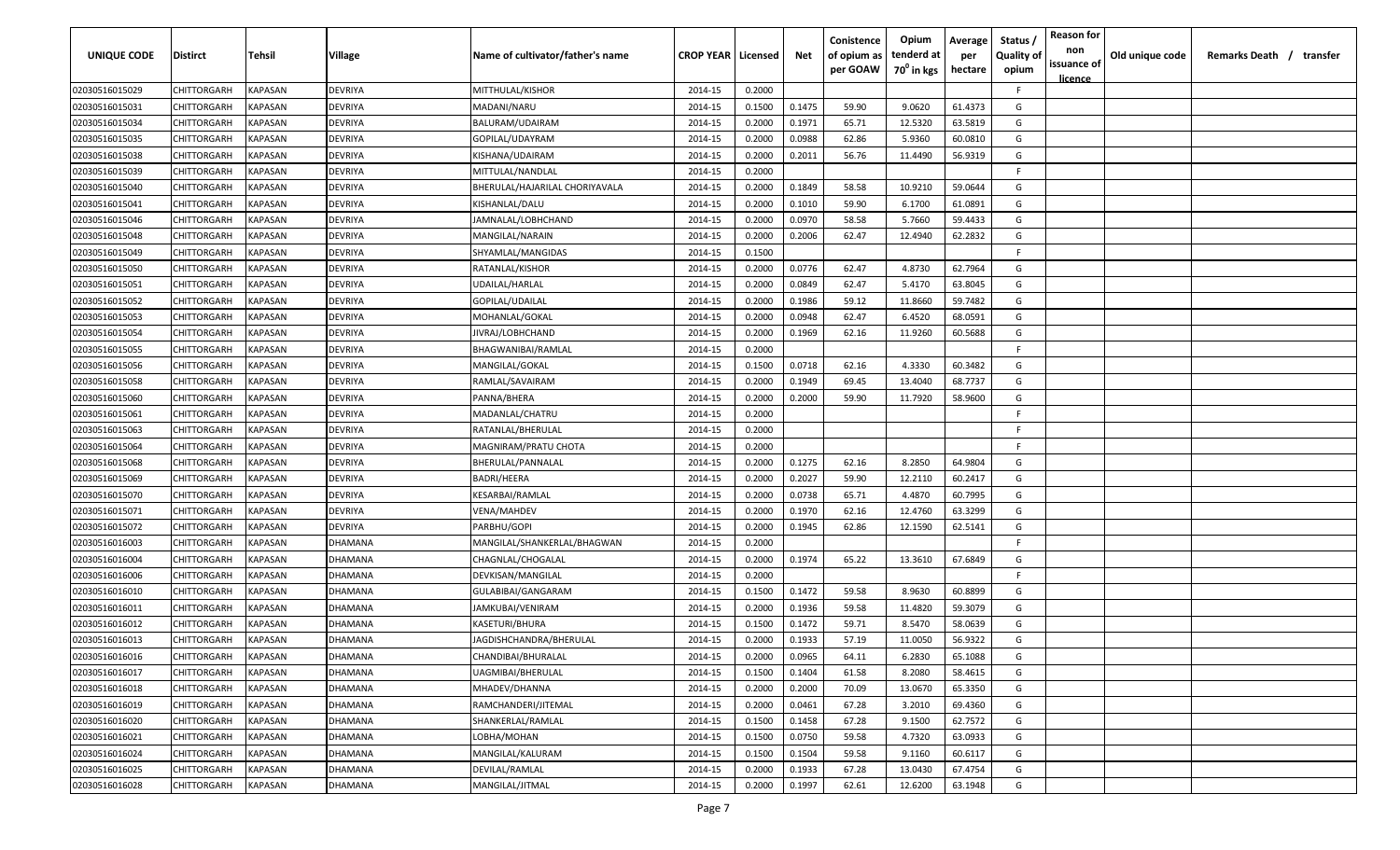| <b>UNIQUE CODE</b> | Distirct           | Tehsil         | Village           | Name of cultivator/father's name | <b>CROP YEAR   Licensed</b> |        | Net    | Conistence<br>of opium as | Opium<br>tenderd at    | Average<br>per | Status /<br><b>Quality of</b> | <b>Reason for</b><br>non | Old unique code | Remarks Death / transfer |
|--------------------|--------------------|----------------|-------------------|----------------------------------|-----------------------------|--------|--------|---------------------------|------------------------|----------------|-------------------------------|--------------------------|-----------------|--------------------------|
|                    |                    |                |                   |                                  |                             |        |        | per GOAW                  | 70 <sup>0</sup> in kgs | hectare        | opium                         | issuance of              |                 |                          |
| 02030516016030     | CHITTORGARH        | <b>KAPASAN</b> | DHAMANA           | KALURAM/NAGJIRAM                 | 2014-15                     | 0.1000 |        |                           |                        |                | F.                            | <u>licence</u>           |                 |                          |
| 02030516016032     | CHITTORGARH        | KAPASAN        | DHAMANA           | <b>GEHRILAL/MOTILAL</b>          | 2014-15                     | 0.2000 | 0.0990 | 57.81                     | 5.6740                 | 57.3131        | G                             |                          |                 |                          |
| 02030516016033     | CHITTORGARH        | KAPASAN        | DHAMANA           | PYARIBAI/NARAIN                  | 2014-15                     | 0.1500 | 0.0490 | 64.11                     | 3.2790                 | 66.9184        | G                             |                          |                 |                          |
| 02030516016034     | CHITTORGARH        | KAPASAN        | DHAMANA           | LAXMINARAYAN/KEDARMAL            | 2014-15                     | 0.1500 | 0.1530 | 56.86                     | 8.9840                 | 58.7190        | G                             |                          |                 |                          |
| 02030516016035     | CHITTORGARH        | KAPASAN        | DHAMANA           | MADANLAL/BANSILAL                | 2014-15                     | 0.2000 |        |                           |                        |                | -F.                           |                          |                 |                          |
| 02030516016037     | CHITTORGARH        | KAPASAN        | DHAMANA           | MOHANLAL/KEVALCHAND              | 2014-15                     | 0.1500 | 0.1477 | 62.21                     | 9.2870                 | 62.8775        | G                             |                          |                 |                          |
| 02030516016038     | CHITTORGARH        | KAPASAN        | DHAMANA           | GOPIBAI/NATHULAL                 | 2014-15                     | 0.1500 | 0.0979 | 59.58                     | 5.9670                 | 60.9499        | G                             |                          |                 |                          |
| 02030516016039     | CHITTORGARH        | KAPASAN        | DHAMANA           | BADAMIBAI/RAMLAL                 | 2014-15                     | 0.1500 | 0.0493 | 62.61                     | 3.0230                 | 61.3185        | G                             |                          |                 |                          |
| 02030516016040     | CHITTORGARH        | KAPASAN        | DHAMANA           | KASIRAM/HARLAL                   | 2014-15                     | 0.2000 | 0.1941 | 62.61                     | 12.2450                | 63.0860        | G                             |                          |                 |                          |
| 02030516016044     | CHITTORGARH        | KAPASAN        | DHAMANA           | MOHANLAL/HARLAL                  | 2014-15                     | 0.2000 | 0.1118 | 64.11                     | 6.7870                 | 60.7066        | G                             |                          |                 |                          |
| 02030516016045     | CHITTORGARH        | KAPASAN        | <b>DHAMANA</b>    | KANTABAI/RAMKISHAN               | 2014-15                     | 0.1500 | 0.1242 | 64.11                     | 7.8120                 | 62.8986        | G                             |                          |                 |                          |
| 02030516016046     | CHITTORGARH        | KAPASAN        | DHAMANA           | MADHVLAL/GANGARAM                | 2014-15                     | 0.1500 | 0.1448 | 59.71                     | 8.9310                 | 61.6782        | G                             |                          |                 |                          |
| 02030516016049     | CHITTORGARH        | KAPASAN        | DHAMANA           | SUNDERBAI/DALCHAND               | 2014-15                     | 0.1500 |        |                           |                        |                | -F.                           |                          |                 |                          |
| 02030516016050     | CHITTORGARH        | KAPASAN        | DHAMANA           | BADAMIBAI/CHAGNLAL               | 2014-15                     | 0.1500 |        |                           |                        |                | F.                            |                          |                 |                          |
| 02030516016057     | CHITTORGARH        | KAPASAN        | DHAMANA           | PRATAPIBAI/BHAGWAN               | 2014-15                     | 0.2000 | 0.0972 | 62.61                     | 6.2250                 | 64.0432        | G                             |                          |                 |                          |
| 02030516016059     | CHITTORGARH        | KAPASAN        | DHAMANA           | MANGIBAI/SIVNARAYAN              | 2014-15                     | 0.1500 | 0.1518 | 62.61                     | 9.3200                 | 61.3966        | G                             |                          |                 |                          |
| 02030516016060     | CHITTORGARH        | KAPASAN        | DHAMANA           | SHANKERLAL/CHATARBHUJ            | 2014-15                     | 0.2000 | 0.2010 | 62.55                     | 12.5990                | 62.6816        | G                             |                          |                 |                          |
| 02030516016061     | CHITTORGARH        | KAPASAN        | DHAMANA           | RAMKARAN/RAMCHANDRA              | 2014-15                     | 0.2000 | 0.0977 | 62.61                     | 6.4040                 | 65.5476        | G                             |                          |                 |                          |
| 02030516016064     | CHITTORGARH        | KAPASAN        | DHAMANA           | <b>UDAIRAM/PRATAP</b>            | 2014-15                     | 0.1500 |        |                           |                        |                | E                             |                          |                 |                          |
| 02030516016065     | CHITTORGARH        | KAPASAN        | DHAMANA           | SAMPATLAL/BHUVANIRAM             | 2014-15                     | 0.1500 | 0.1466 | 55.13                     | 8.0330                 | 54.7954        | G                             | 04                       |                 |                          |
| 02030516016066     | CHITTORGARH        | KAPASAN        | DHAMANA           | DEVKISHAN/RUPA                   | 2014-15                     | 0.1500 |        |                           |                        |                | -F.                           |                          |                 |                          |
| 02030516016067     | CHITTORGARH        | KAPASAN        | DHAMANA           | RAMSAVRUP/SOHANLAL               | 2014-15                     | 0.1500 | 0.1535 | 64.11                     | 9.5620                 | 62.2932        | G                             |                          |                 |                          |
| 02030516016069     | CHITTORGARH        | KAPASAN        | DHAMANA           | MANGILAL/OUNKAR                  | 2014-15                     | 0.1500 | 0.1479 | 52.64                     | 7.8280                 | 52.9277        | G                             | 04                       |                 |                          |
| 02030516016070     | CHITTORGARH        | KAPASAN        | DHAMANA           | RAMNATH/UDAILAL                  | 2014-15                     | 0.1500 | 0.1515 | 54.26                     | 8.1470                 | 53.7756        | G                             | 04                       |                 |                          |
| 02030516016071     | CHITTORGARH        | KAPASAN        | DHAMANA           | SHANKERLAL/UDAYRAM               | 2014-15                     | 0.2000 | 0.2005 | 65.22                     | 12.8480                | 64.0798        | G                             |                          |                 |                          |
| 02030516016075     | CHITTORGARH        | KAPASAN        | DHAMANA           | JAGDISH/MOHANLAL                 | 2014-15                     | 0.1500 | 0.1484 | 53.02                     | 7.8700                 | 53.0323        | G                             | 04                       |                 |                          |
| 02030516016076     | CHITTORGARH        | KAPASAN        | DHAMANA           | SHANKERLAL/MATHURALAL            | 2014-15                     | 0.1500 |        |                           |                        |                | -F.                           |                          |                 |                          |
| 02030516016077     | CHITTORGARH        | KAPASAN        | )HAMANA           | DHAPUBAI/SHANKERLAL              | 2014-15                     | 0.1500 | 0.1501 | 61.19                     | 8.2690                 | 55.0899        | G                             | 04                       |                 |                          |
| 02030516016079     | CHITTORGARH        | KAPASAN        | DHAMANA           | SHANKERLAL/MOHANLAL              | 2014-15                     | 0.1500 | 0.1494 | 55.12                     | 8.7640                 | 58.6613        | G                             |                          |                 |                          |
| 02030516016080     | CHITTORGARH        | KAPASAN        | DHAMANA           | RAMKAVRI/HAJARI                  | 2014-15                     | 0.2000 | 0.1955 | 60.61                     | 12.1480                | 62.1381        | G                             |                          |                 |                          |
| 02030516018006     | CHITTORGARH        | KAPASAN        | GODIYANA          | LAXMAN/RAMLAL                    | 2014-15                     | 0.1500 | 0.1422 | 59.98                     | 9.0570                 | 63.6920        | G                             |                          |                 | <b>NAME CHANGE</b>       |
| 02030516018010     | CHITTORGARH        | KAPASAN        | GODIYANA          | JAMNIBAI/JITU                    | 2014-15                     | 0.2000 | 0.1929 | 59.98                     | 12.0820                | 62.6335        | G                             |                          |                 |                          |
| 02030516018012     | CHITTORGARH        | KAPASAN        | <b>GODIYANA</b>   | CHANDIBAI/LHERU                  | 2014-15                     | 0.2000 | 0.1539 | 62.10                     | 10.1490                | 65.9454        | G                             |                          |                 |                          |
| 02030516018014     | CHITTORGARH        | KAPASAN        | <b>GODIYANA</b>   | CHOGALAL/NATHU                   | 2014-15                     | 0.1500 | 0.1501 | 59.98                     | 9.4600                 | 63.0247        | G                             |                          |                 |                          |
| 02030516018017     | CHITTORGARH        | KAPASAN        | <b>GODIYANA</b>   | OOMPARKESH/SOHANLAL/KESAR        | 2014-15                     | 0.1500 | 0.1450 | 64.58                     | 9.8720                 | 68.0828        | G                             |                          |                 | <b>NAME CHANGE</b>       |
| 02030516018019     | <b>CHITTORGARH</b> | KAPASAN        | GODIYANA          | MITTULAL/UDAIRAM                 | 2014-15                     | 0.2000 |        |                           |                        |                | F.                            |                          |                 |                          |
| 02030516018020     | CHITTORGARH        | <b>KAPASAN</b> | GODIYANA          | CHAGNLAL/BHERALAL                | 2014-15                     | 0.1500 | 0.1488 | 64.58                     | 10.1580                | 68.2661        | G                             |                          |                 |                          |
| 02030516018036     | CHITTORGARH        | <b>KAPASAN</b> | GODIYANA          | BHAGWANDAS/GULABDAS              | 2014-15                     | 0.2000 | 0.1968 | 64.58                     | 13.4050                | 68.1148        | G                             |                          |                 |                          |
| 02030516019004     | <b>CHITTORGARH</b> | <b>KAPASAN</b> | <b>GOVINDPURA</b> | SORAM/JITU                       | 2014-15                     | 0.1500 |        |                           |                        |                | F.                            |                          |                 |                          |
| 02030516019006     | CHITTORGARH        | KAPASAN        | <b>GOVINDPURA</b> | HAMRAJ/MADHU                     | 2014-15                     | 0.1500 | 0.1446 | 58.10                     | 8.4990                 | 58.7759        | G                             |                          |                 |                          |
| 02030516019009     | <b>CHITTORGARH</b> | KAPASAN        | <b>GOVINDPURA</b> | MADHU/DALLA                      | 2014-15                     | 0.2000 |        |                           |                        |                | F.                            |                          |                 |                          |
| 02030516019012     | CHITTORGARH        | KAPASAN        | <b>GOVINDPURA</b> | <b>BALIBAI/PYARA</b>             | 2014-15                     | 0.1500 |        |                           |                        |                | F.                            |                          |                 |                          |
| 02030516019013     | CHITTORGARH        | KAPASAN        | GOVINDPURA        | BHERU/LOBHA                      | 2014-15                     | 0.1500 | 0.1518 | 64.33                     | 9.9710                 | 65.6851        | G                             |                          |                 |                          |
| 02030516019016     | <b>CHITTORGARH</b> | KAPASAN        | GOVINDPURA        | DEVA/PYARA                       | 2014-15                     | 0.1500 | 0.1551 | 58.10                     | 9.1630                 | 59.0780        | G                             |                          |                 |                          |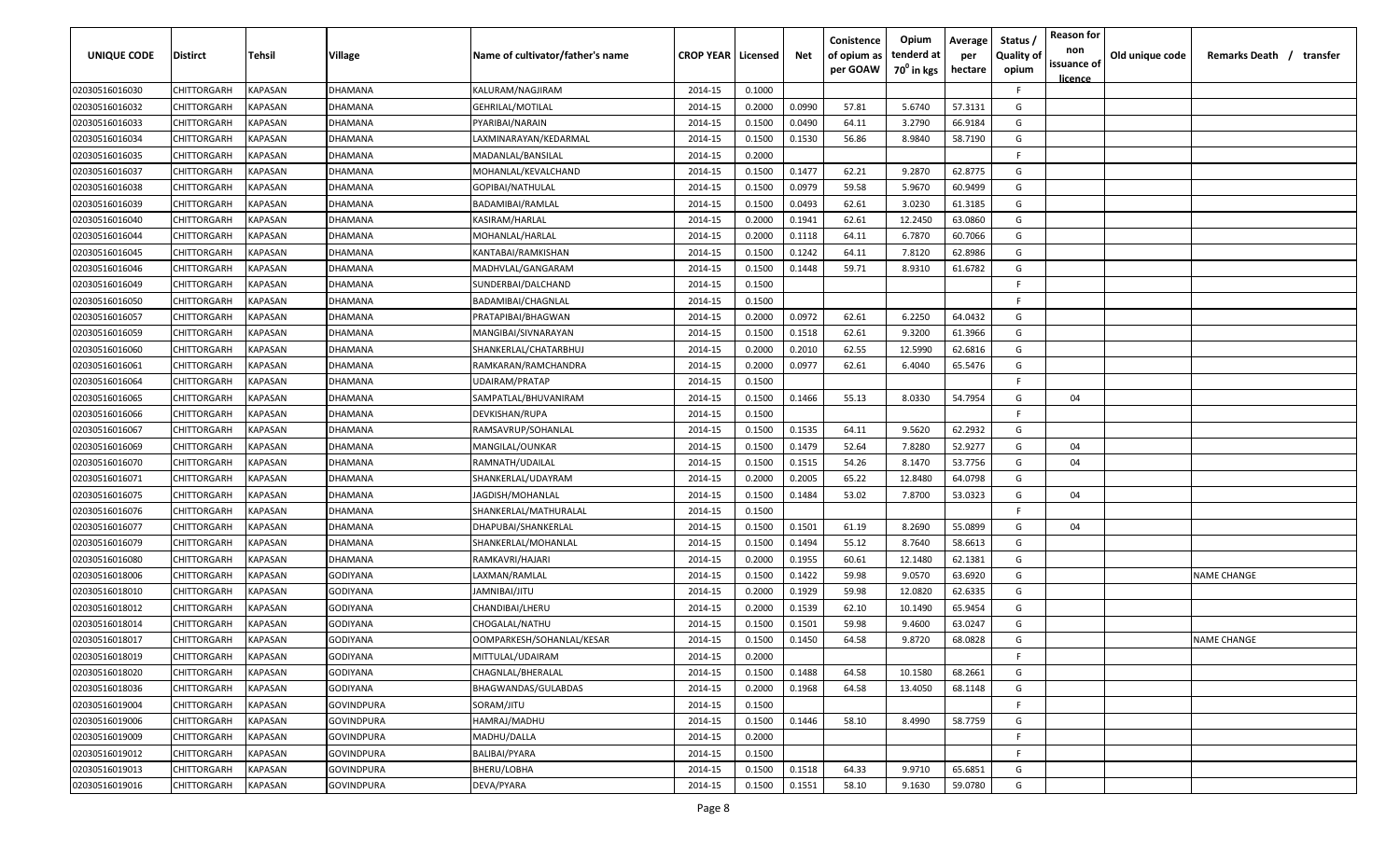| <b>UNIQUE CODE</b> | Distirct           | Tehsil         | Village          | Name of cultivator/father's name | <b>CROP YEAR   Licensed</b> |        | Net    | Conistence<br>of opium as | Opium<br>tenderd at    | Average<br>per | Status /<br><b>Quality of</b> | <b>Reason for</b><br>non<br>issuance of | Old unique code | Remarks Death / transfer |
|--------------------|--------------------|----------------|------------------|----------------------------------|-----------------------------|--------|--------|---------------------------|------------------------|----------------|-------------------------------|-----------------------------------------|-----------------|--------------------------|
|                    |                    |                |                  |                                  |                             |        |        | per GOAW                  | 70 <sup>0</sup> in kgs | hectare        | opium                         | <u>licence</u>                          |                 |                          |
| 02030516020014     | CHITTORGARH        | <b>KAPASAN</b> | <b>GUMANPURA</b> | HANSRAJ/DEVJI                    | 2014-15                     | 0.1500 | 0.1466 | 64.32                     | 9.5930                 | 65.4366        | G                             |                                         | 02030516014011  | <b>TRANSFER</b>          |
| 02030516021002     | CHITTORGARH        | KAPASAN        | HATHIYANA        | SOHAN/VAXU                       | 2014-15                     | 0.2000 | 0.1951 | 57.50                     | 12.1330                | 62.1886        | G                             |                                         |                 |                          |
| 02030516021007     | CHITTORGARH        | KAPASAN        | HATHIYANA        | GOPILAL/DEVJI                    | 2014-15                     | 0.2000 |        |                           |                        |                | -F.                           |                                         |                 |                          |
| 02030516021021     | CHITTORGARH        | KAPASAN        | HATHIYANA        | BHERULAL/HEERALAL                | 2014-15                     | 0.1500 | 0.1469 | 57.73                     | 8.7090                 | 59.2852        | G                             |                                         |                 |                          |
| 02030516021027     | CHITTORGARH        | KAPASAN        | HATHIYANA        | NANIBAI/CHUNNILAL                | 2014-15                     | 0.1500 | 0.1455 | 67.08                     | 10.1480                | 69.7457        | G                             |                                         |                 |                          |
| 02030516021031     | CHITTORGARH        | KAPASAN        | HATHIYANA        | GOTU/VENIRAM                     | 2014-15                     | 0.2000 | 0.1881 | 59.80                     | 13.0110                | 69.1707        |                               | 02                                      |                 |                          |
| 02030516021040     | CHITTORGARH        | KAPASAN        | HATHIYANA        | HEERALAL/CHATARBHUJ              | 2014-15                     | 0.1500 | 0.1456 | 60.11                     | 8.9220                 | 61.2775        | G                             |                                         |                 |                          |
| 02030516021061     | CHITTORGARH        | KAPASAN        | HATHIYANA        | MANGILAL/BHJJA                   | 2014-15                     | 0.2000 | 0.1951 | 57.10                     | 13.2060                | 67.6884        |                               | 02                                      |                 |                          |
| 02030516021062     | CHITTORGARH        | KAPASAN        | HATHIYANA        | BHURALAL/BHJJA                   | 2014-15                     | 0.2000 | 0.1920 | 57.16                     | 14.2900                | 74.4271        |                               | 02                                      |                 |                          |
| 02030516021063     | CHITTORGARH        | KAPASAN        | HATHIYANA        | NARAYAN/BHJJA                    | 2014-15                     | 0.1500 | 0.1450 | 57.11                     | 11.2260                | 77.4207        |                               | 02                                      |                 |                          |
| 02030516021064     | CHITTORGARH        | KAPASAN        | HATHIYANA        | KALU/BHJJA                       | 2014-15                     | 0.1500 | 0.1450 | 59.11                     | 9.9730                 | 68.7793        |                               | 02                                      |                 |                          |
| 02030516021065     | CHITTORGARH        | KAPASAN        | HATHIYANA        | NARAYAN/OUNKAR                   | 2014-15                     | 0.2000 | 0.2000 | 67.25                     | 14.8330                | 74.1650        | G                             |                                         |                 |                          |
| 02030516022001     | CHITTORGARH        | KAPASAN        | HINGORIYA        | RAMLAL/UDAIRAM                   | 2014-15                     | 0.2000 | 0.1973 | 59.28                     | 12.0080                | 60.8616        | G                             |                                         |                 |                          |
| 02030516022002     | CHITTORGARH        | KAPASAN        | HINGORIYA        | RATANLAL/HARLAL TELI             | 2014-15                     | 0.1500 | 0.1469 | 59.28                     | 9.5020                 | 64.6835        | G                             |                                         |                 |                          |
| 02030516022003     | CHITTORGARH        | KAPASAN        | HINGORIYA        | BALURAM/RAMLAL                   | 2014-15                     | 0.2000 | 0.2000 | 59.75                     | 12.0100                | 60.0500        | G                             |                                         |                 |                          |
| 02030516022006     | CHITTORGARH        | KAPASAN        | HINGORIYA        | RATANLAL/HARLAL TELI             | 2014-15                     | 0.1500 | 0.1404 | 61.22                     | 9.8300                 | 70.0142        | G                             |                                         |                 |                          |
| 02030516022007     | CHITTORGARH        | KAPASAN        | HINGORIYA        | GOVRDAN/MADULAL                  | 2014-15                     | 0.2000 | 0.1900 | 56.22                     | 11.3160                | 59.5579        | G                             |                                         |                 |                          |
| 02030516022009     | CHITTORGARH        | KAPASAN        | HINGORIYA        | HEERALAL/PARTAP                  | 2014-15                     | 0.1500 |        |                           |                        |                | F.                            |                                         |                 |                          |
| 02030516022010     | CHITTORGARH        | KAPASAN        | HINGORIYA        | RATANLAL/PARASRAM                | 2014-15                     | 0.2000 | 0.1930 | 59.28                     | 12.3300                | 63.8860        | G                             |                                         |                 |                          |
| 02030516022011     | CHITTORGARH        | KAPASAN        | HINGORIYA        | RATANLAL/MADHULAL                | 2014-15                     | 0.2000 | 0.1908 | 56.69                     | 10.6500                | 55.8176        | G                             | 04                                      |                 |                          |
| 02030516022013     | CHITTORGARH        | KAPASAN        | HINGORIYA        | MADHULAL/KISHANLAL               | 2014-15                     | 0.1500 | 0.0504 | 59.75                     | 3.0900                 | 61.3095        | G                             |                                         |                 |                          |
| 02030516022015     | CHITTORGARH        | KAPASAN        | HINGORIYA        | CHAMPALAL/SURAJMAL               | 2014-15                     | 0.2000 | 0.2008 | 59.75                     | 12.8460                | 63.9741        | G                             |                                         |                 |                          |
| 02030516022016     | CHITTORGARH        | KAPASAN        | HINGORIYA        | CHOTHMAL/UDAIRAM                 | 2014-15                     | 0.2000 | 0.1915 | 61.22                     | 13.2500                | 69.1906        | G                             |                                         |                 |                          |
| 02030516022019     | CHITTORGARH        | KAPASAN        | HINGORIYA        | MITTULAL/KAJOD                   | 2014-15                     | 0.2000 | 0.1725 | 55.85                     | 10.7710                | 62.4406        | G                             |                                         |                 |                          |
| 02030516022020     | CHITTORGARH        | KAPASAN        | HINGORIYA        | NARU/LALU                        | 2014-15                     | 0.1500 | 0.1494 | 52.87                     | 8.5950                 | 57.5301        | G                             |                                         |                 |                          |
| 02030516022023     | CHITTORGARH        | KAPASAN        | HINGORIYA        | HEERALAL/GANESH                  | 2014-15                     | 0.1500 | 0.1409 | 55.37                     | 7.7040                 | 54.6771        | G                             | 04                                      |                 |                          |
| 02030516022024     | CHITTORGARH        | KAPASAN        | HINGORIYA        | PARTHU/DHOKAL                    | 2014-15                     | 0.2000 | 0.1184 | 59.28                     | 7.6560                 | 64.6622        | G                             |                                         |                 |                          |
| 02030516022025     | CHITTORGARH        | KAPASAN        | HINGORIYA        | RAMLAL/VENIRAM                   | 2014-15                     | 0.2000 | 0.1912 | 56.33                     | 11.5150                | 60.2249        | G                             |                                         |                 |                          |
| 02030516022027     | CHITTORGARH        | KAPASAN        | HINGORIYA        | MANGILAL/NATHU                   | 2014-15                     | 0.2000 | 0.0935 | 59.75                     | 6.1800                 | 66.0963        | G                             |                                         |                 |                          |
| 02030516022028     | CHITTORGARH        | KAPASAN        | HINGORIYA        | ANCHIBAI/RAMESAVAR               | 2014-15                     | 0.1500 | 0.1462 | 59.75                     | 9.2020                 | 62.9412        | G                             |                                         |                 |                          |
| 02030516022029     | CHITTORGARH        | KAPASAN        | HINGORIYA        | BHERULAL/PYARCHAND               | 2014-15                     | 0.2000 | 0.2000 | 56.29                     | 11.4990                | 57.4950        | G                             |                                         |                 |                          |
| 02030516022034     | CHITTORGARH        | KAPASAN        | HINGORIYA        | MADHULAL/LEHRU                   | 2014-15                     | 0.2000 | 0.1936 | 56.65                     | 12.3010                | 63.5382        | G                             |                                         |                 |                          |
| 02030516022036     | CHITTORGARH        | KAPASAN        | HINGORIYA        | MULCHAND/DALU                    | 2014-15                     | 0.1500 | 0.1441 | 59.28                     | 9.4260                 | 65.4129        | G                             |                                         |                 |                          |
| 02030516023001     | CHITTORGARH        | KAPASAN        | JAIPURA          | SHYAMLAL/JITU                    | 2014-15                     | 0.1500 | 0.1450 | 55.80                     | 8.4900                 | 58.5517        | G                             |                                         |                 |                          |
| 02030516023003     | CHITTORGARH        | KAPASAN        | JAIPURA          | JAMKUBAI/MOTI KISHANA            | 2014-15                     | 0.1500 | 0.1448 | 66.10                     | 10.5290                | 72.7141        | G                             |                                         |                 |                          |
| 02030516023004     | CHITTORGARH        | <b>KAPASAN</b> | <b>JAIPURA</b>   | NATHULAL/GANGARAM                | 2014-15                     | 0.1500 | 0.1489 | 67.25                     | 10.7310                | 72.0685        | G                             |                                         |                 |                          |
| 02030516023016     | <b>CHITTORGARH</b> | <b>KAPASAN</b> | <b>JAIPURA</b>   | MAGNA/CHUNNILAL                  | 2014-15                     | 0.1500 | 0.1453 | 61.34                     | 9.0870                 | 62.5396        | G                             |                                         |                 |                          |
| 02030516023021     | CHITTORGARH        | <b>KAPASAN</b> | <b>JAIPURA</b>   | CHAMPALAL/JIVA                   | 2014-15                     | 0.1500 | 0.1520 | 49.58                     | 8.0600                 | 53.0263        | G                             | 04                                      |                 |                          |
| 02030516024008     | <b>CHITTORGARH</b> | <b>KAPASAN</b> | KACHIYAKHEDI     | RAMCHANDER/CHAMNA                | 2014-15                     | 0.2000 | 0.2003 | 59.48                     | 12.0830                | 60.3245        | G                             |                                         | 02030516037026  | <b>TRANSFER</b>          |
| 02030516025001     | CHITTORGARH        | KAPASAN        | KACHOLIYA        | BHANWARLAL/HAJARI                | 2014-15                     | 0.2000 | 0.1899 | 61.27                     | 12.3420                | 64.9921        | G                             |                                         |                 |                          |
| 02030516025002     | <b>CHITTORGARH</b> | KAPASAN        | KACHOLIYA        | DALIBAI/BHERULAL                 | 2014-15                     | 0.1500 | 0.0469 | 61.55                     | 3.1830                 | 67.8678        | G                             |                                         |                 |                          |
| 02030516025003     | CHITTORGARH        | KAPASAN        | KACHOLIYA        | SHANKER/TULSIRAM                 | 2014-15                     | 0.1500 | 0.0568 | 62.75                     | 3.8990                 | 68.6444        | G                             |                                         |                 |                          |
| 02030516025005     | CHITTORGARH        | KAPASAN        | KACHOLIYA        | MITTHU/GANESH                    | 2014-15                     | 0.1500 | 0.0475 | 62.75                     | 3.2630                 | 68.6947        | G                             |                                         |                 |                          |
| 02030516025006     | CHITTORGARH        | KAPASAN        | KACHOLIYA        | PYARI/JALAN                      | 2014-15                     | 0.2000 | 0.0900 | 67.18                     | 6.4680                 | 71.8667        | G                             |                                         |                 |                          |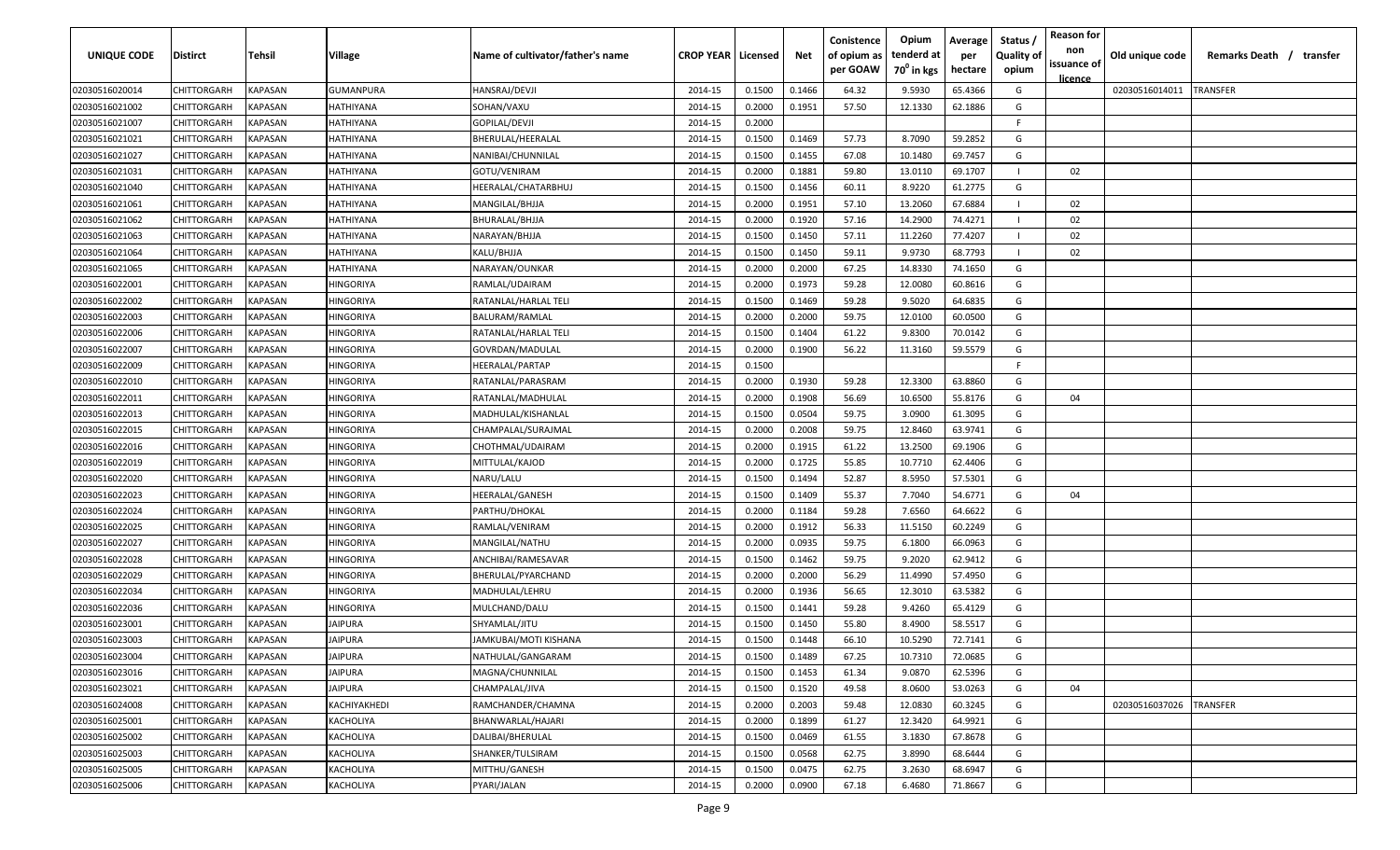| <b>UNIQUE CODE</b> | Distirct           | Tehsil         | Village        | Name of cultivator/father's name | <b>CROP YEAR   Licensed</b> |        | Net    | Conistence<br>of opium as | Opium<br>tenderd at    | Average<br>per | Status /<br><b>Quality of</b> | <b>Reason for</b><br>non<br>issuance of | Old unique code | Remarks Death / transfer |
|--------------------|--------------------|----------------|----------------|----------------------------------|-----------------------------|--------|--------|---------------------------|------------------------|----------------|-------------------------------|-----------------------------------------|-----------------|--------------------------|
|                    |                    |                |                |                                  |                             |        |        | per GOAW                  | 70 <sup>0</sup> in kgs | hectare        | opium                         | <u>licence</u>                          |                 |                          |
| 02030516025008     | CHITTORGARH        | <b>KAPASAN</b> | KACHOLIYA      | NOSAR/BHERULAL                   | 2014-15                     | 0.2000 |        |                           |                        |                | F                             |                                         |                 |                          |
| 02030516025009     | CHITTORGARH        | KAPASAN        | KACHOLIYA      | GANESH/CHOGA                     | 2014-15                     | 0.2000 | 0.1994 | 58.77                     | 12.2750                | 61.5597        | G                             |                                         |                 |                          |
| 02030516025010     | CHITTORGARH        | KAPASAN        | KACHOLIYA      | HIRALAL/NANDRAM                  | 2014-15                     | 0.1500 | 0.0704 | 58.29                     | 4.2880                 | 60.9091        | G                             |                                         |                 |                          |
| 02030516025017     | CHITTORGARH        | KAPASAN        | KACHOLIYA      | KASIRAM/DEVJI                    | 2014-15                     | 0.2000 |        |                           |                        |                | -F.                           |                                         |                 |                          |
| 02030516025020     | CHITTORGARH        | KAPASAN        | KACHOLIYA      | RATANLAL/RAMCHANDER              | 2014-15                     | 0.2000 |        |                           |                        |                | -F.                           |                                         |                 |                          |
| 02030516025022     | CHITTORGARH        | KAPASAN        | KACHOLIYA      | HEERA/GERU                       | 2014-15                     | 0.2000 | 0.0927 | 61.27                     | 6.1090                 | 65.9008        | G                             |                                         |                 |                          |
| 02030516025024     | CHITTORGARH        | KAPASAN        | KACHOLIYA      | SHANKERLAL/DEVILAL               | 2014-15                     | 0.2000 | 0.1875 | 61.27                     | 12.3330                | 65.7760        | G                             |                                         |                 |                          |
| 02030516025026     | CHITTORGARH        | KAPASAN        | KACHOLIYA      | DALIBAI/PRITHVIRAJ               | 2014-15                     | 0.2000 | 0.0525 | 67.25                     | 3.4010                 | 64.7810        | G                             |                                         |                 |                          |
| 02030516025028     | CHITTORGARH        | KAPASAN        | KACHOLIYA      | RATANLAL/DALLA                   | 2014-15                     | 0.1500 | 0.0475 | 55.55                     | 2.8890                 | 60.8211        | G                             |                                         |                 |                          |
| 02030516025029     | CHITTORGARH        | KAPASAN        | KACHOLIYA      | SANTILAL/GOPILAL                 | 2014-15                     | 0.2000 | 0.0612 | 56.34                     | 3.8070                 | 62.2059        | G                             |                                         |                 |                          |
| 02030516025031     | CHITTORGARH        | KAPASAN        | KACHOLIYA      | BHERULAL/KISHNA                  | 2014-15                     | 0.2000 | 0.1922 | 58.29                     | 11.9740                | 62.2997        | G                             |                                         |                 |                          |
| 02030516025032     | CHITTORGARH        | KAPASAN        | KACHOLIYA      | NANDUBAI/HEERALAL                | 2014-15                     | 0.1500 | 0.0176 | 62.75                     | 1.1920                 | 67.7273        | G                             |                                         |                 |                          |
| 02030516025035     | CHITTORGARH        | KAPASAN        | KACHOLIYA      | SUNDERBAI/OUNKAR                 | 2014-15                     | 0.2000 | 0.1910 | 61.27                     | 12.2450                | 64.1099        | G                             |                                         |                 |                          |
| 02030516025037     | CHITTORGARH        | KAPASAN        | KACHOLIYA      | BHANWARLAL/KISHANLAL             | 2014-15                     | 0.2000 |        |                           |                        |                | F.                            |                                         |                 |                          |
| 02030516025038     | CHITTORGARH        | KAPASAN        | KACHOLIYA      | JITMAL/BHERU                     | 2014-15                     | 0.2000 | 0.1929 | 62.74                     | 12.4940                | 64.7693        | G                             |                                         |                 |                          |
| 02030516025039     | CHITTORGARH        | KAPASAN        | KACHOLIYA      | BALURAM/VARDA                    | 2014-15                     | 0.2000 | 0.1919 | 55.65                     | 11.3610                | 59.2027        | G                             |                                         |                 |                          |
| 02030516025041     | CHITTORGARH        | KAPASAN        | KACHOLIYA      | AJIBAI/DEVKISHAN                 | 2014-15                     | 0.2000 |        |                           |                        |                | -F.                           |                                         |                 |                          |
| 02030516025044     | CHITTORGARH        | KAPASAN        | KACHOLIYA      | MADHU/KALU                       | 2014-15                     | 0.2000 | 0.2012 | 58.29                     | 11.8080                | 58.6879        | G                             |                                         |                 |                          |
| 02030516025045     | CHITTORGARH        | KAPASAN        | KACHOLIYA      | MADHU/PRATHVIRAJ                 | 2014-15                     | 0.2000 | 0.0486 | 58.29                     | 3.0810                 | 63.3951        | G                             |                                         |                 |                          |
| 02030516025046     | CHITTORGARH        | KAPASAN        | KACHOLIYA      | GANGABAI/GEHRU                   | 2014-15                     | 0.2000 | 0.1941 | 56.35                     | 11.6080                | 59.8042        | G                             |                                         |                 |                          |
| 02030516025049     | CHITTORGARH        | KAPASAN        | KACHOLIYA      | SHANKER/PRATAP                   | 2014-15                     | 0.2000 | 0.1924 | 60.52                     | 11.6110                | 60.3482        | G                             |                                         |                 |                          |
| 02030516025050     | CHITTORGARH        | KAPASAN        | KACHOLIYA      | RUKMANIBAI/UDA                   | 2014-15                     | 0.1500 | 0.0700 | 59.11                     | 4.2220                 | 60.3143        | G                             |                                         |                 |                          |
| 02030516025054     | CHITTORGARH        | KAPASAN        | KACHOLIYA      | SANTILAL/NARAYAN                 | 2014-15                     | 0.1500 | 0.1512 | 60.45                     | 9.0850                 | 60.0860        | G                             |                                         |                 |                          |
| 02030516026001     | CHITTORGARH        | KAPASAN        | KANKARIYA      | JAMKUBAI/PANNA                   | 2014-15                     | 0.2000 | 0.1727 | 58.41                     | 10.6560                | 61.7024        | G                             |                                         |                 |                          |
| 02030516026002     | CHITTORGARH        | KAPASAN        | KANKARIYA      | JITMAL/BHAVANIRAM                | 2014-15                     | 0.2000 | 0.1868 | 58.41                     | 11.1230                | 59.5450        | G                             |                                         |                 |                          |
| 02030516026003     | CHITTORGARH        | KAPASAN        | KANKARIYA      | CHAMPALAL/DALU                   | 2014-15                     | 0.2000 | 0.1898 | 64.23                     | 12.9840                | 68.4089        | G                             |                                         |                 |                          |
| 02030516026004     | CHITTORGARH        | KAPASAN        | KANKARIYA      | LEHRU/DALU                       | 2014-15                     | 0.2000 | 0.1724 | 62.77                     | 11.8460                | 68.7123        | G                             |                                         |                 |                          |
| 02030516026005     | CHITTORGARH        | KAPASAN        | KANKARIYA      | KISORI/LEHRU                     | 2014-15                     | 0.1500 | 0.1520 | 58.88                     | 9.2530                 | 60.8750        | G                             |                                         |                 |                          |
| 02030516026009     | CHITTORGARH        | KAPASAN        | KANKARIYA      | KAVALCHAND/BHERULAL              | 2014-15                     | 0.2000 | 0.0951 | 58.88                     | 5.9130                 | 62.1767        | G                             |                                         |                 |                          |
| 02030516026010     | CHITTORGARH        | KAPASAN        | KANKARIYA      | BALU/JITU                        | 2014-15                     | 0.2000 | 0.1813 | 64.23                     | 12.1760                | 67.1594        | G                             |                                         |                 |                          |
| 02030516026014     | CHITTORGARH        | KAPASAN        | KANKARIYA      | SHANKER/JITU                     | 2014-15                     | 0.2000 | 0.1557 | 58.88                     | 10.3040                | 66.1785        | G                             |                                         |                 |                          |
| 02030516026015     | CHITTORGARH        | KAPASAN        | KANKARIYA      | JAMNA/HAJARI                     | 2014-15                     | 0.2000 | 0.1963 | 58.88                     | 11.8350                | 60.2904        | G                             |                                         |                 |                          |
| 02030516026016     | CHITTORGARH        | KAPASAN        | KANKARIYA      | PANNALAL/DALU                    | 2014-15                     | 0.2000 | 0.1866 | 62.77                     | 12.8590                | 68.9121        | G                             |                                         |                 |                          |
| 02030516027001     | CHITTORGARH        | KAPASAN        | KAPASAN        | UDAIRAM/SORAM                    | 2014-15                     | 0.1500 | 0.1553 | 62.64                     | 9.2710                 | 59.6974        | G                             |                                         |                 |                          |
| 02030516027003     | CHITTORGARH        | KAPASAN        | KAPASAN        | BHAGWATILAL/MODA                 | 2014-15                     | 0.1500 | 0.1529 | 62.97                     | 8.9240                 | 58.3649        | G                             |                                         |                 | <b>NAME CHANGE</b>       |
| 02030516027004     | <b>CHITTORGARH</b> | KAPASAN        | <b>KAPASAN</b> | DALCHAND/DIPPA                   | 2014-15                     | 0.1500 | 0.1480 | 61.18                     | 8.7750                 | 59.2905        | G                             |                                         |                 |                          |
| 02030516027005     | <b>CHITTORGARH</b> | KAPASAN        | KAPASAN        | NATHULAL/BHERA                   | 2014-15                     | 0.2000 | 0.1960 | 62.64                     | 12.0540                | 61.5000        | G                             |                                         |                 |                          |
| 02030516027006     | <b>CHITTORGARH</b> | <b>KAPASAN</b> | KAPASAN        | RAMCHANDER/JAGNATH               | 2014-15                     | 0.2000 | 0.1952 | 61.18                     | 12.0180                | 61.5676        | G                             |                                         |                 |                          |
| 02030516027010     | <b>CHITTORGARH</b> | KAPASAN        | KAPASAN        | SIVLAL/BHIMRAJ                   | 2014-15                     | 0.2000 | 0.1998 | 59.62                     | 11.7710                | 58.9139        | G                             |                                         |                 |                          |
| 02030516027011     | CHITTORGARH        | KAPASAN        | KAPASAN        | KISANLAL/RATANLAL                | 2014-15                     | 0.2000 | 0.1000 | 64.32                     | 6.1100                 | 61.1000        | G                             |                                         |                 |                          |
| 02030516027012     | CHITTORGARH        | KAPASAN        | KAPASAN        | LHERULAL/RATANLAL                | 2014-15                     | 0.1500 | 0.0968 | 62.11                     | 6.3440                 | 65.5372        | G                             |                                         |                 |                          |
| 02030516027014     | <b>CHITTORGARH</b> | KAPASAN        | KAPASAN        | GISI/CHAMPALAL                   | 2014-15                     | 0.2000 | 0.1020 | 62.64                     | 6.2460                 | 61.2353        | G                             |                                         |                 |                          |
| 02030516027015     | CHITTORGARH        | KAPASAN        | KAPASAN        | KISANLAL/GOPI                    | 2014-15                     | 0.1500 | 0.0708 | 63.05                     | 4.1610                 | 58.7712        | G                             |                                         |                 |                          |
| 02030516027016     | CHITTORGARH        | KAPASAN        | KAPASAN        | KISHANLAL/RUPCHAND               | 2014-15                     | 0.1500 | 0.1512 | 56.08                     | 8.3960                 | 55.5291        | G                             | 04                                      |                 | <b>NAME CHANGE</b>       |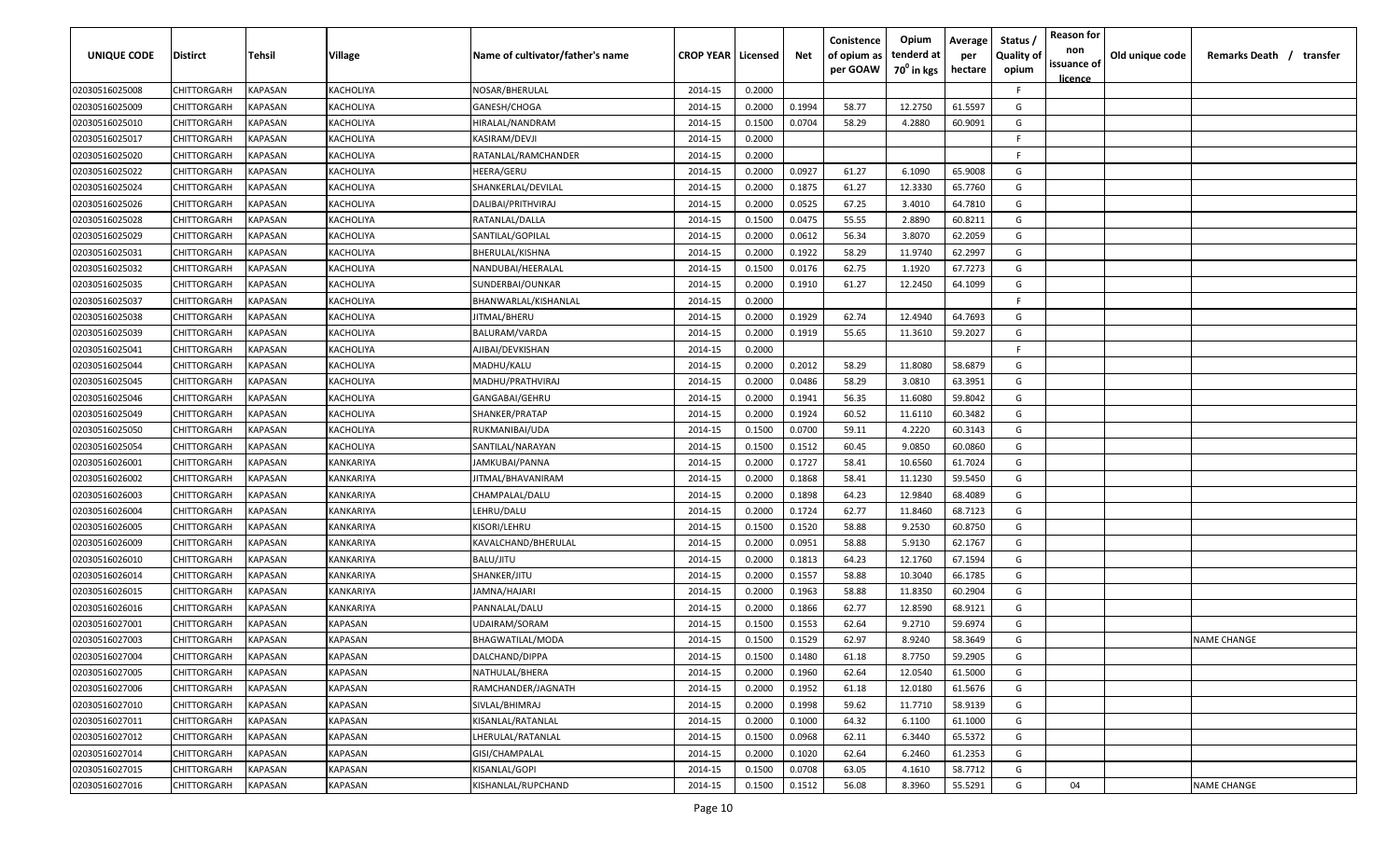| <b>UNIQUE CODE</b> | Distirct           | Tehsil         | Village       | Name of cultivator/father's name | <b>CROP YEAR   Licensed</b> |        | Net    | Conistence<br>of opium as<br>per GOAW | Opium<br>tenderd at<br>70 <sup>0</sup> in kgs | Average<br>per<br>hectare | Status /<br><b>Quality of</b><br>opium | <b>Reason for</b><br>non<br>issuance of | Old unique code | Remarks Death / transfer |
|--------------------|--------------------|----------------|---------------|----------------------------------|-----------------------------|--------|--------|---------------------------------------|-----------------------------------------------|---------------------------|----------------------------------------|-----------------------------------------|-----------------|--------------------------|
| 02030516027017     | CHITTORGARH        | <b>KAPASAN</b> | KAPASAN       | GULABBAI/JITMAL                  | 2014-15                     | 0.1500 | 0.0486 | 56.71                                 | 2.9000                                        | 59.6708                   | G                                      | <u>licence</u>                          |                 |                          |
| 02030516027019     | CHITTORGARH        | KAPASAN        | KAPASAN       | BHERA/TODU                       | 2014-15                     | 0.1500 | 0.1488 | 62.94                                 | 8.6590                                        | 58.1922                   | G                                      |                                         |                 |                          |
| 02030516027021     | CHITTORGARH        | KAPASAN        | KAPASAN       | SOHANLAL/NANDLAL                 | 2014-15                     | 0.1500 |        |                                       |                                               |                           | -F.                                    |                                         |                 |                          |
| 02030516027026     | CHITTORGARH        | KAPASAN        | KAPASAN       | CHHAGANIBAI/CHHAGANLAL           | 2014-15                     | 0.1500 | 0.1450 | 59.85                                 | 8.8750                                        | 61.2069                   | G                                      |                                         |                 |                          |
| 02030516027028     | CHITTORGARH        | KAPASAN        | KAPASAN       | KANHIYALAL/MATURALAL             | 2014-15                     | 0.2000 |        |                                       |                                               |                           | -F.                                    |                                         |                 |                          |
| 02030516027030     | CHITTORGARH        | KAPASAN        | KAPASAN       | SOHANIBAI/NARAYAN                | 2014-15                     | 0.2000 | 0.2010 | 62.64                                 | 12.0540                                       | 59.9701                   | G                                      |                                         |                 |                          |
| 02030516027031     | CHITTORGARH        | KAPASAN        | KAPASAN       | KALURAM/BHAGIRATH                | 2014-15                     | 0.1500 | 0.1486 | 59.72                                 | 8.2070                                        | 55.2288                   | G                                      | 04                                      |                 |                          |
| 02030516027032     | CHITTORGARH        | KAPASAN        | KAPASAN       | DEVKISHAN/KAJOD                  | 2014-15                     | 0.1500 |        |                                       |                                               |                           | -F                                     |                                         |                 |                          |
| 02030516027033     | CHITTORGARH        | KAPASAN        | KAPASAN       | SOSIBAI/LAXMAN                   | 2014-15                     | 0.2000 | 0.2010 | 56.53                                 | 11.3710                                       | 56.5721                   | G                                      |                                         |                 |                          |
| 02030516028001     | CHITTORGARH        | KAPASAN        | KESHARKHEDI A | BHERULAL/CHATARBHUJ              | 2014-15                     | 0.2000 | 0.1944 | 58.41                                 | 12.0410                                       | 61.9393                   | G                                      |                                         |                 |                          |
| 02030516028003     | CHITTORGARH        | KAPASAN        | (ESHARKHEDI A | DHAPUBAI/NARAYAN                 | 2014-15                     | 0.2000 | 0.1881 | 56.59                                 | 10.4610                                       | 55.6140                   | G                                      | 04                                      |                 |                          |
| 02030516028004     | CHITTORGARH        | KAPASAN        | KESHARKHEDI A | MANGU/BHERA                      | 2014-15                     | 0.2000 | 0.2013 | 65.31                                 | 13.1830                                       | 65.4893                   | G                                      |                                         |                 |                          |
| 02030516028006     | CHITTORGARH        | KAPASAN        | KESHARKHEDI A | PARTHU/KALU                      | 2014-15                     | 0.2000 | 0.2047 | 62.77                                 | 13.0110                                       | 63.5613                   | G                                      |                                         |                 |                          |
| 02030516028007     | CHITTORGARH        | KAPASAN        | KESHARKHEDI A | BHERULALPURI/GOKALPURI           | 2014-15                     | 0.1500 | 0.1460 | 56.29                                 | 8.5240                                        | 58.3836                   | G                                      |                                         |                 |                          |
| 02030516028008     | CHITTORGARH        | KAPASAN        | KESHARKHEDI A | HAJARI/DHANNA                    | 2014-15                     | 0.2000 | 0.1930 | 67.37                                 | 13.2620                                       | 68.7150                   | G                                      |                                         |                 |                          |
| 02030516028009     | CHITTORGARH        | KAPASAN        | KESHARKHEDI A | CHAGNA/SOLA                      | 2014-15                     | 0.2000 | 0.2010 | 64.23                                 | 13.2680                                       | 66.0100                   | G                                      |                                         |                 |                          |
| 02030516028010     | CHITTORGARH        | KAPASAN        | KESHARKHEDI A | MOHAN/RAMA                       | 2014-15                     | 0.2000 | 0.1997 | 67.18                                 | 14.0210                                       | 70.2103                   | G                                      |                                         |                 |                          |
| 02030516028011     | CHITTORGARH        | KAPASAN        | KESHARKHEDI A | BALU/LAXMAN                      | 2014-15                     | 0.2000 | 0.1932 | 52.40                                 | 10.5400                                       | 54.5549                   | G                                      | 04                                      |                 |                          |
| 02030516028014     | CHITTORGARH        | KAPASAN        | KESHARKHEDI B | KISHAN/DANNA                     | 2014-15                     | 0.1500 | 0.1411 | 59.04                                 | 8.7550                                        | 62.0482                   | G                                      |                                         |                 |                          |
| 02030516028017     | CHITTORGARH        | KAPASAN        | KESHARKHEDI A | BHAGWANLAL/DEVA                  | 2014-15                     | 0.2000 | 0.0989 | 64.23                                 | 6.5420                                        | 66.1476                   | G                                      |                                         |                 |                          |
| 02030516028020     | CHITTORGARH        | KAPASAN        | KESHARKHEDI A | BALU/DOLA                        | 2014-15                     | 0.2000 | 0.1897 | 64.23                                 | 13.3690                                       | 70.4744                   | G                                      |                                         |                 |                          |
| 02030516028021     | CHITTORGARH        | KAPASAN        | KESHARKHEDI A | RATANLAL/LALU                    | 2014-15                     | 0.2000 | 0.1901 | 58.41                                 | 11.3070                                       | 59.4792                   | G                                      |                                         |                 |                          |
| 02030516028022     | CHITTORGARH        | KAPASAN        | KESHARKHEDI A | CHOGA/HAJARI                     | 2014-15                     | 0.2000 | 0.0888 | 53.70                                 | 4.6950                                        | 52.8716                   | G                                      | 04                                      |                 |                          |
| 02030516028024     | CHITTORGARH        | KAPASAN        | KESHARKHEDI B | JAMKUBAI/CHATARBHUJ              | 2014-15                     | 0.1500 | 0.1494 | 61.27                                 | 9.3740                                        | 62.7443                   | G                                      |                                         |                 |                          |
| 02030516028025     | CHITTORGARH        | KAPASAN        | KESHARKHEDI B | GOPIRAM/BHVANIRAM                | 2014-15                     | 0.2000 | 0.2018 | 58.25                                 | 11.4500                                       | 56.7393                   | G                                      |                                         |                 |                          |
| 02030516028027     | CHITTORGARH        | KAPASAN        | KESHARKHEDI B | BHERU/HAJARI                     | 2014-15                     | 0.1500 | 0.1506 | 58.25                                 | 9.1950                                        | 61.0558                   | G                                      |                                         |                 |                          |
| 02030516028028     | CHITTORGARH        | KAPASAN        | KESHARKHEDI A | UDAIRAM/MADHO                    | 2014-15                     | 0.1500 | 0.1520 | 62.77                                 | 9.8190                                        | 64.5987                   | G                                      |                                         |                 |                          |
| 02030516028030     | CHITTORGARH        | KAPASAN        | (ESHARKHEDI A | HAJARI/NATHU                     | 2014-15                     | 0.2000 | 0.1310 | 67.18                                 | 8.8770                                        | 67.7634                   | G                                      |                                         |                 |                          |
| 02030516028031     | CHITTORGARH        | KAPASAN        | KESHARKHEDI A | HUDIBAI/LEHRU                    | 2014-15                     | 0.1500 | 0.1550 | 64.56                                 | 10.0160                                       | 64.6194                   | G                                      |                                         |                 |                          |
| 02030516028032     | CHITTORGARH        | KAPASAN        | KESHARKHEDI B | MANGU/PARSA                      | 2014-15                     | 0.2000 | 0.2039 | 64.05                                 | 13.3960                                       | 65.6989                   | G                                      |                                         |                 |                          |
| 02030516028036     | CHITTORGARH        | KAPASAN        | KESHARKHEDI A | BHVANIRAM/OUNKAR                 | 2014-15                     | 0.2000 | 0.1998 | 64.56                                 | 13.0870                                       | 65.5005                   | G                                      |                                         |                 |                          |
| 02030516028037     | CHITTORGARH        | KAPASAN        | KESHARKHEDI B | MANGU/VENIRAM                    | 2014-15                     | 0.2000 | 0.1923 | 64.40                                 | 13.0550                                       | 67.8887                   | G                                      |                                         |                 |                          |
| 02030516028038     | CHITTORGARH        | KAPASAN        | KESHARKHEDI A | RAMA/KALU                        | 2014-15                     | 0.2000 |        |                                       |                                               |                           | -F                                     |                                         |                 |                          |
| 02030516028039     | CHITTORGARH        | KAPASAN        | KESHARKHEDI A | MADHOLAL/NAVLA                   | 2014-15                     | 0.2000 | 0.1974 | 62.52                                 | 12.5670                                       | 63.6626                   | G                                      |                                         |                 |                          |
| 02030516028040     | CHITTORGARH        | KAPASAN        | KESHARKHEDI B | SOSARBAI/BHAGWAN                 | 2014-15                     | 0.1500 | 0.1560 | 55.16                                 | 8.8020                                        | 56.4231                   | G                                      |                                         |                 |                          |
| 02030516028041     | CHITTORGARH        | KAPASAN        | KESHARKHEDI A | SHANKERLAL/CHOGA                 | 2014-15                     | 0.1500 | 0.1470 | 58.87                                 | 8.7380                                        | 59.4422                   | G                                      |                                         |                 |                          |
| 02030516028042     | CHITTORGARH        | <b>KAPASAN</b> | KESHARKHEDI A | GISU/GOPILAL                     | 2014-15                     | 0.2000 | 0.2070 | 58.87                                 | 12.3210                                       | 59.5217                   | G                                      |                                         |                 |                          |
| 02030516028044     | <b>CHITTORGARH</b> | <b>KAPASAN</b> | KESHARKHEDI A | LEHRIBAI/DHANNA                  | 2014-15                     | 0.2000 |        |                                       |                                               |                           | F.                                     |                                         |                 |                          |
| 02030516028046     | <b>CHITTORGARH</b> | <b>KAPASAN</b> | KESHARKHEDI A | BHERULAL/GANESH                  | 2014-15                     | 0.2000 | 0.1947 | 64.56                                 | 12.9120                                       | 66.3174                   | G                                      |                                         |                 |                          |
| 02030516028047     | CHITTORGARH        | KAPASAN        | KESHARKHEDI B | BHERULAL/NARAYAN                 | 2014-15                     | 0.2000 | 0.1956 | 64.40                                 | 13.6530                                       | 69.8006                   | G                                      |                                         |                 |                          |
| 02030516028048     | <b>CHITTORGARH</b> | KAPASAN        | KESHARKHEDI A | SOHANI/SHAMBHULAL                | 2014-15                     | 0.2000 | 0.1996 | 62.52                                 | 12.5580                                       | 62.9158                   | G                                      |                                         |                 |                          |
| 02030516028049     | CHITTORGARH        | KAPASAN        | KESHARKHEDI B | NARU/BHAGIRATH                   | 2014-15                     | 0.1500 | 0.0984 | 61.27                                 | 6.1010                                        | 62.0020                   | G                                      |                                         |                 |                          |
| 02030516028050     | CHITTORGARH        | KAPASAN        | KESHARKHEDI A | GEHRILAL/GANESH                  | 2014-15                     | 0.2000 | 0.0988 | 64.56                                 | 6.5760                                        | 66.5587                   | G                                      |                                         |                 |                          |
| 02030516028051     | <b>CHITTORGARH</b> | KAPASAN        | KESHARKHEDI A | DHANNA/DEVKISHAN                 | 2014-15                     | 0.2000 | 0.2009 | 62.52                                 | 12.6740                                       | 63.0861                   | G                                      |                                         |                 |                          |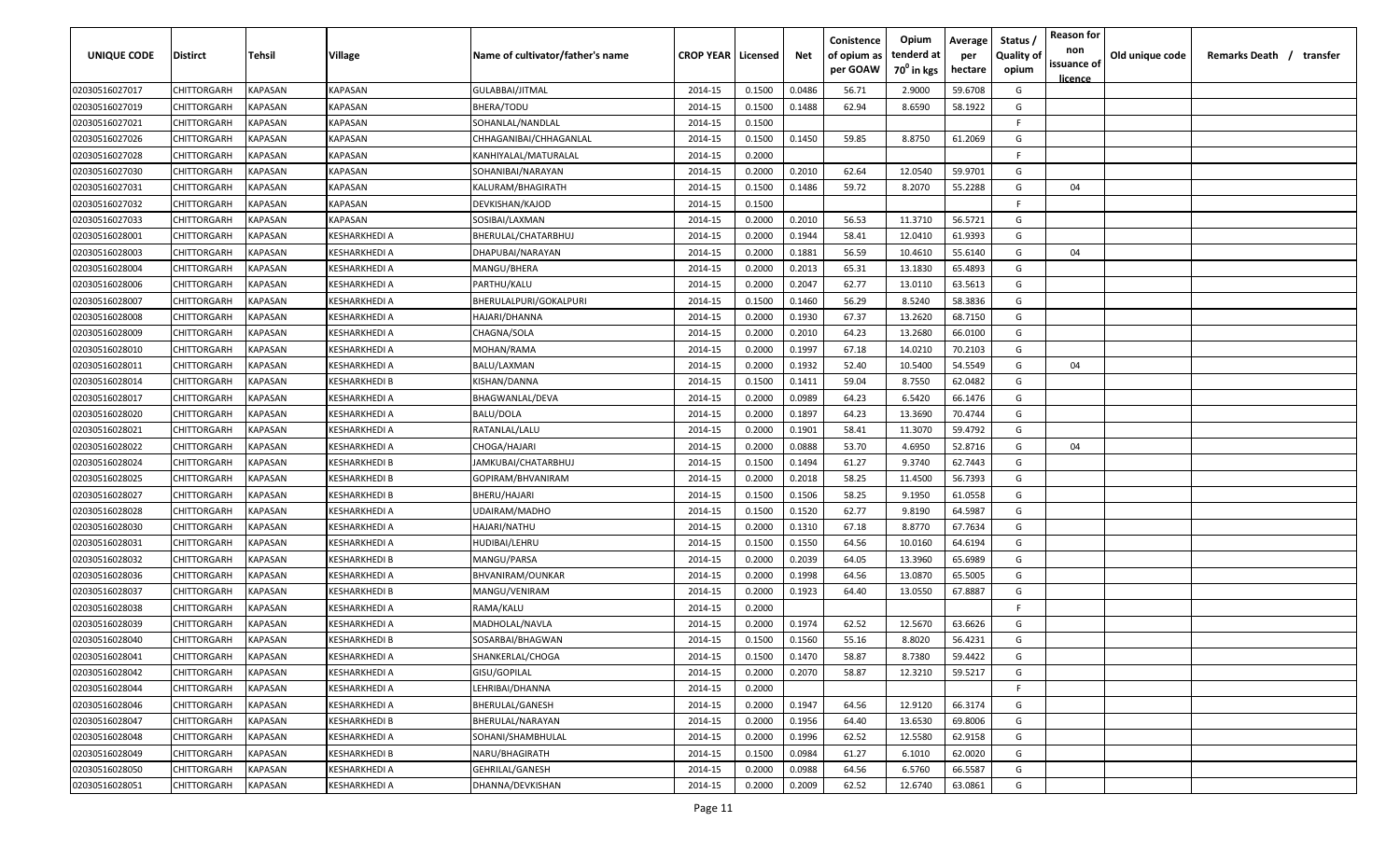| UNIQUE CODE    | <b>Distirct</b>    | <b>Tehsil</b>  | Village              | Name of cultivator/father's name | <b>CROP YEAR   Licensed</b> |        | Net    | Conistence<br>of opium as<br>per GOAW | Opium<br>tenderd at<br>70 <sup>0</sup> in kgs | Average<br>per<br>hectare | Status /<br><b>Quality of</b><br>opium | <b>Reason for</b><br>non<br>issuance of<br><u>licence</u> | Old unique code | Remarks Death /<br>transfer |
|----------------|--------------------|----------------|----------------------|----------------------------------|-----------------------------|--------|--------|---------------------------------------|-----------------------------------------------|---------------------------|----------------------------------------|-----------------------------------------------------------|-----------------|-----------------------------|
| 02030516028054 | <b>CHITTORGARH</b> | <b>KAPASAN</b> | <b>KESHARKHEDI A</b> | VENIRAM/DEVJI                    | 2014-15                     | 0.2000 | 0.1971 | 62.52                                 | 12.1820                                       | 61.8062                   | G                                      |                                                           |                 |                             |
| 02030516028055 | <b>CHITTORGARH</b> | <b>KAPASAN</b> | KESHARKHEDI B        | RAMIBAI/BHURALAL                 | 2014-15                     | 0.2000 | 0.1758 | 64.05                                 | 11.5290                                       | 65.5802                   | G                                      |                                                           |                 |                             |
| 02030516028056 | <b>CHITTORGARH</b> | <b>KAPASAN</b> | KESHARKHEDI B        | AEJIBAI/MOHANLAL                 | 2014-15                     | 0.2000 | 0.1985 | 64.40                                 | 12.8250                                       | 64.6096                   | G                                      |                                                           |                 | TRANSFER / KACHOLIYA        |
| 02030516028059 | <b>CHITTORGARH</b> | <b>KAPASAN</b> | KESHARKHEDI A        | CHAGNLAL/GANESH                  | 2014-15                     | 0.2000 | 0.1967 | 62.52                                 | 12.5750                                       | 63.9298                   | G                                      |                                                           |                 |                             |
| 02030516028060 | <b>CHITTORGARH</b> | <b>KAPASAN</b> | KESHARKHEDI A        | LALU/RAMA                        | 2014-15                     | 0.2000 | 0.2014 | 58.87                                 | 12.0010                                       | 59.5879                   | G                                      |                                                           |                 |                             |
| 02030516028061 | <b>CHITTORGARH</b> | <b>KAPASAN</b> | KESHARKHEDI A        | MADHO/RAMA                       | 2014-15                     | 0.2000 | 0.1799 | 58.87                                 | 10.9410                                       | 60.8171                   | G                                      |                                                           |                 |                             |
| 02030516028062 | <b>CHITTORGARH</b> | KAPASAN        | KESHARKHEDI A        | GEHRULAL/HEERA                   | 2014-15                     | 0.2000 | 0.1010 | 61.49                                 | 6.5000                                        | 64.3564                   | G                                      |                                                           |                 |                             |
| 02030516028063 | <b>CHITTORGARH</b> | KAPASAN        | KESHARKHEDI B        | DAKHIBAI/JITU                    | 2014-15                     | 0.2000 | 0.1994 | 55.24                                 | 11.0320                                       | 55.3260                   | G                                      | 04                                                        |                 |                             |
| 02030516028064 | <b>CHITTORGARH</b> | KAPASAN        | KESHARKHEDI B        | RAMESCHAND/MOHANPURI             | 2014-15                     | 0.1500 | 0.1493 | 61.25                                 | 9.3540                                        | 62.6524                   | G                                      |                                                           |                 |                             |
| 02030516028065 | <b>CHITTORGARH</b> | KAPASAN        | KESHARKHEDI A        | CHAGNLAL/DEVILAL                 | 2014-15                     | 0.2000 | 0.1993 | 61.49                                 | 12.3860                                       | 62.1475                   | G                                      |                                                           |                 |                             |
| 02030516028067 | <b>CHITTORGARH</b> | KAPASAN        | KESHARKHEDI A        | RAMESWAR/NATHU                   | 2014-15                     | 0.1500 | 0.1489 | 58.87                                 | 8.9900                                        | 60.3761                   | G                                      |                                                           |                 |                             |
| 02030516028069 | CHITTORGARH        | KAPASAN        | KESHARKHEDI B        | MADHO/DEVA                       | 2014-15                     | 0.2000 | 0.1000 | 58.25                                 | 5.9080                                        | 59.0800                   | G                                      |                                                           |                 |                             |
| 02030516028072 | CHITTORGARH        | KAPASAN        | KESHARKHEDI B        | BHURA/NATHU                      | 2014-15                     | 0.2000 | 0.0985 | 62.26                                 | 6.1100                                        | 62.0305                   | G                                      |                                                           |                 |                             |
| 02030516028075 | CHITTORGARH        | KAPASAN        | KESHARKHEDI A        | PERMBAI/SHANKERLAL               | 2014-15                     | 0.2000 | 0.1956 | 64.56                                 | 12.6910                                       | 64.8824                   | G                                      |                                                           |                 |                             |
| 02030516028077 | CHITTORGARH        | KAPASAN        | KESHARKHEDI A        | MADHO/BHERA                      | 2014-15                     | 0.1500 | 0.1480 | 64.43                                 | 9.9960                                        | 67.5405                   | G                                      |                                                           |                 |                             |
| 02030516028078 | CHITTORGARH        | KAPASAN        | KESHARKHEDI A        | CHAMPALAL/HEERA                  | 2014-15                     | 0.2000 | 0.2032 | 61.49                                 | 12.4650                                       | 61.3435                   | G                                      |                                                           |                 |                             |
| 02030516028079 | <b>CHITTORGARH</b> | KAPASAN        | KESHARKHEDI A        | BHAGWANIBAI/MANGILAL             | 2014-15                     | 0.2000 | 0.1967 | 56.81                                 | 11.4510                                       | 58.2156                   | G                                      |                                                           |                 |                             |
| 02030516028080 | <b>CHITTORGARH</b> | <b>KAPASAN</b> | KESHARKHEDI A        | KISHANA/BHURA                    | 2014-15                     | 0.2000 | 0.1986 | 58.27                                 | 11.6870                                       | 58.8469                   | G                                      |                                                           |                 |                             |
| 02030516028082 | <b>CHITTORGARH</b> | <b>KAPASAN</b> | KESHARKHEDI A        | KESARBAI/MADHO                   | 2014-15                     | 0.2000 | 0.1484 | 65.45                                 | 9.2380                                        | 62.2507                   | G                                      |                                                           |                 |                             |
| 02030516028083 | <b>CHITTORGARH</b> | <b>KAPASAN</b> | KESHARKHEDI A        | GOPILAL/DEVKISHAN                | 2014-15                     | 0.2000 | 0.2018 | 61.49                                 | 12.2280                                       | 60.5946                   | G                                      |                                                           |                 |                             |
| 02030516028084 | <b>CHITTORGARH</b> | KAPASAN        | KESHARKHEDI B        | NARAYANIBAI/MOHANPURI            | 2014-15                     | 0.1500 | 0.1531 | 59.10                                 | 9.1610                                        | 59.8367                   | G                                      |                                                           |                 |                             |
| 02030516028085 | <b>CHITTORGARH</b> | <b>KAPASAN</b> | KESHARKHEDI A        | KALIBAI/RAMESWAR                 | 2014-15                     | 0.2000 | 0.1944 | 61.61                                 | 12.1200                                       | 62.3457                   | G                                      |                                                           |                 |                             |
| 02030516028088 | <b>CHITTORGARH</b> | <b>KAPASAN</b> | KESHARKHEDI A        | SOHANLAL/MOHANLAL                | 2014-15                     | 0.1500 | 0.1461 | 61.49                                 | 9.0740                                        | 62.1081                   | G                                      |                                                           |                 |                             |
| 02030516028089 | <b>CHITTORGARH</b> | KAPASAN        | KESHARKHEDI A        | AMERCHAND/MEGA JAT               | 2014-15                     | 0.2000 | 0.1977 | 64.64                                 | 13.2790                                       | 67.1674                   | G                                      |                                                           |                 |                             |
| 02030516028090 | CHITTORGARH        | KAPASAN        | KESHARKHEDI B        | KISHANLAL/BHERA                  | 2014-15                     | 0.1500 | 0.1538 | 58.30                                 | 9.2950                                        | 60.4356                   | G                                      |                                                           |                 |                             |
| 02030516028091 | <b>CHITTORGARH</b> | KAPASAN        | KESHARKHEDI B        | SOSERBAI/CHAMPA                  | 2014-15                     | 0.1500 | 0.1488 | 67.03                                 | 10.0450                                       | 67.5067                   | G                                      |                                                           |                 |                             |
| 02030516028092 | <b>CHITTORGARH</b> | KAPASAN        | KESHARKHEDI B        | GANGA/HAJARI                     | 2014-15                     | 0.2000 | 0.1934 | 62.26                                 | 12.1230                                       | 62.6836                   | G                                      |                                                           |                 |                             |
| 02030516028093 | <b>CHITTORGARH</b> | KAPASAN        | KESHARKHEDI B        | SOHANPURI/KISHANPURI             | 2014-15                     | 0.1500 | 0.0792 | 58.74                                 | 4.7410                                        | 59.8611                   | G                                      |                                                           |                 |                             |
| 02030516028095 | CHITTORGARH        | KAPASAN        | KESHARKHEDI A        | IAGDISH/NARAYAN                  | 2014-15                     | 0.2000 | 0.1901 | 62.77                                 | 12.0520                                       | 63.3982                   | G                                      |                                                           |                 |                             |
| 02030516028096 | CHITTORGARH        | KAPASAN        | KESHARKHEDI B        | GULAB/GANGARAM                   | 2014-15                     | 0.1500 | 0.1407 | 52.42                                 | 8.1630                                        | 58.0171                   | G                                      |                                                           |                 |                             |
| 02030516028098 | CHITTORGARH        | KAPASAN        | KESHARKHEDI B        | KISHANPURI/MADHUPURI             | 2014-15                     | 0.1500 | 0.1466 | 59.69                                 | 8.9110                                        | 60.7844                   | G                                      |                                                           |                 |                             |
| 02030516028099 | CHITTORGARH        | KAPASAN        | KESHARKHEDI B        | LOBHCHAND/VARDA                  | 2014-15                     | 0.1500 | 0.1485 | 58.25                                 | 8.8370                                        | 59.5084                   | G                                      |                                                           |                 |                             |
| 02030516028100 | <b>CHITTORGARH</b> | KAPASAN        | KESHARKHEDI B        | KALU/GISA                        | 2014-15                     | 0.2000 | 0.2005 | 67.03                                 | 13.7320                                       | 68.4888                   | G                                      |                                                           |                 |                             |
| 02030516028101 | <b>CHITTORGARH</b> | KAPASAN        | KESHARKHEDI B        | SIVPURI/MOTIPURI                 | 2014-15                     | 0.2000 | 0.1942 | 64.44                                 | 12.4460                                       | 64.0886                   | G                                      |                                                           |                 |                             |
| 02030516028102 | <b>CHITTORGARH</b> | <b>KAPASAN</b> | KESHARKHEDI B        | SVAIRAM/DHANNA                   | 2014-15                     | 0.2000 | 0.1980 | 64.44                                 | 12.6300                                       | 63.7879                   | G                                      |                                                           |                 |                             |
| 02030516028103 | <b>CHITTORGARH</b> | <b>KAPASAN</b> | <b>KESHARKHEDI B</b> | MOTIBAI/GANESH                   | 2014-15                     | 0.2000 |        |                                       |                                               |                           | F.                                     |                                                           |                 |                             |
| 02030516028104 | <b>CHITTORGARH</b> | <b>KAPASAN</b> | KESHARKHEDI B        | HEMRAJ/BHERULAL                  | 2014-15                     | 0.1500 | 0.1491 | 64.05                                 | 9.2420                                        | 61.9852                   | G                                      |                                                           |                 |                             |
| 02030516028108 | <b>CHITTORGARH</b> | <b>KAPASAN</b> | KESHARKHEDI B        | KALU/DEVA                        | 2014-15                     | 0.2000 | 0.1993 | 62.26                                 | 12.3100                                       | 61.7662                   | G                                      |                                                           |                 |                             |
| 02030516028111 | <b>CHITTORGARH</b> | <b>KAPASAN</b> | KESHARKHEDI B        | KALURAM/DHNNA                    | 2014-15                     | 0.2000 | 0.0946 | 64.44                                 | 5.9010                                        | 62.3784                   | G                                      |                                                           |                 |                             |
| 02030516028112 | CHITTORGARH        | <b>KAPASAN</b> | KESHARKHEDI B        | GORDHANPURI/BHAGWANPURI          | 2014-15                     | 0.2000 | 0.1946 | 59.14                                 | 11.5240                                       | 59.2189                   | G                                      |                                                           |                 |                             |
| 02030516028113 | CHITTORGARH        | <b>KAPASAN</b> | KESHARKHEDI B        | GORDHANLAL/NARAYAN               | 2014-15                     | 0.2000 | 0.1927 | 61.27                                 | 11.9040                                       | 61.7748                   | G                                      |                                                           |                 |                             |
| 02030516028117 | CHITTORGARH        | <b>KAPASAN</b> | KESHARKHEDI B        | <b>BALIBAI/GANESH</b>            | 2014-15                     | 0.2000 | 0.0961 | 64.44                                 | 6.3800                                        | 66.3892                   | G                                      |                                                           |                 |                             |
| 02030516028118 | CHITTORGARH        | KAPASAN        | KESHARKHEDI B        | LEHRULAL/JITU                    | 2014-15                     | 0.1500 | 0.1418 | 58.25                                 | 8.7460                                        | 61.6784                   | G                                      |                                                           |                 |                             |
| 02030516028119 | <b>CHITTORGARH</b> | <b>KAPASAN</b> | KESHARKHEDI B        | DHANNA/SOLA                      | 2014-15                     | 0.2000 | 0.2000 | 62.26                                 | 12.0250                                       | 60.1250                   | G                                      |                                                           |                 |                             |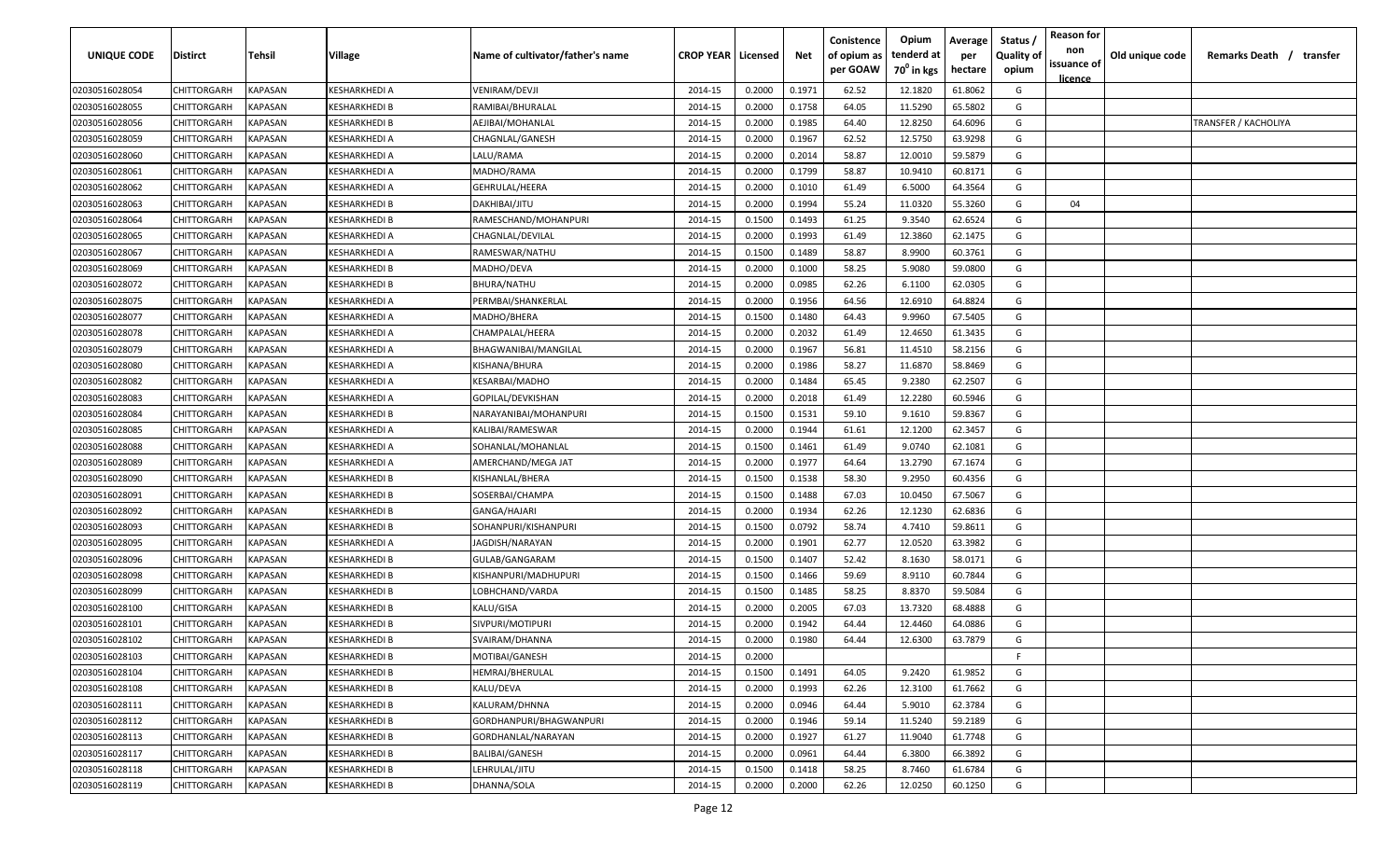| UNIQUE CODE    | <b>Distirct</b>    | Tehsil         | <b>Village</b>        | Name of cultivator/father's name | <b>CROP YEAR   Licensed</b> |        | Net    | Conistence<br>of opium as | Opium<br>tenderd at    | Average<br>per | Status /<br><b>Quality of</b> | <b>Reason for</b><br>non<br>issuance of | Old unique code | Remarks Death /<br>transfer |
|----------------|--------------------|----------------|-----------------------|----------------------------------|-----------------------------|--------|--------|---------------------------|------------------------|----------------|-------------------------------|-----------------------------------------|-----------------|-----------------------------|
|                |                    |                |                       |                                  |                             |        |        | per GOAW                  | 70 <sup>°</sup> in kgs | hectare        | opium                         | <u>licence</u>                          |                 |                             |
| 02030516028120 | <b>CHITTORGARH</b> | <b>KAPASAN</b> | <b>KESHARKHEDI B</b>  | DHANPURI/RAMPURI                 | 2014-15                     | 0.1500 | 0.1527 | 63.60                     | 10.0400                | 65.7498        | G                             |                                         |                 |                             |
| 02030516028124 | <b>CHITTORGARH</b> | <b>KAPASAN</b> | <b>KESHARKHEDI B</b>  | PUSPABAI/RAMESWARLAL             | 2014-15                     | 0.2000 | 0.1951 | 65.05                     | 12.9910                | 66.5864        | G                             |                                         |                 |                             |
| 02030516028125 | <b>CHITTORGARH</b> | <b>KAPASAN</b> | <b>KESHARKHEDI B</b>  | DALIBAI/MAGNIRAM                 | 2014-15                     | 0.2000 | 0.0856 | 65.05                     | 5.4080                 | 63.1776        | G                             |                                         |                 |                             |
| 02030516028129 | CHITTORGARH        | KAPASAN        | <b>KESHARKHEDI B</b>  | RUKMANI/SHANKERLAL               | 2014-15                     | 0.1500 | 0.1512 | 64.40                     | 9.5770                 | 63.3399        | G                             |                                         |                 |                             |
| 02030516028130 | CHITTORGARH        | KAPASAN        | <b>KESHARKHEDI B</b>  | LAXMANPURI/BHERUPURI             | 2014-15                     | 0.2000 | 0.1978 | 65.05                     | 12.8610                | 65.0202        | G                             |                                         |                 |                             |
| 02030516028131 | CHITTORGARH        | KAPASAN        | KESHARKHEDI A         | RAMESWAR/MADHU JAT               | 2014-15                     | 0.2000 | 0.0968 | 58.41                     | 6.2160                 | 64.2149        | G                             |                                         |                 |                             |
| 02030516028132 | CHITTORGARH        | KAPASAN        | KESHARKHEDI B         | CHAGAN/BHERA                     | 2014-15                     | 0.1500 | 0.1524 | 58.25                     | 8.8960                 | 58.3727        | G                             |                                         |                 |                             |
| 02030516028134 | CHITTORGARH        | KAPASAN        | KESHARKHEDI B         | CHAGANLAL/PANNA                  | 2014-15                     | 0.2000 | 0.1777 | 65.05                     | 11.5790                | 65.1604        | G                             |                                         |                 |                             |
| 02030516028135 | CHITTORGARH        | KAPASAN        | KESHARKHEDI B         | HERIBAI/HEERA                    | 2014-15                     | 0.2000 | 0.0990 | 62.26                     | 6.2350                 | 62.9798        | G                             |                                         |                 |                             |
| 02030516029003 | CHITTORGARH        | KAPASAN        | KHATYAKHEDI           | BHERULAL/SVAIRAM                 | 2014-15                     | 0.1500 | 0.0503 | 64.32                     | 3.3450                 | 66.5010        | G                             |                                         | 02030516042027  | TRANSFER                    |
| 02030516030002 | CHITTORGARH        | KAPASAN        | LAKHOKAKHEDA          | GORDHAN/PYARJI                   | 2014-15                     | 0.2000 | 0.1960 | 63.59                     | 12.7180                | 64.8878        | G                             |                                         |                 |                             |
| 02030516030003 | CHITTORGARH        | KAPASAN        | LAKHOKAKHEDA          | MANGI/MADAN                      | 2014-15                     | 0.2000 | 0.1994 | 64.49                     | 12.7410                | 63.8967        | G                             |                                         |                 |                             |
| 02030516030004 | CHITTORGARH        | KAPASAN        | LAKHOKAKHEDA          | KISHAN/PRATAP                    | 2014-15                     | 0.2000 | 0.1970 | 59.77                     | 11.9280                | 60.5482        | G                             |                                         |                 |                             |
| 02030516030005 | CHITTORGARH        | KAPASAN        | LAKHOKAKHEDA          | SHANKER/VARDA                    | 2014-15                     | 0.1500 | 0.1520 | 62.86                     | 9.7070                 | 63.8618        | G                             |                                         |                 |                             |
| 02030516030008 | CHITTORGARH        | KAPASAN        | LAKHOKAKHEDA          | NARAYAN/GANGARAM                 | 2014-15                     | 0.1500 | 0.1422 | 56.53                     | 8.4070                 | 59.1210        | G                             |                                         |                 |                             |
| 02030516030009 | CHITTORGARH        | KAPASAN        | LAKHOKAKHEDA          | MAGNIBAI/MOHAN                   | 2014-15                     | 0.1500 | 0.1516 | 67.45                     | 10.0310                | 66.1675        | G                             |                                         |                 |                             |
| 02030516030010 | CHITTORGARH        | KAPASAN        | <b>LAKHOKAKHEDA</b>   | MOVNI/PANNALAL                   | 2014-15                     | 0.2000 | 0.1949 | 56.52                     | 11.2230                | 57.5834        | G                             |                                         |                 |                             |
| 02030516030013 | CHITTORGARH        | <b>KAPASAN</b> | LAKHOKAKHEDA          | SHANKERIBAI/GORDHAN              | 2014-15                     | 0.2000 | 0.2000 | 64.49                     | 13.3220                | 66.6100        | G                             |                                         |                 |                             |
| 02030516030014 | CHITTORGARH        | <b>KAPASAN</b> | <b>LAKHOKAKHEDA</b>   | HANSU/SAWAIRAM                   | 2014-15                     | 0.2000 | 0.1788 | 64.49                     | 12.0320                | 67.2931        | G                             |                                         |                 |                             |
| 02030516030015 | CHITTORGARH        | <b>KAPASAN</b> | LAKHOKAKHEDA          | SAVAIRAM/KAJOD                   | 2014-15                     | 0.2000 | 0.1957 | 56.81                     | 11.6460                | 59.5095        | G                             |                                         |                 |                             |
| 02030516030017 | CHITTORGARH        | <b>KAPASAN</b> | LAKHOKAKHEDA          | POKHARRAM/BHEEMA                 | 2014-15                     | 0.2000 | 0.1921 | 62.20                     | 13.2400                | 68.9224        | G                             |                                         |                 |                             |
| 02030516030018 | CHITTORGARH        | <b>KAPASAN</b> | LAKHOKAKHEDA          | HEERALAL/PYARA                   | 2014-15                     | 0.1500 | 0.1518 | 62.20                     | 10.1560                | 66.9038        | G                             |                                         |                 |                             |
| 02030516030020 | CHITTORGARH        | <b>KAPASAN</b> | LAKHOKAKHEDA          | DHANNA/KUKA                      | 2014-15                     | 0.2000 | 0.1935 | 59.77                     | 12.5860                | 65.0439        | G                             |                                         |                 |                             |
| 02030516030021 | CHITTORGARH        | KAPASAN        | LAKHOKAKHEDA          | AMARCHAND/PYARA                  | 2014-15                     | 0.1500 | 0.1528 | 62.20                     | 9.6590                 | 63.2134        | G                             |                                         |                 |                             |
| 02030516030023 | CHITTORGARH        | KAPASAN        | LAKHOKAKHEDA          | PANNALAL/HAJARI                  | 2014-15                     | 0.2000 | 0.1878 | 56.40                     | 11.3360                | 60.3621        | G                             |                                         |                 |                             |
| 02030516031001 | CHITTORGARH        | KAPASAN        | LANGACH               | GULABI/RAMLAL                    | 2014-15                     | 0.2000 | 0.1953 | 56.00                     | 11.7600                | 60.2151        | G                             |                                         |                 |                             |
| 02030516031004 | CHITTORGARH        | KAPASAN        | LANGACH               | JAGANNATH/UDA                    | 2014-15                     | 0.1500 | 0.1505 | 56.03                     | 9.6530                 | 64.1395        | G                             |                                         |                 |                             |
| 02030516031010 | CHITTORGARH        | KAPASAN        | LANGACH               | RAMCHANDRIBAI/KHEMA              | 2014-15                     | 0.1500 | 0.1500 | 53.21                     | 9.0230                 | 60.1533        | G                             |                                         |                 |                             |
| 02030516031019 | CHITTORGARH        | KAPASAN        | LANGACH               | PARVTIBAI/NANDLAL                | 2014-15                     | 0.1500 | 0.1500 | 56.23                     | 8.7800                 | 58.5333        | G                             |                                         |                 |                             |
| 02030516031021 | CHITTORGARH        | KAPASAN        | LANGACH               | MANOHARSINGH/JAITSINGH           | 2014-15                     | 0.1500 | 0.1499 | 56.02                     | 8.7790                 | 58.5657        | G                             |                                         |                 |                             |
| 02030516031023 | CHITTORGARH        | KAPASAN        | LANGACH               | BALWANTSINGH/VIJAYSINGH          | 2014-15                     | 0.2000 | 0.2016 | 54.30                     | 11.7990                | 58.5268        | G                             |                                         |                 |                             |
| 02030516031025 | CHITTORGARH        | KAPASAN        | LANGACH               | DHOKALSINGH/SONATHSINGH          | 2014-15                     | 0.2000 | 0.2016 | 55.62                     | 11.9270                | 59.1617        | G                             |                                         |                 |                             |
| 02030516031029 | CHITTORGARH        | KAPASAN        | LANGACH               | SIVLAL/RUPA                      | 2014-15                     | 0.2000 | 0.1799 | 53.17                     | 10.0640                | 55.9422        | G                             | 04                                      |                 |                             |
| 02030516032001 | CHITTORGARH        | KAPASAN        | MATAJIKAKHEDA         | NAHRASINGH/UDAISINGH             | 2014-15                     | 0.1500 | 0.1451 | 58.74                     | 9.0040                 | 62.0538        | G                             |                                         |                 |                             |
| 02030516032002 | CHITTORGARH        | KAPASAN        | MATAJIKAKHEDA         | HEMENDERSINGH/DEVRAHSINGH        | 2014-15                     | 0.1500 | 0.1480 | 58.20                     | 9.2450                 | 62.4662        | G                             |                                         |                 |                             |
| 02030516032003 | <b>CHITTORGARH</b> | <b>KAPASAN</b> | MATAJIKAKHEDA         | RATANLAL/SHOBHALAL               | 2014-15                     | 0.1500 | 0.1509 | 56.62                     | 9.1720                 | 60.7820        | G                             |                                         |                 |                             |
| 02030516032008 | <b>CHITTORGARH</b> | <b>KAPASAN</b> | MATAJIKAKHEDA         | SHANKER/PYARJI                   | 2014-15                     | 0.1500 | 0.1356 | 58.74                     | 8.1480                 | 60.0885        | G                             |                                         |                 |                             |
| 02030516032013 | CHITTORGARH        | <b>KAPASAN</b> | MATAJIKAKHEDA         | KISANA/RAMA                      | 2014-15                     | 0.1500 | 0.1430 | 58.74                     | 8.6100                 | 60.2098        | G                             |                                         |                 |                             |
| 02030516032014 | CHITTORGARH        | <b>KAPASAN</b> | MATAJIKAKHEDA         | PEMA/RAMA                        | 2014-15                     | 0.1500 | 0.1440 | 58.74                     | 8.7610                 | 60.8403        | G                             |                                         |                 |                             |
| 02030516032018 | CHITTORGARH        | <b>KAPASAN</b> | MATAJIKAKHEDA         | RAMESWAR/KASIRAM                 | 2014-15                     | 0.2000 | 0.2003 | 67.03                     | 13.2340                | 66.0709        | G                             |                                         |                 |                             |
| 02030516032019 | CHITTORGARH        | KAPASAN        | MATAJIKAKHEDA         | LEHRU/RAMLAL                     | 2014-15                     | 0.2000 | 0.1638 | 58.20                     | 10.1770                | 62.1306        | G                             |                                         |                 |                             |
| 02030516032020 | CHITTORGARH        | <b>KAPASAN</b> | <b>МАТАЈІКАКНЕ РА</b> | GAMERIBAI/NANDRAM                | 2014-15                     | 0.2000 |        |                           |                        |                | F.                            |                                         |                 |                             |
| 02030516033018 | <b>CHITTORGARH</b> | <b>KAPASAN</b> | <b>NARIYA</b>         | MAGNA/RAMA                       | 2014-15                     | 0.1500 | 0.1488 | 60.91                     | 9.8330                 | 66.0820        | G                             |                                         |                 |                             |
| 02030516033020 | <b>CHITTORGARH</b> | <b>KAPASAN</b> | <b>NARIYA</b>         | DEVILAL/OUNKAR                   | 2014-15                     | 0.2000 | 0.1955 | 66.10                     | 13.6640                | 69.8926        | G                             |                                         |                 |                             |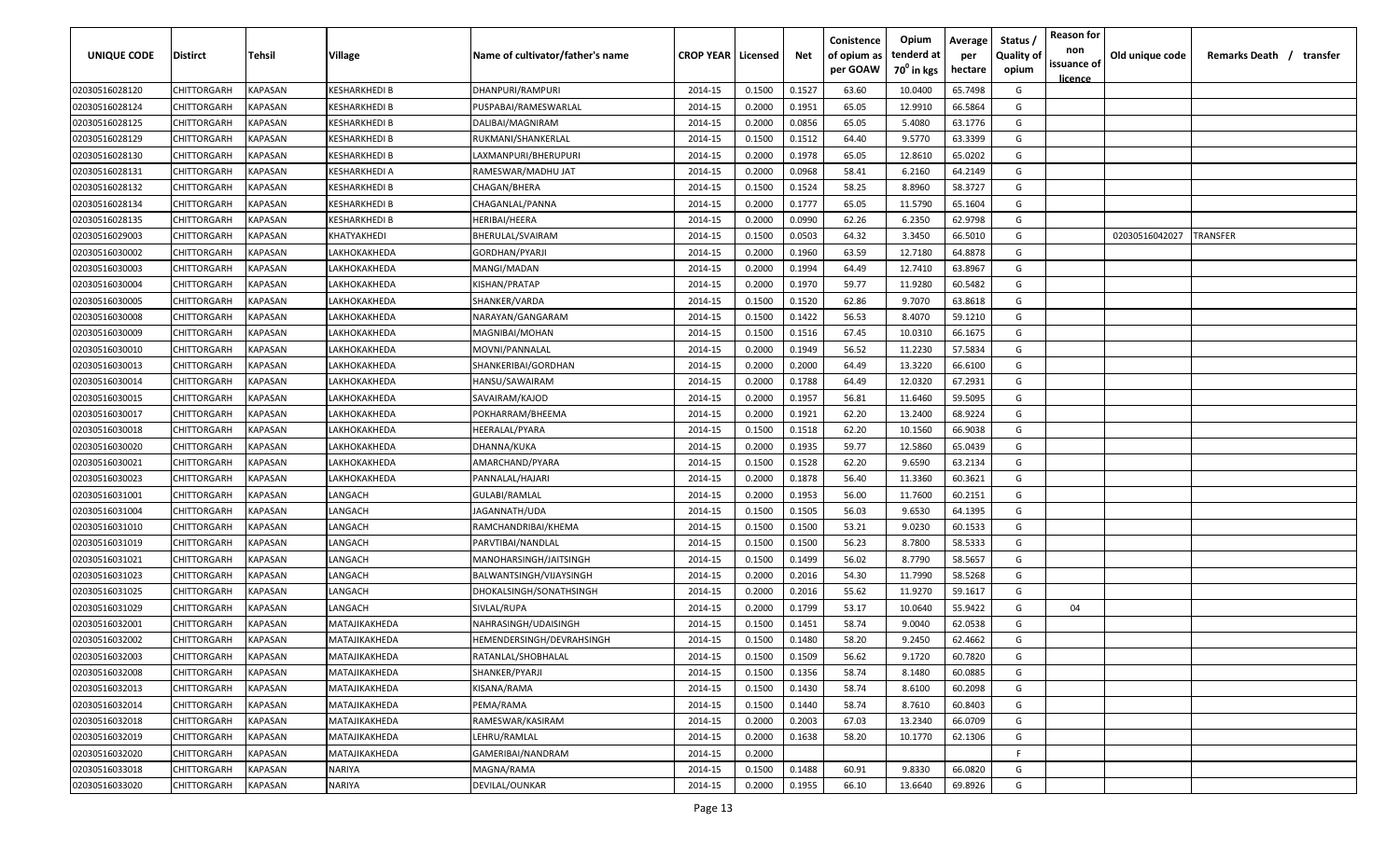| UNIQUE CODE    | Distirct           | Tehsil         | Village                | Name of cultivator/father's name | <b>CROP YEAR   Licensed</b> |        | Net    | Conistence<br>of opium as | Opium<br>tenderd at    | Average<br>per | Status /<br><b>Quality of</b> | <b>Reason for</b><br>non      | Old unique code | Remarks Death / transfer |
|----------------|--------------------|----------------|------------------------|----------------------------------|-----------------------------|--------|--------|---------------------------|------------------------|----------------|-------------------------------|-------------------------------|-----------------|--------------------------|
|                |                    |                |                        |                                  |                             |        |        | per GOAW                  | 70 <sup>0</sup> in kgs | hectare        | opium                         | issuance of<br><u>licence</u> |                 |                          |
| 02030516033024 | CHITTORGARH        | <b>KAPASAN</b> | NARIYA                 | UADIBAI/PARTHVIRAJ               | 2014-15                     | 0.1500 |        |                           |                        |                | F.                            |                               |                 |                          |
| 02030516033028 | CHITTORGARH        | KAPASAN        | NARIYA                 | GEMRA/JALAM                      | 2014-15                     | 0.1500 | 0.1497 | 55.61                     | 9.2870                 | 62.0374        | G                             |                               |                 |                          |
| 02030516033029 | CHITTORGARH        | KAPASAN        | NARIYA                 | RATANLAL/MOHANLAL                | 2014-15                     | 0.1500 | 0.1023 | 61.34                     | 6.0550                 | 59.1887        | G                             |                               |                 |                          |
| 02030516034001 | CHITTORGARH        | KAPASAN        | NIMBAHERAGORAJI        | HEERALAL/KISHANA                 | 2014-15                     | 0.1500 | 0.1390 | 59.27                     | 8.5350                 | 61.4029        | G                             |                               |                 |                          |
| 02030516034002 | CHITTORGARH        | KAPASAN        | NIMBAHERAGORAJI        | GITABAI/SHANKERLAL               | 2014-15                     | 0.1500 | 0.1469 | 62.40                     | 9.9220                 | 67.5425        | G                             |                               |                 |                          |
| 02030516034003 | CHITTORGARH        | KAPASAN        | NIMBAHERAGORAJI        | BHERU/DULICHAND                  | 2014-15                     | 0.2000 | 0.2015 | 67.72                     | 13.5630                | 67.3102        | G                             |                               |                 |                          |
| 02030516034005 | CHITTORGARH        | KAPASAN        | NIMBAHERAGORAJI        | RAMCHANDER/KALU                  | 2014-15                     | 0.2000 | 0.1884 | 55.36                     | 10.9770                | 58.2643        | G                             |                               |                 |                          |
| 02030516034006 | CHITTORGARH        | KAPASAN        | NIMBAHERAGORAJI        | SANTILAL/DHULICHAND              | 2014-15                     | 0.1000 |        |                           |                        |                | -F.                           |                               |                 |                          |
| 02030516034007 | CHITTORGARH        | KAPASAN        | NIMBAHERAGORAJI        | <b>BANSILAL/BHERA</b>            | 2014-15                     | 0.1500 | 0.1504 | 55.57                     | 9.0020                 | 59.8537        | G                             |                               |                 |                          |
| 02030516034008 | CHITTORGARH        | KAPASAN        | NIMBAHERAGORAJI        | GOPIBAI/BHERA JAT                | 2014-15                     | 0.2000 | 0.2031 | 55.24                     | 11.4820                | 56.5337        | G                             |                               |                 |                          |
| 02030516034012 | CHITTORGARH        | KAPASAN        | <b>IIMBAHERAGORAJI</b> | MOHANIBAI/BHERULAL               | 2014-15                     | 0.1500 | 0.1440 | 59.23                     | 8.6390                 | 59.9931        | G                             |                               |                 |                          |
| 02030516034013 | CHITTORGARH        | KAPASAN        | NIMBAHERAGORAJI        | LEHRU/LALU                       | 2014-15                     | 0.1500 | 0.0496 | 51.05                     | 2.6620                 | 53.6694        | G                             | 04                            |                 |                          |
| 02030516034014 | CHITTORGARH        | KAPASAN        | NIMBAHERAGORAJI        | RATANLAL/HAJARI                  | 2014-15                     | 0.2000 | 0.2002 | 59.23                     | 11.8800                | 59.3407        | G                             |                               |                 |                          |
| 02030516034016 | CHITTORGARH        | KAPASAN        | NIMBAHERAGORAJI        | SOHANIBAI/BHERU                  | 2014-15                     | 0.1500 | 0.1499 | 67.40                     | 11.1690                | 74.5097        | G                             |                               |                 |                          |
| 02030516034017 | CHITTORGARH        | KAPASAN        | NIMBAHERAGORAJI        | BADAMBAI/MANGILAL                | 2014-15                     | 0.1500 | 0.0493 | 62.40                     | 3.0930                 | 62.7383        | G                             |                               |                 |                          |
| 02030516034018 | CHITTORGARH        | KAPASAN        | NIMBAHERAGORAJI        | LADULAL/DULLICHAND               | 2014-15                     | 0.1500 | 0.1415 | 61.56                     | 9.5770                 | 67.6820        | G                             |                               |                 |                          |
| 02030516034019 | CHITTORGARH        | KAPASAN        | NIMBAHERAGORAJI        | SANTILAL/NANURAM                 | 2014-15                     | 0.1500 | 0.1449 | 67.72                     | 10.8450                | 74.8447        | G                             |                               |                 |                          |
| 02030516034022 | CHITTORGARH        | KAPASAN        | NIMBAHERAGORAJI        | NARAYAN/MOTISUTSR                | 2014-15                     | 0.1500 | 0.1442 | 61.11                     | 9.5860                 | 66.4771        | G                             |                               |                 |                          |
| 02030516034023 | CHITTORGARH        | KAPASAN        | NIMBAHERAGORAJI        | SHANKERLAL/BHUWANIRAM TELI       | 2014-15                     | 0.1500 | 0.1525 | 56.27                     | 9.5100                 | 62.3607        | G                             |                               |                 |                          |
| 02030516034027 | CHITTORGARH        | KAPASAN        | NIMBAHERAGORAJI        | NANDRAM/KISHANLAL                | 2014-15                     | 0.1500 | 0.1410 | 59.23                     | 8.8680                 | 62.8936        | G                             |                               |                 |                          |
| 02030516034028 | CHITTORGARH        | KAPASAN        | NIMBAHERAGORAJI        | IMAMBAKHS/HUSENBAKHS             | 2014-15                     | 0.1500 | 0.1421 | 59.54                     | 8.9140                 | 62.7305        | G                             |                               |                 |                          |
| 02030516034029 | CHITTORGARH        | KAPASAN        | NIMBAHERAGORAJI        | SHANKER/RUPA                     | 2014-15                     | 0.1500 | 0.1456 | 59.27                     | 8.9580                 | 61.5247        | G                             |                               |                 |                          |
| 02030516034030 | CHITTORGARH        | KAPASAN        | NIMBAHERAGORAJI        | HASTIMAL/DULICHAND               | 2014-15                     | 0.1500 | 0.1466 | 65.15                     | 10.3220                | 70.4093        | G                             |                               |                 |                          |
| 02030516034033 | CHITTORGARH        | KAPASAN        | NIMBAHERAGORAJI        | SAMPAT/MANGILAL                  | 2014-15                     | 0.1500 | 0.1469 | 61.11                     | 9.1930                 | 62.5800        | G                             |                               |                 |                          |
| 02030516034034 | CHITTORGARH        | KAPASAN        | NIMBAHERAGORAJI        | DEVBAI/MODA                      | 2014-15                     | 0.2000 | 0.1980 | 62.26                     | 13.0830                | 66.0758        | G                             |                               |                 |                          |
| 02030516034036 | CHITTORGARH        | KAPASAN        | NIMBAHERAGORAJI        | BHERULAL/RAMLAL                  | 2014-15                     | 0.1500 | 0.1450 | 65.15                     | 10.1170                | 69.7724        | G                             |                               |                 |                          |
| 02030516034037 | CHITTORGARH        | KAPASAN        | NIMBAHERAGORAJI        | AANANDILAL/BHERA                 | 2014-15                     | 0.1500 | 0.1438 | 62.39                     | 9.7680                 | 67.9277        | G                             |                               |                 |                          |
| 02030516034039 | CHITTORGARH        | KAPASAN        | NIMBAHERAGORAJI        | CHUNNIBAI/GANESH                 | 2014-15                     | 0.1500 | 0.1516 | 59.37                     | 9.2190                 | 60.8113        | G                             |                               |                 |                          |
| 02030516034040 | CHITTORGARH        | KAPASAN        | NIMBAHERAGORAJI        | SHYAMLAL/NATHU KHTIK             | 2014-15                     | 0.1500 | 0.1434 | 64.08                     | 9.5570                 | 66.6457        | G                             |                               |                 |                          |
| 02030516034042 | CHITTORGARH        | KAPASAN        | NIMBAHERAGORAJI        | FEKHRUDIN/KASIM                  | 2014-15                     | 0.1500 |        |                           |                        |                | -F.                           |                               |                 |                          |
| 02030516034043 | CHITTORGARH        | KAPASAN        | NIMBAHERAGORAJI        | SOSER/MITTU                      | 2014-15                     | 0.1500 |        |                           |                        |                | -F.                           |                               |                 |                          |
| 02030516034044 | CHITTORGARH        | KAPASAN        | NIMBAHERAGORAJI        | KELASH/MADHO                     | 2014-15                     | 0.1500 | 0.1449 | 61.11                     | 9.7780                 | 67.4810        | G                             |                               |                 |                          |
| 02030516034047 | CHITTORGARH        | KAPASAN        | NIMBAHERAGORAJI        | SYAMLAL/BANSILAL                 | 2014-15                     | 0.1500 | 0.1502 | 59.23                     | 9.5280                 | 63.4354        | G                             |                               |                 |                          |
| 02030516034048 | CHITTORGARH        | KAPASAN        | NIMBAHERAGORAJI        | BANSILAL/KALU                    | 2014-15                     | 0.1500 | 0.1456 | 64.08                     | 10.0150                | 68.7843        | G                             |                               |                 |                          |
| 02030516034049 | CHITTORGARH        | KAPASAN        | NIMBAHERAGORAJI        | BHAGWANIBAI/DALCHAND             | 2014-15                     | 0.1500 | 0.1360 | 59.37                     | 8.6430                 | 63.5515        | G                             |                               |                 |                          |
| 02030516034050 | <b>CHITTORGARH</b> | KAPASAN        | NIMBAHERAGORAJI        | RAMKAVAR/BHERUSINGH              | 2014-15                     | 0.1500 | 0.1508 | 61.11                     | 9.7780                 | 64.8408        | G                             |                               |                 |                          |
| 02030516034051 | CHITTORGARH        | KAPASAN        | NIMBAHERAGORAJI        | RATANLAL/UDAIRAM                 | 2014-15                     | 0.2000 | 0.1910 | 64.08                     | 13.1180                | 68.6806        | G                             |                               |                 |                          |
| 02030516034052 | <b>CHITTORGARH</b> | <b>KAPASAN</b> | NIMBAHERAGORAJI        | SOHANLAL/KAJOD                   | 2014-15                     | 0.2000 | 0.1922 | 61.11                     | 12.6150                | 65.6348        | G                             |                               |                 |                          |
| 02030516034053 | <b>CHITTORGARH</b> | KAPASAN        | NIMBAHERAGORAJI        | SHANKER/LAKMICHAND               | 2014-15                     | 0.1500 | 0.1425 | 62.26                     | 10.0590                | 70.5895        | G                             |                               |                 |                          |
| 02030516034054 | CHITTORGARH        | KAPASAN        | NIMBAHERAGORAJI        | RATANLAL/OUNKER                  | 2014-15                     | 0.2000 |        |                           |                        |                | F.                            |                               |                 |                          |
| 02030516034059 | CHITTORGARH        | KAPASAN        | NIMBAHERAGORAJI        | PARTHU/OUNKAR                    | 2014-15                     | 0.1000 |        |                           |                        |                | F.                            |                               |                 |                          |
| 02030516034063 | CHITTORGARH        | KAPASAN        | NIMBAHERAGORAJI        | GANGABAI/GANGARAM                | 2014-15                     | 0.2000 | 0.1965 | 62.26                     | 13.0120                | 66.2188        | G                             |                               |                 |                          |
| 02030516034064 | CHITTORGARH        | KAPASAN        | NIMBAHERAGORAJI        | DALU/HEERA                       | 2014-15                     | 0.2000 | 0.1005 | 59.37                     | 6.2930                 | 62.6169        | G                             |                               |                 |                          |
| 02030516034065 | CHITTORGARH        | KAPASAN        | NIMBAHERAGORAJI        | RATANLAL/NATHU                   | 2014-15                     | 0.1500 | 0.1450 | 59.37                     | 9.4480                 | 65.1586        | G                             |                               |                 |                          |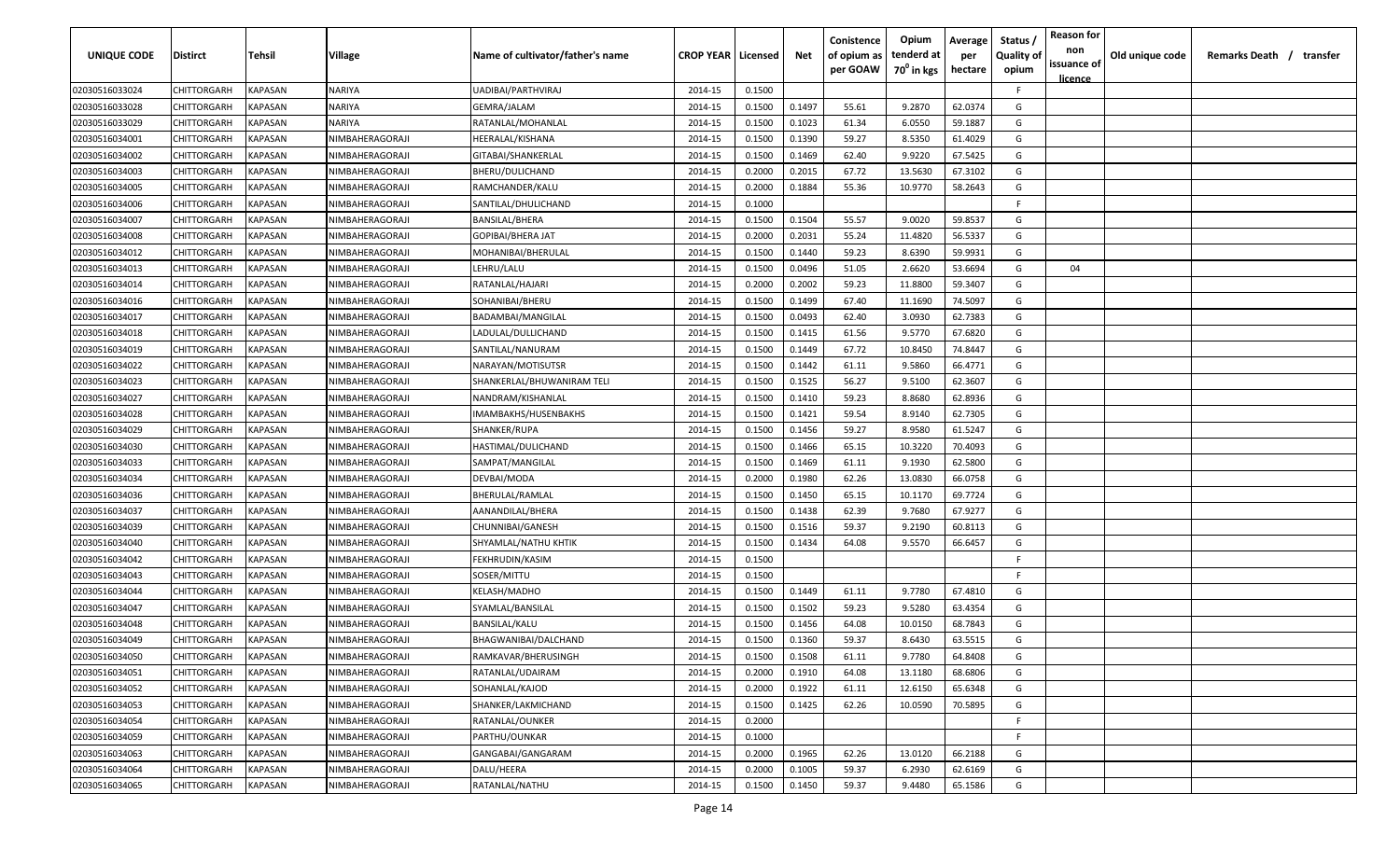| <b>UNIQUE CODE</b> | <b>Distirct</b>    | <b>Tehsil</b>  | Village         | Name of cultivator/father's name | <b>CROP YEAR   Licensed</b> |        | Net    | Conistence<br>of opium as<br>per GOAW | Opium<br>tenderd at<br>70 <sup>0</sup> in kgs | Average<br>per<br>hectare | Status /<br><b>Quality of</b><br>opium | <b>Reason for</b><br>non<br>issuance of<br><u>licence</u> | Old unique code | Remarks Death /<br>transfer |
|--------------------|--------------------|----------------|-----------------|----------------------------------|-----------------------------|--------|--------|---------------------------------------|-----------------------------------------------|---------------------------|----------------------------------------|-----------------------------------------------------------|-----------------|-----------------------------|
| 02030516034066     | CHITTORGARH        | <b>KAPASAN</b> | NIMBAHERAGORAJI | MADHU/LAKMICHAND                 | 2014-15                     | 0.2000 | 0.0972 | 64.08                                 | 6.3710                                        | 65.5453                   | G                                      |                                                           |                 |                             |
| 02030516034067     | CHITTORGARH        | KAPASAN        | NIMBAHERAGORAJI | NANDRAM/MHADEV                   | 2014-15                     | 0.1500 | 0.0527 | 67.40                                 | 3.7740                                        | 71.6129                   | G                                      |                                                           |                 | TRANSFER / CHATURBHUJPURA   |
| 02030516034068     | CHITTORGARH        | KAPASAN        | NIMBAHERAGORAJI | SHANKER/BHONIRAMJAT              | 2014-15                     | 0.1500 | 0.1496 | 61.56                                 | 9.1020                                        | 60.8422                   | G                                      |                                                           |                 |                             |
| 02030516034070     | CHITTORGARH        | KAPASAN        | NIMBAHERAGORAJI | FEFIBAI/BHERULAL                 | 2014-15                     | 0.1500 | 0.1459 | 61.56                                 | 9.8410                                        | 67.4503                   | G                                      |                                                           |                 |                             |
| 02030516034071     | CHITTORGARH        | KAPASAN        | NIMBAHERAGORAJI | CHITARGIR/BHERUGIRI              | 2014-15                     | 0.2000 | 0.2022 | 59.65                                 | 12.5090                                       | 61.8645                   | G                                      |                                                           |                 |                             |
| 02030516034075     | CHITTORGARH        | KAPASAN        | NIMBAHERAGORAJI | SHANKERLAL/MADHOLAL              | 2014-15                     | 0.1500 | 0.1467 | 58.73                                 | 9.2040                                        | 62.7403                   | G                                      |                                                           |                 |                             |
| 02030516034076     | CHITTORGARH        | KAPASAN        | NIMBAHERAGORAJI | DEVJI/KALU                       | 2014-15                     | 0.2000 | 0.1842 | 61.56                                 | 11.4770                                       | 62.3073                   | G                                      |                                                           |                 |                             |
| 02030516034077     | CHITTORGARH        | KAPASAN        | NIMBAHERAGORAJI | SHANKERLAL/LALU                  | 2014-15                     | 0.1500 | 0.1409 | 59.23                                 | 9.0030                                        | 63.8964                   | G                                      |                                                           |                 |                             |
| 02030516034079     | CHITTORGARH        | KAPASAN        | NIMBAHERAGORAJI | RATANLAL/BHJYA                   | 2014-15                     | 0.1500 | 0.1447 | 67.40                                 | 10.1390                                       | 70.0691                   | G                                      |                                                           |                 |                             |
| 02030516034082     | CHITTORGARH        | KAPASAN        | NIMBAHERAGORAJI | HERLAL/NATHU                     | 2014-15                     | 0.1500 | 0.1409 | 62.40                                 | 9.1640                                        | 65.0390                   | G                                      |                                                           |                 |                             |
| 02030516034083     | CHITTORGARH        | KAPASAN        | NIMBAHERAGORAJI | CHANDIBAI/AMARCHAND              | 2014-15                     | 0.1500 | 0.1539 | 62.40                                 | 10.1000                                       | 65.6270                   | G                                      |                                                           |                 |                             |
| 02030516034096     | CHITTORGARH        | KAPASAN        | NIMBAHERAGORAJI | BHAGWAN/KAJOD                    | 2014-15                     | 0.2000 | 0.1902 | 62.40                                 | 12.6050                                       | 66.2723                   | G                                      |                                                           |                 |                             |
| 02030516034097     | CHITTORGARH        | KAPASAN        | NIMBAHERAGORAJI | NARAYAN/KESAR                    | 2014-15                     | 0.1500 |        |                                       |                                               |                           | -F.                                    |                                                           |                 |                             |
| 02030516034100     | CHITTORGARH        | KAPASAN        | NIMBAHERAGORAJI | BHURA/RAMLAL                     | 2014-15                     | 0.1500 | 0.1436 | 65.15                                 | 10.0140                                       | 69.7354                   | G                                      |                                                           |                 |                             |
| 02030516034101     | CHITTORGARH        | KAPASAN        | NIMBAHERAGORAJI | KHUMA/DHANNA                     | 2014-15                     | 0.2000 | 0.1874 | 67.72                                 | 12.7020                                       | 67.7801                   | G                                      |                                                           |                 |                             |
| 02030516034102     | CHITTORGARH        | KAPASAN        | NIMBAHERAGORAJI | MADHU/BHUVANIRAM                 | 2014-15                     | 0.2000 | 0.2000 | 59.62                                 | 12.0860                                       | 60.4300                   | G                                      |                                                           |                 |                             |
| 02030516034103     | CHITTORGARH        | KAPASAN        | NIMBAHERAGORAJI | SITARAM/BHURA                    | 2014-15                     | 0.2000 | 0.1863 | 65.15                                 | 12.4160                                       | 66.6452                   | G                                      |                                                           |                 |                             |
| 02030516034105     | CHITTORGARH        | KAPASAN        | NIMBAHERAGORAJI | LAXMIRAM/DALU                    | 2014-15                     | 0.1500 |        |                                       |                                               |                           | -F.                                    |                                                           |                 |                             |
| 02030516034108     | CHITTORGARH        | KAPASAN        | NIMBAHERAGORAJI | KISHANAN/KALU                    | 2014-15                     | 0.1500 | 0.1485 | 58.73                                 | 9.5310                                        | 64.1818                   | G                                      |                                                           |                 |                             |
| 02030516034114     | CHITTORGARH        | KAPASAN        | NIMBAHERAGORAJI | OUNKAR/LAXMAN                    | 2014-15                     | 0.1500 | 0.0925 | 59.27                                 | 5.8680                                        | 63.4378                   | G                                      |                                                           |                 |                             |
| 02030516034116     | CHITTORGARH        | KAPASAN        | NIMBAHERAGORAJI | NANIBAI/SOHAN                    | 2014-15                     | 0.1500 |        |                                       |                                               |                           | -F.                                    |                                                           |                 |                             |
| 02030516034117     | CHITTORGARH        | KAPASAN        | NIMBAHERAGORAJI | RATANA/KANA                      | 2014-15                     | 0.1500 | 0.1511 | 62.39                                 | 9.3670                                        | 61.9921                   | G                                      |                                                           |                 |                             |
| 02030516034119     | CHITTORGARH        | KAPASAN        | NIMBAHERAGORAJI | CHAGN/NANDRAM                    | 2014-15                     | 0.2000 | 0.0517 | 67.40                                 | 3.7260                                        | 72.0696                   | G                                      |                                                           |                 |                             |
| 02030516034120     | CHITTORGARH        | KAPASAN        | NIMBAHERAGORAJI | DALLA/RATTA                      | 2014-15                     | 0.1500 | 0.0484 | 59.59                                 | 3.4310                                        | 70.8884                   | G                                      |                                                           |                 |                             |
| 02030516034121     | CHITTORGARH        | KAPASAN        | NIMBAHERAGORAJI | BHAGA/RATTA                      | 2014-15                     | 0.1500 | 0.1498 | 56.86                                 | 8.9840                                        | 59.9733                   | G                                      |                                                           |                 |                             |
| 02030516034122     | CHITTORGARH        | KAPASAN        | NIMBAHERAGORAJI | MANGILAL/RATTA                   | 2014-15                     | 0.1500 | 0.1470 | 59.37                                 | 8.8210                                        | 60.0068                   | G                                      |                                                           |                 |                             |
| 02030516034123     | CHITTORGARH        | KAPASAN        | NIMBAHERAGORAJI | RAMESWAR/OUNKAR                  | 2014-15                     | 0.2000 | 0.0950 | 64.08                                 | 6.7380                                        | 70.9263                   | G                                      |                                                           |                 |                             |
| 02030516034128     | CHITTORGARH        | KAPASAN        | NIMBAHERAGORAJI | RATANLAL/HARLAL                  | 2014-15                     | 0.1500 | 0.1449 | 62.26                                 | 9.5880                                        | 66.1698                   | G                                      |                                                           |                 |                             |
| 02030516034129     | CHITTORGARH        | KAPASAN        | NIMBAHERAGORAJI | NARU/RATTA                       | 2014-15                     | 0.1500 | 0.0480 | 59.27                                 | 3.2010                                        | 66.6875                   | G                                      |                                                           |                 |                             |
| 02030516034132     | CHITTORGARH        | KAPASAN        | NIMBAHERAGORAJI | NATHU/PEMA                       | 2014-15                     | 0.2000 | 0.1902 | 59.27                                 | 11.9810                                       | 62.9916                   | G                                      |                                                           |                 |                             |
| 02030516034133     | CHITTORGARH        | KAPASAN        | NIMBAHERAGORAJI | LAHRIBAI/LOBHCHAND               | 2014-15                     | 0.2000 | 0.1998 | 62.26                                 | 12.7540                                       | 63.8338                   | G                                      |                                                           |                 |                             |
| 02030516034135     | CHITTORGARH        | KAPASAN        | NIMBAHERAGORAJI | <b>BHAGWAN/BHURA</b>             | 2014-15                     | 0.2000 | 0.1955 | 62.39                                 | 12.6470                                       | 64.6905                   | G                                      |                                                           |                 |                             |
| 02030516034136     | CHITTORGARH        | KAPASAN        | NIMBAHERAGORAJI | NARAYANSINGH/KALYANSINGH         | 2014-15                     | 0.1500 | 0.1472 | 62.39                                 | 9.7060                                        | 65.9375                   | G                                      |                                                           |                 |                             |
| 02030516034137     | CHITTORGARH        | KAPASAN        | NIMBAHERAGORAJI | RATANLAL/BHVANA                  | 2014-15                     | 0.1500 | 0.1442 | 67.40                                 | 10.7450                                       | 74.5146                   | G                                      |                                                           |                 |                             |
| 02030516035003     | <b>CHITTORGARH</b> | KAPASAN        | PANDOLISTATION  | SAYANIBAI/BHAGWANLAL             | 2014-15                     | 0.2000 | 0.1901 | 61.42                                 | 11.6790                                       | 61.4361                   | G                                      |                                                           |                 |                             |
| 02030516035004     | CHITTORGARH        | <b>KAPASAN</b> | PANDOLISTATION  | BANSHILAL/JEETMAL                | 2014-15                     | 0.2000 | 0.1848 | 61.42                                 | 11.8630                                       | 64.1937                   | G                                      |                                                           |                 |                             |
| 02030516035005     | <b>CHITTORGARH</b> | KAPASAN        | PANDOLISTATION  | KELASHCHANDER/SHANKER            | 2014-15                     | 0.1500 |        |                                       |                                               |                           | F.                                     |                                                           |                 |                             |
| 02030516035007     | CHITTORGARH        | KAPASAN        | PANDOLISTATION  | DHANRAJ/NANDRAM                  | 2014-15                     | 0.1500 | 0.0710 | 70.71                                 | 5.2630                                        | 74.1268                   | G                                      |                                                           |                 |                             |
| 02030516035009     | CHITTORGARH        | <b>KAPASAN</b> | PANDOLISTATION  | DEVBAI/UDAILAL                   | 2014-15                     | 0.2000 | 0.1897 | 64.05                                 | 12.0320                                       | 63.4265                   | G                                      |                                                           |                 |                             |
| 02030516035012     | CHITTORGARH        | <b>KAPASAN</b> | PANDOLISTATION  | BANSHILAL/KAJOD                  | 2014-15                     | 0.1500 | 0.1394 | 61.42                                 | 9.3710                                        | 67.2238                   | G                                      |                                                           |                 |                             |
| 02030516035013     | CHITTORGARH        | KAPASAN        | PANDOLISTATION  | BHERULAL/KALU                    | 2014-15                     | 0.1500 |        |                                       |                                               |                           | F.                                     |                                                           |                 |                             |
| 02030516035015     | CHITTORGARH        | KAPASAN        | PANDOLISTATION  | SHANKAR/DALU                     | 2014-15                     | 0.2000 | 0.0880 | 70.71                                 | 6.5560                                        | 74.5000                   | G                                      |                                                           |                 |                             |
| 02030516035016     | <b>CHITTORGARH</b> | KAPASAN        | PANDOLISTATION  | NARAYANIBAI/AMERCHAND            | 2014-15                     | 0.1500 | 0.1506 | 58.20                                 | 9.2210                                        | 61.2284                   | G                                      |                                                           |                 |                             |
| 02030516035017     | CHITTORGARH        | KAPASAN        | PANDOLISTATION  | TULSIRAM/AMARCHAND               | 2014-15                     | 0.2000 | 0.1917 | 61.27                                 | 11.5890                                       | 60.4538                   | G                                      |                                                           |                 |                             |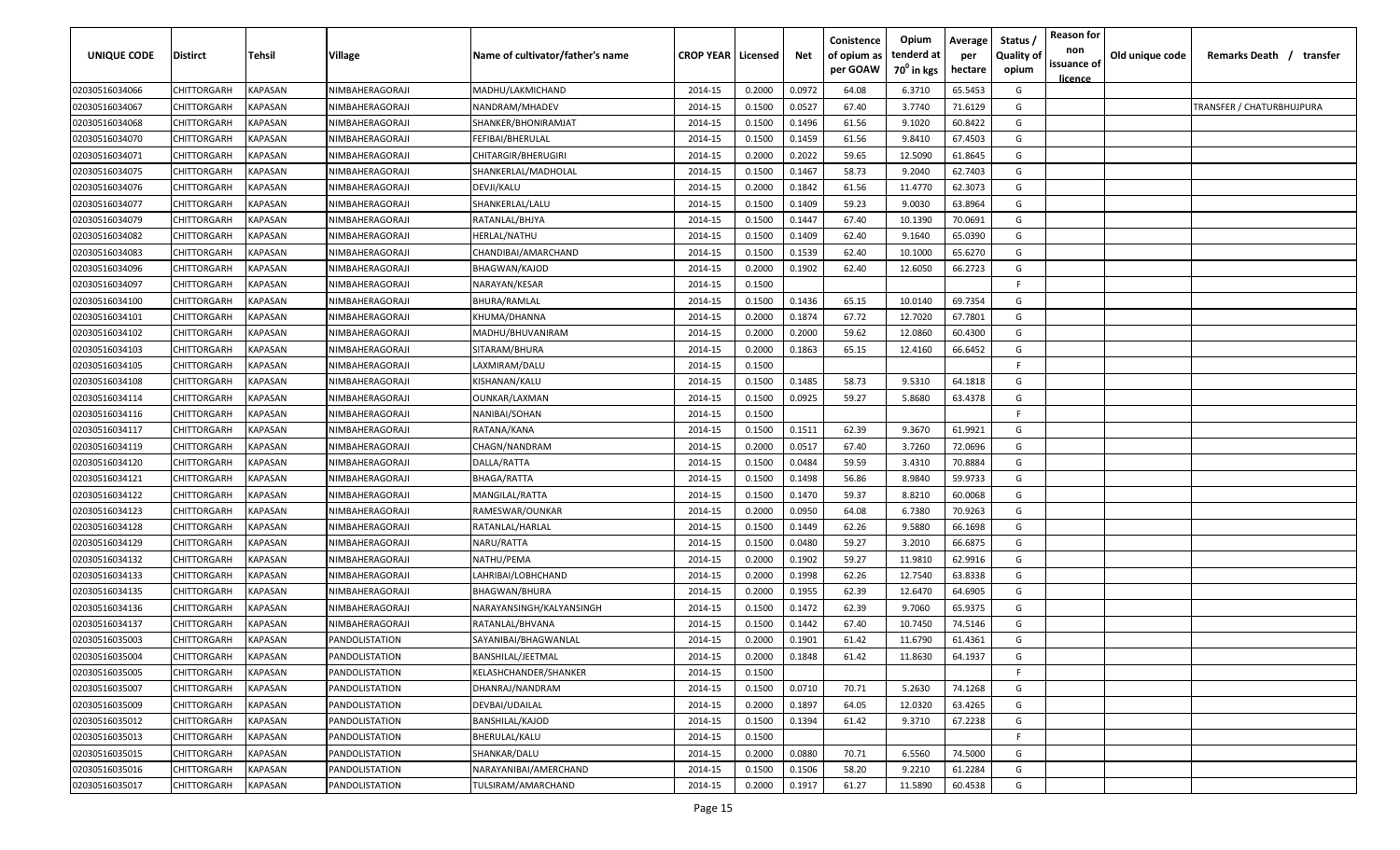| UNIQUE CODE    | Distirct           | Tehsil         | Village        | Name of cultivator/father's name | <b>CROP YEAR   Licensed</b> |        | Net    | Conistence<br>of opium as<br>per GOAW | Opium<br>tenderd at<br>70 <sup>0</sup> in kgs | Average<br>per<br>hectare | Status /<br><b>Quality of</b><br>opium | <b>Reason for</b><br>non<br>issuance of<br><u>licence</u> | Old unique code | Remarks Death / transfer |
|----------------|--------------------|----------------|----------------|----------------------------------|-----------------------------|--------|--------|---------------------------------------|-----------------------------------------------|---------------------------|----------------------------------------|-----------------------------------------------------------|-----------------|--------------------------|
| 02030516035018 | CHITTORGARH        | KAPASAN        | PANDOLISTATION | SHANKERLAL/MOHANLAL              | 2014-15                     | 0.2000 |        |                                       |                                               |                           | -F.                                    |                                                           |                 |                          |
| 02030516035022 | CHITTORGARH        | KAPASAN        | PANDOLISTATION | BHERULAL/KISANA                  | 2014-15                     | 0.2000 |        |                                       |                                               |                           | -F.                                    |                                                           |                 |                          |
| 02030516035028 | CHITTORGARH        | KAPASAN        | PANDOLISTATION | DEVBAI/MADHVLAL                  | 2014-15                     | 0.1500 |        |                                       |                                               |                           | -F.                                    |                                                           |                 |                          |
| 02030516035031 | CHITTORGARH        | KAPASAN        | PANDOLISTATION | UDAIRAM/BHERA                    | 2014-15                     | 0.1500 | 0.0500 | 58.20                                 | 2.6440                                        | 52.8800                   | G                                      | 04                                                        |                 |                          |
| 02030516035032 | CHITTORGARH        | KAPASAN        | PANDOLISTATION | LEHRU/DEVJI                      | 2014-15                     | 0.1500 | 0.1409 | 61.27                                 | 8.8750                                        | 62.9879                   | G                                      |                                                           |                 |                          |
| 02030516035033 | CHITTORGARH        | KAPASAN        | PANDOLISTATION | BADRILAL/HANSRAJ                 | 2014-15                     | 0.2000 | 0.1980 | 64.05                                 | 13.1580                                       | 66.4545                   | G                                      |                                                           |                 |                          |
| 02030516035034 | CHITTORGARH        | KAPASAN        | PANDOLISTATION | KAMLABAI/MADHULAL                | 2014-15                     | 0.1500 | 0.1429 | 56.09                                 | 8.0210                                        | 56.1302                   | G                                      |                                                           |                 |                          |
| 02030516035036 | CHITTORGARH        | KAPASAN        | PANDOLISTATION | BHERIBAI/BHAGVANLAL              | 2014-15                     | 0.2000 |        |                                       |                                               |                           | -F.                                    |                                                           |                 |                          |
| 02030516035038 | CHITTORGARH        | KAPASAN        | PANDOLISTATION | BHERULAL/KJODH                   | 2014-15                     | 0.2000 | 0.0885 | 60.25                                 | 5.4830                                        | 61.9548                   | G                                      |                                                           |                 |                          |
| 02030516035040 | CHITTORGARH        | KAPASAN        | PANDOLISTATION | DEVKISHAN/JITMAL                 | 2014-15                     | 0.1500 | 0.1504 | 59.15                                 | 8.8560                                        | 58.8830                   | G                                      |                                                           |                 |                          |
| 02030516035041 | CHITTORGARH        | KAPASAN        | PANDOLISTATION | CHOGALAL/BALU                    | 2014-15                     | 0.2000 | 0.1088 | 65.04                                 | 7.0890                                        | 65.1563                   | G                                      |                                                           |                 |                          |
| 02030516035042 | CHITTORGARH        | KAPASAN        | PANDOLISTATION | OUNKARSINGH/AMARSINGH            | 2014-15                     | 0.2000 | 0.1952 | 56.40                                 | 11.4890                                       | 58.8576                   | G                                      |                                                           |                 |                          |
| 02030516035045 | CHITTORGARH        | KAPASAN        | PANDOLISTATION | KANA/KASTUR                      | 2014-15                     | 0.2000 | 0.1982 | 59.15                                 | 11.7960                                       | 59.5156                   | G                                      |                                                           |                 |                          |
| 02030516035046 | CHITTORGARH        | KAPASAN        | PANDOLISTATION | PYARCHAND/AMARCHAND              | 2014-15                     | 0.2000 | 0.1967 | 59.15                                 | 11.7710                                       | 59.8424                   | G                                      |                                                           |                 |                          |
| 02030516035048 | CHITTORGARH        | KAPASAN        | PANDOLISTATION | KELASH/JAMUNALAL                 | 2014-15                     | 0.1500 | 0.1518 | 61.12                                 | 9.8840                                        | 65.1120                   | G                                      |                                                           |                 |                          |
| 02030516035049 | CHITTORGARH        | KAPASAN        | PANDOLISTATION | NANALAL/BHURALAL                 | 2014-15                     | 0.2000 | 0.1971 | 65.04                                 | 13.0360                                       | 66.1390                   | G                                      |                                                           |                 |                          |
| 02030516035053 | CHITTORGARH        | KAPASAN        | PANDOLISTATION | UDAIRAM/GANESH                   | 2014-15                     | 0.1500 |        |                                       |                                               |                           | -F.                                    |                                                           |                 |                          |
| 02030516035054 | CHITTORGARH        | KAPASAN        | PANDOLISTATION | RATANLAL/HEMRAJ                  | 2014-15                     | 0.2000 | 0.1937 | 65.04                                 | 12.8870                                       | 66.5307                   | G                                      |                                                           |                 |                          |
| 02030516035056 | CHITTORGARH        | KAPASAN        | PANDOLISTATION | KISHNA/UDA                       | 2014-15                     | 0.1500 | 0.1480 | 59.98                                 | 8.8940                                        | 60.0946                   | G                                      |                                                           |                 |                          |
| 02030516035057 | CHITTORGARH        | KAPASAN        | PANDOLISTATION | LHERU/CHMPALAL                   | 2014-15                     | 0.2000 | 0.1927 | 61.12                                 | 12.2070                                       | 63.3472                   | G                                      |                                                           |                 |                          |
| 02030516035058 | CHITTORGARH        | KAPASAN        | PANDOLISTATION | JAMNALAL/BADRI                   | 2014-15                     | 0.1500 | 0.1529 | 60.25                                 | 9.3990                                        | 61.4716                   | G                                      |                                                           |                 |                          |
| 02030516035059 | CHITTORGARH        | KAPASAN        | PANDOLISTATION | PEMA/DALU                        | 2014-15                     | 0.1500 | 0.0750 | 53.03                                 | 4.2880                                        | 57.1733                   | G                                      |                                                           |                 |                          |
| 02030516035060 | CHITTORGARH        | KAPASAN        | PANDOLISTATION | CHITAR/PARBHU                    | 2014-15                     | 0.2000 | 0.1907 | 61.12                                 | 12.3290                                       | 64.6513                   | G                                      |                                                           |                 |                          |
| 02030516035061 | CHITTORGARH        | KAPASAN        | PANDOLISTATION | GAHRU/NANDRAM                    | 2014-15                     | 0.1500 | 0.0175 | 62.10                                 | 1.3130                                        | 75.0286                   | G                                      |                                                           |                 |                          |
| 02030516035063 | CHITTORGARH        | KAPASAN        | PANDOLISTATION | SOHAN/BHURA                      | 2014-15                     | 0.2000 | 0.0980 | 60.25                                 | 6.0850                                        | 62.0918                   | G                                      |                                                           |                 |                          |
| 02030516035065 | CHITTORGARH        | KAPASAN        | PANDOLISTATION | MANGILAL/JAMNALAL                | 2014-15                     | 0.1500 | 0.1505 | 61.12                                 | 9.6220                                        | 63.9336                   | G                                      |                                                           |                 |                          |
| 02030516035066 | CHITTORGARH        | KAPASAN        | PANDOLISTATION | RATANLAL/UDAIRAM                 | 2014-15                     | 0.2000 | 0.1004 | 60.25                                 | 6.4470                                        | 64.2131                   | G                                      |                                                           |                 |                          |
| 02030516035068 | CHITTORGARH        | KAPASAN        | PANDOLISTATION | LHERU/CHTRBHUJ                   | 2014-15                     | 0.1500 | 0.0705 | 59.98                                 | 4.5840                                        | 65.0213                   | G                                      |                                                           |                 |                          |
| 02030516035069 | CHITTORGARH        | KAPASAN        | PANDOLISTATION | IAGDISH/GOKEL                    | 2014-15                     | 0.1500 | 0.0510 | 58.20                                 | 2.9350                                        | 57.5490                   | G                                      |                                                           |                 |                          |
| 02030516035074 | CHITTORGARH        | KAPASAN        | PANDOLISTATION | NOJIBAI/GOVERDHAN                | 2014-15                     | 0.2000 | 0.1829 | 60.25                                 | 11.4220                                       | 62.4494                   | G                                      |                                                           |                 |                          |
| 02030516035082 | CHITTORGARH        | KAPASAN        | PANDOLISTATION | DEVBAI/SOHAN LAL                 | 2014-15                     | 0.2000 | 0.1931 | 61.12                                 | 10.8790                                       | 56.3387                   | G                                      |                                                           |                 |                          |
| 02030516035083 | CHITTORGARH        | KAPASAN        | PANDOLISTATION | DEVBAI/BHAVANIRAM                | 2014-15                     | 0.1500 | 0.1495 | 59.98                                 | 9.2710                                        | 62.0134                   | G                                      |                                                           |                 |                          |
| 02030516035086 | CHITTORGARH        | KAPASAN        | PANDOLISTATION | MANGILAL/KJODH                   | 2014-15                     | 0.2000 | 0.0900 | 61.42                                 | 5.4400                                        | 60.4444                   | G                                      |                                                           |                 |                          |
| 02030516035088 | CHITTORGARH        | KAPASAN        | PANDOLISTATION | GISIBAI/SOHAN                    | 2014-15                     | 0.1500 | 0.1449 | 65.04                                 | 10.0720                                       | 69.5100                   | G                                      |                                                           |                 |                          |
| 02030516035089 | CHITTORGARH        | KAPASAN        | PANDOLISTATION | SAREKAVNAR/BHANWARLAL            | 2014-15                     | 0.1500 | 0.1444 | 61.42                                 | 9.2130                                        | 63.8019                   | G                                      |                                                           |                 | <b>NAME CHANGE</b>       |
| 02030516035095 | <b>CHITTORGARH</b> | KAPASAN        | PANDOLISTATION | SHYAMLAL/LOBHCHAND               | 2014-15                     | 0.2000 | 0.0990 | 59.15                                 | 6.1180                                        | 61.7980                   | G                                      |                                                           |                 |                          |
| 02030516035100 | CHITTORGARH        | <b>KAPASAN</b> | PANDOLISTATION | SUKHIBAI/JAMNA                   | 2014-15                     | 0.2000 | 0.1995 | 59.15                                 | 11.9740                                       | 60.0201                   | G                                      |                                                           |                 |                          |
| 02030516035101 | <b>CHITTORGARH</b> | <b>KAPASAN</b> | PANDOLISTATION | LOBHCHAND/HARIRAM                | 2014-15                     | 0.2000 | 0.1931 | 62.10                                 | 12.3850                                       | 64.1378                   | G                                      |                                                           |                 |                          |
| 02030516035102 | <b>CHITTORGARH</b> | KAPASAN        | PANDOLISTATION | RATANLAL/BHERU                   | 2014-15                     | 0.2000 | 0.1906 | 65.04                                 | 12.5620                                       | 65.9077                   | G                                      |                                                           |                 |                          |
| 02030516035103 | CHITTORGARH        | KAPASAN        | PANDOLISTATION | SOSARDEVI/HAJARI                 | 2014-15                     | 0.2000 | 0.1162 | 62.10                                 | 7.4340                                        | 63.9759                   | G                                      |                                                           |                 |                          |
| 02030516037001 | CHITTORGARH        | KAPASAN        | PAVTIYA        | DAYARAM/BHERA                    | 2014-15                     | 0.2000 | 0.0980 | 75.51                                 | 6.5480                                        | 66.8163                   | G                                      |                                                           |                 |                          |
| 02030516037003 | <b>CHITTORGARH</b> | KAPASAN        | PAVTIYA        | MADHO/ONKAR                      | 2014-15                     | 0.1500 | 0.1437 | 45.54                                 | 7.1630                                        | 49.8469                   |                                        | 02                                                        |                 |                          |
| 02030516037006 | CHITTORGARH        | KAPASAN        | PAVTIYA        | AMARCHAND/KISHORE                | 2014-15                     | 0.2000 | 0.1995 | 70.45                                 | 13.8180                                       | 69.2632                   | G                                      |                                                           |                 |                          |
| 02030516037007 | CHITTORGARH        | KAPASAN        | PAVTIYA        | HASU/KHURAJ                      | 2014-15                     | 0.2000 | 0.1565 | 65.74                                 | 9.8140                                        | 62.7093                   | G                                      |                                                           |                 |                          |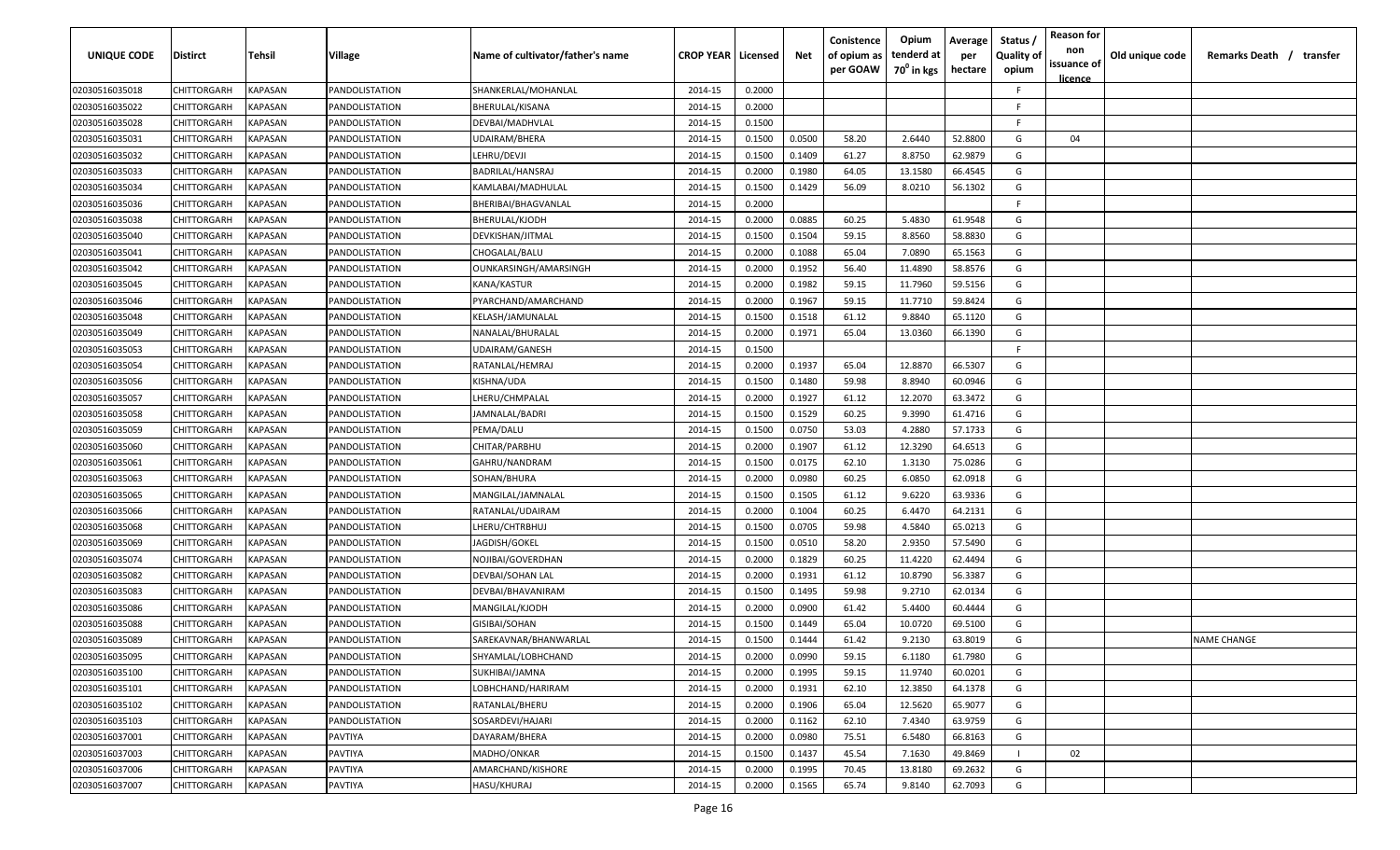| UNIQUE CODE    | Distirct           | Tehsil         | Village     | Name of cultivator/father's name | <b>CROP YEAR   Licensed</b> |        | Net    | Conistence<br>of opium as<br>per GOAW | Opium<br>tenderd at<br>70 <sup>°</sup> in kgs | Average<br>per<br>hectare | Status,<br><b>Quality of</b><br>opium | <b>Reason for</b><br>non<br>issuance of | Old unique code | Remarks Death / transfer |
|----------------|--------------------|----------------|-------------|----------------------------------|-----------------------------|--------|--------|---------------------------------------|-----------------------------------------------|---------------------------|---------------------------------------|-----------------------------------------|-----------------|--------------------------|
| 02030516037011 | CHITTORGARH        | KAPASAN        | PAVTIYA     | RATANLAL/GANESH                  | 2014-15                     | 0.2000 | 0.1020 | 68.32                                 | 6.3340                                        | 62.0980                   | G                                     | <u>licence</u>                          |                 |                          |
| 02030516037014 | CHITTORGARH        | KAPASAN        | PAVTIYA     | BALUDAS/LAXMAN                   | 2014-15                     | 0.2000 |        |                                       |                                               |                           | E                                     |                                         |                 |                          |
| 02030516037025 | CHITTORGARH        | KAPASAN        | PAVTIYA     | GITADEVI/RAMCHANDER              | 2014-15                     | 0.2000 | 0.1000 | 64.59                                 | 6.2650                                        | 62.6500                   | G                                     |                                         |                 |                          |
| 02030516037029 | CHITTORGARH        | KAPASAN        | PAVTIYA     | NANDU/SHANKER                    | 2014-15                     | 0.1500 | 0.1440 | 65.13                                 | 8.8110                                        | 61.1875                   | G                                     |                                         |                 |                          |
| 02030516039012 | CHITTORGARH        | KAPASAN        | RAMTHALI    | UDAIRAM/SHOLA                    | 2014-15                     | 0.2000 | 0.1943 | 54.98                                 | 11.0270                                       | 56.7524                   | G                                     |                                         | 02030516023028  | <b>TRANSFER</b>          |
| 02030516039021 | CHITTORGARH        | KAPASAN        | RAMTHALI    | BHANWARLAL/SHAMBHU               | 2014-15                     | 0.1500 | 0.1455 | 58.10                                 | 8.2170                                        | 56.4742                   | G                                     |                                         | 02030516023027  | TRANSFER                 |
| 02030516039022 | CHITTORGARH        | KAPASAN        | RAMTHALI    | HIRALAL/BHERULAL                 | 2014-15                     | 0.1500 | 0.1489 | 60.91                                 | 8.8840                                        | 59.6642                   | G                                     |                                         | 02030516023026  | <b><i>FRANSFER</i></b>   |
| 02030516039024 | CHITTORGARH        | KAPASAN        | RAMTHALI    | KISHANLAL/CHAINRAM               | 2014-15                     | 0.1500 | 0.1452 | 58.10                                 | 8.6900                                        | 59.8485                   | G                                     |                                         | 02030516023029  | TRANSFER                 |
| 02030516040002 | CHITTORGARH        | KAPASAN        | RANCHODPURA | KESHURAM/BHURA                   | 2014-15                     | 0.2000 | 0.1911 | 64.36                                 | 12.5320                                       | 65.5782                   | G                                     |                                         |                 |                          |
| 02030516040004 | CHITTORGARH        | KAPASAN        | RANCHODPURA | CHAMPALAL/DEOJI                  | 2014-15                     | 0.2000 | 0.1955 | 64.23                                 | 13.0660                                       | 66.8338                   | G                                     |                                         |                 |                          |
| 02030516040005 | CHITTORGARH        | KAPASAN        | RANCHODPURA | SHANKRIBAI/UDAIRAM               | 2014-15                     | 0.2000 | 0.1008 | 65.65                                 | 6.4900                                        | 64.3849                   | G                                     |                                         |                 |                          |
| 02030516040006 | CHITTORGARH        | KAPASAN        | RANCHODPURA | ANCHIBAI/PREBHULAL               | 2014-15                     | 0.2000 | 0.1893 | 61.55                                 | 12.4590                                       | 65.8162                   | G                                     |                                         |                 |                          |
| 02030516040007 | CHITTORGARH        | KAPASAN        | RANCHODPURA | MOHAN/RAMA                       | 2014-15                     | 0.2000 | 0.1935 | 65.65                                 | 12.7830                                       | 66.0620                   | G                                     |                                         |                 |                          |
| 02030516040009 | CHITTORGARH        | KAPASAN        | RANCHODPURA | NATHUSINGH/JAWANSINGH            | 2014-15                     | 0.2000 | 0.1952 | 65.65                                 | 13.8710                                       | 71.0605                   | G                                     |                                         |                 |                          |
| 02030516040010 | CHITTORGARH        | <b>KAPASAN</b> | RANCHODPURA | BHANWARSINGH/ONKARSINGH          | 2014-15                     | 0.2000 | 0.1884 | 58.29                                 | 11.4580                                       | 60.8174                   | G                                     |                                         |                 |                          |
| 02030516040014 | CHITTORGARH        | <b>KAPASAN</b> | RANCHODPURA | MADANLAL/MITTU                   | 2014-15                     | 0.2000 | 0.1989 | 68.57                                 | 13.0870                                       | 65.7969                   | G                                     |                                         |                 |                          |
| 02030516040015 | CHITTORGARH        | <b>KAPASAN</b> | RANCHODPURA | SOHANLAL/SUKHLAL                 | 2014-15                     | 0.2000 | 0.1957 | 68.30                                 | 13.7770                                       | 70.3986                   | G                                     |                                         |                 |                          |
| 02030516040017 | CHITTORGARH        | KAPASAN        | RANCHODPURA | RAMSINGH/SARDARSINGH             | 2014-15                     | 0.2000 | 0.1121 | 65.65                                 | 7.4370                                        | 66.3426                   | G                                     |                                         |                 |                          |
| 02030516040018 | CHITTORGARH        | KAPASAN        | RANCHODPURA | SHIVSINGH/SARDARSINGH            | 2014-15                     | 0.2000 | 0.0955 | 61.55                                 | 6.0670                                        | 63.5288                   | G                                     |                                         |                 |                          |
| 02030516040021 | CHITTORGARH        | <b>KAPASAN</b> | RANCHODPURA | RUPSINGH/OUNKARSINGH             | 2014-15                     | 0.2000 | 0.1892 | 53.70                                 | 10.4870                                       | 55.4281                   | G                                     | 04                                      |                 |                          |
| 02030516040022 | CHITTORGARH        | KAPASAN        | RANCHODPURA | RATANLAL/RAMA                    | 2014-15                     | 0.2000 | 0.1829 | 61.19                                 | 11.5040                                       | 62.8978                   | G                                     |                                         |                 |                          |
| 02030516040025 | CHITTORGARH        | KAPASAN        | RANCHODPURA | <b>BALU/BADRI</b>                | 2014-15                     | 0.2000 | 0.1889 | 61.55                                 | 12.2570                                       | 64.8862                   | G                                     |                                         |                 |                          |
| 02030516040027 | CHITTORGARH        | KAPASAN        | RANCHODPURA | BHAGWANLAL/GEHRILAL              | 2014-15                     | 0.2000 | 0.2018 | 65.68                                 | 13.4080                                       | 66.4420                   | G                                     |                                         |                 |                          |
| 02030516040028 | CHITTORGARH        | KAPASAN        | RANCHODPURA | KALU/RAMA                        | 2014-15                     | 0.2000 | 0.1941 | 59.36                                 | 12.3890                                       | 63.8279                   | G                                     |                                         |                 |                          |
| 02030516040030 | CHITTORGARH        | KAPASAN        | RANCHODPURA | JORAWARSINGH/MOTISINGH           | 2014-15                     | 0.2000 | 0.1869 | 61.55                                 | 11.7030                                       | 62.6164                   | G                                     |                                         |                 |                          |
| 02030516040033 | CHITTORGARH        | KAPASAN        | RANCHODPURA | GATTUBAI/SURAJMAL                | 2014-15                     | 0.1500 | 0.1458 | 64.59                                 | 10.4080                                       | 71.3855                   | G                                     |                                         |                 |                          |
| 02030516040034 | CHITTORGARH        | KAPASAN        | RANCHODPURA | GOPI/SURAJMAL                    | 2014-15                     | 0.2000 | 0.1834 | 59.51                                 | 11.0010                                       | 59.9836                   | G                                     |                                         |                 |                          |
| 02030516040037 | CHITTORGARH        | KAPASAN        | RANCHODPURA | SHAMBHU/RAMA                     | 2014-15                     | 0.2000 | 0.1916 | 64.59                                 | 12.7150                                       | 66.3622                   | G                                     |                                         |                 |                          |
| 02030516040038 | CHITTORGARH        | KAPASAN        | RANCHODPURA | JDAISINGH/SARDARSINGH            | 2014-15                     | 0.1500 | 0.1436 | 59.36                                 | 9.6590                                        | 67.2632                   | G                                     |                                         |                 |                          |
| 02030516040039 | CHITTORGARH        | <b>KAPASAN</b> | RANCHODPURA | BHURI/JITU                       | 2014-15                     | 0.1500 | 0.1008 | 59.36                                 | 6.3010                                        | 62.5099                   | G                                     |                                         |                 |                          |
| 02030516041005 | CHITTORGARH        | KAPASAN        | RANDIYARDI  | VARDIBAI/MANGILAL                | 2014-15                     | 0.2000 | 0.0724 | 58.17                                 | 4.5290                                        | 62.5552                   | G                                     |                                         |                 |                          |
| 02030516041006 | CHITTORGARH        | <b>KAPASAN</b> | RANDIYARDI  | BHERULAL/MANGILAL                | 2014-15                     | 0.1500 | 0.0506 | 61.58                                 | 3.0790                                        | 60.8498                   | G                                     |                                         |                 |                          |
| 02030516041010 | CHITTORGARH        | <b>KAPASAN</b> | RANDIYARDI  | LEHRU/RATANLAL                   | 2014-15                     | 0.2000 | 0.2016 | 68.54                                 | 13.5220                                       | 67.0734                   | G                                     |                                         |                 |                          |
| 02030516041011 | CHITTORGARH        | <b>KAPASAN</b> | RANDIYARDI  | KANKUDEVI/PANNALAL               | 2014-15                     | 0.1500 |        |                                       |                                               |                           | E                                     |                                         |                 | <b>NAME CHANGE</b>       |
| 02030516041014 | <b>CHITTORGARH</b> | <b>KAPASAN</b> | RANDIYARDI  | TULSIRAM/DHANNA                  | 2014-15                     | 0.1500 | 0.1414 | 61.58                                 | 8.9470                                        | 63.2744                   | G                                     |                                         |                 |                          |
| 02030516041025 | CHITTORGARH        | <b>KAPASAN</b> | RANDIYARDI  | DEVILAL/MANGILAL                 | 2014-15                     | 0.1500 |        |                                       |                                               |                           | F.                                    |                                         |                 |                          |
| 02030516041034 | CHITTORGARH        | <b>KAPASAN</b> | RANDIYARDI  | SIVGIRI/BHERUGIRI                | 2014-15                     | 0.1500 | 0.0464 | 67.40                                 | 3.1580                                        | 68.0603                   | G                                     |                                         |                 |                          |
| 02030516041035 | <b>CHITTORGARH</b> | <b>KAPASAN</b> | RANDIYARDI  | BHERULAL/MOTI                    | 2014-15                     | 0.1500 |        |                                       |                                               |                           | F                                     |                                         |                 | TRANSFER / TARAKHEDI     |
| 02030516042001 | CHITTORGARH        | <b>KAPASAN</b> | RENKAKHEDA  | PANNALAL/RAMA                    | 2014-15                     | 0.1500 | 0.1491 | 58.12                                 | 7.9380                                        | 53.2394                   | G                                     | 04                                      |                 |                          |
| 02030516042004 | CHITTORGARH        | KAPASAN        | RENKAKHEDA  | TRILOK/SURAJMAL                  | 2014-15                     | 0.2000 | 0.1945 | 67.08                                 | 12.9850                                       | 66.7609                   | G                                     |                                         |                 |                          |
| 02030516042005 | CHITTORGARH        | KAPASAN        | RENKAKHEDA  | NATHU/UDA                        | 2014-15                     | 0.2000 | 0.0945 | 65.63                                 | 6.7410                                        | 71.3333                   | G                                     |                                         |                 |                          |
| 02030516042007 | CHITTORGARH        | KAPASAN        | RENKAKHEDA  | KESURAM/GAMERA                   | 2014-15                     | 0.2000 | 0.1800 | 65.63                                 | 10.4450                                       | 58.0278                   | G                                     |                                         |                 |                          |
| 02030516042008 | CHITTORGARH        | <b>KAPASAN</b> | RENKAKHEDA  | KALU/NARAYAN                     | 2014-15                     | 0.2000 | 0.2049 | 67.08                                 | 13.4160                                       | 65.4758                   | G                                     |                                         |                 |                          |
| 02030516042009 | <b>CHITTORGARH</b> | <b>KAPASAN</b> | RENKAKHEDA  | CHOGALAL/NARAYAN                 | 2014-15                     | 0.2000 | 0.2050 | 65.63                                 | 13.1450                                       | 64.1220                   | G                                     |                                         |                 |                          |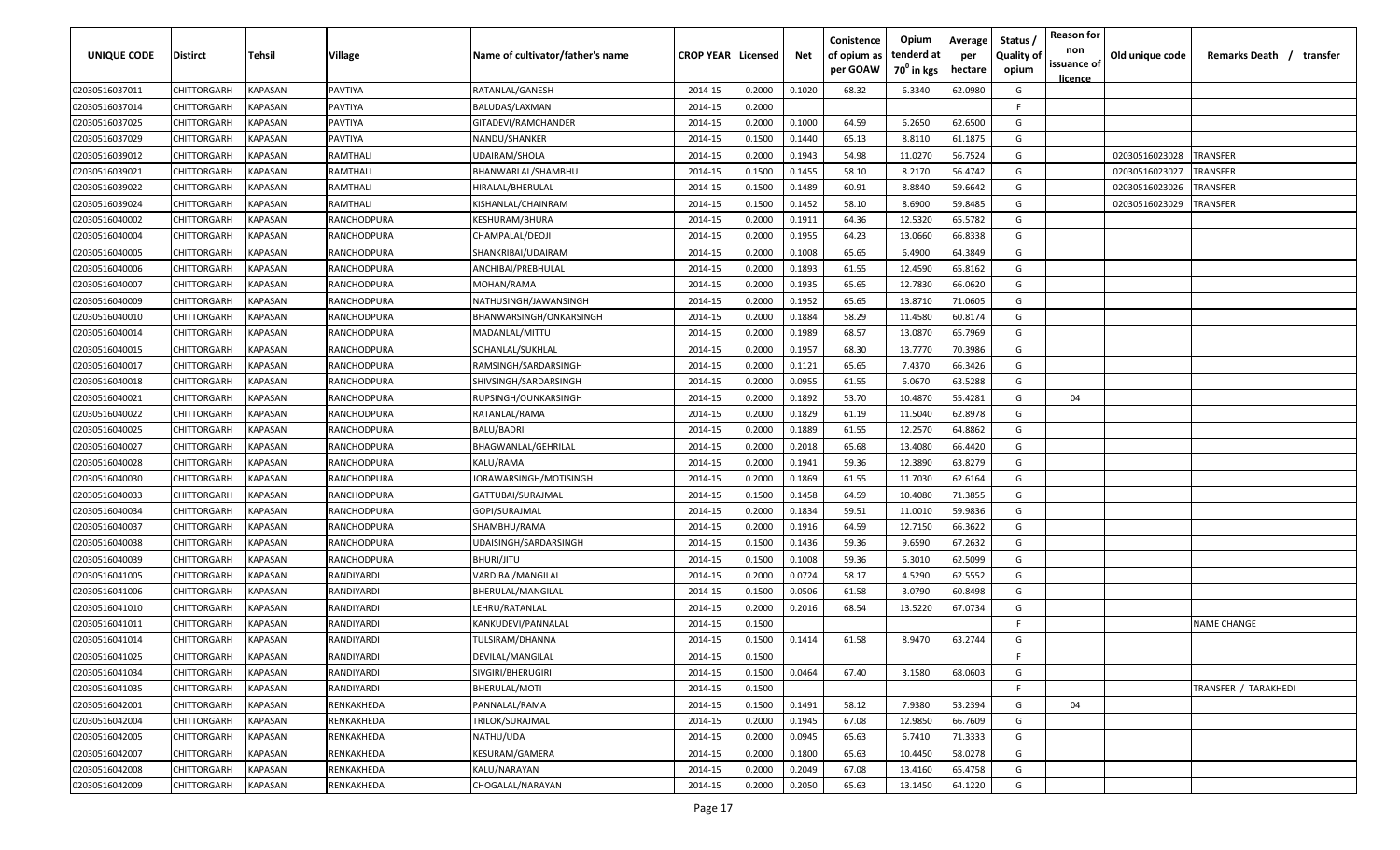| UNIQUE CODE    | Distirct    | Tehsil         | Village          | Name of cultivator/father's name | <b>CROP YEAR   Licensed</b> |        | Net    | Conistence<br>of opium as<br>per GOAW | Opium<br>tenderd at<br>70 <sup>0</sup> in kgs | Average<br>per<br>hectare | Status /<br><b>Quality of</b><br>opium | <b>Reason for</b><br>non<br>issuance of<br><u>licence</u> | Old unique code | Remarks Death /<br>transfer   |
|----------------|-------------|----------------|------------------|----------------------------------|-----------------------------|--------|--------|---------------------------------------|-----------------------------------------------|---------------------------|----------------------------------------|-----------------------------------------------------------|-----------------|-------------------------------|
| 02030516042010 | CHITTORGARH | KAPASAN        | RENKAKHEDA       | RATAN/NATHU                      | 2014-15                     | 0.2000 | 0.2027 | 65.21                                 | 13.4890                                       | 66.5466                   | G                                      |                                                           |                 |                               |
| 02030516042011 | CHITTORGARH | KAPASAN        | RENKAKHEDA       | MITTULAL/NATHU                   | 2014-15                     | 0.2000 | 0.1787 | 65.63                                 | 12.1510                                       | 67.9966                   | G                                      |                                                           |                 |                               |
| 02030516042012 | CHITTORGARH | KAPASAN        | RENKAKHEDA       | LEHRU/ONKAR                      | 2014-15                     | 0.2000 | 0.1927 | 61.10                                 | 11.4340                                       | 59.3358                   | G                                      |                                                           |                 |                               |
| 02030516042016 | CHITTORGARH | KAPASAN        | RENKAKHEDA       | SHANKER/CHATARBHUJ               | 2014-15                     | 0.1500 | 0.0973 | 64.50                                 | 5.6120                                        | 57.6773                   | G                                      |                                                           |                 |                               |
| 02030516042017 | CHITTORGARH | KAPASAN        | RENKAKHEDA       | KISHNA/JODHRAM                   | 2014-15                     | 0.1500 | 0.1359 | 58.99                                 | 7.6430                                        | 56.2399                   | G                                      |                                                           |                 |                               |
| 02030516042021 | CHITTORGARH | KAPASAN        | RENKAKHEDA       | BANSILAL/CHAMPALAL               | 2014-15                     | 0.2000 | 0.1888 | 56.96                                 | 10.2930                                       | 54.5180                   | G                                      | 04                                                        |                 |                               |
| 02030516042022 | CHITTORGARH | KAPASAN        | RENKAKHEDA       | HANSU/CHHOGA                     | 2014-15                     | 0.2000 | 0.1895 | 65.63                                 | 11.7570                                       | 62.0422                   | G                                      |                                                           |                 |                               |
| 02030516042023 | CHITTORGARH | KAPASAN        | RENKAKHEDA       | BAXU/JODHRAM                     | 2014-15                     | 0.2000 | 0.0954 | 67.08                                 | 6.3920                                        | 67.0021                   | G                                      |                                                           |                 |                               |
| 02030516042025 | CHITTORGARH | KAPASAN        | RENKAKHEDA       | CHANDIBAI/DEVA                   | 2014-15                     | 0.1500 | 0.1459 | 55.31                                 | 8.0440                                        | 55.1337                   | G                                      | 04                                                        |                 |                               |
| 02030516043001 | CHITTORGARH | KAPASAN        | RUNDARI          | CHAMPALAL/GOPILAL                | 2014-15                     | 0.1500 |        |                                       |                                               |                           | E                                      |                                                           |                 |                               |
| 02030516043002 | CHITTORGARH | KAPASAN        | <b>RUNDARI</b>   | SHANKERLAL/KAVALCHAND            | 2014-15                     | 0.1500 |        |                                       |                                               |                           | F.                                     |                                                           |                 | NAME CHANGE                   |
| 02030516043004 | CHITTORGARH | KAPASAN        | RUNDARI          | CHUNNILAL/GOKAL                  | 2014-15                     | 0.1500 | 0.1449 | 60.51                                 | 8.6270                                        | 59.5376                   | G                                      |                                                           |                 |                               |
| 02030516043007 | CHITTORGARH | KAPASAN        | RUNDARI          | HAJARI/NOLA                      | 2014-15                     | 0.1500 | 0.1408 | 50.71                                 | 7.6280                                        | 54.1761                   | G                                      | 04                                                        |                 |                               |
| 02030516043010 | CHITTORGARH | KAPASAN        | RUNDARI          | KISOR/AMERCHAND                  | 2014-15                     | 0.2000 | 0.1959 | 57.61                                 | 12.3780                                       | 63.1853                   | G                                      |                                                           |                 |                               |
| 02030516043017 | CHITTORGARH | KAPASAN        | RUNDARI          | GODAVARIBAI/RAMCHANDER           | 2014-15                     | 0.2000 | 0.0720 | 55.37                                 | 4.0260                                        | 55.9167                   |                                        | 02                                                        |                 |                               |
| 02030516044002 | CHITTORGARH | KAPASAN        | RUPAKHEDA        | HANSU/NARAYAN                    | 2014-15                     | 0.1500 | 0.1508 | 55.22                                 | 9.3090                                        | 61.7308                   | G                                      |                                                           | 02030516012006  | <b><i>FRANSFER</i></b>        |
| 02030516044003 | CHITTORGARH | <b>KAPASAN</b> | RUPAKHEDA        | RAMCHANDER/NAVLA                 | 2014-15                     | 0.2000 | 0.1935 | 64.33                                 | 14.0060                                       | 72.3824                   | G                                      |                                                           | 02030516012005  | <b>FRANSFER / NAME CHANGE</b> |
| 02030516044013 | CHITTORGARH | KAPASAN        | RUPAKHEDA        | NATHU/SAMDU                      | 2014-15                     | 0.2000 | 0.2024 | 60.11                                 | 12.6060                                       | 62.2826                   | G                                      |                                                           | 02030516012007  | TRANSFER                      |
| 02030516044016 | CHITTORGARH | KAPASAN        | RUPAKHEDA        | GEHRULAL/AMERCHAND               | 2014-15                     | 0.1500 | 0.1357 | 58.10                                 | 8.7070                                        | 64.1636                   | G                                      |                                                           | 02030516012016  | <b>TRANSFER</b>               |
| 02030516045002 | CHITTORGARH | <b>KAPASAN</b> | RUPAKHEDI        | MANGILAL/DEVJI                   | 2014-15                     | 0.2000 | 0.1035 | 61.10                                 | 6.3110                                        | 60.9758                   | G                                      |                                                           |                 |                               |
| 02030516045003 | CHITTORGARH | <b>KAPASAN</b> | RUPAKHEDI        | GEHRU/UDAIRAM                    | 2014-15                     | 0.2000 | 0.1998 | 66.67                                 | 13.3440                                       | 66.7868                   | G                                      |                                                           |                 |                               |
| 02030516045004 | CHITTORGARH | KAPASAN        | RUPAKHEDI        | NARAYAN/HAJARI BADHA             | 2014-15                     | 0.2000 | 0.2002 | 59.11                                 | 11.6450                                       | 58.1668                   | G                                      |                                                           |                 |                               |
| 02030516045009 | CHITTORGARH | KAPASAN        | RUPAKHEDI        | HEMA/KHURAJ                      | 2014-15                     | 0.2000 | 0.1994 | 64.18                                 | 12.2310                                       | 61.3390                   | G                                      |                                                           |                 |                               |
| 02030516045011 | CHITTORGARH | KAPASAN        | RUPAKHEDI        | CHANDIBAI/MITTHU                 | 2014-15                     | 0.2000 | 0.1956 | 61.10                                 | 11.1900                                       | 57.2086                   | G                                      |                                                           |                 |                               |
| 02030516045013 | CHITTORGARH | KAPASAN        | RUPAKHEDI        | PUSPABAI/RAMLAL                  | 2014-15                     | 0.2000 | 0.1979 | 60.11                                 | 11.2230                                       | 56.7105                   | G                                      |                                                           |                 |                               |
| 02030516045015 | CHITTORGARH | KAPASAN        | RUPAKHEDI        | RAMA/GHEESA                      | 2014-15                     | 0.2000 | 0.1945 | 66.10                                 | 12.7200                                       | 65.3985                   | G                                      |                                                           |                 |                               |
| 02030516045016 | CHITTORGARH | KAPASAN        | RUPAKHEDI        | BHERU/KAJOD                      | 2014-15                     | 0.1500 | 0.0151 | 61.70                                 | 1.0310                                        | 68.2781                   | G                                      |                                                           |                 |                               |
| 02030516045018 | CHITTORGARH | KAPASAN        | RUPAKHEDI        | MITTULAL/MEGRAJ                  | 2014-15                     | 0.2000 | 0.1970 | 64.18                                 | 12.0110                                       | 60.9695                   | G                                      |                                                           |                 |                               |
| 02030516045019 | CHITTORGARH | KAPASAN        | RUPAKHEDI        | BHERU/HAZARILAL                  | 2014-15                     | 0.2000 | 0.1998 | 61.10                                 | 12.2110                                       | 61.1161                   | G                                      |                                                           |                 |                               |
| 02030516045020 | CHITTORGARH | KAPASAN        | RUPAKHEDI        | DEVBAI/HAJARI                    | 2014-15                     | 0.1500 | 0.1537 | 60.11                                 | 8.4240                                        | 54.8081                   | G                                      | 04                                                        |                 |                               |
| 02030516045021 | CHITTORGARH | KAPASAN        | RUPAKHEDI        | GOVRDHAN/KISHANA                 | 2014-15                     | 0.1500 | 0.0713 | 61.10                                 | 4.1370                                        | 58.0224                   | G                                      |                                                           |                 |                               |
| 02030516045022 | CHITTORGARH | KAPASAN        | RUPAKHEDI        | NARAYAN/HAJARI CHOTA             | 2014-15                     | 0.2000 | 0.1568 | 61.70                                 | 9.3780                                        | 59.8087                   | G                                      |                                                           |                 |                               |
| 02030516045023 | CHITTORGARH | KAPASAN        | RUPAKHEDI        | GISA/PARTHU                      | 2014-15                     | 0.2000 | 0.1948 | 64.18                                 | 12.2950                                       | 63.1160                   | G                                      |                                                           |                 |                               |
| 02030516045024 | CHITTORGARH | <b>KAPASAN</b> | RUPAKHEDI        | RAMLAL/MANGU                     | 2014-15                     | 0.2000 | 0.1874 | 66.10                                 | 12.1910                                       | 65.0534                   | G                                      |                                                           |                 |                               |
| 02030516045025 | CHITTORGARH | <b>KAPASAN</b> | RUPAKHEDI        | RAMESWAR/CHUNNILAL               | 2014-15                     | 0.2000 | 0.2000 | 68.51                                 | 12.6160                                       | 63.0800                   | G                                      |                                                           |                 |                               |
| 02030516045027 | CHITTORGARH | <b>KAPASAN</b> | <b>RUPAKHEDI</b> | MOHANLAL/SHANKER                 | 2014-15                     | 0.1500 | 0.1454 | 62.20                                 | 9.8630                                        | 67.8336                   | G                                      |                                                           |                 |                               |
| 02030516045029 | CHITTORGARH | <b>KAPASAN</b> | RUPAKHEDI        | UADIBAI/KHURAJ                   | 2014-15                     | 0.1500 | 0.0694 | 64.18                                 | 4.5750                                        | 65.9222                   | G                                      |                                                           |                 |                               |
| 02030516045030 | CHITTORGARH | <b>KAPASAN</b> | RUPAKHEDI        | OUNKER/MANGU                     | 2014-15                     | 0.1500 | 0.1469 | 64.18                                 | 8.7560                                        | 59.6052                   | G                                      |                                                           |                 |                               |
| 02030516045032 | CHITTORGARH | KAPASAN        | RUPAKHEDI        | HEERALAL/SHANKER                 | 2014-15                     | 0.2000 | 0.1900 | 61.70                                 | 11.7230                                       | 61.7000                   | G                                      |                                                           |                 |                               |
| 02030516045033 | CHITTORGARH | KAPASAN        | RUPAKHEDI        | SOSARBAI/PRATAP                  | 2014-15                     | 0.1500 |        |                                       |                                               |                           | F.                                     |                                                           |                 |                               |
| 02030516045035 | CHITTORGARH | KAPASAN        | RUPAKHEDI        | RATANLAL/CHOGALAL                | 2014-15                     | 0.2000 | 0.1990 | 59.69                                 | 11.9890                                       | 60.2462                   | G                                      |                                                           |                 |                               |
| 02030516045039 | CHITTORGARH | KAPASAN        | RUPAKHEDI        | RAMLAL/BHERULAL                  | 2014-15                     | 0.2000 | 0.1842 | 66.67                                 | 12.5050                                       | 67.8882                   | G                                      |                                                           |                 |                               |
| 02030516045043 | CHITTORGARH | KAPASAN        | RUPAKHEDI        | BHERULAL/SUKHHA                  | 2014-15                     | 0.1500 | 0.0675 | 58.73                                 | 3.9350                                        | 58.2963                   | G                                      |                                                           |                 |                               |
| 02030516045048 | CHITTORGARH | <b>KAPASAN</b> | RUPAKHEDI        | MOHAN/ONKAR                      | 2014-15                     | 0.2000 | 0.1976 | 59.37                                 | 11.0680                                       | 56.0121                   | G                                      |                                                           |                 |                               |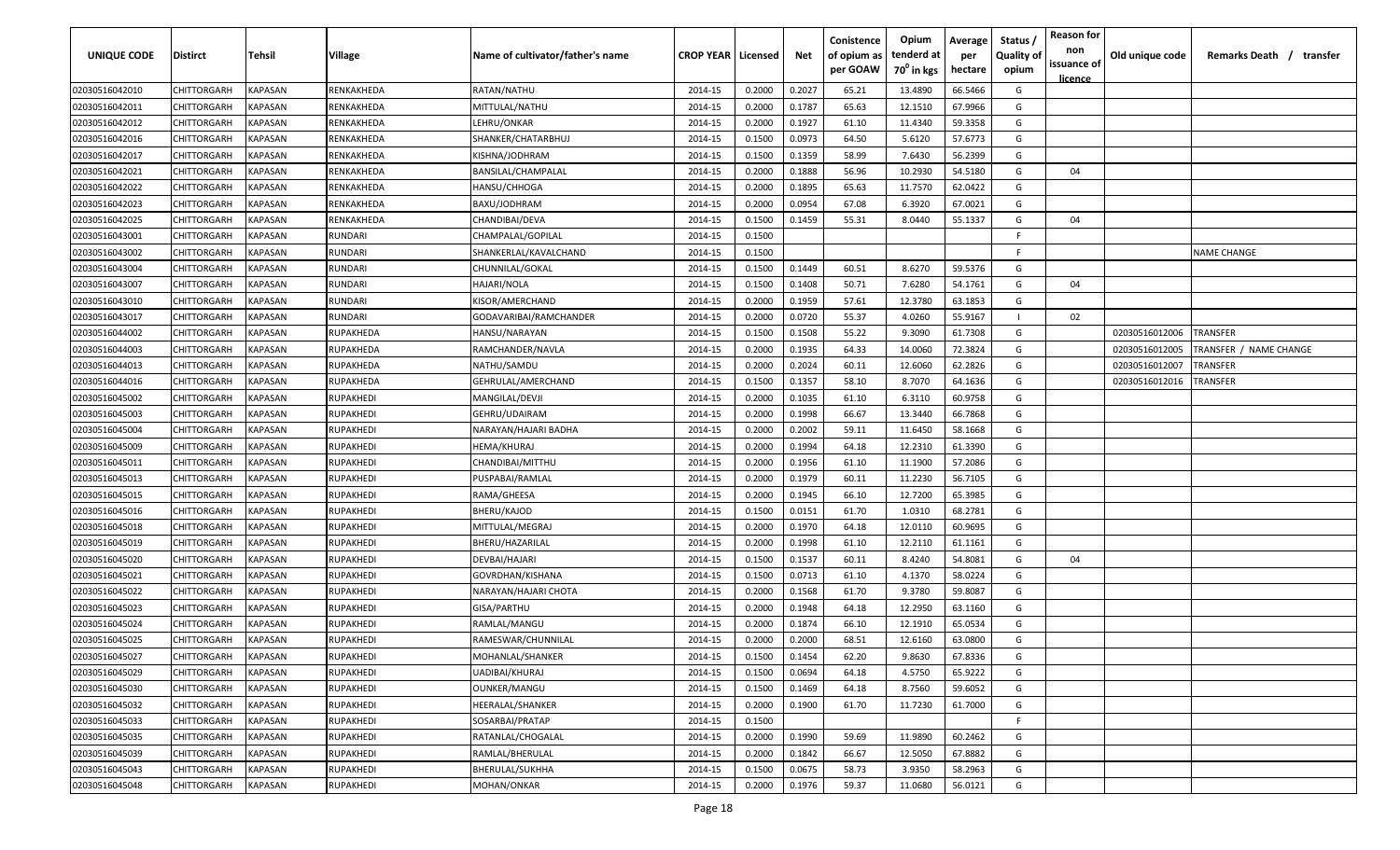| <b>UNIQUE CODE</b> | Distirct           | Tehsil         | Village       | Name of cultivator/father's name | <b>CROP YEAR   Licensed</b> |        | Net    | Conistence<br>of opium as<br>per GOAW | Opium<br>tenderd at<br>70 <sup>0</sup> in kgs | Average<br>per<br>hectare | Status /<br><b>Quality of</b><br>opium | <b>Reason for</b><br>non<br>issuance of | Old unique code | Remarks Death / transfer   |
|--------------------|--------------------|----------------|---------------|----------------------------------|-----------------------------|--------|--------|---------------------------------------|-----------------------------------------------|---------------------------|----------------------------------------|-----------------------------------------|-----------------|----------------------------|
| 02030516045051     | CHITTORGARH        | <b>KAPASAN</b> | RUPAKHEDI     | HEERA/NATHU                      | 2014-15                     | 0.2000 | 0.1508 | 61.70                                 | 9.3430                                        | 61.9562                   | G                                      | <u>licence</u>                          |                 |                            |
| 02030516045053     | CHITTORGARH        | KAPASAN        | RUPAKHEDI     | MOHAN/BHERA                      | 2014-15                     | 0.1500 | 0.1416 | 68.49                                 | 9.6860                                        | 68.4040                   | G                                      |                                         |                 |                            |
| 02030516045055     | CHITTORGARH        | KAPASAN        | RUPAKHEDI     | SAMPATLAL/MOHANLAL               | 2014-15                     | 0.2000 | 0.2023 | 57.82                                 | 10.8620                                       | 53.6925                   | G                                      | 04                                      |                 |                            |
| 02030516045058     | CHITTORGARH        | KAPASAN        | RUPAKHEDI     | MOHAN/BHERA                      | 2014-15                     | 0.2000 |        |                                       |                                               |                           | -F.                                    |                                         |                 |                            |
| 02030516045059     | CHITTORGARH        | KAPASAN        | RUPAKHEDI     | MANGLI/PYARA                     | 2014-15                     | 0.2000 | 0.1913 | 61.70                                 | 10.3300                                       | 53.9990                   | G                                      | 04                                      |                 |                            |
| 02030516046002     | CHITTORGARH        | KAPASAN        | SAMRATHPURA   | GANESH/CHOGALAL                  | 2014-15                     | 0.2000 | 0.1809 | 67.43                                 | 12.1280                                       | 67.0426                   | G                                      |                                         |                 |                            |
| 02030516046008     | CHITTORGARH        | KAPASAN        | SAMRATHPURA   | CHAGNA/CHAMNA                    | 2014-15                     | 0.1500 | 0.1424 | 60.29                                 | 9.5520                                        | 67.0787                   | G                                      |                                         |                 |                            |
| 02030516046010     | CHITTORGARH        | KAPASAN        | SAMRATHPURA   | MANIBAI/MADHU                    | 2014-15                     | 0.1500 | 0.0752 | 38.94                                 | 3.1430                                        | 41.7952                   | G                                      | 04                                      |                 |                            |
| 02030516046015     | CHITTORGARH        | KAPASAN        | SAMRATHPURA   | BHOLIBAI/LEHRU                   | 2014-15                     | 0.2000 | 0.1961 | 60.21                                 | 12.9970                                       | 66.2774                   | G                                      |                                         |                 |                            |
| 02030516046016     | CHITTORGARH        | KAPASAN        | SAMRATHPURA   | PYARIBAI/TRILOK                  | 2014-15                     | 0.1500 | 0.1496 | 55.74                                 | 8.7110                                        | 58.2286                   | G                                      |                                         |                 |                            |
| 02030516046017     | CHITTORGARH        | KAPASAN        | SAMRATHPURA   | LAXMAN/GIRDHARI                  | 2014-15                     | 0.2000 | 0.1891 | 64.76                                 | 11.9900                                       | 63.4056                   | G                                      |                                         |                 |                            |
| 02030516046019     | CHITTORGARH        | KAPASAN        | SAMRATHPURA   | BHERULAL/BHUVANA                 | 2014-15                     | 0.1500 | 0.1470 | 64.13                                 | 10.2520                                       | 69.7415                   | G                                      |                                         |                 |                            |
| 02030516046030     | CHITTORGARH        | KAPASAN        | SAMRATHPURA   | MOHAN/SEVA                       | 2014-15                     | 0.1500 | 0.1409 | 58.70                                 | 8.6620                                        | 61.4762                   | G                                      |                                         |                 |                            |
| 02030516046034     | CHITTORGARH        | KAPASAN        | SAMRATHPURA   | NATHU/MOHAN                      | 2014-15                     | 0.1500 | 0.0566 | 54.51                                 | 3.3330                                        | 58.8869                   | G                                      |                                         |                 |                            |
| 02030516046038     | CHITTORGARH        | KAPASAN        | SAMRATHPURA   | SHANKERLAL/LEHRU                 | 2014-15                     | 0.2000 | 0.1971 | 61.12                                 | 13.2460                                       | 67.2045                   | G                                      |                                         |                 |                            |
| 02030516046043     | CHITTORGARH        | KAPASAN        | SAMRATHPURA   | UDAIRAM/HARCHAND                 | 2014-15                     | 0.2000 | 0.0934 | 55.86                                 | 5.5140                                        | 59.0364                   | G                                      |                                         |                 |                            |
| 02030516046049     | CHITTORGARH        | KAPASAN        | SAMRATHPURA   | AMERIBAI/BHERU                   | 2014-15                     | 0.1500 |        |                                       |                                               |                           | -F.                                    |                                         |                 |                            |
| 02030516046051     | CHITTORGARH        | KAPASAN        | SAMRATHPURA   | KASIRAM/MOHAN                    | 2014-15                     | 0.2000 |        |                                       |                                               |                           | E                                      |                                         |                 |                            |
| 02030516049001     | CHITTORGARH        | KAPASAN        | <b>SURPUR</b> | <b>BHAGIRATH/CHOGA</b>           | 2014-15                     | 0.2000 | 0.1875 | 61.22                                 | 11.9550                                       | 63.7600                   | G                                      |                                         |                 |                            |
| 02030516049002     | CHITTORGARH        | KAPASAN        | <b>SURPUR</b> | BHERULAL/HAJARILAL               | 2014-15                     | 0.2000 | 0.1948 | 55.75                                 | 11.2930                                       | 57.9723                   | G                                      |                                         |                 |                            |
| 02030516049003     | CHITTORGARH        | KAPASAN        | <b>SURPUR</b> | JAVAHARMAL/SUKHA                 | 2014-15                     | 0.2000 | 0.2018 | 68.58                                 | 14.0300                                       | 69.5243                   | G                                      |                                         |                 |                            |
| 02030516049005     | CHITTORGARH        | KAPASAN        | <b>SURPUR</b> | KASTURIBAI/CHOGA                 | 2014-15                     | 0.2000 | 0.1989 | 61.31                                 | 13.0330                                       | 65.5254                   | G                                      |                                         |                 |                            |
| 02030516049011     | CHITTORGARH        | KAPASAN        | <b>SURPUR</b> | SHANKER/GERU                     | 2014-15                     | 0.2000 | 0.1925 | 61.37                                 | 12.7470                                       | 66.2182                   | G                                      |                                         |                 |                            |
| 02030516049014     | CHITTORGARH        | KAPASAN        | <b>SURPUR</b> | UDAIRAM/KHURAJ                   | 2014-15                     | 0.2000 | 0.0864 | 61.31                                 | 5.9730                                        | 69.1319                   | G                                      |                                         |                 |                            |
| 02030516049016     | CHITTORGARH        | KAPASAN        | <b>SURPUR</b> | VARDIBAI/HEERA                   | 2014-15                     | 0.1000 |        |                                       |                                               |                           | -F                                     |                                         |                 |                            |
| 02030516049017     | CHITTORGARH        | KAPASAN        | <b>SURPUR</b> | MADHULAL/VAKTAVAR                | 2014-15                     | 0.2000 | 0.2013 | 61.54                                 | 13.0290                                       | 64.7243                   | G                                      |                                         |                 |                            |
| 02030516049018     | CHITTORGARH        | KAPASAN        | SURPUR        | KASTURIBAI/CHOGA I               | 2014-15                     | 0.2000 | 0.2016 | 61.77                                 | 12.4780                                       | 61.8948                   | G                                      |                                         |                 |                            |
| 02030516049019     | CHITTORGARH        | KAPASAN        | SURPUR        | UDAIRAM/RAMCHANDER               | 2014-15                     | 0.2000 | 0.1955 | 64.28                                 | 13.5450                                       | 69.2839                   | G                                      |                                         |                 |                            |
| 02030516049021     | CHITTORGARH        | KAPASAN        | <b>SURPUR</b> | BHERA/CHAGU                      | 2014-15                     | 0.2000 | 0.1949 | 61.31                                 | 12.0520                                       | 61.8368                   | G                                      |                                         |                 |                            |
| 02030516049022     | CHITTORGARH        | KAPASAN        | <b>SURPUR</b> | DHAPU/MOHAN                      | 2014-15                     | 0.2000 | 0.2036 | 64.48                                 | 13.2830                                       | 65.2407                   | G                                      |                                         |                 |                            |
| 02030516049027     | CHITTORGARH        | KAPASAN        | <b>SURPUR</b> | GEHRIBAI/DHANNA/JAMNA            | 2014-15                     | 0.2000 | 0.1948 | 63.08                                 | 12.9310                                       | 66.3809                   | G                                      |                                         |                 |                            |
| 02030516049029     | CHITTORGARH        | KAPASAN        | <b>SURPUR</b> | NATHU/BHURA                      | 2014-15                     | 0.2000 | 0.0913 | 58.76                                 | 5.3140                                        | 58.2037                   | G                                      |                                         |                 |                            |
| 02030516049037     | CHITTORGARH        | KAPASAN        | <b>SURPUR</b> | MAHENDERKUMAR/MOTI               | 2014-15                     | 0.1500 | 0.1500 | 62.12                                 | 9.4160                                        | 62.7733                   | G                                      |                                         |                 |                            |
| 02030516049044     | CHITTORGARH        | KAPASAN        | <b>SURPUR</b> | BANSILAL/BHAGWAN                 | 2014-15                     | 0.2000 | 0.1898 | 61.31                                 | 11.9640                                       | 63.0348                   | G                                      |                                         |                 |                            |
| 02030516049045     | CHITTORGARH        | KAPASAN        | <b>SURPUR</b> | RATANLAL/HAJARI                  | 2014-15                     | 0.2000 | 0.1944 | 60.23                                 | 12.3900                                       | 63.7346                   | G                                      |                                         |                 |                            |
| 02030516049049     | CHITTORGARH        | KAPASAN        | <b>SURPUR</b> | VAKTAVRIBAI/CHOGALAL             | 2014-15                     | 0.2000 | 0.1964 | 61.31                                 | 12.5250                                       | 63.7729                   | G                                      |                                         |                 |                            |
| 02030516049071     | CHITTORGARH        | <b>KAPASAN</b> | <b>SURPUR</b> | KAMLABAI/LEHRU                   | 2014-15                     | 0.2000 | 0.1907 | 68.05                                 | 13.1920                                       | 69.1767                   | G                                      |                                         |                 |                            |
| 02030516049075     | CHITTORGARH        | <b>KAPASAN</b> | <b>SURPUR</b> | RAMLAL/DEVA                      | 2014-15                     | 0.1500 | 0.1505 | 58.27                                 | 8.6570                                        | 57.5216                   | G                                      |                                         |                 | <b>TRANSFER / RAMTHALI</b> |
| 02030516053001     | CHITTORGARH        | <b>KAPASAN</b> | TASVARIYA     | DALICHAND/RAMLAL                 | 2014-15                     | 0.1500 | 0.1445 | 61.38                                 | 9.0750                                        | 62.8028                   | G                                      |                                         |                 |                            |
| 02030516053002     | <b>CHITTORGARH</b> | KAPASAN        | TASVARIYA     | KANCHNBAI/JAMKULAL               | 2014-15                     | 0.2000 |        |                                       |                                               |                           | F.                                     |                                         |                 |                            |
| 02030516053003     | <b>CHITTORGARH</b> | KAPASAN        | TASVARIYA     | MEHTABIBAI/BHURALAL              | 2014-15                     | 0.2000 | 0.1921 | 61.34                                 | 11.5060                                       | 59.8959                   | G                                      |                                         |                 |                            |
| 02030516053005     | CHITTORGARH        | KAPASAN        | TASVARIYA     | DALIBAI/NATHULAL                 | 2014-15                     | 0.2000 | 0.1883 | 61.24                                 | 11.9680                                       | 63.5582                   | G                                      |                                         |                 |                            |
| 02030516053006     | CHITTORGARH        | KAPASAN        | TASVARIYA     | CHAGNLAL/NARU                    | 2014-15                     | 0.2000 | 0.1865 | 59.80                                 | 11.6100                                       | 62.2520                   | G                                      |                                         |                 |                            |
| 02030516053007     | CHITTORGARH        | KAPASAN        | TASVARIYA     | SUNDERBAI/MOHAN GADRI            | 2014-15                     | 0.2000 | 0.1954 | 59.79                                 | 11.7190                                       | 59.9744                   | G                                      |                                         |                 |                            |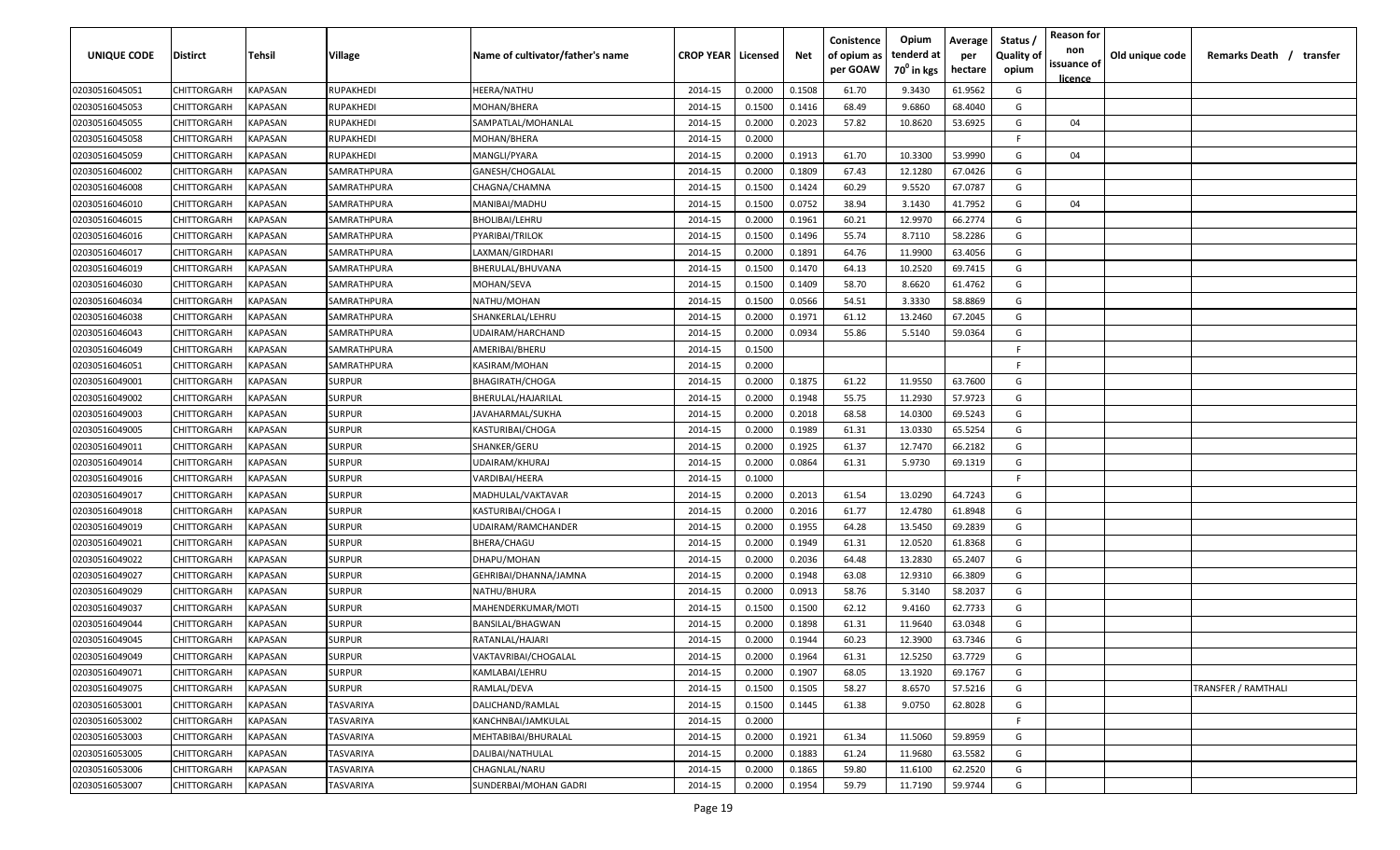| <b>UNIQUE CODE</b> | Distirct           | Tehsil         | Village     | Name of cultivator/father's name | <b>CROP YEAR   Licensed</b> |        | Net    | Conistence<br>of opium as | Opium<br>tenderd at    | Average<br>per | Status /<br><b>Quality of</b> | <b>Reason for</b><br>non      | Old unique code | Remarks Death / transfer |
|--------------------|--------------------|----------------|-------------|----------------------------------|-----------------------------|--------|--------|---------------------------|------------------------|----------------|-------------------------------|-------------------------------|-----------------|--------------------------|
|                    |                    |                |             |                                  |                             |        |        | per GOAW                  | 70 <sup>0</sup> in kgs | hectare        | opium                         | issuance of<br><u>licence</u> |                 |                          |
| 02030516053008     | CHITTORGARH        | <b>KAPASAN</b> | TASVARIYA   | AJIBAI/MOHANLAL                  | 2014-15                     | 0.1500 | 0.1404 | 59.79                     | 8.4820                 | 60.4131        | G                             |                               |                 |                          |
| 02030516053009     | CHITTORGARH        | KAPASAN        | TASVARIYA   | KISOR/OUNKAR                     | 2014-15                     | 0.2000 | 0.1876 | 61.38                     | 11.9080                | 63.4755        | G                             |                               |                 |                          |
| 02030516053013     | CHITTORGARH        | KAPASAN        | TASVARIYA   | GISALAL/CHAMPA                   | 2014-15                     | 0.2000 | 0.1955 | 58.73                     | 11.6540                | 59.6113        | G                             |                               |                 |                          |
| 02030516053014     | CHITTORGARH        | KAPASAN        | TASVARIYA   | KISHANLAL/NATHU                  | 2014-15                     | 0.2000 | 0.2023 | 61.38                     | 12.6970                | 62.7632        | G                             |                               |                 |                          |
| 02030516053016     | CHITTORGARH        | KAPASAN        | TASVARIYA   | KISHAN/PARTHVIRAJ                | 2014-15                     | 0.1500 | 0.1500 | 59.80                     | 9.1660                 | 61.1067        | G                             |                               |                 |                          |
| 02030516053017     | CHITTORGARH        | KAPASAN        | TASVARIYA   | KASTURLAL/RAMA                   | 2014-15                     | 0.1500 | 0.1468 | 65.30                     | 9.7200                 | 66.2125        | G                             |                               |                 |                          |
| 02030516053018     | CHITTORGARH        | KAPASAN        | TASVARIYA   | YASODABAI/GISUDAS                | 2014-15                     | 0.1500 | 0.1518 | 61.34                     | 9.3410                 | 61.5349        | G                             |                               |                 |                          |
| 02030516053019     | CHITTORGARH        | KAPASAN        | TASVARIYA   | BHERUDAS/UDAIDAS                 | 2014-15                     | 0.1500 | 0.1486 | 65.30                     | 9.7950                 | 65.9152        | G                             |                               |                 |                          |
| 02030516053020     | CHITTORGARH        | KAPASAN        | TASVARIYA   | CHANDIBAI/HAJARILAL              | 2014-15                     | 0.1500 | 0.1483 | 59.80                     | 9.1320                 | 61.5779        | G                             |                               |                 |                          |
| 02030516053021     | CHITTORGARH        | KAPASAN        | TASVARIYA   | MAGNI/PARTHVIRAJ                 | 2014-15                     | 0.2000 | 0.0710 | 65.30                     | 4.7860                 | 67.4085        | G                             |                               |                 |                          |
| 02030516053023     | CHITTORGARH        | KAPASAN        | TASVARIYA   | BHURIBAI/RUPCHAND                | 2014-15                     | 0.1500 | 0.1490 | 63.97                     | 8.3620                 | 56.1208        | G                             |                               |                 |                          |
| 02030516053024     | CHITTORGARH        | KAPASAN        | TASVARIYA   | CHANDIBAI/GISALAL                | 2014-15                     | 0.2000 | 0.1855 | 59.64                     | 11.0590                | 59.6173        | G                             |                               |                 |                          |
| 02030516053028     | CHITTORGARH        | KAPASAN        | TASVARIYA   | KHUMA/BHERA                      | 2014-15                     | 0.2000 | 0.1981 | 67.14                     | 13.1980                | 66.6229        | G                             |                               |                 |                          |
| 02030516053029     | CHITTORGARH        | KAPASAN        | TASVARIYA   | MOHANLAL/KISHAN                  | 2014-15                     | 0.1500 | 0.1488 | 65.30                     | 9.9820                 | 67.0833        | G                             |                               |                 |                          |
| 02030516053030     | CHITTORGARH        | KAPASAN        | TASVARIYA   | NATHULAL/KISHANA                 | 2014-15                     | 0.1500 | 0.1488 | 56.94                     | 8.8180                 | 59.2608        | G                             |                               |                 |                          |
| 02030516053032     | CHITTORGARH        | KAPASAN        | TASVARIYA   | GISALAL/CHATURBHUJ               | 2014-15                     | 0.2000 | 0.1947 | 65.30                     | 12.8170                | 65.8295        | G                             |                               |                 |                          |
| 02030516053034     | CHITTORGARH        | KAPASAN        | TASVARIYA   | BALU/RAMA                        | 2014-15                     | 0.1500 | 0.1456 | 61.34                     | 9.2450                 | 63.4959        | G                             |                               |                 |                          |
| 02030516053035     | CHITTORGARH        | KAPASAN        | TASVARIYA   | <b>BHERULAL/ HASU</b>            | 2014-15                     | 0.1500 | 0.1320 | 57.30                     | 8.1940                 | 62.0758        | G                             |                               |                 |                          |
| 02030516053037     | CHITTORGARH        | KAPASAN        | TASVARIYA   | MADHO/JITU                       | 2014-15                     | 0.2000 | 0.1988 | 61.38                     | 13.8110                | 69.4718        | G                             |                               |                 |                          |
| 02030516053042     | CHITTORGARH        | KAPASAN        | TASVARIYA   | MOHANLAL/BHURA                   | 2014-15                     | 0.1500 | 0.1479 | 59.80                     | 8.9960                 | 60.8249        | G                             |                               |                 |                          |
| 02030516053043     | CHITTORGARH        | KAPASAN        | TASVARIYA   | MADHU/GANESH                     | 2014-15                     | 0.1500 | 0.1478 | 59.79                     | 8.6700                 | 58.6604        | G                             |                               |                 |                          |
| 02030516053045     | CHITTORGARH        | KAPASAN        | TASVARIYA   | SHANKERLAL/VENIRAM               | 2014-15                     | 0.2000 | 0.1964 | 61.38                     | 12.1530                | 61.8788        | G                             |                               |                 |                          |
| 02030516053047     | CHITTORGARH        | KAPASAN        | TASVARIYA   | RAMA/GOKAL                       | 2014-15                     | 0.1500 | 0.1377 | 55.24                     | 7.5760                 | 55.0182        | G                             | 04                            |                 |                          |
| 02030516053048     | CHITTORGARH        | KAPASAN        | TASVARIYA   | BHAGAWANLAL/JITU                 | 2014-15                     | 0.2000 | 0.1897 | 61.34                     | 11.6280                | 61.2968        | G                             |                               |                 |                          |
| 02030516053049     | CHITTORGARH        | KAPASAN        | TASVARIYA   | GOVRDHANLAL/KISHANLAL            | 2014-15                     | 0.1500 | 0.1520 | 67.14                     | 10.5600                | 69.4737        | G                             |                               |                 |                          |
| 02030516053052     | CHITTORGARH        | KAPASAN        | TASVARIYA   | KANKUBAI/GISA                    | 2014-15                     | 0.1500 | 0.1435 | 59.79                     | 8.6440                 | 60.2369        | G                             |                               |                 |                          |
| 02030516053053     | CHITTORGARH        | KAPASAN        | TASVARIYA   | RADSHYAM/PARBHULAL               | 2014-15                     | 0.1500 |        |                           |                        |                | -F.                           |                               |                 |                          |
| 02030516053054     | CHITTORGARH        | KAPASAN        | TASVARIYA   | SANTILAL/PANNALAL                | 2014-15                     | 0.2000 | 0.1945 | 59.80                     | 11.7980                | 60.6581        | G                             |                               |                 |                          |
| 02030516053057     | CHITTORGARH        | KAPASAN        | TASVARIYA   | MANGILAL/PARTAP                  | 2014-15                     | 0.1500 | 0.1495 | 59.79                     | 8.7210                 | 58.3344        | G                             |                               |                 |                          |
| 02030516053060     | CHITTORGARH        | KAPASAN        | TASVARIYA   | NOJIBAI/KISHANLAL                | 2014-15                     | 0.1500 | 0.1448 | 59.80                     | 8.7480                 | 60.4144        | G                             |                               |                 |                          |
| 02030516053064     | CHITTORGARH        | KAPASAN        | TASVARIYA   | GATTUBAI/MOHAN                   | 2014-15                     | 0.1500 | 0.1440 | 60.09                     | 8.5410                 | 59.3125        | G                             |                               |                 |                          |
| 02030516053067     | CHITTORGARH        | KAPASAN        | TASVARIYA   | BHURALAL/DEVJI                   | 2014-15                     | 0.1500 | 0.1482 | 61.34                     | 9.2540                 | 62.4426        | G                             |                               |                 |                          |
| 02030516054001     | CHITTORGARH        | KAPASAN        | TURKIYAKALA | AMERCHAND/MOTIRAM                | 2014-15                     | 0.2000 | 0.1962 | 65.12                     | 13.0150                | 66.3354        | G                             |                               |                 |                          |
| 02030516054002     | CHITTORGARH        | KAPASAN        | TURKIYAKALA | DALU/BHARMAL                     | 2014-15                     | 0.2000 | 0.1950 | 59.12                     | 11.5450                | 59.2051        | G                             |                               |                 |                          |
| 02030516054003     | CHITTORGARH        | KAPASAN        | TURKIYAKALA | DHAPUBAI/HAJARI                  | 2014-15                     | 0.2000 | 0.2014 | 64.15                     | 13.8930                | 68.9821        | G                             |                               |                 |                          |
| 02030516054005     | <b>CHITTORGARH</b> | <b>KAPASAN</b> | TURKIYAKALA | LEHRIBAI/GANGARAM                | 2014-15                     | 0.2000 | 0.1998 | 59.12                     | 12.2040                | 61.0811        | G                             |                               |                 |                          |
| 02030516054007     | CHITTORGARH        | <b>KAPASAN</b> | TURKIYAKALA | UDAIRAM/PARTHU                   | 2014-15                     | 0.2000 | 0.2027 | 64.15                     | 12.9490                | 63.8826        | G                             |                               |                 |                          |
| 02030516054008     | CHITTORGARH        | <b>KAPASAN</b> | TURKIYAKALA | BHURIBAI/MADHU                   | 2014-15                     | 0.2000 | 0.1876 | 67.88                     | 12.7130                | 67.7665        | G                             |                               |                 |                          |
| 02030516054009     | <b>CHITTORGARH</b> | <b>KAPASAN</b> | TURKIYAKALA | NANURAM/GANESH                   | 2014-15                     | 0.2000 | 0.1966 | 59.12                     | 12.1700                | 61.9023        | G                             |                               |                 |                          |
| 02030516054010     | <b>CHITTORGARH</b> | KAPASAN        | TURKIYAKALA | SOHANIBAI/MITTURAM               | 2014-15                     | 0.2000 | 0.2014 | 56.90                     | 12.3070                | 61.1072        | G                             |                               |                 |                          |
| 02030516054011     | <b>CHITTORGARH</b> | KAPASAN        | TURKIYAKALA | OUNKARLAL/LOBHCHAND              | 2014-15                     | 0.2000 | 0.2014 | 60.35                     | 12.4060                | 61.5988        | G                             |                               |                 |                          |
| 02030516054012     | <b>CHITTORGARH</b> | KAPASAN        | TURKIYAKALA | RATAN/MOTIRAM                    | 2014-15                     | 0.2000 | 0.1942 | 64.15                     | 12.6470                | 65.1236        | G                             |                               |                 |                          |
| 02030516054014     | CHITTORGARH        | KAPASAN        | TURKIYAKALA | RAJKUMAR/MITTULAL                | 2014-15                     | 0.2000 | 0.2006 | 59.77                     | 12.0650                | 60.1446        | G                             |                               |                 |                          |
| 02030516054015     | CHITTORGARH        | KAPASAN        | TURKIYAKALA | JITMAL/TULSIRAM                  | 2014-15                     | 0.2000 | 0.0952 | 61.51                     | 6.2560                 | 65.7143        | G                             |                               |                 |                          |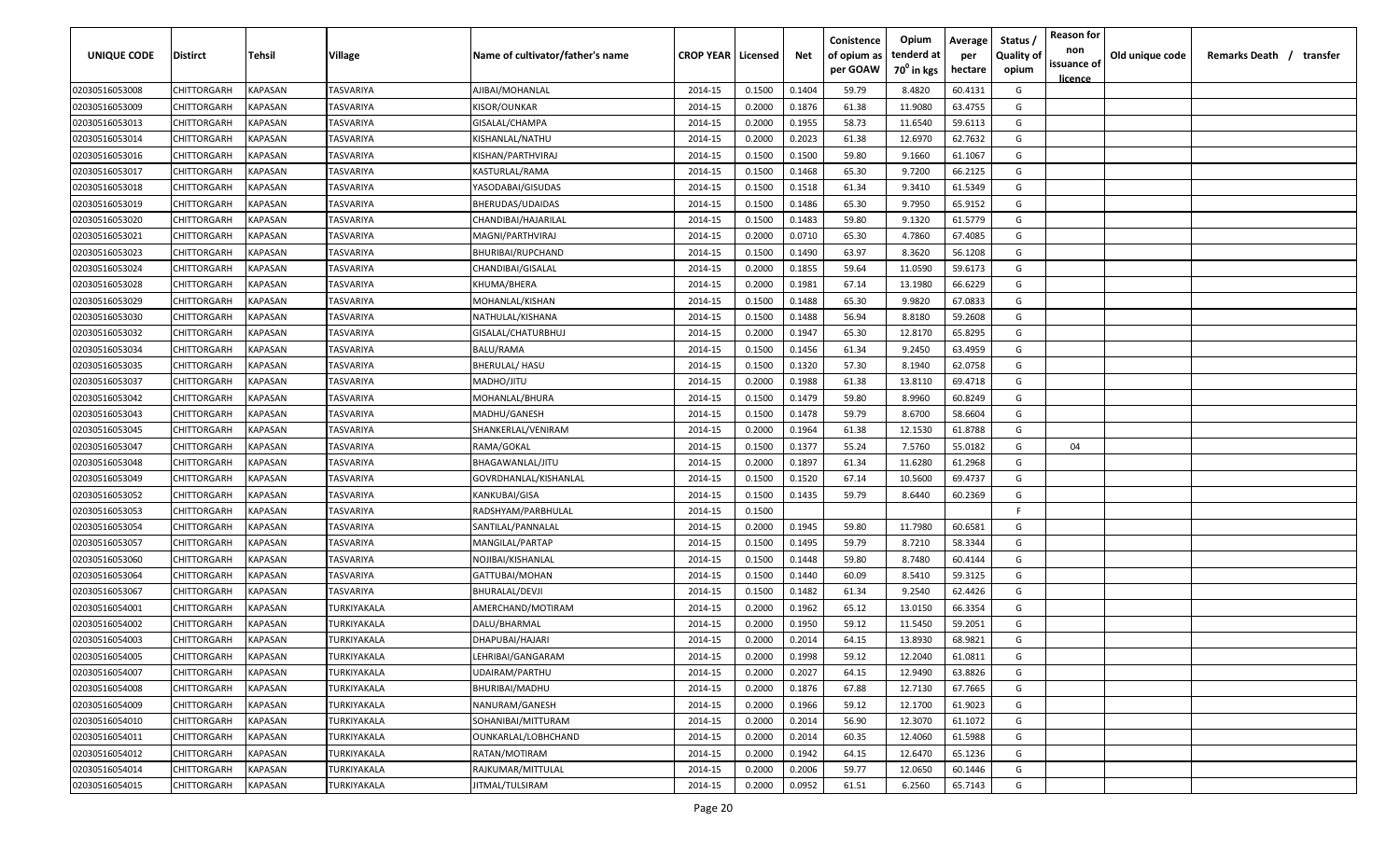| <b>UNIQUE CODE</b> | Distirct           | Tehsil              | Village            | Name of cultivator/father's name | <b>CROP YEAR   Licensed</b> |        | Net    | Conistence<br>of opium as | Opium<br>tenderd at    | Average<br>per | Status /<br><b>Quality of</b> | <b>Reason for</b><br>non<br>issuance of | Old unique code | Remarks Death / transfer |
|--------------------|--------------------|---------------------|--------------------|----------------------------------|-----------------------------|--------|--------|---------------------------|------------------------|----------------|-------------------------------|-----------------------------------------|-----------------|--------------------------|
|                    |                    |                     |                    |                                  |                             |        |        | per GOAW                  | 70 <sup>0</sup> in kgs | hectare        | opium                         | <u>licence</u>                          |                 |                          |
| 02030516054019     | CHITTORGARH        | <b>KAPASAN</b>      | TURKIYAKALA        | LEHRU/LOBHCHAND                  | 2014-15                     | 0.2000 | 0.1988 | 59.77                     | 12.0910                | 60.8199        | G                             |                                         |                 |                          |
| 02030516054020     | CHITTORGARH        | KAPASAN             | TURKIYAKALA        | BHERULAL/PYARA                   | 2014-15                     | 0.2000 | 0.2010 | 56.19                     | 11.8000                | 58.7065        |                               | 02                                      |                 |                          |
| 02030516054021     | CHITTORGARH        | KAPASAN             | TURKIYAKALA        | RADSHYAMGIRI/KISHANGIRI          | 2014-15                     | 0.1500 | 0.1504 | 68.11                     | 9.3700                 | 62.3005        | G                             |                                         |                 |                          |
| 02030516054022     | CHITTORGARH        | KAPASAN             | TURKIYAKALA        | GANGABAI/KISHANLAL               | 2014-15                     | 0.2000 | 0.1998 | 60.36                     | 12.4770                | 62.4474        | G                             |                                         |                 |                          |
| 02030516054023     | CHITTORGARH        | KAPASAN             | TURKIYAKALA        | SOHANGIRI/RAMGIRI                | 2014-15                     | 0.2000 | 0.1990 | 64.15                     | 11.8680                | 59.6382        | G                             |                                         |                 |                          |
| 02030516054025     | CHITTORGARH        | KAPASAN             | TURKIYAKALA        | ONKARLAL/CHHOGA                  | 2014-15                     | 0.2000 | 0.1946 | 59.95                     | 11.6650                | 59.9435        | G                             |                                         |                 |                          |
| 02030516054026     | CHITTORGARH        | KAPASAN             | <b>TURKIYAKALA</b> | RAMLAL/RAMCHANDRA                | 2014-15                     | 0.2000 | 0.1931 | 59.95                     | 11.6990                | 60.5852        | G                             |                                         |                 |                          |
| 02030516054027     | CHITTORGARH        | KAPASAN             | TURKIYAKALA        | RAMIBAI/MADHULAL                 | 2014-15                     | 0.2000 | 0.1975 | 59.95                     | 12.3580                | 62.5722        | G                             |                                         |                 |                          |
| 02030516054028     | CHITTORGARH        | KAPASAN             | TURKIYAKALA        | PRABHULAL/TULSIRAM               | 2014-15                     | 0.2000 | 0.2022 | 59.62                     | 11.3190                | 55.9792        | G                             | 04                                      |                 |                          |
| 02030516054029     | CHITTORGARH        | KAPASAN             | TURKIYAKALA        | RATANLAL/UDIARAM                 | 2014-15                     | 0.2000 | 0.1929 | 64.46                     | 12.3390                | 63.9658        | G                             |                                         |                 |                          |
| 02030516054030     | CHITTORGARH        | KAPASAN             | TURKIYAKALA        | IAGDISH/BANSHILAL                | 2014-15                     | 0.2000 | 0.2048 | 59.12                     | 11.6970                | 57.1143        | G                             |                                         |                 |                          |
| 02030516054031     | CHITTORGARH        | KAPASAN             | TURKIYAKALA        | UDAIRAM/GOPI                     | 2014-15                     | 0.2000 | 0.1993 | 59.95                     | 11.7500                | 58.9563        | G                             |                                         |                 |                          |
| 02030516054036     | CHITTORGARH        | KAPASAN             | TURKIYAKALA        | MADHU/GANESH                     | 2014-15                     | 0.2000 | 0.1994 | 67.58                     | 13.9020                | 69.7192        | G                             |                                         |                 |                          |
| 02030517001001     | CHITTORGARH        | <b>BHUPAL SAGAR</b> | ANOPPURA           | ROSANLAL/MAGNIRAM                | 2014-15                     | 0.1500 | 0.0758 | 58.91                     | 4.5280                 | 59.7361        | G                             |                                         |                 |                          |
| 02030517001002     | CHITTORGARH        | <b>BHUPAL SAGAR</b> | ANOPPURA           | UDAIRAM/RAMCHANDER               | 2014-15                     | 0.2000 | 0.1002 | 61.05                     | 6.5240                 | 65.1098        | G                             |                                         |                 |                          |
| 02030517001005     | CHITTORGARH        | <b>BHUPAL SAGAR</b> | ANOPPURA           | KISHANLAL/MAGNIRAM               | 2014-15                     | 0.1500 | 0.0747 | 61.05                     | 4.6050                 | 61.6466        | G                             |                                         |                 |                          |
| 02030517001006     | CHITTORGARH        | <b>BHUPAL SAGAR</b> | ANOPPURA           | JITMAL/KALU JAT                  | 2014-15                     | 0.1500 |        |                           |                        |                | -F.                           |                                         |                 |                          |
| 02030517001007     | CHITTORGARH        | <b>BHUPAL SAGAR</b> | ANOPPURA           | CHOGALAL/KALURAM GADRI           | 2014-15                     | 0.1500 | 0.1469 | 59.95                     | 9.2490                 | 62.9612        | G                             |                                         |                 |                          |
| 02030517001011     | CHITTORGARH        | <b>BHUPAL SAGAR</b> | ANOPPURA           | ROSANLAL/PANNALAL                | 2014-15                     | 0.2000 | 0.1967 | 60.28                     | 12.6850                | 64.4891        | G                             |                                         |                 |                          |
| 02030517001012     | CHITTORGARH        | <b>BHUPAL SAGAR</b> | ANOPPURA           | SOBHALAL/RAMLAL                  | 2014-15                     | 0.1500 | 0.1460 | 58.62                     | 8.5080                 | 58.2740        | G                             |                                         |                 |                          |
| 02030517001014     | CHITTORGARH        | <b>BHUPAL SAGAR</b> | ANOPPURA           | BHERULAL/LALU                    | 2014-15                     | 0.1500 | 0.0543 | 65.42                     | 3.8130                 | 70.2210        | G                             |                                         |                 |                          |
| 02030517001015     | CHITTORGARH        | <b>BHUPAL SAGAR</b> | ANOPPURA           | LOBHCHAND/GOTU                   | 2014-15                     | 0.1500 |        |                           |                        |                | -F.                           |                                         |                 |                          |
| 02030517001017     | CHITTORGARH        | <b>BHUPAL SAGAR</b> | ANOPPURA           | PANNALAL/AMERCHAND               | 2014-15                     | 0.1500 | 0.0531 | 58.91                     | 3.1560                 | 59.4350        | G                             |                                         |                 |                          |
| 02030517001018     | CHITTORGARH        | <b>BHUPAL SAGAR</b> | ANOPPURA           | UDIBAI/MADHULAL                  | 2014-15                     | 0.1500 | 0.1034 | 59.95                     | 6.1750                 | 59.7195        | G                             |                                         |                 |                          |
| 02030517001019     | CHITTORGARH        | <b>BHUPAL SAGAR</b> | ANOPPURA           | BHERULAL/BALULAL                 | 2014-15                     | 0.2000 | 0.0996 | 62.32                     | 6.7660                 | 67.9317        | G                             |                                         |                 |                          |
| 02030517001022     | CHITTORGARH        | <b>BHUPAL SAGAR</b> | ANOPPURA           | UDAIRAM/PANNALAL                 | 2014-15                     | 0.1500 |        |                           |                        |                | -F.                           |                                         |                 |                          |
| 02030517001023     | CHITTORGARH        | BHUPAL SAGAR        | ANOPPURA           | BALU/KALU                        | 2014-15                     | 0.2000 | 0.1962 | 56.95                     | 12.1140                | 61.7431        | G                             |                                         |                 |                          |
| 02030517001025     | CHITTORGARH        | <b>BHUPAL SAGAR</b> | ANOPPURA           | CHOGALAL/KALURAM CHAMAR          | 2014-15                     | 0.2000 | 0.2042 | 61.25                     | 13.3180                | 65.2204        | G                             |                                         |                 |                          |
| 02030517001026     | CHITTORGARH        | <b>BHUPAL SAGAR</b> | ANOPPURA           | MOHAN/CHUNNA                     | 2014-15                     | 0.1500 | 0.1502 | 61.25                     | 9.4500                 | 62.9161        | G                             |                                         |                 |                          |
| 02030517001027     | CHITTORGARH        | <b>BHUPAL SAGAR</b> | ANOPPURA           | BALURAM/RAMLAL                   | 2014-15                     | 0.1500 | 0.1511 | 59.95                     | 9.2240                 | 61.0457        | G                             |                                         |                 |                          |
| 02030517001009     | CHITTORGARH        | <b>BHUPAL SAGAR</b> | ANOPPURA           | BADRILAL/MAGNIRAM                | 2014-15                     | 0.2000 |        |                           |                        |                | -F                            |                                         |                 |                          |
| 02030517001032     | CHITTORGARH        | <b>BHUPAL SAGAR</b> | ANOPPURA           | SIVLAL/NATHULAL                  | 2014-15                     | 0.1500 | 0.0964 | 65.42                     | 6.5050                 | 67.4793        | G                             |                                         |                 |                          |
| 02030517001035     | CHITTORGARH        | <b>BHUPAL SAGAR</b> | ANOPPURA           | GANESH/JVAHARMAL                 | 2014-15                     | 0.1500 | 0.1449 | 65.42                     | 9.6920                 | 66.8875        | G                             |                                         |                 |                          |
| 02030517001038     | CHITTORGARH        | <b>BHUPAL SAGAR</b> | ANOPPURA           | SOBHALAL/JAVAHARMAL              | 2014-15                     | 0.2000 | 0.1896 | 67.29                     | 13.3040                | 70.1688        | G                             |                                         |                 |                          |
| 02030517001039     | CHITTORGARH        | BHUPAL SAGAR        | ANOPPURA           | VARDIBAI/MADHOLAL                | 2014-15                     | 0.2000 | 0.0977 | 65.42                     | 6.5890                 | 67.4411        | G                             |                                         |                 |                          |
| 02030517001040     | <b>CHITTORGARH</b> | <b>BHUPAL SAGAR</b> | ANOPPURA           | LOBHCHAND/HEERALAL               | 2014-15                     | 0.1500 | 0.0213 | 70.07                     | 1.6620                 | 78.0282        | G                             |                                         |                 |                          |
| 02030517001042     | CHITTORGARH        | <b>BHUPAL SAGAR</b> | ANOPPURA           | NANIBAI/JEETMAL                  | 2014-15                     | 0.1500 | 0.1436 | 61.25                     | 9.1880                 | 63.9833        | G                             |                                         |                 |                          |
| 02030517001046     | <b>CHITTORGARH</b> | <b>BHUPAL SAGAR</b> | ANOPPURA           | SANTOS/HAJARI                    | 2014-15                     | 0.2000 | 0.0950 | 65.42                     | 6.4110                 | 67.4842        | G                             |                                         |                 |                          |
| 02030517001047     | <b>CHITTORGARH</b> | <b>BHUPAL SAGAR</b> | ANOPPURA           | RAMESHWARLAL/ PANNALAL           | 2014-15                     | 0.1500 | 0.0500 | 59.95                     | 3.1000                 | 62.0000        | G                             |                                         |                 |                          |
| 02030517001052     | CHITTORGARH        | <b>BHUPAL SAGAR</b> | ANOPPURA           | GOPILAL/CHOGALAL                 | 2014-15                     | 0.1500 | 0.0500 | 61.05                     | 3.0260                 | 60.5200        | G                             |                                         |                 |                          |
| 02030517001053     | CHITTORGARH        | <b>BHUPAL SAGAR</b> | ANOPPURA           | BABRU/GODA                       | 2014-15                     | 0.1500 | 0.1479 | 56.87                     | 8.8880                 | 60.0947        | G                             |                                         |                 |                          |
| 02030517001055     | <b>CHITTORGARH</b> | <b>BHUPAL SAGAR</b> | ANOPPURA           | MANGU/BHJJA                      | 2014-15                     | 0.1500 | 0.0494 | 67.29                     | 3.5570                 | 72.0040        | G                             |                                         |                 |                          |
| 02030517001061     | CHITTORGARH        | <b>BHUPAL SAGAR</b> | ANOPPURA           | CHATRU/PARTAP                    | 2014-15                     | 0.1500 | 0.1003 | 64.11                     | 6.4570                 | 64.3769        | G                             |                                         |                 |                          |
| 02030517001064     | <b>CHITTORGARH</b> | <b>BHUPAL SAGAR</b> | ANOPPURA           | GOPU/BHURA                       | 2014-15                     | 0.2000 | 0.0981 | 59.63                     | 5.9200                 | 60.3466        | G                             |                                         |                 |                          |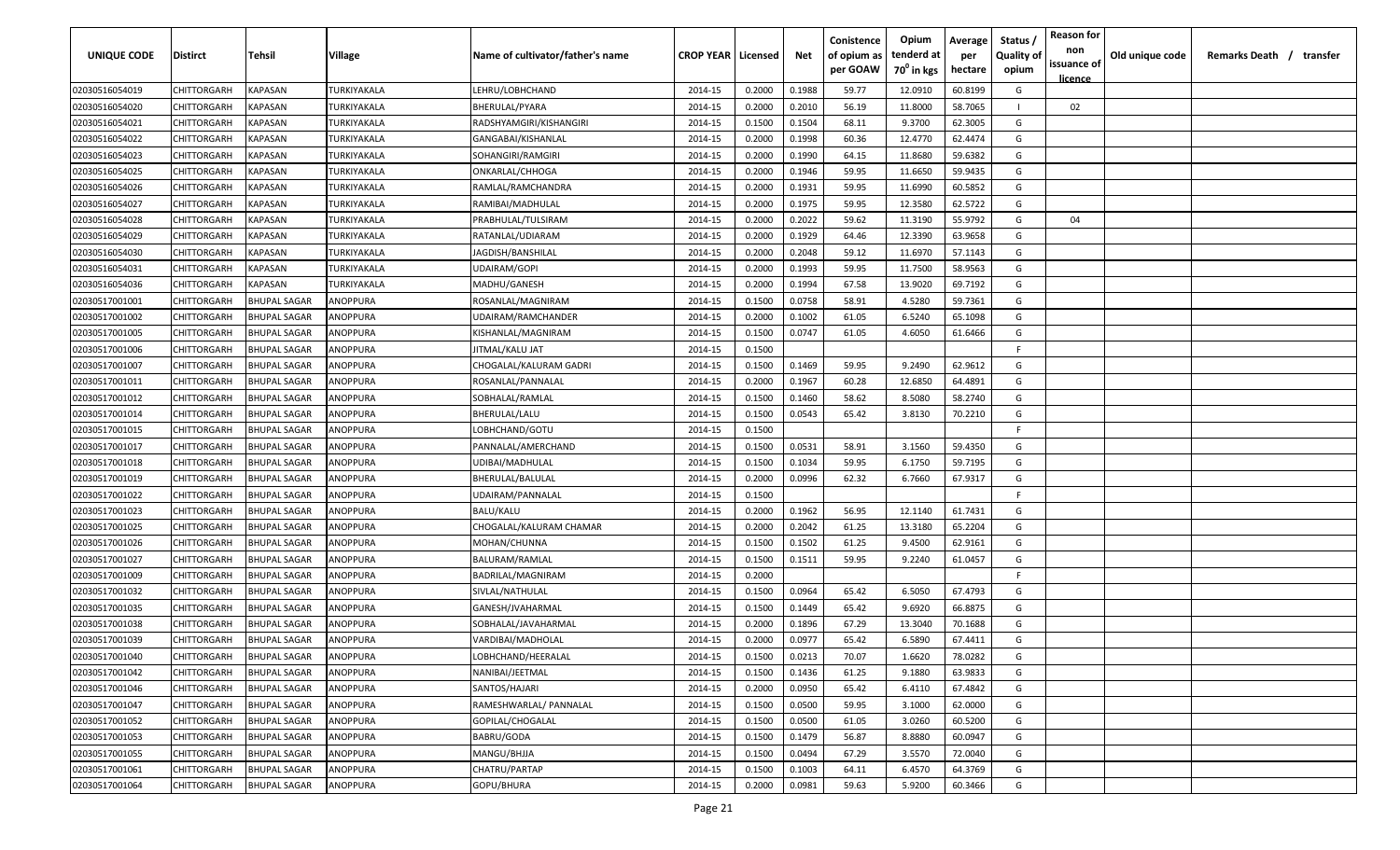| UNIQUE CODE    | Distirct           | Tehsil              | Village  | Name of cultivator/father's name | <b>CROP YEAR   Licensed</b> |        | Net    | Conistence<br>of opium as | Opium<br>tenderd at    | Average<br>per | Status /<br><b>Quality of</b> | <b>Reason for</b><br>non      | Old unique code | Remarks Death / transfer |
|----------------|--------------------|---------------------|----------|----------------------------------|-----------------------------|--------|--------|---------------------------|------------------------|----------------|-------------------------------|-------------------------------|-----------------|--------------------------|
|                |                    |                     |          |                                  |                             |        |        | per GOAW                  | 70 <sup>0</sup> in kgs | hectare        | opium                         | issuance of<br><u>licence</u> |                 |                          |
| 02030517001070 | CHITTORGARH        | <b>BHUPAL SAGAR</b> | ANOPPURA | ROSHANLAL/KALURAM                | 2014-15                     | 0.2000 | 0.0944 | 58.91                     | 6.0000                 | 63.5593        | G                             |                               |                 |                          |
| 02030517001071 | CHITTORGARH        | <b>BHUPAL SAGAR</b> | ANOPPURA | PYARIBAI/BHUWANA                 | 2014-15                     | 0.1500 | 0.1408 | 58.91                     | 8.7270                 | 61.9815        | G                             |                               |                 |                          |
| 02030517001072 | CHITTORGARH        | <b>BHUPAL SAGAR</b> | ANOPPURA | SHANKERLAL/HARIRAM               | 2014-15                     | 0.2000 | 0.0963 | 58.91                     | 6.2530                 | 64.9325        | G                             |                               |                 |                          |
| 02030517001073 | CHITTORGARH        | <b>BHUPAL SAGAR</b> | ANOPPURA | MADHAVLAL/BHAJJA                 | 2014-15                     | 0.1500 | 0.0504 | 62.01                     | 3.4020                 | 67.5000        | G                             |                               |                 |                          |
| 02030517001081 | CHITTORGARH        | <b>BHUPAL SAGAR</b> | ANOPPURA | HARIRAM/AMERCHAND                | 2014-15                     | 0.1500 | 0.0499 | 64.11                     | 3.4990                 | 70.1202        | G                             |                               |                 |                          |
| 02030517001084 | CHITTORGARH        | <b>BHUPAL SAGAR</b> | ANOPPURA | LEHRULAL/RATTU                   | 2014-15                     | 0.1500 | 0.0451 | 61.25                     | 2.8000                 | 62.0843        | G                             |                               |                 |                          |
| 02030517001088 | CHITTORGARH        | <b>BHUPAL SAGAR</b> | ANOPPURA | CHAMPALAL/LEHRU                  | 2014-15                     | 0.2000 | 0.0993 | 61.25                     | 6.5540                 | 66.0020        | G                             |                               |                 |                          |
| 02030517001089 | CHITTORGARH        | BHUPAL SAGAR        | ANOPPURA | BOTHLAL/NANALAL                  | 2014-15                     | 0.2000 | 0.0972 | 61.05                     | 6.2790                 | 64.5988        | G                             |                               |                 |                          |
| 02030517001090 | CHITTORGARH        | <b>BHUPAL SAGAR</b> | ANOPPURA | HEMRAJ/RAMLAL                    | 2014-15                     | 0.1500 | 0.0212 | 67.11                     | 1.6110                 | 75.9906        | G                             |                               |                 |                          |
| 02030517001092 | CHITTORGARH        | <b>BHUPAL SAGAR</b> | ANOPPURA | CHAGNLAL/LEHRU                   | 2014-15                     | 0.1500 | 0.0961 | 62.25                     | 6.5010                 | 67.6483        | G                             |                               |                 |                          |
| 02030517001093 | CHITTORGARH        | BHUPAL SAGAR        | ANOPPURA | GULABIBAI/PANNALAL               | 2014-15                     | 0.2000 | 0.2015 | 59.95                     | 12.1960                | 60.5261        | G                             |                               |                 |                          |
| 02030517002001 | CHITTORGARH        | <b>BHUPAL SAGAR</b> | PARI     | RAMLAL/PEMA                      | 2014-15                     | 0.2000 | 0.1963 | 61.03                     | 11.9270                | 60.7590        | G                             |                               |                 |                          |
| 02030517002002 | CHITTORGARH        | <b>BHUPAL SAGAR</b> | PARI     | MOHANBAI/HARIRAM                 | 2014-15                     | 0.2000 | 0.1951 | 59.74                     | 11.7690                | 60.3229        | G                             |                               |                 |                          |
| 02030517002003 | CHITTORGARH        | <b>BHUPAL SAGAR</b> | PARI     | JITMAL/RAMLAL                    | 2014-15                     | 0.2000 | 0.1980 | 57.06                     | 11.7380                | 59.2828        | G                             |                               |                 |                          |
| 02030517002004 | CHITTORGARH        | <b>BHUPAL SAGAR</b> | PARI     | BHAGWAN/NANA                     | 2014-15                     | 0.2000 | 0.1978 | 61.03                     | 12.2230                | 61.7947        | G                             |                               |                 |                          |
| 02030517002005 | CHITTORGARH        | <b>BHUPAL SAGAR</b> | PARI     | JAMNALAL/BHERULAL GUJAR          | 2014-15                     | 0.2000 | 0.1865 | 61.03                     | 11.6480                | 62.4558        | G                             |                               |                 |                          |
| 02030517002007 | CHITTORGARH        | <b>BHUPAL SAGAR</b> | PARI     | RAMLAL/BAGJI                     | 2014-15                     | 0.1500 | 0.1451 | 58.62                     | 8.6000                 | 59.2695        | G                             |                               |                 |                          |
| 02030517002008 | CHITTORGARH        | <b>BHUPAL SAGAR</b> | PARI     | SHANKERLAL/RAMLAL                | 2014-15                     | 0.1500 |        |                           |                        |                | F                             |                               |                 |                          |
| 02030517002009 | CHITTORGARH        | BHUPAL SAGAR        | PARI     | SHYAMLAL/RAMLAL                  | 2014-15                     | 0.2000 | 0.1980 | 63.67                     | 11.8430                | 59.8131        | G                             |                               |                 |                          |
| 02030517002010 | CHITTORGARH        | <b>BHUPAL SAGAR</b> | PARI     | JAMNALAL/BHERULAL KUMHAR         | 2014-15                     | 0.2000 | 0.1951 | 61.05                     | 11.2160                | 57.4885        | G                             |                               |                 |                          |
| 02030517002011 | CHITTORGARH        | <b>BHUPAL SAGAR</b> | PARI     | RAJMAL/UDAILAL                   | 2014-15                     | 0.2000 | 0.2015 | 61.31                     | 12.2270                | 60.6799        | G                             |                               |                 |                          |
| 02030517002012 | CHITTORGARH        | <b>BHUPAL SAGAR</b> | PARI     | SANTILAL/GOPILAL                 | 2014-15                     | 0.2000 | 0.2000 | 61.31                     | 11.9730                | 59.8650        | G                             |                               |                 |                          |
| 02030517002013 | CHITTORGARH        | <b>BHUPAL SAGAR</b> | PARI     | BHURALAL/KALURAM                 | 2014-15                     | 0.1500 | 0.1512 | 61.31                     | 8.9600                 | 59.2593        | G                             |                               |                 |                          |
| 02030517002016 | CHITTORGARH        | <b>BHUPAL SAGAR</b> | PARI     | LALI/KALURAM                     | 2014-15                     | 0.2000 | 0.1587 | 64.34                     | 10.1570                | 64.0013        | G                             |                               |                 |                          |
| 02030517002019 | CHITTORGARH        | <b>BHUPAL SAGAR</b> | PARI     | DALICHAND/HEERALAL               | 2014-15                     | 0.2000 | 0.2000 | 60.48                     | 12.1910                | 60.9550        | G                             |                               |                 |                          |
| 02030517002022 | CHITTORGARH        | BHUPAL SAGAR        | PARI     | KALU/NANU                        | 2014-15                     | 0.2000 | 0.1000 | 67.11                     | 6.9410                 | 69.4100        | G                             |                               |                 |                          |
| 02030517002025 | CHITTORGARH        | BHUPAL SAGAR        | PARI     | CHUNNILAL/RUPA                   | 2014-15                     | 0.2000 | 0.1941 | 61.00                     | 12.0080                | 61.8650        | G                             |                               |                 |                          |
| 02030517002026 | CHITTORGARH        | BHUPAL SAGAR        | PARI     | NARAYAN/CHOTU                    | 2014-15                     | 0.2000 | 0.1995 | 67.11                     | 13.6520                | 68.4311        | G                             |                               |                 |                          |
| 02030517002028 | CHITTORGARH        | <b>BHUPAL SAGAR</b> | PARI     | CHENA/LALURAM                    | 2014-15                     | 0.2000 | 0.1977 | 70.07                     | 13.4130                | 67.8452        | G                             |                               |                 |                          |
| 02030517002029 | CHITTORGARH        | <b>BHUPAL SAGAR</b> | PARI     | KAMLI/RAMLAL                     | 2014-15                     | 0.2000 | 0.1950 | 70.07                     | 14.2540                | 73.0974        | G                             |                               |                 |                          |
| 02030517002030 | CHITTORGARH        | <b>BHUPAL SAGAR</b> | PARI     | MOTI/UDA                         | 2014-15                     | 0.2000 | 0.1980 | 61.31                     | 12.4550                | 62.9040        | G                             |                               |                 |                          |
| 02030517002032 | CHITTORGARH        | <b>BHUPAL SAGAR</b> | PARI     | LAXMAN/UDA                       | 2014-15                     | 0.1500 | 0.1485 | 64.34                     | 9.5500                 | 64.3098        | G                             |                               |                 |                          |
| 02030517002033 | CHITTORGARH        | <b>BHUPAL SAGAR</b> | PARI     | FEFIBAI/HARLAL                   | 2014-15                     | 0.2000 | 0.1949 | 61.31                     | 12.1390                | 62.2832        | G                             |                               |                 |                          |
| 02030517002038 | CHITTORGARH        | <b>BHUPAL SAGAR</b> | PARI     | SHANKERLAL/LAXMAN                | 2014-15                     | 0.2000 | 0.0998 | 56.85                     | 6.0590                 | 60.7114        | G                             |                               |                 |                          |
| 02030517002039 | CHITTORGARH        | BHUPAL SAGAR        | PARI     | BHERU/RAMA JI                    | 2014-15                     | 0.2000 | 0.1988 | 61.00                     | 12.5920                | 63.3400        | G                             |                               |                 |                          |
| 02030517002040 | <b>CHITTORGARH</b> | <b>BHUPAL SAGAR</b> | PARI     | HAJARI/KISHANA                   | 2014-15                     | 0.2000 | 0.1951 | 61.03                     | 13.1210                | 67.2527        | G                             |                               |                 |                          |
| 02030517002041 | CHITTORGARH        | <b>BHUPAL SAGAR</b> | PARI     | CHAGNLAL/NANA                    | 2014-15                     | 0.2000 | 0.1951 | 58.62                     | 11.5150                | 59.0210        | G                             |                               |                 |                          |
| 02030517002043 | CHITTORGARH        | <b>BHUPAL SAGAR</b> | PARI     | UDAIRAM/TULCHA                   | 2014-15                     | 0.2000 | 0.1951 | 64.34                     | 11.8200                | 60.5843        | G                             |                               |                 |                          |
| 02030517002044 | <b>CHITTORGARH</b> | <b>BHUPAL SAGAR</b> | PARI     | DOLA/KISHANA                     | 2014-15                     | 0.2000 | 0.1919 | 60.23                     | 11.7710                | 61.3392        | G                             |                               |                 |                          |
| 02030517002046 | CHITTORGARH        | <b>BHUPAL SAGAR</b> | PARI     | ALTAFKHA/FAKIRKHA                | 2014-15                     | 0.2000 |        |                           |                        |                | F.                            |                               |                 |                          |
| 02030517002049 | CHITTORGARH        | <b>BHUPAL SAGAR</b> | PARI     | FAKIRKHA/AALAMKHA                | 2014-15                     | 0.2000 | 0.1980 | 61.00                     | 11.7990                | 59.5909        | G                             |                               |                 |                          |
| 02030517002050 | CHITTORGARH        | <b>BHUPAL SAGAR</b> | PARI     | FAJLURAHMAN/MEHBUBKHA            | 2014-15                     | 0.2000 | 0.1950 | 61.00                     | 11.9470                | 61.2667        | G                             |                               |                 |                          |
| 02030517002053 | CHITTORGARH        | BHUPAL SAGAR        | PARI     | SHYAMLAL/CHAMPALAL               | 2014-15                     | 0.2000 | 0.1968 | 58.62                     | 11.2050                | 56.9360        | G                             |                               |                 |                          |
| 02030517002057 | CHITTORGARH        | BHUPAL SAGAR        | PARI     | ARJUNLAL/MAHADEV                 | 2014-15                     | 0.2000 | 0.1907 | 58.62                     | 11.2970                | 59.2396        | G                             |                               |                 |                          |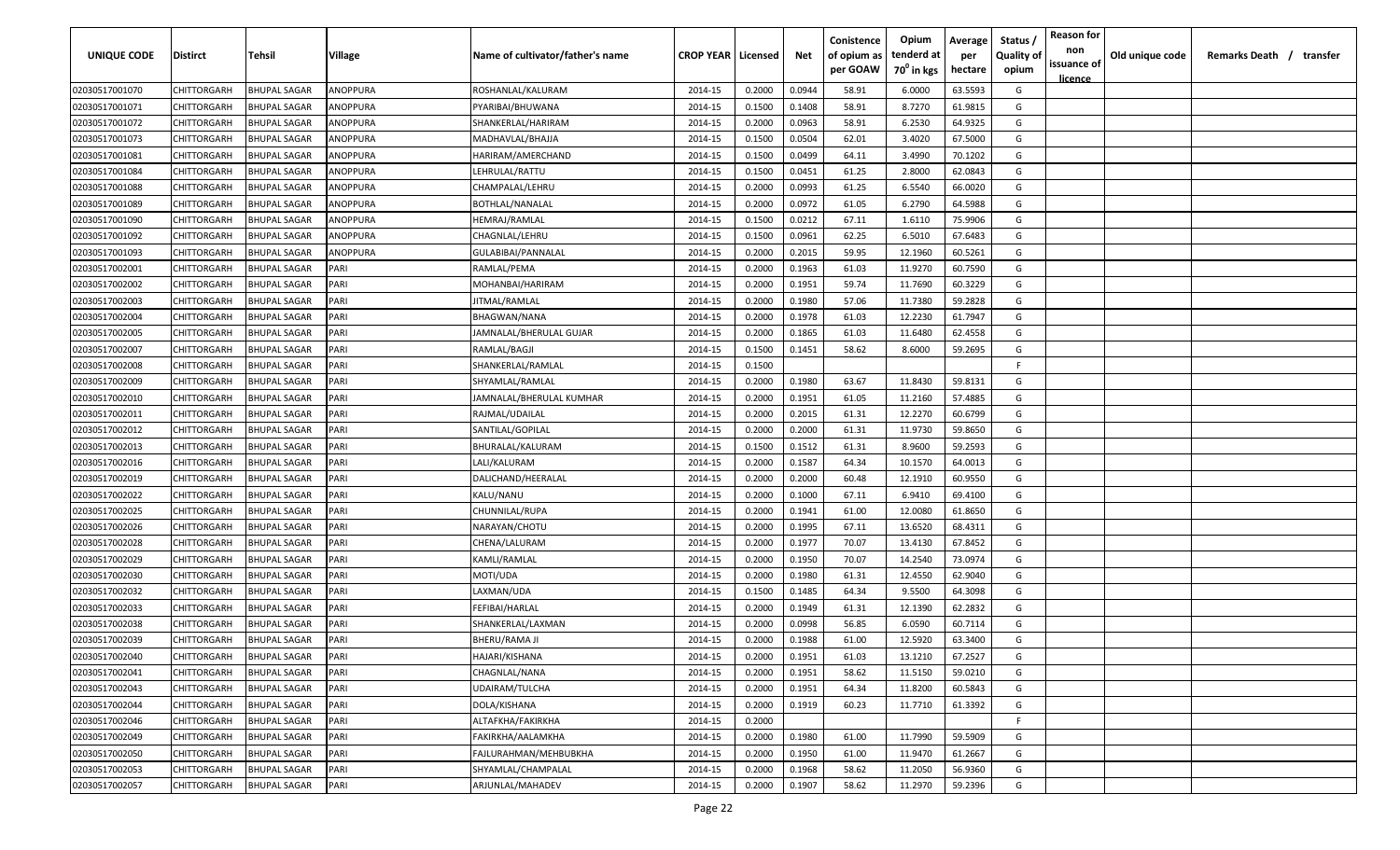| <b>UNIQUE CODE</b> | Distirct       | Tehsil              | Village                | Name of cultivator/father's name | <b>CROP YEAR   Licensed</b> |        | Net    | Conistence<br>of opium as<br>per GOAW | Opium<br>tenderd at<br>70 <sup>0</sup> in kgs | Average<br>per<br>hectare | Status /<br><b>Quality of</b><br>opium | <b>Reason for</b><br>non<br>issuance of<br><u>licence</u> | Old unique code | Remarks Death / transfer |
|--------------------|----------------|---------------------|------------------------|----------------------------------|-----------------------------|--------|--------|---------------------------------------|-----------------------------------------------|---------------------------|----------------------------------------|-----------------------------------------------------------|-----------------|--------------------------|
| 02030517002069     | CHITTORGARH    | <b>BHUPAL SAGAR</b> | PARI                   | MANGU/PEMA                       | 2014-15                     | 0.1500 |        |                                       |                                               |                           | F.                                     |                                                           |                 |                          |
| 02030517002070     | CHITTORGARH    | <b>BHUPAL SAGAR</b> | PARI                   | SOHAN/CHOTU                      | 2014-15                     | 0.2000 | 0.1952 | 67.11                                 | 13.1060                                       | 67.1414                   | G                                      |                                                           |                 |                          |
| 02030517002073     | CHITTORGARH    | <b>BHUPAL SAGAR</b> | PARI                   | UDAILAL/RUPA                     | 2014-15                     | 0.2000 |        |                                       |                                               |                           | -F.                                    |                                                           |                 |                          |
| 02030517002076     | CHITTORGARH    | <b>BHUPAL SAGAR</b> | PARI                   | KISHANLAL/LAXMAN                 | 2014-15                     | 0.2000 |        |                                       |                                               |                           | -F.                                    |                                                           |                 |                          |
| 02030517002077     | CHITTORGARH    | <b>BHUPAL SAGAR</b> | PARI                   | MOHAN/LAXMAN                     | 2014-15                     | 0.2000 | 0.0933 | 64.34                                 | 6.1310                                        | 65.7128                   | G                                      |                                                           |                 |                          |
| 02030517002078     | CHITTORGARH    | <b>BHUPAL SAGAR</b> | PARI                   | LAXMAN/BHAGWAN                   | 2014-15                     | 0.1500 |        |                                       |                                               |                           | -F.                                    |                                                           |                 |                          |
| 02030517002084     | CHITTORGARH    | <b>BHUPAL SAGAR</b> | PARI                   | HUDIBAI/NARAYAN                  | 2014-15                     | 0.2000 | 0.0512 | 64.34                                 | 3.1990                                        | 62.4805                   | G                                      |                                                           |                 |                          |
| 02030517002085     | CHITTORGARH    | <b>BHUPAL SAGAR</b> | PARI                   | AMERCHAND/NOLA                   | 2014-15                     | 0.1500 | 0.1478 | 61.00                                 | 8.8540                                        | 59.9053                   | G                                      |                                                           |                 |                          |
| 02030517002086     | CHITTORGARH    | <b>BHUPAL SAGAR</b> | PARI                   | SIVNARAYAN/PARTHVIRAJ            | 2014-15                     | 0.2000 | 0.2035 | 61.03                                 | 12.4680                                       | 61.2678                   | G                                      |                                                           |                 |                          |
| 02030517002089     | CHITTORGARH    | <b>BHUPAL SAGAR</b> | PARI                   | TEJYA/MOTILAL                    | 2014-15                     | 0.2000 | 0.1905 | 60.00                                 | 11.6570                                       | 61.1916                   | G                                      |                                                           |                 |                          |
| 02030517002091     | CHITTORGARH    | BHUPAL SAGAR        | PARI                   | UDAIRAM/MOTILAL                  | 2014-15                     | 0.2000 | 0.2020 | 58.09                                 | 12.2820                                       | 60.8020                   | G                                      |                                                           |                 |                          |
| 02030517003001     | CHITTORGARH    | <b>BHUPAL SAGAR</b> | SANWARIYAKHEDA         | METABI/BHERULAL                  | 2014-15                     | 0.2000 | 0.1975 | 61.24                                 | 12.2310                                       | 61.9291                   | G                                      |                                                           |                 |                          |
| 02030517003005     | CHITTORGARH    | <b>BHUPAL SAGAR</b> | SANWARIYAKHEDA         | GOPIBAI/HANSRAJ SUDIYA           | 2014-15                     | 0.1000 |        |                                       |                                               |                           | -F.                                    |                                                           |                 |                          |
| 02030517003016     | CHITTORGARH    | <b>BHUPAL SAGAR</b> | SANWARIYAKHEDA         | DHANNIBAI/KALU                   | 2014-15                     | 0.2000 | 0.1978 | 67.14                                 | 12.8720                                       | 65.0758                   | G                                      |                                                           |                 |                          |
| 02030517003008     | CHITTORGARH    | <b>BHUPAL SAGAR</b> | SANWARIYAKHEDA         | SHAMBHUPURI/CHAGNPURI            | 2014-15                     | 0.2000 | 0.1791 | 67.14                                 | 11.6150                                       | 64.8520                   | G                                      |                                                           |                 |                          |
| 02030517003009     | CHITTORGARH    | <b>BHUPAL SAGAR</b> | SANWARIYAKHEDA         | KANKUBAI/MANGU GADRI             | 2014-15                     | 0.2000 | 0.1980 | 61.56                                 | 11.8630                                       | 59.9141                   | G                                      |                                                           |                 |                          |
| 02030517003011     | CHITTORGARH    | <b>BHUPAL SAGAR</b> | SANWARIYAKHEDA         | MITTUPURI/MANGUPURI              | 2014-15                     | 0.2000 | 0.2030 | 67.72                                 | 13.0020                                       | 64.0493                   | G                                      |                                                           |                 |                          |
| 02030517003019     | CHITTORGARH    | <b>BHUPAL SAGAR</b> | SANWARIYAKHEDA         | MADANLAL/SHANKERLAL              | 2014-15                     | 0.2000 | 0.1996 | 61.24                                 | 12.1170                                       | 60.7064                   | G                                      |                                                           |                 |                          |
| 02030517003021     | CHITTORGARH    | <b>BHUPAL SAGAR</b> | SANWARIYAKHEDA         | DALUPURI/KALUPURI                | 2014-15                     | 0.1500 | 0.1491 | 65.15                                 | 9.4470                                        | 63.3602                   | G                                      |                                                           |                 |                          |
| 02030517003023     | CHITTORGARH    | <b>BHUPAL SAGAR</b> | SANWARIYAKHEDA         | CHOGALAL/NARU                    | 2014-15                     | 0.2000 | 0.2004 | 61.24                                 | 12.8690                                       | 64.2166                   | G                                      |                                                           |                 |                          |
| 02030517003024     | CHITTORGARH    | <b>BHUPAL SAGAR</b> | SANWARIYAKHEDA         | HEERALAL/NARU                    | 2014-15                     | 0.2000 | 0.1980 | 61.24                                 | 11.8540                                       | 59.8687                   | G                                      |                                                           |                 |                          |
| 02030517003025     | CHITTORGARH    | <b>BHUPAL SAGAR</b> | SANWARIYAKHEDA         | SAGARMAL/FULCHAND                | 2014-15                     | 0.1500 | 0.1472 | 58.73                                 | 8.3140                                        | 56.4810                   | G                                      |                                                           |                 |                          |
| 02030517003026     | CHITTORGARH    | <b>BHUPAL SAGAR</b> | SANWARIYAKHEDA         | JAMKUBAI/SHANKER                 | 2014-15                     | 0.1500 | 0.1450 | 60.20                                 | 8.6430                                        | 59.6069                   | G                                      |                                                           |                 |                          |
| 02030517003033     | CHITTORGARH    | <b>BHUPAL SAGAR</b> | SANWARIYAKHEDA         | NANDPURI/VENIRAM                 | 2014-15                     | 0.1500 | 0.1449 | 58.73                                 | 8.1380                                        | 56.1629                   | G                                      |                                                           |                 | <b>NAME CHANGE</b>       |
| 02030517003035     | CHITTORGARH    | <b>BHUPAL SAGAR</b> | SANWARIYAKHEDA         | RATANLAL/CHAGNA                  | 2014-15                     | 0.2000 |        |                                       |                                               |                           | -F                                     |                                                           |                 |                          |
| 02030517003037     | CHITTORGARH    | <b>BHUPAL SAGAR</b> | SANWARIYAKHEDA         | KELASH/NARAYAN                   | 2014-15                     | 0.1500 | 0.0769 | 60.52                                 | 4.2190                                        | 54.8635                   | G                                      | 04                                                        |                 |                          |
| 02030613001003     | UDAIPUR        | Mavli               | CHAYLO KA KHEDA        | SHANKERIBAI/UDA                  | 2014-15                     | 0.2000 | 0.1980 | 61.88                                 | 12.5000                                       | 63.1313                   | G                                      |                                                           |                 |                          |
| 02030613001004     | UDAIPUR        | MAVLI               | CHAYLO KA KHEDA        | TEJRAM/BHERA                     | 2014-15                     | 0.2000 | 0.1975 | 62.20                                 | 12.3960                                       | 62.7646                   | G                                      |                                                           |                 |                          |
| 02030613001006     | UDAIPUR        | Mavli               | CHAYLO KA KHEDA        | UDAILAL/RAMLAL                   | 2014-15                     | 0.1500 | 0.1520 | 65.24                                 | 10.0380                                       | 66.0395                   | G                                      |                                                           |                 |                          |
| 02030613001007     | UDAIPUR        | MAVLI               | CHAYLO KA KHEDA        | HIRA/DALU                        | 2014-15                     | 0.2000 | 0.2018 | 61.88                                 | 12.5440                                       | 62.1606                   | G                                      |                                                           |                 |                          |
| 02030613001009     | <b>UDAIPUR</b> | Mavli               | CHAYLO KA KHEDA        | MAGNIRAM/SHANKARLAL              | 2014-15                     | 0.2000 | 0.1864 | 61.88                                 | 11.7840                                       | 63.2189                   | G                                      |                                                           |                 |                          |
| 02030613001011     | <b>UDAIPUR</b> | MAVLI               | CHAYLO KA KHEDA        | NARAYANIBAI/NANDLAL              | 2014-15                     | 0.1500 | 0.0979 | 58.33                                 | 5.8500                                        | 59.7549                   | G                                      |                                                           |                 |                          |
| 02030613001013     | <b>UDAIPUR</b> | <b>MAVLI</b>        | CHAYLO KA KHEDA        | NARAYAN/AMERA                    | 2014-15                     | 0.2000 | 0.2015 | 64.15                                 | 13.1690                                       | 65.3548                   | G                                      |                                                           |                 |                          |
| 02030613001014     | <b>UDAIPUR</b> | MAVLI               | CHAYLO KA KHEDA        | SHANKER/DEVA                     | 2014-15                     | 0.1500 | 0.1571 | 65.24                                 | 10.5040                                       | 66.8619                   | G                                      |                                                           |                 |                          |
| 02030613001015     | UDAIPUR        | MAVLI               | CHAYLO KA KHEDA        | KANKUBAI/LOGAR                   | 2014-15                     | 0.1500 | 0.1504 | 61.88                                 | 9.6530                                        | 64.1822                   | G                                      |                                                           |                 | <b>NAME CHANGE</b>       |
| 02030613001016     | <b>UDAIPUR</b> | <b>MAVLI</b>        | CHAYLO KA KHEDA        | GOPILAL/DHANRAJ                  | 2014-15                     | 0.2000 | 0.1959 | 65.24                                 | 13.0290                                       | 66.5084                   | G                                      |                                                           |                 |                          |
| 02030613001017     | <b>UDAIPUR</b> | <b>MAVLI</b>        | <b>CHAYLO KA KHEDA</b> | GANGARAM/KHEMA                   | 2014-15                     | 0.2000 | 0.1976 | 61.88                                 | 12.6590                                       | 64.0638                   | G                                      |                                                           |                 |                          |
| 02030613001018     | <b>UDAIPUR</b> | <b>MAVLI</b>        | CHAYLO KA KHEDA        | MAGNIRAM/NATHULAL                | 2014-15                     | 0.1500 | 0.1444 | 58.33                                 | 8.4580                                        | 58.5734                   | G                                      |                                                           |                 |                          |
| 02030613001019     | <b>UDAIPUR</b> | <b>MAVLI</b>        | CHAYLO KA KHEDA        | BADRILAL/OUNKARLAL               | 2014-15                     | 0.2000 | 0.2010 | 62.20                                 | 12.6800                                       | 63.0846                   | G                                      |                                                           |                 |                          |
| 02030613001020     | <b>UDAIPUR</b> | MAVLI               | CHAYLO KA KHEDA        | MOHANLAL/KISHANA                 | 2014-15                     | 0.1500 | 0.1518 | 65.24                                 | 10.0840                                       | 66.4295                   | G                                      |                                                           |                 |                          |
| 02030613001021     | <b>UDAIPUR</b> | MAVLI               | <b>CHAYLO KA KHEDA</b> | KISHOR/RUPLAL                    | 2014-15                     | 0.1500 | 0.0450 | 65.24                                 | 3.0760                                        | 68.3556                   | G                                      |                                                           |                 |                          |
| 02030613001022     | <b>UDAIPUR</b> | <b>MAVLI</b>        | CHAYLO KA KHEDA        | OUNKARLAL/DEVKISHAN              | 2014-15                     | 0.2000 | 0.1950 | 65.71                                 | 13.4140                                       | 68.7897                   | G                                      |                                                           |                 |                          |
| 02030613001023     | <b>UDAIPUR</b> | MAVLI               | CHAYLO KA KHEDA        | <b>BHERULAL/RUPLAL</b>           | 2014-15                     | 0.1500 | 0.0508 | 65.71                                 | 3.3510                                        | 65.9646                   | G                                      |                                                           |                 |                          |
| 02030613002002     | UDAIPUR        | MAVLI               | DABOK                  | MOHANLAL/NARAYAN                 | 2014-15                     | 0.2000 | 0.2070 | 58.11                                 | 12.0040                                       | 57.9903                   | G                                      |                                                           |                 |                          |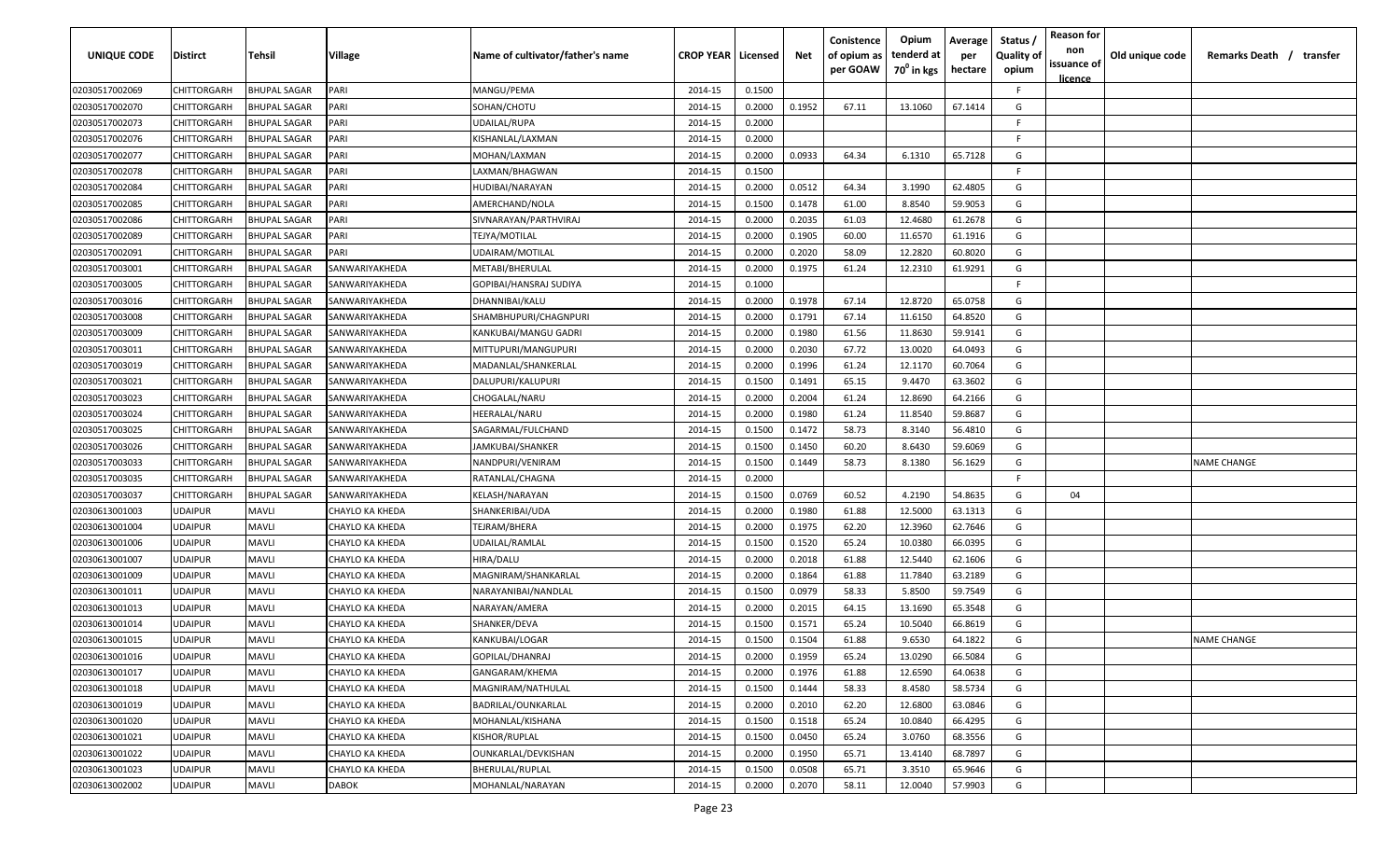| UNIQUE CODE                      | <b>Distirct</b>                  | Tehsil                       | Village                                | Name of cultivator/father's name      | <b>CROP YEAR   Licensed</b> |                  | Net              | Conistence<br>of opium as<br>per GOAW | Opium<br>tenderd at<br>70 <sup>0</sup> in kgs | Average<br>per<br>hectare | Status<br><b>Quality of</b><br>opium | <b>Reason for</b><br>non<br>issuance of | Old unique code | Remarks Death / transfer |
|----------------------------------|----------------------------------|------------------------------|----------------------------------------|---------------------------------------|-----------------------------|------------------|------------------|---------------------------------------|-----------------------------------------------|---------------------------|--------------------------------------|-----------------------------------------|-----------------|--------------------------|
|                                  |                                  |                              |                                        |                                       |                             |                  |                  |                                       |                                               |                           |                                      | <u>licence</u>                          |                 |                          |
| 02030613002004                   | <b>UDAIPUR</b>                   | <b>MAVLI</b>                 | <b>DABOK</b>                           | NANDUBAI/AMRATLAL                     | 2014-15                     | 0.2000           | 0.1972           | 58.11                                 | 12.1860                                       | 61.7951                   | G                                    |                                         |                 |                          |
| 02030613002007                   | <b>UDAIPUR</b>                   | <b>MAVLI</b>                 | <b>DABOK</b>                           | SHIVRAM/SHANKARLAL                    | 2014-15                     | 0.2000           | 0.1998           | 57.27                                 | 11.5600                                       | 57.8579                   | G                                    |                                         |                 |                          |
| 02030613002020                   | <b>UDAIPUR</b>                   | <b>MAVLI</b>                 | <b>DABOK</b>                           | BHAGWATILAL/PANNA                     | 2014-15                     | 0.2000           | 0.1946           | 62.10                                 | 12.4470                                       | 63.9620                   | G                                    |                                         |                 |                          |
| 02030613002021                   | <b>UDAIPUR</b>                   | <b>MAVLI</b>                 | <b>DABOK</b>                           | GOPALLAL/NANDLAL                      | 2014-15                     | 0.2000           | 0.2000           | 58.11                                 | 11.9870                                       | 59.9350                   | G                                    |                                         |                 |                          |
| 02030613002024                   | <b>UDAIPUR</b>                   | <b>MAVLI</b>                 | <b>DABOK</b>                           | BHANWARIBAI/MANGILAL                  | 2014-15                     | 0.2000           | 0.1953           | 59.58                                 | 11.9670                                       | 61.2750                   | G                                    |                                         |                 |                          |
| 02030613003002                   | <b>UDAIPUR</b><br><b>UDAIPUR</b> | <b>MAVLI</b><br><b>MAVLI</b> | <b>DINGARKIYA</b><br><b>DINGARKIYA</b> | KANHEYALAL/SOBHALAL                   | 2014-15                     | 0.1500<br>0.2000 | 0.1499<br>0.2014 | 58.33<br>58.29                        | 8.8330                                        | 58.9260                   | G                                    |                                         |                 | <b>NAME CHANGE</b>       |
| 02030613003005<br>02030613003007 | <b>UDAIPUR</b>                   | <b>MAVLI</b>                 | <b>DINGARKIYA</b>                      | BAGDIRAM/HIRA<br>IASHODABAI/BANSHILAL | 2014-15<br>2014-15          | 0.1500           | 0.1470           | 58.29                                 | 12.0410<br>8.7440                             | 59.7865<br>59.4830        | G<br>G                               |                                         |                 |                          |
| 02030613003008                   | <b>UDAIPUR</b>                   | <b>MAVLI</b>                 | DINGARKIYA                             | SHIVLAL/CHATURBHUJ                    | 2014-15                     | 0.2000           | 0.1845           | 58.33                                 | 10.9740                                       | 59.4797                   | G                                    |                                         |                 |                          |
| 02030613003013                   | <b>UDAIPUR</b>                   | <b>MAVLI</b>                 | <b>DINGARKIYA</b>                      | SHYAMLAL/BANSHILAL                    | 2014-15                     | 0.1500           | 0.1451           | 58.29                                 | 8.5270                                        | 58.7664                   | G                                    |                                         |                 |                          |
| 02030613003014                   | <b>UDAIPUR</b>                   | <b>MAVLI</b>                 | DINGARKIYA                             | BHANWARLAL/LALU                       | 2014-15                     | 0.2000           | 0.1705           | 58.29                                 | 10.0260                                       | 58.8035                   | G                                    |                                         |                 |                          |
| 02030613003018                   | <b>UDAIPUR</b>                   | <b>MAVLI</b>                 | DINGARKIYA                             | FATAHLAL/KISHANLAL                    | 2014-15                     | 0.2000           | 0.1944           | 58.29                                 | 11.4750                                       | 59.0278                   | G                                    |                                         |                 |                          |
| 02030613003020                   | <b>UDAIPUR</b>                   | <b>MAVLI</b>                 | <b>DINGARKIYA</b>                      | KELASHCHAND/SHOBHALAL                 | 2014-15                     | 0.2000           | 0.1969           | 62.39                                 | 12.5140                                       | 63.5551                   | G                                    |                                         |                 |                          |
| 02030613003024                   | <b>UDAIPUR</b>                   | <b>MAVLI</b>                 | <b>DINGARKIYA</b>                      | KASTURIBAI/KALU                       | 2014-15                     | 0.1500           | 0.1476           | 58.33                                 | 8.8080                                        | 59.6748                   | G                                    |                                         |                 | TRANSFER/PALANAKLAN      |
| 02030613004001                   | <b>UDAIPUR</b>                   | <b>MAVLI</b>                 | INTALI A                               | SHANKARLAL/PUNAMCHAND                 | 2014-15                     | 0.2000           | 0.0996           | 61.99                                 | 6.3410                                        | 63.6647                   | G                                    |                                         |                 |                          |
| 02030613004002                   | <b>UDAIPUR</b>                   | <b>MAVLI</b>                 | INTALI A                               | KESHORAM/ONKARLAL                     | 2014-15                     | 0.2000           | 0.2000           | 58.42                                 | 11.8680                                       | 59.3400                   | G                                    |                                         |                 |                          |
| 02030613004003                   | <b>UDAIPUR</b>                   | <b>MAVLI</b>                 | INTALI A                               | HUDIBAI/BHURALAL                      | 2014-15                     | 0.1500           | 0.0500           | 59.86                                 | 3.2150                                        | 64.3000                   | G                                    |                                         |                 |                          |
| 02030613004004                   | <b>UDAIPUR</b>                   | <b>MAVLI</b>                 | INTALI A                               | KANHIYALAL/PEMA                       | 2014-15                     | 0.2000           | 0.2045           | 57.28                                 | 12.0370                                       | 58.8606                   | G                                    |                                         |                 |                          |
| 02030613004007                   | <b>UDAIPUR</b>                   | <b>MAVLI</b>                 | INTALI A                               | MOHAN/PEMA                            | 2014-15                     | 0.2000           | 0.1943           | 62.16                                 | 12.0240                                       | 61.8837                   | G                                    |                                         |                 |                          |
| 02030613004009                   | <b>UDAIPUR</b>                   | <b>MAVLI</b>                 | INTALI A                               | GIRDHARI/UDAILAL                      | 2014-15                     | 0.2000           | 0.1000           | 58.15                                 | 6.2470                                        | 62.4700                   | G                                    |                                         |                 |                          |
| 02030613004010                   | <b>UDAIPUR</b>                   | <b>MAVLI</b>                 | INTALI A                               | DALLIRAM/JAIRAM                       | 2014-15                     | 0.2000           | 0.1982           | 59.86                                 | 12.0230                                       | 60.6609                   | G                                    |                                         |                 |                          |
| 02030613004011                   | <b>UDAIPUR</b>                   | <b>MAVLI</b>                 | INTALI A                               | CHUNNILAL/BHANAJI                     | 2014-15                     | 0.1500           | 0.0687           | 55.55                                 | 3.9520                                        | 57.5255                   | G                                    |                                         |                 |                          |
| 02030613004012                   | <b>UDAIPUR</b>                   | <b>MAVLI</b>                 | INTALI A                               | PYARIBAI/BHOLAJI                      | 2014-15                     | 0.2000           | 0.1980           | 60.09                                 | 12.1300                                       | 61.2626                   | G                                    |                                         |                 |                          |
| 02030613004013                   | <b>UDAIPUR</b>                   | <b>MAVLI</b>                 | INTALI A                               | SHANKARLAL/JAGANNATH                  | 2014-15                     | 0.2000           | 0.1120           | 62.81                                 | 6.7750                                        | 60.4911                   | G                                    |                                         |                 |                          |
| 02030613004014                   | <b>UDAIPUR</b>                   | <b>MAVLI</b>                 | INTALI A                               | NARAYANLAL/KAJODI                     | 2014-15                     | 0.1500           | 0.1507           | 62.81                                 | 9.6100                                        | 63.7691                   | G                                    |                                         |                 |                          |
| 02030613004016                   | <b>UDAIPUR</b>                   | MAVLI                        | INTALI A                               | MOHANLAL/BHARMAL                      | 2014-15                     | 0.1500           | 0.1431           | 61.53                                 | 8.4740                                        | 59.2173                   | G                                    |                                         |                 |                          |
| 02030613004017                   | <b>UDAIPUR</b>                   | <b>MAVLI</b>                 | INTALI A                               | IANIBAI/SAVA                          | 2014-15                     | 0.2000           | 0.1995           | 59.86                                 | 12.2800                                       | 61.5539                   | G                                    |                                         |                 |                          |
| 02030613004018                   | <b>UDAIPUR</b>                   | <b>MAVLI</b>                 | INTALI A                               | LAKSHMIRAM/ONKARJANVA                 | 2014-15                     | 0.2000           | 0.1953           | 55.39                                 | 10.9750                                       | 56.1956                   | G                                    |                                         |                 |                          |
| 02030613004019                   | <b>UDAIPUR</b>                   | <b>MAVLI</b>                 | INTALI A                               | PANNALAL/SHANKERLAL                   | 2014-15                     | 0.1500           |                  |                                       |                                               |                           | F.                                   |                                         |                 |                          |
| 02030613004022                   | <b>UDAIPUR</b>                   | MAVLI                        | INTALI A                               | RAMLAL/ONKARLAL                       | 2014-15                     | 0.1500           | 0.0515           | 59.71                                 | 3.0710                                        | 59.6311                   | G                                    |                                         |                 |                          |
| 02030613004024                   | <b>UDAIPUR</b>                   | MAVLI                        | INTALI A                               | CHUNNILAL/KALU                        | 2014-15                     | 0.2000           | 0.1008           | 63.13                                 | 6.4030                                        | 63.5218                   | G                                    |                                         |                 |                          |
| 02030613004028                   | <b>UDAIPUR</b>                   | <b>MAVLI</b>                 | INTALI A                               | NARAYANBAI/BHERA                      | 2014-15                     | 0.2000           | 0.1894           | 59.86                                 | 11.9380                                       | 63.0306                   | G                                    |                                         |                 |                          |
| 02030613004029                   | <b>UDAIPUR</b>                   | <b>MAVLI</b>                 | INTALI A                               | NARAYANIBAI/RUPLAL                    | 2014-15                     | 0.2000           | 0.2032           | 59.71                                 | 12.4450                                       | 61.2451                   | G                                    |                                         |                 |                          |
| 02030613004032                   | <b>UDAIPUR</b>                   | MAVLI                        | INTALI A                               | DHANRAJ/TEKAJI                        | 2014-15                     | 0.2000           | 0.1020           | 59.71                                 | 6.2610                                        | 61.3824                   | G                                    |                                         |                 |                          |
| 02030613004034                   | <b>UDAIPUR</b>                   | <b>MAVLI</b>                 | INTALI A                               | SURESH/MANAKCHAND/MANGILAL            | 2014-15                     | 0.2000           | 0.1025           | 58.68                                 | 6.0190                                        | 58.7220                   | G                                    |                                         |                 |                          |
| 02030613004037                   | <b>UDAIPUR</b>                   | <b>MAVLI</b>                 | <b>INTALI A</b>                        | KASHIRAM/VARDAJANVA                   | 2014-15                     | 0.2000           | 0.1978           | 62.81                                 | 12.3200                                       | 62.2851                   | G                                    |                                         |                 |                          |
| 02030613004039                   | <b>UDAIPUR</b>                   | <b>MAVLI</b>                 | <b>INTALI A</b>                        | DULICHAND/CHUNNILALJANVA              | 2014-15                     | 0.2000           | 0.1944           | 57.54                                 | 11.4420                                       | 58.8580                   | G                                    |                                         |                 |                          |
| 02030613004040                   | <b>UDAIPUR</b>                   | <b>MAVLI</b>                 | <b>INTALI A</b>                        | KALULAL/UDAILALJANVA                  | 2014-15                     | 0.2000           | 0.2000           | 62.81                                 | 13.3160                                       | 66.5800                   | G                                    |                                         |                 |                          |
| 02030613004042                   | <b>UDAIPUR</b>                   | <b>MAVLI</b>                 | <b>INTALI A</b>                        | BHERULAL/JAGANNATHBHELRIYA            | 2014-15                     | 0.2000           | 0.0992           | 59.71                                 | 5.9280                                        | 59.7581                   | G                                    |                                         |                 |                          |
| 02030613004043                   | <b>UDAIPUR</b>                   | <b>MAVLI</b>                 | INTALI A                               | GIRDHARILAL/BHAGVANLAL                | 2014-15                     | 0.2000           | 0.2015           | 64.29                                 | 13.2160                                       | 65.5881                   | G                                    |                                         |                 |                          |
| 02030613004044                   | <b>UDAIPUR</b>                   | <b>MAVLI</b>                 | INTALI A                               | RAMLAL/BHERULALSOLANKI                | 2014-15                     | 0.2000           | 0.1966           | 67.24                                 | 13.0450                                       | 66.3530                   | G                                    |                                         |                 |                          |
| 02030613004045                   | <b>UDAIPUR</b>                   | <b>MAVLI</b>                 | INTALI A                               | UDAYLAL/CHUNNILAL                     | 2014-15                     | 0.1500           |                  |                                       |                                               |                           | F.                                   |                                         |                 |                          |
| 02030613004046                   | <b>UDAIPUR</b>                   | <b>MAVLI</b>                 | INTALI A                               | BHOLIRAM/BHARMAL                      | 2014-15                     | 0.2000           | 0.1163           | 62.81                                 | 7.4380                                        | 63.9553                   | G                                    |                                         |                 |                          |
| 02030613004048                   | <b>UDAIPUR</b>                   | <b>MAVLI</b>                 | INTALI A                               | RAMCHANDRA/SHANKARLAL                 | 2014-15                     | 0.2000           |                  |                                       |                                               |                           | F.                                   |                                         |                 |                          |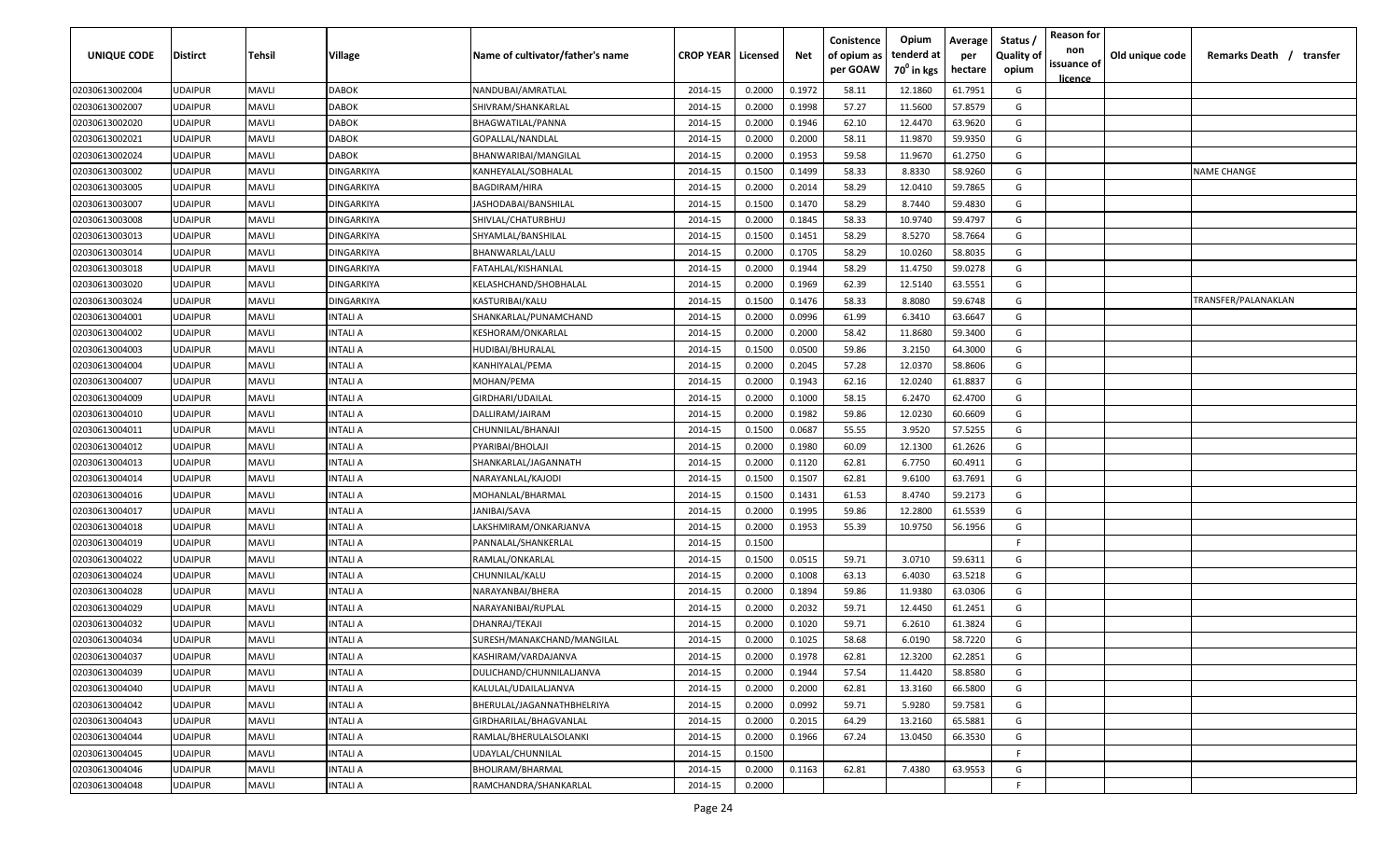| UNIQUE CODE    | Distirct       | Tehsil       | Village        | Name of cultivator/father's name | <b>CROP YEAR   Licensed</b> |        | Net    | Conistence<br>of opium as | Opium<br>tenderd at    | Average<br>per | Status<br><b>Quality of</b> | <b>Reason for</b><br>non      | Old unique code | Remarks Death / transfer |
|----------------|----------------|--------------|----------------|----------------------------------|-----------------------------|--------|--------|---------------------------|------------------------|----------------|-----------------------------|-------------------------------|-----------------|--------------------------|
|                |                |              |                |                                  |                             |        |        | per GOAW                  | 70 <sup>0</sup> in kgs | hectare        | opium                       | issuance of<br><u>licence</u> |                 |                          |
| 02030613004050 | UDAIPUR        | <b>MAVLI</b> | INTALI A       | CHUNNILAL/JAICHAND               | 2014-15                     | 0.2000 | 0.2016 | 65.53                     | 13.6120                | 67.5198        | G                           |                               |                 |                          |
| 02030613004051 | UDAIPUR        | <b>MAVLI</b> | INTALI A       | RAMLAL/UDAIRAM                   | 2014-15                     | 0.1500 | 0.1500 | 64.17                     | 10.2310                | 68.2067        | G                           |                               |                 |                          |
| 02030613004055 | UDAIPUR        | <b>MAVLI</b> | INTALI A       | SUKHLAL/RAMLAL                   | 2014-15                     | 0.2000 | 0.1120 | 55.28                     | 6.6810                 | 59.6518        | G                           |                               |                 |                          |
| 02030613004056 | UDAIPUR        | <b>MAVLI</b> | INTALI A       | BHERULAL/HARILAL                 | 2014-15                     | 0.2000 | 0.1992 | 64.17                     | 12.9260                | 64.8896        | G                           |                               |                 |                          |
| 02030613004058 | UDAIPUR        | <b>MAVLI</b> | INTALI A       | SHIVLAL/NARAYAN                  | 2014-15                     | 0.1500 | 0.1515 | 64.17                     | 9.8090                 | 64.7459        | G                           |                               |                 |                          |
| 02030613004060 | UDAIPUR        | <b>MAVLI</b> | INTALI A       | DEUBAI/CHAMPALAL                 | 2014-15                     | 0.2000 | 0.1960 | 64.17                     | 12.7060                | 64.8265        | G                           |                               |                 |                          |
| 02030613004061 | UDAIPUR        | <b>MAVLI</b> | INTALI A       | MOTILAL/DEVILAL                  | 2014-15                     | 0.2000 | 0.0954 | 70.01                     | 6.5210                 | 68.3543        | G                           |                               |                 |                          |
| 02030613004063 | UDAIPUR        | <b>MAVLI</b> | INTALI A       | <b>BHAGVANLAL/HIRA</b>           | 2014-15                     | 0.2000 | 0.1863 | 65.92                     | 12.2140                | 65.5609        | G                           |                               |                 |                          |
| 02030613004064 | UDAIPUR        | <b>MAVLI</b> | INTALI A       | SHYAMSUNDAR/LAKSHMICHAND         | 2014-15                     | 0.2000 | 0.2002 | 64.17                     | 13.0540                | 65.2048        | G                           |                               |                 |                          |
| 02030613004065 | <b>JDAIPUR</b> | <b>MAVLI</b> | INTALI B       | ONKAR/MOTI                       | 2014-15                     | 0.2000 | 0.1168 | 66.03                     | 7.6500                 | 65.4966        | G                           |                               |                 |                          |
| 02030613004068 | UDAIPUR        | <b>MAVLI</b> | NTALI B        | KAMLASHANKAR/NATHUJIMENARIYA     | 2014-15                     | 0.2000 | 0.1026 | 67.01                     | 6.9500                 | 67.7388        | G                           |                               |                 |                          |
| 02030613004070 | UDAIPUR        | <b>MAVLI</b> | INTALI B       | MANGIBAI/CHAMPALAL               | 2014-15                     | 0.2000 | 0.2044 | 60.61                     | 12.1050                | 59.2221        | G                           |                               |                 |                          |
| 02030613004072 | UDAIPUR        | <b>MAVLI</b> | INTALI B       | NARAYAN/GAMERA                   | 2014-15                     | 0.2000 | 0.2000 | 59.06                     | 11.8790                | 59.3950        | G                           |                               |                 |                          |
| 02030613004074 | UDAIPUR        | <b>MAVLI</b> | <b>NTALIB</b>  | TULSIBAI/NAVLA                   | 2014-15                     | 0.1500 | 0.1496 | 61.25                     | 9.3980                 | 62.8209        | G                           |                               |                 |                          |
| 02030613004076 | UDAIPUR        | <b>MAVLI</b> | INTALI B       | MOVANI/UDAYLAL                   | 2014-15                     | 0.1500 | 0.1500 | 61.25                     | 9.0830                 | 60.5533        | G                           |                               |                 |                          |
| 02030613004080 | UDAIPUR        | <b>MAVLI</b> | INTALI B       | MOTILAL/SHANKARLAL               | 2014-15                     | 0.1500 | 0.1514 | 56.65                     | 8.8290                 | 58.3157        | G                           |                               |                 |                          |
| 02030613004082 | UDAIPUR        | <b>MAVLI</b> | INTALI B       | RAMLAL/MADHOLAL                  | 2014-15                     | 0.2000 | 0.0600 | 61.25                     | 3.8150                 | 63.5833        | G                           |                               |                 |                          |
| 02030613004084 | UDAIPUR        | <b>MAVLI</b> | INTALI B       | PRATAP/UDAILALPIPARDA            | 2014-15                     | 0.1500 | 0.1490 | 60.11                     | 8.8710                 | 59.5369        | G                           |                               |                 |                          |
| 02030613004085 | UDAIPUR        | <b>MAVLI</b> | INTALI B       | <b>BHOLIRAM/GOKAL</b>            | 2014-15                     | 0.1500 | 0.1463 | 66.03                     | 9.9050                 | 67.7033        | G                           |                               |                 |                          |
| 02030613004089 | UDAIPUR        | <b>MAVLI</b> | INTALI B       | MODARAM/GOKUL                    | 2014-15                     | 0.2000 | 0.1230 | 64.18                     | 7.5730                 | 61.5691        | G                           |                               |                 |                          |
| 02030613004092 | UDAIPUR        | <b>MAVLI</b> | INTALI B       | ANCHAI/BHERULAL                  | 2014-15                     | 0.2000 | 0.1905 | 64.05                     | 12.0870                | 63.4488        | G                           |                               |                 |                          |
| 02030613004093 | <b>UDAIPUR</b> | <b>MAVLI</b> | INTALI B       | KASHIRAM/TEKAJI                  | 2014-15                     | 0.2000 | 0.2013 | 59.24                     | 12.1610                | 60.4123        | G                           |                               |                 |                          |
| 02030613004094 | UDAIPUR        | <b>MAVLI</b> | INTALI B       | DHAPUDIBAI/RAMA                  | 2014-15                     | 0.2000 | 0.2016 | 58.99                     | 11.8150                | 58.6062        | G                           |                               |                 |                          |
| 02030613004095 | UDAIPUR        | <b>MAVLI</b> | INTALI B       | BHAGVAN/GANGARAM                 | 2014-15                     | 0.2000 | 0.1820 | 61.20                     | 10.9550                | 60.1923        | G                           |                               |                 |                          |
| 02030613004096 | UDAIPUR        | <b>MAVLI</b> | INTALI B       | MAGNIBAI/PYARCHAND               | 2014-15                     | 0.2000 | 0.1977 | 66.03                     | 13.0830                | 66.1760        | G                           |                               |                 |                          |
| 02030613004097 | UDAIPUR        | <b>MAVLI</b> | INTALI B       | MANGILAL/HIRA                    | 2014-15                     | 0.1500 | 0.0750 | 61.20                     | 4.3980                 | 58.6400        | G                           |                               |                 |                          |
| 02030613004099 | UDAIPUR        | <b>MAVLI</b> | INTALI B       | BANSHILAL/VARDICHAND             | 2014-15                     | 0.1500 | 0.1520 | 56.23                     | 8.3540                 | 54.9605        | G                           | 04                            |                 |                          |
| 02030613004100 | UDAIPUR        | <b>MAVLI</b> | NTALI B        | UDAILAL/NATHUJI                  | 2014-15                     | 0.2000 | 0.1980 | 60.07                     | 12.0740                | 60.9798        | G                           |                               |                 |                          |
| 02030613004106 | UDAIPUR        | <b>MAVLI</b> | <b>NTALI B</b> | PYARIBAI/DHANRAJ                 | 2014-15                     | 0.1500 | 0.1510 | 59.63                     | 8.9790                 | 59.4636        | G                           |                               |                 |                          |
| 02030613004110 | UDAIPUR        | <b>MAVLI</b> | INTALI B       | NATHULAL/AMRAREGAR               | 2014-15                     | 0.2000 | 0.2035 | 56.47                     | 11.4960                | 56.4914        | G                           |                               |                 |                          |
| 02030613004113 | UDAIPUR        | <b>MAVLI</b> | INTALI B       | SHANKARLAL/JEETMALJANVA          | 2014-15                     | 0.2000 | 0.1916 | 61.20                     | 11.6720                | 60.9186        | G                           |                               |                 |                          |
| 02030613004115 | UDAIPUR        | <b>MAVLI</b> | INTALI B       | GANGABAI/LALURAM                 | 2014-15                     | 0.2000 | 0.1900 | 59.86                     | 11.3050                | 59.5000        | G                           |                               |                 |                          |
| 02030613004118 | UDAIPUR        | <b>MAVLI</b> | INTALI B       | NARAYAN/GOTAM                    | 2014-15                     | 0.2000 | 0.1989 | 60.07                     | 12.1600                | 61.1362        | G                           |                               |                 |                          |
| 02030613004119 | UDAIPUR        | <b>MAVLI</b> | INTALI B       | GULAB/LOBHA                      | 2014-15                     | 0.1500 | 0.1500 | 60.07                     | 9.0360                 | 60.2400        | G                           |                               |                 |                          |
| 02030613004120 | UDAIPUR        | <b>MAVLI</b> | INTALI B       | SOHANIBAI/BHERULAL               | 2014-15                     | 0.1500 | 0.1493 | 66.03                     | 10.0460                | 67.2873        | G                           |                               |                 |                          |
| 02030613004122 | <b>UDAIPUR</b> | <b>MAVLI</b> | INTALI B       | CHATURBHUJ/SHANKARLAL            | 2014-15                     | 0.2000 |        |                           |                        |                | -F.                         |                               |                 |                          |
| 02030613004128 | <b>UDAIPUR</b> | <b>MAVLI</b> | INTALI B       | JAGDISHCHAND/ONKARLAL            | 2014-15                     | 0.2000 | 0.1986 | 60.07                     | 12.0050                | 60.4481        | G                           |                               |                 |                          |
| 02030613004130 | UDAIPUR        | <b>MAVLI</b> | INTALI B       | NARAYANLAL/PRABHULAL             | 2014-15                     | 0.2000 | 0.2000 | 63.63                     | 12.4710                | 62.3550        | G                           |                               |                 |                          |
| 02030613004136 | UDAIPUR        | <b>MAVLI</b> | INTALI B       | DOLATRAM/HIRA                    | 2014-15                     | 0.2000 | 0.1016 | 66.30                     | 6.7820                 | 66.7520        | G                           |                               |                 |                          |
| 02030613004144 | UDAIPUR        | <b>MAVLI</b> | INTALI B       | RAJMAL/LAKSHMILAL                | 2014-15                     | 0.2000 | 0.0999 | 65.81                     | 6.8250                 | 68.3183        | G                           |                               |                 |                          |
| 02030613004145 | UDAIPUR        | <b>MAVLI</b> | INTALI B       | DEVILAL/PEMA                     | 2014-15                     | 0.1500 | 0.1357 | 59.18                     | 8.1670                 | 60.1842        | G                           |                               |                 |                          |
| 02030613004146 | UDAIPUR        | <b>MAVLI</b> | INTALI B       | NARAYANLAL/CHAGANLA              | 2014-15                     | 0.2000 | 0.1937 | 65.96                     | 13.1350                | 67.8110        | G                           |                               |                 |                          |
| 02030613004148 | UDAIPUR        | <b>MAVLI</b> | INTALI B       | MEGRAJ/MANA                      | 2014-15                     | 0.1500 | 0.0755 | 61.22                     | 4.7490                 | 62.9007        | G                           |                               |                 |                          |
| 02030613004150 | UDAIPUR        | <b>MAVLI</b> | INTALI B       | MOHANLAL/DEVILAL                 | 2014-15                     | 0.1500 |        |                           |                        |                | F.                          |                               |                 |                          |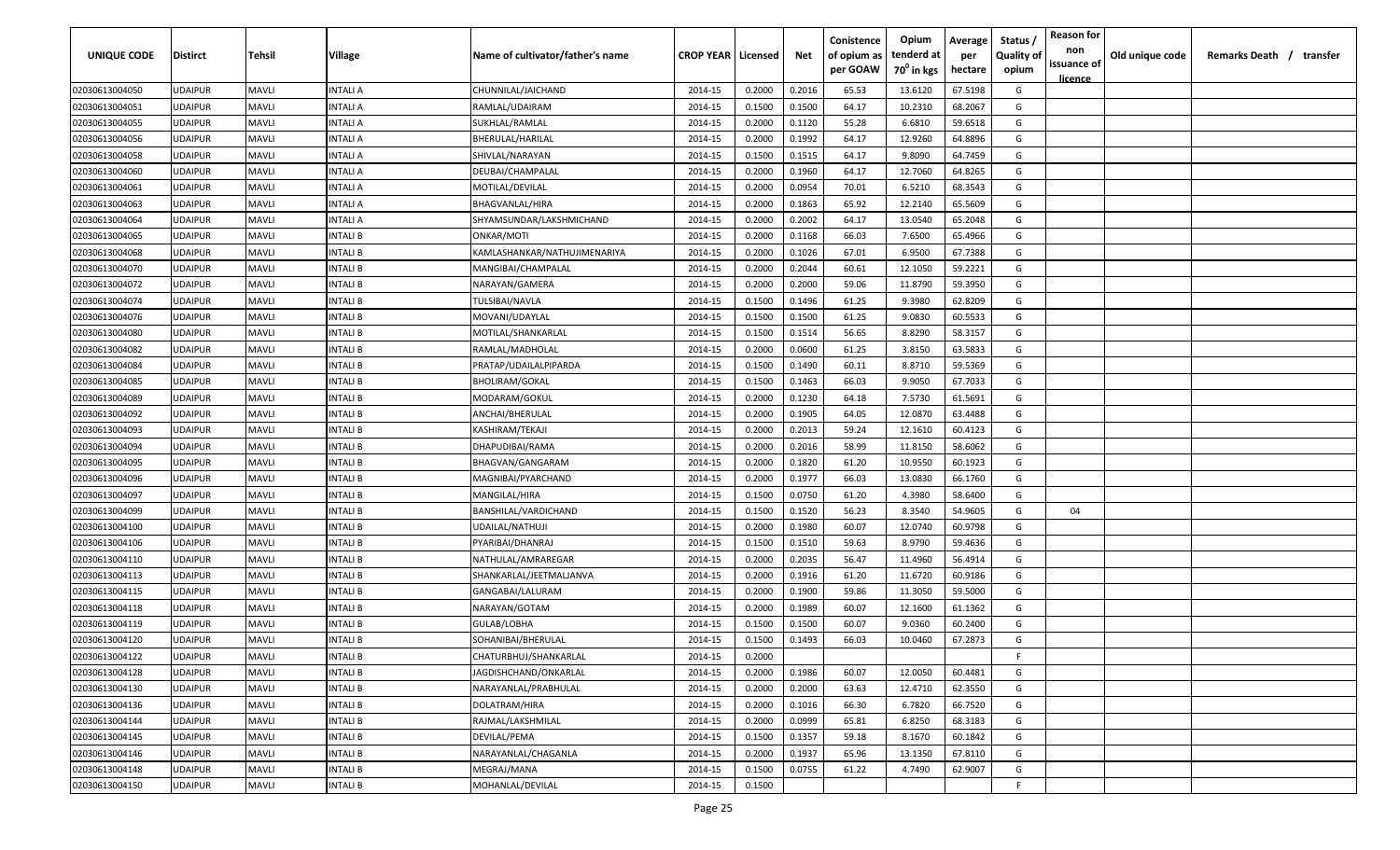| UNIQUE CODE    | Distirct       | Tehsil       | Village        | Name of cultivator/father's name | <b>CROP YEAR   Licensed</b> |        | Net    | Conistence<br>of opium as | Opium<br>tenderd at    | Average<br>per | Status<br><b>Quality of</b> | <b>Reason for</b><br>non      | Old unique code | Remarks Death / transfer |
|----------------|----------------|--------------|----------------|----------------------------------|-----------------------------|--------|--------|---------------------------|------------------------|----------------|-----------------------------|-------------------------------|-----------------|--------------------------|
|                |                |              |                |                                  |                             |        |        | per GOAW                  | 70 <sup>°</sup> in kgs | hectare        | opium                       | issuance of<br><u>licence</u> |                 |                          |
| 02030613004151 | UDAIPUR        | <b>MAVLI</b> | INTALI B       | NARAYAN/VENIRAM                  | 2014-15                     | 0.2000 | 0.1980 | 60.56                     | 11.9300                | 60.2525        | G                           |                               |                 |                          |
| 02030613004154 | UDAIPUR        | <b>MAVLI</b> | INTALI B       | DADAMCHAND/RAMLAL                | 2014-15                     | 0.2000 | 0.1956 | 60.53                     | 11.9940                | 61.3190        | G                           |                               |                 |                          |
| 02030613004157 | UDAIPUR        | <b>MAVLI</b> | INTALI B       | NARAYAN/DEVILAL                  | 2014-15                     | 0.1500 | 0.1520 | 61.22                     | 9.3050                 | 61.2171        | G                           |                               |                 |                          |
| 02030613004160 | UDAIPUR        | <b>MAVLI</b> | INTALI B       | JAMNASHANKAR/LELAPAT             | 2014-15                     | 0.1500 | 0.0504 | 61.22                     | 3.1920                 | 63.3333        | G                           |                               |                 |                          |
| 02030613004161 | UDAIPUR        | <b>MAVLI</b> | INTALI B       | BHERULAL/BHANA                   | 2014-15                     | 0.2000 | 0.1986 | 60.62                     | 12.2540                | 61.7019        | G                           |                               |                 |                          |
| 02030613004162 | UDAIPUR        | <b>MAVLI</b> | INTALI B       | BHANVARLAL/VARDA                 | 2014-15                     | 0.1500 | 0.1500 | 60.21                     | 9.1350                 | 60.9000        | G                           |                               |                 |                          |
| 02030613004168 | UDAIPUR        | <b>MAVLI</b> | INTALI B       | DALCHAND/NARAYAN                 | 2014-15                     | 0.2000 | 0.1241 | 60.07                     | 7.7920                 | 62.7881        | G                           |                               |                 |                          |
| 02030613004170 | UDAIPUR        | <b>MAVLI</b> | INTALI B       | JAGDISH/JASHRAJ                  | 2014-15                     | 0.1500 | 0.0924 | 65.81                     | 6.9480                 | 75.1948        | G                           |                               |                 |                          |
| 02030613004171 | UDAIPUR        | <b>MAVLI</b> | INTALI B       | DHANRAJ/LALU                     | 2014-15                     | 0.2000 | 0.1984 | 65.81                     | 13.1810                | 66.4365        | G                           |                               |                 |                          |
| 02030613004173 | JDAIPUR        | <b>MAVLI</b> | INTALI B       | LAKSHMIRAM/GANGARAM              | 2014-15                     | 0.2000 | 0.1912 | 65.81                     | 12.7390                | 66.6266        | G                           |                               |                 |                          |
| 02030613004174 | JDAIPUR        | <b>MAVLI</b> | NTALI B        | RADHIBAI/DHULCHAND               | 2014-15                     | 0.1500 | 0.1500 | 59.47                     | 8.9370                 | 59.5800        | G                           |                               |                 | NAME CHANGE              |
| 02030613004175 | UDAIPUR        | <b>MAVLI</b> | INTALI B       | GOPIBAI/DOGA                     | 2014-15                     | 0.1500 |        |                           |                        |                | F.                          |                               |                 |                          |
| 02030613004181 | UDAIPUR        | <b>MAVLI</b> | INTALI B       | KASHIEAM/BHERA                   | 2014-15                     | 0.2000 | 0.1920 | 60.09                     | 11.5030                | 59.9115        | G                           |                               |                 |                          |
| 02030613004182 | UDAIPUR        | <b>MAVLI</b> | INTALI B       | NARAYAN/PRATAP                   | 2014-15                     | 0.1500 | 0.1468 | 61.20                     | 9.1450                 | 62.2956        | G                           |                               |                 |                          |
| 02030613004184 | UDAIPUR        | <b>MAVLI</b> | INTALI B       | LAKHAMA/KISHANA                  | 2014-15                     | 0.2000 | 0.0676 | 56.30                     | 3.9090                 | 57.8254        | G                           |                               |                 |                          |
| 02030613004189 | UDAIPUR        | <b>MAVLI</b> | INTALI B       | MOVNI/BHANWARLAL                 | 2014-15                     | 0.1500 | 0.1523 | 63.66                     | 9.5760                 | 62.8759        | G                           |                               |                 | <b>NAME CHANGE</b>       |
| 02030613004190 | UDAIPUR        | <b>MAVLI</b> | INTALI B       | VAGATRAM/RAMESHVAR               | 2014-15                     | 0.2000 | 0.1027 | 61.25                     | 6.5360                 | 63.6417        | G                           |                               |                 |                          |
| 02030613004191 | UDAIPUR        | <b>MAVLI</b> | INTALI B       | UDAILAL/RUPLAL                   | 2014-15                     | 0.2000 | 0.0990 | 67.92                     | 7.0250                 | 70.9596        | G                           |                               |                 |                          |
| 02030613004195 | UDAIPUR        | <b>MAVLI</b> | INTALI B       | DHARMA/DEEPA                     | 2014-15                     | 0.1500 | 0.1500 | 60.39                     | 8.9030                 | 59.3533        | G                           |                               |                 |                          |
| 02030613004196 | UDAIPUR        | <b>MAVLI</b> | INTALI B       | NANURAM/HIRA                     | 2014-15                     | 0.1500 | 0.1451 | 64.05                     | 9.4980                 | 65.4583        | G                           |                               |                 |                          |
| 02030613004197 | UDAIPUR        | <b>MAVLI</b> | INTALI B       | MOTILAL/GOKAL                    | 2014-15                     | 0.2000 |        |                           |                        |                | -F.                         |                               |                 |                          |
| 02030613004198 | UDAIPUR        | <b>MAVLI</b> | INTALI B       | ONKARLAL/BHERULAL                | 2014-15                     | 0.2000 | 0.1920 | 65.53                     | 12.8350                | 66.8490        | G                           |                               |                 |                          |
| 02030613004199 | UDAIPUR        | <b>MAVLI</b> | INTALI B       | JAGJIVAN/GOKAL                   | 2014-15                     | 0.2000 | 0.1969 | 64.17                     | 12.9900                | 65.9726        | G                           |                               |                 |                          |
| 02030613004200 | UDAIPUR        | <b>MAVLI</b> | INTALI B       | MOHANIBAI/DALICHAND              | 2014-15                     | 0.1500 | 0.1433 | 61.20                     | 9.2590                 | 64.6127        | G                           |                               |                 |                          |
| 02030613004201 | UDAIPUR        | <b>MAVLI</b> | INTALI B       | VENIRAM/BARDA                    | 2014-15                     | 0.1500 | 0.1035 | 58.50                     | 6.0590                 | 58.5411        | G                           |                               |                 |                          |
| 02030613004202 | UDAIPUR        | <b>MAVLI</b> | INTALI B       | UDAILAL/PEMA                     | 2014-15                     | 0.1500 |        |                           |                        |                | F.                          |                               |                 |                          |
| 02030613004203 | UDAIPUR        | <b>MAVLI</b> | INTALI B       | NARAYAN/PEMA                     | 2014-15                     | 0.2000 | 0.0977 | 59.32                     | 6.1270                 | 62.7124        | G                           |                               |                 |                          |
| 02030613004204 | UDAIPUR        | <b>MAVLI</b> | NTALI B        | LAKSHMIRAM/BHERA                 | 2014-15                     | 0.2000 | 0.1915 | 64.05                     | 12.0050                | 62.6893        | G                           |                               |                 |                          |
| 02030613004205 | UDAIPUR        | <b>MAVLI</b> | <b>NTALI B</b> | BHERULAL/KISHANA                 | 2014-15                     | 0.2000 | 0.1994 | 59.48                     | 12.0320                | 60.3410        | G                           |                               |                 |                          |
| 02030613004208 | UDAIPUR        | <b>MAVLI</b> | INTALI B       | JAGDISH/SHANKAR                  | 2014-15                     | 0.2000 | 0.1941 | 59.33                     | 11.7980                | 60.7831        | G                           |                               |                 |                          |
| 02030613004212 | UDAIPUR        | <b>MAVLI</b> | <b>NTALI B</b> | UDAYLAL/KHEMA                    | 2014-15                     | 0.2000 | 0.1030 | 69.19                     | 6.8890                 | 66.8835        | G                           |                               |                 |                          |
| 02030613006001 | UDAIPUR        | <b>MAVLI</b> | NANDOLI        | UDA/DAYARAM                      | 2014-15                     | 0.2000 | 0.0968 | 64.15                     | 7.0750                 | 73.0888        | G                           |                               | 02030613007028  | <b><i>FRANSFER</i></b>   |
| 02030613007006 | UDAIPUR        | <b>MAVLI</b> | SANWAD         | NARAYAN/RAMA                     | 2014-15                     | 0.2000 | 0.2007 | 66.92                     | 11.7870                | 58.7294        | G                           |                               |                 |                          |
| 02030613007007 | UDAIPUR        | <b>MAVLI</b> | SANWAD         | BHURA/NATHU                      | 2014-15                     | 0.1500 | 0.0489 | 66.57                     | 2.9860                 | 61.0634        | G                           |                               |                 |                          |
| 02030613007011 | UDAIPUR        | <b>MAVLI</b> | SANWAD         | KAJOD/DALLA                      | 2014-15                     | 0.2000 |        |                           |                        |                | E                           |                               |                 |                          |
| 02030613007017 | <b>UDAIPUR</b> | <b>MAVLI</b> | SANWAD         | HAJARI/DALICHAND                 | 2014-15                     | 0.1500 | 0.0545 | 54.25                     | 2.9450                 | 54.0367        | G                           | 04                            |                 |                          |
| 02030613007019 | <b>UDAIPUR</b> | <b>MAVLI</b> | SANWAD         | MADHU/BHAGVAN                    | 2014-15                     | 0.2000 | 0.0700 | 64.16                     | 4.8940                 | 69.9143        | G                           |                               |                 |                          |
| 02030613007022 | UDAIPUR        | <b>MAVLI</b> | SANWAD         | JAGDISH/KISHOR                   | 2014-15                     | 0.1500 |        |                           |                        |                | F.                          |                               |                 |                          |
| 02030613007031 | UDAIPUR        | <b>MAVLI</b> | SANWAD         | LAXMIBAI/SHAMBHUPURI             | 2014-15                     | 0.2000 | 0.0500 | 55.07                     | 2.9740                 | 59.4800        | G                           |                               |                 |                          |
| 02030613007032 | UDAIPUR        | <b>MAVLI</b> | SANWAD         | LAKSHMANPURI/NARAYANPURI         | 2014-15                     | 0.1500 | 0.0350 | 64.16                     | 2.5300                 | 72.2857        | G                           |                               |                 |                          |
| 02030613007034 | UDAIPUR        | <b>MAVLI</b> | SANWAD         | UAGAMDEVI/MADAN                  | 2014-15                     | 0.2000 | 0.0704 | 64.17                     | 5.1430                 | 73.0540        | G                           |                               |                 |                          |
| 02030613007042 | UDAIPUR        | <b>MAVLI</b> | SANWAD         | MADHULAL/DLLA                    | 2014-15                     | 0.2000 |        |                           |                        |                | F.                          |                               |                 |                          |
| 02030613007044 | UDAIPUR        | <b>MAVLI</b> | SANWAD         | RAMLAL/DEVILAL                   | 2014-15                     | 0.2000 | 0.0931 | 64.16                     | 6.3150                 | 67.8303        | G                           |                               |                 |                          |
| 02030613007052 | UDAIPUR        | <b>MAVLI</b> | SANWAD         | KISHANLAL/PREMCHAND              | 2014-15                     | 0.2000 | 0.1992 | 54.98                     | 11.0270                | 55.3564        | G                           | 04                            |                 |                          |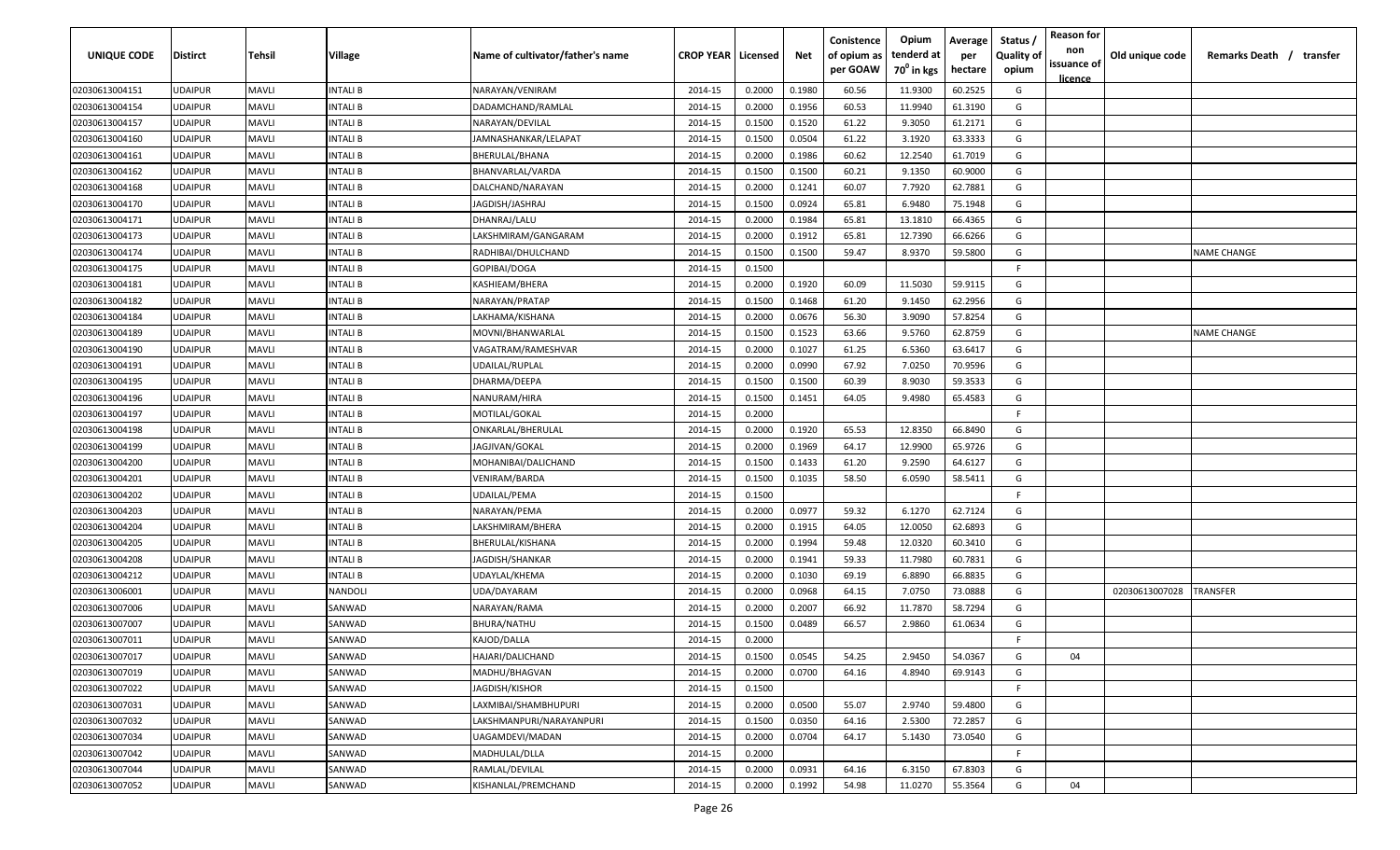| UNIQUE CODE                      | <b>Distirct</b>                  | Tehsil                       | Village                         | Name of cultivator/father's name                | <b>CROP YEAR   Licensed</b> |                  | Net              | Conistence<br>of opium as<br>per GOAW | Opium<br>tenderd at<br>70 <sup>0</sup> in kgs | Average<br>per<br>hectare | Status<br><b>Quality of</b><br>opium | <b>Reason for</b><br>non<br>issuance of | Old unique code | Remarks Death / transfer |
|----------------------------------|----------------------------------|------------------------------|---------------------------------|-------------------------------------------------|-----------------------------|------------------|------------------|---------------------------------------|-----------------------------------------------|---------------------------|--------------------------------------|-----------------------------------------|-----------------|--------------------------|
|                                  |                                  |                              |                                 |                                                 |                             |                  |                  |                                       |                                               |                           |                                      | <u>licence</u>                          |                 |                          |
| 02030613007055                   | <b>UDAIPUR</b>                   | <b>MAVLI</b>                 | SANWAD                          | MANGILAL/UDAYRAM                                | 2014-15                     | 0.2000           |                  |                                       |                                               |                           | F.                                   |                                         |                 |                          |
| 02030613007059                   | <b>UDAIPUR</b>                   | <b>MAVLI</b>                 | SANWAD                          | VARDIBAI/BHERAJAT                               | 2014-15                     | 0.2000           | 0.0492           | 52.20                                 | 3.0500                                        | 61.9919                   | G                                    |                                         |                 |                          |
| 02030613007061                   | <b>UDAIPUR</b><br><b>UDAIPUR</b> | <b>MAVLI</b><br><b>MAVLI</b> | SANWAD                          | SURESHCHANDRA/MANGILAL                          | 2014-15                     | 0.1500           | 0.0400           | 55.62                                 | 2.2170<br>2.5440                              | 55.4250<br>70.6667        | G<br>G                               | 04                                      |                 |                          |
| 02030613007069<br>02030613007070 | <b>UDAIPUR</b>                   | <b>MAVLI</b>                 | SANWAD<br>SANWAD                | JAMNALAL/VARDA<br>BABU/KAJOD                    | 2014-15<br>2014-15          | 0.1500<br>0.2000 | 0.0360           | 59.35                                 |                                               |                           | -F                                   |                                         |                 |                          |
| 02030613008014                   | <b>UDAIPUR</b>                   | <b>MAVLI</b>                 | PALANAKALAN                     | GODA/KALU                                       | 2014-15                     | 0.1500           |                  |                                       |                                               |                           | -F.                                  |                                         | 02030613003027  | TRANSFER                 |
| 02030612001001                   | <b>UDAIPUR</b>                   | VALLABHNAGAR                 | AMARPURA A                      | BHERU LAL/ MAGANA                               | 2014-15                     | 0.2000           | 0.2016           | 67.43                                 | 14.8920                                       | 73.8690                   | G                                    |                                         |                 |                          |
| 02030612001002                   | <b>UDAIPUR</b>                   | VALLABHNAGAR                 | AMARPURA A                      | DEVBAI/DEVA                                     | 2014-15                     | 0.1500           | 0.1500           | 64.42                                 | 10.1420                                       | 67.6133                   | G                                    |                                         |                 |                          |
| 02030612001003                   | <b>UDAIPUR</b>                   | VALLABHNAGAR                 | AMARPURA A                      | VIKRAM/OUNKAR                                   | 2014-15                     | 0.2000           | 0.1997           | 64.10                                 | 13.8270                                       | 69.2389                   | G                                    |                                         |                 |                          |
| 02030612001007                   | <b>UDAIPUR</b>                   | VALLABHNAGAR                 | AMARPURA A                      | BAABU LAL/SHREE RAM                             | 2014-15                     | 0.2000           | 0.1980           | 64.44                                 | 13.8450                                       | 69.9242                   | G                                    |                                         |                 |                          |
| 02030612001009                   | <b>UDAIPUR</b>                   | VALLABHNAGAR                 | AMARPURA A                      | ONKAR LAL/ UDA                                  | 2014-15                     | 0.2000           | 0.1967           | 64.21                                 | 13.3920                                       | 68.0834                   | G                                    |                                         |                 |                          |
| 02030612001010                   | <b>UDAIPUR</b>                   | VALLABHNAGAR                 | AMARPURA A                      | SHIV RAJ/ DEVA                                  | 2014-15                     | 0.1500           | 0.1495           | 64.10                                 | 10.1460                                       | 67.8662                   | G                                    |                                         |                 |                          |
| 02030612001011                   | <b>UDAIPUR</b>                   | VALLABHNAGAR                 | AMARPURA A                      | NATHU LAL/ KAALU                                | 2014-15                     | 0.1500           | 0.1464           | 58.07                                 | 8.9510                                        | 61.1407                   | G                                    |                                         |                 |                          |
| 02030612001012                   | <b>UDAIPUR</b>                   | VALLABHNAGAR                 | AMARPURA A                      | ONKAR LAL/ DEVA                                 | 2014-15                     | 0.2000           | 0.2023           | 64.44                                 | 14.0570                                       | 69.4859                   | G                                    |                                         |                 |                          |
| 02030612001014                   | <b>UDAIPUR</b>                   | VALLABHNAGAR                 | AMARPURA A                      | DADAM CHANDRA/ SHREE RAM                        | 2014-15                     | 0.2000           | 0.1987           | 69.29                                 | 15.0760                                       | 75.8732                   | G                                    |                                         |                 |                          |
|                                  | <b>UDAIPUR</b>                   | VALLABHNAGAR                 | AMARPURA A                      |                                                 | 2014-15                     | 0.2000           | 0.1980           | 58.35                                 | 12.5540                                       | 63.4040                   | G                                    |                                         |                 |                          |
| 02030612001017                   | <b>UDAIPUR</b>                   | VALLABHNAGAR                 | AMARPURA A                      | RUKMAN BAI/KISHAN LAL-I                         | 2014-15                     | 0.2000           | 0.1932           | 64.44                                 | 14.7020                                       | 76.0973                   | G                                    |                                         |                 |                          |
| 02030612001021                   | <b>UDAIPUR</b>                   | VALLABHNAGAR                 | AMARPURA A                      | <b>BHERU LAL/ HAMERA</b>                        | 2014-15                     | 0.1500           | 0.1414           | 62.62                                 | 9.4110                                        | 66.5559                   | G                                    |                                         |                 |                          |
| 02030612001024                   | <b>UDAIPUR</b>                   |                              |                                 | <b>ONKAR LAL/ KAALU</b>                         |                             |                  |                  | 64.42                                 | 13.0400                                       |                           | G                                    |                                         |                 |                          |
| 02030612001027                   | <b>UDAIPUR</b>                   | VALLABHNAGAR<br>VALLABHNAGAR | AMARPURA A<br>AMARPURA A        | NARAYAN LAL/ UDAY LAL<br><b>BHERU LAL/ HIRA</b> | 2014-15                     | 0.2000           | 0.1908<br>0.1997 | 64.42                                 | 13.2060                                       | 68.3438                   | G                                    |                                         |                 |                          |
| 02030612001031<br>02030612001037 | <b>UDAIPUR</b>                   | VALLABHNAGAR                 | AMARPURA A                      | BAGDIBAI/DEVILAL                                | 2014-15<br>2014-15          | 0.2000<br>0.1500 | 0.1458           | 64.44                                 | 9.7760                                        | 66.1292<br>67.0508        | G                                    |                                         |                 |                          |
| 02030612001041                   | <b>UDAIPUR</b>                   | VALLABHNAGAR                 | AMARPURA A                      | NARAYAN/ ONKAR                                  | 2014-15                     | 0.2000           | 0.1998           | 62.48                                 | 12.8260                                       | 64.1942                   | G                                    |                                         |                 |                          |
| 02030612001044                   | <b>UDAIPUR</b>                   | VALLABHNAGAR                 | AMARPURA A                      | SAVLIBAI/HARIRAM                                | 2014-15                     | 0.2000           | 0.2049           | 64.21                                 | 14.2270                                       | 69.4339                   | G                                    |                                         |                 |                          |
| 02030612001046                   | <b>UDAIPUR</b>                   | VALLABHNAGAR                 | AMARPURA A                      | SHYAM LAL/ GHASEE                               | 2014-15                     | 0.2000           |                  |                                       |                                               |                           | -F                                   |                                         |                 |                          |
| 02030612001048                   | <b>UDAIPUR</b>                   | VALLABHNAGAR                 | AMARPURA A                      | SHANKAR/ UDAY LAL                               | 2014-15                     | 0.2000           | 0.1950           | 58.35                                 | 12.2540                                       | 62.8410                   | G                                    |                                         |                 |                          |
| 02030612001049                   | <b>UDAIPUR</b>                   | VALLABHNAGAR                 | AMARPURA A                      | ASHOK/KISHANLAL                                 | 2014-15                     | 0.1500           | 0.1456           | 64.44                                 | 10.0890                                       | 69.2926                   | G                                    |                                         |                 |                          |
| 02030612001055                   | <b>UDAIPUR</b>                   | VALLABHNAGAR                 | AMARPURA A                      | RUKAMANIBAI/KISHANLAL-II                        | 2014-15                     | 0.1500           |                  |                                       |                                               |                           | -F.                                  |                                         |                 | <b>NAME CHANGE</b>       |
| 02030612001056                   | <b>UDAIPUR</b>                   | VALLABHNAGAR                 | AMARPURA A                      | RAM CHANDRA/ DALI CHAND                         | 2014-15                     | 0.1000           |                  |                                       |                                               |                           | F.                                   |                                         |                 |                          |
| 02030612001063                   | <b>UDAIPUR</b>                   | VALLABHNAGAR                 | AMARPURA A                      | MANGIBAI/ONKAR                                  | 2014-15                     | 0.1500           | 0.1455           | 67.43                                 | 10.7790                                       | 74.0825                   | G                                    |                                         |                 |                          |
| 02030612001064                   | <b>UDAIPUR</b>                   | VALLABHNAGAR                 | AMARPURA A                      | CHOGA LAL/ BHAGWAN                              | 2014-15                     | 0.1500           | 0.1529           | 58.33                                 | 9.6330                                        | 63.0020                   | G                                    |                                         |                 |                          |
| 02030612001065                   | <b>UDAIPUR</b>                   | VALLABHNAGAR                 | AMARPURA A                      | VARDA/ KHEMA                                    | 2014-15                     | 0.2000           | 0.2000           | 58.33                                 | 12.4990                                       | 62.4950                   | G                                    |                                         |                 |                          |
| 02030612001066                   | <b>UDAIPUR</b>                   | VALLABHNAGAR                 | AMARPURA A                      | AMBA LAL/GHASEE                                 | 2014-15                     | 0.1500           | 0.1481           | 64.21                                 | 10.1360                                       | 68.4402                   | G                                    |                                         |                 |                          |
| 02030612001067                   | <b>UDAIPUR</b>                   | VALLABHNAGAR                 | AMARPURA A                      | DHAPU/ BHURA                                    | 2014-15                     | 0.2000           | 0.0964           | 64.21                                 | 7.0080                                        | 72.6971                   | G                                    |                                         |                 |                          |
| 02030612001068                   | <b>UDAIPUR</b>                   | VALLABHNAGAR                 | AMARPURA A                      | RAMESHWEAR/ JAYCHAND                            | 2014-15                     | 0.1500           | 0.1480           | 63.22                                 | 9.8620                                        | 66.6351                   | G                                    |                                         |                 |                          |
| 02030612001071                   | <b>UDAIPUR</b>                   | VALLABHNAGAR                 | AMARPURA A                      | DEVI LAL/ GANGA RAM                             | 2014-15                     | 0.1500           | 0.1540           | 62.64                                 | 9.4850                                        | 61.5909                   | G                                    |                                         |                 |                          |
| 02030612001072                   | <b>UDAIPUR</b>                   | VALLABHNAGAR                 | AMARPURA A                      | PRAKASH CHANDRA/ SAWAI LAL                      | 2014-15                     | 0.1500           | 0.0756           | 67.43                                 | 5.4230                                        | 71.7328                   | G                                    |                                         |                 |                          |
| 02030612001077                   | <b>UDAIPUR</b>                   | VALLABHNAGAR                 | <b>AMARPURA A</b>               | <b>ONKAR/ MAGANA</b>                            | 2014-15                     | 0.2000           | 0.1908           | 58.33                                 | 12.4410                                       | 65.2044                   | G                                    |                                         |                 |                          |
| 02030612001081                   | <b>UDAIPUR</b>                   | VALLABHNAGAR                 | <b>AMARPURA A</b>               | ROSHNI/JAY CHAND                                | 2014-15                     | 0.1500           | 0.1512           | 59.62                                 | 9.1640                                        | 60.6085                   | G                                    |                                         |                 |                          |
|                                  | <b>UDAIPUR</b>                   |                              |                                 |                                                 |                             |                  |                  |                                       |                                               |                           | G                                    |                                         |                 |                          |
| 02030612001082<br>02030612001084 | <b>UDAIPUR</b>                   | VALLABHNAGAR                 | AMARPURA A                      | KANA RAM/ PAKU<br>CHOGA LAL/ SHIV RAM           | 2014-15                     | 0.1500<br>0.1500 | 0.1496<br>0.1487 | 56.57                                 | 8.9780                                        | 60.0134<br>62.4277        | G                                    |                                         |                 |                          |
| 02030612001085                   | <b>UDAIPUR</b>                   | VALLABHNAGAR<br>VALLABHNAGAR | AMARPURA A<br>AMARPURA A        |                                                 | 2014-15<br>2014-15          |                  | 0.2005           | 59.56                                 | 9.2830                                        |                           | G                                    |                                         |                 |                          |
|                                  | <b>UDAIPUR</b>                   | VALLABHNAGAR                 | AMARPURA A                      | RATAN LAL/ PAKU                                 | 2014-15                     | 0.2000<br>0.1500 |                  | 58.35                                 | 12.0030<br>9.4690                             | 59.8653                   | G                                    |                                         |                 |                          |
| 02030612001086                   | <b>UDAIPUR</b>                   |                              |                                 | GOPAL/BHERU                                     |                             | 0.2000           | 0.1529           | 58.35                                 |                                               | 61.9294                   | G                                    |                                         |                 |                          |
| 02030612001087                   |                                  | VALLABHNAGAR                 | AMARPURA A<br><b>AMARPURA A</b> | DEVENDRA/ JEET MAL                              | 2014-15                     |                  | 0.1900           | 58.19                                 | 11.9370                                       | 62.8263                   | G                                    |                                         |                 |                          |
| 02030612001091                   | <b>UDAIPUR</b>                   | VALLABHNAGAR                 |                                 | NARAYAN/ MANGU                                  | 2014-15                     | 0.2000           | 0.1981           | 64.42                                 | 13.1600                                       | 66.4311                   |                                      |                                         |                 |                          |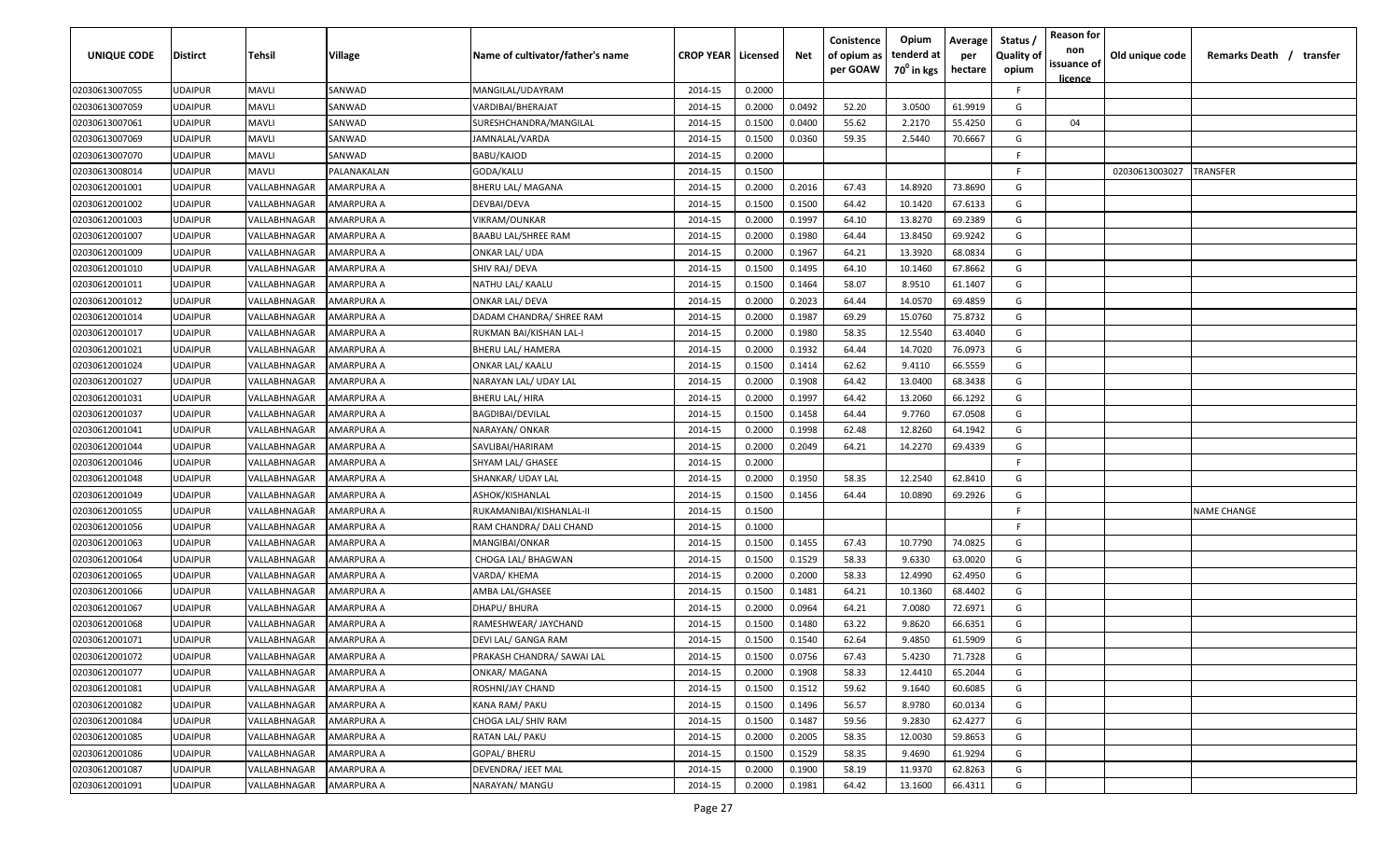| per GOAW<br>70 <sup>0</sup> in kgs<br>hectare<br>opium<br>licence<br>68.4490<br>02030612001105<br><b>UDAIPUR</b><br>VALLABHNAGAR<br>AMARPURA A<br>SHUKHALA BAI/ RAJMAL<br>2014-15<br>0.1500<br>0.1470<br>66.07<br>10.0620<br>G<br>02030612001108<br><b>UDAIPUR</b><br>VALLABHNAGAR<br>AMARPURA A<br>VARDI BAI/ VENA<br>2014-15<br>0.2000<br>0.1982<br>67.43<br>14.3910<br>72.6085<br>G<br>0.1994<br>G<br>02030612001122<br><b>UDAIPUR</b><br>AMARPURA A<br>0.2000<br>64.42<br>14.1630<br>71.0281<br>VALLABHNAGAR<br>RAMESHWAR/ DEVA<br>2014-15<br>73.5288<br>02030612001124<br><b>UDAIPUR</b><br>AMARPURA A<br>0.2000<br>0.1978<br>70.60<br>14.5440<br>G<br>VALLABHNAGAR<br>LOGAR (AMARA)/ KELASH<br>2014-15<br>02030612001129<br><b>UDAIPUR</b><br>VALLABHNAGAR<br>AMARPURA A<br>GOPAL/ SHIV RAM<br>2014-15<br>0.1500<br>0.1510<br>65.48<br>10.4390<br>69.1325<br>G<br>02030612001130<br><b>UDAIPUR</b><br>VALLABHNAGAR<br>AMARPURA A<br>SHOKIN/ NATHU<br>2014-15<br>0.1500<br>0.1489<br>59.58<br>9.3460<br>62.7670<br>G<br>02030612001134<br>0.1500<br>0.1502<br>58.19<br>G<br><b>UDAIPUR</b><br>VALLABHNAGAR<br>AMARPURA A<br>SHAMBHU/ KAJOD<br>2014-15<br>8.8950<br>59.2210<br>02030612001135<br>0.1500<br>0.0700<br><b>UDAIPUR</b><br>VALLABHNAGAR<br>AMARPURA A<br>SURESH CHANDRA/ BHAGWAN<br>2014-15<br>64.21<br>4.4490<br>63.5571<br>G |  |
|------------------------------------------------------------------------------------------------------------------------------------------------------------------------------------------------------------------------------------------------------------------------------------------------------------------------------------------------------------------------------------------------------------------------------------------------------------------------------------------------------------------------------------------------------------------------------------------------------------------------------------------------------------------------------------------------------------------------------------------------------------------------------------------------------------------------------------------------------------------------------------------------------------------------------------------------------------------------------------------------------------------------------------------------------------------------------------------------------------------------------------------------------------------------------------------------------------------------------------------------------------------------------------------------------------------------------------------------|--|
|                                                                                                                                                                                                                                                                                                                                                                                                                                                                                                                                                                                                                                                                                                                                                                                                                                                                                                                                                                                                                                                                                                                                                                                                                                                                                                                                                |  |
|                                                                                                                                                                                                                                                                                                                                                                                                                                                                                                                                                                                                                                                                                                                                                                                                                                                                                                                                                                                                                                                                                                                                                                                                                                                                                                                                                |  |
|                                                                                                                                                                                                                                                                                                                                                                                                                                                                                                                                                                                                                                                                                                                                                                                                                                                                                                                                                                                                                                                                                                                                                                                                                                                                                                                                                |  |
|                                                                                                                                                                                                                                                                                                                                                                                                                                                                                                                                                                                                                                                                                                                                                                                                                                                                                                                                                                                                                                                                                                                                                                                                                                                                                                                                                |  |
|                                                                                                                                                                                                                                                                                                                                                                                                                                                                                                                                                                                                                                                                                                                                                                                                                                                                                                                                                                                                                                                                                                                                                                                                                                                                                                                                                |  |
|                                                                                                                                                                                                                                                                                                                                                                                                                                                                                                                                                                                                                                                                                                                                                                                                                                                                                                                                                                                                                                                                                                                                                                                                                                                                                                                                                |  |
|                                                                                                                                                                                                                                                                                                                                                                                                                                                                                                                                                                                                                                                                                                                                                                                                                                                                                                                                                                                                                                                                                                                                                                                                                                                                                                                                                |  |
|                                                                                                                                                                                                                                                                                                                                                                                                                                                                                                                                                                                                                                                                                                                                                                                                                                                                                                                                                                                                                                                                                                                                                                                                                                                                                                                                                |  |
|                                                                                                                                                                                                                                                                                                                                                                                                                                                                                                                                                                                                                                                                                                                                                                                                                                                                                                                                                                                                                                                                                                                                                                                                                                                                                                                                                |  |
| 0.1500<br>02030612001138<br><b>UDAIPUR</b><br>VALLABHNAGAR<br>AMARPURA A<br>BHURA/ VENI RAM<br>2014-15<br>0.1500<br>58.19<br>9.6010<br>64.0067<br>G                                                                                                                                                                                                                                                                                                                                                                                                                                                                                                                                                                                                                                                                                                                                                                                                                                                                                                                                                                                                                                                                                                                                                                                            |  |
| 02030612001141<br><b>UDAIPUR</b><br>VALLABHNAGAR<br>2014-15<br>0.1500<br>0.1499<br>61.07<br>9.9890<br>66.6378<br>G<br>AMARPURA A<br>PREMBAI/SAWAILAL                                                                                                                                                                                                                                                                                                                                                                                                                                                                                                                                                                                                                                                                                                                                                                                                                                                                                                                                                                                                                                                                                                                                                                                           |  |
| 0.1509<br>G<br>2014-15<br>0.1500<br>70.17<br>74.0030<br>02030612001154<br><b>UDAIPUR</b><br>VALLABHNAGAR<br>AMARPURA B<br>CHAMPALAL/UDA<br>11.1670                                                                                                                                                                                                                                                                                                                                                                                                                                                                                                                                                                                                                                                                                                                                                                                                                                                                                                                                                                                                                                                                                                                                                                                             |  |
| 12.9820<br>0.2000<br>0.1904<br>58.44<br>68.1830<br>G<br>02030612001156<br><b>UDAIPUR</b><br>VALLABHNAGAR<br>AMARPURA B<br>KHEMA/BHAJJA<br>2014-15                                                                                                                                                                                                                                                                                                                                                                                                                                                                                                                                                                                                                                                                                                                                                                                                                                                                                                                                                                                                                                                                                                                                                                                              |  |
| 0.1960<br>67.28<br>G<br><b>UDAIPUR</b><br>AMARPURA B<br>2014-15<br>0.2000<br>14.1580<br>72.2350<br>02030612001158<br>VALLABHNAGAR<br>GOKAL/MAGNA                                                                                                                                                                                                                                                                                                                                                                                                                                                                                                                                                                                                                                                                                                                                                                                                                                                                                                                                                                                                                                                                                                                                                                                               |  |
| 65.22<br><b>UDAIPUR</b><br>AMARPURA B<br>2014-15<br>0.2000<br>0.1980<br>13.8550<br>69.9750<br>G<br>02030612001161<br>VALLABHNAGAR<br>MANGILAL/NATHULAL                                                                                                                                                                                                                                                                                                                                                                                                                                                                                                                                                                                                                                                                                                                                                                                                                                                                                                                                                                                                                                                                                                                                                                                         |  |
| 58.88<br>0.1404<br>8.9920<br>64.0460<br>G<br>02030612001166<br><b>UDAIPUR</b><br>AMARPURA B<br>2014-15<br>0.2000<br>VALLABHNAGAR<br>ONKAR/VJERAM                                                                                                                                                                                                                                                                                                                                                                                                                                                                                                                                                                                                                                                                                                                                                                                                                                                                                                                                                                                                                                                                                                                                                                                               |  |
| <b>UDAIPUR</b><br>VALLABHNAGAR<br>AMARPURA B<br>2014-15<br>0.2000<br>0.2000<br>61.25<br>13.0030<br>65.0150<br>G<br>02030612001167<br>BHURIBAI/LAKSHMIRAM                                                                                                                                                                                                                                                                                                                                                                                                                                                                                                                                                                                                                                                                                                                                                                                                                                                                                                                                                                                                                                                                                                                                                                                       |  |
| 0.2000<br>0.2021<br>58.88<br>12.4910<br>61.8060<br>G<br>02030612001172<br><b>UDAIPUR</b><br>VALLABHNAGAR<br>AMARPURA B<br>2014-15<br>BHANWARLAL/VENA-I                                                                                                                                                                                                                                                                                                                                                                                                                                                                                                                                                                                                                                                                                                                                                                                                                                                                                                                                                                                                                                                                                                                                                                                         |  |
| 02030612001183<br><b>UDAIPUR</b><br>VALLABHNAGAR<br>AMARPURA B<br>NANDLAL/JASHRAJ<br>2014-15<br>0.1500<br>0.1500<br>65.01<br>9.7240<br>64.8270<br>G                                                                                                                                                                                                                                                                                                                                                                                                                                                                                                                                                                                                                                                                                                                                                                                                                                                                                                                                                                                                                                                                                                                                                                                            |  |
| 02030612001190<br><b>UDAIPUR</b><br>VALLABHNAGAR<br>AMARPURA A<br>KANKU/JASRAJ<br>2014-15<br>0.1500<br>0.1481<br>62.62<br>9.9030<br>66.8670<br>G                                                                                                                                                                                                                                                                                                                                                                                                                                                                                                                                                                                                                                                                                                                                                                                                                                                                                                                                                                                                                                                                                                                                                                                               |  |
| <b>UDAIPUR</b><br>0.2005<br>62.62<br>14.6260<br>72.9476<br>G<br>02030612001196<br>VALLABHNAGAR<br>AMARPURA A<br>HIRALAL/BHERULAL<br>2014-15<br>0.2000                                                                                                                                                                                                                                                                                                                                                                                                                                                                                                                                                                                                                                                                                                                                                                                                                                                                                                                                                                                                                                                                                                                                                                                          |  |
| 62.62<br>02030612001197<br><b>UDAIPUR</b><br>VALLABHNAGAR<br>AMARPURA A<br>2014-15<br>0.2000<br>0.1944<br>13.1140<br>67.4588<br>G<br>UDAILAL/LACHIRAM                                                                                                                                                                                                                                                                                                                                                                                                                                                                                                                                                                                                                                                                                                                                                                                                                                                                                                                                                                                                                                                                                                                                                                                          |  |
| 4.5600<br>02030612001198<br><b>UDAIPUR</b><br>VALLABHNAGAR<br>AMARPURA A<br>VIPINGIRI/SHAMBHUGIRI<br>2014-15<br>0.1500<br>0.0697<br>64.10<br>65.4232<br>G                                                                                                                                                                                                                                                                                                                                                                                                                                                                                                                                                                                                                                                                                                                                                                                                                                                                                                                                                                                                                                                                                                                                                                                      |  |
| 0.1990<br>58.19<br>G<br>02030612001201<br><b>UDAIPUR</b><br>VALLABHNAGAR<br>AMARPURA A<br>CHUNNILAL/JAYRAJ<br>2014-15<br>0.2000<br>12.1870<br>61.2412                                                                                                                                                                                                                                                                                                                                                                                                                                                                                                                                                                                                                                                                                                                                                                                                                                                                                                                                                                                                                                                                                                                                                                                          |  |
| 58.35<br>60.2933<br>02030612001202<br><b>UDAIPUR</b><br>VALLABHNAGAR<br>AMARPURA A<br>2014-15<br>0.1500<br>0.1500<br>9.0440<br>G<br>JAYCHAND/KHEMA                                                                                                                                                                                                                                                                                                                                                                                                                                                                                                                                                                                                                                                                                                                                                                                                                                                                                                                                                                                                                                                                                                                                                                                             |  |
| 02030612001203<br>0.1500<br>0.1443<br>57.24<br>8.5860<br>59.5010<br><b>UDAIPUR</b><br>VALLABHNAGAR<br>AMARPURA B<br>GANPATPURI/SHAMBHUPURI<br>2014-15<br>G                                                                                                                                                                                                                                                                                                                                                                                                                                                                                                                                                                                                                                                                                                                                                                                                                                                                                                                                                                                                                                                                                                                                                                                     |  |
| 0.1500<br>0.1430<br>52.03<br>02030612001204<br><b>UDAIPUR</b><br>VALLABHNAGAR<br>AMARPURA B<br>ONKARPURI/SHAMBHUPURI<br>2014-15<br>8.2580<br>57.7480<br>G                                                                                                                                                                                                                                                                                                                                                                                                                                                                                                                                                                                                                                                                                                                                                                                                                                                                                                                                                                                                                                                                                                                                                                                      |  |
| 02030612001205<br><b>UDAIPUR</b><br>VALLABHNAGAR<br>AMARPURA B<br>BHERULAL/UDA<br>2014-15<br>0.2000<br>0.1987<br>64.80<br>13.5340<br>68.1130<br>G                                                                                                                                                                                                                                                                                                                                                                                                                                                                                                                                                                                                                                                                                                                                                                                                                                                                                                                                                                                                                                                                                                                                                                                              |  |
| G<br>2014-15<br>0.1500<br>0.1518<br>61.25<br>10.4210<br>68.6500<br>02030612001212<br><b>UDAIPUR</b><br>VALLABHNAGAR<br>AMARPURA B<br>SHANIBAI/KHEMRAJ                                                                                                                                                                                                                                                                                                                                                                                                                                                                                                                                                                                                                                                                                                                                                                                                                                                                                                                                                                                                                                                                                                                                                                                          |  |
| 0.2000<br>0.2000<br>58.88<br>12.1290<br>60.6450<br>G<br>02030612001215<br><b>UDAIPUR</b><br>VALLABHNAGAR<br>AMARPURA B<br>LOGAR/UDA<br>2014-15                                                                                                                                                                                                                                                                                                                                                                                                                                                                                                                                                                                                                                                                                                                                                                                                                                                                                                                                                                                                                                                                                                                                                                                                 |  |
| F.<br>02030612001218<br><b>UDAIPUR</b><br>VALLABHNAGAR<br>AMARPURA B<br>BHANWARLAL@AMARCHAND/VENA<br>2014-15<br>0.1500                                                                                                                                                                                                                                                                                                                                                                                                                                                                                                                                                                                                                                                                                                                                                                                                                                                                                                                                                                                                                                                                                                                                                                                                                         |  |
| 02030612001221<br><b>UDAIPUR</b><br>VALLABHNAGAR<br>AMARPURA B<br>NOJI BAI/TEJAA<br>2014-15<br>0.2000<br>0.2020<br>61.25<br>12.8800<br>63.7620<br>G                                                                                                                                                                                                                                                                                                                                                                                                                                                                                                                                                                                                                                                                                                                                                                                                                                                                                                                                                                                                                                                                                                                                                                                            |  |
| 0.1958<br>59.09<br>12.1730<br>62.1710<br>G<br>02030612001222<br><b>UDAIPUR</b><br>VALLABHNAGAR<br>AMARPURA B<br>ONKARLAL/PARTHA<br>2014-15<br>0.2000                                                                                                                                                                                                                                                                                                                                                                                                                                                                                                                                                                                                                                                                                                                                                                                                                                                                                                                                                                                                                                                                                                                                                                                           |  |
| 59.09<br>12.4930<br>02030612001225<br><b>UDAIPUR</b><br>VALLABHNAGAR<br>AMARPURA B<br>BHAGCHAND/GOTU<br>2014-15<br>0.2000<br>0.2040<br>61.2400<br>G                                                                                                                                                                                                                                                                                                                                                                                                                                                                                                                                                                                                                                                                                                                                                                                                                                                                                                                                                                                                                                                                                                                                                                                            |  |
| 02030612001226<br><b>UDAIPUR</b><br>VALLABHNAGAR<br>AMARPURA B<br>DEVA/NAVLA GADRI<br>2014-15<br>0.2000<br>0.2030<br>61.25<br>13.3350<br>65.6900<br>G                                                                                                                                                                                                                                                                                                                                                                                                                                                                                                                                                                                                                                                                                                                                                                                                                                                                                                                                                                                                                                                                                                                                                                                          |  |
| 02030612001231<br><b>UDAIPUR</b><br>VALLABHNAGAR<br>AMARPURA B<br>BABULAL/RAMLAL<br>2014-15<br>0.1000<br>F.                                                                                                                                                                                                                                                                                                                                                                                                                                                                                                                                                                                                                                                                                                                                                                                                                                                                                                                                                                                                                                                                                                                                                                                                                                    |  |
| 68.5250<br>02030612001232<br><b>UDAIPUR</b><br>VALLABHNAGAR<br><b>AMARPURA B</b><br>DEVA/BABRU<br>2014-15<br>0.2000<br>0.2075<br>14.2190<br>G<br>65.01                                                                                                                                                                                                                                                                                                                                                                                                                                                                                                                                                                                                                                                                                                                                                                                                                                                                                                                                                                                                                                                                                                                                                                                         |  |
| 0.1838<br>G<br>02030612001236<br><b>UDAIPUR</b><br>VALLABHNAGAR<br>AMARPURA B<br>SIVRAM/NANA RAWAT<br>2014-15<br>0.2000<br>58.44<br>11.8380<br>64.4070                                                                                                                                                                                                                                                                                                                                                                                                                                                                                                                                                                                                                                                                                                                                                                                                                                                                                                                                                                                                                                                                                                                                                                                         |  |
| 02030612001239<br><b>UDAIPUR</b><br>VALLABHNAGAR<br>RODI/MANGU<br>0.2080<br>59.57<br>12.9950<br>62.4760<br>G<br>AMARPURA B<br>2014-15<br>0.2000                                                                                                                                                                                                                                                                                                                                                                                                                                                                                                                                                                                                                                                                                                                                                                                                                                                                                                                                                                                                                                                                                                                                                                                                |  |
| 02030612001243<br><b>UDAIPUR</b><br>VALLABHNAGAR<br>ONKAR/UDAILAL<br>0.1947<br>64.80<br>13.6080<br>69.8920<br>G<br>AMARPURA B<br>2014-15<br>0.2000                                                                                                                                                                                                                                                                                                                                                                                                                                                                                                                                                                                                                                                                                                                                                                                                                                                                                                                                                                                                                                                                                                                                                                                             |  |
| G<br>02030612001245<br><b>UDAIPUR</b><br>0.2000<br>0.1943<br>61.25<br>12.6530<br>65.1210<br>VALLABHNAGAR<br>AMARPURA B<br>PRAKASHCHANDRA/LACHIRAM<br>2014-15                                                                                                                                                                                                                                                                                                                                                                                                                                                                                                                                                                                                                                                                                                                                                                                                                                                                                                                                                                                                                                                                                                                                                                                   |  |
| 02030612001246<br>0.1500<br>0.1479<br>64.80<br>10.0250<br>67.7820<br>G<br><b>UDAIPUR</b><br>VALLABHNAGAR<br>AMARPURA B<br>BHERA/DEVA<br>2014-15<br><b>NAME CHANGE</b>                                                                                                                                                                                                                                                                                                                                                                                                                                                                                                                                                                                                                                                                                                                                                                                                                                                                                                                                                                                                                                                                                                                                                                          |  |
| 02030612001250<br>0.2000<br>0.2000<br>12.7300<br>63.6500<br>G<br><b>UDAIPUR</b><br>VALLABHNAGAR<br>AMARPURA B<br>MOHAN/NANA<br>2014-15<br>59.09                                                                                                                                                                                                                                                                                                                                                                                                                                                                                                                                                                                                                                                                                                                                                                                                                                                                                                                                                                                                                                                                                                                                                                                                |  |
| 02030612001254<br>0.1950<br><b>UDAIPUR</b><br>VALLABHNAGAR<br>AMARPURA B<br>CHENA/MAGNA<br>2014-15<br>0.2000<br>58.88<br>12.1630<br>62.3740<br>G                                                                                                                                                                                                                                                                                                                                                                                                                                                                                                                                                                                                                                                                                                                                                                                                                                                                                                                                                                                                                                                                                                                                                                                               |  |
| 0.2017<br>G<br>02030612001257<br><b>UDAIPUR</b><br>VALLABHNAGAR<br><b>AMARPURA B</b><br>PRATHA/ONKAR<br>2014-15<br>0.2000<br>61.25<br>13.0730<br>64.8140                                                                                                                                                                                                                                                                                                                                                                                                                                                                                                                                                                                                                                                                                                                                                                                                                                                                                                                                                                                                                                                                                                                                                                                       |  |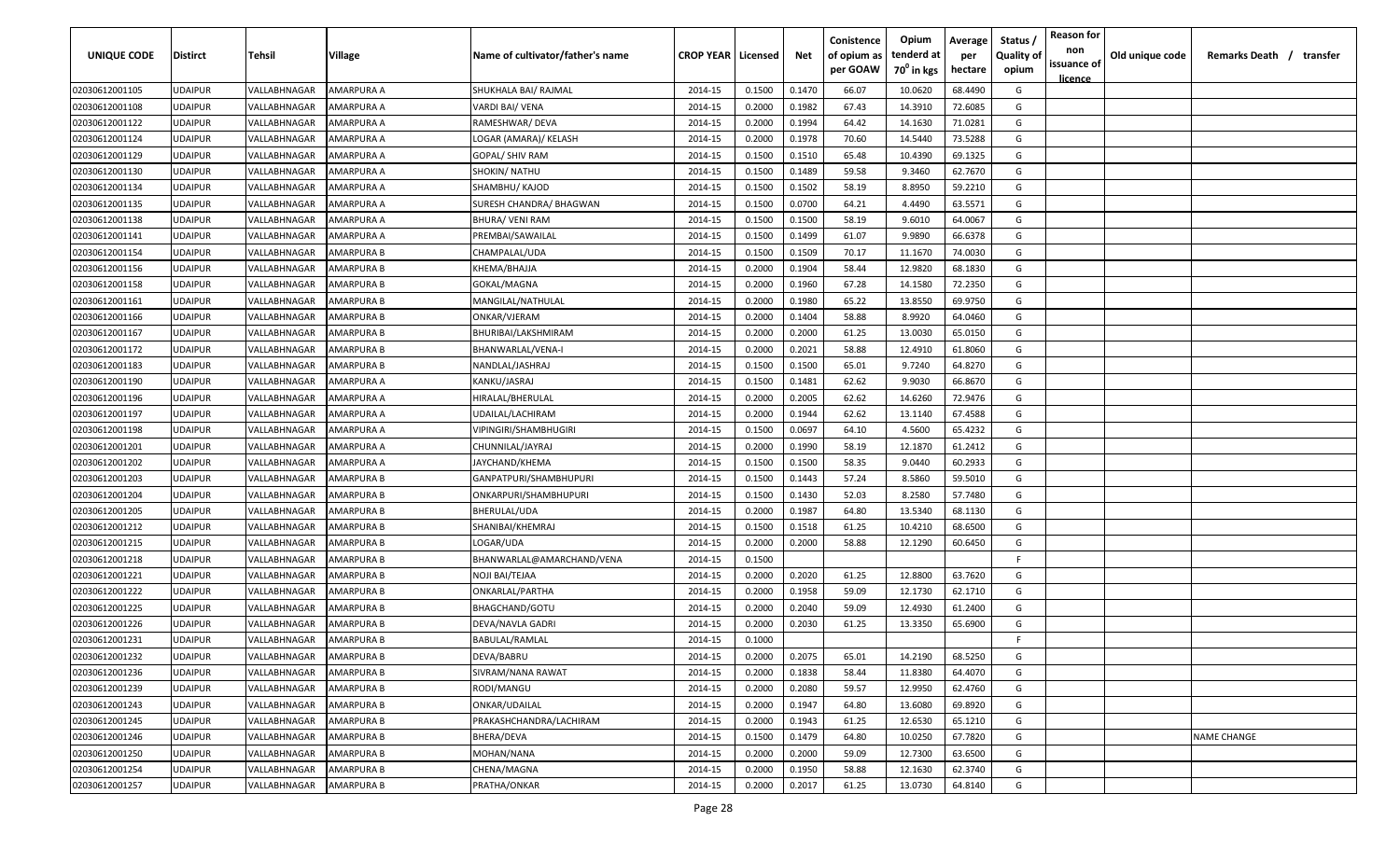| UNIQUE CODE    | Distirct | Tehsil       | Village               | Name of cultivator/father's name | <b>CROP YEAR   Licensed</b> |        | Net    | Conistence<br>of opium as | Opium<br>tenderd at    | Average<br>per | Status<br><b>Quality of</b> | <b>Reason for</b><br>non<br>issuance of | Old unique code | Remarks Death / transfer |
|----------------|----------|--------------|-----------------------|----------------------------------|-----------------------------|--------|--------|---------------------------|------------------------|----------------|-----------------------------|-----------------------------------------|-----------------|--------------------------|
|                |          |              |                       |                                  |                             |        |        | per GOAW                  | 70 <sup>°</sup> in kgs | hectare        | opium                       | <u>licence</u>                          |                 |                          |
| 02030612001258 | UDAIPUR  | VALLABHNAGAR | AMARPURA B            | SUSHILA/KELASHCHANDRA            | 2014-15                     | 0.2000 | 0.1484 | 53.96                     | 8.8650                 | 59.7370        | G                           |                                         |                 |                          |
| 02030612001259 | UDAIPUR  | VALLABHNAGAR | AMARPURA B            | RAMNARAYAN/NATHU                 | 2014-15                     | 0.1500 |        |                           |                        |                | -F.                         |                                         |                 |                          |
| 02030612001261 | UDAIPUR  | VALLABHNAGAR | AMARPURA B            | KISHANLAL/GEHARILAL              | 2014-15                     | 0.1500 | 0.1500 | 64.80                     | 10.2380                | 68.2530        | G                           |                                         |                 |                          |
| 02030612001263 | UDAIPUR  | VALLABHNAGAR | AMARPURA B            | LALCHAND/TARACHNAD               | 2014-15                     | 0.2000 | 0.2025 | 58.44                     | 12.1640                | 60.0690        | G                           |                                         |                 |                          |
| 02030612001264 | UDAIPUR  | VALLABHNAGAR | AMARPURA B            | RAMLAL/HIRALAL                   | 2014-15                     | 0.1500 | 0.1417 | 58.44                     | 9.2340                 | 65.1660        | G                           |                                         |                 |                          |
| 02030612001270 | UDAIPUR  | VALLABHNAGAR | AMARPURA B            | RAMLAL/CHAMPA                    | 2014-15                     | 0.1500 |        |                           |                        |                | E                           |                                         |                 |                          |
| 02030612001271 | UDAIPUR  | VALLABHNAGAR | AMARPURA B            | MOHANLAL/UDA MEGVAL              | 2014-15                     | 0.1500 | 0.1507 | 58.44                     | 9.4000                 | 62.3760        | G                           |                                         |                 |                          |
| 02030612001272 | UDAIPUR  | VALLABHNAGAR | AMARPURA B            | BHERULAL/JASHRAJ                 | 2014-15                     | 0.1500 | 0.1484 | 67.28                     | 10.6210                | 71.5700        | G                           |                                         |                 |                          |
| 02030612001275 | UDAIPUR  | VALLABHNAGAR | AMARPURA B            | SHANKARLAL/MODA                  | 2014-15                     | 0.1000 |        |                           |                        |                | F.                          |                                         |                 |                          |
| 02030612001276 | UDAIPUR  | VALLABHNAGAR | AMARPURA B            | SHIVGIRI/HIRAGIRI                | 2014-15                     | 0.1500 | 0.1445 | 65.22                     | 9.8580                 | 68.2210        | G                           |                                         |                 |                          |
| 02030612001277 | UDAIPUR  | VALLABHNAGAR | AMARPURA B            | SURESHKUMHAR/RAMLAL              | 2014-15                     | 0.1500 | 0.1548 | 65.22                     | 10.5470                | 68.1330        | G                           |                                         |                 |                          |
| 02030612001281 | UDAIPUR  | VALLABHNAGAR | AMARPURA B            | RADHU/DEEPA                      | 2014-15                     | 0.1500 | 0.1500 | 56.77                     | 9.5700                 | 63.8000        | G                           |                                         |                 |                          |
| 02030612001282 | UDAIPUR  | VALLABHNAGAR | AMARPURA B            | RAJMAL/MANGILAL                  | 2014-15                     | 0.2000 | 0.1875 | 62.95                     | 12.5090                | 66.7150        | G                           |                                         |                 |                          |
| 02030612001283 | UDAIPUR  | VALLABHNAGAR | AMARPURA B            | GOTAM/NARAYAN                    | 2014-15                     | 0.2000 | 0.1988 | 59.09                     | 12.5360                | 63.0580        | G                           |                                         |                 |                          |
| 02030612001286 | UDAIPUR  | VALLABHNAGAR | AMARPURA B            | DAKHI/BHAGWAN                    | 2014-15                     | 0.2000 | 0.2060 | 60.21                     | 12.5920                | 61.1260        | G                           |                                         |                 |                          |
| 02030612001293 | UDAIPUR  | VALLABHNAGAR | AMARPURA B            | MANSHUKH/SAWAILAL                | 2014-15                     | 0.1500 | 0.1500 | 65.01                     | 10.3920                | 69.2800        | G                           |                                         |                 |                          |
| 02030612001294 | UDAIPUR  | VALLABHNAGAR | AMARPURA B            | PRATHVIRAJ/SAKHA                 | 2014-15                     | 0.2000 | 0.2000 | 58.44                     | 12.2140                | 61.0700        | G                           |                                         |                 |                          |
| 02030612001301 | UDAIPUR  | VALLABHNAGAR | AMARPURA B            | MANGILAL/LACHIRAM JANVA          | 2014-15                     | 0.2000 | 0.1971 | 61.22                     | 12.8740                | 65.3170        | G                           |                                         |                 |                          |
| 02030612001308 | UDAIPUR  | VALLABHNAGAR | AMARPURA B            | BHANWARLAL/GIRDHARI              | 2014-15                     | 0.2000 | 0.2067 | 57.02                     | 12.6830                | 61.3590        | G                           |                                         |                 |                          |
| 02030612001310 | UDAIPUR  | VALLABHNAGAR | AMARPURA B            | RAJENDRA/KISHANLAL               | 2014-15                     | 0.2000 | 0.1887 | 58.88                     | 11.8520                | 62.8090        | G                           |                                         |                 |                          |
| 02030612001311 | UDAIPUR  | VALLABHNAGAR | AMARPURA B            | RAMLAL/GOTU                      | 2014-15                     | 0.2000 | 0.2016 | 59.55                     | 12.1060                | 60.0500        | G                           |                                         |                 |                          |
| 02030612001312 | UDAIPUR  | VALLABHNAGAR | AMARPURA B            | NATHI/GOTI                       | 2014-15                     | 0.1500 | 0.1455 | 59.02                     | 8.7430                 | 60.0890        | G                           |                                         |                 |                          |
| 02030612001313 | UDAIPUR  | VALLABHNAGAR | AMARPURA B            | KHEMRAJ/KEVAL                    | 2014-15                     | 0.1500 | 0.1365 | 65.01                     | 9.0830                 | 66.5421        | G                           |                                         |                 |                          |
| 02030612002001 | UDAIPUR  | VALLABHNAGAR | AMARPURALOONDA        | UDAYLAL/BHERA                    | 2014-15                     | 0.1500 | 0.1468 | 61.12                     | 9.6130                 | 65.4837        | G                           |                                         |                 |                          |
| 02030612002002 | UDAIPUR  | VALLABHNAGAR | AMARPURALOONDA        | BHANIBAI/NARU                    | 2014-15                     | 0.1500 | 0.1441 | 58.65                     | 8.9480                 | 62.0958        | G                           |                                         |                 |                          |
| 02030612002008 | UDAIPUR  | VALLABHNAGAR | AMARPURALOONDA        | MAGANI RAM/KANI RAM              | 2014-15                     | 0.2000 | 0.2067 | 59.10                     | 13.1030                | 63.3914        | G                           |                                         |                 |                          |
| 02030612002010 | UDAIPUR  | VALLABHNAGAR | AMARPURALOONDA        | KISHANBAI/CHAGANLAL              | 2014-15                     | 0.2000 | 0.2023 | 58.39                     | 13.3210                | 65.8478        | G                           |                                         |                 |                          |
| 02030612002011 | UDAIPUR  | VALLABHNAGAR | AMARPURALOONDA        | PEMA/MODA                        | 2014-15                     | 0.2000 | 0.1998 | 58.39                     | 13.0540                | 65.3353        | G                           |                                         |                 |                          |
| 02030612002014 | UDAIPUR  | VALLABHNAGAR | AMARPURALOONDA        | <b>GORDHAN/BALAM JATTI</b>       | 2014-15                     | 0.1500 | 0.1435 | 64.22                     | 9.8350                 | 68.5366        | G                           |                                         |                 |                          |
| 02030612002016 | UDAIPUR  | VALLABHNAGAR | AMARPURALOONDA        | GULABKUVAR/LALSINGH              | 2014-15                     | 0.2000 | 0.1968 | 58.65                     | 12.4170                | 63.0945        | G                           |                                         |                 |                          |
| 02030612002017 | UDAIPUR  | VALLABHNAGAR | AMARPURALOONDA        | BHABHUTSINGH/RAMSINGH            | 2014-15                     | 0.2000 | 0.1936 | 61.12                     | 13.0970                | 67.6498        | G                           |                                         |                 |                          |
| 02030612002018 | UDAIPUR  | VALLABHNAGAR | AMARPURALOONDA        | <b>BHAGWAN/UDA</b>               | 2014-15                     | 0.2000 | 0.1932 | 63.18                     | 13.4660                | 69.6998        | G                           |                                         |                 |                          |
| 02030612002019 | UDAIPUR  | VALLABHNAGAR | AMARPURALOONDA        | CHOGA LAL/MAGANI RAM             | 2014-15                     | 0.2000 | 0.1928 | 58.65                     | 12.5510                | 65.0985        | G                           |                                         |                 |                          |
| 02030612002021 | UDAIPUR  | VALLABHNAGAR | AMARPURALOONDA        | <b>HAGAMIBAI/KISOR</b>           | 2014-15                     | 0.2000 | 0.1951 | 65.26                     | 14.2550                | 73.0651        | G                           |                                         |                 |                          |
| 02030612002029 | UDAIPUR  | VALLABHNAGAR | AMARPURALOONDA        | RAMESHWAR/UADAY LAL JAT          | 2014-15                     | 0.1500 | 0.1462 | 59.10                     | 9.2700                 | 63.4063        | G                           |                                         |                 |                          |
| 02030612002030 | UDAIPUR  | VALLABHNAGAR | AMARPURALOONDA        | <b>GANGA RAM/DALLA JI</b>        | 2014-15                     | 0.2000 | 0.2000 | 65.26                     | 14.4220                | 72.1100        | G                           |                                         |                 |                          |
| 02030612002031 | UDAIPUR  | VALLABHNAGAR | AMARPURALOONDA        | CHAMPA LAL/NAWALA JI             | 2014-15                     | 0.2000 | 0.1955 | 65.26                     | 14.1050                | 72.1483        | G                           |                                         |                 |                          |
| 02030612002032 | UDAIPUR  | VALLABHNAGAR | AMARPURALOONDA        | KISHAN LAL/MAGANI RAM            | 2014-15                     | 0.2000 | 0.1950 | 59.10                     | 12.6900                | 65.0769        | G                           |                                         |                 |                          |
| 02030612002033 | UDAIPUR  | VALLABHNAGAR | AMARPURALOONDA        | PRABHU/KELA JAT                  | 2014-15                     | 0.2000 | 0.1993 | 59.10                     | 12.8080                | 64.2649        | G                           |                                         |                 |                          |
| 02030612002035 | UDAIPUR  | VALLABHNAGAR | AMARPURALOONDA        | BHAGWAN/BHERA JI                 | 2014-15                     | 0.2000 | 0.2000 | 61.12                     | 13.6210                | 68.1050        | G                           |                                         |                 |                          |
| 02030612002036 | UDAIPUR  | VALLABHNAGAR | AMARPURALOONDA        | RAMSINGH/NATHU                   | 2014-15                     | 0.2000 | 0.1948 | 58.39                     | 13.3210                | 68.3830        | G                           |                                         |                 |                          |
| 02030612002042 | UDAIPUR  | VALLABHNAGAR | <b>AMARPURALOONDA</b> | NARAYANIBAI/UDAILAL              | 2014-15                     | 0.2000 | 0.1968 | 58.39                     | 12.5290                | 63.6636        | G                           |                                         |                 |                          |
| 02030612002043 | UDAIPUR  | VALLABHNAGAR | AMARPURALOONDA        | ABHAY SINGH/ FATEH SINGH         | 2014-15                     | 0.2000 | 0.2046 | 58.39                     | 12.8210                | 62.6637        | G                           |                                         |                 |                          |
| 02030612002051 | UDAIPUR  | VALLABHNAGAR | AMARPURALOONDA        | GISIBAI/NARAYAN                  | 2014-15                     | 0.2000 | 0.1957 | 58.65                     | 12.6010                | 64.3894        | G                           |                                         |                 |                          |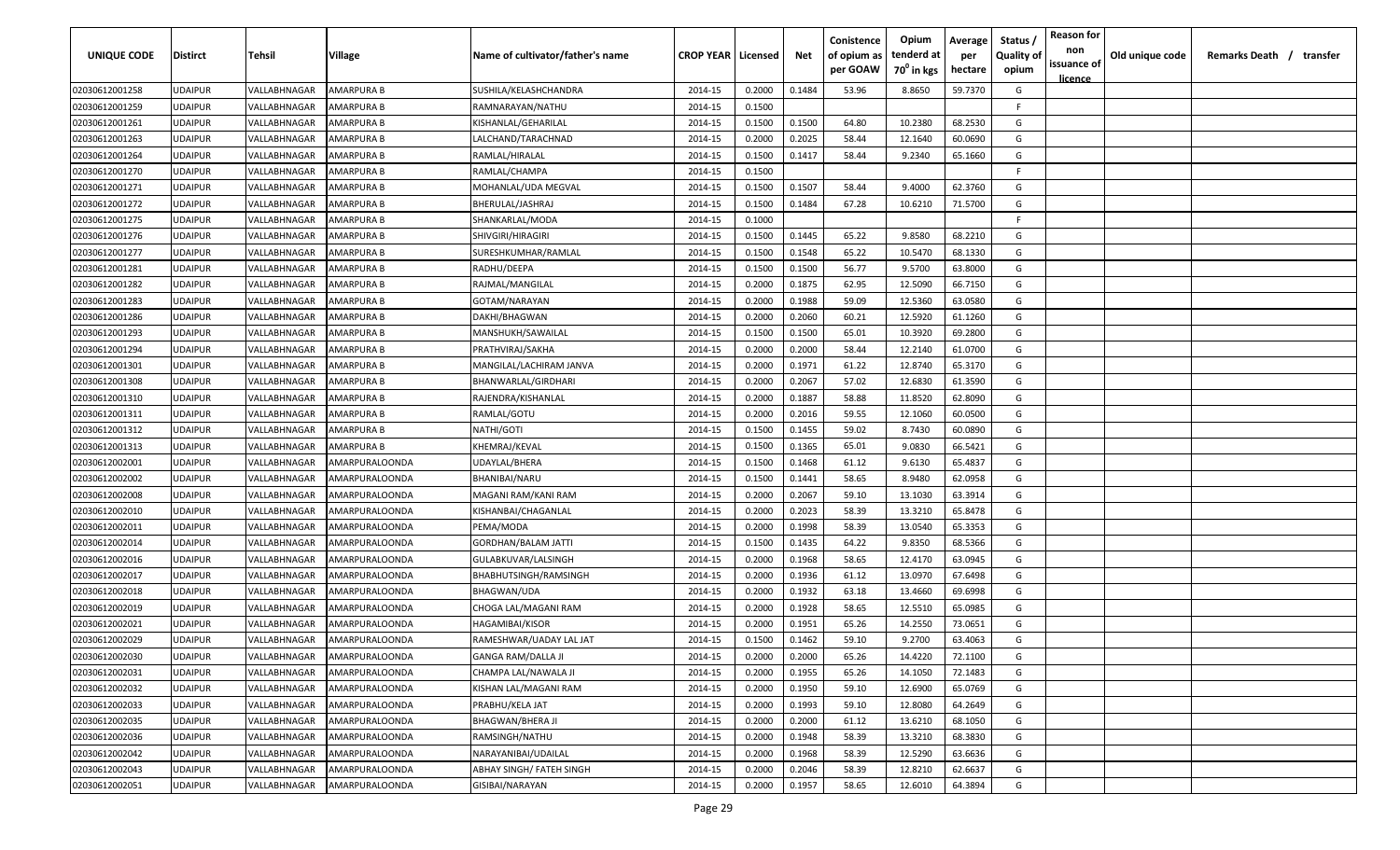| UNIQUE CODE    | <b>Distirct</b> | Tehsil       | <b>Village</b>        | Name of cultivator/father's name | <b>CROP YEAR   Licensed</b> |        | Net    | Conistence<br>of opium as<br>per GOAW | Opium<br>tenderd at<br>70 <sup>0</sup> in kgs | Average<br>per<br>hectare | Status /<br><b>Quality of</b><br>opium | <b>Reason for</b><br>non<br>issuance of<br><u>licence</u> | Old unique code | Remarks Death /<br>transfer |
|----------------|-----------------|--------------|-----------------------|----------------------------------|-----------------------------|--------|--------|---------------------------------------|-----------------------------------------------|---------------------------|----------------------------------------|-----------------------------------------------------------|-----------------|-----------------------------|
| 02030612002057 | <b>UDAIPUR</b>  | VALLABHNAGAR | AMARPURALOONDA        | MAGANI RAM/BAJE RAM              | 2014-15                     | 0.2000 | 0.1920 | 55.95                                 | 11.9250                                       | 62.1094                   | G                                      |                                                           |                 |                             |
| 02030612002061 | <b>UDAIPUR</b>  | VALLABHNAGAR | AMARPURALOONDA        | LEHRIBAI/MANGILAL                | 2014-15                     | 0.2000 | 0.1969 | 67.23                                 | 14.6850                                       | 74.5810                   | G                                      |                                                           |                 |                             |
| 02030612002062 | <b>UDAIPUR</b>  | VALLABHNAGAR | AMARPURALOONDA        | UDAY KUNWAR/GORDHANSINGH         | 2014-15                     | 0.2000 | 0.1982 | 56.94                                 | 11.9900                                       | 60.4945                   | G                                      |                                                           |                 | TRANSFER/GARHPURA           |
| 02030612002063 | <b>UDAIPUR</b>  | VALLABHNAGAR | AMARPURALOONDA        | BHANEARSINGH/MANSINGH            | 2014-15                     | 0.2000 | 0.1950 | 61.12                                 | 12.6870                                       | 65.0615                   | G                                      |                                                           |                 |                             |
| 02030612002064 | <b>UDAIPUR</b>  | VALLABHNAGAR | AMARPURALOONDA        | DEVA/KESA                        | 2014-15                     | 0.2000 | 0.1946 | 55.56                                 | 12.5880                                       | 64.6865                   | G                                      |                                                           |                 | TRANSFER/NAHARPURA          |
| 02030612002065 | <b>UDAIPUR</b>  | VALLABHNAGAR | AMARPURALOONDA        | DEVA/HEERA                       | 2014-15                     | 0.1500 | 0.1476 | 48.26                                 | 8.2590                                        | 55.9553                   | G                                      | 04                                                        |                 |                             |
| 02030612002066 | <b>UDAIPUR</b>  | VALLABHNAGAR | AMARPURALOONDA        | RAMSINGH/AMERSINGH               | 2014-15                     | 0.2000 | 0.1936 | 56.13                                 | 12.2280                                       | 63.1612                   | G                                      |                                                           |                 | TRANSFER/NAHARPURA          |
| 02030612006001 | <b>UDAIPUR</b>  | VALLABHNAGAR | BANSADA               | CHOGALAL/GANESH                  | 2014-15                     | 0.2000 | 0.2000 | 55.33                                 | 12.1490                                       | 60.7450                   | G                                      |                                                           |                 |                             |
| 02030612006003 | <b>UDAIPUR</b>  | VALLABHNAGAR | BANSADA               | DHAPUBAI/GANGARAM                | 2014-15                     | 0.1500 | 0.1506 | 55.68                                 | 9.5450                                        | 63.3798                   | G                                      |                                                           |                 |                             |
| 02030612006008 | <b>UDAIPUR</b>  | VALLABHNAGAR | BANSADA               | VIRMAN/UDA                       | 2014-15                     | 0.2000 | 0.2001 | 59.67                                 | 13.7580                                       | 68.7556                   | G                                      |                                                           |                 |                             |
| 02030612006013 | <b>UDAIPUR</b>  | VALLABHNAGAR | BANSADA               | OMKAR/MOTILAL                    | 2014-15                     | 0.2000 | 0.1989 | 61.28                                 | 13.9110                                       | 69.9397                   | G                                      |                                                           |                 |                             |
| 02030612006021 | <b>UDAIPUR</b>  | VALLABHNAGAR | BANSADA               | BHURALAL/RUPA                    | 2014-15                     | 0.2000 | 0.2022 | 57.59                                 | 13.3530                                       | 66.0386                   | G                                      |                                                           |                 |                             |
| 02030612006025 | <b>UDAIPUR</b>  | VALLABHNAGAR | BANSADA               | UDAILAL/CHENA                    | 2014-15                     | 0.2000 | 0.1985 | 56.19                                 | 12.9560                                       | 65.2695                   | G                                      |                                                           |                 |                             |
| 02030612009004 | <b>UDAIPUR</b>  | VALLABHNAGAR | ВНОРА КА КНЕDА        | DEVILAL/ PEMA                    | 2014-15                     | 0.2000 | 0.1990 | 62.69                                 | 12.7350                                       | 63.9950                   | G                                      |                                                           |                 |                             |
| 02030612009007 | <b>UDAIPUR</b>  | VALLABHNAGAR | <b>BHOPA KA KHEDA</b> | CHUNNI LAL/UDA                   | 2014-15                     | 0.2000 | 0.1829 | 62.69                                 | 11.7770                                       | 64.3904                   | G                                      |                                                           |                 |                             |
| 02030612009008 | <b>UDAIPUR</b>  | VALLABHNAGAR | ВНОРА КА КНЕDА        | RUP LAL/ RAMA                    | 2014-15                     | 0.1500 | 0.1431 | 59.82                                 | 9.1700                                        | 64.0811                   | G                                      |                                                           |                 |                             |
| 02030612009010 | <b>UDAIPUR</b>  | VALLABHNAGAR | ВНОРА КА КНЕДА        | NOJIBAI/BHOPA                    | 2014-15                     | 0.2000 | 0.2000 | 67.16                                 | 13.6240                                       | 68.1200                   | G                                      |                                                           |                 |                             |
| 02030612009018 | <b>UDAIPUR</b>  | VALLABHNAGAR | ВНОРА КА КНЕДА        | UDAYLAL/GOKAL                    | 2014-15                     | 0.1500 | 0.1440 | 59.82                                 | 9.2380                                        | 64.1528                   | G                                      |                                                           |                 |                             |
| 02030612009019 | <b>UDAIPUR</b>  | VALLABHNAGAR | ВНОРА КА КНЕДА        | PARTHVIRAJ/VENA                  | 2014-15                     | 0.2000 | 0.2048 | 59.82                                 | 12.2030                                       | 59.5850                   | G                                      |                                                           |                 |                             |
| 02030612017001 | <b>UDAIPUR</b>  | VALLABHNAGAR | <b>GOPA KI BHAGAL</b> | NATHU/BHERA                      | 2014-15                     | 0.1500 | 0.1500 | 59.29                                 | 8.7330                                        | 58.2200                   | G                                      |                                                           |                 |                             |
| 02030612017002 | <b>UDAIPUR</b>  | VALLABHNAGAR | GOPA KI BHAGAL        | DAMA/GALLA                       | 2014-15                     | 0.1500 | 0.1499 | 61.29                                 | 9.4650                                        | 63.1421                   | G                                      |                                                           |                 |                             |
| 02030612017005 | <b>UDAIPUR</b>  | VALLABHNAGAR | GOPA KI BHAGAL        | CHENA/UDA                        | 2014-15                     | 0.2000 | 0.1650 | 59.29                                 | 9.3420                                        | 56.6182                   | G                                      |                                                           |                 |                             |
| 02030612017008 | <b>UDAIPUR</b>  | VALLABHNAGAR | GOPA KI BHAGAL        | DEVA/ GALLA                      | 2014-15                     | 0.1500 | 0.1486 | 59.29                                 | 9.5710                                        | 64.4078                   | G                                      |                                                           |                 |                             |
| 02030612017010 | <b>UDAIPUR</b>  | VALLABHNAGAR | <b>GOPA KI BHAGAL</b> | BHAMRU/BHAGWAN                   | 2014-15                     | 0.2000 | 0.1936 | 61.29                                 | 11.6190                                       | 60.0155                   | G                                      |                                                           |                 |                             |
| 02030612017011 | <b>UDAIPUR</b>  | VALLABHNAGAR | GOPA KI BHAGAL        | NANA/ PURA MEENA                 | 2014-15                     | 0.1500 | 0.1500 | 55.15                                 | 8.8000                                        | 58.6667                   | G                                      |                                                           |                 |                             |
| 02030612017014 | <b>UDAIPUR</b>  | VALLABHNAGAR | GOPA KI BHAGAL        | UDA/RAMA                         | 2014-15                     | 0.2000 | 0.1967 | 55.70                                 | 11.6730                                       | 59.3442                   | G                                      |                                                           |                 |                             |
| 02030612017029 | <b>UDAIPUR</b>  | VALLABHNAGAR | GOPA KI BHAGAL        | KHARTA / DHANNA                  | 2014-15                     | 0.2000 | 0.1984 | 52.14                                 | 9.4370                                        | 47.5655                   | G                                      | 04                                                        |                 |                             |
| 02030612018001 | <b>UDAIPUR</b>  | VALLABHNAGAR | HAMERPURA             | SHANKAR LAL/ GOKAL               | 2014-15                     | 0.2000 | 0.1961 | 58.27                                 | 11.4540                                       | 58.4090                   | G                                      |                                                           |                 |                             |
| 02030612018004 | <b>UDAIPUR</b>  | VALLABHNAGAR | HAMERPURA             | BHABHUT SHANKAR/ VEER BHAN       | 2014-15                     | 0.2000 | 0.1995 | 62.69                                 | 12.7350                                       | 63.8346                   | G                                      |                                                           |                 |                             |
| 02030612018007 | <b>UDAIPUR</b>  | VALLABHNAGAR | HAMERPURA             | BHERU SINGH/ NAHAR SINGH         | 2014-15                     | 0.1500 | 0.1465 | 62.69                                 | 9.2780                                        | 63.3311                   | G                                      |                                                           |                 |                             |
| 02030612018013 | <b>UDAIPUR</b>  | VALLABHNAGAR | HAMERPURA             | NOJIBAI/SHANKERNATH              | 2014-15                     | 0.1500 | 0.1518 | 56.83                                 | 8.3950                                        | 55.3030                   | G                                      | 04                                                        |                 |                             |
| 02030612018014 | <b>UDAIPUR</b>  | VALLABHNAGAR | HAMERPURA             | <b>GOPI LAL/ SUKH LAL</b>        | 2014-15                     | 0.1500 | 0.1488 | 62.69                                 | 9.6450                                        | 64.8185                   | G                                      |                                                           |                 |                             |
| 02030612018018 | <b>UDAIPUR</b>  | VALLABHNAGAR | HAMERPURA             | MADHULAL/BARDICHAND              | 2014-15                     | 0.2000 | 0.1980 | 58.18                                 | 12.1350                                       | 61.2879                   | G                                      |                                                           |                 |                             |
| 02030612018022 | <b>UDAIPUR</b>  | VALLABHNAGAR | <b>HAMERPURA</b>      | DHANNA/ GOKAL                    | 2014-15                     | 0.2000 | 0.1814 | 62.52                                 | 10.8250                                       | 59.6748                   | G                                      |                                                           |                 |                             |
| 02030612019002 | <b>UDAIPUR</b>  | VALLABHNAGAR | HARIYAKHEDA           | NANA/GANGARAM                    | 2014-15                     | 0.2000 | 0.1995 | 55.30                                 | 11.3440                                       | 56.8622                   | G                                      |                                                           | 02030612036030  | <b>TRANSFER</b>             |
| 02030612019023 | <b>UDAIPUR</b>  | VALLABHNAGAR | HARIYAKHEDA           | KHEMSINGH/BHAJJESINGH            | 2014-15                     | 0.2000 | 0.1998 | 55.27                                 | 12.2700                                       | 61.4114                   | G                                      |                                                           | 02030612036031  | <b>TRANSFER</b>             |
| 02030612019026 | <b>UDAIPUR</b>  | VALLABHNAGAR | <b>HARIYAKHEDA</b>    | HAMERIBAI/NAZI                   | 2014-15                     | 0.2000 | 0.1999 | 55.27                                 | 11.8670                                       | 59.3647                   | G                                      |                                                           | 02030612036032  | <b>TRANSFER</b>             |
| 02030612019032 | <b>UDAIPUR</b>  | VALLABHNAGAR | HARIYAKHEDA           | MOTISINGH/NANUSINGH              | 2014-15                     | 0.2000 | 0.1989 | 59.27                                 | 12.7770                                       | 64.2383                   | G                                      |                                                           | 02030612036033  | TRANSFER                    |
| 02030612021004 | <b>UDAIPUR</b>  | VALLABHNAGAR | JASHVANTPURA          | LAKSHMIRAM/GASHI                 | 2014-15                     | 0.1500 | 0.1560 | 55.20                                 | 9.5730                                        | 61.3654                   | G                                      |                                                           |                 |                             |
| 02030612021005 | <b>UDAIPUR</b>  | VALLABHNAGAR | <b>JASHVANTPURA</b>   | RODA/ONKAR                       | 2014-15                     | 0.2000 | 0.1978 | 62.21                                 | 14.0150                                       | 70.8544                   | G                                      |                                                           |                 |                             |
| 02030612021013 | <b>UDAIPUR</b>  | VALLABHNAGAR | <b>JASHVANTPURA</b>   | CHOGALAL/DALICHAND               | 2014-15                     | 0.1500 | 0.1476 | 56.37                                 | 9.2770                                        | 62.8523                   | G                                      |                                                           |                 |                             |
| 02030612021014 | <b>UDAIPUR</b>  | VALLABHNAGAR | JASHVANTPURA          | PARTHVIRAJ/HEERA                 | 2014-15                     | 0.1500 | 0.1466 | 59.48                                 | 9.7210                                        | 66.3097                   | G                                      |                                                           |                 |                             |
| 02030612021016 | <b>UDAIPUR</b>  | VALLABHNAGAR | JASHVANTPURA          | NARAYANI/BHIMA                   | 2014-15                     | 0.2000 | 0.1955 | 59.48                                 | 12.8050                                       | 65.4987                   | G                                      |                                                           |                 |                             |
| 02030612021018 | <b>UDAIPUR</b>  | VALLABHNAGAR | <b>JASHVANTPURA</b>   | HAGAMIBAI/HEERA                  | 2014-15                     | 0.1500 | 0.1505 | 59.48                                 | 10.1290                                       | 67.3023                   | G                                      |                                                           |                 |                             |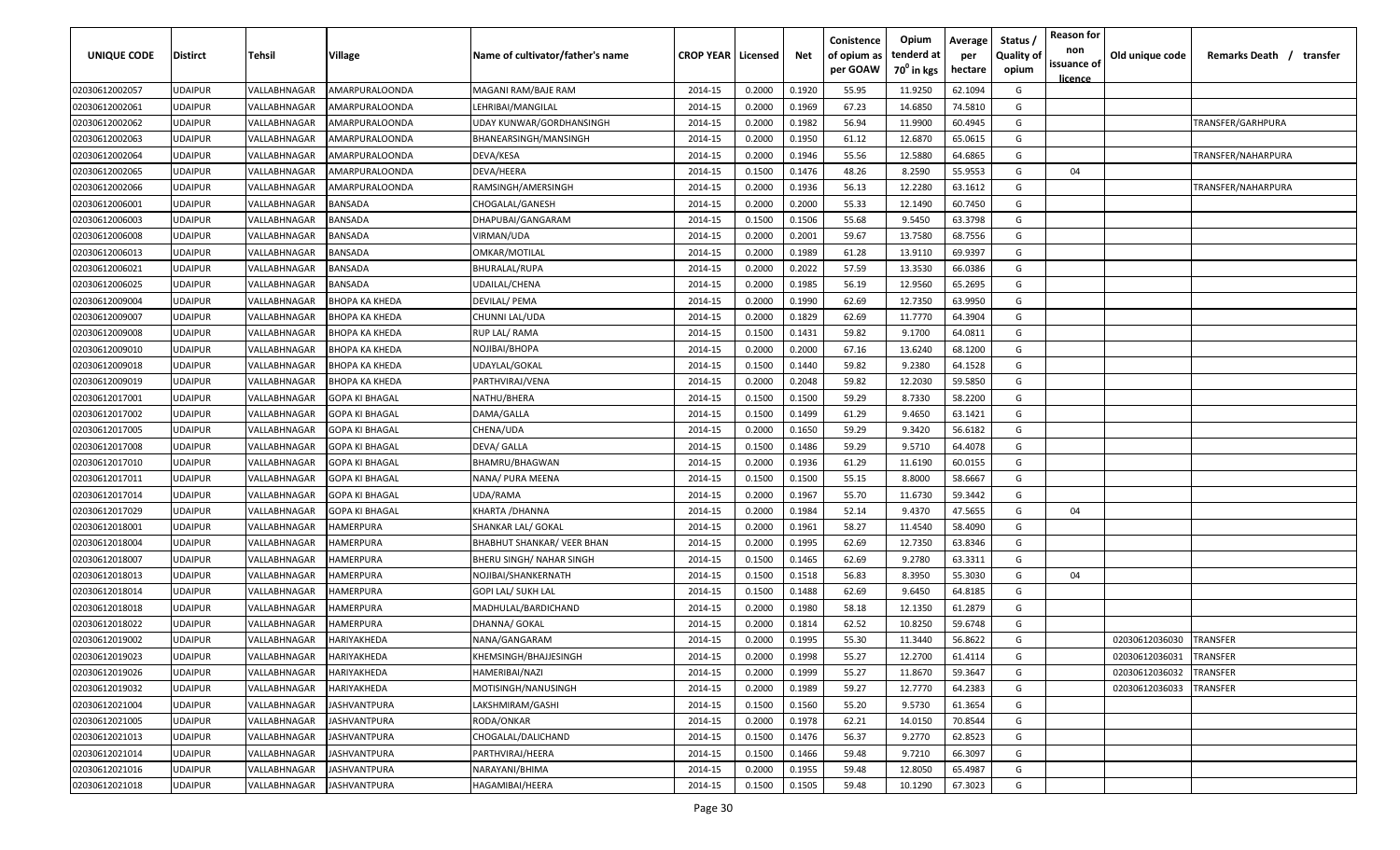| UNIQUE CODE    | <b>Distirct</b> | <b>Tehsil</b> | Village                                     | Name of cultivator/father's name | <b>CROP YEAR   Licensed</b> |        | Net    | Conistence<br>of opium as<br>per GOAW | Opium<br>tenderd at<br>70 <sup>°</sup> in kgs | Average<br>per<br>hectare | <b>Status</b><br><b>Quality of</b><br>opium | <b>Reason for</b><br>non<br>issuance of | Old unique code | Remarks Death /    | transfer |
|----------------|-----------------|---------------|---------------------------------------------|----------------------------------|-----------------------------|--------|--------|---------------------------------------|-----------------------------------------------|---------------------------|---------------------------------------------|-----------------------------------------|-----------------|--------------------|----------|
| 02030612021019 | <b>UDAIPUR</b>  | VALLABHNAGAR  | JASHVANTPURA                                | UDAYSINGH/KHUMANSINGH            | 2014-15                     | 0.2000 | 0.2020 | 59.48                                 | 12.9410                                       | 64.0644                   | G                                           | licence                                 |                 |                    |          |
| 02030612021020 | <b>UDAIPUR</b>  | VALLABHNAGAR  | IASHVANTPURA                                | DARIYAKUVAR/KESARSINGH           | 2014-15                     | 0.2000 | 0.2000 | 64.32                                 | 13.7920                                       | 68.9600                   | G                                           |                                         |                 |                    |          |
| 02030612021021 | <b>UDAIPUR</b>  | VALLABHNAGAR  | IASHVANTPURA                                | DEVISINGH/FATEHSINGH             | 2014-15                     | 0.2000 | 0.2006 | 62.21                                 | 13.5260                                       | 67.4277                   | G                                           |                                         |                 |                    |          |
| 02030612027002 | <b>UDAIPUR</b>  | VALLABHNAGAR  | KARANPUR                                    | BHERULAL/BHANVARLAL              | 2014-15                     | 0.2000 | 0.1936 | 49.84                                 | 11.3640                                       | 58.6983                   | $\mathbf{I}$                                | 02                                      | 02030612027002  | TRANSFER           |          |
| 02030612029001 | <b>UDAIPUR</b>  | VALLABHNAGAR  | <b><i>CESARPURABADA</i></b>                 | BHAGWANLAL/JAGANNATH             | 2014-15                     | 0.2000 | 0.1909 | 67.21                                 | 13.3460                                       | 69.9109                   | G                                           |                                         |                 |                    |          |
| 02030612029002 | <b>UDAIPUR</b>  | VALLABHNAGAR  | <b><i>CESARPURABADA</i></b>                 | RADHESHYAM/PRATAP                | 2014-15                     | 0.2000 | 0.1980 | 66.21                                 | 13.5830                                       | 68.6010                   | G                                           |                                         |                 |                    |          |
| 02030612029003 | <b>UDAIPUR</b>  | VALLABHNAGAR  | <b><i>CESARPURABADA</i></b>                 | KASHIRAM/NANJI                   | 2014-15                     | 0.2000 | 0.1943 | 64.76                                 | 12.8320                                       | 66.0422                   | G                                           |                                         |                 |                    |          |
| 02030612029004 | <b>UDAIPUR</b>  | VALLABHNAGAR  | <b><i>CESARPURABADA</i></b>                 | GITABAI/SAVLAL                   | 2014-15                     | 0.2000 | 0.1942 | 64.27                                 | 12.9000                                       | 66.4264                   | G                                           |                                         |                 |                    |          |
| 02030612029005 | <b>UDAIPUR</b>  | VALLABHNAGAR  | <b><i>CESARPURABADA</i></b>                 | CHATURBHUJ/TEJA                  | 2014-15                     | 0.2000 | 0.1970 | 64.27                                 | 13.3310                                       | 67.6701                   | G                                           |                                         |                 |                    |          |
| 02030612029006 | <b>UDAIPUR</b>  | VALLABHNAGAR  | <b><i>CESARPURABADA</i></b>                 | SVAGIBAI/PYARA                   | 2014-15                     | 0.2000 | 0.1958 | 58.89                                 | 11.8870                                       | 60.7099                   | G                                           |                                         |                 |                    |          |
| 02030612029007 | <b>UDAIPUR</b>  | VALLABHNAGAR  | KESARPURABADA                               | DADAMCHAND/BHERULAL              | 2014-15                     | 0.2000 | 0.1972 | 64.27                                 | 13.6620                                       | 69.2799                   | G                                           |                                         |                 |                    |          |
| 02030612029008 | <b>UDAIPUR</b>  | VALLABHNAGAR  | <b><esarpurabada< b=""></esarpurabada<></b> | SHIVNARAYAN/DEVA                 | 2014-15                     | 0.2000 | 0.1900 | 62.74                                 | 13.4350                                       | 70.7105                   | G                                           |                                         |                 |                    |          |
| 02030612029009 | <b>UDAIPUR</b>  | VALLABHNAGAR  | <b><esarpurabada< b=""></esarpurabada<></b> | RATANLAL/JAGANNATH               | 2014-15                     | 0.2000 | 0.1985 | 64.27                                 | 13.2760                                       | 66.8816                   | G                                           |                                         |                 |                    |          |
| 02030612029011 | <b>UDAIPUR</b>  | VALLABHNAGAR  | KESARPURABADA                               | RAMLAL/KISHNA                    | 2014-15                     | 0.2000 | 0.1900 | 62.78                                 | 13.1750                                       | 69.3421                   | G                                           |                                         |                 |                    |          |
| 02030612029012 | <b>UDAIPUR</b>  | VALLABHNAGAR  | KESARPURABADA                               | MANGILAL/SHANKAR                 | 2014-15                     | 0.2000 | 0.1988 | 63.00                                 | 12.9870                                       | 65.3270                   | G                                           |                                         |                 |                    |          |
| 02030612029013 | <b>UDAIPUR</b>  | VALLABHNAGAR  | KESARPURABADA                               | BHURALAL/MANGILAL                | 2014-15                     | 0.2000 | 0.1980 | 61.29                                 | 12.5030                                       | 63.1465                   | G                                           |                                         |                 |                    |          |
| 02030612029014 | <b>UDAIPUR</b>  | VALLABHNAGAR  | <b><i>CESARPURABADA</i></b>                 | JAGDISH/DOLA                     | 2014-15                     | 0.2000 | 0.2000 | 64.27                                 | 13.6340                                       | 68.1700                   | G                                           |                                         |                 |                    |          |
| 02030612029015 | <b>UDAIPUR</b>  | VALLABHNAGAR  | KESARPURABADA                               | MOHANLAL/GHEESA                  | 2014-15                     | 0.2000 | 0.1893 | 63.23                                 | 12.7180                                       | 67.1844                   | G                                           |                                         |                 |                    |          |
| 02030612029016 | <b>UDAIPUR</b>  | VALLABHNAGAR  | <b><esarpurabada< b=""></esarpurabada<></b> | BADRILAL/JAGANNATH               | 2014-15                     | 0.2000 | 0.1984 | 66.00                                 | 13.7850                                       | 69.4808                   | G                                           |                                         |                 |                    |          |
| 02030612029017 | <b>UDAIPUR</b>  | VALLABHNAGAR  | <b><i>CESARPURABADA</i></b>                 | NARAYAN/GOKUL                    | 2014-15                     | 0.2000 | 0.1992 | 61.32                                 | 12.7630                                       | 64.0713                   | G                                           |                                         |                 |                    |          |
| 02030612029018 | <b>UDAIPUR</b>  | VALLABHNAGAR  | <b>ESARPURABADA</b>                         | MANGILAL/MOTI                    | 2014-15                     | 0.2000 | 0.1950 | 62.16                                 | 12.8230                                       | 65.7590                   | G                                           |                                         |                 |                    |          |
| 02030612029020 | <b>UDAIPUR</b>  | VALLABHNAGAR  | <b><i>CESARPURABADA</i></b>                 | RAMIBAI/CHHAGANLAL               | 2014-15                     | 0.2000 | 0.1912 | 61.32                                 | 12.3950                                       | 64.8274                   | G                                           |                                         |                 |                    |          |
| 02030612029021 | <b>UDAIPUR</b>  | VALLABHNAGAR  | <b><i>CESARPURABADA</i></b>                 | RATANLAL/MOTI                    | 2014-15                     | 0.2000 | 0.1919 | 58.79                                 | 12.0180                                       | 62.6264                   | G                                           |                                         |                 |                    |          |
| 02030612029023 | <b>UDAIPUR</b>  | VALLABHNAGAR  | <b><esarpurabada< b=""></esarpurabada<></b> | RAMESHWAR/NARAYAN                | 2014-15                     | 0.2000 | 0.1913 | 65.71                                 | 12.5880                                       | 65.8024                   | G                                           |                                         |                 |                    |          |
| 02030612029024 | <b>UDAIPUR</b>  | VALLABHNAGAR  | <b>ESARPURABADA</b>                         | DEVILAL/SHANKAR                  | 2014-15                     | 0.2000 | 0.1936 | 64.34                                 | 12.9420                                       | 66.8492                   | G                                           |                                         |                 |                    |          |
| 02030612029025 | <b>UDAIPUR</b>  | VALLABHNAGAR  | <b>ESARPURABADA</b>                         | MADANLAL/SHIVLAL                 | 2014-15                     | 0.2000 | 0.1940 | 62.77                                 | 13.1820                                       | 67.9485                   | G                                           |                                         |                 |                    |          |
| 02030612029026 | <b>UDAIPUR</b>  | VALLABHNAGAR  | <b><i>CESARPURABADA</i></b>                 | UDAILAL/SHANKAR                  | 2014-15                     | 0.2000 | 0.1958 | 64.26                                 | 13.1370                                       | 67.0940                   | G                                           |                                         |                 |                    |          |
| 02030612029027 | <b>UDAIPUR</b>  | VALLABHNAGAR  | <b><i>CESARPURABADA</i></b>                 | RUKMANIBAI/GOPILAL               | 2014-15                     | 0.2000 | 0.1938 | 61.44                                 | 12.4810                                       | 64.4014                   | G                                           |                                         |                 |                    |          |
| 02030612029030 | <b>UDAIPUR</b>  | VALLABHNAGAR  | <b><esarpurabada< b=""></esarpurabada<></b> | BHANVARIBAI/BADRILAL             | 2014-15                     | 0.2000 | 0.1983 | 59.62                                 | 11.9750                                       | 60.3883                   | G                                           |                                         |                 |                    |          |
| 02030612029031 | <b>UDAIPUR</b>  | VALLABHNAGAR  | <b><i>CESARPURABADA</i></b>                 | DALCHAND/NATHU                   | 2014-15                     | 0.2000 | 0.1976 | 61.32                                 | 12.3600                                       | 62.5506                   | G                                           |                                         |                 |                    |          |
| 02030612029032 | <b>UDAIPUR</b>  | VALLABHNAGAR  | KESARPURABADA                               | KHUSBABAI/SHOUKEENLAL            | 2014-15                     | 0.2000 | 0.1943 | 63.11                                 | 12.5320                                       | 64.4982                   | G                                           |                                         |                 |                    |          |
| 02030612029033 | <b>UDAIPUR</b>  | VALLABHNAGAR  | KESARPURABADA                               | ROSHANLAL/CHUNNILAL              | 2014-15                     | 0.2000 | 0.1947 | 61.32                                 | 12.6930                                       | 65.1926                   | G                                           |                                         |                 |                    |          |
| 02030612029034 | <b>UDAIPUR</b>  | VALLABHNAGAR  | <b><i>CESARPURABADA</i></b>                 | SANTOSHLAL/CHUNNILAL             | 2014-15                     | 0.2000 | 0.1992 | 61.32                                 | 12.5360                                       | 62.9317                   | G                                           |                                         |                 |                    |          |
| 02030612029035 | <b>UDAIPUR</b>  | VALLABHNAGAR  | <b>ESARPURABADA</b>                         | MANGIBAI/SAVLAL                  | 2014-15                     | 0.1500 | 0.1460 | 64.20                                 | 10.4280                                       | 71.4247                   | G                                           |                                         |                 | <b>NAME CHANGE</b> |          |
| 02030612029036 | <b>UDAIPUR</b>  | VALLABHNAGAR  | <b><i>CESARPURABADA</i></b>                 | MANGILAL/GHISA                   | 2014-15                     | 0.2000 | 0.1953 | 61.02                                 | 12.1870                                       | 62.4014                   | G                                           |                                         |                 |                    |          |
| 02030612029037 | <b>UDAIPUR</b>  | VALLABHNAGAR  | KESARPURABADA                               | NANALAL/PRATAP                   | 2014-15                     | 0.2000 | 0.1950 | 64.20                                 | 12.9410                                       | 66.3641                   | G                                           |                                         |                 |                    |          |
| 02030612029038 | <b>UDAIPUR</b>  | VALLABHNAGAR  | KESARPURABADA                               | BABULAL/NARAYAN                  | 2014-15                     | 0.2000 | 0.1911 | 62.10                                 | 12.5000                                       | 65.4108                   | G                                           |                                         |                 |                    |          |
| 02030612029039 | <b>UDAIPUR</b>  | VALLABHNAGAR  | KESARPURABADA                               | KAILASHCHANDRA/BHAGWANLAL        | 2014-15                     | 0.2000 | 0.1954 | 67.01                                 | 13.9570                                       | 71.4278                   | G                                           |                                         |                 |                    |          |
| 02030612029040 | <b>UDAIPUR</b>  | VALLABHNAGAR  | KESARPURABADA                               | SITARAM/GHISA                    | 2014-15                     | 0.2000 | 0.1926 | 64.20                                 | 13.6840                                       | 71.0488                   | G                                           |                                         |                 |                    |          |
| 02030612029041 | <b>UDAIPUR</b>  | VALLABHNAGAR  | KESARPURABADA                               | MADANLAL/BADRILAL                | 2014-15                     | 0.2000 | 0.2021 | 62.10                                 | 12.9080                                       | 63.8694                   | G                                           |                                         |                 |                    |          |
| 02030612029042 | <b>UDAIPUR</b>  | VALLABHNAGAR  | KESARPURABADA                               | RATANLAL/MANGILAL                | 2014-15                     | 0.2000 | 0.1961 | 64.20                                 | 13.2530                                       | 67.5829                   | G                                           |                                         |                 |                    |          |
| 02030612029043 | <b>UDAIPUR</b>  | VALLABHNAGAR  | KESARPURABADA                               | SURESHCHANDRA/MANGILAL           | 2014-15                     | 0.2000 | 0.1985 | 59.62                                 | 12.3160                                       | 62.0453                   | G                                           |                                         |                 |                    |          |
| 02030612029044 | <b>UDAIPUR</b>  | VALLABHNAGAR  | KESARPURABADA                               | SAVLAL/HEMA                      | 2014-15                     | 0.2000 | 0.1962 | 67.19                                 | 14.0620                                       | 71.6718                   | G                                           |                                         |                 |                    |          |
| 02030612029046 | <b>UDAIPUR</b>  | VALLABHNAGAR  | KESARPURABADA                               | KAILASHCHANDRA/SHANKAR           | 2014-15                     | 0.2000 | 0.1969 | 59.82                                 | 11.6220                                       | 59.0249                   | G                                           |                                         |                 |                    |          |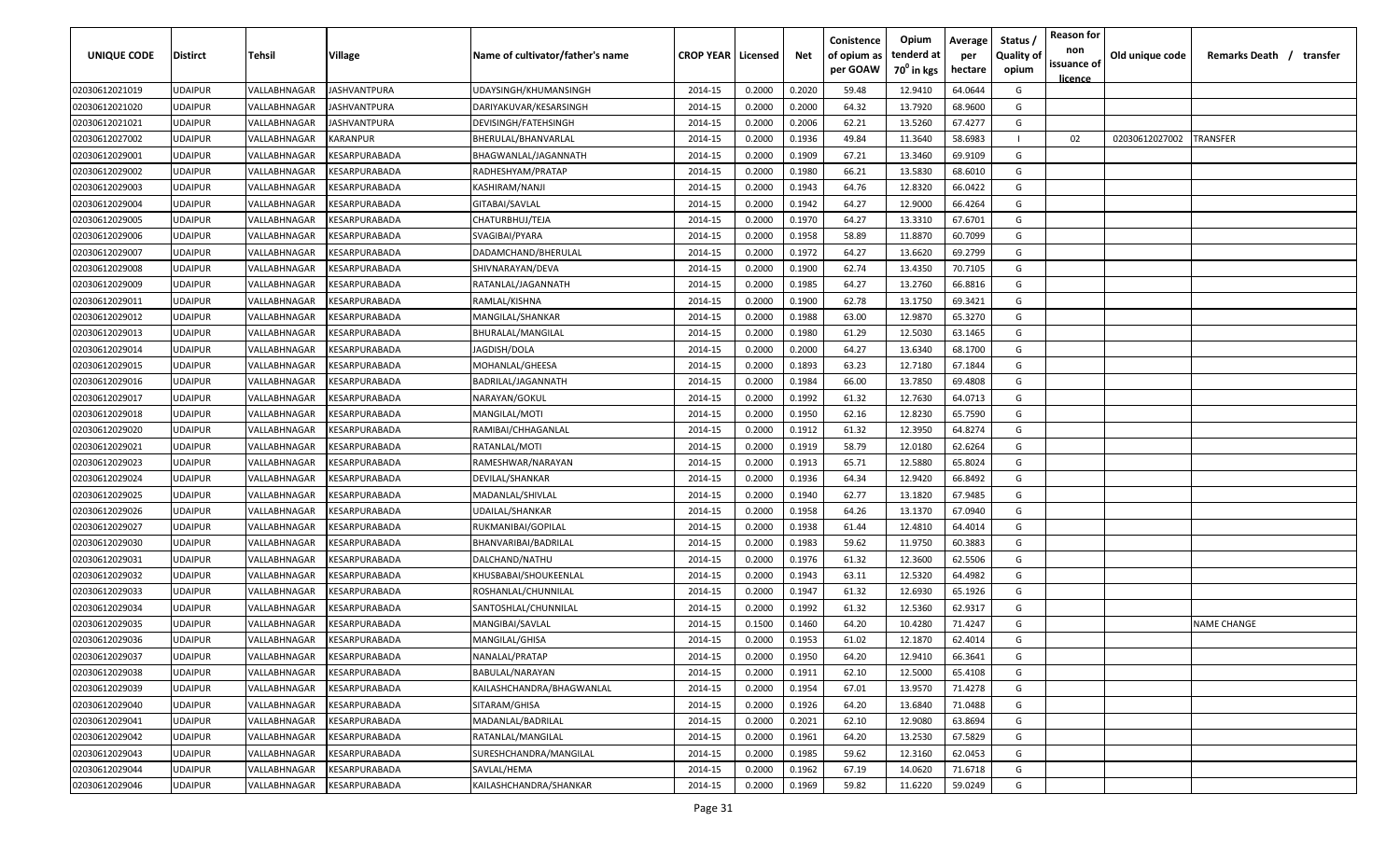| UNIQUE CODE    | <b>Distirct</b> | Tehsil       | Village                                     | Name of cultivator/father's name | <b>CROP YEAR   Licensed</b> |        | Net    | Conistence<br>of opium as<br>per GOAW | Opium<br>tenderd at<br>70 <sup>0</sup> in kgs | Average<br>per<br>hectare | Status<br><b>Quality of</b><br>opium | <b>Reason for</b><br>non<br>issuance of | Old unique code | Remarks Death / transfer |
|----------------|-----------------|--------------|---------------------------------------------|----------------------------------|-----------------------------|--------|--------|---------------------------------------|-----------------------------------------------|---------------------------|--------------------------------------|-----------------------------------------|-----------------|--------------------------|
| 02030612029047 | <b>UDAIPUR</b>  | VALLABHNAGAR | KESARPURABADA                               | NARAYANLAL/SHANKAR               | 2014-15                     | 0.2000 | 0.1998 | 64.33                                 | 12.8750                                       | 64.4394                   | G                                    | <u>licence</u>                          |                 |                          |
| 02030612029048 | <b>UDAIPUR</b>  | VALLABHNAGAR | <b><esarpurabada< b=""></esarpurabada<></b> | CHAMPALAL/SHANKAR                | 2014-15                     | 0.2000 | 0.1940 | 64.16                                 | 13.0240                                       | 67.1340                   | G                                    |                                         |                 |                          |
| 02030612029049 | <b>UDAIPUR</b>  | VALLABHNAGAR | <b><i>CESARPURABADA</i></b>                 | RATANLAL/PARTHA                  | 2014-15                     | 0.2000 | 0.1926 | 64.33                                 | 13.1880                                       | 68.4735                   | G                                    |                                         |                 |                          |
| 02030612029050 | <b>UDAIPUR</b>  | VALLABHNAGAR | <b><i>CESARPURABADA</i></b>                 | KISHANLAL/NARAYAN                | 2014-15                     | 0.2000 | 0.1983 | 59.82                                 | 12.4340                                       | 62.7030                   | G                                    |                                         |                 |                          |
| 02030612029051 | <b>UDAIPUR</b>  | VALLABHNAGAR | <b><i>CESARPURABADA</i></b>                 | SHOBHLAL/JAYRAJ                  | 2014-15                     | 0.2000 | 0.1910 | 65.55                                 | 13.1940                                       | 69.0785                   | G                                    |                                         |                 |                          |
| 02030612029052 | <b>UDAIPUR</b>  | VALLABHNAGAR | <b><i>CESARPURABADA</i></b>                 | SHAMBHU/CHAMPA                   | 2014-15                     | 0.2000 | 0.1880 | 61.29                                 | 12.1440                                       | 64.5957                   | G                                    |                                         |                 |                          |
| 02030612029054 | <b>UDAIPUR</b>  | VALLABHNAGAR | <b><i>CESARPURABADA</i></b>                 | BHANWARLAL/MANGILAL              | 2014-15                     | 0.2000 | 0.1920 | 64.33                                 | 13.1420                                       | 68.4479                   | G                                    |                                         |                 |                          |
| 02030612029055 | <b>UDAIPUR</b>  | VALLABHNAGAR | <b><i>CESARPURABADA</i></b>                 | PRAKASHCHANDRA/RATANLAL          | 2014-15                     | 0.2000 | 0.1919 | 62.10                                 | 12.7130                                       | 66.2480                   | G                                    |                                         |                 |                          |
| 02030612029056 | <b>UDAIPUR</b>  | VALLABHNAGAR | <b><i>CESARPURABADA</i></b>                 | RATANLAL/PARTHA                  | 2014-15                     | 0.2000 | 0.1932 | 62.10                                 | 12.9170                                       | 66.8582                   | G                                    |                                         |                 |                          |
| 02030612029057 | <b>UDAIPUR</b>  | VALLABHNAGAR | <b><i>CESARPURABADA</i></b>                 | SHANKAR/KISHANA                  | 2014-15                     | 0.2000 | 0.1864 | 64.33                                 | 11.9470                                       | 64.0933                   | G                                    |                                         |                 |                          |
| 02030612029058 | UDAIPUR         | VALLABHNAGAR | <b><esarpurabada< b=""></esarpurabada<></b> | BAGDIRAM/BADRILAL                | 2014-15                     | 0.2000 | 0.1999 | 62.10                                 | 13.5380                                       | 67.7239                   | G                                    |                                         |                 |                          |
| 02030612029059 | <b>UDAIPUR</b>  | VALLABHNAGAR | <b><i>CESARPURABADA</i></b>                 | FHULCHAND/BADRILAL               | 2014-15                     | 0.2000 | 0.1942 | 65.84                                 | 13.6760                                       | 70.4222                   | G                                    |                                         |                 |                          |
| 02030612032001 | <b>UDAIPUR</b>  | VALLABHNAGAR | KHERODA                                     | UDAILAL/GULABCHAND               | 2014-15                     | 0.2000 | 0.2065 | 59.19                                 | 12.3450                                       | 59.7821                   | G                                    |                                         |                 |                          |
| 02030612032004 | <b>UDAIPUR</b>  | VALLABHNAGAR | KHERODA                                     | HAMERLAL/RUPLAL                  | 2014-15                     | 0.2000 | 0.2035 | 64.02                                 | 12.7130                                       | 62.4717                   | G                                    |                                         |                 |                          |
| 02030612032006 | <b>UDAIPUR</b>  | VALLABHNAGAR | KHERODA                                     | BHANWARLAL/DALU                  | 2014-15                     | 0.2000 | 0.2005 | 58.47                                 | 12.1030                                       | 60.3641                   | G                                    |                                         |                 |                          |
| 02030612032008 | <b>UDAIPUR</b>  | VALLABHNAGAR | KHERODA                                     | <b>JEETMAL/HMERA</b>             | 2014-15                     | 0.1500 | 0.1506 | 62.50                                 | 9.3570                                        | 62.1315                   | G                                    |                                         |                 |                          |
| 02030612032009 | <b>UDAIPUR</b>  | VALLABHNAGAR | KHERODA                                     | DEVILAL/RAMA                     | 2014-15                     | 0.2000 | 0.2001 | 62.00                                 | 13.4360                                       | 67.1464                   | G                                    |                                         |                 |                          |
| 02030612032010 | <b>UDAIPUR</b>  | VALLABHNAGAR | KHERODA                                     | BADAMIBAI/MANGILAL               | 2014-15                     | 0.2000 | 0.1893 | 67.16                                 | 12.7800                                       | 67.5119                   | G                                    |                                         |                 |                          |
| 02030612032011 | <b>UDAIPUR</b>  | VALLABHNAGAR | KHERODA                                     | KISHANLAL/NANDA                  | 2014-15                     | 0.1500 | 0.1520 | 56.94                                 | 9.5660                                        | 62.9342                   | G                                    |                                         |                 |                          |
| 02030612032014 | <b>UDAIPUR</b>  | VALLABHNAGAR | KHERODA                                     | RAMCHANDRA/BHAGCHANDRA           | 2014-15                     | 0.2000 | 0.2041 | 56.55                                 | 12.1260                                       | 59.4121                   | G                                    |                                         |                 |                          |
| 02030612032017 | <b>UDAIPUR</b>  | VALLABHNAGAR | KHERODA                                     | <b>GEETABAI/MANGILAL</b>         | 2014-15                     | 0.1500 | 0.1470 | 62.00                                 | 9.9910                                        | 67.9660                   | G                                    |                                         |                 |                          |
| 02030612032018 | <b>UDAIPUR</b>  | VALLABHNAGAR | KHERODA                                     | DALCHAND/LAKSHMIRAM              | 2014-15                     | 0.1500 | 0.1520 | 56.62                                 | 9.5200                                        | 62.6316                   | G                                    |                                         |                 |                          |
| 02030612032019 | <b>UDAIPUR</b>  | VALLABHNAGAR | <b>CHERODA</b>                              | UDAILAL/RATANLAL                 | 2014-15                     | 0.1500 | 0.1548 | 59.56                                 | 9.3510                                        | 60.4070                   | G                                    |                                         |                 |                          |
| 02030612032020 | <b>UDAIPUR</b>  | VALLABHNAGAR | <b>CHERODA</b>                              | TULSHIRAM/DALU                   | 2014-15                     | 0.1500 | 0.1500 | 58.58                                 | 9.2560                                        | 61.7067                   | G                                    |                                         |                 |                          |
| 02030612032021 | <b>UDAIPUR</b>  | VALLABHNAGAR | KHERODA                                     | SHANKAR/KANA                     | 2014-15                     | 0.2000 | 0.1400 | 62.00                                 | 9.0610                                        | 64.7214                   | G                                    |                                         |                 |                          |
| 02030612032022 | <b>UDAIPUR</b>  | VALLABHNAGAR | KHERODA                                     | GOKAL/KESHORAM                   | 2014-15                     | 0.2000 | 0.1989 | 57.76                                 | 11.7340                                       | 58.9945                   | G                                    |                                         |                 |                          |
| 02030612032025 | <b>UDAIPUR</b>  | VALLABHNAGAR | KHERODA                                     | SHUKHLAL/LALU                    | 2014-15                     | 0.2000 | 0.2065 | 59.54                                 | 12.8780                                       | 62.3632                   | G                                    |                                         |                 |                          |
| 02030612032026 | UDAIPUR         | VALLABHNAGAR | KHERODA                                     | SHANKAR/RUPA                     | 2014-15                     | 0.1500 | 0.1505 | 56.82                                 | 9.2700                                        | 61.5947                   | G                                    |                                         |                 |                          |
| 02030612032030 | <b>UDAIPUR</b>  | VALLABHNAGAR | KHERODA                                     | GOKAL/GEHRILAL                   | 2014-15                     | 0.1500 | 0.1534 | 53.06                                 | 8.6490                                        | 56.3820                   | G                                    |                                         |                 |                          |
| 02030612032031 | <b>UDAIPUR</b>  | VALLABHNAGAR | KHERODA                                     | MADANLAL/KISHANLAL               | 2014-15                     | 0.2000 | 0.0961 | 62.00                                 | 6.3680                                        | 66.2643                   | G                                    |                                         |                 |                          |
| 02030612032033 | <b>UDAIPUR</b>  | VALLABHNAGAR | KHERODA                                     | NIRBHAYSINGH/DUNGARSINGH         | 2014-15                     | 0.1500 | 0.0672 | 53.72                                 | 3.9290                                        | 58.4673                   | G                                    |                                         |                 |                          |
| 02030612032037 | <b>UDAIPUR</b>  | VALLABHNAGAR | <b>CHERODA</b>                              | DEVBAI/NANDA                     | 2014-15                     | 0.1500 | 0.1495 | 59.34                                 | 9.7320                                        | 65.0970                   | G                                    |                                         |                 |                          |
| 02030612032041 | <b>UDAIPUR</b>  | VALLABHNAGAR | <b>CHERODA</b>                              | SHANKARLAL/MOTILALMETA           | 2014-15                     | 0.2000 | 0.1080 | 60.53                                 | 7.0560                                        | 65.3333                   | G                                    |                                         |                 |                          |
| 02030612032046 | <b>UDAIPUR</b>  | VALLABHNAGAR | <b>CHERODA</b>                              | LAXMANSINGH/OUNKARSINGH          | 2014-15                     | 0.2000 | 0.2016 | 62.00                                 | 12.4180                                       | 61.5972                   | G                                    |                                         |                 |                          |
| 02030612032053 | <b>UDAIPUR</b>  | VALLABHNAGAR | KHERODA                                     | KHEMA/CHENA                      | 2014-15                     | 0.1500 | 0.1525 | 56.79                                 | 9.4110                                        | 61.7115                   | G                                    |                                         |                 |                          |
| 02030612032054 | <b>UDAIPUR</b>  | VALLABHNAGAR | <b>KHERODA</b>                              | ARJUNLAL/BHAGWAN                 | 2014-15                     | 0.1500 | 0.1508 | 56.32                                 | 9.3410                                        | 61.9430                   | G                                    |                                         |                 |                          |
| 02030612032055 | <b>UDAIPUR</b>  | VALLABHNAGAR | KHERODA                                     | KASTURI/BABRU                    | 2014-15                     | 0.2000 | 0.2006 | 55.72                                 | 12.2820                                       | 61.2263                   | G                                    |                                         |                 |                          |
| 02030612032056 | <b>UDAIPUR</b>  | VALLABHNAGAR | KHERODA                                     | PARTHIBAI/BHANA                  | 2014-15                     | 0.2000 | 0.1936 | 61.81                                 | 12.6710                                       | 65.4494                   | G                                    |                                         |                 |                          |
| 02030612032057 | <b>UDAIPUR</b>  | VALLABHNAGAR | KHERODA                                     | LAKHMA/BHIMA                     | 2014-15                     | 0.2000 | 0.1941 | 66.01                                 | 13.6640                                       | 70.3967                   | G                                    |                                         |                 |                          |
| 02030612032058 | <b>UDAIPUR</b>  | VALLABHNAGAR | KHERODA                                     | HARISHANKER/CHOGALAL             | 2014-15                     | 0.2000 | 0.2000 | 59.26                                 | 12.6650                                       | 63.3250                   | G                                    |                                         |                 |                          |
| 02030612032059 | <b>UDAIPUR</b>  | VALLABHNAGAR | KHERODA                                     | <b>BANSIALAL/KHEMA</b>           | 2014-15                     | 0.1500 | 0.1468 | 55.39                                 | 8.9180                                        | 60.7493                   | G                                    |                                         |                 |                          |
| 02030612032060 | <b>UDAIPUR</b>  | VALLABHNAGAR | KHERODA                                     | GOPAL/KAMALCHAND                 | 2014-15                     | 0.2000 | 0.1972 | 70.60                                 | 13.6160                                       | 69.0467                   | G                                    |                                         |                 |                          |
| 02030612032061 | <b>UDAIPUR</b>  | VALLABHNAGAR | KHERODA                                     | LALU/VENA                        | 2014-15                     | 0.2000 | 0.2017 | 57.23                                 | 12.4190                                       | 61.5716                   | G                                    |                                         |                 |                          |
| 02030612032062 | <b>UDAIPUR</b>  | VALLABHNAGAR | KHERODA                                     | BHARATKISOR/SOHANLAL             | 2014-15                     | 0.1500 | 0.1524 | 61.42                                 | 9.7570                                        | 64.0223                   | G                                    |                                         |                 |                          |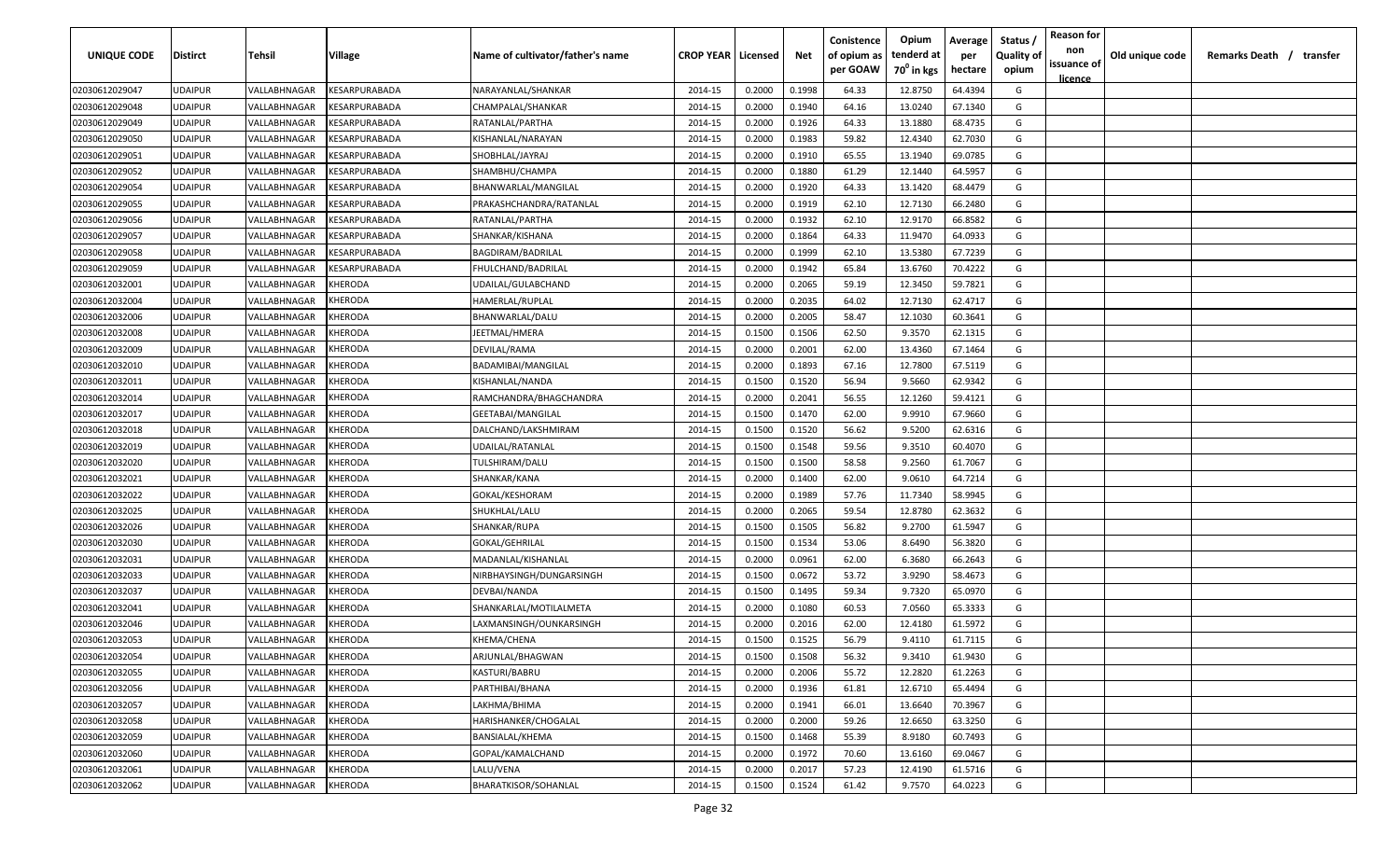| UNIQUE CODE    | Distirct       | Tehsil       | Village           | Name of cultivator/father's name    | <b>CROP YEAR   Licensed</b> |        | Net    | Conistence<br>of opium as<br>per GOAW | Opium<br>tenderd at<br>70 <sup>0</sup> in kgs | Average<br>per<br>hectare | Status<br><b>Quality of</b><br>opium | <b>Reason for</b><br>non<br>issuance of<br><u>licence</u> | Old unique code | Remarks Death / transfer |
|----------------|----------------|--------------|-------------------|-------------------------------------|-----------------------------|--------|--------|---------------------------------------|-----------------------------------------------|---------------------------|--------------------------------------|-----------------------------------------------------------|-----------------|--------------------------|
| 02030612033007 | UDAIPUR        | VALLABHNAGAR | KHETAKHEDA        | JAMKUBAI/ONKARLAL                   | 2014-15                     | 0.2000 | 0.2013 | 56.79                                 | 12.1530                                       | 60.3726                   | G                                    |                                                           |                 |                          |
| 02030612033010 | UDAIPUR        | VALLABHNAGAR | KHETAKHEDA        | TULSIBAI/SHANKAR                    | 2014-15                     | 0.1500 | 0.1462 | 59.29                                 | 8.5970                                        | 58.8030                   | G                                    |                                                           |                 |                          |
| 02030612033013 | UDAIPUR        | VALLABHNAGAR | KHETAKHEDA        | NANDRAM/PEMA                        | 2014-15                     | 0.1500 | 0.1501 | 52.22                                 | 7.8330                                        | 52.1852                   | G                                    | 04                                                        |                 |                          |
| 02030612033017 | UDAIPUR        | VALLABHNAGAR | KHETAKHEDA        | SHANKAR/BAGDU                       | 2014-15                     | 0.1000 |        |                                       |                                               |                           | E                                    |                                                           |                 |                          |
| 02030612033019 | UDAIPUR        | VALLABHNAGAR | KHETAKHEDA        | PANNALAL/UDA                        | 2014-15                     | 0.1500 | 0.1440 | 53.41                                 | 8.6070                                        | 59.7708                   | G                                    |                                                           |                 |                          |
| 02030612033023 | UDAIPUR        | VALLABHNAGAR | KHETAKHEDA        | HIRALAL/NARAYAN                     | 2014-15                     | 0.1500 | 0.1501 | 59.29                                 | 9.1480                                        | 60.9460                   | G                                    |                                                           |                 |                          |
| 02030612033029 | UDAIPUR        | VALLABHNAGAR | KHETAKHEDA        | RANJITSINGH/ONKAR SINGH             | 2014-15                     | 0.1500 | 0.1500 | 48.18                                 | 6.4290                                        | 42.8600                   | G                                    | 04                                                        |                 |                          |
| 02030612033039 | UDAIPUR        | VALLABHNAGAR | <b>CHETAKHEDA</b> | RAMESHWARLAL/DHANRAJ                | 2014-15                     | 0.1500 | 0.1501 | 61.29                                 | 9.1580                                        | 61.0127                   | G                                    |                                                           |                 |                          |
| 02030612035002 | UDAIPUR        | VALLABHNAGAR | LALPURA           | MANGILAL/UDA                        | 2014-15                     | 0.1500 | 0.1485 | 67.28                                 | 10.4570                                       | 70.4175                   | G                                    |                                                           |                 |                          |
| 02030612035004 | UDAIPUR        | VALLABHNAGAR | LALPURA           | RUPI/SHANKER                        | 2014-15                     | 0.1500 | 0.1488 | 67.13                                 | 10.3570                                       | 69.6035                   | G                                    |                                                           |                 |                          |
| 02030612035005 | UDAIPUR        | VALLABHNAGAR | LALPURA           | BHAGGA/KISHANA                      | 2014-15                     | 0.1500 | 0.1469 | 67.13                                 | 10.5970                                       | 72.1375                   | G                                    |                                                           |                 |                          |
| 02030612035007 | UDAIPUR        | VALLABHNAGAR | LALPURA           | CHAMPALAL/KALU                      | 2014-15                     | 0.1000 | 0.1000 | 67.13                                 | 6.8180                                        | 68.1800                   | G                                    |                                                           |                 |                          |
| 02030612035014 | UDAIPUR        | VALLABHNAGAR | LALPURA           | BHERA/NARAYAN                       | 2014-15                     | 0.1500 | 0.1500 | 70.17                                 | 10.4350                                       | 69.5667                   | G                                    |                                                           |                 |                          |
| 02030612035022 | UDAIPUR        | VALLABHNAGAR | LALPURA           | RAMI/JAYRAM                         | 2014-15                     | 0.1500 | 0.1508 | 70.17                                 | 10.3650                                       | 68.7334                   | G                                    |                                                           |                 |                          |
| 02030612036005 | UDAIPUR        | VALLABHNAGAR | LOONDA            | BHANWAR LAL/SHANKAR LAL             | 2014-15                     | 0.2000 | 0.1899 | 57.92                                 | 11.0380                                       | 58.1253                   | G                                    |                                                           |                 |                          |
| 02030612036019 | UDAIPUR        | VALLABHNAGAR | LOONDA            | SHAYAMSINGH/BHAVANISINGH            | 2014-15                     | 0.1500 | 0.1456 | 64.21                                 | 10.4660                                       | 71.8819                   | G                                    |                                                           |                 |                          |
| 02030612036024 | UDAIPUR        | VALLABHNAGAR | LOONDA            | BHANWARLAL/GOKAL                    | 2014-15                     | 0.2000 | 0.2064 | 56.39                                 | 11.7130                                       | 56.7490                   | G                                    |                                                           |                 |                          |
| 02030612036026 | UDAIPUR        | VALLABHNAGAR | LOONDA            | BABRU/KALU                          | 2014-15                     | 0.1500 | 0.1520 | 53.44                                 | 2.9930                                        | 19.6908                   | G                                    | 04                                                        |                 |                          |
| 02030612036027 | UDAIPUR        | VALLABHNAGAR | LOONDA            | BHERUSINGH/CHAMANSINGH              | 2014-15                     | 0.1500 | 0.1500 | 59.09                                 | 9.7160                                        | 64.7733                   | G                                    |                                                           |                 |                          |
| 02030612036029 | UDAIPUR        | VALLABHNAGAR | LOONDA            | LAXMICHAND/MAGNIRAM                 | 2014-15                     | 0.1500 | 0.1501 | 55.26                                 | 8.2570                                        | 55.0100                   | G                                    | 04                                                        |                 |                          |
| 02030612037001 | UDAIPUR        | VALLABHNAGAR | MENAR             | GISIBAI/PRITVI RAJ                  | 2014-15                     | 0.1500 | 0.1500 | 58.11                                 | 8.7910                                        | 58.6067                   | G                                    |                                                           |                 |                          |
| 02030612037002 | <b>UDAIPUR</b> | VALLABHNAGAR | MENAR             | NARBADABAI/PARBHULAL                | 2014-15                     | 0.1500 | 0.1400 | 57.13                                 | 8.5530                                        | 61.0929                   | G                                    |                                                           |                 |                          |
| 02030612037004 | UDAIPUR        | VALLABHNAGAR | MENAR             | GOPI LAL/ SHANKAR LAL               | 2014-15                     | 0.1500 | 0.1377 | 62.56                                 | 9.9920                                        | 72.5635                   | G                                    |                                                           |                 |                          |
| 02030612037005 | UDAIPUR        | VALLABHNAGAR | MENAR             | HEERA LAL/ BHERU LAL                | 2014-15                     | 0.2000 | 0.1000 | 62.10                                 | 6.0060                                        | 60.0600                   | G                                    |                                                           |                 |                          |
| 02030612037006 | UDAIPUR        | VALLABHNAGAR | MENAR             | RUPABAI/MANGILAL                    | 2014-15                     | 0.2000 | 0.1989 | 62.10                                 | 12.8190                                       | 64.4495                   | G                                    |                                                           |                 |                          |
| 02030612037009 | UDAIPUR        | VALLABHNAGAR | MENAR             | KESHU RAM/KHEM CHAND                | 2014-15                     | 0.2000 | 0.0660 | 61.32                                 | 4.3800                                        | 66.3636                   | G                                    |                                                           |                 |                          |
| 02030612037010 | UDAIPUR        | VALLABHNAGAR | MENAR             | ONKAR LAL/AMBA LAL                  | 2014-15                     | 0.2000 | 0.2039 | 57.36                                 | 12.3900                                       | 60.7651                   | G                                    |                                                           |                 |                          |
| 02030612037012 | <b>JDAIPUR</b> | VALLABHNAGAR | MENAR             | MUKESHKUMAR/OUNKARLAL MATA SARSIBAI | 2014-15                     | 0.1500 | 0.1480 | 58.53                                 | 8.7800                                        | 59.3243                   | G                                    |                                                           |                 |                          |
| 02030612037015 | UDAIPUR        | VALLABHNAGAR | MENAR             | BHAGWATILAL/GASILAL                 | 2014-15                     | 0.1500 | 0.1499 | 64.29                                 | 10.2400                                       | 68.3122                   | G                                    |                                                           |                 |                          |
| 02030612037016 | UDAIPUR        | VALLABHNAGAR | MENAR             | BHEEMLAL/TULSIRAM                   | 2014-15                     | 0.1500 | 0.1500 | 62.42                                 | 9.4700                                        | 63.1333                   | G                                    |                                                           |                 |                          |
| 02030612037018 | UDAIPUR        | VALLABHNAGAR | MENAR             | BHERULAL/DEEP LAL                   | 2014-15                     | 0.1500 |        |                                       |                                               |                           | -F.                                  |                                                           |                 |                          |
| 02030612037021 | UDAIPUR        | VALLABHNAGAR | MENAR             | MOTI/BARDA                          | 2014-15                     | 0.2000 | 0.1945 | 57.14                                 | 12.3590                                       | 63.5424                   | G                                    |                                                           |                 |                          |
| 02030612037025 | UDAIPUR        | VALLABHNAGAR | MENAR             | CHOGA LAL/ GANPAT LAL               | 2014-15                     | 0.1500 | 0.1560 | 59.34                                 | 9.7150                                        | 62.2756                   | G                                    |                                                           |                 |                          |
| 02030612037026 | UDAIPUR        | VALLABHNAGAR | MENAR             | SHREE LAL/ KUNDAN LAL               | 2014-15                     | 0.1500 | 0.1512 | 59.19                                 | 9.1240                                        | 60.3439                   | G                                    |                                                           |                 |                          |
| 02030612037027 | <b>UDAIPUR</b> | VALLABHNAGAR | MENAR             | AMBA SHANKAR/ ONKAR LAL             | 2014-15                     | 0.1500 | 0.1000 | 61.08                                 | 6.3610                                        | 63.6100                   | G                                    |                                                           |                 |                          |
| 02030612037028 | <b>UDAIPUR</b> | VALLABHNAGAR | MENAR             | LAKSHMI LAL/ BHANA                  | 2014-15                     | 0.1500 | 0.1530 | 57.27                                 | 8.6640                                        | 56.6275                   | G                                    |                                                           |                 |                          |
| 02030612037029 | <b>UDAIPUR</b> | VALLABHNAGAR | MENAR             | <b>BUDHDEV/ BHERU LAL</b>           | 2014-15                     | 0.1500 |        |                                       |                                               |                           | F.                                   |                                                           |                 |                          |
| 02030612037032 | <b>UDAIPUR</b> | VALLABHNAGAR | MENAR             | SHREE LAL/ UDAY LAL                 | 2014-15                     | 0.2000 |        |                                       |                                               |                           | F.                                   |                                                           |                 |                          |
| 02030612037034 | UDAIPUR        | VALLABHNAGAR | MENAR             | SESMAL/DEEPLAL                      | 2014-15                     | 0.1500 |        |                                       |                                               |                           | F.                                   |                                                           |                 |                          |
| 02030612037035 | UDAIPUR        | VALLABHNAGAR | MENAR             | JAGDISH/LAKSHMI LAL                 | 2014-15                     | 0.2000 | 0.2002 | 59.23                                 | 12.1000                                       | 60.4396                   | G                                    |                                                           |                 |                          |
| 02030612037036 | UDAIPUR        | VALLABHNAGAR | MENAR             | AMBA LAL/ LAKSHMI LAL KANAWA        | 2014-15                     | 0.1500 | 0.1500 | 60.62                                 | 9.3180                                        | 62.1200                   | G                                    |                                                           |                 |                          |
| 02030612037037 | UDAIPUR        | VALLABHNAGAR | MENAR             | KAALU LAL/ KHEM RAJ                 | 2014-15                     | 0.2000 | 0.0960 | 63.06                                 | 6.6030                                        | 68.7813                   | G                                    |                                                           |                 |                          |
| 02030612037038 | UDAIPUR        | VALLABHNAGAR | MENAR             | HIMMAT LAL/ ONKAR LAL               | 2014-15                     | 0.2000 | 0.2050 | 59.23                                 | 13.0560                                       | 63.6878                   | G                                    |                                                           |                 |                          |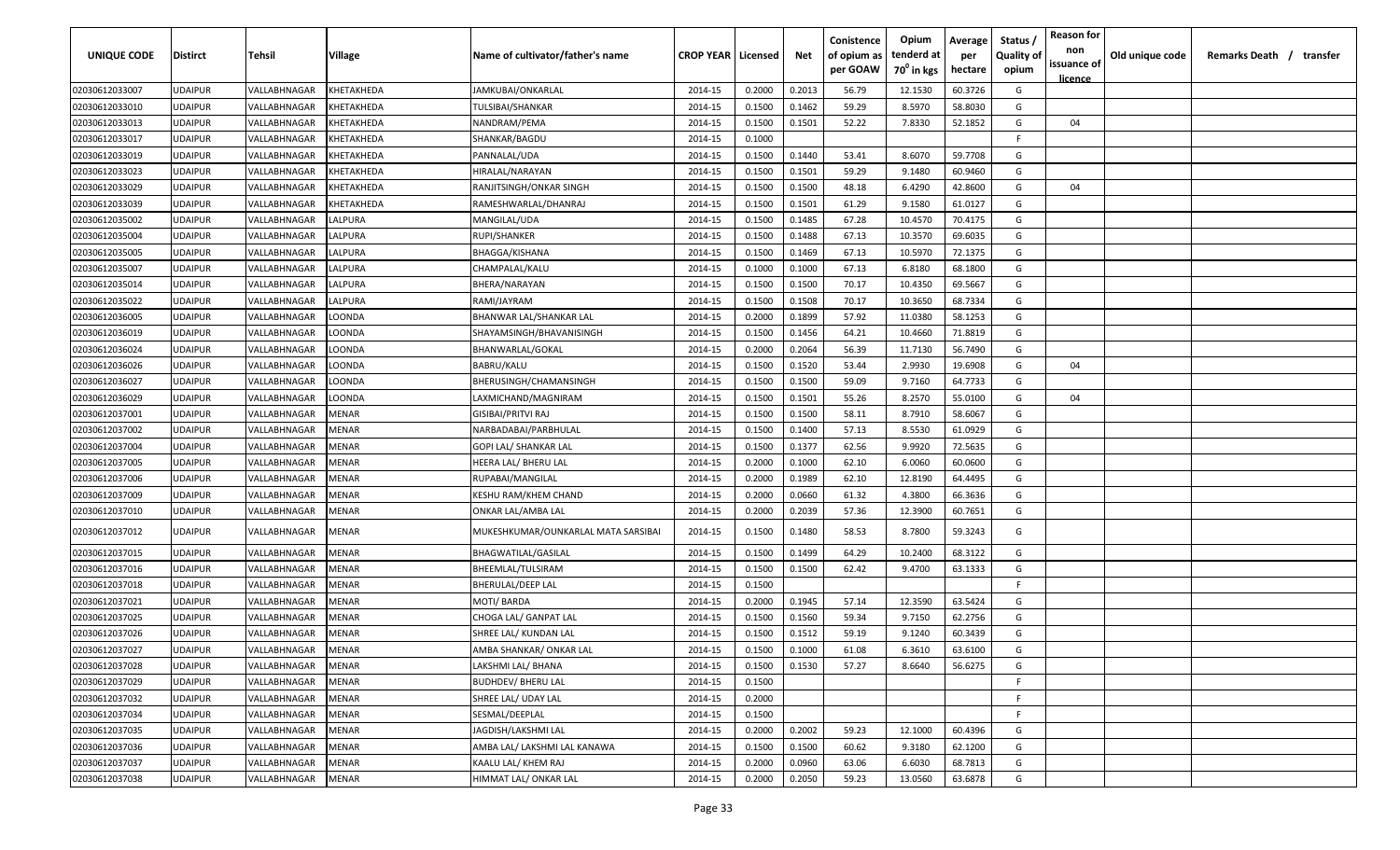| UNIQUE CODE    | <b>Distirct</b> | Tehsil       | Village      | Name of cultivator/father's name  | <b>CROP YEAR   Licensed</b> |        | Net    | Conistence<br>of opium as | Opium<br>tenderd at    | Average<br>per | Status<br><b>Quality of</b> | <b>Reason for</b><br>non<br>issuance of | Old unique code | Remarks Death / transfer |
|----------------|-----------------|--------------|--------------|-----------------------------------|-----------------------------|--------|--------|---------------------------|------------------------|----------------|-----------------------------|-----------------------------------------|-----------------|--------------------------|
|                |                 |              |              |                                   |                             |        |        | per GOAW                  | 70 <sup>°</sup> in kgs | hectare        | opium                       | <u>licence</u>                          |                 |                          |
| 02030612037040 | <b>UDAIPUR</b>  | VALLABHNAGAR | MENAR        | RAMESH LAL/ KANHAIYYA LAL         | 2014-15                     | 0.2000 |        |                           |                        |                | F.                          |                                         |                 |                          |
| 02030612037041 | <b>UDAIPUR</b>  | VALLABHNAGAR | MENAR        | VIJAY LAL/ BHEEM LAL              | 2014-15                     | 0.1500 | 0.0602 | 65.99                     | 4.1480                 | 68.9037        | G                           |                                         |                 |                          |
| 02030612037042 | <b>UDAIPUR</b>  | VALLABHNAGAR | MENAR        | SHANKAR LAL/ BHEEM LAL            | 2014-15                     | 0.1500 | 0.1533 | 61.62                     | 9.5690                 | 62.4201        | G                           |                                         |                 |                          |
| 02030612037043 | <b>UDAIPUR</b>  | VALLABHNAGAR | MENAR        | NARMADA SHANKAR/ONKAR             | 2014-15                     | 0.1500 | 0.0473 | 59.34                     | 2.8650                 | 60.5708        | G                           |                                         |                 |                          |
| 02030612037044 | <b>UDAIPUR</b>  | VALLABHNAGAR | MENAR        | RAMESH CHANDRA/ NAND LAL MENARIYA | 2014-15                     | 0.2000 | 0.1168 | 61.32                     | 8.1290                 | 69.5976        | G                           |                                         |                 |                          |
| 02030612037050 | <b>UDAIPUR</b>  | VALLABHNAGAR | MENAR        | SURESH/ HEERA LAL                 | 2014-15                     | 0.1500 | 0.0495 | 59.19                     | 3.3740                 | 68.1616        | G                           |                                         |                 |                          |
| 02030612037053 | <b>UDAIPUR</b>  | VALLABHNAGAR | MENAR        | DAYA SHANKAR/ HEERA LAL           | 2014-15                     | 0.1500 |        |                           |                        |                | -F                          |                                         |                 |                          |
| 02030612037054 | <b>UDAIPUR</b>  | VALLABHNAGAR | MENAR        | TULSI/ RAM LAL                    | 2014-15                     | 0.1500 | 0.1500 | 59.23                     | 9.0450                 | 60.3000        | G                           |                                         |                 |                          |
| 02030612037056 | <b>UDAIPUR</b>  | VALLABHNAGAR | MENAR        | <b>GANPAT LAL/ HEERA LAL</b>      | 2014-15                     | 0.2000 | 0.1950 | 59.34                     | 12.2410                | 62.7744        | G                           |                                         |                 |                          |
| 02030612037057 | <b>UDAIPUR</b>  | VALLABHNAGAR | MENAR        | KANHAIYYA LAL/ BHEEM LAL          | 2014-15                     | 0.1500 | 0.1492 | 61.08                     | 9.4150                 | 63.1032        | G                           |                                         |                 |                          |
| 02030612037059 | <b>UDAIPUR</b>  | VALLABHNAGAR | MENAR        | SHANKAR LAL/BHEEM LAL-II          | 2014-15                     | 0.1500 | 0.1485 | 56.09                     | 8.4700                 | 57.0370        | G                           |                                         |                 |                          |
| 02030612037060 | <b>UDAIPUR</b>  | VALLABHNAGAR | MENAR        | PURAN MAL/ CHUNNI LAL             | 2014-15                     | 0.1500 | 0.0632 | 61.32                     | 4.0120                 | 63.4810        | G                           |                                         |                 |                          |
| 02030612037063 | <b>UDAIPUR</b>  | VALLABHNAGAR | MENAR        | VIJAY LAL/CHTURBHUJ               | 2014-15                     | 0.1500 | 0.0510 | 61.08                     | 3.3330                 | 65.3529        | G                           |                                         |                 |                          |
| 02030612037064 | <b>UDAIPUR</b>  | VALLABHNAGAR | MENAR        | LAKSHMI LAL/ RANG LAL             | 2014-15                     | 0.1500 | 0.0466 | 61.08                     | 3.2290                 | 69.2918        | G                           |                                         |                 |                          |
| 02030612037066 | <b>UDAIPUR</b>  | VALLABHNAGAR | MENAR        | SHUSHILA/RADHESHYAM               | 2014-15                     | 0.1500 | 0.0750 | 59.23                     | 4.8060                 | 64.0800        | G                           |                                         |                 |                          |
| 02030612037067 | <b>UDAIPUR</b>  | VALLABHNAGAR | MENAR        | GANESH LAL/ BAAL KISHAN           | 2014-15                     | 0.1500 | 0.1392 | 59.23                     | 8.8250                 | 63.3980        | G                           |                                         |                 |                          |
| 02030612037070 | <b>UDAIPUR</b>  | VALLABHNAGAR | MENAR        | DURGA SHANKAR/ HEERALAL           | 2014-15                     | 0.2000 | 0.1861 | 61.08                     | 11.5440                | 62.0312        | G                           |                                         |                 |                          |
| 02030612037071 | <b>UDAIPUR</b>  | VALLABHNAGAR | MENAR        | MANGILAL/ SHANKAR LAL             | 2014-15                     | 0.2000 | 0.2021 | 64.62                     | 12.9700                | 64.1762        | G                           |                                         |                 |                          |
| 02030612037074 | <b>UDAIPUR</b>  | VALLABHNAGAR | MENAR        | KAALU LAL/ PRITVHI RAJ            | 2014-15                     | 0.1500 | 0.1449 | 59.19                     | 8.5490                 | 58.9993        | G                           |                                         |                 |                          |
| 02030612037076 | <b>UDAIPUR</b>  | VALLABHNAGAR | MENAR        | PRABHU LAL/ BADRI LAL             | 2014-15                     | 0.1500 | 0.1008 | 61.32                     | 6.3330                 | 62.8274        | G                           |                                         |                 |                          |
| 02030612037080 | <b>UDAIPUR</b>  | VALLABHNAGAR | MENAR        | KAMALA SHANKAR/ BAAL KISHAN       | 2014-15                     | 0.2000 | 0.1905 | 59.19                     | 11.5000                | 60.3675        | G                           |                                         |                 |                          |
| 02030612037085 | <b>UDAIPUR</b>  | VALLABHNAGAR | MENAR        | PURSHOTAM LAL/ MANGI LAL          | 2014-15                     | 0.2000 | 0.0933 | 62.56                     | 6.5330                 | 70.0214        | G                           |                                         |                 |                          |
| 02030612037086 | <b>UDAIPUR</b>  | VALLABHNAGAR | MENAR        | CHANDAN MAL/ CHUNNI LAL           | 2014-15                     | 0.2000 | 0.1988 | 55.18                     | 10.7520                | 54.0845        | G                           | 04                                      |                 |                          |
| 02030612037092 | <b>UDAIPUR</b>  | VALLABHNAGAR | MENAR        | BHERU LAL/ SHREE LAL              | 2014-15                     | 0.1500 | 0.1529 | 61.56                     | 9.0760                 | 59.3591        | G                           |                                         |                 |                          |
| 02030612037093 | <b>UDAIPUR</b>  | VALLABHNAGAR | MENAR        | NARBADA SHANKAR/ LELAPAT          | 2014-15                     | 0.2000 | 0.0957 | 61.59                     | 6.1240                 | 63.9916        | G                           |                                         |                 |                          |
| 02030612037094 | <b>UDAIPUR</b>  | VALLABHNAGAR | MENAR        | RADHA KISHAN/ ONKAR               | 2014-15                     | 0.1500 | 0.1469 | 62.08                     | 9.8090                 | 66.7733        | G                           |                                         |                 |                          |
| 02030612037098 | <b>UDAIPUR</b>  | VALLABHNAGAR | MENAR        | UMA SHANKAR/ AMBA LAL             | 2014-15                     | 0.1500 |        |                           |                        |                | F.                          |                                         |                 |                          |
| 02030612037100 | <b>UDAIPUR</b>  | VALLABHNAGAR | MENAR        | BHERULAL/BABRU                    | 2014-15                     | 0.2000 | 0.1176 | 61.32                     | 7.4900                 | 63.6905        | G                           |                                         |                 |                          |
| 02030612037103 | <b>UDAIPUR</b>  | VALLABHNAGAR | MENAR        | PRAKSH CHANDRA/ ONKAR LAL         | 2014-15                     | 0.1500 | 0.1512 | 62.56                     | 9.1700                 | 60.6481        | G                           |                                         |                 |                          |
| 02030612037110 | <b>UDAIPUR</b>  | VALLABHNAGAR | MENAR        | NARAYAN LAL/ HEERA LAL            | 2014-15                     | 0.2000 | 0.1494 | 62.96                     | 9.9120                 | 66.3454        | G                           |                                         |                 |                          |
| 02030612037111 | <b>UDAIPUR</b>  | VALLABHNAGAR | MENAR        | RAMESH CHANDRA/ SHANKAR           | 2014-15                     | 0.2000 | 0.0540 | 64.29                     | 3.6370                 | 67.3519        | G                           |                                         |                 |                          |
| 02030612037112 | <b>UDAIPUR</b>  | VALLABHNAGAR | MENAR        | ARJUN LAL/ CHAGAN LAL             | 2014-15                     | 0.1500 | 0.0693 | 57.23                     | 4.0310                 | 58.1674        | G                           |                                         |                 |                          |
| 02030612037115 | <b>UDAIPUR</b>  | VALLABHNAGAR | MENAR        | MANGI LAL/ MOTI LAL               | 2014-15                     | 0.1500 | 0.1500 | 59.19                     | 9.2250                 | 61.5000        | G                           |                                         |                 |                          |
| 02030612037117 | <b>UDAIPUR</b>  | VALLABHNAGAR | MENAR        | BHAGWATI LAL/ BHERU LAL           | 2014-15                     | 0.2000 | 0.0396 | 62.56                     | 2.6720                 | 67.4747        | G                           |                                         |                 |                          |
| 02030612037120 | <b>UDAIPUR</b>  | VALLABHNAGAR | MENAR        | GISIBAI/DALCHAND                  | 2014-15                     | 0.2000 | 0.1760 | 62.60                     | 11.0000                | 62.5000        | G                           |                                         |                 |                          |
| 02030612037122 | <b>UDAIPUR</b>  | VALLABHNAGAR | <b>MENAR</b> | NARAYAN LAL/ CHATURBHUJ           | 2014-15                     | 0.1500 | 0.0475 | 62.56                     | 3.3780                 | 71.1158        | G                           |                                         |                 |                          |
| 02030612037128 | <b>UDAIPUR</b>  | VALLABHNAGAR | MENAR        | KALU/MANGU                        | 2014-15                     | 0.2000 |        |                           |                        |                | F.                          |                                         |                 |                          |
| 02030612037132 | <b>UDAIPUR</b>  | VALLABHNAGAR | MENAR        | <b>OUNKARGIRI/HEERAGIRI</b>       | 2014-15                     | 0.2000 | 0.1800 | 64.29                     | 11.7650                | 65.3611        | G                           |                                         |                 |                          |
| 02030612037133 | <b>UDAIPUR</b>  | VALLABHNAGAR | MENAR        | GOPAGIRI/NATHUGIRI                | 2014-15                     | 0.2000 | 0.2005 | 59.34                     | 12.2750                | 61.2219        | G                           |                                         |                 |                          |
| 02030612037134 | <b>UDAIPUR</b>  | VALLABHNAGAR | MENAR        | PURANGIRI/NATHUGIRI               | 2014-15                     | 0.2000 | 0.1966 | 64.29                     | 13.6570                | 69.4659        | G                           |                                         |                 |                          |
| 02030612040001 | <b>UDAIPUR</b>  | VALLABHNAGAR | NAVANIYA     | MANGILAL/SHREELAL                 | 2014-15                     | 0.1500 | 0.1444 | 57.64                     | 8.3740                 | 57.9917        | G                           |                                         | 02030612032043  | <b>TRANSFER</b>          |
| 02030612040003 | <b>UDAIPUR</b>  | VALLABHNAGAR | NAVANIYA     | HUDIBAI/BHERULAL                  | 2014-15                     | 0.1500 | 0.0885 | 39.33                     | 3.3770                 | 38.1582        | $\blacksquare$              | 02                                      | 02030612032052  | TRANSFER                 |
| 02030612040004 | <b>UDAIPUR</b>  | VALLABHNAGAR | NAVANIYA     | FEFIBAI/KISHANLAL                 | 2014-15                     | 0.1500 |        |                           |                        |                | F.                          |                                         | 02030612032044  | TRANSFER                 |
| 02030612040007 | <b>UDAIPUR</b>  | VALLABHNAGAR | NAVANIYA     | GANGABAI/NANALAL                  | 2014-15                     | 0.2000 | 0.1999 | 61.24                     | 11.2070                | 56.0630        | G                           |                                         | 02030612032045  | <b>TRANSFER</b>          |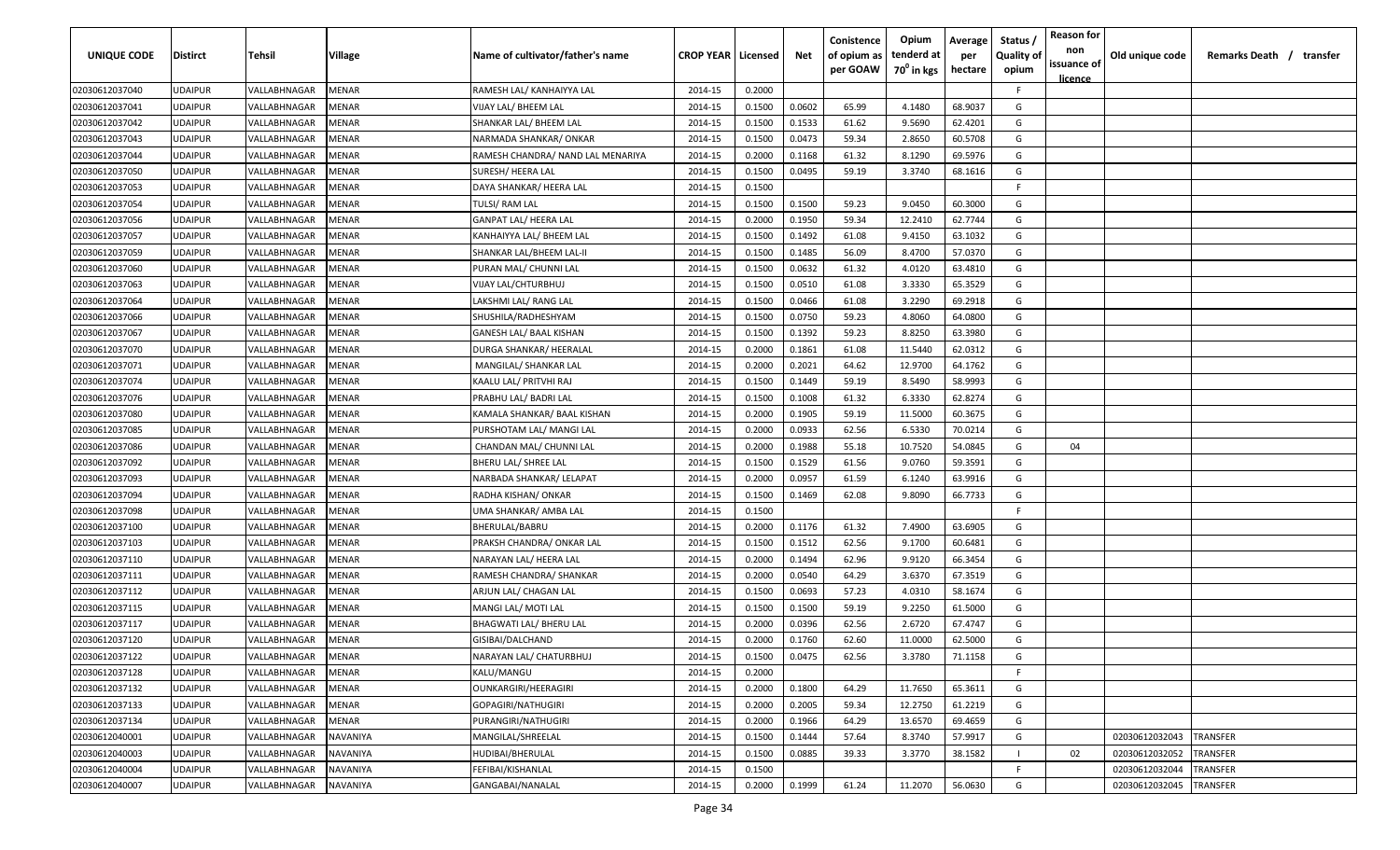| UNIQUE CODE    | Distirct       | Tehsil       | Village               | Name of cultivator/father's name | <b>CROP YEAR   Licensed</b> |        | Net    | Conistence<br>of opium as<br>per GOAW | Opium<br>tenderd at<br>70 <sup>0</sup> in kgs | Average<br>per<br>hectare | Status<br><b>Quality of</b><br>opium | <b>Reason for</b><br>non<br>issuance of<br><u>licence</u> | Old unique code | Remarks Death / | transfer |
|----------------|----------------|--------------|-----------------------|----------------------------------|-----------------------------|--------|--------|---------------------------------------|-----------------------------------------------|---------------------------|--------------------------------------|-----------------------------------------------------------|-----------------|-----------------|----------|
| 02030612041013 | UDAIPUR        | VALLABHNAGAR | NIMDI                 | <b>DEEP SINGH/ONKAR SINGH</b>    | 2014-15                     | 0.2000 | 0.1960 | 59.49                                 | 12.7990                                       | 65.3010                   | G                                    |                                                           | 02030612021015  | <b>TRANSFER</b> |          |
| 02030612042001 | UDAIPUR        | VALLABHNAGAR | ONARSINGHKASARANGPURA | LASHAMIRAM/BHURA                 | 2014-15                     | 0.2000 | 0.2047 | 59.49                                 | 13.9890                                       | 68.3390                   | G                                    |                                                           |                 |                 |          |
| 02030612042002 | UDAIPUR        | VALLABHNAGAR | ONARSINGHKASARANGPURA | LALSINGH/CHENSINGH               | 2014-15                     | 0.1000 |        |                                       |                                               |                           | E                                    |                                                           |                 |                 |          |
| 02030612042003 | UDAIPUR        | VALLABHNAGAR | ONARSINGHKASARANGPURA | NATHU/HARIRAM                    | 2014-15                     | 0.1500 | 0.1494 | 58.11                                 | 10.1940                                       | 68.2329                   | G                                    |                                                           |                 |                 |          |
| 02030612042004 | UDAIPUR        | VALLABHNAGAR | ONARSINGHKASARANGPURA | SHANKARLAL/HUKMICHAND            | 2014-15                     | 0.2000 | 0.2009 | 56.26                                 | 12.8190                                       | 63.8079                   | G                                    |                                                           |                 |                 |          |
| 02030612042006 | UDAIPUR        | VALLABHNAGAR | ONARSINGHKASARANGPURA | DOLA/MEGA                        | 2014-15                     | 0.1500 | 0.1499 | 54.09                                 | 9.7670                                        | 65.1568                   | G                                    |                                                           |                 |                 |          |
| 02030612042008 | UDAIPUR        | VALLABHNAGAR | ONARSINGHKASARANGPURA | DEVILAL/MODA                     | 2014-15                     | 0.1500 | 0.1443 | 57.51                                 | 9.3820                                        | 65.0173                   | G                                    |                                                           |                 |                 |          |
| 02030612042020 | UDAIPUR        | VALLABHNAGAR | ONARSINGHKASARANGPURA | PYARIBAI/LALU                    | 2014-15                     | 0.1500 | 0.1440 | 56.51                                 | 9.5580                                        | 66.3750                   | G                                    |                                                           |                 |                 |          |
| 02030612042024 | UDAIPUR        | VALLABHNAGAR | ONARSINGHKASARANGPURA | AMARSINGH/MODSINGH               | 2014-15                     | 0.1000 |        |                                       |                                               |                           | F.                                   |                                                           |                 |                 |          |
| 02030612042030 | UDAIPUR        | VALLABHNAGAR | ONARSINGHKASARANGPURA | NARAYANSINGH/RAMSINGH            | 2014-15                     | 0.1500 | 0.1471 | 50.53                                 | 7.9840                                        | 54.2760                   | G                                    | 04                                                        |                 |                 |          |
| 02030612044005 | UDAIPUR        | VALLABHNAGAR | PITHALPURA            | NARAYAN/ONKAR                    | 2014-15                     | 0.2000 | 0.1916 | 59.16                                 | 12.3480                                       | 64.4468                   | G                                    |                                                           |                 |                 |          |
| 02030612044014 | UDAIPUR        | VALLABHNAGAR | <b>PITHALPURA</b>     | SAV LAL/HEMA                     | 2014-15                     | 0.1500 | 0.1421 | 61.81                                 | 9.1040                                        | 64.0676                   | G                                    |                                                           |                 |                 |          |
| 02030612044017 | UDAIPUR        | VALLABHNAGAR | PITHALPURA            | KISHAN LAL/RAMA JI               | 2014-15                     | 0.1500 | 0.1533 | 59.67                                 | 9.4620                                        | 61.7221                   | G                                    |                                                           |                 |                 |          |
| 02030612044019 | UDAIPUR        | VALLABHNAGAR | PITHALPURA            | KANHAIYA LAL/RATAN LAL           | 2014-15                     | 0.2000 | 0.1924 | 61.28                                 | 12.7550                                       | 66.2942                   | G                                    |                                                           |                 |                 |          |
| 02030612044022 | UDAIPUR        | VALLABHNAGAR | PITHALPURA            | <b>UDAY LAL/RATAN LAL</b>        | 2014-15                     | 0.2000 | 0.1943 | 67.23                                 | 13.9840                                       | 71.9712                   | G                                    |                                                           |                 |                 |          |
| 02030612044029 | UDAIPUR        | VALLABHNAGAR | PITHALPURA            | RAYCHANDRA/DYARAM                | 2014-15                     | 0.2000 | 0.1719 | 61.81                                 | 11.4610                                       | 66.6725                   | G                                    |                                                           |                 |                 |          |
| 02030612044031 | UDAIPUR        | VALLABHNAGAR | <b>ITHALPURA</b>      | ROSHAN LAL/LAKSHMI CHAND         | 2014-15                     | 0.1500 | 0.1443 | 61.81                                 | 9.6160                                        | 66.6389                   | G                                    |                                                           |                 |                 |          |
| 02030612044033 | UDAIPUR        | VALLABHNAGAR | PITHALPURA            | <b>BHAGWAN LAL/KISHOR JAT</b>    | 2014-15                     | 0.2000 | 0.2000 | 67.23                                 | 13.8300                                       | 69.1500                   | G                                    |                                                           |                 |                 |          |
| 02030612044037 | UDAIPUR        | VALLABHNAGAR | PITHALPURA            | NATHU LAL/HEERA LAL JAT          | 2014-15                     | 0.2000 | 0.1897 | 62.10                                 | 12.3760                                       | 65.2399                   | G                                    |                                                           |                 |                 |          |
| 02030612044041 | UDAIPUR        | VALLABHNAGAR | PITHALPURA            | NATHU/MEDHA                      | 2014-15                     | 0.2000 | 0.2001 | 56.20                                 | 11.9710                                       | 59.8251                   | G                                    |                                                           |                 |                 |          |
| 02030612044043 | UDAIPUR        | VALLABHNAGAR | <b>PITHALPURA</b>     | SOSAR/TARACHAND                  | 2014-15                     | 0.2000 | 0.1925 | 65.66                                 | 13.6100                                       | 70.7013                   | G                                    |                                                           |                 |                 |          |
| 02030612044046 | UDAIPUR        | VALLABHNAGAR | PITHALPURA            | KAALU LAL/NATHU JI               | 2014-15                     | 0.2000 | 0.1894 | 61.81                                 | 12.5300                                       | 66.1563                   | G                                    |                                                           |                 |                 |          |
| 02030612044047 | UDAIPUR        | VALLABHNAGAR | PITHALPURA            | <b>BHERU LAL/ HARLAL</b>         | 2014-15                     | 0.1500 | 0.1508 | 64.22                                 | 10.2110                                       | 67.7122                   | G                                    |                                                           |                 |                 |          |
| 02030612044049 | UDAIPUR        | VALLABHNAGAR | PITHALPURA            | UDIBAI/TARACHAND                 | 2014-15                     | 0.2000 | 0.1931 | 61.81                                 | 12.6270                                       | 65.3910                   | G                                    |                                                           |                 |                 |          |
| 02030612044050 | UDAIPUR        | VALLABHNAGAR | <b>ITHALPURA</b>      | TARACHAND/BARDAJAT               | 2014-15                     | 0.2000 | 0.1892 | 59.16                                 | 12.1020                                       | 63.9641                   | G                                    |                                                           |                 |                 |          |
| 02030612044053 | UDAIPUR        | VALLABHNAGAR | <b>PITHALPURA</b>     | CHENA/KALU                       | 2014-15                     | 0.1500 | 0.1458 | 59.67                                 | 9.1980                                        | 63.0864                   | G                                    |                                                           |                 |                 |          |
| 02030612044055 | UDAIPUR        | VALLABHNAGAR | PITHALPURA            | KANKUDI/RUPA                     | 2014-15                     | 0.1500 | 0.1481 | 64.22                                 | 10.6700                                       | 72.0459                   | G                                    |                                                           |                 |                 |          |
| 02030612044056 | UDAIPUR        | VALLABHNAGAR | PITHALPURA            | KANA/KALU                        | 2014-15                     | 0.2000 | 0.1974 | 59.16                                 | 12.7110                                       | 64.3921                   | G                                    |                                                           |                 |                 |          |
| 02030612046005 | UDAIPUR        | VALLABHNAGAR | RAJPURABADA           | NAND RAM/MAGANI RAM              | 2014-15                     | 0.1500 | 0.1436 | 61.24                                 | 9.2650                                        | 64.5195                   | G                                    |                                                           |                 |                 |          |
| 02030612046025 | UDAIPUR        | VALLABHNAGAR | RAJPURABADA           | JEET MAL/GANESH LAL              | 2014-15                     | 0.1000 |        |                                       |                                               |                           | F.                                   |                                                           |                 |                 |          |
| 02030612046040 | UDAIPUR        | VALLABHNAGAR | RAJPURABADA           | <b>BAABU LAL/AMBA LAL</b>        | 2014-15                     | 0.1500 | 0.1452 | 54.00                                 | 7.4670                                        | 51.4256                   | G                                    | 04                                                        |                 |                 |          |
| 02030612046043 | UDAIPUR        | VALLABHNAGAR | RAJPURABADA           | MANNABAI/PANNALAL                | 2014-15                     | 0.1500 | 0.1141 | 65.22                                 | 7.4820                                        | 65.5741                   | G                                    |                                                           |                 |                 |          |
| 02030612046044 | UDAIPUR        | VALLABHNAGAR | RAJPURABADA           | RATAN LAL/GOKUL JI               | 2014-15                     | 0.1500 | 0.1452 | 62.10                                 | 9.3420                                        | 64.3388                   | G                                    |                                                           |                 |                 |          |
| 02030612046048 | UDAIPUR        | VALLABHNAGAR | RAJPURABADA           | SURAJ MAL/NAWALA JI              | 2014-15                     | 0.1500 | 0.1499 | 53.18                                 | 8.5160                                        | 56.8112                   | G                                    |                                                           |                 |                 |          |
| 02030612047001 | UDAIPUR        | VALLABHNAGAR | RAMPURA               | BHERU LAL/CHAMPA JI              | 2014-15                     | 0.2000 | 0.1980 | 62.11                                 | 13.6550                                       | 68.9646                   | G                                    |                                                           |                 |                 |          |
| 02030612047002 | <b>UDAIPUR</b> | VALLABHNAGAR | RAMPURA               | <b>HEERA LAL/ ONKAR JI</b>       | 2014-15                     | 0.2000 | 0.2015 | 62.75                                 | 14.0740                                       | 69.8462                   | G                                    |                                                           |                 |                 |          |
| 02030612047003 | UDAIPUR        | VALLABHNAGAR | RAMPURA               | JAYRAM/HANSRAJ                   | 2014-15                     | 0.2000 | 0.1790 | 57.33                                 | 11.5320                                       | 64.4246                   | G                                    |                                                           |                 |                 |          |
| 02030612047004 | UDAIPUR        | VALLABHNAGAR | RAMPURA               | <b>BHANWAR LAL/ONKAR</b>         | 2014-15                     | 0.2000 | 0.2009 | 62.11                                 | 13.9660                                       | 69.5172                   | G                                    |                                                           |                 |                 |          |
| 02030612047005 | <b>UDAIPUR</b> | VALLABHNAGAR | RAMPURA               | RATAN LAL/LAKSHMAN               | 2014-15                     | 0.2000 | 0.1936 | 62.11                                 | 13.1230                                       | 67.7841                   | G                                    |                                                           |                 |                 |          |
| 02030612047006 | UDAIPUR        | VALLABHNAGAR | RAMPURA               | DHULCHAND/CHATURBHUJ             | 2014-15                     | 0.2000 | 0.1947 | 59.47                                 | 12.8630                                       | 66.0657                   | G                                    |                                                           |                 |                 |          |
| 02030612047007 | UDAIPUR        | VALLABHNAGAR | RAMPURA               | BHANWARLAL/DOLA                  | 2014-15                     | 0.2000 | 0.1958 | 62.85                                 | 13.4320                                       | 68.6006                   | G                                    |                                                           |                 |                 |          |
| 02030612047008 | UDAIPUR        | VALLABHNAGAR | RAMPURA               | PYAR CHAND/DAULA                 | 2014-15                     | 0.2000 | 0.2000 | 66.14                                 | 14.2670                                       | 71.3350                   | G                                    |                                                           |                 |                 |          |
| 02030612047009 | UDAIPUR        | VALLABHNAGAR | RAMPURA               | JAGNNATHIBAI/HEERALAL            | 2014-15                     | 0.2000 | 0.2003 | 62.75                                 | 13.7960                                       | 68.8767                   | G                                    |                                                           |                 |                 |          |
| 02030612047010 | UDAIPUR        | VALLABHNAGAR | RAMPURA               | MANGILAL/CHAMPALAL               | 2014-15                     | 0.2000 | 0.2016 | 68.82                                 | 15.5140                                       | 76.9544                   | G                                    |                                                           |                 |                 |          |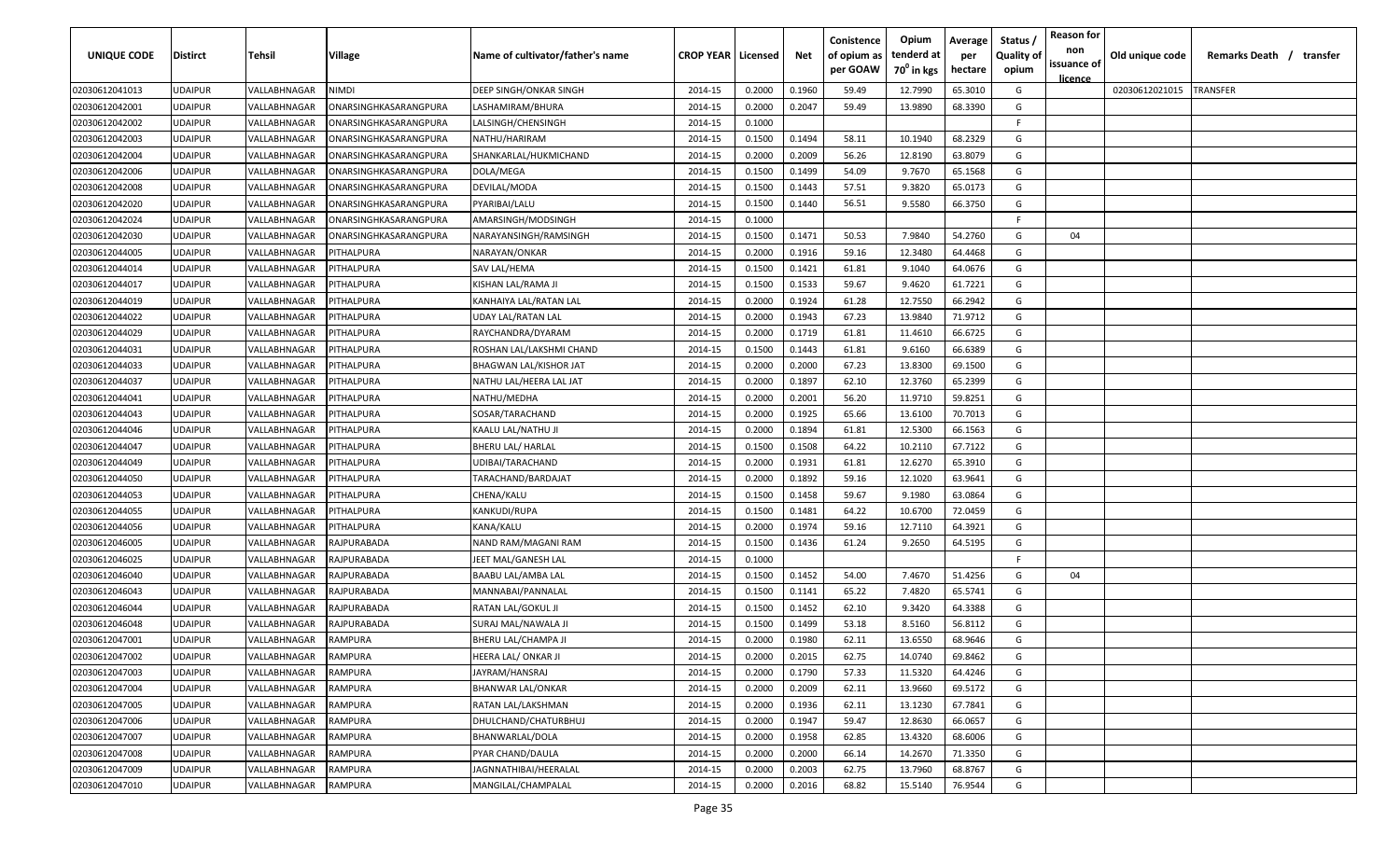| UNIQUE CODE    | <b>Distirct</b> | Tehsil       | Village        | Name of cultivator/father's name | <b>CROP YEAR   Licensed</b> |        | Net    | Conistence<br>of opium as | Opium<br>tenderd at    | Average<br>per | Status<br><b>Quality of</b> | <b>Reason for</b><br>non<br>issuance of | Old unique code | Remarks Death / transfer |
|----------------|-----------------|--------------|----------------|----------------------------------|-----------------------------|--------|--------|---------------------------|------------------------|----------------|-----------------------------|-----------------------------------------|-----------------|--------------------------|
|                |                 |              |                |                                  |                             |        |        | per GOAW                  | 70 <sup>0</sup> in kgs | hectare        | opium                       | <u>licence</u>                          |                 |                          |
| 02030612047011 | <b>UDAIPUR</b>  | VALLABHNAGAR | RAMPURA        | CHAGAN LAL/CHAPA LAL             | 2014-15                     | 0.2000 | 0.2022 | 61.54                     | 12.9410                | 64.0010        | G                           |                                         |                 |                          |
| 02030612047012 | <b>UDAIPUR</b>  | VALLABHNAGAR | RAMPURA        | DEVI LAL/NARAYAN                 | 2014-15                     | 0.2000 | 0.1974 | 59.47                     | 13.2790                | 67.2695        | G                           |                                         |                 |                          |
| 02030612047013 | <b>UDAIPUR</b>  | VALLABHNAGAR | RAMPURA        | <b>BADRI LAL/GHASEE</b>          | 2014-15                     | 0.2000 | 0.1985 | 61.54                     | 13.2660                | 66.8312        | G                           |                                         |                 |                          |
| 02030612047014 | <b>UDAIPUR</b>  | VALLABHNAGAR | RAMPURA        | <b>GOPI LAL/PARTHA</b>           | 2014-15                     | 0.2000 | 0.1995 | 59.59                     | 12.3690                | 62.0000        | G                           |                                         |                 |                          |
| 02030612047015 | <b>UDAIPUR</b>  | VALLABHNAGAR | RAMPURA        | PRABHU LAL/CHATURBHUJ            | 2014-15                     | 0.2000 | 0.1982 | 61.54                     | 12.6950                | 64.0515        | G                           |                                         |                 |                          |
| 02030612047016 | <b>UDAIPUR</b>  | VALLABHNAGAR | RAMPURA        | RAMI BAI/CHAMPA LAL              | 2014-15                     | 0.2000 | 0.2012 | 64.32                     | 13.8010                | 68.5934        | G                           |                                         |                 |                          |
| 02030612047017 | <b>UDAIPUR</b>  | VALLABHNAGAR | RAMPURA        | CHAMPA LAL/MANGI LAL             | 2014-15                     | 0.2000 | 0.2025 | 61.54                     | 12.5280                | 61.8667        | G                           |                                         |                 |                          |
| 02030612047018 | <b>UDAIPUR</b>  | VALLABHNAGAR | RAMPURA        | MOTYA BAI/SHIV LAL               | 2014-15                     | 0.2000 | 0.1987 | 61.54                     | 13.1340                | 66.0996        | G                           |                                         |                 |                          |
| 02030612047019 | <b>UDAIPUR</b>  | VALLABHNAGAR | RAMPURA        | ANSHI BAI/NARAYAN                | 2014-15                     | 0.2000 | 0.0975 | 62.11                     | 6.5040                 | 66.7077        | G                           |                                         |                 |                          |
| 02030612047020 | <b>UDAIPUR</b>  | VALLABHNAGAR | RAMPURA        | SURESH/BHANWAR                   | 2014-15                     | 0.2000 | 0.1948 | 64.32                     | 13.8010                | 70.8470        | G                           |                                         |                 |                          |
| 02030612047022 | <b>UDAIPUR</b>  | VALLABHNAGAR | RAMPURA        | BHOLI RAM/DAULA                  | 2014-15                     | 0.2000 | 0.1946 | 61.48                     | 13.4030                | 68.8746        | G                           |                                         |                 |                          |
| 02030612047023 | <b>UDAIPUR</b>  | VALLABHNAGAR | RAMPURA        | BABRIBAI/BADRILAL                | 2014-15                     | 0.2000 | 0.1940 | 59.47                     | 12.2760                | 63.2784        | G                           |                                         |                 |                          |
| 02030612047024 | <b>UDAIPUR</b>  | VALLABHNAGAR | <b>RAMPURA</b> | RUKMAN BAI/KANI RAM              | 2014-15                     | 0.2000 | 0.2000 | 57.37                     | 12.6620                | 63.3100        | G                           |                                         |                 |                          |
| 02030612047025 | <b>UDAIPUR</b>  | VALLABHNAGAR | RAMPURA        | <b>MATHRI BAI/MOTI</b>           | 2014-15                     | 0.2000 | 0.2005 | 59.47                     | 13.2790                | 66.2294        | G                           |                                         |                 |                          |
| 02030612047026 | <b>UDAIPUR</b>  | VALLABHNAGAR | <b>RAMPURA</b> | DASRATH/DEVILAL                  | 2014-15                     | 0.1500 | 0.1484 | 59.48                     | 9.7460                 | 65.6739        | G                           |                                         |                 |                          |
| 02030612047027 | <b>UDAIPUR</b>  | VALLABHNAGAR | RAMPURA        | PRABHU/LAKSHMAN                  | 2014-15                     | 0.2000 | 0.1955 | 62.11                     | 13.7800                | 70.4859        | G                           |                                         |                 |                          |
| 02030612047028 | <b>UDAIPUR</b>  | VALLABHNAGAR | <b>RAMPURA</b> | RAMLAL/PYARA                     | 2014-15                     | 0.2000 | 0.1960 | 60.30                     | 13.1630                | 67.1582        | G                           |                                         |                 |                          |
| 02030612047029 | <b>UDAIPUR</b>  | VALLABHNAGAR | RAMPURA        | GISIBAI/RATANLAL                 | 2014-15                     | 0.2000 | 0.1960 | 61.77                     | 13.2450                | 67.5765        | G                           |                                         |                 |                          |
| 02030612047030 | <b>UDAIPUR</b>  | VALLABHNAGAR | RAMPURA        | DHAPUBAI/HANSRAJ                 | 2014-15                     | 0.2000 | 0.1968 | 62.75                     | 13.3660                | 67.9167        | G                           |                                         |                 |                          |
| 02030612047031 | <b>UDAIPUR</b>  | VALLABHNAGAR | RAMPURA        | <b>GOTI LAL/ KASHI RAM</b>       | 2014-15                     | 0.1500 | 0.1482 | 58.85                     | 9.7940                 | 66.0864        | G                           |                                         |                 |                          |
| 02030612047032 | <b>UDAIPUR</b>  | VALLABHNAGAR | RAMPURA        | MANGI LAL/BHAGWAN                | 2014-15                     | 0.2000 | 0.1956 | 59.59                     | 12.2590                | 62.6738        | G                           |                                         |                 |                          |
| 02030612047033 | <b>UDAIPUR</b>  | VALLABHNAGAR | RAMPURA        | KASHI RAM/KAALU                  | 2014-15                     | 0.2000 | 0.1975 | 59.59                     | 13.4330                | 68.0152        | G                           |                                         |                 |                          |
| 02030612047034 | <b>UDAIPUR</b>  | VALLABHNAGAR | RAMPURA        | RAM NARAYAN/KANIRAM              | 2014-15                     | 0.2000 | 0.1988 | 62.11                     | 13.8330                | 69.5825        | G                           |                                         |                 |                          |
| 02030612047035 | <b>UDAIPUR</b>  | VALLABHNAGAR | RAMPURA        | HEERA LAL/DEVI LAL               | 2014-15                     | 0.2000 | 0.1959 | 60.76                     | 13.1590                | 67.1720        | G                           |                                         |                 |                          |
| 02030612047039 | <b>UDAIPUR</b>  | VALLABHNAGAR | RAMPURA        | GOPAL/PARTHA                     | 2014-15                     | 0.2000 | 0.1999 | 58.61                     | 12.2240                | 61.1506        | G                           |                                         |                 |                          |
| 02030612047040 | <b>UDAIPUR</b>  | VALLABHNAGAR | RAMPURA        | DHAN RAJ/DAULA JI                | 2014-15                     | 0.2000 | 0.1942 | 62.75                     | 13.5180                | 69.6087        | G                           |                                         |                 |                          |
| 02030612047042 | <b>UDAIPUR</b>  | VALLABHNAGAR | RAMPURA        | BHANWAR/GHASEE                   | 2014-15                     | 0.2000 | 0.1940 | 61.46                     | 13.2050                | 68.0670        | G                           |                                         |                 |                          |
| 02030612047043 | <b>UDAIPUR</b>  | VALLABHNAGAR | RAMPURA        | SAWAGIBAI/ONKAR                  | 2014-15                     | 0.2000 | 0.1983 | 61.46                     | 13.1610                | 66.3690        | G                           |                                         |                 |                          |
| 02030612047044 | <b>UDAIPUR</b>  | VALLABHNAGAR | RAMPURA        | NARAYANIBAI/CHOKHA               | 2014-15                     | 0.1500 | 0.1493 | 62.85                     | 10.4510                | 70.0000        | G                           |                                         |                 | <b>NAME CHANGE</b>       |
| 02030612047046 | <b>UDAIPUR</b>  | VALLABHNAGAR | RAMPURA        | SHANKAR LAL/MOTI LAL             | 2014-15                     | 0.2000 | 0.2006 | 57.38                     | 12.9110                | 64.3619        | G                           |                                         |                 |                          |
| 02030612047047 | <b>UDAIPUR</b>  | VALLABHNAGAR | RAMPURA        | PRABHU LAL/MOTI LAL              | 2014-15                     | 0.2000 | 0.1935 | 59.47                     | 13.0920                | 67.6589        | G                           |                                         |                 |                          |
| 02030612047048 | <b>UDAIPUR</b>  | VALLABHNAGAR | RAMPURA        | BHERU LAL/GHASEE LAL             | 2014-15                     | 0.2000 | 0.2041 | 62.85                     | 14.0600                | 68.8878        | G                           |                                         |                 |                          |
| 02030612047051 | <b>UDAIPUR</b>  | VALLABHNAGAR | RAMPURA        | SHAMBHU LAL/ONKAR LAL            | 2014-15                     | 0.2000 | 0.1980 | 57.33                     | 12.3260                | 62.2525        | G                           |                                         |                 |                          |
| 02030612047053 | <b>UDAIPUR</b>  | VALLABHNAGAR | RAMPURA        | JANIBAI/PYARCHAND                | 2014-15                     | 0.2000 | 0.1968 | 59.59                     | 12.3440                | 62.7236        | G                           |                                         |                 |                          |
| 02030612047054 | <b>UDAIPUR</b>  | VALLABHNAGAR | RAMPURA        | BHAGWANIBAI/JAYRAM               | 2014-15                     | 0.2000 | 0.1960 | 59.59                     | 12.3350                | 62.9337        | G                           |                                         |                 |                          |
| 02030612047055 | <b>UDAIPUR</b>  | VALLABHNAGAR | RAMPURA        | LAKSHMAN/BHAJJA                  | 2014-15                     | 0.2000 | 0.1953 | 57.37                     | 12.0970                | 61.9406        | G                           |                                         |                 |                          |
| 02030612047057 | <b>UDAIPUR</b>  | VALLABHNAGAR | RAMPURA        | SHANTI LAL/MANGI LAL             | 2014-15                     | 0.2000 | 0.1922 | 56.29                     | 11.4030                | 59.3288        | G                           |                                         |                 |                          |
| 02030612047059 | <b>UDAIPUR</b>  | VALLABHNAGAR | RAMPURA        | <b>BHAJE RAM/PRABHU LAL</b>      | 2014-15                     | 0.2000 | 0.1966 | 59.48                     | 13.2810                | 67.5534        | G                           |                                         |                 |                          |
| 02030612047060 | <b>UDAIPUR</b>  | VALLABHNAGAR | RAMPURA        | SHAKAR LAL/GOPI LAL              | 2014-15                     | 0.2000 | 0.2000 | 59.48                     | 13.2470                | 66.2350        | G                           |                                         |                 |                          |
| 02030612047061 | <b>UDAIPUR</b>  | VALLABHNAGAR | RAMPURA        | RAMESHWAR/RAM CHANDRA            | 2014-15                     | 0.2000 | 0.2012 | 59.48                     | 12.9070                | 64.1501        | G                           |                                         |                 |                          |
| 02030612047065 | <b>UDAIPUR</b>  | VALLABHNAGAR | RAMPURA        | SHANTI LAL/HEERA LAL             | 2014-15                     | 0.2000 | 0.1987 | 61.23                     | 13.4620                | 67.7504        | G                           |                                         |                 |                          |
| 02030612047066 | <b>UDAIPUR</b>  | VALLABHNAGAR | RAMPURA        | SHAMBHU LAL/ KANI RAM            | 2014-15                     | 0.2000 | 0.1978 | 57.36                     | 12.3980                | 62.6795        | G                           |                                         |                 |                          |
| 02030612047067 | <b>UDAIPUR</b>  | VALLABHNAGAR | RAMPURA        | UDAY LAL/DEVI LAL                | 2014-15                     | 0.2000 | 0.1998 | 61.46                     | 13.4330                | 67.2322        | G                           |                                         |                 |                          |
| 02030612047068 | <b>UDAIPUR</b>  | VALLABHNAGAR | RAMPURA        | DEVI LAL/BADRI LAL               | 2014-15                     | 0.2000 | 0.2010 | 61.46                     | 13.4510                | 66.9204        | G                           |                                         |                 |                          |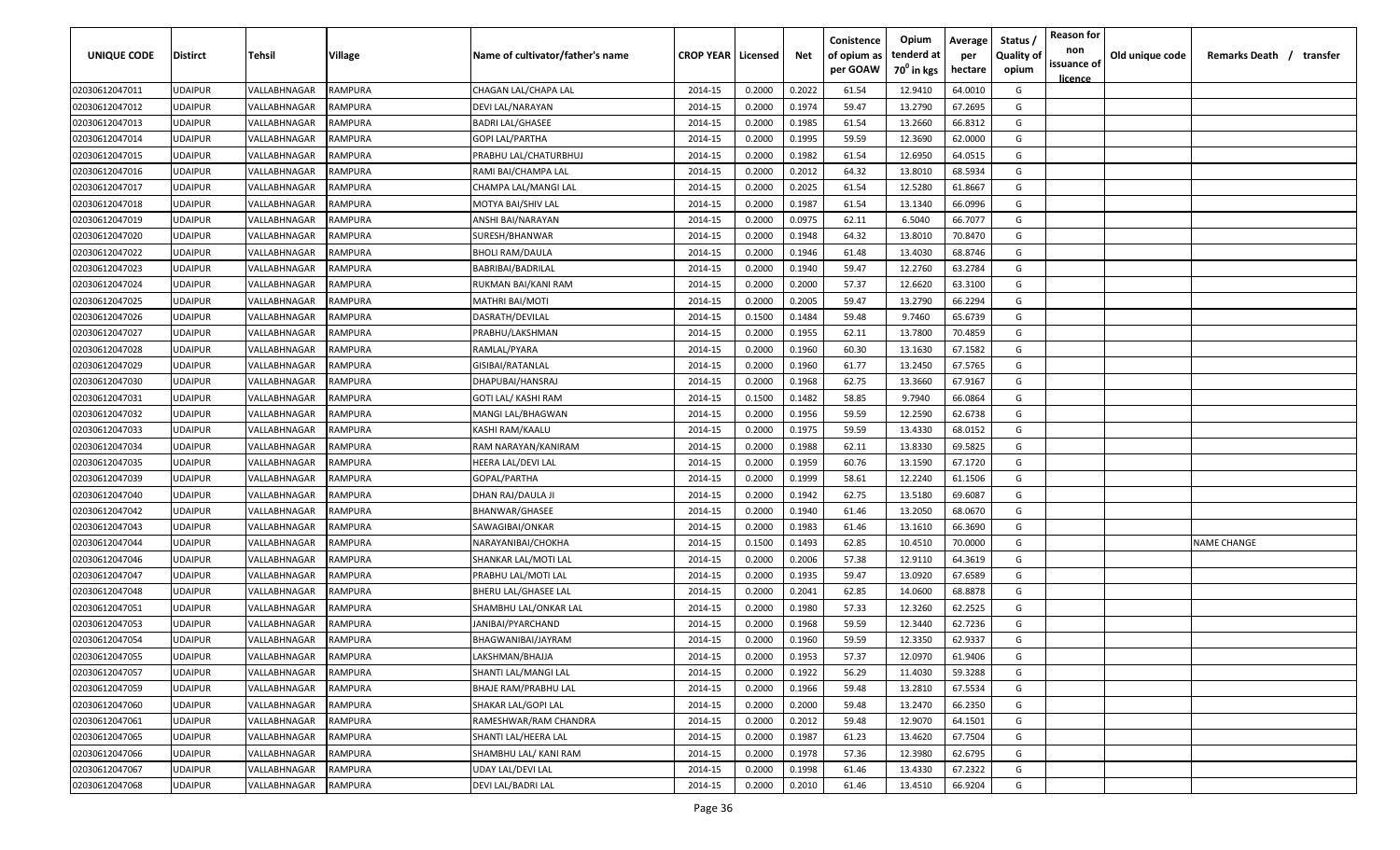| UNIQUE CODE                      | Distirct       | <b>Tehsil</b>              | Village        | Name of cultivator/father's name | <b>CROP YEAR   Licensed</b> |        | Net    | Conistence<br>of opium as<br>per GOAW | Opium<br>tenderd at<br>70 <sup>°</sup> in kgs | Average<br>per<br>hectare | Status /<br><b>Quality of</b><br>opium | <b>Reason for</b><br>non<br>issuance of | Old unique code | Remarks Death /<br>transfer |
|----------------------------------|----------------|----------------------------|----------------|----------------------------------|-----------------------------|--------|--------|---------------------------------------|-----------------------------------------------|---------------------------|----------------------------------------|-----------------------------------------|-----------------|-----------------------------|
|                                  | <b>UDAIPUR</b> | VALLABHNAGAR               | <b>RAMPURA</b> | <b>BHOLI RAM/HEERA LAL</b>       |                             | 0.2000 | 0.2013 | 59.48                                 | 13.3240                                       | 66.1898                   | G                                      | <u>licence</u>                          |                 |                             |
| 02030612047069<br>02030612047070 | <b>UDAIPUR</b> | VALLABHNAGAR               | RAMPURA        | RATAN LAL/ONKAR                  | 2014-15<br>2014-15          | 0.2000 | 0.1998 | 67.11                                 | 14.3140                                       | 71.6416                   | G                                      |                                         |                 |                             |
| 02030612047071                   | <b>UDAIPUR</b> | VALLABHNAGAR               | <b>RAMPURA</b> | SANTOSH LAL/RATAN LAL            | 2014-15                     | 0.2000 | 0.1931 | 62.11                                 | 13.2210                                       | 68.4671                   | G                                      |                                         |                 |                             |
| 02030612047073                   | <b>UDAIPUR</b> | VALLABHNAGAR               | <b>RAMPURA</b> | KANWAR LAL/BHOLI RAM             | 2014-15                     | 0.2000 | 0.1943 | 62.11                                 | 13.5310                                       | 69.6397                   | G                                      |                                         |                 |                             |
| 02030612047074                   | <b>UDAIPUR</b> | VALLABHNAGAR               | <b>RAMPURA</b> | UDAILAL/HIRA                     | 2014-15                     | 0.2000 | 0.1968 | 62.75                                 | 13.4640                                       | 68.4146                   | G                                      |                                         |                 |                             |
| 02030612047075                   | <b>UDAIPUR</b> | VALLABHNAGAR               | <b>RAMPURA</b> | DEVILAL/CHUNNILAL                | 2014-15                     | 0.1500 | 0.1523 | 61.46                                 | 10.0790                                       | 66.1786                   | G                                      |                                         |                 |                             |
| 02030612047076                   | <b>UDAIPUR</b> | VALLABHNAGAR               | <b>RAMPURA</b> | MADANLAL/BADRILAL                | 2014-15                     | 0.2000 | 0.2001 | 62.85                                 | 13.8630                                       | 69.2804                   | G                                      |                                         |                 |                             |
| 02030612047078                   | <b>UDAIPUR</b> | VALLABHNAGAR               | <b>RAMPURA</b> | BHANWARLAL/DHULCHAND             | 2014-15                     | 0.2000 | 0.1950 | 64.32                                 | 14.3340                                       | 73.5077                   | G                                      |                                         |                 |                             |
| 02030612047079                   | <b>UDAIPUR</b> | VALLABHNAGAR               | <b>RAMPURA</b> | SHOBHALAL/BHANAWARLAL            | 2014-15                     | 0.2000 | 0.1846 | 62.11                                 | 12.4490                                       | 67.4377                   | G                                      |                                         |                 |                             |
| 02030612047082                   | UDAIPUR        | VALLABHNAGAR               | RAMPURA        | HIRALAL/GOPILAL                  | 2014-15                     | 0.2000 | 0.1980 | 62.85                                 | 13.5760                                       | 68.5657                   | G                                      |                                         |                 |                             |
| 02030612047083                   | UDAIPUR        | VALLABHNAGAR               | <b>RAMPURA</b> | MANSINGH/NATHUSINGH              | 2014-15                     | 0.2000 | 0.1528 | 64.32                                 | 10.5850                                       | 69.2736                   | G                                      |                                         | 02030612017026  | TRANSFER                    |
| 02030612049001                   | UDAIPUR        | VALLABHNAGAR               | RUPAWALI       | RAMA/UDA DANGI                   | 2014-15                     | 0.1500 | 0.0100 | 67.13                                 | 0.8340                                        | 83.4000                   | G                                      |                                         | 02030612037129  | TRANSFER                    |
| 02030612049004                   | <b>UDAIPUR</b> | VALLABHNAGAR               | RUPAWALI       | KAALU/MANGU                      | 2014-15                     | 0.1500 |        |                                       |                                               |                           | F.                                     |                                         | 02030612037128  | TRANSFER                    |
| 02030612050001                   | <b>UDAIPUR</b> | <b><i>VALLABHNAGAR</i></b> | SALEDA         | SHANKAR LAL/HAMERA               | 2014-15                     | 0.1500 | 0.1500 | 61.20                                 | 9.8790                                        | 65.8600                   | G                                      |                                         |                 |                             |
| 02030612050002                   | <b>UDAIPUR</b> | <b><i>VALLABHNAGAR</i></b> | SALEDA         | KANKUBAI/KASHIRAM                | 2014-15                     | 0.1500 | 0.1000 | 62.29                                 | 6.7360                                        | 67.3600                   | G                                      |                                         |                 |                             |
| 02030612050003                   | <b>UDAIPUR</b> | <b><i>VALLABHNAGAR</i></b> | SALEDA         | LAALI BAI/ SHANKAR               | 2014-15                     | 0.1500 | 0.1485 | 61.40                                 | 10.1660                                       | 68.4579                   | G                                      |                                         |                 |                             |
| 02030612050004                   | <b>UDAIPUR</b> | VALLABHNAGAR               | SALEDA         | ONKAR/HEERA                      | 2014-15                     | 0.1500 | 0.0700 | 56.49                                 | 4.1160                                        | 58.8000                   | G                                      |                                         |                 |                             |
| 02030612050007                   | <b>UDAIPUR</b> | VALLABHNAGAR               | SALEDA         | RAAM LAL/ONKAR LAL               | 2014-15                     | 0.2000 | 0.1905 | 59.50                                 | 13.0560                                       | 68.5354                   | G                                      |                                         |                 |                             |
| 02030612050008                   | <b>UDAIPUR</b> | VALLABHNAGAR               | SALEDA         | KESURAM/SUKHLAL                  | 2014-15                     | 0.1500 |        |                                       |                                               |                           | -F.                                    |                                         |                 |                             |
| 02030612050009                   | <b>UDAIPUR</b> | VALLABHNAGAR               | SALEDA         | RAAM KUMAR/GAUTAM                | 2014-15                     | 0.1500 |        |                                       |                                               |                           | F.                                     |                                         |                 |                             |
| 02030612050010                   | <b>UDAIPUR</b> | VALLABHNAGAR               | SALEDA         | BHANA/UDA                        | 2014-15                     | 0.1500 | 0.0970 | 65.16                                 | 6.9070                                        | 71.2062                   | G                                      |                                         |                 |                             |
| 02030612050011                   | <b>UDAIPUR</b> | VALLABHNAGAR               | SALEDA         | ROSANDAS/PYARDAS                 | 2014-15                     | 0.1500 | 0.1530 | 55.34                                 | 9.4870                                        | 62.0065                   | G                                      |                                         |                 |                             |
| 02030612050013                   | <b>UDAIPUR</b> | VALLABHNAGAR               | SALEDA         | SATYANARAYAN/JAY SINGH SUTHAR    | 2014-15                     | 0.1500 | 0.1462 | 59.50                                 | 9.3670                                        | 64.0698                   | G                                      |                                         |                 |                             |
| 02030612050015                   | <b>UDAIPUR</b> | VALLABHNAGAR               | SALEDA         | KASHI RAM/JAY SINGH              | 2014-15                     | 0.1500 | 0.1388 | 62.29                                 | 9.6460                                        | 69.4957                   | G                                      |                                         |                 |                             |
| 02030612050017                   | <b>UDAIPUR</b> | <b><i>VALLABHNAGAR</i></b> | SALEDA         | DULI CHAND/LAALU                 | 2014-15                     | 0.1500 |        |                                       |                                               |                           | F.                                     |                                         |                 |                             |
| 02030612050022                   | <b>UDAIPUR</b> | VALLABHNAGAR               | SALEDA         | BHANA/BARDA                      | 2014-15                     | 0.2000 | 0.1978 | 61.40                                 | 13.2970                                       | 67.2245                   | G                                      |                                         |                 |                             |
| 02030612050025                   | UDAIPUR        | VALLABHNAGAR               | SALEDA         | PREM CHAND/DAULAT RAM            | 2014-15                     | 0.1500 |        |                                       |                                               |                           | F.                                     |                                         |                 |                             |
| 02030612050026                   | UDAIPUR        | VALLABHNAGAR               | SALEDA         | DHANRAJ/UDAYLAL JANWA            | 2014-15                     | 0.1500 |        |                                       |                                               |                           | F.                                     |                                         |                 |                             |
| 02030612050031                   | <b>UDAIPUR</b> | VALLABHNAGAR               | SALEDA         | GOTAMLAL/KISHANA                 | 2014-15                     | 0.1500 | 0.0903 | 62.81                                 | 6.2990                                        | 69.7564                   | G                                      |                                         |                 |                             |
| 02030612050033                   | <b>UDAIPUR</b> | <b><i>VALLABHNAGAR</i></b> | SALEDA         | NANALAL/RAMLAL                   | 2014-15                     | 0.2000 | 0.1905 | 61.20                                 | 13.2800                                       | 69.7113                   | G                                      |                                         |                 |                             |
| 02030612050034                   | <b>UDAIPUR</b> | <b><i>VALLABHNAGAR</i></b> | SALEDA         | MANGILAL/KANIRAAM                | 2014-15                     | 0.1500 | 0.0490 | 54.38                                 | 3.4180                                        | 69.7551                   | G                                      |                                         |                 |                             |
| 02030612050037                   | <b>UDAIPUR</b> | <b><i>VALLABHNAGAR</i></b> | SALEDA         | GANGARAM/NAVLA                   | 2014-15                     | 0.1500 |        |                                       |                                               |                           | F.                                     |                                         |                 |                             |
| 02030612050039                   | <b>UDAIPUR</b> | <b><i>VALLABHNAGAR</i></b> | SALEDA         | NANALAL/RAMKANWAR                | 2014-15                     | 0.1500 | 0.1496 | 56.13                                 | 9.5420                                        | 63.7834                   | G                                      |                                         |                 |                             |
| 02030612050040                   | <b>UDAIPUR</b> | VALLABHNAGAR               | SALEDA         | MANA/ONKAR                       | 2014-15                     | 0.1500 | 0.0490 | 67.88                                 | 3.1610                                        | 64.5102                   | G                                      |                                         |                 |                             |
| 02030612050041                   | <b>UDAIPUR</b> | VALLABHNAGAR               | SALEDA         | CHAMPALAL/SHANKAR                | 2014-15                     | 0.2000 | 0.2023 | 61.32                                 | 13.0870                                       | 64.6911                   | G                                      |                                         |                 |                             |
| 02030612050042                   | <b>UDAIPUR</b> | VALLABHNAGAR               | <b>SALEDA</b>  | RAJIVAN/SHUKHAVAN                | 2014-15                     | 0.1500 | 0.1488 | 62.29                                 | 9.7260                                        | 65.3629                   | G                                      |                                         |                 |                             |
| 02030612050043                   | <b>UDAIPUR</b> | VALLABHNAGAR               | SALEDA         | BHANWARLAL/SHUKHAVAN             | 2014-15                     | 0.1500 | 0.1485 | 65.16                                 | 10.7980                                       | 72.7138                   | G                                      |                                         |                 |                             |
| 02030612050044                   | <b>UDAIPUR</b> | VALLABHNAGAR               | SALEDA         | MANGILAL/SHUKHAVAN               | 2014-15                     | 0.1500 | 0.1450 | 62.29                                 | 9.6100                                        | 66.2759                   | G                                      |                                         |                 |                             |
| 02030612050047                   | <b>UDAIPUR</b> | VALLABHNAGAR               | SALEDA         | BHAWARLAL/HIRA                   | 2014-15                     | 0.1500 |        |                                       |                                               |                           | F.                                     |                                         |                 |                             |
| 02030612050048                   | <b>UDAIPUR</b> | VALLABHNAGAR               | SALEDA         | NATHIBAI/NARAYAN                 | 2014-15                     | 0.1500 | 0.1420 | 59.62                                 | 8.7900                                        | 61.9014                   |                                        | 02                                      |                 |                             |
| 02030612050049                   | <b>UDAIPUR</b> | VALLABHNAGAR               | SALEDA         | KISHANLAL/GOKAL                  | 2014-15                     | 0.1500 | 0.1495 | 66.25                                 | 10.1650                                       | 67.9933                   | G                                      |                                         |                 |                             |
| 02030612050050                   | <b>UDAIPUR</b> | VALLABHNAGAR               | SALEDA         | GASHIRAM/BHERA                   | 2014-15                     | 0.1500 |        |                                       |                                               |                           | F.                                     |                                         |                 |                             |
| 02030612050051                   | <b>UDAIPUR</b> | VALLABHNAGAR               | SALEDA         | RAMESHAWAR/PEMA                  | 2014-15                     | 0.1500 | 0.1500 | 59.50                                 | 9.2990                                        | 61.9933                   | G                                      |                                         |                 |                             |
| 02030612050052                   | <b>UDAIPUR</b> | VALLABHNAGAR               | SALEDA         | AMBALAL/ONKAR                    | 2014-15                     | 0.1500 | 0.0975 | 59.50                                 | 5.9840                                        | 61.3744                   | G                                      |                                         |                 |                             |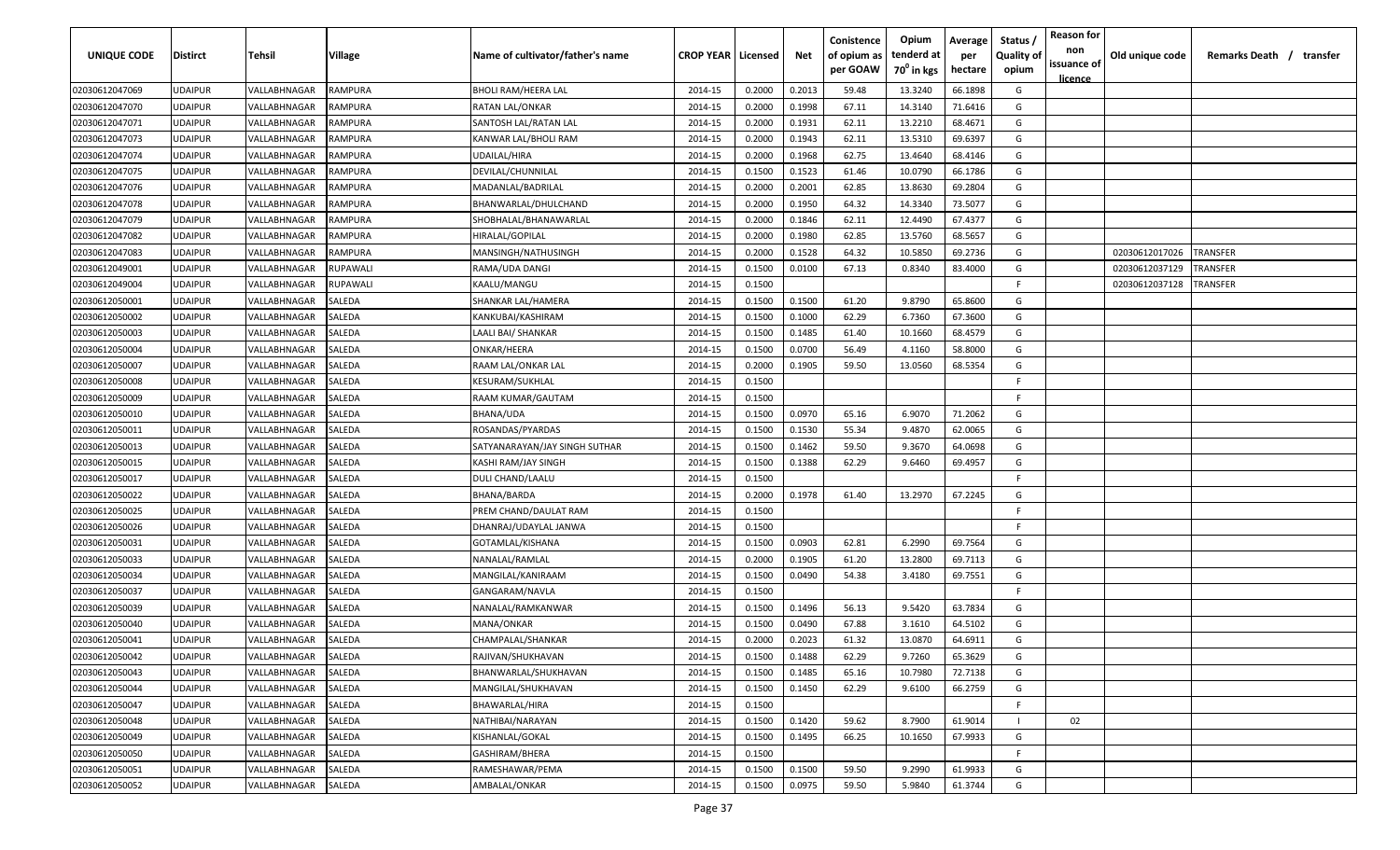| UNIQUE CODE    | <b>Distirct</b> | Tehsil       | Village            | Name of cultivator/father's name | <b>CROP YEAR   Licensed</b> |        | Net    | Conistence<br>of opium as<br>per GOAW | Opium<br>tenderd at<br>70 <sup>°</sup> in kgs | Average<br>per<br>hectare | Status<br><b>Quality of</b><br>opium | <b>Reason for</b><br>non<br>issuance of<br><u>licence</u> | Old unique code | Remarks Death / transfer |
|----------------|-----------------|--------------|--------------------|----------------------------------|-----------------------------|--------|--------|---------------------------------------|-----------------------------------------------|---------------------------|--------------------------------------|-----------------------------------------------------------|-----------------|--------------------------|
| 02030612050055 | <b>UDAIPUR</b>  | VALLABHNAGAR | SALEDA             | RAMLAL/RUPA                      | 2014-15                     | 0.1500 | 0.1407 | 67.24                                 | 9.7690                                        | 69.4314                   | G                                    |                                                           |                 |                          |
| 02030612050057 | <b>UDAIPUR</b>  | VALLABHNAGAR | SALEDA             | GITABAI/GOPILAL                  | 2014-15                     | 0.1500 | 0.1404 | 65.16                                 | 9.8580                                        | 70.2137                   | G                                    |                                                           |                 |                          |
| 02030612050064 | <b>UDAIPUR</b>  | VALLABHNAGAR | SALEDA             | MANGILAL/DALICHAND               | 2014-15                     | 0.1500 | 0.0901 | 59.85                                 | 5.2840                                        | 58.6459                   | G                                    |                                                           |                 |                          |
| 02030612050065 | <b>UDAIPUR</b>  | VALLABHNAGAR | SALEDA             | JAGDISH/MOHAN                    | 2014-15                     | 0.1500 | 0.1500 | 61.20                                 | 10.2900                                       | 68.6000                   | G                                    |                                                           |                 |                          |
| 02030612050066 | <b>UDAIPUR</b>  | VALLABHNAGAR | SALEDA             | HARIBAI/JAGDISH                  | 2014-15                     | 0.1500 | 0.1000 | 65.27                                 | 7.1520                                        | 71.5200                   | G                                    |                                                           |                 |                          |
| 02030612050068 | <b>UDAIPUR</b>  | VALLABHNAGAR | SALEDA             | PYARIBAI/KANIRAM                 | 2014-15                     | 0.1500 | 0.1504 | 59.50                                 | 10.2170                                       | 67.9322                   | G                                    |                                                           | 02030612012042  | TRANSFER/NAME CHANGE     |
| 02030612050069 | <b>UDAIPUR</b>  | VALLABHNAGAR | SALEDA             | DAYAL/YANA                       | 2014-15                     | 0.1500 |        |                                       |                                               |                           | -F.                                  |                                                           |                 |                          |
| 02030612050070 | <b>UDAIPUR</b>  | VALLABHNAGAR | SALEDA             | DEVILAL/ONKAR                    | 2014-15                     | 0.1500 | 0.0957 | 65.16                                 | 6.9160                                        | 72.2675                   | G                                    |                                                           |                 |                          |
| 02030612050071 | <b>UDAIPUR</b>  | VALLABHNAGAR | SALEDA             | ONKARIBAI/BHURA                  | 2014-15                     | 0.1500 |        |                                       |                                               |                           | -F.                                  |                                                           |                 |                          |
| 02030612050073 | <b>UDAIPUR</b>  | VALLABHNAGAR | SALEDA             | KISHANLAL/LAKSHMAN               | 2014-15                     | 0.1500 | 0.0941 | 54.09                                 | 5.9650                                        | 63.3900                   | G                                    |                                                           |                 |                          |
| 02030612050075 | <b>UDAIPUR</b>  | VALLABHNAGAR | SALEDA             | PYARIBAI/DALU                    | 2014-15                     | 0.1500 |        |                                       |                                               |                           | F.                                   |                                                           |                 |                          |
| 02030612050077 | <b>UDAIPUR</b>  | VALLABHNAGAR | SALEDA             | SURAJMAL/TOLIRAM                 | 2014-15                     | 0.2000 | 0.1944 | 65.16                                 | 12.8270                                       | 65.9825                   | G                                    |                                                           |                 |                          |
| 02030612050085 | <b>UDAIPUR</b>  | VALLABHNAGAR | SALEDA             | GITABAI/BADRI                    | 2014-15                     | 0.1500 | 0.1500 | 56.70                                 | 9.1450                                        | 60.9667                   | G                                    |                                                           |                 |                          |
| 02030612050086 | <b>UDAIPUR</b>  | VALLABHNAGAR | SALEDA             | VARDICHAND/BHURA                 | 2014-15                     | 0.1500 | 0.1480 | 65.16                                 | 10.3600                                       | 70.0000                   | G                                    |                                                           |                 |                          |
| 02030612050089 | <b>UDAIPUR</b>  | VALLABHNAGAR | SALEDA             | FATAHLAL/GOTAM                   | 2014-15                     | 0.1500 | 0.0704 | 55.44                                 | 4.3240                                        | 61.4205                   | G                                    |                                                           |                 |                          |
| 02030612050091 | <b>UDAIPUR</b>  | VALLABHNAGAR | SALEDA             | SHANKARLAL/TOLIRAM               | 2014-15                     | 0.1500 | 0.1440 | 62.29                                 | 9.8690                                        | 68.5347                   | G                                    |                                                           |                 |                          |
| 02030612050093 | <b>UDAIPUR</b>  | VALLABHNAGAR | SALEDA             | GORDHAN/MATHRA                   | 2014-15                     | 0.1500 | 0.1496 | 56.51                                 | 8.8160                                        | 58.9305                   | G                                    |                                                           |                 |                          |
| 02030612050094 | <b>UDAIPUR</b>  | VALLABHNAGAR | SALEDA             | GEETABAI/RADHESHYAM              | 2014-15                     | 0.2000 | 0.1872 | 62.81                                 | 12.6700                                       | 67.6816                   | G                                    |                                                           |                 |                          |
| 02030612050096 | <b>UDAIPUR</b>  | VALLABHNAGAR | SALEDA             | CHATURBHUJ/UDA-II                | 2014-15                     | 0.1500 | 0.0700 | 62.81                                 | 4.8810                                        | 69.7286                   | G                                    |                                                           |                 |                          |
| 02030612050099 | <b>UDAIPUR</b>  | VALLABHNAGAR | SALEDA             | PRATHVIRAJ/PREMAJIAHIR           | 2014-15                     | 0.2000 | 0.1885 | 67.24                                 | 13.6210                                       | 72.2599                   | G                                    |                                                           |                 |                          |
| 02030612050100 | <b>UDAIPUR</b>  | VALLABHNAGAR | SALEDA             | PREMCHAND/BHAGWAN                | 2014-15                     | 0.1500 | 0.1512 | 62.81                                 | 10.4890                                       | 69.3717                   | G                                    |                                                           |                 |                          |
| 02030612050101 | <b>UDAIPUR</b>  | VALLABHNAGAR | SALEDA             | BARDICHAND/BHAGWAN               | 2014-15                     | 0.1500 | 0.1472 | 67.24                                 | 10.4700                                       | 71.1277                   | G                                    |                                                           |                 |                          |
| 02030612050102 | <b>UDAIPUR</b>  | VALLABHNAGAR | SALEDA             | NAKSHATRAMAL/BABRUJI             | 2014-15                     | 0.1500 | 0.1398 | 67.88                                 | 9.9490                                        | 71.1660                   | G                                    |                                                           |                 |                          |
| 02030612050103 | <b>UDAIPUR</b>  | VALLABHNAGAR | SALEDA             | CHENKUNWAR/DEVISINGH             | 2014-15                     | 0.2000 | 0.1980 | 67.88                                 | 13.8770                                       | 70.0859                   | G                                    |                                                           |                 |                          |
| 02030612050107 | <b>UDAIPUR</b>  | VALLABHNAGAR | SALEDA             | DEVILAL/NARAYAN                  | 2014-15                     | 0.1500 | 0.1501 | 56.58                                 | 9.1170                                        | 60.7395                   | $\mathbf{L}$                         | 02                                                        |                 |                          |
| 02030612050108 | <b>UDAIPUR</b>  | VALLABHNAGAR | SALEDA             | DHANRAJ/GOTAM                    | 2014-15                     | 0.1500 | 0.1278 | 61.40                                 | 8.7630                                        | 68.5681                   | G                                    |                                                           |                 |                          |
| 02030612050109 | <b>UDAIPUR</b>  | VALLABHNAGAR | SALEDA             | RAMDAS/NARAYANDAS                | 2014-15                     | 0.1500 | 0.1008 | 61.40                                 | 7.1840                                        | 71.2698                   | G                                    |                                                           |                 |                          |
| 02030612051001 | <b>UDAIPUR</b>  | VALLABHNAGAR | SANGRAMPURAKHERODA | DULICHAND/HIRA                   | 2014-15                     | 0.1500 | 0.0510 | 61.74                                 | 3.4400                                        | 67.4510                   | G                                    |                                                           |                 |                          |
| 02030612051002 | <b>UDAIPUR</b>  | VALLABHNAGAR | SANGRAMPURAKHERODA | NOJIBAI/KISHANA                  | 2014-15                     | 0.1500 | 0.0975 | 59.27                                 | 5.8000                                        | 59.4872                   | G                                    |                                                           |                 |                          |
| 02030612051005 | <b>UDAIPUR</b>  | VALLABHNAGAR | SANGRAMPURAKHERODA | RAMLAL/SHAMBHU                   | 2014-15                     | 0.1500 | 0.0702 | 67.28                                 | 5.1130                                        | 72.8348                   | G                                    |                                                           |                 |                          |
| 02030612051006 | <b>UDAIPUR</b>  | VALLABHNAGAR | SANGRAMPURAKHERODA | TULSIBAI/SAVRAM                  | 2014-15                     | 0.2000 | 0.1488 | 59.27                                 | 9.3140                                        | 62.5941                   | G                                    |                                                           |                 |                          |
| 02030612051010 | <b>UDAIPUR</b>  | VALLABHNAGAR | SANGRAMPURAKHERODA | RAMLAL/BARDA                     | 2014-15                     | 0.1500 | 0.0940 | 61.74                                 | 6.1650                                        | 65.5851                   | G                                    |                                                           |                 |                          |
| 02030612051015 | <b>UDAIPUR</b>  | VALLABHNAGAR | SANGRAMPURAKHERODA | MIYACHAND/VARDA                  | 2014-15                     | 0.1500 | 0.1479 | 55.82                                 | 8.8040                                        | 59.5267                   | G                                    |                                                           |                 |                          |
| 02030612051017 | <b>UDAIPUR</b>  | VALLABHNAGAR | SANGRAMPURAKHERODA | RATANLAL/DOLA                    | 2014-15                     | 0.1500 |        |                                       |                                               |                           | -F.                                  |                                                           |                 | <b>NAME CHANGE</b>       |
| 02030612051023 | <b>UDAIPUR</b>  | VALLABHNAGAR | SANGRAMPURAKHERODA | LAHRIBAI/BARDA                   | 2014-15                     | 0.1500 | 0.1504 | 59.27                                 | 9.3820                                        | 62.3803                   | G                                    |                                                           |                 |                          |
| 02030612051025 | <b>UDAIPUR</b>  | VALLABHNAGAR | SANGRAMPURAKHERODA | DEVILAL/GOKAL                    | 2014-15                     | 0.2000 | 0.1948 | 57.27                                 | 12.0590                                       | 61.9045                   | G                                    |                                                           |                 |                          |
| 02030612051037 | <b>UDAIPUR</b>  | VALLABHNAGAR | SANGRAMPURAKHERODA | HUDIBAI/AMERA                    | 2014-15                     | 0.2000 |        |                                       |                                               |                           | F.                                   |                                                           |                 |                          |
| 02030612051038 | <b>UDAIPUR</b>  | VALLABHNAGAR | SANGRAMPURAKHERODA | UDAYRAM/BHURA                    | 2014-15                     | 0.2000 | 0.1021 | 59.27                                 | 6.6040                                        | 64.6817                   | G                                    |                                                           |                 |                          |
| 02030612052006 | <b>UDAIPUR</b>  | VALLABHNAGAR | SANGRAMPURALOONDA  | PARTHA/KISHANA                   | 2014-15                     | 0.2000 | 0.2035 | 60.62                                 | 12.0550                                       | 59.2383                   | G                                    |                                                           |                 |                          |
| 02030612052008 | <b>UDAIPUR</b>  | VALLABHNAGAR | SANGRAMPURALOONDA  | NARAYAN/JAICHANDGAYRI            | 2014-15                     | 0.2000 | 0.1949 | 63.18                                 | 13.8270                                       | 70.9441                   | G                                    |                                                           |                 |                          |
| 02030612052009 | <b>UDAIPUR</b>  | VALLABHNAGAR | SANGRAMPURALOONDA  | VARDIBAI/SATYNARAYAN             | 2014-15                     | 0.2000 | 0.2000 | 63.18                                 | 14.4770                                       | 72.3850                   | G                                    |                                                           |                 |                          |
| 02030612052012 | <b>UDAIPUR</b>  | VALLABHNAGAR | SANGRAMPURALOONDA  | NANURAM/CHATRA                   | 2014-15                     | 0.2000 | 0.1949 | 59.71                                 | 13.5630                                       | 69.5895                   | G                                    |                                                           |                 |                          |
| 02030612052013 | <b>UDAIPUR</b>  | VALLABHNAGAR | SANGRAMPURALOONDA  | RAMLAL/CHENA                     | 2014-15                     | 0.2000 | 0.2012 | 62.09                                 | 14.1390                                       | 70.2734                   | G                                    |                                                           |                 |                          |
| 02030612052014 | <b>UDAIPUR</b>  | VALLABHNAGAR | SANGRAMPURALOONDA  | BAGDIRAM/ONKAR                   | 2014-15                     | 0.2000 | 0.2000 | 58.65                                 | 13.4220                                       | 67.1100                   | G                                    |                                                           |                 |                          |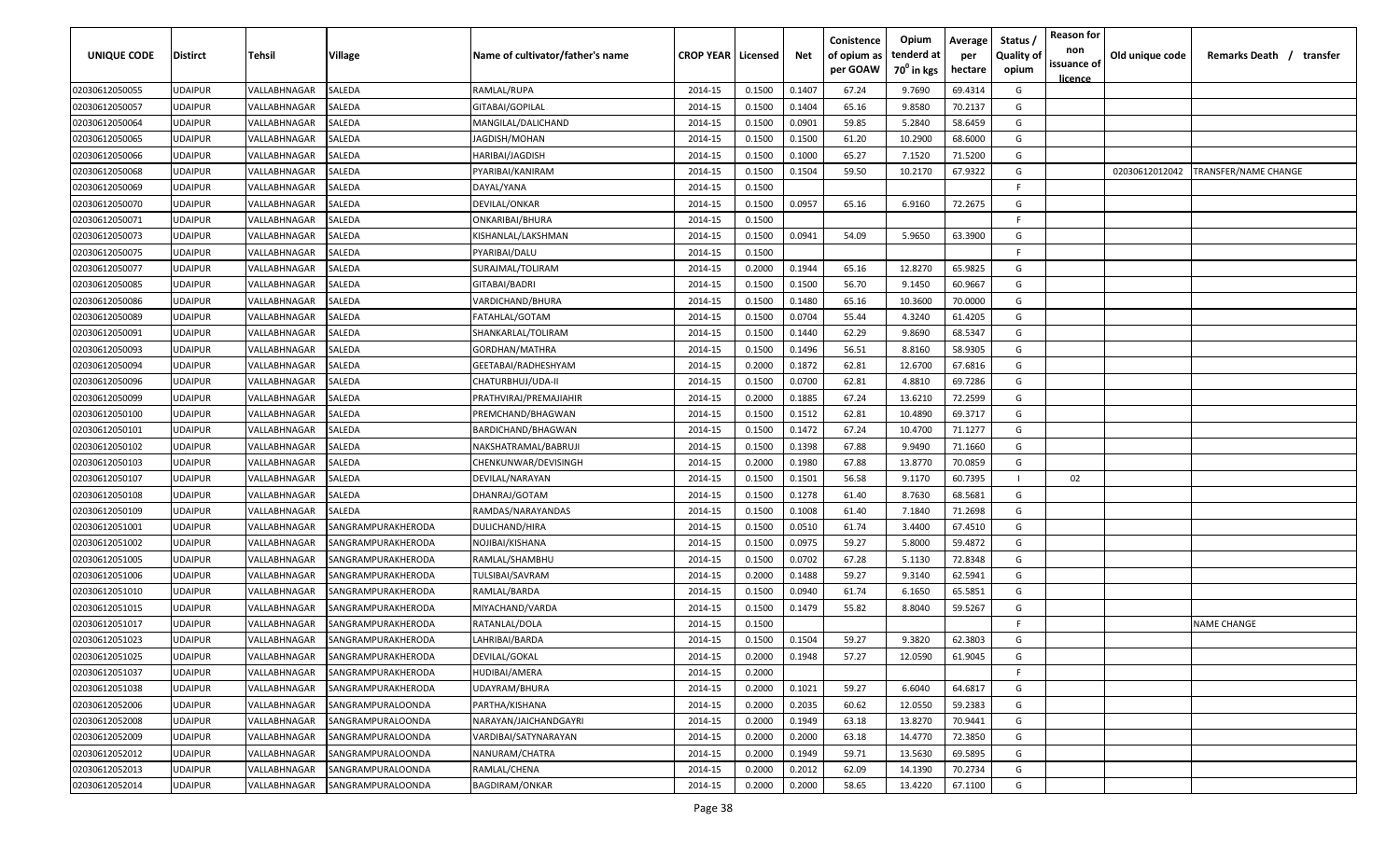| UNIQUE CODE    | Distirct       | Tehsil       | Village           | Name of cultivator/father's name | <b>CROP YEAR   Licensed</b> |        | Net    | Conistence<br>of opium as<br>per GOAW | Opium<br>tenderd at<br>70 <sup>°</sup> in kgs | Average<br>per<br>hectare | <b>Reason for</b><br>Status,<br>non<br><b>Quality of</b><br>issuance of<br>opium<br><u>licence</u> | Old unique code | Remarks Death /<br>transfer |
|----------------|----------------|--------------|-------------------|----------------------------------|-----------------------------|--------|--------|---------------------------------------|-----------------------------------------------|---------------------------|----------------------------------------------------------------------------------------------------|-----------------|-----------------------------|
| 02030612052015 | UDAIPUR        | VALLABHNAGAR | SANGRAMPURALOONDA | BHANWARLAL/BALU                  | 2014-15                     | 0.2000 | 0.1978 | 59.71                                 | 12.7780                                       | 64.6006                   | G                                                                                                  |                 | <b>NAME CHANGE</b>          |
| 02030612052016 | UDAIPUR        | VALLABHNAGAR | SANGRAMPURALOONDA | SUKHLAL/NARAYAN                  | 2014-15                     | 0.1500 | 0.1469 | 59.71                                 | 9.6470                                        | 65.6705                   | G                                                                                                  |                 | <b>NAME CHANGE</b>          |
| 02030612052019 | UDAIPUR        | VALLABHNAGAR | SANGRAMPURALOONDA | CHAMPALAL/PANNA                  | 2014-15                     | 0.1500 | 0.1494 | 63.18                                 | 10.9480                                       | 73.2798                   | G                                                                                                  |                 |                             |
| 02030612052021 | UDAIPUR        | VALLABHNAGAR | SANGRAMPURALOONDA | PARTAPIBAI/UDA                   | 2014-15                     | 0.2000 | 0.1949 | 62.09                                 | 13.0830                                       | 67.1267                   | G                                                                                                  |                 |                             |
| 02030612052022 | UDAIPUR        | VALLABHNAGAR | SANGRAMPURALOONDA | SHAMBHUDAS/GOPALDAS              | 2014-15                     | 0.2000 | 0.2000 | 63.18                                 | 13.4120                                       | 67.0600                   | G                                                                                                  |                 | <b>NAME CHANGE</b>          |
| 02030612052023 | UDAIPUR        | VALLABHNAGAR | SANGRAMPURALOONDA | MANGILAL/CHENA                   | 2014-15                     | 0.2000 | 0.1964 | 65.26                                 | 13.6390                                       | 69.4450                   | G                                                                                                  |                 |                             |
| 02030612052029 | UDAIPUR        | VALLABHNAGAR | SANGRAMPURALOONDA | BHANWARSINGH/AMARSINGH           | 2014-15                     | 0.1500 | 0.1504 | 60.33                                 | 9.0750                                        | 60.3391                   | G                                                                                                  |                 |                             |
| 02030612052032 | UDAIPUR        | VALLABHNAGAR | SANGRAMPURALOONDA | SHAMBHU/PRABHUMOGYA              | 2014-15                     | 0.2000 | 0.2000 | 59.71                                 | 13.2810                                       | 66.4050                   | G                                                                                                  |                 |                             |
| 02030612052039 | UDAIPUR        | VALLABHNAGAR | SANGRAMPURALOONDA | DEVILAL/NARAYAN                  | 2014-15                     | 0.2000 | 0.2030 | 55.37                                 | 12.3710                                       | 60.9409                   | G                                                                                                  |                 |                             |
| 02030612052041 | UDAIPUR        | VALLABHNAGAR | SANGRAMPURALOONDA | CHUNNILAL/MOTI                   | 2014-15                     | 0.1500 | 0.1495 | 62.09                                 | 10.3780                                       | 69.4181                   | G                                                                                                  |                 |                             |
| 02030612052043 | UDAIPUR        | VALLABHNAGAR | SANGRAMPURALOONDA | SITABAI/MAGNA                    | 2014-15                     | 0.2000 | 0.2030 | 57.25                                 | 11.8920                                       | 58.5813                   | G                                                                                                  |                 |                             |
| 02030612052048 | UDAIPUR        | VALLABHNAGAR | SANGRAMPURALOONDA | GITABAI/KALU                     | 2014-15                     | 0.1500 | 0.1460 | 59.71                                 | 10.4410                                       | 71.5137                   | G                                                                                                  |                 | <b>NAME CHANGE</b>          |
| 02030612052049 | <b>JDAIPUR</b> | VALLABHNAGAR | SANGRAMPURALOONDA | GOVINDSINGH/FHATEHSINGH          | 2014-15                     | 0.1500 | 0.1505 | 62.09                                 | 10.0050                                       | 66.4784                   | G                                                                                                  |                 |                             |
| 02030612052057 | UDAIPUR        | VALLABHNAGAR | SANGRAMPURALOONDA | KUSHALKANWAR/NARAYAN SINGH       | 2014-15                     | 0.2000 | 0.1962 | 61.57                                 | 13.2820                                       | 67.6962                   | G                                                                                                  |                 |                             |
| 02030612052058 | UDAIPUR        | VALLABHNAGAR | SANGRAMPURALOONDA | KAVNRIBAI/CHUNNILAL              | 2014-15                     | 0.2000 | 0.1902 | 62.09                                 | 13.3490                                       | 70.1840                   | G                                                                                                  |                 |                             |
| 02030612053001 | UDAIPUR        | VALLABHNAGAR | SARANGPURAJATOKA  | HAZARILAL/VEERMAN                | 2014-15                     | 0.1500 | 0.1493 | 60.53                                 | 9.0450                                        | 60.5827                   | G                                                                                                  |                 |                             |
| 02030612053002 | UDAIPUR        | VALLABHNAGAR | SARANGPURAJATOKA  | ONKARLAL/KALU                    | 2014-15                     | 0.1500 | 0.1421 | 59.08                                 | 8.3390                                        | 58.6840                   | G                                                                                                  |                 |                             |
| 02030612053003 | UDAIPUR        | VALLABHNAGAR | SARANGPURAJATOKA  | NARAYANLAL/ONKAR                 | 2014-15                     | 0.2000 | 0.1938 | 59.20                                 | 12.0180                                       | 62.0124                   | G                                                                                                  |                 |                             |
| 02030612053004 | UDAIPUR        | VALLABHNAGAR | SARANGPURAJATOKA  | RATANLAL/NARAYAN                 | 2014-15                     | 0.2000 | 0.1964 | 61.23                                 | 12.8500                                       | 65.4277                   | G                                                                                                  |                 |                             |
| 02030612053006 | UDAIPUR        | VALLABHNAGAR | SARANGPURAJATOKA  | UDAILAL/SAVLAL                   | 2014-15                     | 0.2000 | 0.1975 | 59.20                                 | 12.4320                                       | 62.9468                   | G                                                                                                  |                 |                             |
| 02030612053008 | UDAIPUR        | VALLABHNAGAR | SARANGPURAJATOKA  | RATANLAL/HEERALAL                | 2014-15                     | 0.1500 | 0.1495 | 61.23                                 | 9.8320                                        | 65.7659                   | G                                                                                                  |                 |                             |
| 02030612053009 | UDAIPUR        | VALLABHNAGAR | SARANGPURAJATOKA  | BHAGWANLAL/BHANA                 | 2014-15                     | 0.2000 | 0.1985 | 61.64                                 | 13.2440                                       | 66.7204                   | G                                                                                                  |                 |                             |
| 02030612053010 | UDAIPUR        | VALLABHNAGAR | SARANGPURAJATOKA  | LACHIRAM/PARTHAGAYARI            | 2014-15                     | 0.1500 | 0.1444 | 58.31                                 | 8.9800                                        | 62.1884                   | G                                                                                                  |                 |                             |
| 02030612053013 | UDAIPUR        | VALLABHNAGAR | SARANGPURAJATOKA  | HANGAMIBAI/KISHANA               | 2014-15                     | 0.2000 | 0.1920 | 61.08                                 | 11.9540                                       | 62.2604                   | G                                                                                                  |                 |                             |
| 02030612053014 | UDAIPUR        | VALLABHNAGAR | SARANGPURAJATOKA  | BHOLIRAM/TARACHAND               | 2014-15                     | 0.1500 | 0.1500 | 58.33                                 | 1.9250                                        | 12.8333                   | G<br>04                                                                                            |                 |                             |
| 02030612053015 | UDAIPUR        | VALLABHNAGAR | SARANGPURAJATOKA  | SAVRAM/PRATAP                    | 2014-15                     | 0.2000 |        |                                       |                                               |                           | N                                                                                                  |                 |                             |
| 02030612053016 | UDAIPUR        | VALLABHNAGAR | SARANGPURAJATOKA  | CHOGALAL/LAKSHMIRAM              | 2014-15                     | 0.1500 | 0.1446 | 59.20                                 | 9.5650                                        | 66.1480                   | G                                                                                                  |                 |                             |
| 02030612053021 | UDAIPUR        | VALLABHNAGAR | SARANGPURAJATOKA  | NATHULAL/TARACHAND               | 2014-15                     | 0.2000 | 0.1950 | 54.52                                 | 11.4490                                       | 58.7128                   | G                                                                                                  |                 |                             |
| 02030612053023 | UDAIPUR        | VALLABHNAGAR | SARANGPURAJATOKA  | UDAILAL/BHERAJAT                 | 2014-15                     | 0.1500 | 0.1515 | 65.56                                 | 9.1970                                        | 60.7063                   | G                                                                                                  |                 |                             |
| 02030612053024 | <b>JDAIPUR</b> | VALLABHNAGAR | SARANGPURAJATOKA  | CHAGANLAL/VEERBHAN               | 2014-15                     | 0.2000 | 0.1909 | 53.70                                 | 11.0390                                       | 57.8261                   | G                                                                                                  |                 |                             |
| 02030612053026 | UDAIPUR        | VALLABHNAGAR | SARANGPURAJATOKA  | DALPATSINGH/LAXMANSINGH          | 2014-15                     | 0.2000 | 0.1960 | 59.08                                 | 12.5250                                       | 63.9031                   | G                                                                                                  |                 |                             |
| 02030612053029 | <b>JDAIPUR</b> | VALLABHNAGAR | SARANGPURAJATOKA  | CHMPALAL/KISHANJI                | 2014-15                     | 0.1500 | 0.1448 | 61.08                                 | 9.1180                                        | 62.9696                   | G                                                                                                  |                 |                             |
| 02030612053031 | UDAIPUR        | VALLABHNAGAR | SARANGPURAJATOKA  | ONKAR/BHERAJAT                   | 2014-15                     | 0.2000 | 0.1989 | 64.10                                 | 13.7910                                       | 69.3363                   | G                                                                                                  |                 |                             |
| 02030612053033 | UDAIPUR        | VALLABHNAGAR | SARANGPURAJATOKA  | PRABHULAL/HIRAJAT                | 2014-15                     | 0.2000 | 0.2022 | 60.49                                 | 12.2620                                       | 60.6429                   | G                                                                                                  |                 |                             |
| 02030612053035 | UDAIPUR        | VALLABHNAGAR | SARANGPURAJATOKA  | SAVRAM/DEVJIKUMHAR               | 2014-15                     | 0.1500 | 0.1490 | 59.08                                 | 8.9130                                        | 59.8188                   | G                                                                                                  |                 |                             |
| 02030612053038 | UDAIPUR        | VALLABHNAGAR | SARANGPURAJATOKA  | PYARJI/PARTHA                    | 2014-15                     | 0.1500 | 0.1460 | 58.33                                 | 9.5160                                        | 65.1781                   | G                                                                                                  |                 |                             |
| 02030612053040 | UDAIPUR        | VALLABHNAGAR | SARANGPURAJATOKA  | PEMA/NARAYAN                     | 2014-15                     | 0.2000 | 0.1975 | 63.13                                 | 13.4920                                       | 68.3139                   | G                                                                                                  |                 |                             |
| 02030612053041 | UDAIPUR        | VALLABHNAGAR | SARANGPURAJATOKA  | KELA/NARAYAN                     | 2014-15                     | 0.2000 | 0.1933 | 56.90                                 | 11.7780                                       | 60.9312                   | G                                                                                                  |                 |                             |
| 02030612053043 | UDAIPUR        | VALLABHNAGAR | SARANGPURAJATOKA  | SAVRAM/GOKAL                     | 2014-15                     | 0.2000 | 0.1969 | 54.99                                 | 11.3750                                       | 57.7704                   | G                                                                                                  |                 |                             |
| 02030612053044 | UDAIPUR        | VALLABHNAGAR | SARANGPURAJATOKA  | HARLAL/PEMA                      | 2014-15                     | 0.2000 | 0.2012 | 61.64                                 | 12.9360                                       | 64.2942                   | G                                                                                                  |                 |                             |
| 02030612053055 | UDAIPUR        | VALLABHNAGAR | SARANGPURAJATOKA  | HARILAL/VEERBHAN                 | 2014-15                     | 0.1500 | 0.1426 | 57.03                                 | 8.4080                                        | 58.9621                   | G                                                                                                  |                 |                             |
| 02030612053057 | UDAIPUR        | VALLABHNAGAR | SARANGPURAJATOKA  | MATHRA/DEVAJAT                   | 2014-15                     | 0.2000 | 0.2016 | 61.23                                 | 12.6570                                       | 62.7827                   | G                                                                                                  |                 |                             |
| 02030612053060 | UDAIPUR        | VALLABHNAGAR | SARANGPURAJATOKA  | BADAMIBAI/NARAYANLAL             | 2014-15                     | 0.1500 | 0.1453 | 59.20                                 | 9.0580                                        | 62.3400                   | G                                                                                                  |                 |                             |
| 02030612053064 | UDAIPUR        | VALLABHNAGAR | SARANGPURAJATOKA  | LAKHMICHAND/SHANKAR              | 2014-15                     | 0.1500 |        |                                       |                                               |                           | F.                                                                                                 |                 |                             |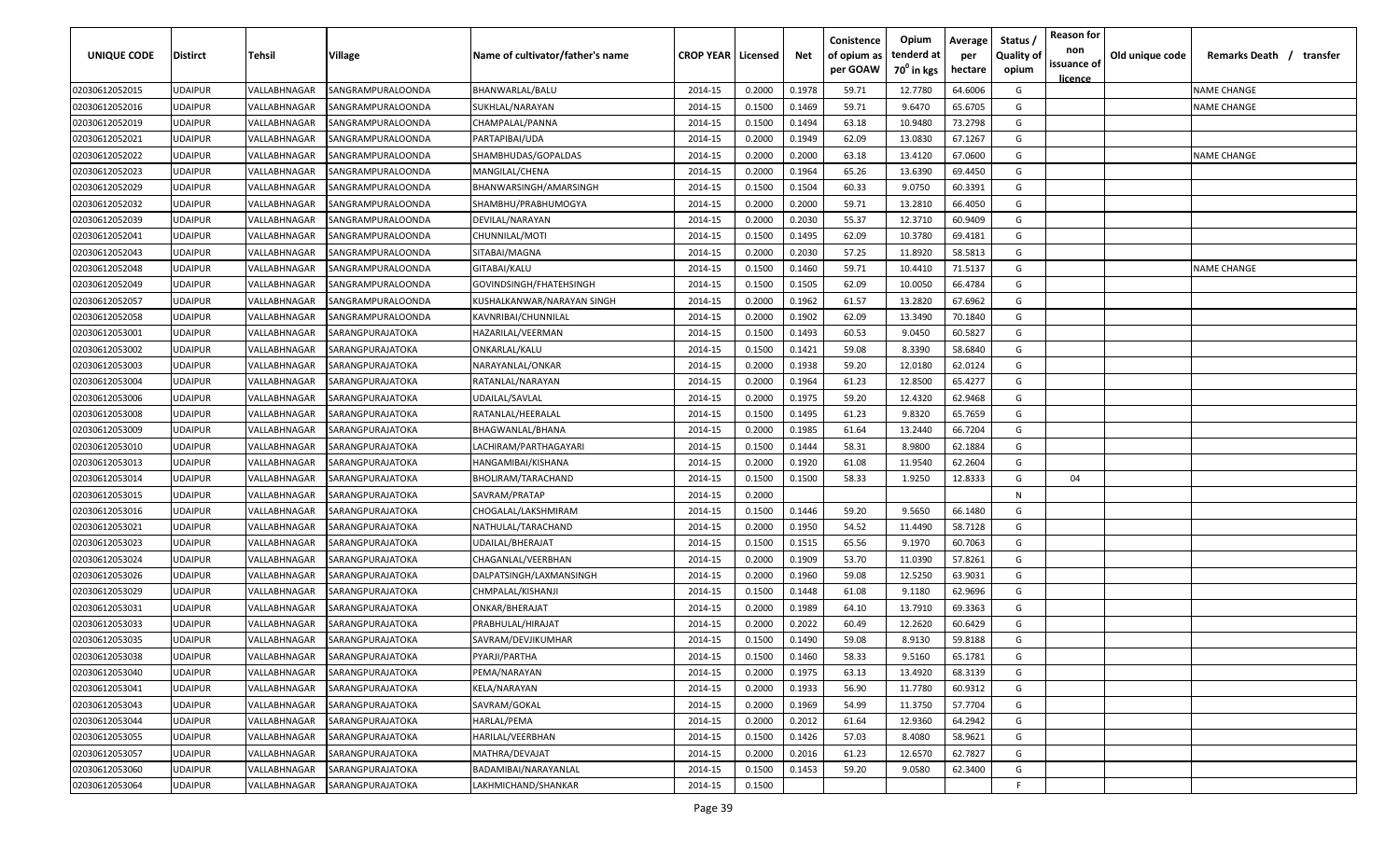| UNIQUE CODE    | <b>Distirct</b> | <b>Tehsil</b> | Village          | Name of cultivator/father's name | <b>CROP YEAR   Licensed</b> |        | Net    | Conistence<br>of opium as<br>per GOAW | Opium<br>tenderd at<br>70 <sup>0</sup> in kgs | Average<br>per<br>hectare | Status /<br><b>Quality of</b><br>opium | <b>Reason for</b><br>non<br>issuance of<br>licence | Old unique code | Remarks Death / | transfer |
|----------------|-----------------|---------------|------------------|----------------------------------|-----------------------------|--------|--------|---------------------------------------|-----------------------------------------------|---------------------------|----------------------------------------|----------------------------------------------------|-----------------|-----------------|----------|
| 02030612053067 | <b>UDAIPUR</b>  | VALLABHNAGAR  | SARANGPURAJATOKA | <b>BAGDIRAM/LALU</b>             | 2014-15                     | 0.2000 | 0.2046 | 51.87                                 | 11.3450                                       | 55.4497                   | G                                      | 04                                                 |                 |                 |          |
| 02030612053068 | <b>UDAIPUR</b>  | VALLABHNAGAR  | SARANGPURAJATOKA | BHERULAL/MOTI                    | 2014-15                     | 0.2000 | 0.1869 | 55.91                                 | 11.4460                                       | 61.2413                   | G                                      |                                                    |                 |                 |          |
| 02030612053072 | <b>UDAIPUR</b>  | VALLABHNAGAR  | SARANGPURAJATOKA | BHAGAWAN/NARAYAN                 | 2014-15                     | 0.1500 | 0.1436 | 45.19                                 | 6.8620                                        | 47.7855                   | G                                      | 04                                                 |                 |                 |          |
| 02030612053073 | <b>UDAIPUR</b>  | VALLABHNAGAR  | SARANGPURAJATOKA | ONKAR/KANA                       | 2014-15                     | 0.2000 | 0.1915 | 60.27                                 | 11.7960                                       | 61.5979                   | G                                      |                                                    |                 |                 |          |
| 02030612053078 | <b>UDAIPUR</b>  | VALLABHNAGAR  | SARANGPURAJATOKA | RAMLAL/MOTI                      | 2014-15                     | 0.2000 | 0.2049 | 57.70                                 | 12.6530                                       | 61.7521                   | G                                      |                                                    |                 |                 |          |
| 02030612053086 | <b>UDAIPUR</b>  | VALLABHNAGAR  | SARANGPURAJATOKA | ONKAR/NANJI                      | 2014-15                     | 0.1500 | 0.1500 | 59.22                                 | 9.5940                                        | 63.9600                   | G                                      |                                                    |                 |                 |          |
| 02030612053090 | <b>UDAIPUR</b>  | VALLABHNAGAR  | SARANGPURAJATOKA | RAMCHANDRA/BHERA                 | 2014-15                     | 0.1500 | 0.1481 | 61.23                                 | 10.2870                                       | 69.4598                   | G                                      |                                                    |                 |                 |          |
| 02030612053092 | <b>UDAIPUR</b>  | VALLABHNAGAR  | SARANGPURAJATOKA | BABARLAL/KALU MEGHAWAL           | 2014-15                     | 0.2000 | 0.2016 | 58.31                                 | 11.8450                                       | 58.7550                   | G                                      |                                                    |                 |                 |          |
| 02030612053094 | <b>UDAIPUR</b>  | VALLABHNAGAR  | SARANGPURAJATOKA | VIJAYSINGH/PRATAPSINGH           | 2014-15                     | 0.1500 | 0.1459 | 61.64                                 | 8.9200                                        | 61.1378                   | G                                      |                                                    |                 |                 |          |
| 02030612053096 | <b>UDAIPUR</b>  | VALLABHNAGAR  | SARANGPURAJATOKA | BHONIRAM/SHAWALAL                | 2014-15                     | 0.2000 | 0.1822 | 61.64                                 | 11.6060                                       | 63.6992                   | G                                      |                                                    |                 |                 |          |
| 02030612053097 | <b>UDAIPUR</b>  | VALLABHNAGAR  | SARANGPURAJATOKA | GHASI/RAMA                       | 2014-15                     | 0.2000 | 0.1964 | 59.63                                 | 12.5050                                       | 63.6711                   | G                                      |                                                    |                 |                 |          |
| 02030612053098 | <b>UDAIPUR</b>  | VALLABHNAGAR  | SARANGPURAJATOKA | MOHANIBAI/DAYARAM                | 2014-15                     | 0.2000 | 0.1947 | 63.13                                 | 13.1760                                       | 67.6733                   | G                                      |                                                    |                 |                 |          |
| 02030612053103 | <b>UDAIPUR</b>  | VALLABHNAGAR  | SARANGPURAJATOKA | IAMKUBAI/CHAMPALAL               | 2014-15                     | 0.2000 | 0.2000 | 61.23                                 | 12.7010                                       | 63.5050                   | G                                      |                                                    |                 |                 |          |
| 02030612053106 | UDAIPUR         | VALLABHNAGAR  | SARANGPURAJATOKA | GANGARAM/RAMA                    | 2014-15                     | 0.1500 | 0.1500 | 59.08                                 | 9.6980                                        | 64.6533                   | G                                      |                                                    |                 |                 |          |
| 02030612053110 | <b>UDAIPUR</b>  | VALLABHNAGAR  | SARANGPURAJATOKA | PRATAP/BHANA                     | 2014-15                     | 0.2000 | 0.1844 | 61.64                                 | 11.5270                                       | 62.5108                   | G                                      |                                                    |                 |                 |          |
| 02030612053112 | <b>UDAIPUR</b>  | VALLABHNAGAR  | SARANGPURAJATOKA | UDAYLAL/NARAYAN                  | 2014-15                     | 0.2000 | 0.1995 | 63.13                                 | 12.8150                                       | 64.2356                   | G                                      |                                                    |                 |                 |          |
| 02030612053114 | <b>UDAIPUR</b>  | VALLABHNAGAR  | SARANGPURAJATOKA | SAJJANSINGH/PRATAPSINGH          | 2014-15                     | 0.2000 | 0.2024 | 58.31                                 | 11.3700                                       | 56.1759                   | G                                      |                                                    |                 |                 |          |
| 02030612053115 | <b>UDAIPUR</b>  | VALLABHNAGAR  | SARANGPURAJATOKA | BHERULAL/UDA                     | 2014-15                     | 0.1500 | 0.1500 | 58.31                                 | 9.5300                                        | 63.5333                   | G                                      |                                                    |                 |                 |          |
| 02030612053116 | <b>UDAIPUR</b>  | VALLABHNAGAR  | SARANGPURAJATOKA | DAYARAM/KALU                     | 2014-15                     | 0.2000 | 0.2020 | 58.31                                 | 12.4620                                       | 61.6931                   | G                                      |                                                    |                 |                 |          |
| 02030612053117 | <b>UDAIPUR</b>  | VALLABHNAGAR  | SARANGPURAJATOKA | SAWARAM/PARTHA                   | 2014-15                     | 0.1500 | 0.1445 | 57.42                                 | 8.5470                                        | 59.1488                   | G                                      |                                                    |                 |                 |          |
| 02030612053118 | <b>UDAIPUR</b>  | VALLABHNAGAR  | SARANGPURAJATOKA | BHERULAL/SAWLAL                  | 2014-15                     | 0.1500 | 0.1489 | 54.72                                 | 8.9820                                        | 60.3224                   | G                                      |                                                    |                 |                 |          |
| 02030612054006 | <b>UDAIPUR</b>  | VALLABHNAGAR  | SARVANIA         | <b>UDA/TRILOK</b>                | 2014-15                     | 0.1500 | 0.1482 | 70.60                                 | 11.9110                                       | 80.3711                   | G                                      |                                                    |                 |                 |          |
| 02030612054007 | <b>UDAIPUR</b>  | VALLABHNAGAR  | SARVANIA         | RAYSING/JODSING                  | 2014-15                     | 0.2000 | 0.1960 | 59.82                                 | 12.9380                                       | 66.0102                   | G                                      |                                                    |                 |                 |          |
| 02030612054012 | <b>UDAIPUR</b>  | VALLABHNAGAR  | SARVANIA         | NANDRAM/CHOKHA                   | 2014-15                     | 0.2000 | 0.1982 | 56.78                                 | 12.0540                                       | 60.8174                   | G                                      |                                                    |                 |                 |          |
| 02030612054014 | <b>UDAIPUR</b>  | VALLABHNAGAR  | SARVANIA         | BHAGWANLAL/BEHRAJIKULMI          | 2014-15                     | 0.1500 | 0.1500 | 64.11                                 | 10.4320                                       | 69.5467                   | G                                      |                                                    |                 |                 |          |
| 02030612054018 | <b>UDAIPUR</b>  | VALLABHNAGAR  | SARVANIA         | NANDRAM/MANGILAL                 | 2014-15                     | 0.1000 | 0.0986 | 64.11                                 | 6.8510                                        | 69.4828                   | G                                      |                                                    |                 |                 |          |
| 02030612054019 | <b>UDAIPUR</b>  | VALLABHNAGAR  | SARVANIA         | KANHIRAM/MANGILAL                | 2014-15                     | 0.1500 | 0.1493 | 67.16                                 | 11.7820                                       | 78.9149                   | G                                      |                                                    |                 |                 |          |
| 02030612054025 | <b>UDAIPUR</b>  | VALLABHNAGAR  | SARVANIA         | ONKAR/KHEMA KULMI                | 2014-15                     | 0.1500 | 0.1465 | 64.11                                 | 10.5230                                       | 71.8294                   | G                                      |                                                    |                 |                 |          |
| 02030612054031 | <b>UDAIPUR</b>  | VALLABHNAGAR  | SARVANIA         | MADHOGIR/CHATARGIR               | 2014-15                     | 0.2000 | 0.1964 | 64.11                                 | 13.1520                                       | 66.9654                   | G                                      |                                                    |                 |                 |          |
| 02030612054033 | <b>UDAIPUR</b>  | VALLABHNAGAR  | SARVANIA         | SHANKAR/PYARA                    | 2014-15                     | 0.1500 | 0.1490 | 67.16                                 | 11.0810                                       | 74.3691                   | G                                      |                                                    |                 |                 |          |
| 02030612055002 | <b>UDAIPUR</b>  | VALLABHNAGAR  | SHIVPURA         | RATANLAL/BARDA                   | 2014-15                     | 0.2000 | 0.1956 | 62.18                                 | 13.0130                                       | 66.5286                   | G                                      |                                                    |                 |                 |          |
| 02030612055003 | <b>UDAIPUR</b>  | VALLABHNAGAR  | SHIVPURA         | RAMLAL/SHIVRAM                   | 2014-15                     | 0.1500 | 0.1450 | 59.16                                 | 9.0350                                        | 62.3103                   | G                                      |                                                    |                 |                 |          |
| 02030612055004 | <b>UDAIPUR</b>  | VALLABHNAGAR  | SHIVPURA         | BHAMBRU/MODA                     | 2014-15                     | 0.1500 | 0.1500 | 62.10                                 | 9.7500                                        | 65.0000                   | G                                      |                                                    |                 |                 |          |
| 02030612055008 | <b>UDAIPUR</b>  | VALLABHNAGAR  | SHIVPURA         | MAGNI/CHATARBHUJ                 | 2014-15                     | 0.2000 | 0.1911 | 62.18                                 | 12.8620                                       | 67.3051                   | G                                      |                                                    |                 |                 |          |
| 02030612055009 | <b>UDAIPUR</b>  | VALLABHNAGAR  | SHIVPURA         | GOKAL/DEVA                       | 2014-15                     | 0.2000 | 0.1935 | 56.53                                 | 11.7820                                       | 60.8889                   | G                                      |                                                    |                 |                 |          |
| 02030612055010 | <b>UDAIPUR</b>  | VALLABHNAGAR  | <b>SHIVPURA</b>  | KARANSINGH/RATANSINGH            | 2014-15                     | 0.1500 | 0.1484 | 65.66                                 | 10.6370                                       | 71.6779                   | G                                      |                                                    |                 |                 |          |
| 02030612055011 | <b>UDAIPUR</b>  | VALLABHNAGAR  | <b>SHIVPURA</b>  | DHANRAJ/SHIVRAM                  | 2014-15                     | 0.2000 | 0.1924 | 59.26                                 | 12.3600                                       | 64.2412                   | G                                      |                                                    |                 |                 |          |
| 02030612055012 | <b>UDAIPUR</b>  | VALLABHNAGAR  | <b>SHIVPURA</b>  | NANALAL/RAMAJI                   | 2014-15                     | 0.1500 | 0.1500 | 56.06                                 | 9.0660                                        | 60.4400                   | G                                      |                                                    |                 |                 |          |
| 02030612055014 | <b>UDAIPUR</b>  | VALLABHNAGAR  | <b>SHIVPURA</b>  | NARAYANLAL/BHIMLAL               | 2014-15                     | 0.1500 | 0.1462 | 62.18                                 | 9.8780                                        | 67.5650                   | G                                      |                                                    |                 |                 |          |
| 02030612055015 | <b>UDAIPUR</b>  | VALLABHNAGAR  | <b>SHIVPURA</b>  | KISHANLAL/TARACHAND              | 2014-15                     | 0.2000 | 0.1943 | 62.10                                 | 13.0500                                       | 67.1642                   | G                                      |                                                    |                 |                 |          |
| 02030612055016 | <b>UDAIPUR</b>  | VALLABHNAGAR  | SHIVPURA         | JALAMCHAND/DEVA                  | 2014-15                     | 0.1500 | 0.1460 | 62.10                                 | 9.9450                                        | 68.1164                   | G                                      |                                                    |                 |                 |          |
| 02030612055017 | <b>UDAIPUR</b>  | VALLABHNAGAR  | <b>SHIVPURA</b>  | ONKARLAL/KALU                    | 2014-15                     | 0.2000 | 0.1944 | 59.26                                 | 12.5290                                       | 64.4496                   | G                                      |                                                    |                 |                 |          |
| 02030612055018 | <b>UDAIPUR</b>  | VALLABHNAGAR  | <b>SHIVPURA</b>  | CHATRA/LALUJI                    | 2014-15                     | 0.2000 | 0.1958 | 59.26                                 | 11.9870                                       | 61.2206                   | G                                      |                                                    |                 |                 |          |
| 02030612055019 | <b>UDAIPUR</b>  | VALLABHNAGAR  | <b>SHIVPURA</b>  | CHUNNILAL/SHIVRAM                | 2014-15                     | 0.2000 | 0.1907 | 59.26                                 | 11.9450                                       | 62.6377                   | G                                      |                                                    |                 |                 |          |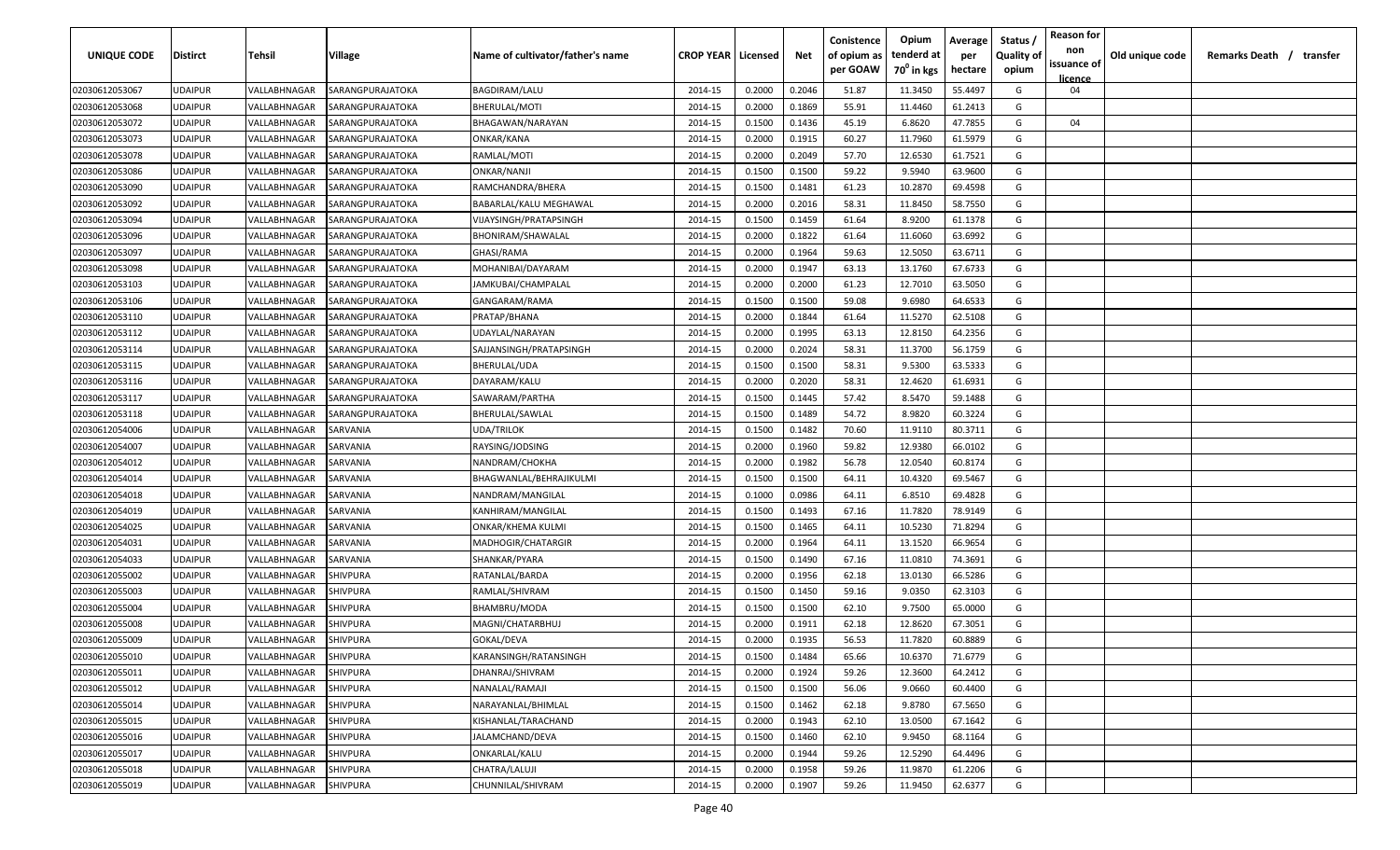| UNIQUE CODE    | Distirct       | Tehsil              | Village    | Name of cultivator/father's name | <b>CROP YEAR   Licensed</b> |        | Net    | Conistence<br>of opium as | Opium<br>tenderd at    | Average<br>per | Status<br><b>Quality of</b> | <b>Reason for</b><br>non<br>issuance of | Old unique code | Remarks Death / transfer |
|----------------|----------------|---------------------|------------|----------------------------------|-----------------------------|--------|--------|---------------------------|------------------------|----------------|-----------------------------|-----------------------------------------|-----------------|--------------------------|
|                |                |                     |            |                                  |                             |        |        | per GOAW                  | 70 <sup>°</sup> in kgs | hectare        | opium                       | <u>licence</u>                          |                 |                          |
| 02030612055020 | UDAIPUR        | VALLABHNAGAR        | SHIVPURA   | KALULAL/CHATURBHUJ               | 2014-15                     | 0.1500 | 0.1440 | 65.66                     | 10.2900                | 71.4583        | G                           |                                         |                 |                          |
| 02030612055021 | UDAIPUR        | VALLABHNAGAR        | SHIVPURA   | BHERULAL/TARACHAND               | 2014-15                     | 0.2000 | 0.1960 | 59.26                     | 12.3680                | 63.1020        | G                           |                                         |                 |                          |
| 02030612055023 | UDAIPUR        | VALLABHNAGAR        | SHIVPURA   | GOKAL/RAMA                       | 2014-15                     | 0.2000 | 0.1995 | 57.30                     | 12.1720                | 61.0125        | G                           |                                         |                 |                          |
| 02030612055028 | UDAIPUR        | VALLABHNAGAR        | SHIVPURA   | CHHOGALAL/BHIMAJI                | 2014-15                     | 0.1500 | 0.1470 | 62.18                     | 9.9130                 | 67.4354        | G                           |                                         |                 |                          |
| 02030612055030 | UDAIPUR        | VALLABHNAGAR        | SHIVPURA   | BHAGAWANLAL/CHUNNILAL            | 2014-15                     | 0.2000 | 0.1958 | 56.55                     | 11.7380                | 59.9489        | G                           |                                         |                 |                          |
| 02030612055032 | UDAIPUR        | VALLABHNAGAR        | SHIVPURA   | KALU/BHERA                       | 2014-15                     | 0.1500 | 0.1460 | 59.16                     | 9.2290                 | 63.2123        | G                           |                                         |                 |                          |
| 02030612055033 | UDAIPUR        | VALLABHNAGAR        | SHIVPURA   | KAMLA/NAVLAGAYRI                 | 2014-15                     | 0.2000 | 0.1897 | 65.66                     | 13.7420                | 72.4407        | G                           |                                         |                 |                          |
| 02030612056005 | UDAIPUR        | VALLABHNAGAR        | TELANKHEDI | KISHANLAL/TULASHIRAM             | 2014-15                     | 0.2000 | 0.1900 | 61.08                     | 11.4310                | 60.1632        | G                           |                                         |                 |                          |
| 02030612056007 | UDAIPUR        | VALLABHNAGAR        | TELANKHEDI | LOGARBAI/KAJOD                   | 2014-15                     | 0.1500 | 0.1500 | 65.89                     | 9.9400                 | 66.2667        | G                           |                                         |                 | <b>NAME CHANGE</b>       |
| 02030612056017 | UDAIPUR        | VALLABHNAGAR        | TELANKHEDI | NANDLAL/TULCHA                   | 2014-15                     | 0.2000 | 0.1200 | 59.62                     | 7.2910                 | 60.7583        | G                           |                                         |                 |                          |
| 02030612056018 | UDAIPUR        | VALLABHNAGAR        | TELANKHEDI | NANDLAL/MODA                     | 2014-15                     | 0.1500 | 0.1566 | 61.08                     | 9.8160                 | 62.6820        | G                           |                                         |                 |                          |
| 02030612056026 | UDAIPUR        | VALLABHNAGAR        | TELANKHEDI | BHAGGA/KISHANA                   | 2014-15                     | 0.1500 | 0.1485 | 63.13                     | 9.1630                 | 61.7037        | G                           |                                         |                 |                          |
| 02030612056027 | UDAIPUR        | VALLABHNAGAR        | TELANKHEDI | SATYADEVSINGH/KALUSINGH          | 2014-15                     | 0.2000 |        |                           |                        |                | F.                          |                                         |                 |                          |
| 02030612056029 | UDAIPUR        | VALLABHNAGAR        | TELANKHEDI | HARISINGH/ARJUNSINGH             | 2014-15                     | 0.1500 | 0.1507 | 61.08                     | 9.1710                 | 60.8560        | G                           |                                         |                 |                          |
| 02030612056031 | UDAIPUR        | VALLABHNAGAR        | TELANKHEDI | SHAMBHUSINGH/KALUSINGH           | 2014-15                     | 0.2000 |        |                           |                        |                | -F.                         |                                         |                 |                          |
| 02030612056033 | UDAIPUR        | VALLABHNAGAR        | TELANKHEDI | NANDLAL/NARAYAN                  | 2014-15                     | 0.2000 | 0.2008 | 58.19                     | 11.8710                | 59.1185        | G                           |                                         |                 |                          |
| 02030612056039 | UDAIPUR        | VALLABHNAGAR        | TELANKHEDI | GULABSINGH/MUKANSINGH            | 2014-15                     | 0.2000 |        |                           |                        |                | F.                          |                                         |                 |                          |
| 02030612060001 | UDAIPUR        | VALLABHNAGAR        | VANA       | MANGILAL/NARAYAN                 | 2014-15                     | 0.2000 | 0.1954 | 59.59                     | 12.0880                | 61.8628        | G                           |                                         |                 |                          |
| 02030612060004 | UDAIPUR        | VALLABHNAGAR        | VANA       | HIRALAL/CHATURBHUJ               | 2014-15                     | 0.1500 | 0.1560 | 60.34                     | 9.5770                 | 61.3910        | - 1                         | 02                                      |                 |                          |
| 02030612060005 | UDAIPUR        | VALLABHNAGAR        | VANA       | RADHAKISHAN/LAKSHMILAL           | 2014-15                     | 0.2000 | 0.2020 | 60.48                     | 12.5800                | 62.2772        | G                           |                                         |                 |                          |
| 02030612060006 | UDAIPUR        | VALLABHNAGAR        | VANA       | JAMNALAL/SHANKAR                 | 2014-15                     | 0.2000 | 0.2016 | 56.69                     | 11.6540                | 57.8075        | G                           |                                         |                 |                          |
| 02030612060008 | <b>UDAIPUR</b> | VALLABHNAGAR        | VANA       | DEEPLAL/PARASRAM                 | 2014-15                     | 0.2000 | 0.2000 | 62.04                     | 13.1790                | 65.8950        | G                           |                                         |                 |                          |
| 02030612060009 | UDAIPUR        | VALLABHNAGAR        | VANA       | PARASRAM/GIRDHARI                | 2014-15                     | 0.1500 | 0.1554 | 59.45                     | 9.5880                 | 61.6988        | G                           |                                         |                 |                          |
| 02030612060011 | UDAIPUR        | VALLABHNAGAR        | VANA       | DHANIBAI/GOPILAL                 | 2014-15                     | 0.1500 | 0.1550 | 60.83                     | 9.6370                 | 62.1742        | G                           |                                         |                 |                          |
| 02030612060012 | UDAIPUR        | VALLABHNAGAR        | VANA       | BHIMLAL/VAKTARAM                 | 2014-15                     | 0.2000 | 0.1997 | 59.58                     | 12.2820                | 61.5023        | G                           |                                         |                 |                          |
| 02030612060013 | UDAIPUR        | VALLABHNAGAR        | VANA       | BHANWARLAL/BHIMLAL               | 2014-15                     | 0.1500 | 0.1515 | 55.44                     | 8.9260                 | 58.9175        | G                           |                                         |                 |                          |
| 02030612060015 | UDAIPUR        | VALLABHNAGAR        | VANA       | KESHARBAI/KUNDANLAL              | 2014-15                     | 0.2000 |        |                           |                        |                | F.                          |                                         |                 |                          |
| 02030612060016 | UDAIPUR        | <b>/ALLABHNAGAR</b> | /ANA       | ONKARLAL/SHANKARLAL              | 2014-15                     | 0.1500 | 0.1500 | 64.11                     | 9.9920                 | 66.6133        | G                           |                                         |                 |                          |
| 02030612060020 | UDAIPUR        | VALLABHNAGAR        | VANA       | DEEPLAL/NARAYAN                  | 2014-15                     | 0.2000 | 0.2052 | 58.27                     | 12.9440                | 63.0799        | G                           |                                         |                 |                          |
| 02030612060027 | UDAIPUR        | VALLABHNAGAR        | VANA       | RAMCHANDRA/PURSHOTTAM            | 2014-15                     | 0.1500 | 0.1509 | 61.81                     | 9.7920                 | 64.8907        | G                           |                                         |                 |                          |
| 02030612060031 | UDAIPUR        | VALLABHNAGAR        | VANA       | RAMESHWARLAL/NATHULAL            | 2014-15                     | 0.2000 | 0.2095 | 59.45                     | 13.4360                | 64.1337        | G                           |                                         |                 |                          |
| 02030612060032 | UDAIPUR        | VALLABHNAGAR        | VANA       | VINODKUMAR/LAKSHMILAL            | 2014-15                     | 0.2000 | 0.2033 | 61.81                     | 12.8480                | 63.1972        | G                           |                                         |                 |                          |
| 02030612060033 | UDAIPUR        | VALLABHNAGAR        | VANA       | LAKSHMILAL/GOKUL                 | 2014-15                     | 0.2000 | 0.2082 | 59.62                     | 12.9290                | 62.0989        | G                           |                                         |                 |                          |
| 02030612060034 | UDAIPUR        | VALLABHNAGAR        | VANA       | PARVATI/SHANTILAL                | 2014-15                     | 0.1500 | 0.1480 | 58.56                     | 8.8340                 | 59.6892        | G                           |                                         |                 |                          |
| 02030612060035 | UDAIPUR        | VALLABHNAGAR        | VANA       | SITABAI/RAMDAS                   | 2014-15                     | 0.1500 | 0.1387 | 56.32                     | 8.3270                 | 60.0360        |                             | 02                                      |                 |                          |
| 02030612060036 | UDAIPUR        | VALLABHNAGAR        | VANA       | NARAYANSINGH/SAJJANSINGH         | 2014-15                     | 0.1500 | 0.1520 | 61.81                     | 9.8100                 | 64.5395        | G                           |                                         |                 |                          |
| 02030612060037 | UDAIPUR        | VALLABHNAGAR        | VANA       | DEEPLAL/BHAJJA                   | 2014-15                     | 0.2000 | 0.2026 | 60.25                     | 12.7560                | 62.9615        | G                           |                                         |                 |                          |
| 02030612060039 | UDAIPUR        | VALLABHNAGAR        | VANA       | MANGILAL/PRABHULAL-I             | 2014-15                     | 0.2000 | 0.2041 | 59.94                     | 12.7590                | 62.5135        | G                           |                                         |                 |                          |
| 02030612060042 | UDAIPUR        | VALLABHNAGAR        | VANA       | SHIVNARAYAN/RANGLAL              | 2014-15                     | 0.1500 | 0.1502 | 61.01                     | 9.4040                 | 62.6099        | G                           |                                         |                 |                          |
| 02030612060046 | UDAIPUR        | VALLABHNAGAR        | VANA       | RAMESHWAR/AMBALAL                | 2014-15                     | 0.2000 | 0.2019 | 61.81                     | 13.1210                | 64.9876        | G                           |                                         |                 |                          |
| 02030612060047 | UDAIPUR        | VALLABHNAGAR        | VANA       | RADHAKISHAN/NARAYAN              | 2014-15                     | 0.2000 | 0.1990 | 59.64                     | 12.4310                | 62.4673        | G                           |                                         |                 |                          |
| 02030612060050 | UDAIPUR        | VALLABHNAGAR        | VANA       | CHATURBHUJ/CHAGANLAL             | 2014-15                     | 0.1500 | 0.1429 | 59.45                     | 9.0360                 | 63.2330        | G                           |                                         |                 |                          |
| 02030612060052 | UDAIPUR        | VALLABHNAGAR        | VANA       | BADRI/JAIKISHAN                  | 2014-15                     | 0.1500 | 0.1425 | 55.94                     | 8.6950                 | 61.0175        | G                           |                                         |                 |                          |
| 02030612060054 | UDAIPUR        | VALLABHNAGAR        | VANA       | RAMLAL/DIPLAL                    | 2014-15                     | 0.1500 | 0.1508 | 62.49                     | 9.8200                 | 65.1194        | G                           |                                         |                 |                          |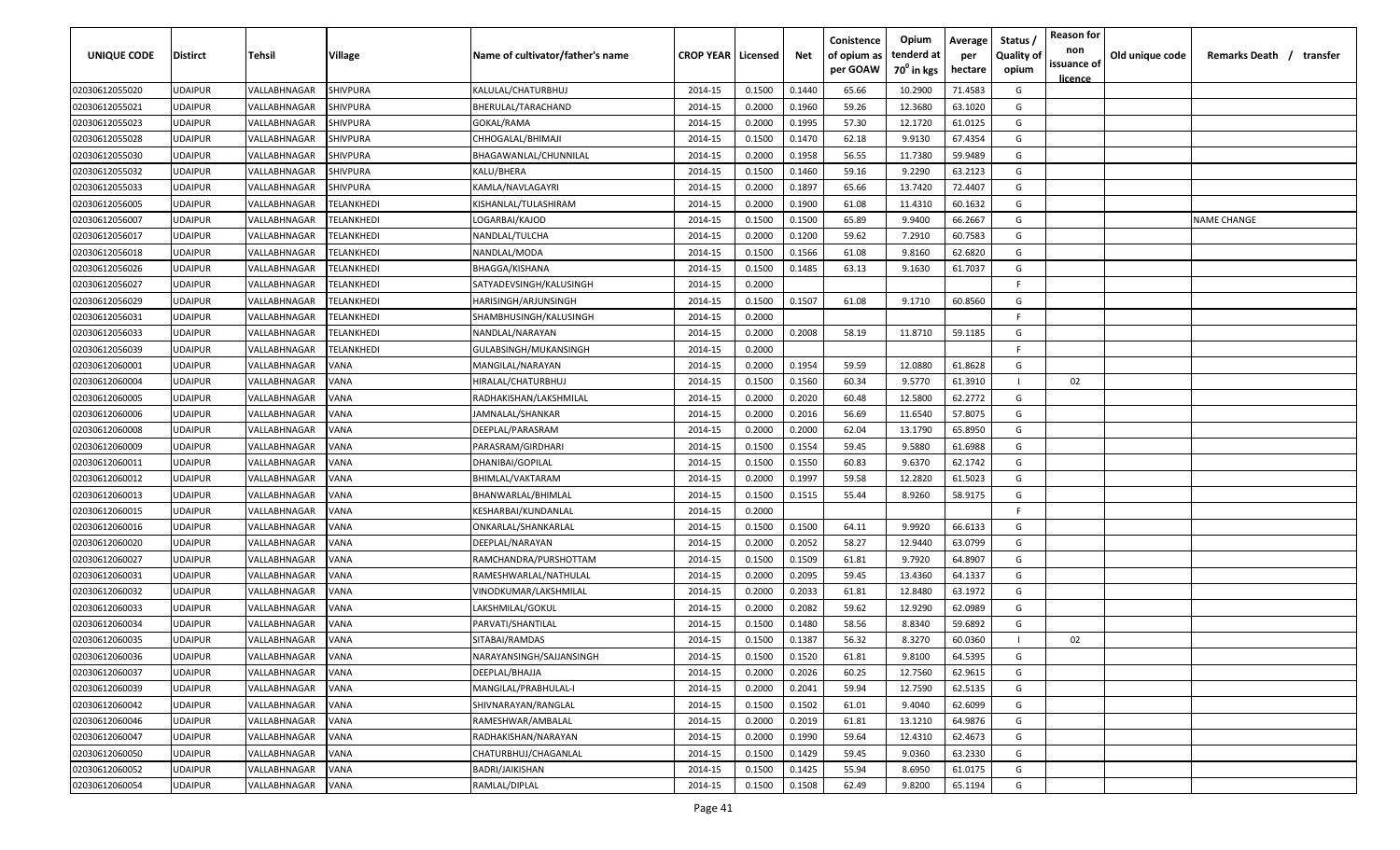| UNIQUE CODE    | <b>Distirct</b>    | Tehsil          | Village            | Name of cultivator/father's name | <b>CROP YEAR   Licensed</b> |        | Net    | Conistence<br>of opium as | Opium<br>tenderd at    | Average<br>per | Status<br><b>Quality of</b> | <b>Reason for</b><br>non<br>issuance of | Old unique code | Remarks Death / transfer |
|----------------|--------------------|-----------------|--------------------|----------------------------------|-----------------------------|--------|--------|---------------------------|------------------------|----------------|-----------------------------|-----------------------------------------|-----------------|--------------------------|
|                |                    |                 |                    |                                  |                             |        |        | per GOAW                  | 70 <sup>0</sup> in kgs | hectare        | opium                       | <u>licence</u>                          |                 |                          |
| 02030612060055 | <b>UDAIPUR</b>     | VALLABHNAGAR    | VANA               | TULSIRAM/NATHULAL                | 2014-15                     | 0.1500 | 0.1549 | 59.62                     | 9.4030                 | 60.7037        | G                           |                                         |                 |                          |
| 02030612060058 | <b>UDAIPUR</b>     | VALLABHNAGAR    | VANA               | MOHANLAL/PRABHULAL               | 2014-15                     | 0.1500 | 0.1552 | 59.45                     | 8.6880                 | 55.9794        | G                           | 04                                      |                 |                          |
| 02030612060059 | <b>UDAIPUR</b>     | VALLABHNAGAR    | VANA               | MANGILAL/PRABHULAL-II            | 2014-15                     | 0.2000 | 0.1993 | 59.45                     | 12.4760                | 62.5991        | G                           |                                         |                 |                          |
| 02030612060060 | <b>UDAIPUR</b>     | VALLABHNAGAR    | VANA               | MANGILAL/KHEMRAJ                 | 2014-15                     | 0.1500 | 0.1485 | 59.62                     | 9.5140                 | 64.0673        | G                           |                                         |                 |                          |
| 02030612060066 | <b>UDAIPUR</b>     | VALLABHNAGAR    | VANA               | KANHAIYALAL/BHIMLAL              | 2014-15                     | 0.2000 | 0.1935 | 55.13                     | 10.9390                | 56.5323        | G                           |                                         |                 |                          |
| 02030612060067 | <b>UDAIPUR</b>     | VALLABHNAGAR    | VANA               | SHANKARLAL/KANHAIYALAL           | 2014-15                     | 0.1500 | 0.1475 | 59.62                     | 9.1050                 | 61.7288        | G                           |                                         |                 |                          |
| 02030612060069 | <b>UDAIPUR</b>     | VALLABHNAGAR    | VANA               | SITADEVI/MANGILAL                | 2014-15                     | 0.2000 | 0.2008 | 56.64                     | 11.9590                | 59.5568        | G                           |                                         |                 |                          |
| 02030612061003 | <b>UDAIPUR</b>     | VALLABHNAGAR    | VARNI              | MOHANLAL/GOPAL                   | 2014-15                     | 0.1500 | 0.1309 | 48.48                     | 7.1820                 | 54.8663        | G                           | 04                                      |                 |                          |
| 02030612061011 | <b>UDAIPUR</b>     | VALLABHNAGAR    | VARNI              | HIRALAL/MANA                     | 2014-15                     | 0.1500 | 0.0456 | 61.74                     | 3.0160                 | 66.1404        | G                           |                                         |                 |                          |
| 02030612061030 | <b>UDAIPUR</b>     | VALLABHNAGAR    | <b>/ARNI</b>       | PRABHU/SHANKAR                   | 2014-15                     | 0.1500 | 0.1494 | 59.49                     | 9.5100                 | 63.6546        | G                           |                                         |                 |                          |
| 02030612061032 | <b>UDAIPUR</b>     | VALLABHNAGAR    | /ARNI              | GOKUL/ONKAR                      | 2014-15                     | 0.1500 | 0.0483 | 59.49                     | 3.1700                 | 65.6315        | G                           |                                         |                 |                          |
| 02030612061033 | <b>UDAIPUR</b>     | VALLABHNAGAR    | VARNI              | HARLAL/KANIRAM                   | 2014-15                     | 0.1500 | 0.1479 | 59.49                     | 9.7560                 | 65.9635        | G                           |                                         |                 |                          |
| 02030612061041 | <b>UDAIPUR</b>     | VALLABHNAGAR    | VARNI              | BHAGWAN/RAMLAL                   | 2014-15                     | 0.1000 |        |                           |                        |                | -F.                         |                                         |                 |                          |
| 02030612061043 | <b>UDAIPUR</b>     | VALLABHNAGAR    | <b>/ARNI</b>       | PYARCHAND/RAMLAL                 | 2014-15                     | 0.1500 | 0.1471 | 61.24                     | 9.3960                 | 63.8749        | G                           |                                         |                 |                          |
| 02030612061049 | <b>UDAIPUR</b>     | VALLABHNAGAR    | VARNI              | BANSILAL/DALCHAND                | 2014-15                     | 0.1500 |        |                           |                        |                | -F.                         |                                         |                 |                          |
| 02030612061051 | <b>UDAIPUR</b>     | VALLABHNAGAR    | VARNI              | NARAYAN/PRITHVIRAJ               | 2014-15                     | 0.1000 |        |                           |                        |                | F.                          |                                         |                 |                          |
| 02030612061052 | <b>UDAIPUR</b>     | VALLABHNAGAR    | VARNI              | RAMLAL/SAWLAL                    | 2014-15                     | 0.1500 | 0.0497 | 61.24                     | 3.0970                 | 62.3139        | G                           |                                         |                 |                          |
| 02030612061056 | <b>UDAIPUR</b>     | VALLABHNAGAR    | VARNI              | UDAYDAS/BHURADAS                 | 2014-15                     | 0.1500 |        |                           |                        |                | F.                          |                                         |                 |                          |
| 02030612061063 | <b>UDAIPUR</b>     | VALLABHNAGAR    | /ARNI              | LAHARIBAI/GOKAL                  | 2014-15                     | 0.1500 | 0.0231 | 61.74                     | 1.5790                 | 68.3550        | G                           |                                         |                 |                          |
| 02030612061067 | <b>UDAIPUR</b>     | VALLABHNAGAR    | <b>/ARNI</b>       | LALU/DALU                        | 2014-15                     | 0.1000 |        |                           |                        |                | F.                          |                                         |                 |                          |
| 02030612061069 | <b>UDAIPUR</b>     | VALLABHNAGAR    | VARNI              | NARAYAN/SAWA                     | 2014-15                     | 0.1500 | 0.0953 | 56.11                     | 5.9000                 | 61.9098        | G                           |                                         |                 |                          |
| 02030612062008 | <b>UDAIPUR</b>     | VALLABHNAGAR    | CHARAGDIYA         | RAMCHANDRA/MOTI                  | 2014-15                     | 0.2000 | 0.2001 | 59.10                     | 12.7490                | 63.7131        | G                           |                                         |                 |                          |
| 02030612062014 | <b>UDAIPUR</b>     | VALLABHNAGAR    | CHARAGDIYA         | HIRALAL/CHAMPALAL                | 2014-15                     | 0.2000 | 0.1952 | 61.12                     | 13.3850                | 68.5707        | G                           |                                         |                 |                          |
| 02030612062016 | <b>UDAIPUR</b>     | VALLABHNAGAR    | CHARAGDIYA         | PRATAP/GHASI                     | 2014-15                     | 0.2000 | 0.1907 | 61.28                     | 13.7880                | 72.3020        | G                           |                                         |                 |                          |
| 02030612062017 | <b>UDAIPUR</b>     | VALLABHNAGAR    | CHARAGDIYA         | HEMRAJ/GULAB                     | 2014-15                     | 0.2000 | 0.1903 | 64.22                     | 14.0830                | 74.0042        | G                           |                                         |                 |                          |
| 02030612062018 | <b>UDAIPUR</b>     | VALLABHNAGAR    | CHARAGDIYA         | LACHIRAM/AMARCHAND               | 2014-15                     | 0.1500 | 0.1453 | 59.67                     | 9.7260                 | 66.9374        | G                           |                                         |                 |                          |
| 02030612062020 | <b>UDAIPUR</b>     | VALLABHNAGAR    | CHARAGDIYA         | KHEMA/GULAB                      | 2014-15                     | 0.2000 | 0.1918 | 61.28                     | 13.6830                | 71.3399        | G                           |                                         |                 |                          |
| 02030612062021 | <b>UDAIPUR</b>     | VALLABHNAGAR    | CHARAGDIYA         | RAMESHCHANDRA/SORAM              | 2014-15                     | 0.2000 | 0.1930 | 59.67                     | 12.0790                | 62.5855        | G                           |                                         |                 |                          |
| 02030612062022 | <b>UDAIPUR</b>     | VALLABHNAGAR    | CHARAGDIYA         | BHERULAL/ONKAR                   | 2014-15                     | 0.1500 | 0.1558 | 56.96                     | 10.0330                | 64.3967        | G                           |                                         |                 |                          |
| 02030612062023 | <b>UDAIPUR</b>     | VALLABHNAGAR    | CHARAGDIYA         | GOKAL/HIRA                       | 2014-15                     | 0.1500 | 0.0602 | 61.28                     | 3.9830                 | 66.1628        | G                           |                                         |                 |                          |
| 02030515003003 | CHITTORGARH        | <b>BHADESAR</b> | AANTRI             | LAKHAMA / NATHU                  | 2014-15                     | 0.1500 | 0.1406 | 57.23                     | 8.3310                 | 59.2532        | G                           |                                         | 02030515003003  | TRANSFER                 |
| 02030515003012 | <b>CHITTORGARH</b> | <b>BHADESAR</b> | AANTRI             | RATANLAL / CHOGA                 | 2014-15                     | 0.1500 | 0.1458 | 58.13                     | 8.6360                 | 59.2318        | G                           |                                         | 02030515091022  | <b><i>FRANSFER</i></b>   |
| 02030515003013 | <b>CHITTORGARH</b> | <b>BHADESAR</b> | AANTRI             | BHERULAL / SHANKER               | 2014-15                     | 0.1500 | 0.1488 | 63.11                     | 9.3580                 | 62.8898        | G                           |                                         | 02030515091082  | <b>RANSFER</b>           |
| 02030515007005 | <b>CHITTORGARH</b> | <b>BHADESAR</b> | AMARPURA(SAWRA JI) | RUPA / MOTI                      | 2014-15                     | 0.1500 | 0.1487 | 60.54                     | 10.3090                | 69.3275        | G                           |                                         | 02030515019040  | <b><i>FRANSFER</i></b>   |
| 02030515008019 | <b>CHITTORGARH</b> | <b>BHADESAR</b> | <b>ANKYA</b>       | <b>BHERULAL / UDAILAL</b>        | 2014-15                     | 0.2000 | 0.1977 | 57.14                     | 12.5300                | 63.3789        | G                           |                                         | 02030515015084  | TRANSFER                 |
| 02030515010005 | <b>CHITTORGARH</b> | <b>BHADESAR</b> | ASAWARA            | SHANKARLAL / SHOBHALAL           | 2014-15                     | 0.1500 | 0.1498 | 58.13                     | 8.6360                 | 57.6502        | G                           |                                         | 02030515092082  | TRANSFER                 |
| 02030515011001 | <b>CHITTORGARH</b> | <b>BHADESAR</b> | <b>BAGUND</b>      | PREMSHANKAR / GOPILAL            | 2014-15                     | 0.2000 |        |                           |                        |                | F.                          |                                         |                 |                          |
| 02030515011002 | <b>CHITTORGARH</b> | <b>BHADESAR</b> | <b>BAGUND</b>      | RAMESHWAR/GEAHRILAL              | 2014-15                     | 0.1500 | 0.0485 | 60.58                     | 2.9340                 | 60.4948        | G                           |                                         |                 |                          |
| 02030515011003 | CHITTORGARH        | <b>BHADESAR</b> | <b>BAGUND</b>      | GANGABAI / RAMA                  | 2014-15                     | 0.2000 | 0.1843 | 62.37                     | 11.5030                | 62.4145        | G                           |                                         |                 |                          |
| 02030515011005 | <b>CHITTORGARH</b> | <b>BHADESAR</b> | <b>BAGUND</b>      | KISHANLAL / GOKAL                | 2014-15                     | 0.1500 | 0.1458 | 62.37                     | 9.6410                 | 66.1248        | G                           |                                         |                 |                          |
| 02030515011007 | <b>CHITTORGARH</b> | <b>BHADESAR</b> | <b>BAGUND</b>      | ONKAR / GAMER                    | 2014-15                     | 0.1500 | 0.1515 | 58.89                     | 9.2960                 | 61.3597        | G                           |                                         |                 |                          |
| 02030515011008 | CHITTORGARH        | <b>BHADESAR</b> | <b>BAGUND</b>      | AMARCHAND / TODU                 | 2014-15                     | 0.2000 | 0.2000 | 60.58                     | 12.2630                | 61.3150        | G                           |                                         |                 |                          |
| 02030515011013 | CHITTORGARH        | <b>BHADESAR</b> | <b>BAGUND</b>      | SHANKAR / RAMLAL                 | 2014-15                     | 0.2000 | 0.1944 | 60.58                     | 12.0730                | 62.1039        | G                           |                                         |                 |                          |
| 02030515011015 | CHITTORGARH        | <b>BHADESAR</b> | BAGUND             | BHIMRAJ / BHAWSINGH              | 2014-15                     | 0.1500 | 0.1480 | 56.81                     | 8.6760                 | 58.6216        | G                           |                                         |                 |                          |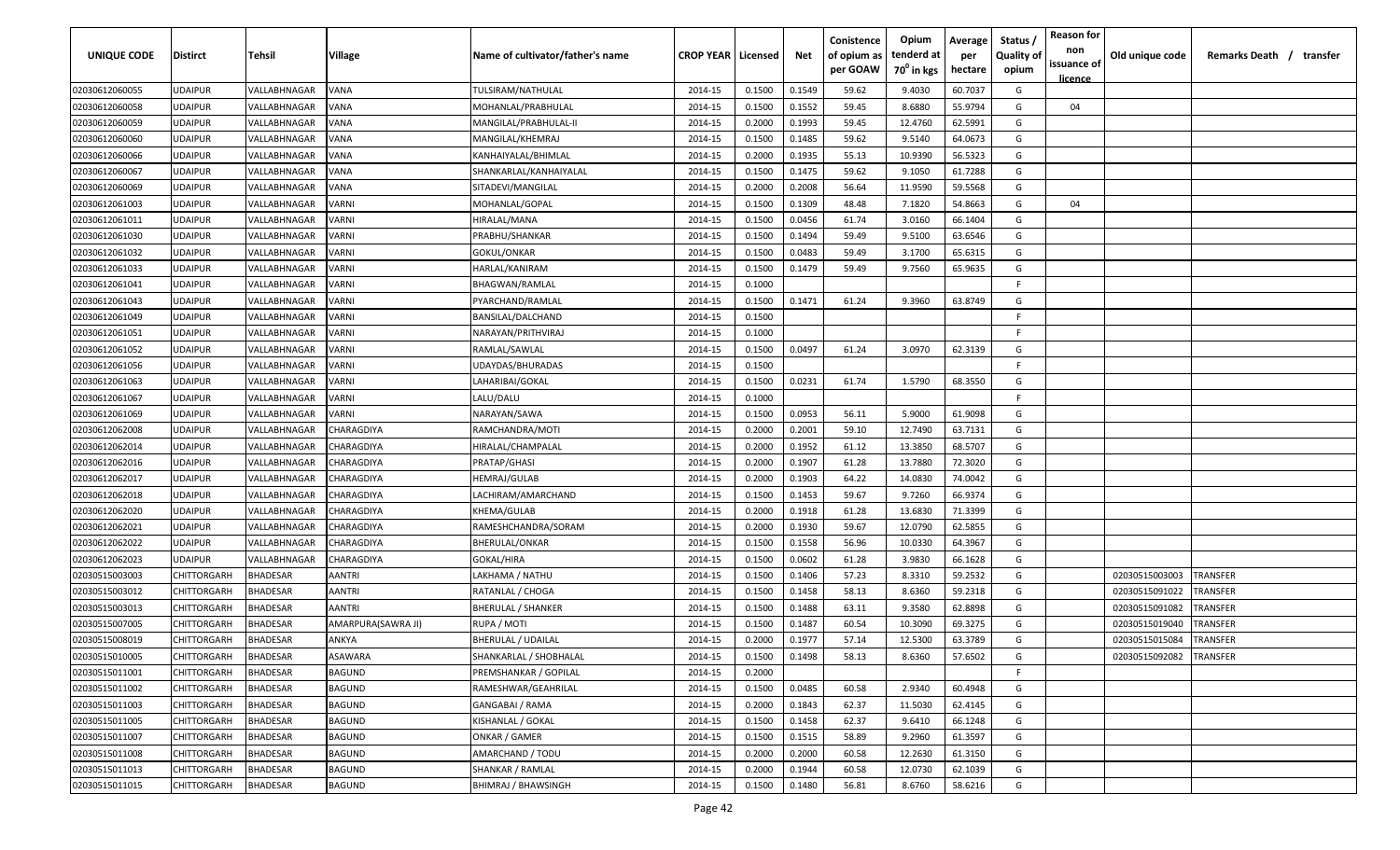| <b>UNIQUE CODE</b> | Distirct           | Tehsil          | Village           | Name of cultivator/father's name | <b>CROP YEAR Licensed</b> |        | Net    | Conistence<br>of opium as | Opium<br>tenderd at    | Average<br>per | Status /<br><b>Quality of</b> | <b>Reason for</b><br>non      | Old unique code | Remarks Death / transfer |
|--------------------|--------------------|-----------------|-------------------|----------------------------------|---------------------------|--------|--------|---------------------------|------------------------|----------------|-------------------------------|-------------------------------|-----------------|--------------------------|
|                    |                    |                 |                   |                                  |                           |        |        | per GOAW                  | 70 <sup>0</sup> in kgs | hectare        | opium                         | issuance of<br><u>licence</u> |                 |                          |
| 02030515011019     | CHITTORGARH        | <b>BHADESAR</b> | BAGUND            | PRATAP / BHAGAWAN                | 2014-15                   | 0.2000 | 0.1320 | 55.76                     | 7.8300                 | 59.3182        |                               | 02                            |                 |                          |
| 02030515011024     | CHITTORGARH        | BHADESAR        | BAGUND            | BHERU / KISHANA MALI I           | 2014-15                   | 0.1500 |        |                           |                        |                | -F.                           |                               |                 |                          |
| 02030515011026     | CHITTORGARH        | BHADESAR        | BAGUND            | GHASI / KHETA                    | 2014-15                   | 0.1500 | 0.1402 | 58.89                     | 8.4800                 | 60.4850        | G                             |                               |                 |                          |
| 02030515011027     | CHITTORGARH        | BHADESAR        | BAGUND            | JAMANALAL / KISHOR               | 2014-15                   | 0.1500 | 0.1422 | 57.29                     | 8.3970                 | 59.0506        | G                             |                               |                 |                          |
| 02030515011028     | CHITTORGARH        | BHADESAR        | BAGUND            | LALIBAI/RUPA                     | 2014-15                   | 0.1500 | 0.1495 | 59.10                     | 9.0760                 | 60.7090        | G                             |                               |                 |                          |
| 02030515011029     | CHITTORGARH        | <b>BHADESAR</b> | BAGUND            | DEUBAI / BHERU                   | 2014-15                   | 0.1500 | 0.0750 | 67.28                     | 5.2000                 | 69.3333        | G                             |                               |                 |                          |
| 02030515011034     | CHITTORGARH        | <b>BHADESAR</b> | BAGUND            | HARLAL / SHOLAL                  | 2014-15                   | 0.2000 | 0.1936 | 58.89                     | 12.0050                | 62.0093        | G                             |                               |                 |                          |
| 02030515011038     | CHITTORGARH        | BHADESAR        | BAGUND            | SHANKER/KHURAJ                   | 2014-15                   | 0.1000 |        |                           |                        |                | -F                            |                               |                 |                          |
| 02030515011044     | CHITTORGARH        | BHADESAR        | BAGUND            | RAMLAL / BHAGAWAN                | 2014-15                   | 0.2000 | 0.1984 | 58.89                     | 11.9040                | 60.0000        | G                             |                               |                 |                          |
| 02030515011052     | CHITTORGARH        | BHADESAR        | BAGUND            | UDAYLAL / KISHAN                 | 2014-15                   | 0.1500 | 0.1471 | 60.58                     | 10.0300                | 68.1849        | G                             |                               |                 |                          |
| 02030515011065     | CHITTORGARH        | BHADESAR        | BAGUND            | GOPIDAS / MANGIDAS               | 2014-15                   | 0.1500 |        |                           |                        |                | F.                            |                               |                 |                          |
| 02030515011066     | CHITTORGARH        | BHADESAR        | BAGUND            | <b>BHERU / KISHANA</b>           | 2014-15                   | 0.1500 | 0.1500 | 56.16                     | 8.8170                 | 58.7800        | G                             |                               |                 |                          |
| 02030515011068     | CHITTORGARH        | BHADESAR        | BAGUND            | HAGAMIBAI/KALU                   | 2014-15                   | 0.1500 | 0.1390 | 58.89                     | 8.5810                 | 61.7338        | G                             |                               |                 |                          |
| 02030515011070     | CHITTORGARH        | <b>BHADESAR</b> | BAGUND            | LEHARIBAI / NOLA                 | 2014-15                   | 0.1500 | 0.1459 | 59.10                     | 8.8570                 | 60.7060        | G                             |                               |                 |                          |
| 02030515013001     | CHITTORGARH        | BHADESAR        | BALNATHPURA       | SHAMBHU / JEETU                  | 2014-15                   | 0.2000 | 0.2000 | 64.29                     | 14.4100                | 72.0500        | G                             |                               |                 |                          |
| 02030515013007     | CHITTORGARH        | <b>BHADESAR</b> | BALNATHPURA       | NANDRAM / GOPI                   | 2014-15                   | 0.1500 |        |                           |                        |                | F.                            |                               |                 |                          |
| 02030515013013     | CHITTORGARH        | <b>BHADESAR</b> | BALNATHPURA       | AMRIBAI/BHURA                    | 2014-15                   | 0.1500 | 0.1417 | 59.67                     | 1.5170                 | 10.7057        | G                             | 04                            |                 |                          |
| 02030515013019     | CHITTORGARH        | BHADESAR        | BALNATHPURA       | SHAMBHU / CHAMPA / VENA          | 2014-15                   | 0.2000 | 0.1913 | 55.70                     | 11.9360                | 62.3941        | G                             |                               |                 |                          |
| 02030515013022     | CHITTORGARH        | BHADESAR        | BALNATHPURA       | MADHU / PARTHU                   | 2014-15                   | 0.1500 | 0.1508 | 62.28                     | 10.0090                | 66.3727        | G                             |                               |                 |                          |
| 02030515013025     | CHITTORGARH        | BHADESAR        | BALNATHPURA       | <b>BANSHILAL / PYARAJI</b>       | 2014-15                   | 0.1500 | 0.1525 | 53.33                     | 2.1480                 | 14.0852        | G                             | 04                            |                 |                          |
| 02030515013029     | CHITTORGARH        | <b>BHADESAR</b> | BALNATHPURA       | SHANKAR / NANDRAM JAT            | 2014-15                   | 0.2000 | 0.1977 | 54.22                     | 11.6810                | 59.0845        | G                             |                               |                 |                          |
| 02030515013031     | CHITTORGARH        | <b>BHADESAR</b> | BALNATHPURA       | HAZARI / KALU                    | 2014-15                   | 0.1500 | 0.1500 | 56.43                     | 8.8270                 | 58.8467        | G                             |                               |                 |                          |
| 02030515013032     | CHITTORGARH        | <b>BHADESAR</b> | BALNATHPURA       | BHERULAL / GEHARU                | 2014-15                   | 0.2000 | 0.1936 | 56.79                     | 11.8040                | 60.9711        | G                             |                               |                 |                          |
| 02030515013033     | CHITTORGARH        | <b>BHADESAR</b> | BALNATHPURA       | JAMNALAL / NARAYAN               | 2014-15                   | 0.1500 | 0.1524 | 55.19                     | 9.0280                 | 59.2388        | G                             |                               |                 |                          |
| 02030515013043     | CHITTORGARH        | BHADESAR        | BALNATHPURA       | RAMLAL / CHOGA                   | 2014-15                   | 0.1500 | 0.1459 | 59.01                     | 9.0790                 | 62.2276        | G                             |                               |                 |                          |
| 02030515013045     | CHITTORGARH        | BHADESAR        | BALNATHPURA       | HAZARI / BALU                    | 2014-15                   | 0.2000 | 0.2032 | 52.26                     | 11.5120                | 56.6535        | G                             |                               |                 |                          |
| 02030515013051     | CHITTORGARH        | BHADESAR        | BALNATHPURA       | BHERIBAI / JEETU                 | 2014-15                   | 0.2000 | 0.2000 | 65.19                     | 14.3320                | 71.6600        | G                             |                               |                 |                          |
| 02030515013052     | CHITTORGARH        | BHADESAR        | BALNATHPURA       | MOHAN / KESHU                    | 2014-15                   | 0.2000 | 0.1780 | 59.01                     | 2.3690                 | 13.3090        | G                             | 04                            |                 |                          |
| 02030515013056     | CHITTORGARH        | BHADESAR        | BALNATHPURA       | RATAN / JEETU                    | 2014-15                   | 0.1500 | 0.1442 | 56.53                     | 8.8670                 | 61.4910        | G                             |                               |                 |                          |
| 02030515013057     | CHITTORGARH        | BHADESAR        | BALNATHPURA       | <b>BHAGWAN / LELA GADRI</b>      | 2014-15                   | 0.1500 | 0.1498 | 55.32                     | 8.7010                 | 58.0841        | G                             |                               |                 |                          |
| 02030515013058     | CHITTORGARH        | BHADESAR        | BALNATHPURA       | RAMESHVARLAL / PRABHU            | 2014-15                   | 0.1500 | 0.1485 | 60.25                     | 9.4760                 | 63.8114        | G                             |                               |                 |                          |
| 02030515013060     | CHITTORGARH        | BHADESAR        | BALNATHPURA       | NATHU / CHOGA                    | 2014-15                   | 0.2000 | 0.2033 | 56.03                     | 12.5030                | 61.5002        | G                             |                               |                 |                          |
| 02030515013072     | CHITTORGARH        | BHADESAR        | BALNATHPURA       | KHEMRAJ / NARAYAN                | 2014-15                   | 0.1500 | 0.1515 | 52.55                     | 4.3320                 | 28.5941        | G                             | 04                            |                 |                          |
| 02030515013074     | CHITTORGARH        | BHADESAR        | BALNATHPURA       | RATAN / ONKAR                    | 2014-15                   | 0.1500 | 0.1499 | 59.01                     | 9.3990                 | 62.7018        | G                             |                               |                 |                          |
| 02030515013076     | <b>CHITTORGARH</b> | BHADESAR        | BALNATHPURA       | SHYAMLAL / CHUNNILAL             | 2014-15                   | 0.1500 | 0.1496 | 58.35                     | 9.3110                 | 62.2393        | G                             |                               |                 |                          |
| 02030515013078     | <b>CHITTORGARH</b> | <b>BHADESAR</b> | BALNATHPURA       | LACHIRAM / PRABHHU               | 2014-15                   | 0.2000 | 0.1898 | 59.01                     | 12.1220                | 63.8672        | G                             |                               |                 |                          |
| 02030515013082     | CHITTORGARH        | <b>BHADESAR</b> | BALNATHPURA       | CHANDIBAI/OUNKAR                 | 2014-15                   | 0.1500 | 0.1455 | 59.01                     | 9.2060                 | 63.2715        | G                             |                               |                 |                          |
| 02030515015001     | CHITTORGARH        | <b>BHADESAR</b> | <b>BANSEN (A)</b> | <b>BARDIBAI / HAJARILAL</b>      | 2014-15                   | 0.1500 | 0.1500 | 60.18                     | 9.4910                 | 63.2733        | G                             |                               |                 |                          |
| 02030515015002     | <b>CHITTORGARH</b> | <b>BHADESAR</b> | <b>BANSEN (A)</b> | HARILAL / DALU                   | 2014-15                   | 0.1500 |        |                           |                        |                | F.                            |                               |                 |                          |
| 02030515015003     | CHITTORGARH        | <b>BHADESAR</b> | <b>BANSEN (A)</b> | NARAYANLAL/MATHURALAL            | 2014-15                   | 0.1500 | 0.1365 | 61.69                     | 9.6940                 | 71.0183        | G                             |                               |                 | NAME CHANGE              |
| 02030515015007     | CHITTORGARH        | BHADESAR        | <b>BANSEN (A)</b> | KANNIBAI/MATHURA                 | 2014-15                   | 0.1500 | 0.1531 | 58.03                     | 9.4420                 | 61.6721        | G                             |                               |                 |                          |
| 02030515015009     | CHITTORGARH        | BHADESAR        | <b>BANSEN (A)</b> | JITMAL / DUNGAJI                 | 2014-15                   | 0.1500 | 0.1513 | 58.03                     | 9.4920                 | 62.7363        | G                             |                               |                 |                          |
| 02030515015010     | CHITTORGARH        | BHADESAR        | BANSEN (A)        | BHANWARLAL / HIRALAL             | 2014-15                   | 0.2000 | 0.1933 | 56.27                     | 12.1700                | 62.9591        | G                             |                               |                 |                          |
| 02030515015015     | CHITTORGARH        | BHADESAR        | BANSEN (A)        | UDAILAL / KISHORJI JAT           | 2014-15                   | 0.2000 | 0.1957 | 57.24                     | 12.1270                | 61.9673        | G                             |                               |                 |                          |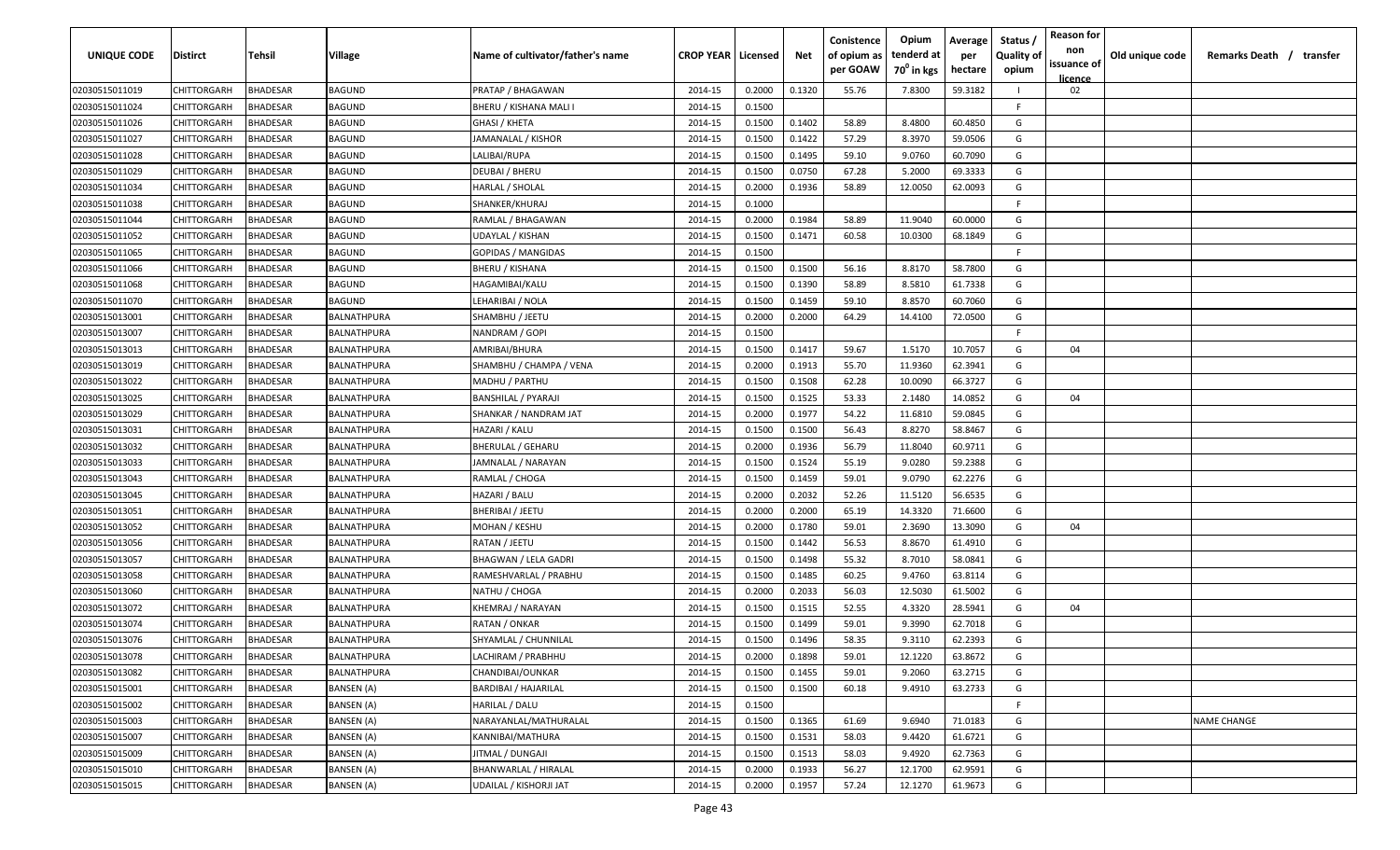| <b>UNIQUE CODE</b> | <b>Distirct</b>    | <b>Tehsil</b>   | Village           | Name of cultivator/father's name | <b>CROP YEAR   Licensed</b> |        | Net    | Conistence<br>of opium as<br>per GOAW | Opium<br>tenderd at<br>70 <sup>0</sup> in kgs | Average<br>per<br>hectare | Status /<br><b>Quality of</b><br>opium | <b>Reason for</b><br>non<br>issuance of | Old unique code | Remarks Death /<br>transfer |
|--------------------|--------------------|-----------------|-------------------|----------------------------------|-----------------------------|--------|--------|---------------------------------------|-----------------------------------------------|---------------------------|----------------------------------------|-----------------------------------------|-----------------|-----------------------------|
| 02030515015016     | CHITTORGARH        | <b>BHADESAR</b> | <b>BANSEN (A)</b> | NARAYANLAL / KISHORJI JAT        | 2014-15                     | 0.1500 | 0.1450 | 57.48                                 | 9.0160                                        | 62.1793                   | G                                      | licence                                 |                 |                             |
| 02030515015017     | CHITTORGARH        | BHADESAR        | <b>BANSEN (A)</b> | <b>GOLU / GANGARAM</b>           | 2014-15                     | 0.1500 | 0.1406 | 57.71                                 | 8.9700                                        | 63.7980                   | G                                      |                                         |                 |                             |
| 02030515015018     | CHITTORGARH        | BHADESAR        | BANSEN (A)        | KANKUBAI/RATTU                   | 2014-15                     | 0.1500 | 0.1509 | 56.64                                 | 9.4100                                        | 62.3592                   | G                                      |                                         |                 |                             |
| 02030515015019     | CHITTORGARH        | BHADESAR        | BANSEN (A)        | BHAGAWAN / HOLAJI                | 2014-15                     | 0.2000 | 0.1925 | 64.43                                 | 13.8160                                       | 71.7714                   | G                                      |                                         |                 |                             |
| 02030515015020     | CHITTORGARH        | BHADESAR        | BANSEN (A)        | SHANKARLAL / SHORAM              | 2014-15                     | 0.2000 | 0.2000 | 54.97                                 | 12.4150                                       | 62.0750                   | G                                      |                                         |                 |                             |
| 02030515015021     | CHITTORGARH        | BHADESAR        | BANSEN (A)        | SHANKARLAL / BHAGAWAN            | 2014-15                     | 0.1500 | 0.1546 | 62.14                                 | 10.2180                                       | 66.0931                   | G                                      |                                         |                 |                             |
| 02030515015022     | CHITTORGARH        | BHADESAR        | BANSEN (A)        | MAGNA / HIRA JAT                 | 2014-15                     | 0.1500 | 0.1448 | 55.15                                 | 8.7530                                        | 60.4489                   | G                                      |                                         |                 |                             |
| 02030515015033     | CHITTORGARH        | BHADESAR        | BANSEN (A)        | <b>BHERULAL / HEMA</b>           | 2014-15                     | 0.1500 | 0.1455 | 60.27                                 | 10.0740                                       | 69.2371                   | G                                      |                                         |                 |                             |
| 02030515015038     | CHITTORGARH        | BHADESAR        | BANSEN (A)        | DHANRAJ / KISHOR JAT             | 2014-15                     | 0.2000 |        |                                       |                                               |                           | -F                                     |                                         |                 |                             |
| 02030515015047     | CHITTORGARH        | BHADESAR        | BANSEN (A)        | <b>BANSHILAL / ONKARJI</b>       | 2014-15                     | 0.2000 | 0.2034 | 56.50                                 | 12.9140                                       | 63.4907                   | G                                      |                                         |                 |                             |
| 02030515015051     | CHITTORGARH        | BHADESAR        | BANSEN (A)        | <b>BHAGIRATH / DALUJI JAT</b>    | 2014-15                     | 0.1500 | 0.1448 | 62.14                                 | 10.0050                                       | 69.0953                   | G                                      |                                         |                 |                             |
| 02030515015055     | CHITTORGARH        | BHADESAR        | BANSEN (A)        | BALU / KAJODILAL                 | 2014-15                     | 0.2000 | 0.1967 | 55.94                                 | 12.0110                                       | 61.0625                   | G                                      |                                         |                 |                             |
| 02030515015057     | CHITTORGARH        | BHADESAR        | BANSEN (A)        | BHERULAL / KISHANA               | 2014-15                     | 0.1500 | 0.1449 | 63.30                                 | 9.8660                                        | 68.0883                   | G                                      |                                         |                 |                             |
| 02030515015059     | CHITTORGARH        | BHADESAR        | BANSEN (A)        | SHANKARLAL / ONKARLAL            | 2014-15                     | 0.2000 | 0.1969 | 62.14                                 | 13.4040                                       | 68.0752                   | G                                      |                                         |                 |                             |
| 02030515015065     | CHITTORGARH        | BHADESAR        | BANSEN (A)        | SHANKARLAL / RAMDAS              | 2014-15                     | 0.1500 |        |                                       |                                               |                           | F.                                     |                                         |                 |                             |
| 02030515015066     | CHITTORGARH        | BHADESAR        | BANSEN (A)        | RATANLAL / PYARA                 | 2014-15                     | 0.2000 | 0.2001 | 57.53                                 | 12.8460                                       | 64.1979                   | G                                      |                                         |                 |                             |
| 02030515015067     | CHITTORGARH        | <b>BHADESAR</b> | BANSEN (A)        | CHHAGANLAL / FULCHAND            | 2014-15                     | 0.1500 | 0.1528 | 58.55                                 | 9.5100                                        | 62.2382                   | G                                      |                                         |                 |                             |
| 02030515015080     | CHITTORGARH        | BHADESAR        | <b>BANSEN (A)</b> | SHANKERLAL/MOHANLAL              | 2014-15                     | 0.1500 | 0.1470 | 62.14                                 | 9.6140                                        | 65.4014                   | G                                      |                                         |                 |                             |
| 02030515015083     | CHITTORGARH        | BHADESAR        | BANSEN(B)         | OUNKAR/KESHURAM                  | 2014-15                     | 0.1500 | 0.1400 | 57.06                                 | 9.1380                                        | 65.2714                   | G                                      |                                         |                 |                             |
| 02030515015084     | CHITTORGARH        | BHADESAR        | BANSEN(B)         | UDAYLAL/BARDA                    | 2014-15                     | 0.1500 | 0.1440 | 58.80                                 | 9.2150                                        | 63.9931                   | G                                      |                                         |                 |                             |
| 02030515015085     | CHITTORGARH        | <b>BHADESAR</b> | BANSEN(B)         | GOPI / RATA                      | 2014-15                     | 0.2000 | 0.1986 | 62.59                                 | 12.9920                                       | 65.4179                   | G                                      |                                         |                 |                             |
| 02030515015087     | CHITTORGARH        | BHADESAR        | BANSEN(B)         | <b>KESAR / SHAMBHU</b>           | 2014-15                     | 0.1500 | 0.1415 | 62.59                                 | 9.6120                                        | 67.9293                   | G                                      |                                         |                 |                             |
| 02030515015088     | CHITTORGARH        | BHADESAR        | BANSEN(B)         | SHAMBHU / HEMA                   | 2014-15                     | 0.1500 | 0.1456 | 58.80                                 | 9.0970                                        | 62.4794                   | G                                      |                                         |                 |                             |
| 02030515015090     | CHITTORGARH        | BHADESAR        | BANSEN(B)         | PYARIBAI / GAMER                 | 2014-15                     | 0.1500 | 0.1484 | 55.48                                 | 8.9090                                        | 60.0337                   | G                                      |                                         |                 |                             |
| 02030515015092     | CHITTORGARH        | BHADESAR        | BANSEN(B)         | HJARI / CHENA                    | 2014-15                     | 0.2000 | 0.1920 | 62.59                                 | 11.8300                                       | 61.6146                   | G                                      |                                         |                 |                             |
| 02030515015118     | CHITTORGARH        | BHADESAR        | BANSEN(B)         | MANGU / BARDA                    | 2014-15                     | 0.2000 | 0.2006 | 62.09                                 | 13.6150                                       | 67.8714                   | G                                      |                                         |                 |                             |
| 02030515015137     | CHITTORGARH        | BHADESAR        | BANSEN(B)         | SAMBHU / AMARCHAND               | 2014-15                     | 0.1500 | 0.1541 | 55.25                                 | 8.9510                                        | 58.0857                   | G                                      |                                         |                 |                             |
| 02030515015142     | CHITTORGARH        | BHADESAR        | BANSEN(B)         | CHAMPABAI / BARDU                | 2014-15                     | 0.1500 | 0.1442 | 62.59                                 | 9.8360                                        | 68.2108                   | G                                      |                                         |                 |                             |
| 02030515015145     | CHITTORGARH        | BHADESAR        | BANSEN(B)         | JAMNABAI/MANGU                   | 2014-15                     | 0.1500 | 0.1448 | 56.81                                 | 8.9920                                        | 62.0994                   | G                                      |                                         |                 |                             |
| 02030515015156     | CHITTORGARH        | BHADESAR        | BANSEN(B)         | BHWERULAL / SHANKARLAL           | 2014-15                     | 0.1500 | 0.1490 | 58.80                                 | 9.2740                                        | 62.2416                   | G                                      |                                         |                 |                             |
| 02030515015158     | CHITTORGARH        | BHADESAR        | BANSEN(B)         | LEHRIBAI/JITU                    | 2014-15                     | 0.1500 | 0.1555 | 58.80                                 | 9.4080                                        | 60.5016                   | G                                      |                                         |                 |                             |
| 02030515015161     | CHITTORGARH        | <b>BHADESAR</b> | BANSEN (A)        | SHANTILAL / UDAICHAND            | 2014-15                     | 0.1500 | 0.1452 | 59.39                                 | 9.2820                                        | 63.9256                   | G                                      |                                         |                 |                             |
| 02030515015166     | CHITTORGARH        | BHADESAR        | BANSEN (A)        | DHANRAJ/SHANKER                  | 2014-15                     | 0.1500 | 0.1525 | 56.63                                 | 10.2740                                       | 67.3705                   | G                                      |                                         |                 |                             |
| 02030515015167     | CHITTORGARH        | BHADESAR        | BANSEN(B)         | RAJIBAI/RAMA                     | 2014-15                     | 0.1500 | 0.1531 | 57.75                                 | 9.5780                                        | 62.5604                   | G                                      |                                         |                 |                             |
| 02030515018002     | CHITTORGARH        | BHADESAR        | <b>BHADSODA</b>   | <b>UDAYGHIR / ONKARGHIR</b>      | 2014-15                     | 0.2000 | 0.2016 | 58.20                                 | 11.8640                                       | 58.8492                   | G                                      |                                         |                 |                             |
| 02030515018004     | <b>CHITTORGARH</b> | <b>BHADESAR</b> | <b>BHADSODA</b>   | HEERALAL / GOTU                  | 2014-15                     | 0.2000 |        |                                       |                                               |                           | F.                                     |                                         |                 |                             |
| 02030515018007     | <b>CHITTORGARH</b> | <b>BHADESAR</b> | <b>BHADSODA</b>   | MOHAN / KEHLASH GOSHYI           | 2014-15                     | 0.1500 | 0.1466 | 58.20                                 | 8.9130                                        | 60.7981                   | G                                      |                                         |                 |                             |
| 02030515018011     | CHITTORGARH        | <b>BHADESAR</b> | <b>BHADSODA</b>   | UDIBAI / UDAYLAL                 | 2014-15                     | 0.1500 | 0.1467 | 52.28                                 | 8.3570                                        | 56.9666                   | G                                      |                                         |                 |                             |
| 02030515018013     | CHITTORGARH        | <b>BHADESAR</b> | BHADSODA          | RAMIBAI / LOBHCHAND              | 2014-15                     | 0.2000 |        |                                       |                                               |                           | F.                                     |                                         |                 |                             |
| 02030515018018     | CHITTORGARH        | <b>BHADESAR</b> | <b>BHADSODA</b>   | MAGNIRAM / VENIRAMJAT            | 2014-15                     | 0.2000 |        |                                       |                                               |                           | $\mathsf{F}$                           |                                         |                 |                             |
| 02030515018031     | CHITTORGARH        | <b>BHADESAR</b> | <b>BHADSODA</b>   | CHAGNIBAI JITU                   | 2014-15                     | 0.2000 | 0.1970 | 63.02                                 | 12.4600                                       | 63.2487                   | G                                      |                                         |                 |                             |
| 02030515018037     | CHITTORGARH        | <b>BHADESAR</b> | <b>BHADSODA</b>   | TANKUBAI / PRITHWIRAJ            | 2014-15                     | 0.2000 |        |                                       |                                               |                           | F.                                     |                                         |                 |                             |
| 02030515018057     | <b>CHITTORGARH</b> | BHADESAR        | <b>BHADSODA</b>   | BHERULAL / KALURAM KHATIK        | 2014-15                     | 0.1500 |        |                                       |                                               |                           | F.                                     |                                         |                 |                             |
| 02030515018059     | CHITTORGARH        | <b>BHADESAR</b> | <b>BHADSODA</b>   | <b>BHAGWAN / WARDA</b>           | 2014-15                     | 0.2000 | 0.1990 | 58.20                                 | 11.5150                                       | 57.8643                   | G                                      |                                         |                 |                             |
|                    |                    |                 |                   |                                  |                             |        |        |                                       |                                               |                           |                                        |                                         |                 |                             |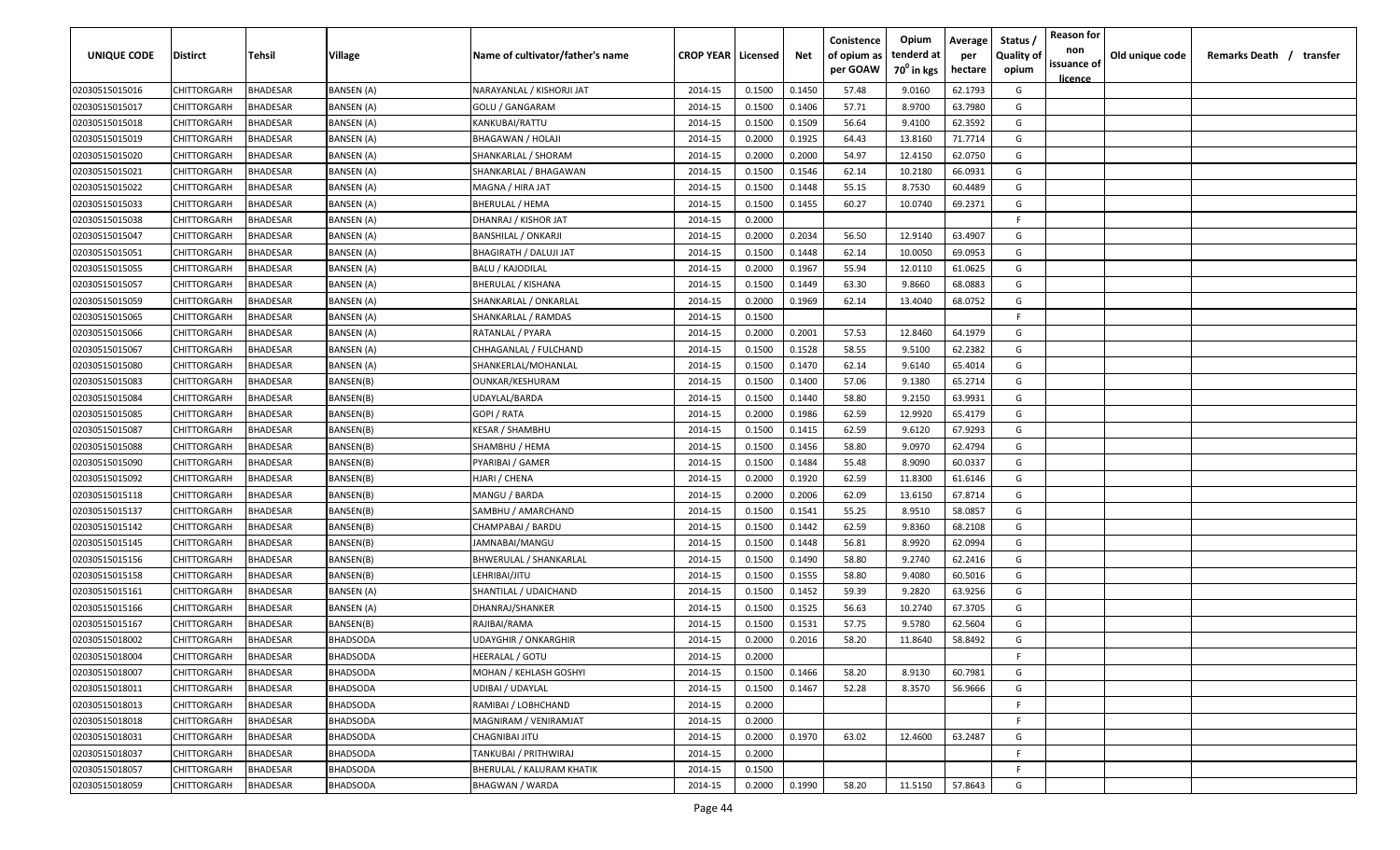| <b>UNIQUE CODE</b> | Distirct           | Tehsil          | Village                  | Name of cultivator/father's name | <b>CROP YEAR Licensed</b> |        | Net    | Conistence<br>of opium as<br>per GOAW | Opium<br>tenderd at<br>70 <sup>0</sup> in kgs | Average<br>per<br>hectare | Status /<br><b>Quality of</b><br>opium | <b>Reason for</b><br>non<br>issuance of | Old unique code | Remarks Death / transfer |
|--------------------|--------------------|-----------------|--------------------------|----------------------------------|---------------------------|--------|--------|---------------------------------------|-----------------------------------------------|---------------------------|----------------------------------------|-----------------------------------------|-----------------|--------------------------|
|                    |                    |                 |                          |                                  |                           |        |        |                                       |                                               |                           |                                        | <u>licence</u>                          |                 |                          |
| 02030515018076     | CHITTORGARH        | <b>BHADESAR</b> | <b>BHADSODA</b>          | BHAGWANIBAI/DALICHAND            | 2014-15                   | 0.1500 | 0.1499 | 71.53                                 | 11.0870                                       | 73.9626                   | G                                      |                                         |                 |                          |
| 02030515018077     | CHITTORGARH        | BHADESAR        | BHADSODA                 | <b>GAHRILAL / DALICHAND</b>      | 2014-15                   | 0.1500 | 0.1000 | 68.89                                 | 7.0560                                        | 70.5600                   | G                                      |                                         |                 |                          |
| 02030515018083     | CHITTORGARH        | BHADESAR        | BHADSODA                 | RAMIBAI / PARTHVIRAJ             | 2014-15                   | 0.1000 |        |                                       |                                               |                           | -F.                                    |                                         |                 |                          |
| 02030515019001     | CHITTORGARH        | BHADESAR        | BHADSODA KA KHEDA        | MOHANLAL/KASIRAM                 | 2014-15                   | 0.2000 | 0.1935 | 59.40                                 | 12.6950                                       | 65.6072                   | G                                      |                                         |                 |                          |
| 02030515019007     | CHITTORGARH        | BHADESAR        | BHADSODA KA KHEDA        | JAMNALAL / KISHANA               | 2014-15                   | 0.2000 | 0.2082 | 59.40                                 | 13.3480                                       | 64.1114                   | G                                      |                                         |                 |                          |
| 02030515019011     | CHITTORGARH        | BHADESAR        | BHADSODA KA KHEDA        | GUTBAI/NARAYANLAL                | 2014-15                   | 0.2000 | 0.1993 | 59.40                                 | 13.0000                                       | 65.2283                   | G                                      |                                         |                 |                          |
| 02030515019013     | CHITTORGARH        | <b>BHADESAR</b> | BHADSODA KA KHEDA        | HAZARUI / ROOPLAL                | 2014-15                   | 0.2000 | 0.2021 | 55.63                                 | 12.2310                                       | 60.5195                   | G                                      |                                         |                 |                          |
| 02030515019015     | CHITTORGARH        | BHADESAR        | BHADSODA KA KHEDA        | RAMCHANDRA/HEMRAJ                | 2014-15                   | 0.1500 | 0.1470 | 59.03                                 | 9.8580                                        | 67.0612                   | G                                      |                                         |                 |                          |
| 02030515019016     | CHITTORGARH        | BHADESAR        | BHADSODA KA KHEDA        | LAHRILAL / UDAILAL               | 2014-15                   | 0.1500 | 0.1517 | 53.80                                 | 8.8390                                        | 58.2663                   | G                                      |                                         |                 |                          |
| 02030515019018     | CHITTORGARH        | BHADESAR        | BHADSODA KA KHEDA        | RAMCHANDRA / KASHIRAM            | 2014-15                   | 0.2000 | 0.1971 | 59.03                                 | 12.4380                                       | 63.1050                   | G                                      |                                         |                 |                          |
| 02030515019019     | CHITTORGARH        | BHADESAR        | BHADSODA KA KHEDA        | RANGLAL / JAMNA                  | 2014-15                   | 0.2000 | 0.2016 | 62.26                                 | 13.4480                                       | 66.7063                   | G                                      |                                         |                 |                          |
| 02030515019020     | CHITTORGARH        | BHADESAR        | BHADSODA KA KHEDA        | <b>BALU / KISHANA</b>            | 2014-15                   | 0.2000 | 0.2040 | 64.35                                 | 13.9360                                       | 68.3137                   | G                                      |                                         |                 |                          |
| 02030515019023     | CHITTORGARH        | BHADESAR        | BHADSODA KA KHEDA        | HARLAL / NATHU                   | 2014-15                   | 0.2000 | 0.2012 | 64.35                                 | 14.1750                                       | 70.4523                   | G                                      |                                         |                 |                          |
| 02030515019026     | CHITTORGARH        | <b>BHADESAR</b> | BHADSODA KA KHEDA        | RAMPRASAD / NARAYAN              | 2014-15                   | 0.2000 | 0.2015 | 59.03                                 | 12.9780                                       | 64.4069                   | G                                      |                                         |                 |                          |
| 02030515019030     | CHITTORGARH        | BHADESAR        | BHADSODA KA KHEDA        | MANIRAM / DEEPACHANDR            | 2014-15                   | 0.1500 | 0.1550 | 62.26                                 | 10.3530                                       | 66.7935                   | G                                      |                                         |                 |                          |
| 02030515019031     | CHITTORGARH        | <b>BHADESAR</b> | BHADSODA KA KHEDA        | PERMBAI/RATAN                    | 2014-15                   | 0.1500 | 0.1550 | 62.26                                 | 10.3350                                       | 66.6774                   | G                                      |                                         |                 |                          |
| 02030515019035     | CHITTORGARH        | <b>BHADESAR</b> | <b>BHADSODA KA KHEDA</b> | KANCHANBAI / CHOGA               | 2014-15                   | 0.1500 | 0.1548 | 59.03                                 | 10.3130                                       | 66.6214                   | G                                      |                                         |                 |                          |
| 02030515019044     | <b>CHITTORGARH</b> | <b>BHADESAR</b> | <b>BHADSODA KA KHEDA</b> | HEERALAL/DALCHAND                | 2014-15                   | 0.1500 | 0.1441 | 59.03                                 | 9.5880                                        | 66.5371                   | G                                      |                                         |                 |                          |
| 02030515021006     | CHITTORGARH        | BHADESAR        | BHALOT                   | BHANWARLAL / CHAGNA              | 2014-15                   | 0.1500 | 0.1496 | 54.51                                 | 1.3860                                        | 9.2647                    | G                                      | 04                                      | 02030515021006  | TRANSFER                 |
| 02030515021009     | CHITTORGARH        | BHADESAR        | BHALOT                   | BARDIBAI/SHAMBU                  | 2014-15                   | 0.1000 |        |                                       |                                               |                           | E                                      |                                         | 02030515021009  | TRANSFER                 |
| 02030515021011     | CHITTORGARH        | BHADESAR        | <b>BHALOT</b>            | MOHAN/BHAGWAN                    | 2014-15                   | 0.1500 |        |                                       |                                               |                           | -F                                     |                                         | 02030515021011  | TRANSFER                 |
| 02030515021015     | CHITTORGARH        | BHADESAR        | <b>BHALOT</b>            | SHERKHAN / JAMALKHAN             | 2014-15                   | 0.1500 | 0.1508 | 60.60                                 | 9.9380                                        | 65.9019                   | G                                      |                                         | 02030515021015  | TRANSFER                 |
| 02030515027001     | CHITTORGARH        | BHADESAR        | BHUTIAKHURD              | LEHRIBAI / BHAGWAN               | 2014-15                   | 0.2000 | 0.2000 | 50.61                                 | 11.4960                                       | 57.4800                   | G                                      |                                         |                 |                          |
| 02030515027003     | CHITTORGARH        | BHADESAR        | BHUTIAKHURD              | RAMLAL/GAMER/KALU                | 2014-15                   | 0.1500 | 0.1428 | 58.50                                 | 8.5740                                        | 60.0420                   | G                                      |                                         |                 |                          |
| 02030515027008     | CHITTORGARH        | BHADESAR        | BHUTIAKHURD              | UDAILAL/KALU/SHOLAL              | 2014-15                   | 0.1500 | 0.1475 | 54.32                                 | 8.6830                                        | 58.8678                   | G                                      |                                         |                 |                          |
| 02030515027010     | CHITTORGARH        | BHADESAR        | BHUTIAKHURD              | <b>BHAGWAN / KALU</b>            | 2014-15                   | 0.1500 |        |                                       |                                               |                           | -F.                                    |                                         |                 |                          |
| 02030515027016     | CHITTORGARH        | BHADESAR        | BHUTIAKHURD              | PYARCHAND / LAKSHAMAN            | 2014-15                   | 0.1500 | 0.1431 | 55.83                                 | 8.7020                                        | 60.8106                   | G                                      |                                         |                 |                          |
| 02030515027022     | CHITTORGARH        | BHADESAR        | BHUTIAKHURD              | GITABAI/GEAHRILAL                | 2014-15                   | 0.1500 | 0.1334 | 61.26                                 | 8.6200                                        | 64.6177                   | G                                      |                                         |                 |                          |
| 02030515027027     | CHITTORGARH        | BHADESAR        | BHUTIAKHURD              | ONKARLAL / SHOLAL                | 2014-15                   | 0.1500 | 0.1420 | 58.20                                 | 8.4470                                        | 59.4859                   | G                                      |                                         |                 |                          |
| 02030515027029     | CHITTORGARH        | BHADESAR        | BHUTIAKHURD              | KESARBAI/RAMLAL                  | 2014-15                   | 0.1500 | 0.1386 | 59.84                                 | 8.6770                                        | 62.6046                   | G                                      |                                         |                 |                          |
| 02030515027034     | CHITTORGARH        | BHADESAR        | BHUTIAKHURD              | SHANKARLAL / SHOLAJI             | 2014-15                   | 0.2000 | 0.1916 | 59.52                                 | 11.9130                                       | 62.1764                   | G                                      |                                         |                 |                          |
| 02030515027047     | CHITTORGARH        | BHADESAR        | BHUTIAKHURD              | KANKUBAI / BHERULAL              | 2014-15                   | 0.1500 | 0.1531 | 56.83                                 | 9.5150                                        | 62.1489                   | G                                      |                                         |                 |                          |
| 02030515027050     | CHITTORGARH        | BHADESAR        | BHUTIAKHURD              | MIYANCHAND / RAMLAL              | 2014-15                   | 0.1500 | 0.1406 | 58.50                                 | 9.0340                                        | 64.2532                   | G                                      |                                         |                 |                          |
| 02030515027058     | CHITTORGARH        | BHADESAR        | BHUTIAKHURD              | ONKAR/RAMLAL/JITU                | 2014-15                   | 0.1500 | 0.1386 | 62.13                                 | 9.0270                                        | 65.1299                   | G                                      |                                         |                 |                          |
| 02030515027064     | <b>CHITTORGARH</b> | BHADESAR        | BHUTIAKHURD              | RAMESWARLAL / MAGNIRAM           | 2014-15                   | 0.2000 | 0.1859 | 58.50                                 | 11.7330                                       | 63.1146                   | G                                      |                                         |                 |                          |
| 02030515027067     | <b>CHITTORGARH</b> | <b>BHADESAR</b> | BHUTIAKHURD              | <b>KAILASHCHAND / GEHRI</b>      | 2014-15                   | 0.1500 | 0.1348 | 58.50                                 | 8.2230                                        | 61.0015                   | G                                      |                                         |                 |                          |
| 02030515027079     | CHITTORGARH        | <b>BHADESAR</b> | BHUTIAKHURD              | KANA / KALU                      | 2014-15                   | 0.1500 | 0.1456 | 53.93                                 | 8.3820                                        | 57.5687                   | G                                      |                                         |                 |                          |
| 02030515027091     | CHITTORGARH        | <b>BHADESAR</b> | BHUTIAKHURD              | <b>GULABCHAND / SHOLA</b>        | 2014-15                   | 0.1500 | 0.1406 | 55.37                                 | 8.3850                                        | 59.6373                   | G                                      |                                         |                 |                          |
| 02030515027098     | <b>CHITTORGARH</b> | <b>BHADESAR</b> | BHUTIAKHURD              | SHANKERIBAI / MADHOLAL           | 2014-15                   | 0.1500 | 0.1444 | 61.26                                 | 9.6090                                        | 66.5443                   | G                                      |                                         |                 |                          |
| 02030515028005     | CHITTORGARH        | BHADESAR        | <b>BILADI</b>            | KISHORE / UDA                    | 2014-15                   | 0.1500 | 0.0113 | 63.11                                 | 0.8020                                        | 70.9735                   | G                                      |                                         |                 |                          |
| 02030515028016     | CHITTORGARH        | BHADESAR        | <b>BILADI</b>            | GOPILAL/DEVA                     | 2014-15                   | 0.1500 |        |                                       |                                               |                           | F.                                     |                                         |                 |                          |
| 02030515028024     | CHITTORGARH        | <b>BHADESAR</b> | <b>BILADI</b>            | MITTHULAL/SHANKAR JAT            | 2014-15                   | 0.1500 | 0.1493 | 56.98                                 | 8.9300                                        | 59.8125                   | G                                      |                                         |                 |                          |
| 02030515028028     | CHITTORGARH        | BHADESAR        | <b>BILADI</b>            | DEVILAL/SHANKAR JAT              | 2014-15                   | 0.1500 | 0.1470 | 56.96                                 | 8.9020                                        | 60.5578                   | G                                      |                                         |                 |                          |
| 02030515028029     | <b>CHITTORGARH</b> | <b>BHADESAR</b> | BILADI                   | HAJARI/SHANKAR JAT               | 2014-15                   | 0.1500 |        |                                       |                                               |                           | F.                                     |                                         |                 |                          |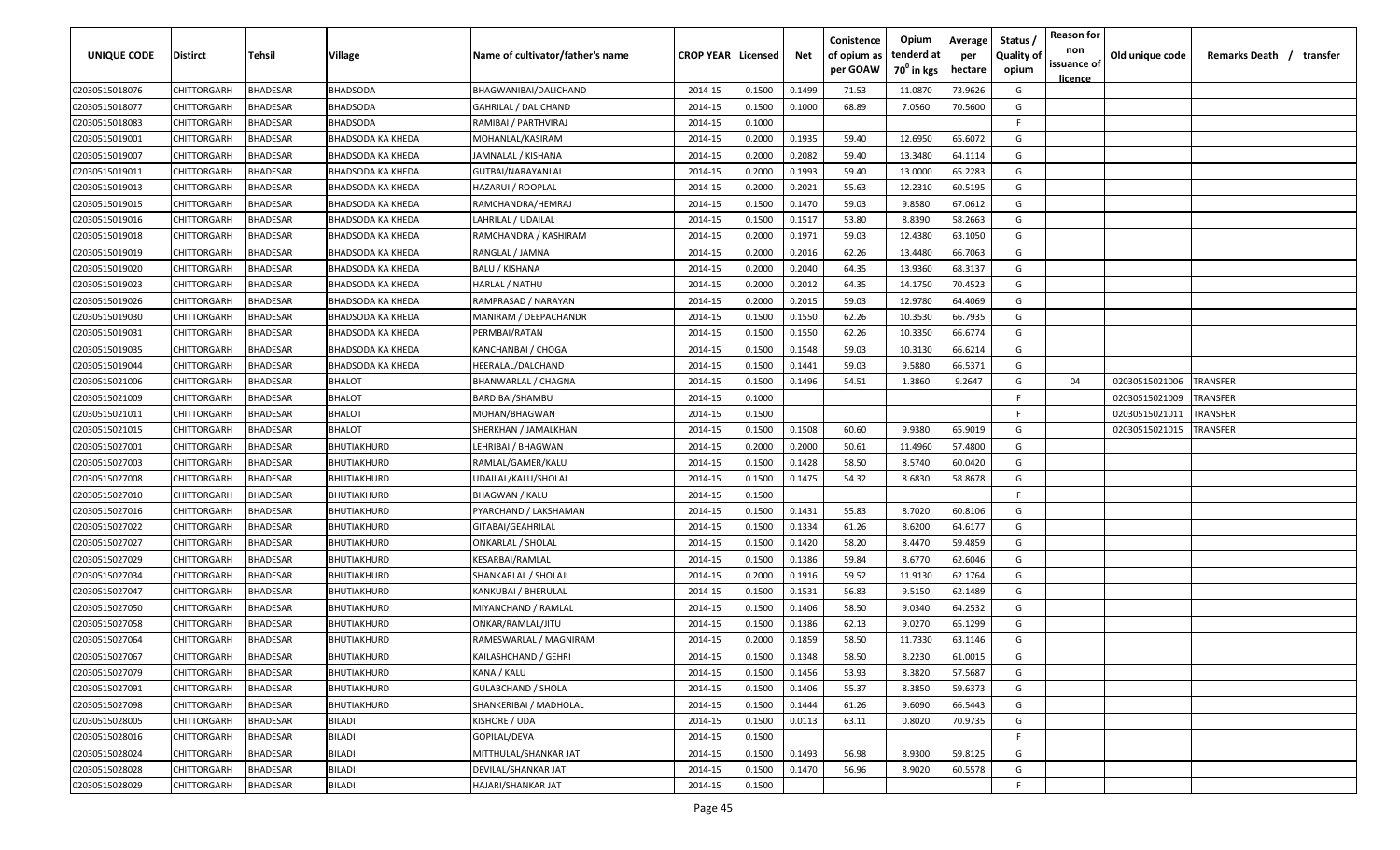| <u>licence</u><br>65.3074<br>02030515028031<br>CHITTORGARH<br><b>BHADESAR</b><br><b>BILADI</b><br>HANSRAJ/VARDA<br>2014-15<br>0.1500<br>0.1415<br>58.38<br>9.2410<br>G<br>59.1096<br>02030515031013<br>CHITTORGARH<br>BHADESAR<br><b>BYAVAR</b><br>JADAVBAI / HIRA<br>2014-15<br>0.1500<br>0.1460<br>59.75<br>8.6300<br>G<br>G<br>BHADESAR<br><b>BYAVAR</b><br>0.1500<br>0.1530<br>59.55<br>8.5580<br>55.9346<br>04<br>02030515031041<br>CHITTORGARH<br><b>BHAGWAN/GHASI</b><br>2014-15<br>02030515031047<br>CHITTORGARH<br>BHADESAR<br>2014-15<br>0.2000<br>0.2021<br>58.53<br>59.9505<br>G<br><b>BYAVAR</b><br>BHERU/NARAYAN GAYRI<br>12.1160<br>02030515031060<br>CHITTORGARH<br>BHADESAR<br><b>BYAVAR</b><br><b>GHASI/MAGNA JAT</b><br>2014-15<br>0.2000<br>0.2000<br>55.44<br>12.2440<br>61.2200<br>G<br>11.6280<br>02030515031075<br>CHITTORGARH<br>BHADESAR<br><b>BYAVAR</b><br>BHERI/NARAYAN<br>2014-15<br>0.2000<br>0.1960<br>60.52<br>59.3265<br>G<br>02030515032004<br>2014-15<br>0.1500<br>0.1500<br>52.76<br>8.1630<br>54.4200<br>G<br>CHITTORGARH<br>BHADESAR<br>CHANPA KHEDI<br>KALULAL / MODA<br>04<br>02030515031085<br>TRANSFER<br>0.1500<br>0.1568<br>55.65<br>9.6830<br>02030515032015<br>CHITTORGARH<br>BHADESAR<br>CHANPA KHEDI<br>SHANKARLAL/SITARAM<br>2014-15<br>61.7538<br>G<br>02030515031086<br>TRANSFER<br>02030515034008<br>CHITTORGARH<br>BHADESAR<br>KANKUBAI / RAMLAL<br>2014-15<br>0.1500<br>0.1458<br>56.69<br>7.3780<br>50.6036<br>G<br>04<br>DELWAS<br>02030515034022<br>BHADESAR<br>RAYSINGH / RAMSINGH<br>2014-15<br>0.1500<br>0.1375<br>56.10<br>6.9960<br>50.8800<br>G<br>CHITTORGARH<br>DELWAS<br>04<br>56.67<br>G<br>2014-15<br>0.1500<br>0.1570<br>9.0020<br>57.3376<br>02030515034028<br>CHITTORGARH<br>BHADESAR<br>DELWAS<br>PREMA / GOMA<br>G<br>CHITTORGARH<br>BHADESAR<br>2014-15<br>0.1528<br>56.03<br>7.2840<br>47.6702<br>02030515034031<br>DELWAS<br>PREMSINGH / DEVIDSINGH<br>0.1500<br>04<br>F.<br>02030515034040<br>CHITTORGARH<br>BHADESAR<br>DELWAS<br>2014-15<br>0.1500<br><b>BHERU / NATHU</b><br>CHITTORGARH<br>BHADESAR<br>DELWAS<br>2014-15<br>0.1500<br>-F.<br>02030515034045<br><b>KESHARSINGH / KHUMANSINGH</b><br>0.1531<br>55.51<br>51.3325<br>G<br>CHITTORGARH<br>BHADESAR<br>DELWAS<br>2014-15<br>0.1500<br>7.8590<br>04<br>02030515034047<br>BAGDIRAM/HAMERA<br>CHITTORGARH<br>BHADESAR<br>2014-15<br>0.2000<br>-F.<br>02030515035015<br>DEVAKHEDA<br>MOHANIBAI / LAKSHAMANGIR<br>02030515083048<br>TRANSFER<br><b>BHADESAR</b><br>0.2000<br>0.1947<br>58.49<br>12.1990<br>62.6554<br>02030515035023<br>CHITTORGARH<br>DEVAKHEDA<br>2014-15<br>02<br>02030515083049<br>TRANSFER<br>SHANKARSINGH / MANSINGH<br>02030515035033<br>CHITTORGARH<br>BHADESAR<br>DEVAKHEDA<br><b>BHERA / HIRA</b><br>2014-15<br>0.2000<br>0.1465<br>59.31<br>8.2860<br>56.5597<br>G<br>02030515083047<br>TRANSFER | <b>UNIQUE CODE</b> | <b>Distirct</b> | <b>Tehsil</b> | Village | Name of cultivator/father's name | <b>CROP YEAR   Licensed</b> | Net | Conistence<br>of opium as<br>per GOAW | Opium<br>tenderd at<br>70 <sup>0</sup> in kgs | Average<br>per | Status /<br><b>Quality of</b> | <b>Reason for</b><br>non<br>issuance of | Old unique code | Remarks Death /<br>transfer |
|--------------------------------------------------------------------------------------------------------------------------------------------------------------------------------------------------------------------------------------------------------------------------------------------------------------------------------------------------------------------------------------------------------------------------------------------------------------------------------------------------------------------------------------------------------------------------------------------------------------------------------------------------------------------------------------------------------------------------------------------------------------------------------------------------------------------------------------------------------------------------------------------------------------------------------------------------------------------------------------------------------------------------------------------------------------------------------------------------------------------------------------------------------------------------------------------------------------------------------------------------------------------------------------------------------------------------------------------------------------------------------------------------------------------------------------------------------------------------------------------------------------------------------------------------------------------------------------------------------------------------------------------------------------------------------------------------------------------------------------------------------------------------------------------------------------------------------------------------------------------------------------------------------------------------------------------------------------------------------------------------------------------------------------------------------------------------------------------------------------------------------------------------------------------------------------------------------------------------------------------------------------------------------------------------------------------------------------------------------------------------------------------------------------------------------------------------------------------------------------------------------------------------------------------------------------------------------------------------------------------------------------------------------------------------------------------------------------------------------------------------------------------------------------------------------------------------------------------------------------------|--------------------|-----------------|---------------|---------|----------------------------------|-----------------------------|-----|---------------------------------------|-----------------------------------------------|----------------|-------------------------------|-----------------------------------------|-----------------|-----------------------------|
|                                                                                                                                                                                                                                                                                                                                                                                                                                                                                                                                                                                                                                                                                                                                                                                                                                                                                                                                                                                                                                                                                                                                                                                                                                                                                                                                                                                                                                                                                                                                                                                                                                                                                                                                                                                                                                                                                                                                                                                                                                                                                                                                                                                                                                                                                                                                                                                                                                                                                                                                                                                                                                                                                                                                                                                                                                                                    |                    |                 |               |         |                                  |                             |     |                                       |                                               | hectare        | opium                         |                                         |                 |                             |
|                                                                                                                                                                                                                                                                                                                                                                                                                                                                                                                                                                                                                                                                                                                                                                                                                                                                                                                                                                                                                                                                                                                                                                                                                                                                                                                                                                                                                                                                                                                                                                                                                                                                                                                                                                                                                                                                                                                                                                                                                                                                                                                                                                                                                                                                                                                                                                                                                                                                                                                                                                                                                                                                                                                                                                                                                                                                    |                    |                 |               |         |                                  |                             |     |                                       |                                               |                |                               |                                         |                 |                             |
|                                                                                                                                                                                                                                                                                                                                                                                                                                                                                                                                                                                                                                                                                                                                                                                                                                                                                                                                                                                                                                                                                                                                                                                                                                                                                                                                                                                                                                                                                                                                                                                                                                                                                                                                                                                                                                                                                                                                                                                                                                                                                                                                                                                                                                                                                                                                                                                                                                                                                                                                                                                                                                                                                                                                                                                                                                                                    |                    |                 |               |         |                                  |                             |     |                                       |                                               |                |                               |                                         |                 |                             |
|                                                                                                                                                                                                                                                                                                                                                                                                                                                                                                                                                                                                                                                                                                                                                                                                                                                                                                                                                                                                                                                                                                                                                                                                                                                                                                                                                                                                                                                                                                                                                                                                                                                                                                                                                                                                                                                                                                                                                                                                                                                                                                                                                                                                                                                                                                                                                                                                                                                                                                                                                                                                                                                                                                                                                                                                                                                                    |                    |                 |               |         |                                  |                             |     |                                       |                                               |                |                               |                                         |                 |                             |
|                                                                                                                                                                                                                                                                                                                                                                                                                                                                                                                                                                                                                                                                                                                                                                                                                                                                                                                                                                                                                                                                                                                                                                                                                                                                                                                                                                                                                                                                                                                                                                                                                                                                                                                                                                                                                                                                                                                                                                                                                                                                                                                                                                                                                                                                                                                                                                                                                                                                                                                                                                                                                                                                                                                                                                                                                                                                    |                    |                 |               |         |                                  |                             |     |                                       |                                               |                |                               |                                         |                 |                             |
|                                                                                                                                                                                                                                                                                                                                                                                                                                                                                                                                                                                                                                                                                                                                                                                                                                                                                                                                                                                                                                                                                                                                                                                                                                                                                                                                                                                                                                                                                                                                                                                                                                                                                                                                                                                                                                                                                                                                                                                                                                                                                                                                                                                                                                                                                                                                                                                                                                                                                                                                                                                                                                                                                                                                                                                                                                                                    |                    |                 |               |         |                                  |                             |     |                                       |                                               |                |                               |                                         |                 |                             |
|                                                                                                                                                                                                                                                                                                                                                                                                                                                                                                                                                                                                                                                                                                                                                                                                                                                                                                                                                                                                                                                                                                                                                                                                                                                                                                                                                                                                                                                                                                                                                                                                                                                                                                                                                                                                                                                                                                                                                                                                                                                                                                                                                                                                                                                                                                                                                                                                                                                                                                                                                                                                                                                                                                                                                                                                                                                                    |                    |                 |               |         |                                  |                             |     |                                       |                                               |                |                               |                                         |                 |                             |
|                                                                                                                                                                                                                                                                                                                                                                                                                                                                                                                                                                                                                                                                                                                                                                                                                                                                                                                                                                                                                                                                                                                                                                                                                                                                                                                                                                                                                                                                                                                                                                                                                                                                                                                                                                                                                                                                                                                                                                                                                                                                                                                                                                                                                                                                                                                                                                                                                                                                                                                                                                                                                                                                                                                                                                                                                                                                    |                    |                 |               |         |                                  |                             |     |                                       |                                               |                |                               |                                         |                 |                             |
|                                                                                                                                                                                                                                                                                                                                                                                                                                                                                                                                                                                                                                                                                                                                                                                                                                                                                                                                                                                                                                                                                                                                                                                                                                                                                                                                                                                                                                                                                                                                                                                                                                                                                                                                                                                                                                                                                                                                                                                                                                                                                                                                                                                                                                                                                                                                                                                                                                                                                                                                                                                                                                                                                                                                                                                                                                                                    |                    |                 |               |         |                                  |                             |     |                                       |                                               |                |                               |                                         |                 |                             |
|                                                                                                                                                                                                                                                                                                                                                                                                                                                                                                                                                                                                                                                                                                                                                                                                                                                                                                                                                                                                                                                                                                                                                                                                                                                                                                                                                                                                                                                                                                                                                                                                                                                                                                                                                                                                                                                                                                                                                                                                                                                                                                                                                                                                                                                                                                                                                                                                                                                                                                                                                                                                                                                                                                                                                                                                                                                                    |                    |                 |               |         |                                  |                             |     |                                       |                                               |                |                               |                                         |                 |                             |
|                                                                                                                                                                                                                                                                                                                                                                                                                                                                                                                                                                                                                                                                                                                                                                                                                                                                                                                                                                                                                                                                                                                                                                                                                                                                                                                                                                                                                                                                                                                                                                                                                                                                                                                                                                                                                                                                                                                                                                                                                                                                                                                                                                                                                                                                                                                                                                                                                                                                                                                                                                                                                                                                                                                                                                                                                                                                    |                    |                 |               |         |                                  |                             |     |                                       |                                               |                |                               |                                         |                 |                             |
|                                                                                                                                                                                                                                                                                                                                                                                                                                                                                                                                                                                                                                                                                                                                                                                                                                                                                                                                                                                                                                                                                                                                                                                                                                                                                                                                                                                                                                                                                                                                                                                                                                                                                                                                                                                                                                                                                                                                                                                                                                                                                                                                                                                                                                                                                                                                                                                                                                                                                                                                                                                                                                                                                                                                                                                                                                                                    |                    |                 |               |         |                                  |                             |     |                                       |                                               |                |                               |                                         |                 |                             |
|                                                                                                                                                                                                                                                                                                                                                                                                                                                                                                                                                                                                                                                                                                                                                                                                                                                                                                                                                                                                                                                                                                                                                                                                                                                                                                                                                                                                                                                                                                                                                                                                                                                                                                                                                                                                                                                                                                                                                                                                                                                                                                                                                                                                                                                                                                                                                                                                                                                                                                                                                                                                                                                                                                                                                                                                                                                                    |                    |                 |               |         |                                  |                             |     |                                       |                                               |                |                               |                                         |                 |                             |
|                                                                                                                                                                                                                                                                                                                                                                                                                                                                                                                                                                                                                                                                                                                                                                                                                                                                                                                                                                                                                                                                                                                                                                                                                                                                                                                                                                                                                                                                                                                                                                                                                                                                                                                                                                                                                                                                                                                                                                                                                                                                                                                                                                                                                                                                                                                                                                                                                                                                                                                                                                                                                                                                                                                                                                                                                                                                    |                    |                 |               |         |                                  |                             |     |                                       |                                               |                |                               |                                         |                 |                             |
|                                                                                                                                                                                                                                                                                                                                                                                                                                                                                                                                                                                                                                                                                                                                                                                                                                                                                                                                                                                                                                                                                                                                                                                                                                                                                                                                                                                                                                                                                                                                                                                                                                                                                                                                                                                                                                                                                                                                                                                                                                                                                                                                                                                                                                                                                                                                                                                                                                                                                                                                                                                                                                                                                                                                                                                                                                                                    |                    |                 |               |         |                                  |                             |     |                                       |                                               |                |                               |                                         |                 |                             |
|                                                                                                                                                                                                                                                                                                                                                                                                                                                                                                                                                                                                                                                                                                                                                                                                                                                                                                                                                                                                                                                                                                                                                                                                                                                                                                                                                                                                                                                                                                                                                                                                                                                                                                                                                                                                                                                                                                                                                                                                                                                                                                                                                                                                                                                                                                                                                                                                                                                                                                                                                                                                                                                                                                                                                                                                                                                                    |                    |                 |               |         |                                  |                             |     |                                       |                                               |                |                               |                                         |                 |                             |
|                                                                                                                                                                                                                                                                                                                                                                                                                                                                                                                                                                                                                                                                                                                                                                                                                                                                                                                                                                                                                                                                                                                                                                                                                                                                                                                                                                                                                                                                                                                                                                                                                                                                                                                                                                                                                                                                                                                                                                                                                                                                                                                                                                                                                                                                                                                                                                                                                                                                                                                                                                                                                                                                                                                                                                                                                                                                    |                    |                 |               |         |                                  |                             |     |                                       |                                               |                |                               |                                         |                 |                             |
|                                                                                                                                                                                                                                                                                                                                                                                                                                                                                                                                                                                                                                                                                                                                                                                                                                                                                                                                                                                                                                                                                                                                                                                                                                                                                                                                                                                                                                                                                                                                                                                                                                                                                                                                                                                                                                                                                                                                                                                                                                                                                                                                                                                                                                                                                                                                                                                                                                                                                                                                                                                                                                                                                                                                                                                                                                                                    |                    |                 |               |         |                                  |                             |     |                                       |                                               |                |                               |                                         |                 |                             |
|                                                                                                                                                                                                                                                                                                                                                                                                                                                                                                                                                                                                                                                                                                                                                                                                                                                                                                                                                                                                                                                                                                                                                                                                                                                                                                                                                                                                                                                                                                                                                                                                                                                                                                                                                                                                                                                                                                                                                                                                                                                                                                                                                                                                                                                                                                                                                                                                                                                                                                                                                                                                                                                                                                                                                                                                                                                                    |                    |                 |               |         |                                  |                             |     |                                       |                                               |                |                               |                                         |                 |                             |
| CHITTORGARH<br>BHADESAR<br>DEVDAPIPLI<br>2014-15<br>0.1500<br>0.1437<br>61.27<br>9.3480<br>65.0522<br>G<br>02030515037001<br><b>SHANKAR / BHANA</b>                                                                                                                                                                                                                                                                                                                                                                                                                                                                                                                                                                                                                                                                                                                                                                                                                                                                                                                                                                                                                                                                                                                                                                                                                                                                                                                                                                                                                                                                                                                                                                                                                                                                                                                                                                                                                                                                                                                                                                                                                                                                                                                                                                                                                                                                                                                                                                                                                                                                                                                                                                                                                                                                                                                |                    |                 |               |         |                                  |                             |     |                                       |                                               |                |                               |                                         |                 |                             |
| BHADESAR<br>G<br>02030515037003<br>CHITTORGARH<br>DEVDAPIPLI<br>LEHARIBAI / NARAYAN<br>2014-15<br>0.1500<br>0.1459<br>62.02<br>9.7460<br>66.7992                                                                                                                                                                                                                                                                                                                                                                                                                                                                                                                                                                                                                                                                                                                                                                                                                                                                                                                                                                                                                                                                                                                                                                                                                                                                                                                                                                                                                                                                                                                                                                                                                                                                                                                                                                                                                                                                                                                                                                                                                                                                                                                                                                                                                                                                                                                                                                                                                                                                                                                                                                                                                                                                                                                   |                    |                 |               |         |                                  |                             |     |                                       |                                               |                |                               |                                         |                 |                             |
| F.<br>02030515037007<br>CHITTORGARH<br>BHADESAR<br>DEVDAPIPLI<br>2014-15<br>0.2000<br>LAXMANDAS/GOPALDAS                                                                                                                                                                                                                                                                                                                                                                                                                                                                                                                                                                                                                                                                                                                                                                                                                                                                                                                                                                                                                                                                                                                                                                                                                                                                                                                                                                                                                                                                                                                                                                                                                                                                                                                                                                                                                                                                                                                                                                                                                                                                                                                                                                                                                                                                                                                                                                                                                                                                                                                                                                                                                                                                                                                                                           |                    |                 |               |         |                                  |                             |     |                                       |                                               |                |                               |                                         |                 |                             |
| 59.8814<br>02030515037008<br>CHITTORGARH<br>BHADESAR<br>DEVDAPIPLI<br>2014-15<br>0.2000<br>0.1940<br>59.62<br>11.6170<br>G<br>SHANKARIBAI / PARTHU                                                                                                                                                                                                                                                                                                                                                                                                                                                                                                                                                                                                                                                                                                                                                                                                                                                                                                                                                                                                                                                                                                                                                                                                                                                                                                                                                                                                                                                                                                                                                                                                                                                                                                                                                                                                                                                                                                                                                                                                                                                                                                                                                                                                                                                                                                                                                                                                                                                                                                                                                                                                                                                                                                                 |                    |                 |               |         |                                  |                             |     |                                       |                                               |                |                               |                                         |                 |                             |
| 0.1460<br>58.80<br>62.4795<br>02030515037015<br>CHITTORGARH<br>BHADESAR<br>DEVDAPIPLI<br>ABHAYSINGH/KISHANSINGH<br>2014-15<br>0.1500<br>9.1220<br>G                                                                                                                                                                                                                                                                                                                                                                                                                                                                                                                                                                                                                                                                                                                                                                                                                                                                                                                                                                                                                                                                                                                                                                                                                                                                                                                                                                                                                                                                                                                                                                                                                                                                                                                                                                                                                                                                                                                                                                                                                                                                                                                                                                                                                                                                                                                                                                                                                                                                                                                                                                                                                                                                                                                |                    |                 |               |         |                                  |                             |     |                                       |                                               |                |                               |                                         |                 |                             |
| 0.1965<br>62.02<br>12.6700<br>02030515037016<br>CHITTORGARH<br>BHADESAR<br>DEVDAPIPLI<br>ANCHHIBAI/HOLA<br>2014-15<br>0.2000<br>64.4784<br>G                                                                                                                                                                                                                                                                                                                                                                                                                                                                                                                                                                                                                                                                                                                                                                                                                                                                                                                                                                                                                                                                                                                                                                                                                                                                                                                                                                                                                                                                                                                                                                                                                                                                                                                                                                                                                                                                                                                                                                                                                                                                                                                                                                                                                                                                                                                                                                                                                                                                                                                                                                                                                                                                                                                       |                    |                 |               |         |                                  |                             |     |                                       |                                               |                |                               |                                         |                 |                             |
| 02030515037019<br>0.1500<br>64.74<br>10.0810<br>69.9584<br>CHITTORGARH<br>BHADESAR<br>DEVDAPIPLI<br>HEERA / HEMA<br>2014-15<br>0.1441<br>G                                                                                                                                                                                                                                                                                                                                                                                                                                                                                                                                                                                                                                                                                                                                                                                                                                                                                                                                                                                                                                                                                                                                                                                                                                                                                                                                                                                                                                                                                                                                                                                                                                                                                                                                                                                                                                                                                                                                                                                                                                                                                                                                                                                                                                                                                                                                                                                                                                                                                                                                                                                                                                                                                                                         |                    |                 |               |         |                                  |                             |     |                                       |                                               |                |                               |                                         |                 |                             |
| 0.1500<br>0.1427<br>62.02<br>66.3700<br>02030515037021<br>CHITTORGARH<br>BHADESAR<br>DEVDAPIPLI<br>RATNLAL / GANGARAM<br>2014-15<br>9.4710<br>G                                                                                                                                                                                                                                                                                                                                                                                                                                                                                                                                                                                                                                                                                                                                                                                                                                                                                                                                                                                                                                                                                                                                                                                                                                                                                                                                                                                                                                                                                                                                                                                                                                                                                                                                                                                                                                                                                                                                                                                                                                                                                                                                                                                                                                                                                                                                                                                                                                                                                                                                                                                                                                                                                                                    |                    |                 |               |         |                                  |                             |     |                                       |                                               |                |                               |                                         |                 |                             |
| 02030515037022<br>CHITTORGARH<br>BHADESAR<br>DEVDAPIPLI<br>GIRDHARILAL / BHAGWAN<br>2014-15<br>0.1500<br>0.1425<br>55.24<br>8.4280<br>59.1439<br>G                                                                                                                                                                                                                                                                                                                                                                                                                                                                                                                                                                                                                                                                                                                                                                                                                                                                                                                                                                                                                                                                                                                                                                                                                                                                                                                                                                                                                                                                                                                                                                                                                                                                                                                                                                                                                                                                                                                                                                                                                                                                                                                                                                                                                                                                                                                                                                                                                                                                                                                                                                                                                                                                                                                 |                    |                 |               |         |                                  |                             |     |                                       |                                               |                |                               |                                         |                 |                             |
| 0.1968<br>59.70<br>G<br>02030515037023<br>BHADESAR<br>2014-15<br>0.2000<br>12.0760<br>61.3618<br>CHITTORGARH<br>DEVDAPIPLI<br>KISHOR / HAJARI                                                                                                                                                                                                                                                                                                                                                                                                                                                                                                                                                                                                                                                                                                                                                                                                                                                                                                                                                                                                                                                                                                                                                                                                                                                                                                                                                                                                                                                                                                                                                                                                                                                                                                                                                                                                                                                                                                                                                                                                                                                                                                                                                                                                                                                                                                                                                                                                                                                                                                                                                                                                                                                                                                                      |                    |                 |               |         |                                  |                             |     |                                       |                                               |                |                               |                                         |                 |                             |
| 59.62<br>9.0370<br>61.3927<br>02030515037024<br>CHITTORGARH<br>BHADESAR<br>2014-15<br>0.1500<br>0.1472<br>G<br>DEVDAPIPLI<br>NARAYANDAS/NATHUDAS                                                                                                                                                                                                                                                                                                                                                                                                                                                                                                                                                                                                                                                                                                                                                                                                                                                                                                                                                                                                                                                                                                                                                                                                                                                                                                                                                                                                                                                                                                                                                                                                                                                                                                                                                                                                                                                                                                                                                                                                                                                                                                                                                                                                                                                                                                                                                                                                                                                                                                                                                                                                                                                                                                                   |                    |                 |               |         |                                  |                             |     |                                       |                                               |                |                               |                                         |                 |                             |
| 55.36<br>11.3880<br>59.3125<br>02030515037025<br>CHITTORGARH<br>BHADESAR<br>DEVDAPIPLI<br>DALU / HEERAJAT<br>2014-15<br>0.2000<br>0.1920<br>G                                                                                                                                                                                                                                                                                                                                                                                                                                                                                                                                                                                                                                                                                                                                                                                                                                                                                                                                                                                                                                                                                                                                                                                                                                                                                                                                                                                                                                                                                                                                                                                                                                                                                                                                                                                                                                                                                                                                                                                                                                                                                                                                                                                                                                                                                                                                                                                                                                                                                                                                                                                                                                                                                                                      |                    |                 |               |         |                                  |                             |     |                                       |                                               |                |                               |                                         |                 |                             |
| 58.03<br>CHITTORGARH<br>BHADESAR<br>2014-15<br>0.2000<br>0.1891<br>11.1090<br>58.7467<br>G<br>02030515037026<br>DEVDAPIPLI<br>PRABHULAL / ONKAR                                                                                                                                                                                                                                                                                                                                                                                                                                                                                                                                                                                                                                                                                                                                                                                                                                                                                                                                                                                                                                                                                                                                                                                                                                                                                                                                                                                                                                                                                                                                                                                                                                                                                                                                                                                                                                                                                                                                                                                                                                                                                                                                                                                                                                                                                                                                                                                                                                                                                                                                                                                                                                                                                                                    |                    |                 |               |         |                                  |                             |     |                                       |                                               |                |                               |                                         |                 |                             |
| <b>BHADESAR</b><br>0.1453<br>59.62<br>9.1220<br>62.7805<br>G<br>02030515037029<br>CHITTORGARH<br>VARDICHAND/BHAGWAN<br>2014-15<br>0.1500<br>DEVDAPIPLI                                                                                                                                                                                                                                                                                                                                                                                                                                                                                                                                                                                                                                                                                                                                                                                                                                                                                                                                                                                                                                                                                                                                                                                                                                                                                                                                                                                                                                                                                                                                                                                                                                                                                                                                                                                                                                                                                                                                                                                                                                                                                                                                                                                                                                                                                                                                                                                                                                                                                                                                                                                                                                                                                                             |                    |                 |               |         |                                  |                             |     |                                       |                                               |                |                               |                                         |                 |                             |
| 67.5309<br>02030515037045<br>CHITTORGARH<br>BHADESAR<br>DEVDAPIPLI<br>SHANKAR / HAZARI<br>2014-15<br>0.1500<br>0.1454<br>62.09<br>9.8190<br>G                                                                                                                                                                                                                                                                                                                                                                                                                                                                                                                                                                                                                                                                                                                                                                                                                                                                                                                                                                                                                                                                                                                                                                                                                                                                                                                                                                                                                                                                                                                                                                                                                                                                                                                                                                                                                                                                                                                                                                                                                                                                                                                                                                                                                                                                                                                                                                                                                                                                                                                                                                                                                                                                                                                      |                    |                 |               |         |                                  |                             |     |                                       |                                               |                |                               |                                         |                 |                             |
| 02030515037047<br>CHITTORGARH<br>BHADESAR<br>DEVDAPIPLI<br>ONKAR / HIRA JI<br>2014-15<br>0.1500<br>0.1465<br>59.62<br>9.4280<br>64.3549<br>G                                                                                                                                                                                                                                                                                                                                                                                                                                                                                                                                                                                                                                                                                                                                                                                                                                                                                                                                                                                                                                                                                                                                                                                                                                                                                                                                                                                                                                                                                                                                                                                                                                                                                                                                                                                                                                                                                                                                                                                                                                                                                                                                                                                                                                                                                                                                                                                                                                                                                                                                                                                                                                                                                                                       |                    |                 |               |         |                                  |                             |     |                                       |                                               |                |                               |                                         |                 |                             |
| 02030515037050<br><b>CHITTORGARH</b><br>BHADESAR<br>JEETU / DOLA<br>2014-15<br>0.1500<br>0.1473<br>62.09<br>9.3400<br>63.4080<br>G<br>DEVDAPIPLI                                                                                                                                                                                                                                                                                                                                                                                                                                                                                                                                                                                                                                                                                                                                                                                                                                                                                                                                                                                                                                                                                                                                                                                                                                                                                                                                                                                                                                                                                                                                                                                                                                                                                                                                                                                                                                                                                                                                                                                                                                                                                                                                                                                                                                                                                                                                                                                                                                                                                                                                                                                                                                                                                                                   |                    |                 |               |         |                                  |                             |     |                                       |                                               |                |                               |                                         |                 |                             |
| 12.4890<br>65.4217<br>02030515037051<br>CHITTORGARH<br><b>BHADESAR</b><br>DEVDAPIPLI<br>RAMLAL / DOLA<br>2014-15<br>0.2000<br>0.1909<br>62.09<br>G                                                                                                                                                                                                                                                                                                                                                                                                                                                                                                                                                                                                                                                                                                                                                                                                                                                                                                                                                                                                                                                                                                                                                                                                                                                                                                                                                                                                                                                                                                                                                                                                                                                                                                                                                                                                                                                                                                                                                                                                                                                                                                                                                                                                                                                                                                                                                                                                                                                                                                                                                                                                                                                                                                                 |                    |                 |               |         |                                  |                             |     |                                       |                                               |                |                               |                                         |                 |                             |
| 0.1980<br>62.02<br>67.9697<br>G<br>02030515037060<br><b>CHITTORGARH</b><br><b>BHADESAR</b><br>ONKAR / NANA<br>2014-15<br>0.2000<br>13.4580<br>DEVDAPIPLI                                                                                                                                                                                                                                                                                                                                                                                                                                                                                                                                                                                                                                                                                                                                                                                                                                                                                                                                                                                                                                                                                                                                                                                                                                                                                                                                                                                                                                                                                                                                                                                                                                                                                                                                                                                                                                                                                                                                                                                                                                                                                                                                                                                                                                                                                                                                                                                                                                                                                                                                                                                                                                                                                                           |                    |                 |               |         |                                  |                             |     |                                       |                                               |                |                               |                                         |                 |                             |
| 02030515037061<br>CHITTORGARH<br><b>BHADESAR</b><br>0.2000<br>0.1821<br>60.38<br>61.4827<br>G<br>DEVDAPIPLI<br>NARAYAN / SHANKAR<br>2014-15<br>11.1960                                                                                                                                                                                                                                                                                                                                                                                                                                                                                                                                                                                                                                                                                                                                                                                                                                                                                                                                                                                                                                                                                                                                                                                                                                                                                                                                                                                                                                                                                                                                                                                                                                                                                                                                                                                                                                                                                                                                                                                                                                                                                                                                                                                                                                                                                                                                                                                                                                                                                                                                                                                                                                                                                                             |                    |                 |               |         |                                  |                             |     |                                       |                                               |                |                               |                                         |                 |                             |
| 02030515037062<br>CHITTORGARH<br><b>BHADESAR</b><br>0.2000<br>0.1975<br>62.02<br>13.4580<br>68.1418<br>G<br>DEVDAPIPLI<br>GOTU / DOLA<br>2014-15                                                                                                                                                                                                                                                                                                                                                                                                                                                                                                                                                                                                                                                                                                                                                                                                                                                                                                                                                                                                                                                                                                                                                                                                                                                                                                                                                                                                                                                                                                                                                                                                                                                                                                                                                                                                                                                                                                                                                                                                                                                                                                                                                                                                                                                                                                                                                                                                                                                                                                                                                                                                                                                                                                                   |                    |                 |               |         |                                  |                             |     |                                       |                                               |                |                               |                                         |                 |                             |
| G<br>02030515037068<br>CHITTORGARH<br><b>BHADESAR</b><br>HARLAL / SHANKAR<br>0.1500<br>0.1400<br>62.09<br>10.0140<br>71.5286<br>DEVDAPIPLI<br>2014-15                                                                                                                                                                                                                                                                                                                                                                                                                                                                                                                                                                                                                                                                                                                                                                                                                                                                                                                                                                                                                                                                                                                                                                                                                                                                                                                                                                                                                                                                                                                                                                                                                                                                                                                                                                                                                                                                                                                                                                                                                                                                                                                                                                                                                                                                                                                                                                                                                                                                                                                                                                                                                                                                                                              |                    |                 |               |         |                                  |                             |     |                                       |                                               |                |                               |                                         |                 |                             |
| 02030515037070<br>CHITTORGARH<br><b>BHADESAR</b><br>0.2000<br>0.1965<br>59.62<br>11.8980<br>60.5496<br>G<br>DEVDAPIPLI<br>PARTHVIRAJ / HEERALAL<br>2014-15                                                                                                                                                                                                                                                                                                                                                                                                                                                                                                                                                                                                                                                                                                                                                                                                                                                                                                                                                                                                                                                                                                                                                                                                                                                                                                                                                                                                                                                                                                                                                                                                                                                                                                                                                                                                                                                                                                                                                                                                                                                                                                                                                                                                                                                                                                                                                                                                                                                                                                                                                                                                                                                                                                         |                    |                 |               |         |                                  |                             |     |                                       |                                               |                |                               |                                         |                 |                             |
| 02030515037073<br>CHITTORGARH<br>0.2000<br>0.1930<br>60.25<br>11.9040<br>61.6788<br>G<br><b>BHADESAR</b><br>DEVDAPIPLI<br>CHOGA / ONKAR<br>2014-15                                                                                                                                                                                                                                                                                                                                                                                                                                                                                                                                                                                                                                                                                                                                                                                                                                                                                                                                                                                                                                                                                                                                                                                                                                                                                                                                                                                                                                                                                                                                                                                                                                                                                                                                                                                                                                                                                                                                                                                                                                                                                                                                                                                                                                                                                                                                                                                                                                                                                                                                                                                                                                                                                                                 |                    |                 |               |         |                                  |                             |     |                                       |                                               |                |                               |                                         |                 |                             |
| 63.6528<br>G<br>02030515039004<br>CHITTORGARH<br><b>BHADESAR</b><br>DHANET TOKARIYA<br>SUNDERBAI/UDAYLAL<br>2014-15<br>0.2000<br>0.1941<br>58.20<br>12.3550                                                                                                                                                                                                                                                                                                                                                                                                                                                                                                                                                                                                                                                                                                                                                                                                                                                                                                                                                                                                                                                                                                                                                                                                                                                                                                                                                                                                                                                                                                                                                                                                                                                                                                                                                                                                                                                                                                                                                                                                                                                                                                                                                                                                                                                                                                                                                                                                                                                                                                                                                                                                                                                                                                        |                    |                 |               |         |                                  |                             |     |                                       |                                               |                |                               |                                         |                 |                             |
| F<br>02030515039007<br>CHITTORGARH<br><b>BHADESAR</b><br>DHANET TOKARIYA<br>NANDLAL / GHOKALSHARMA<br>2014-15<br>0.2000                                                                                                                                                                                                                                                                                                                                                                                                                                                                                                                                                                                                                                                                                                                                                                                                                                                                                                                                                                                                                                                                                                                                                                                                                                                                                                                                                                                                                                                                                                                                                                                                                                                                                                                                                                                                                                                                                                                                                                                                                                                                                                                                                                                                                                                                                                                                                                                                                                                                                                                                                                                                                                                                                                                                            |                    |                 |               |         |                                  |                             |     |                                       |                                               |                |                               |                                         |                 |                             |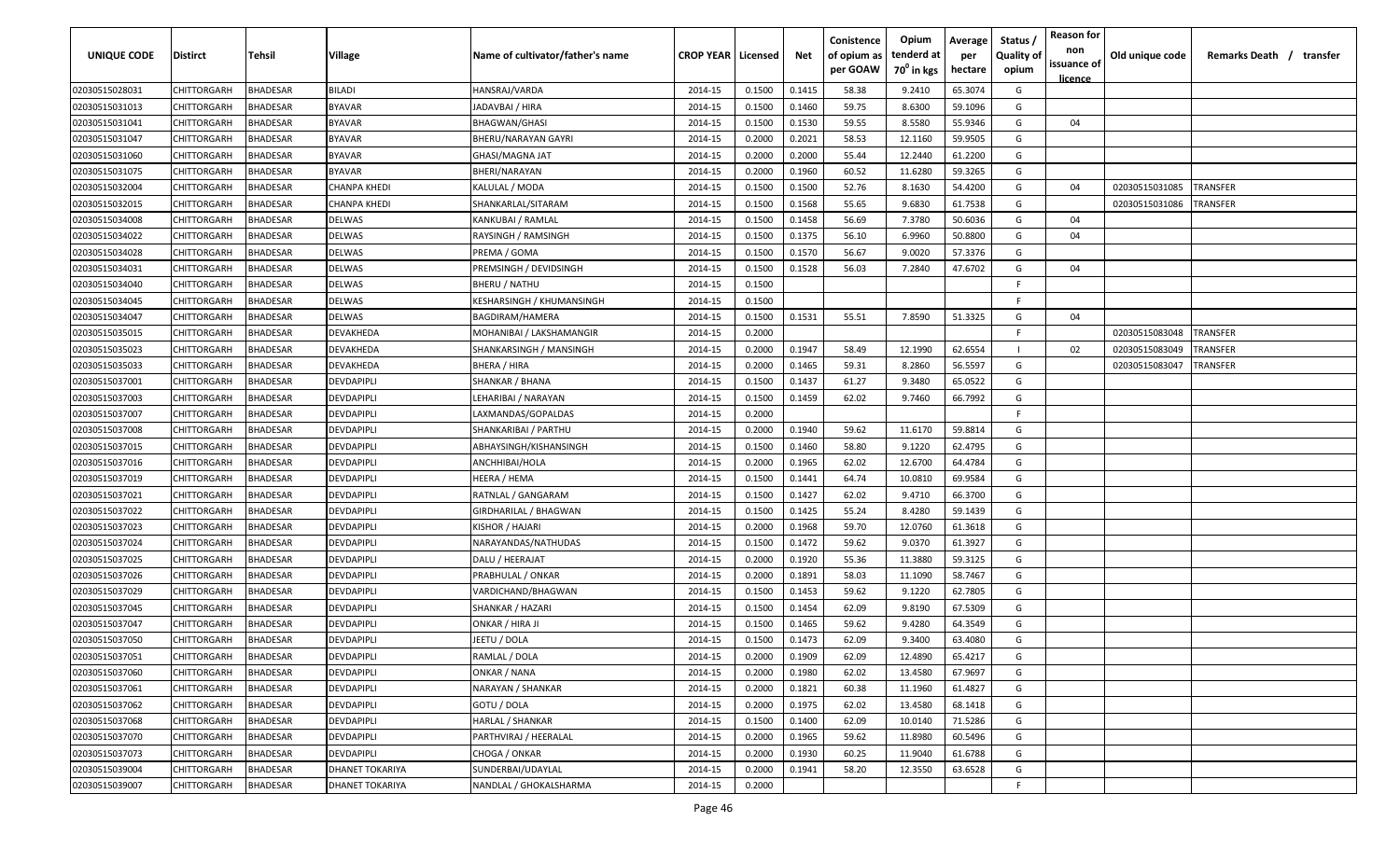| <b>UNIQUE CODE</b> | Distirct           | Tehsil          | Village                | Name of cultivator/father's name | <b>CROP YEAR   Licensed</b> |        | Net    | Conistence<br>of opium as<br>per GOAW | Opium<br>tenderd at<br>70 <sup>0</sup> in kgs | Average<br>per<br>hectare | Status,<br><b>Quality of</b><br>opium | <b>Reason for</b><br>non<br>issuance of<br>licence | Old unique code | Remarks Death / transfer |
|--------------------|--------------------|-----------------|------------------------|----------------------------------|-----------------------------|--------|--------|---------------------------------------|-----------------------------------------------|---------------------------|---------------------------------------|----------------------------------------------------|-----------------|--------------------------|
| 02030515039010     | CHITTORGARH        | <b>BHADESAR</b> | <b>DHANET TOKARIYA</b> | UDAYLAL/GOTU                     | 2014-15                     | 0.2000 |        |                                       |                                               |                           | F.                                    |                                                    |                 |                          |
| 02030515039017     | CHITTORGARH        | <b>BHADESAR</b> | DHANET TOKARIYA        | SORAMBAI/NANALAL                 | 2014-15                     | 0.1500 |        |                                       |                                               |                           | F.                                    |                                                    |                 |                          |
| 02030515039032     | CHITTORGARH        | <b>BHADESAR</b> | DHANET TOKARIYA        | MATHURALAL / HEERALAL            | 2014-15                     | 0.1500 | 0.1443 | 63.03                                 | 10.7690                                       | 74.6292                   | G                                     |                                                    |                 |                          |
| 02030515039034     | CHITTORGARH        | <b>BHADESAR</b> | DHANET TOKARIYA        | <b>ONKARGHIR / LALGHIR</b>       | 2014-15                     | 0.1500 |        |                                       |                                               |                           | E                                     |                                                    |                 |                          |
| 02030515040001     | CHITTORGARH        | <b>BHADESAR</b> | DHEER JI KA KHEDA      | DHANKUNWAR / NARAYENSINGH        | 2014-15                     | 0.1500 | 0.1500 | 51.76                                 | 3.5200                                        | 23.4667                   | G                                     | 04                                                 | 02030515048100  | TRANSFER                 |
| 02030515041019     | CHITTORGARH        | <b>BHADESAR</b> | DHAROL                 | TAMUBAI / VENIRAM                | 2014-15                     | 0.2000 |        |                                       |                                               |                           | F                                     |                                                    | 02030515091085  | TRANSFER                 |
| 02030515043001     | CHITTORGARH        | BHADESAR        | DAULATPURA             | AMARCHNAD / SORAM                | 2014-15                     | 0.2000 | 0.1974 | 62.40                                 | 13.1750                                       | 66.7427                   | G                                     |                                                    |                 |                          |
| 02030515043004     | CHITTORGARH        | <b>BHADESAR</b> | DAULATPURA             | CAMPALAL / RAMLAL                | 2014-15                     | 0.2000 | 0.2036 | 64.39                                 | 13.9730                                       | 68.6297                   | G                                     |                                                    |                 |                          |
| 02030515043007     | CHITTORGARH        | <b>BHADESAR</b> | DAULATPURA             | PRATHVIRAJ/UDA                   | 2014-15                     | 0.2000 | 0.2011 | 59.10                                 | 12.4700                                       | 62.0090                   | G                                     |                                                    |                 |                          |
| 02030515043008     | CHITTORGARH        | BHADESAR        | DAULATPURA             | KHYALIBAI/NANDRAM                | 2014-15                     | 0.1500 | 0.1525 | 64.39                                 | 10.6060                                       | 69.5475                   | G                                     |                                                    |                 |                          |
| 02030515043012     | CHITTORGARH        | BHADESAR        | DAULATPURA             | KANKUBAI / GHISA                 | 2014-15                     | 0.1500 |        |                                       |                                               |                           | E                                     |                                                    |                 |                          |
| 02030515043014     | CHITTORGARH        | <b>BHADESAR</b> | DAULATPURA             | KISHAN / TRILOK                  | 2014-15                     | 0.1500 | 0.0495 | 64.39                                 | 3.4770                                        | 70.2424                   | G                                     |                                                    |                 |                          |
| 02030515043015     | CHITTORGARH        | <b>BHADESAR</b> | DAULATPURA             | GATTUBAI / SHAMBHU               | 2014-15                     | 0.2000 | 0.2006 | 62.40                                 | 13.0950                                       | 65.2792                   | G                                     |                                                    |                 |                          |
| 02030515043016     | CHITTORGARH        | <b>BHADESAR</b> | DAULATPURA             | RANATLAL / CHAMPALAL             | 2014-15                     | 0.1500 | 0.1473 | 64.74                                 | 10.2010                                       | 69.2532                   | G                                     |                                                    |                 |                          |
| 02030515043017     | CHITTORGARH        | <b>BHADESAR</b> | DAULATPURA             | GOVARDHAN / AMARCHAND            | 2014-15                     | 0.1500 | 0.1516 | 62.40                                 | 9.8860                                        | 65.2111                   | G                                     |                                                    |                 |                          |
| 02030515043019     | CHITTORGARH        | <b>BHADESAR</b> | DAULATPURA             | MATHURALAL / KASHIRAM            | 2014-15                     | 0.1500 | 0.1463 | 64.45                                 | 9.9710                                        | 68.1545                   | G                                     |                                                    |                 |                          |
| 02030515043020     | CHITTORGARH        | <b>BHADESAR</b> | DAULATPURA             | LEHARU / BHEREAGADRI             | 2014-15                     | 0.2000 | 0.1867 | 64.45                                 | 13.1480                                       | 70.4231                   | G                                     |                                                    |                 |                          |
| 02030515043021     | CHITTORGARH        | <b>BHADESAR</b> | DAULATPURA             | <b>BALURAM / RUPA</b>            | 2014-15                     | 0.1500 | 0.1494 | 64.45                                 | 10.0910                                       | 67.5435                   | G                                     |                                                    |                 |                          |
| 02030515043027     | CHITTORGARH        | <b>BHADESAR</b> | DAULATPURA             | IEETU / CHAMPA                   | 2014-15                     | 0.1500 | 0.1407 | 64.45                                 | 9.9070                                        | 70.4122                   | G                                     |                                                    |                 |                          |
| 02030515043031     | CHITTORGARH        | <b>BHADESAR</b> | DAULATPURA             | RAMESHVAR / BHURA                | 2014-15                     | 0.2000 | 0.1960 | 64.39                                 | 13.8160                                       | 70.4898                   | G                                     |                                                    |                 |                          |
| 02030515043033     | CHITTORGARH        | <b>BHADESAR</b> | DAULATPURA             | JAGDISHCHAND / RATANLAL          | 2014-15                     | 0.1500 | 0.1465 | 67.28                                 | 10.0150                                       | 68.3618                   | G                                     |                                                    |                 |                          |
| 02030515043034     | CHITTORGARH        | <b>BHADESAR</b> | DAULATPURA             | SOSARBAI / DAYARAM               | 2014-15                     | 0.2000 | 0.2030 | 62.40                                 | 13.0060                                       | 64.0690                   | G                                     |                                                    |                 |                          |
| 02030515043036     | CHITTORGARH        | <b>BHADESAR</b> | DAULATPURA             | CHUNNILAL / CHATURBHUJ           | 2014-15                     | 0.2000 | 0.2000 | 58.03                                 | 12.4180                                       | 62.0900                   | G                                     |                                                    |                 |                          |
| 02030515043038     | CHITTORGARH        | BHADESAR        | DAULATPURA             | GANGABAI/PARTAP                  | 2014-15                     | 0.1500 | 0.1454 | 66.42                                 | 10.9970                                       | 75.6327                   | G                                     |                                                    |                 |                          |
| 02030515043039     | CHITTORGARH        | <b>BHADESAR</b> | DAULATPURA             | PRATHVIRAJ/BAJJA                 | 2014-15                     | 0.1500 | 0.1537 | 58.03                                 | 9.5250                                        | 61.9714                   | G                                     |                                                    |                 |                          |
| 02030515043041     | CHITTORGARH        | <b>BHADESAR</b> | DAULATPURA             | CHAMPA / HIRA                    | 2014-15                     | 0.2000 | 0.1900 | 67.28                                 | 13.7920                                       | 72.5895                   | G                                     |                                                    |                 |                          |
| 02030515043049     | CHITTORGARH        | <b>BHADESAR</b> | DAULATPURA             | CHUNNA/GOKAL                     | 2014-15                     | 0.1500 | 0.1388 | 64.39                                 | 2.0700                                        | 14.9135                   | G                                     | 04                                                 |                 |                          |
| 02030515043051     | CHITTORGARH        | BHADESAR        | DAULATPURA             | DHANRAJ / AMBALAL                | 2014-15                     | 0.2000 | 0.2025 | 62.40                                 | 13.1930                                       | 65.1506                   | G                                     |                                                    |                 |                          |
| 02030515043055     | CHITTORGARH        | <b>BHADESAR</b> | DAULATPURA             | DEVBAI/PRATAP                    | 2014-15                     | 0.1500 | 0.0766 | 70.29                                 | 5.7140                                        | 74.5953                   |                                       | 02                                                 |                 |                          |
| 02030515043056     | CHITTORGARH        | <b>BHADESAR</b> | DAULATPURA             | DHULA / KAJOD                    | 2014-15                     | 0.1500 | 0.1425 | 59.71                                 | 1.8600                                        | 13.0526                   | G                                     | 04                                                 |                 |                          |
| 02030515043058     | CHITTORGARH        | <b>BHADESAR</b> | DAULATPURA             | HIRA / KISHANA                   | 2014-15                     | 0.2000 | 0.1934 | 64.45                                 | 13.8840                                       | 71.7890                   | G                                     |                                                    |                 |                          |
| 02030515043074     | CHITTORGARH        | <b>BHADESAR</b> | DAULATPURA             | SHANTILAL / KISHANA              | 2014-15                     | 0.2000 | 0.2005 | 61.19                                 | 13.0420                                       | 65.0474                   | G                                     |                                                    |                 |                          |
| 02030515043075     | CHITTORGARH        | <b>BHADESAR</b> | DAULATPURA             | CHAMPA / HAZARI                  | 2014-15                     | 0.1500 | 0.1449 | 64.39                                 | 10.1460                                       | 70.0207                   | G                                     |                                                    |                 |                          |
| 02030515043079     | CHITTORGARH        | <b>BHADESAR</b> | DAULATPURA             | NARAYAN / SHORAM                 | 2014-15                     | 0.2000 | 0.2061 | 59.10                                 | 12.7570                                       | 61.8971                   | G                                     |                                                    |                 |                          |
| 02030515043086     | <b>CHITTORGARH</b> | <b>BHADESAR</b> | DAULATPURA             | AMBALAL / VARDA                  | 2014-15                     | 0.2000 | 0.2023 | 59.10                                 | 12.5800                                       | 62.1849                   | G                                     |                                                    |                 |                          |
| 02030515043087     | <b>CHITTORGARH</b> | <b>BHADESAR</b> | DAULATPURA             | RATTA / NATHU                    | 2014-15                     | 0.2000 | 0.1940 | 67.28                                 | 13.6580                                       | 70.4021                   | G                                     |                                                    |                 |                          |
| 02030515043091     | <b>CHITTORGARH</b> | <b>BHADESAR</b> | DAULATPURA             | JITMAL / HARLAL                  | 2014-15                     | 0.2000 | 0.1998 | 67.28                                 | 13.8600                                       | 69.3694                   | G                                     |                                                    |                 |                          |
| 02030515043093     | CHITTORGARH        | <b>BHADESAR</b> | DAULATPURA             | LAXMAN / DEVA                    | 2014-15                     | 0.1500 | 0.1494 | 61.63                                 | 9.6410                                        | 64.5315                   | G                                     |                                                    |                 |                          |
| 02030515044001     | <b>CHITTORGARH</b> | <b>BHADESAR</b> | DAUTADI KA KHEDA       | RAMA / MOTI                      | 2014-15                     | 0.1500 | 0.1473 | 66.06                                 | 10.4750                                       | 71.1134                   | G                                     |                                                    |                 |                          |
| 02030515044002     | CHITTORGARH        | <b>BHADESAR</b> | DAUTADI KA KHEDA       | NATHULAL/BHERA                   | 2014-15                     | 0.2000 | 0.1986 | 69.44                                 | 14.7710                                       | 74.3756                   | G                                     |                                                    |                 |                          |
| 02030515044004     | CHITTORGARH        | <b>BHADESAR</b> | DAUTADI KA KHEDA       | MODA / RATNA                     | 2014-15                     | 0.2000 | 0.1967 | 67.80                                 | 14.2480                                       | 72.4352                   | G                                     |                                                    |                 |                          |
| 02030515044007     | CHITTORGARH        | <b>BHADESAR</b> | DAUTADI KA KHEDA       | PERMKUVAR / DEVISINGH            | 2014-15                     | 0.1500 | 0.1450 | 69.44                                 | 10.6340                                       | 73.3379                   | G                                     |                                                    |                 | <b>NAME CHANGE</b>       |
| 02030515044011     | CHITTORGARH        | <b>BHADESAR</b> | DAUTADI KA KHEDA       | MAGNA / BARDA GADRI              | 2014-15                     | 0.1500 | 0.1518 | 64.42                                 | 10.1320                                       | 66.7457                   | G                                     |                                                    |                 |                          |
| 02030515044013     | <b>CHITTORGARH</b> | <b>BHADESAR</b> | DAUTADI KA KHEDA       | BAKSHIRAM / JAICHAND             | 2014-15                     | 0.1500 | 0.1481 | 66.04                                 | 10.2930                                       | 69.5003                   | G                                     |                                                    |                 |                          |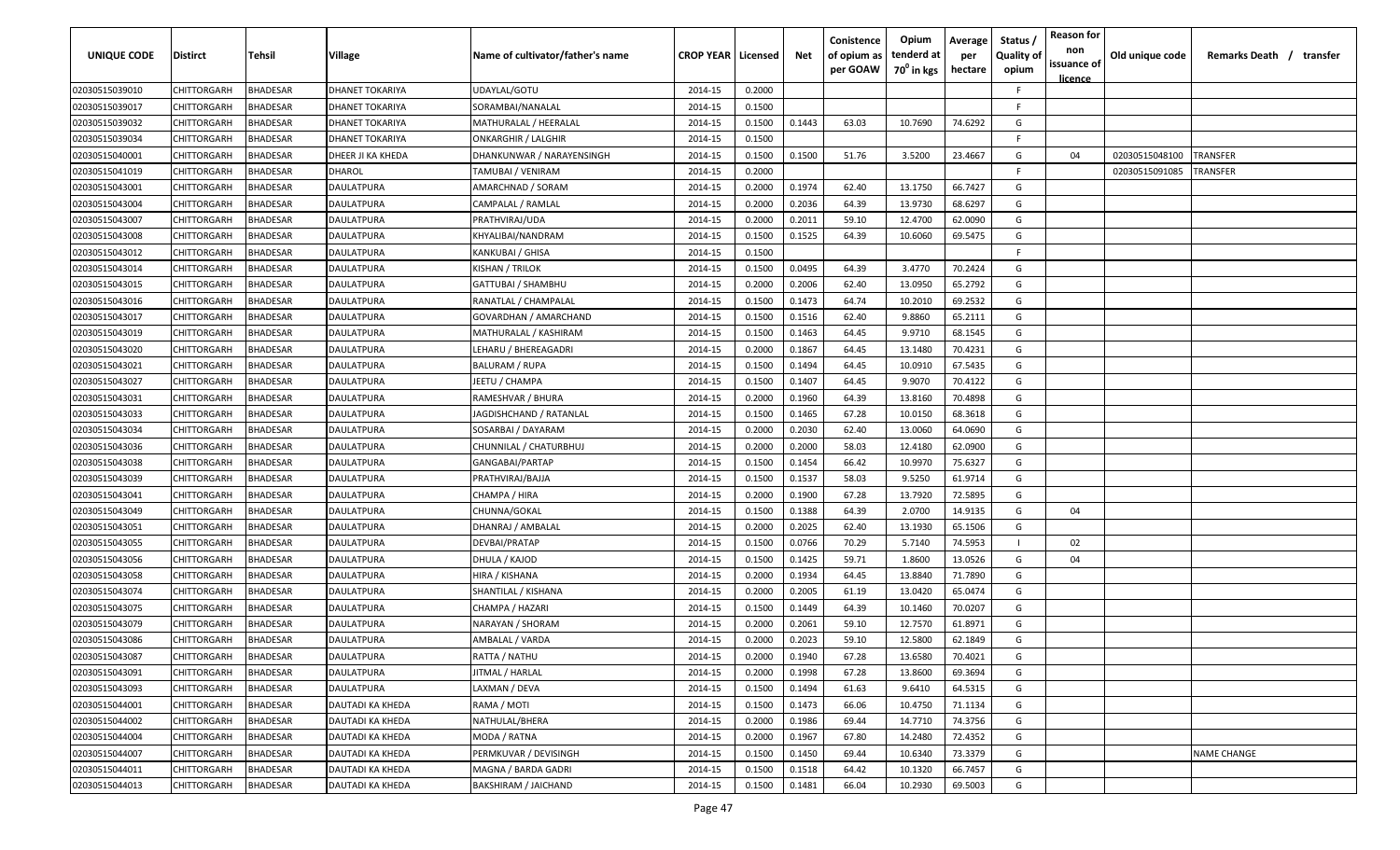| <b>UNIQUE CODE</b> | Distirct           | <b>Tehsil</b>   | Village          | Name of cultivator/father's name    | <b>CROP YEAR   Licensed</b> |        | Net    | Conistence<br>of opium as<br>per GOAW | Opium<br>tenderd at<br>70 <sup>0</sup> in kgs | Average<br>per<br>hectare | Status /<br><b>Quality of</b><br>opium | <b>Reason for</b><br>non<br>issuance of<br>licence | Old unique code | Remarks Death / transfer |
|--------------------|--------------------|-----------------|------------------|-------------------------------------|-----------------------------|--------|--------|---------------------------------------|-----------------------------------------------|---------------------------|----------------------------------------|----------------------------------------------------|-----------------|--------------------------|
| 02030515044016     | CHITTORGARH        | <b>BHADESAR</b> | DAUTADI KA KHEDA | CHUNNA / HAZAARIGADRI               | 2014-15                     | 0.2000 | 0.1180 | 66.45                                 | 8.4200                                        | 71.3559                   | G                                      |                                                    |                 |                          |
| 02030515044020     | CHITTORGARH        | BHADESAR        | DAUTADI KA KHEDA | HEERALAL/GISA/CHAGNIBAI             | 2014-15                     | 0.1500 | 0.0990 | 66.45                                 | 7.2620                                        | 73.3535                   | G                                      |                                                    |                 |                          |
| 02030515044021     | CHITTORGARH        | BHADESAR        | DAUTADI KA KHEDA | KHEMRAJ / HAZARI                    | 2014-15                     | 0.1500 |        |                                       |                                               |                           | F                                      |                                                    |                 |                          |
| 02030515044022     | CHITTORGARH        | BHADESAR        | DAUTADI KA KHEDA | RATAN/GOKAL                         | 2014-15                     | 0.2000 | 0.1900 | 61.09                                 | 12.4890                                       | 65.7316                   | G                                      |                                                    |                 |                          |
| 02030515044023     | CHITTORGARH        | BHADESAR        | DAUTADI KA KHEDA | MAGNIRAM / NANDA                    | 2014-15                     | 0.2000 | 0.2020 | 65.83                                 | 13.7680                                       | 68.1584                   | G                                      |                                                    |                 |                          |
| 02030515044026     | CHITTORGARH        | BHADESAR        | DAUTADI KA KHEDA | SOSERBAI / HAJARI                   | 2014-15                     | 0.1500 | 0.1455 | 62.98                                 | 8.8350                                        | 60.7216                   |                                        | 02                                                 |                 |                          |
| 02030515044028     | CHITTORGARH        | BHADESAR        | DAUTADI KA KHEDA | GIRDHARI / RATTAGADRI               | 2014-15                     | 0.2000 | 0.1971 | 58.73                                 | 12.5010                                       | 63.4247                   | G                                      |                                                    |                 |                          |
| 02030515044031     | CHITTORGARH        | BHADESAR        | DAUTADI KA KHEDA | BHERUDAS / HERADAS                  | 2014-15                     | 0.1500 | 0.1453 | 62.97                                 | 10.0120                                       | 68.9057                   | G                                      |                                                    |                 |                          |
| 02030515044032     | CHITTORGARH        | BHADESAR        | DAUTADI KA KHEDA | UGAM / AMAR                         | 2014-15                     | 0.2000 | 0.1961 | 66.57                                 | 13.7990                                       | 70.3672                   | G                                      |                                                    |                 |                          |
| 02030515044034     | CHITTORGARH        | BHADESAR        | DAUTADI KA KHEDA | GOKAL / KELA                        | 2014-15                     | 0.2000 | 0.1945 | 66.45                                 | 14.2110                                       | 73.0643                   | G                                      |                                                    |                 |                          |
| 02030515044041     | CHITTORGARH        | BHADESAR        | DAUTADI KA KHEDA | HIRASINGH / GOPALSINGH              | 2014-15                     | 0.2000 | 0.1968 | 56.33                                 | 11.7010                                       | 59.4563                   | G                                      |                                                    |                 |                          |
| 02030515044049     | CHITTORGARH        | BHADESAR        | )AUTADI KA KHEDA | DALCHAND / CHOGA                    | 2014-15                     | 0.1500 | 0.1512 | 61.30                                 | 9.6590                                        | 63.8823                   | G                                      |                                                    |                 |                          |
| 02030515044052     | CHITTORGARH        | BHADESAR        | DAUTADI KA KHEDA | NATHULAL / RAMA                     | 2014-15                     | 0.2000 | 0.1917 | 69.44                                 | 14.1960                                       | 74.0532                   | G                                      |                                                    |                 |                          |
| 02030515044055     | CHITTORGARH        | BHADESAR        | DAUTADI KA KHEDA | RATAN / KISHNA                      | 2014-15                     | 0.1500 | 0.0906 | 64.92                                 | 6.3340                                        | 69.9117                   | G                                      |                                                    |                 |                          |
| 02030515044059     | CHITTORGARH        | BHADESAR        | DAUTADI KA KHEDA | RATAN / BHAGWANDAS                  | 2014-15                     | 0.2000 | 0.1994 | 69.44                                 | 15.0190                                       | 75.3210                   | G                                      |                                                    |                 |                          |
| 02030515044061     | CHITTORGARH        | BHADESAR        | DAUTADI KA KHEDA | JAMNADAS / BHAGWANDAS               | 2014-15                     | 0.2000 | 0.1931 | 66.45                                 | 13.7840                                       | 71.3827                   | G                                      |                                                    |                 |                          |
| 02030515044063     | CHITTORGARH        | BHADESAR        | DAUTADI KA KHEDA | LEHRU / NARAYAN                     | 2014-15                     | 0.2000 | 0.1208 | 66.45                                 | 8.3730                                        | 69.3129                   | G                                      |                                                    |                 |                          |
| 02030515044066     | CHITTORGARH        | BHADESAR        | DAUTADI KA KHEDA | KISHANLAL / VARDA                   | 2014-15                     | 0.1500 | 0.1525 | 67.58                                 | 11.1310                                       | 72.9902                   | G                                      |                                                    |                 |                          |
| 02030515044069     | CHITTORGARH        | BHADESAR        | DAUTADI KA KHEDA | UDAIRAM/MOTI                        | 2014-15                     | 0.2000 | 0.1901 | 59.91                                 | 12.1700                                       | 64.0189                   | G                                      |                                                    |                 |                          |
| 02030515044070     | CHITTORGARH        | BHADESAR        | DAUTADI KA KHEDA | JAGNATH/NARYAN                      | 2014-15                     | 0.2000 | 0.1821 | 66.45                                 | 12.7680                                       | 70.1153                   | G                                      |                                                    |                 |                          |
| 02030515044071     | CHITTORGARH        | BHADESAR        | DAUTADI KA KHEDA | RATAN/CHUNA                         | 2014-15                     | 0.1500 | 0.1491 | 60.01                                 | 9.4390                                        | 63.3065                   | G                                      |                                                    |                 |                          |
| 02030515044072     | CHITTORGARH        | BHADESAR        | DAUTADI KA KHEDA | RATANLAL/BHAJJA                     | 2014-15                     | 0.2000 | 0.1980 | 59.91                                 | 12.1270                                       | 61.2475                   | G                                      |                                                    |                 |                          |
| 02030515044073     | CHITTORGARH        | BHADESAR        | DAUTADI KA KHEDA | SOHANLAL/AMARCHAND                  | 2014-15                     | 0.1500 | 0.1496 | 60.03                                 | 9.1160                                        | 60.9358                   | G                                      |                                                    |                 |                          |
| 02030515047003     | CHITTORGARH        | BHADESAR        | FATEHPURA        | BHERA / DEVA                        | 2014-15                     | 0.1500 | 0.1482 | 56.50                                 | 9.0640                                        | 61.1606                   | G                                      |                                                    | 02030515075081  | TRANSFER                 |
| 02030515047005     | CHITTORGARH        | BHADESAR        | <b>ATEHPURA</b>  | MANGANIRAM/SHANKAR                  | 2014-15                     | 0.1500 | 0.1502 | 65.12                                 | 10.4660                                       | 69.6804                   | G                                      |                                                    | 02030515028050  | <b><i>FRANSFER</i></b>   |
| 02030515047013     | CHITTORGARH        | BHADESAR        | FATEHPURA        | KALU/CHUNNILAL                      | 2014-15                     | 0.1500 | 0.1518 | 63.11                                 | 9.9620                                        | 65.6258                   | G                                      |                                                    | 02030515028049  | TRANSFER                 |
| 02030515047022     | CHITTORGARH        | BHADESAR        | FATEHPURA        | LAXMAN / DOLLA                      | 2014-15                     | 0.1500 | 0.1495 | 57.05                                 | 10.2040                                       | 68.2542                   | G                                      |                                                    | 02030515028048  | TRANSFER                 |
| 02030515048002     | CHITTORGARH        | BHADESAR        | GANTHEDI         | RAMSINGH / TARASINGH                | 2014-15                     | 0.1500 | 0.1470 | 53.15                                 | 8.3220                                        | 56.6122                   | G                                      |                                                    |                 |                          |
| 02030515048003     | CHITTORGARH        | BHADESAR        | GANTHEDI         | NARAYANIBAI / MOTI                  | 2014-15                     | 0.1500 | 0.1488 | 58.18                                 | 8.7100                                        | 58.5349                   | G                                      |                                                    |                 |                          |
| 02030515048007     | CHITTORGARH        | BHADESAR        | <b>GANTHEDI</b>  | SOHANSING / PADAMSINGH / SANGARIBAI | 2014-15                     | 0.1500 | 0.1520 | 64.97                                 | 10.5810                                       | 69.6118                   | G                                      |                                                    |                 |                          |
| 02030515048008     | CHITTORGARH        | BHADESAR        | GANTHEDI         | DEVISINGH / GIRWARSINGH             | 2014-15                     | 0.1500 | 0.1427 | 61.43                                 | 9.5920                                        | 67.2179                   | G                                      |                                                    |                 |                          |
| 02030515048012     | CHITTORGARH        | <b>BHADESAR</b> | GANTHEDI         | CHATARBHUJ / RAMCHANDRA             | 2014-15                     | 0.2000 | 0.2016 | 61.43                                 | 12.9880                                       | 64.4246                   | G                                      |                                                    |                 |                          |
| 02030515048031     | CHITTORGARH        | BHADESAR        | GANTHEDI         | RATANSINGH / GIRWARSINGH            | 2014-15                     | 0.2000 | 0.1910 | 61.43                                 | 12.2770                                       | 64.2775                   | G                                      |                                                    |                 |                          |
| 02030515048032     | CHITTORGARH        | <b>BHADESAR</b> | GANTHEDI         | BABULAL/ HEMRAJ                     | 2014-15                     | 0.1500 | 0.1482 | 51.84                                 | 8.4130                                        | 56.7679                   | G                                      |                                                    |                 |                          |
| 02030515048050     | <b>CHITTORGARH</b> | <b>BHADESAR</b> | <b>GANTHEDI</b>  | AMARSINGH/AMANSINGH                 | 2014-15                     | 0.1500 | 0.1467 | 61.43                                 | 9.8550                                        | 67.1779                   | G                                      |                                                    |                 |                          |
| 02030515048063     | CHITTORGARH        | <b>BHADESAR</b> | <b>GANTHEDI</b>  | HARU / ONKAR                        | 2014-15                     | 0.2000 | 0.1288 | 51.81                                 | 7.0310                                        | 54.5885                   | G                                      | 04                                                 |                 |                          |
| 02030515048065     | CHITTORGARH        | <b>BHADESAR</b> | <b>GANTHEDI</b>  | RODASINGH / DALPATSINGH             | 2014-15                     | 0.1500 | 0.1485 | 52.94                                 | 8.4480                                        | 56.8889                   | G                                      |                                                    |                 |                          |
| 02030515048066     | CHITTORGARH        | <b>BHADESAR</b> | GANTHEDI         | KISHANSINGH / BHURASINGH            | 2014-15                     | 0.1500 | 0.1528 | 58.18                                 | 9.2920                                        | 60.8115                   | G                                      |                                                    |                 |                          |
| 02030515048082     | <b>CHITTORGARH</b> | BHADESAR        | GANTHEDI         | SAJJANSINGH / GIRWARSINGH           | 2014-15                     | 0.2000 | 0.1980 | 64.97                                 | 13.3000                                       | 67.1717                   | G                                      |                                                    |                 |                          |
| 02030515048085     | CHITTORGARH        | <b>BHADESAR</b> | <b>GANTHEDI</b>  | MANOHARSINGH / RAMSINGH             | 2014-15                     | 0.1500 | 0.1550 | 64.11                                 | 3.0960                                        | 19.9742                   |                                        | 02                                                 |                 |                          |
| 02030515048094     | <b>CHITTORGARH</b> | <b>BHADESAR</b> | GANTHEDI         | VIJAYSINGH / MOHANSINGH             | 2014-15                     | 0.1500 | 0.1544 | 64.97                                 | 9.3460                                        | 60.5311                   | G                                      |                                                    |                 |                          |
| 02030515048103     | <b>CHITTORGARH</b> | <b>BHADESAR</b> | GANTHEDI         | DALCHAND/DOLA                       | 2014-15                     | 0.1500 | 0.1468 | 64.38                                 | 10.3380                                       | 70.4223                   | G                                      |                                                    |                 |                          |
| 02030515048105     | CHITTORGARH        | <b>BHADESAR</b> | GANTHEDI         | SHAMBHUSINGH / OUNKARSINGH          | 2014-15                     | 0.2000 | 0.1913 | 58.18                                 | 11.9270                                       | 62.3471                   | G                                      |                                                    |                 |                          |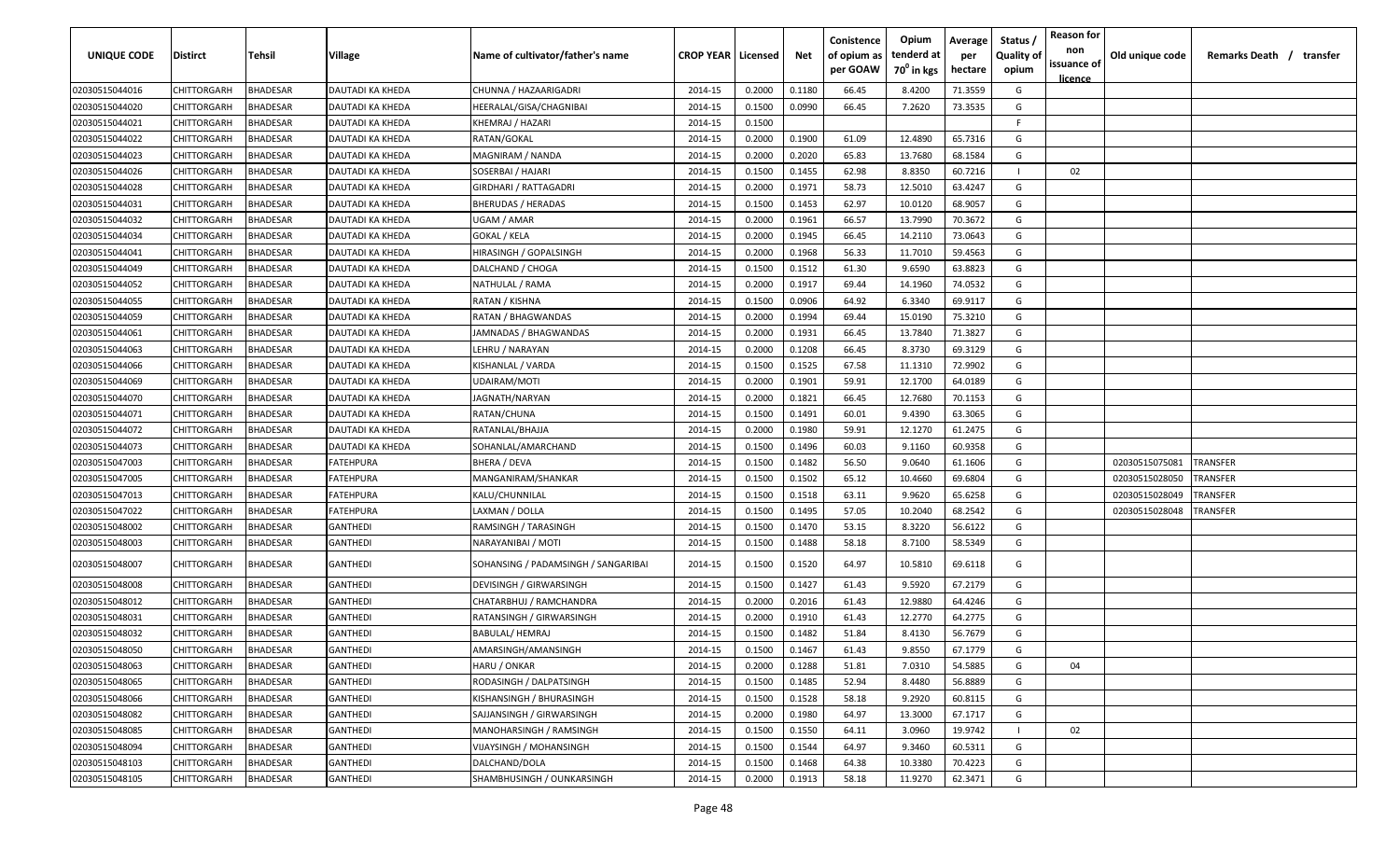| UNIQUE CODE    | <b>Distirct</b> | Tehsil          | Village           | Name of cultivator/father's name | <b>CROP YEAR   Licensed</b> |        | Net    | Conistence<br>of opium as<br>per GOAW | Opium<br>tenderd at<br>$70^0$ in kgs | Average<br>per | Status /<br><b>Quality of</b><br>opium | <b>Reason for</b><br>non<br>issuance of | Old unique code | Remarks Death /<br>transfer |
|----------------|-----------------|-----------------|-------------------|----------------------------------|-----------------------------|--------|--------|---------------------------------------|--------------------------------------|----------------|----------------------------------------|-----------------------------------------|-----------------|-----------------------------|
|                |                 |                 |                   |                                  |                             |        |        |                                       |                                      | hectare        |                                        | <u>licence</u>                          |                 |                             |
| 02030515050002 | CHITTORGARH     | <b>BHADESAR</b> | <b>GHATI</b>      | SHANKAR / HIRA                   | 2014-15                     | 0.2000 | 0.1968 | 63.11                                 | 13.1630                              | 66.8852        | G                                      |                                         |                 |                             |
| 02030515050003 | CHITTORGARH     | <b>BHADESAR</b> | GHATI             | HARIKISHAN/SHORAM                | 2014-15                     | 0.2000 | 0.0975 | 60.56                                 | 5.8660                               | 60.1641        | G                                      |                                         |                 |                             |
| 02030515050004 | CHITTORGARH     | <b>BHADESAR</b> | GHATI             | RUPA / BHURA                     | 2014-15                     | 0.1500 | 0.1478 | 63.11                                 | 4.7870                               | 32.3884        | G                                      | 04                                      |                 |                             |
| 02030515050009 | CHITTORGARH     | <b>BHADESAR</b> | GHATI             | ONKARLAL / SHORAM                | 2014-15                     | 0.2000 | 0.0975 | 60.60                                 | 5.8780                               | 60.2872        | G                                      |                                         |                 |                             |
| 02030515050010 | CHITTORGARH     | <b>BHADESAR</b> | GHATI             | MANGILAL / SHORAM                | 2014-15                     | 0.2000 | 0.0975 | 60.51                                 | 5.9210                               | 60.7282        | G                                      |                                         |                 |                             |
| 02030515052002 | CHITTORGARH     | BHADESAR        | GOPI KHERA        | <b>BARDICHAND / SHANKARLAL</b>   | 2014-15                     | 0.2000 |        |                                       |                                      |                | F.                                     |                                         |                 |                             |
| 02030515052013 | CHITTORGARH     | <b>BHADESAR</b> | GOPI KHERA        | KALU/GODA                        | 2014-15                     | 0.1500 | 0.1488 | 57.89                                 | 2.5306                               | 17.0067        | G                                      | 04                                      |                 |                             |
| 02030515052022 | CHITTORGARH     | BHADESAR        | GOPI KHERA        | CHUNNIBAI / KALU                 | 2014-15                     | 0.1500 | 0.1482 | 60.31                                 | 9.0900                               | 61.3360        | G                                      |                                         |                 |                             |
| 02030515052027 | CHITTORGARH     | BHADESAR        | GOPI KHERA        | GEETA/UDAILAL                    | 2014-15                     | 0.1500 |        |                                       |                                      |                | F.                                     |                                         |                 |                             |
| 02030515052035 | CHITTORGARH     | BHADESAR        | GOPI KHERA        | KALU/JODHA                       | 2014-15                     | 0.1500 | 0.1444 | 55.51                                 | 8.2551                               | 57.1683        | G                                      |                                         |                 |                             |
| 02030515056002 | CHITTORGARH     | BHADESAR        | HAJYAKHEDI        | BALU / NETRAM                    | 2014-15                     | 0.1500 | 0.1501 | 55.59                                 | 10.5220                              | 70.0999        | G                                      |                                         | 02030515027099  | TRANSFER                    |
| 02030515056008 | CHITTORGARH     | <b>BHADESAR</b> | HAJYAKHEDI        | HIRALAL / RATNA                  | 2014-15                     | 0.1500 | 0.1457 | 55.62                                 | 8.2640                               | 56.7193        | G                                      |                                         | 02030515034048  | TRANSFER                    |
| 02030515056010 | CHITTORGARH     | <b>BHADESAR</b> | HAJYAKHEDI        | CHATURBHUJ/KISHANA               | 2014-15                     | 0.1500 | 0.1485 | 63.11                                 | 10.0340                              | 67.5690        | G                                      |                                         | 02030515104120  | TRANSFER                    |
| 02030515056023 | CHITTORGARH     | <b>BHADESAR</b> | HAJYAKHEDI        | GANGADEVI / BHOLU                | 2014-15                     | 0.2000 | 0.2050 | 58.13                                 | 12.1660                              | 59.3463        | G                                      |                                         | 02030515034049  | <b>RANSFER</b>              |
| 02030515057001 | CHITTORGARH     | <b>BHADESAR</b> | <b>ASMATGANJ</b>  | <b>BHERULAL / NARAYAN</b>        | 2014-15                     | 0.2000 | 0.1911 | 58.41                                 | 12.7080                              | 66.4992        | G                                      |                                         |                 |                             |
| 02030515057003 | CHITTORGARH     | <b>BHADESAR</b> | HASMATGANJ        | MATHURALAL / KHURAJ              | 2014-15                     | 0.2000 | 0.1983 | 58.41                                 | 12.5830                              | 63.4544        | G                                      |                                         |                 |                             |
| 02030515057006 | CHITTORGARH     | <b>BHADESAR</b> | HASMATGANJ        | RATAN / HARLAL                   | 2014-15                     | 0.2000 | 0.1530 | 61.27                                 | 9.5410                               | 62.3595        | G                                      |                                         |                 |                             |
| 02030515057007 | CHITTORGARH     | <b>BHADESAR</b> | HASMATGANJ        | SOHANLAL/LALU                    | 2014-15                     | 0.1500 | 0.1520 | 58.39                                 | 9.2670                               | 60.9671        | G                                      |                                         |                 |                             |
| 02030515057008 | CHITTORGARH     | <b>BHADESAR</b> | HASMATGANJ        | KISHNIBAI/BHAWARLAL              | 2014-15                     | 0.2000 | 0.2020 | 56.70                                 | 12.3200                              | 60.9901        | G                                      |                                         |                 |                             |
| 02030515057011 | CHITTORGARH     | <b>BHADESAR</b> | IASMATGANJ        | RUKMANIBAI/NATHULAL              | 2014-15                     | 0.2000 | 0.2016 | 58.41                                 | 12.7830                              | 63.4077        | G                                      |                                         |                 |                             |
| 02030515057013 | CHITTORGARH     | <b>BHADESAR</b> | HASMATGANJ        | BALURAM/PYARA                    | 2014-15                     | 0.2000 | 0.2016 | 58.39                                 | 12.8120                              | 63.5516        | G                                      |                                         |                 |                             |
| 02030515057016 | CHITTORGARH     | <b>BHADESAR</b> | HASMATGANJ        | BHANWARLAL/NATHU                 | 2014-15                     | 0.2000 | 0.2027 | 58.39                                 | 12.7620                              | 62.9600        | G                                      |                                         |                 |                             |
| 02030515057017 | CHITTORGARH     | BHADESAR        | <b>ASMATGANJ</b>  | BHURALAL / MOTI                  | 2014-15                     | 0.2000 | 0.2000 | 53.53                                 | 11.6540                              | 58.2700        | G                                      |                                         |                 |                             |
| 02030515057021 | CHITTORGARH     | BHADESAR        | IASMATGANJ        | DHANRAJ / NATHU                  | 2014-15                     | 0.2000 | 0.2014 | 58.39                                 | 12.5540                              | 62.3337        | G                                      |                                         |                 |                             |
| 02030515057024 | CHITTORGARH     | BHADESAR        | <b>HASMATGANJ</b> | NANDLAL / RATANLAL               | 2014-15                     | 0.1500 | 0.1485 | 58.39                                 | 9.4420                               | 63.5825        | G                                      |                                         |                 |                             |
| 02030515060049 | CHITTORGARH     | BHADESAR        | HODA              | OGARH / VARDA                    | 2014-15                     | 0.1500 | 0.1422 | 53.66                                 | 8.6620                               | 60.9142        | G                                      |                                         | 02030515060049  | TRANSFER                    |
| 02030515061001 | CHITTORGARH     | BHADESAR        | IAWANPURA         | RATAN / GEHRU / OUNKAR           | 2014-15                     | 0.1500 | 0.1430 | 61.26                                 | 9.2330                               | 64.5664        | G                                      |                                         |                 |                             |
| 02030515061007 | CHITTORGARH     | BHADESAR        | IAWANPURA         | HANGAMIBAI/HOLA                  | 2014-15                     | 0.1500 | 0.0764 | 57.91                                 | 4.4340                               | 58.0366        | G                                      |                                         |                 |                             |
| 02030515061010 | CHITTORGARH     | <b>BHADESAR</b> | IAWANPURA         | SUNDARBAI/BHERULAL               | 2014-15                     | 0.1500 | 0.1421 | 61.26                                 | 8.9700                               | 63.1246        | G                                      |                                         |                 |                             |
| 02030515061012 | CHITTORGARH     | <b>BHADESAR</b> | IAWANPURA         | NANDA / RAMA                     | 2014-15                     | 0.2000 | 0.1940 | 58.08                                 | 11.5910                              | 59.7474        | G                                      |                                         |                 |                             |
| 02030515061013 | CHITTORGARH     | <b>BHADESAR</b> | IAWANPURA         | <b>BHAGAWAN / GOKAL</b>          | 2014-15                     | 0.1500 | 0.0974 | 57.95                                 | 5.8450                               | 60.0103        | G                                      |                                         |                 |                             |
| 02030515061019 | CHITTORGARH     | BHADESAR        | IAWANPURA         | KISHOR / DALUJI                  | 2014-15                     | 0.1500 | 0.1410 | 57.22                                 | 8.7960                               | 62.3830        | G                                      |                                         |                 |                             |
| 02030515061026 | CHITTORGARH     | <b>BHADESAR</b> | <b>IAWANPURA</b>  | TAMUDHIBAI / HAJARI              | 2014-15                     | 0.1500 | 0.1512 | 45.83                                 | 2.1080                               | 13.9418        | G                                      | 04                                      |                 |                             |
| 02030515061027 | CHITTORGARH     | <b>BHADESAR</b> | IAWANPURA         | RAMLAL / MOTI                    | 2014-15                     | 0.1500 | 0.1456 | 59.83                                 | 9.5730                               | 65.7486        | G                                      |                                         |                 |                             |
| 02030515061035 | CHITTORGARH     | <b>BHADESAR</b> | JAWANPURA         | TULSIRAM/BHAGIRATH/PYARA         | 2014-15                     | 0.1500 | 0.1453 | 57.58                                 | 8.9410                               | 61.5348        | G                                      |                                         |                 |                             |
| 02030515061038 | CHITTORGARH     | <b>BHADESAR</b> | JAWANPURA         | <b>UDIBAI / BHERA</b>            | 2014-15                     | 0.1500 | 0.1428 | 61.26                                 | 8.8830                               | 62.2059        | G                                      |                                         |                 |                             |
| 02030515062003 | CHITTORGARH     | <b>BHADESAR</b> | JEETAWAS          | PARTAPIBAI / CHATRBUJ            | 2014-15                     | 0.1500 |        |                                       |                                      |                | F.                                     |                                         | 02030515048102  | <b>TRANSFER</b>             |
| 02030515063005 | CHITTORGARH     | <b>BHADESAR</b> | JAITPURAKALA      | <b>UDAYRAM / RAMCHANDRA</b>      | 2014-15                     | 0.2000 | 0.0938 | 58.13                                 | 6.2700                               | 66.8443        | G                                      |                                         | 02030515068148  | <b>TRANSFER</b>             |
| 02030515063007 | CHITTORGARH     | <b>BHADESAR</b> | JAITPURAKALA      | NARAYANLAL / MOHAN               | 2014-15                     | 0.1500 | 0.1470 | 65.17                                 | 9.1700                               | 62.3810        | G                                      |                                         | 02030515068144  | TRANSFER                    |
| 02030515064014 | CHITTORGARH     | <b>BHADESAR</b> | <b>IHADOLI</b>    | KHEMRAJ / SHREERAM               | 2014-15                     | 0.1500 | 0.1240 | 60.60                                 | 8.1720                               | 65.9032        | G                                      |                                         | 02030515052039  | TRANSFER                    |
| 02030515064015 | CHITTORGARH     | <b>BHADESAR</b> | <b>IHADOLI</b>    | NANDLAL / SHREERAM JAT           | 2014-15                     | 0.2000 | 0.1980 | 56.38                                 | 12.7100                              | 64.1919        | G                                      |                                         | 02030515052038  | TRANSFER                    |
| 02030515065019 | CHITTORGARH     | <b>BHADESAR</b> | KANNOJ            | KAMLADEVI/SURESH                 | 2014-15                     | 0.2000 | 0.1950 | 61.51                                 | 13.2770                              | 68.0872        | G                                      |                                         |                 |                             |
| 02030515065026 | CHITTORGARH     | <b>BHADESAR</b> | KANNOJ            | ISHAK MO. / FAKIR MO.            | 2014-15                     | 0.2000 | 0.1951 | 61.51                                 | 13.4790                              | 69.0876        | G                                      |                                         |                 |                             |
| 02030515065049 | CHITTORGARH     | <b>BHADESAR</b> | KANNOJ            | KHERUN/ISMAIL                    | 2014-15                     | 0.1500 | 0.1261 | 58.11                                 | 7.6370                               | 60.5630        | G                                      |                                         |                 |                             |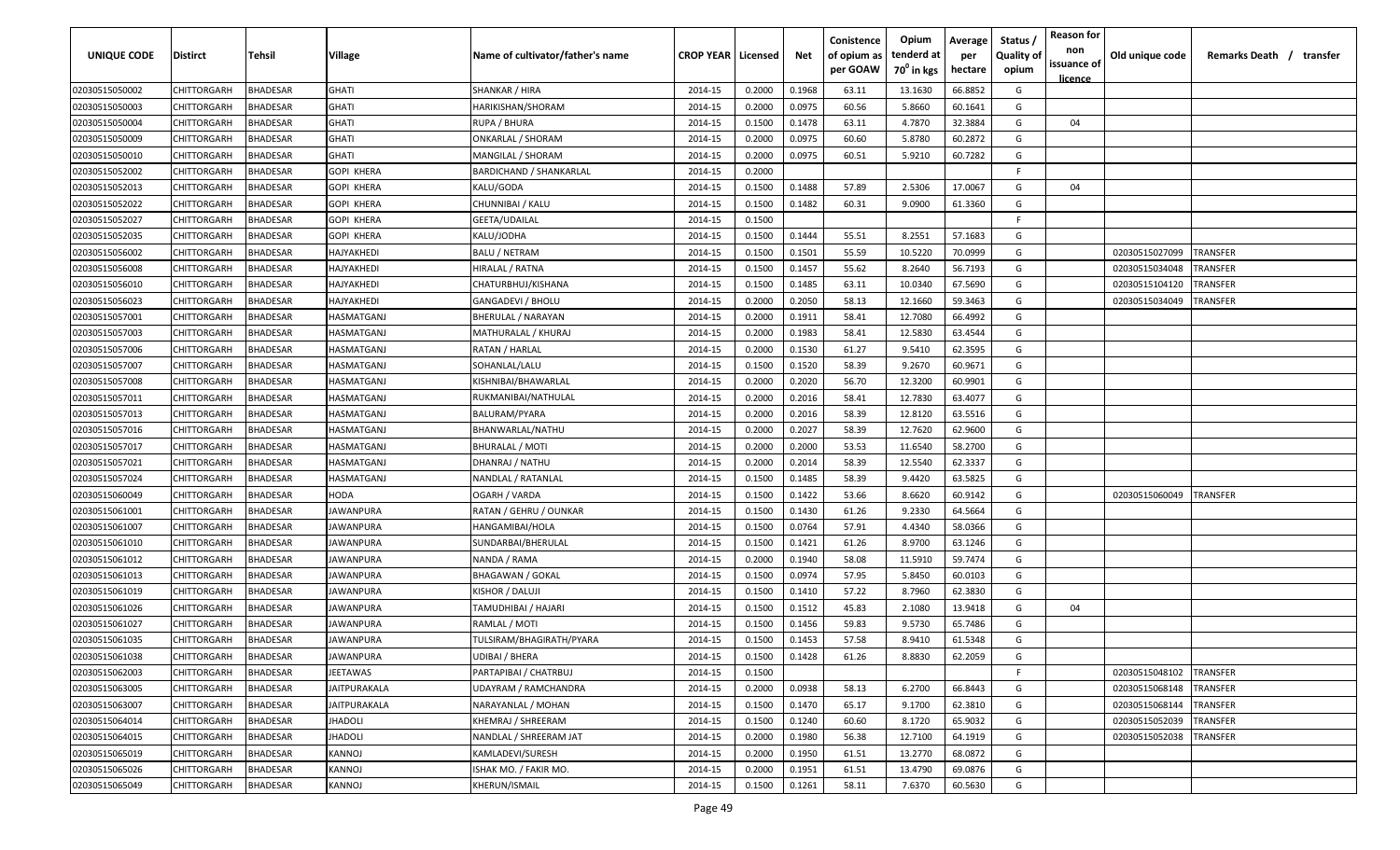| <b>UNIQUE CODE</b> | Distirct           | Tehsil          | Village               | Name of cultivator/father's name | <b>CROP YEAR Licensed</b> |        | Net    | Conistence<br>of opium as | Opium<br>tenderd at    | Average<br>per | Status /<br><b>Quality of</b> | <b>Reason for</b><br>non<br>issuance of | Old unique code | Remarks Death / transfer |
|--------------------|--------------------|-----------------|-----------------------|----------------------------------|---------------------------|--------|--------|---------------------------|------------------------|----------------|-------------------------------|-----------------------------------------|-----------------|--------------------------|
|                    |                    |                 |                       |                                  |                           |        |        | per GOAW                  | 70 <sup>0</sup> in kgs | hectare        | opium                         | <u>licence</u>                          |                 |                          |
| 02030515065074     | CHITTORGARH        | <b>BHADESAR</b> | <b>KANNOJ</b>         | RAMA / KISHNA                    | 2014-15                   | 0.2000 | 0.1926 | 61.23                     | 13.5760                | 70.4881        | G                             |                                         |                 |                          |
| 02030515065077     | CHITTORGARH        | BHADESAR        | KANNOJ                | MADANLAL / GANGARAM              | 2014-15                   | 0.2000 | 0.2007 | 67.06                     | 15.0120                | 74.7982        | G                             |                                         |                 |                          |
| 02030515065087     | CHITTORGARH        | BHADESAR        | KANNOJ                | LALIBAI/BHERA                    | 2014-15                   | 0.2000 | 0.1951 | 61.23                     | 13.2960                | 68.1497        | G                             |                                         |                 |                          |
| 02030515065088     | CHITTORGARH        | BHADESAR        | KANNOJ                | HEMRAJ / LALU                    | 2014-15                   | 0.2000 | 0.1984 | 67.06                     | 14.5040                | 73.1048        | G                             |                                         |                 |                          |
| 02030515065092     | CHITTORGARH        | BHADESAR        | KANNOJ                | KISHNA / BARDA                   | 2014-15                   | 0.1500 | 0.1496 | 67.06                     | 10.4900                | 70.1203        | G                             |                                         |                 |                          |
| 02030515065096     | CHITTORGARH        | BHADESAR        | KANNOJ                | MANGILAL / RATANLAL              | 2014-15                   | 0.2000 | 0.1948 | 61.45                     | 13.4840                | 69.2197        | G                             |                                         |                 |                          |
| 02030515065108     | CHITTORGARH        | BHADESAR        | KANNOJ                | SANDALBAI / NAJIRKHA             | 2014-15                   | 0.2000 | 0.1976 | 61.23                     | 12.8760                | 65.1619        | G                             |                                         |                 |                          |
| 02030515065115     | CHITTORGARH        | BHADESAR        | KANNOJ                | BHANWARLAL / CHUNNILAL           | 2014-15                   | 0.1500 | 0.1440 | 64.42                     | 10.4270                | 72.4097        | G                             |                                         |                 |                          |
| 02030515065116     | CHITTORGARH        | BHADESAR        | KANNOJ                | CHUNNILAL / KISHANA              | 2014-15                   | 0.2000 | 0.1921 | 64.20                     | 13.7850                | 71.7595        | G                             |                                         |                 |                          |
| 02030515068005     | CHITTORGARH        | BHADESAR        | KANTHARIYA (A)        | HARLAL / MOTI                    | 2014-15                   | 0.2000 | 0.1929 | 61.16                     | 12.9400                | 67.0814        | G                             |                                         |                 |                          |
| 02030515068006     | CHITTORGARH        | BHADESAR        | <b>KANTHARIYA (A)</b> | MEGHA / DHANNA                   | 2014-15                   | 0.2000 | 0.1936 | 62.79                     | 12.5310                | 64.7262        | G                             |                                         |                 |                          |
| 02030515068007     | CHITTORGARH        | BHADESAR        | KANTHARIYA (A)        | <b>BHAGAWAN / KISHANA</b>        | 2014-15                   | 0.2000 | 0.2006 | 64.11                     | 13.1240                | 65.4237        | G                             |                                         |                 |                          |
| 02030515068015     | CHITTORGARH        | BHADESAR        | KANTHARIYA (A)        | SHOBHALAL / DALCHAND             | 2014-15                   | 0.2000 | 0.1955 | 63.15                     | 12.7740                | 65.3402        | G                             |                                         |                 |                          |
| 02030515068027     | CHITTORGARH        | <b>BHADESAR</b> | KANTHARIYA (A)        | PARAS / BHERULAL                 | 2014-15                   | 0.1500 | 0.1487 | 63.95                     | 10.2690                | 69.0585        | G                             |                                         |                 |                          |
| 02030515068040     | CHITTORGARH        | BHADESAR        | KANTHARIYA (A)        | HIRALAL / MADHO                  | 2014-15                   | 0.2000 | 0.1922 | 61.62                     | 12.0600                | 62.7471        | G                             |                                         |                 |                          |
| 02030515068044     | CHITTORGARH        | <b>BHADESAR</b> | KANTHARIYA (A)        | HARIRAM / KISHANA GADARIYA       | 2014-15                   | 0.1500 | 0.1060 | 63.15                     | 7.0730                 | 66.7264        | G                             |                                         |                 |                          |
| 02030515068050     | CHITTORGARH        | <b>BHADESAR</b> | KANTHARIYA (A)        | <b>BALURAM / CHHOGA</b>          | 2014-15                   | 0.2000 | 0.2023 | 61.05                     | 12.5940                | 62.2541        | G                             |                                         |                 |                          |
| 02030515068055     | CHITTORGARH        | BHADESAR        | KANTHARIYA (A)        | LAXMAN / VARDA                   | 2014-15                   | 0.1500 | 0.1488 | 49.74                     | 1.0590                 | 7.1169         |                               | 02                                      |                 |                          |
| 02030515068056     | CHITTORGARH        | BHADESAR        | KANTHARIYA (A)        | GAHRU / BHAGAWAN                 | 2014-15                   | 0.1500 | 0.1523 | 66.10                     | 10.9070                | 71.6152        | G                             |                                         |                 |                          |
| 02030515068057     | CHITTORGARH        | BHADESAR        | KANTHARIYA (A)        | DHANNIBAI/CHOGA                  | 2014-15                   | 0.2000 | 0.1992 | 61.05                     | 12.2360                | 61.4257        | G                             |                                         |                 |                          |
| 02030515068058     | CHITTORGARH        | <b>BHADESAR</b> | KANTHARIYA (A)        | FULSINGH/LAL SINGH               | 2014-15                   | 0.2000 |        |                           |                        |                | N                             |                                         |                 |                          |
| 02030515068060     | CHITTORGARH        | <b>BHADESAR</b> | KANTHARIYA (A)        | PYARIBAI / CHHOGALAL             | 2014-15                   | 0.1500 | 0.1505 | 57.55                     | 9.0850                 | 60.3654        | G                             |                                         |                 |                          |
| 02030515068061     | CHITTORGARH        | <b>BHADESAR</b> | KANTHARIYA (A)        | DHANRAJ / SHORAM                 | 2014-15                   | 0.1500 | 0.1520 | 57.55                     | 9.2330                 | 60.7434        | G                             |                                         |                 |                          |
| 02030515068062     | CHITTORGARH        | <b>BHADESAR</b> | KANTHARIYA (A)        | KISHANLAL / MOTI                 | 2014-15                   | 0.2000 | 0.1951 | 63.15                     | 13.2800                | 68.0677        | G                             |                                         |                 |                          |
| 02030515068065     | CHITTORGARH        | BHADESAR        | KANTHARIYA (A)        | GOVERDHANSINGH / LALSINGH        | 2014-15                   | 0.2000 |        |                           |                        |                | -F                            |                                         |                 |                          |
| 02030515068067     | CHITTORGARH        | BHADESAR        | KANTHARIYA (A)        | CHAMPALAL / DHANNA               | 2014-15                   | 0.1500 |        |                           |                        |                | -F.                           |                                         |                 |                          |
| 02030515068068     | CHITTORGARH        | BHADESAR        | KANTHARIYA (A)        | GISIBAI/GEHRU                    | 2014-15                   | 0.2000 | 0.2060 | 63.15                     | 13.5230                | 65.6456        | G                             |                                         |                 |                          |
| 02030515068079     | CHITTORGARH        | BHADESAR        | KANTHARIYA (B)        | BADRI/CHHOGA                     | 2014-15                   | 0.2000 | 0.1976 | 60.31                     | 12.2170                | 61.8269        | G                             |                                         |                 |                          |
| 02030515068080     | CHITTORGARH        | BHADESAR        | KANTHARIYA (B)        | JITU / KALLU                     | 2014-15                   | 0.2000 | 0.1964 | 61.23                     | 12.1410                | 61.8177        | G                             |                                         |                 |                          |
| 02030515068082     | CHITTORGARH        | BHADESAR        | KANTHARIYA (B)        | JITU/BHAGWAN                     | 2014-15                   | 0.2000 | 0.1890 | 61.35                     | 12.2170                | 64.6402        | G                             |                                         |                 |                          |
| 02030515068083     | CHITTORGARH        | BHADESAR        | KANTHARIYA (B)        | LEHRULAL / CHAMPALAL             | 2014-15                   | 0.1500 | 0.1495 | 64.34                     | 10.1110                | 67.6321        | G                             |                                         |                 |                          |
| 02030515068084     | CHITTORGARH        | BHADESAR        | KANTHARIYA (B)        | HANSRAJ / CHAMPALAL              | 2014-15                   | 0.1500 | 0.1440 | 61.35                     | 9.0010                 | 62.5069        | G                             |                                         |                 |                          |
| 02030515068085     | CHITTORGARH        | BHADESAR        | KANTHARIYA (B)        | TULSIBAI / CHOGA                 | 2014-15                   | 0.2000 | 0.1990 | 59.55                     | 12.4800                | 62.7136        | G                             |                                         |                 |                          |
| 02030515068086     | CHITTORGARH        | BHADESAR        | KANTHARIYA (B)        | <b>BHERU / PARTHU</b>            | 2014-15                   | 0.2000 | 0.2024 | 59.55                     | 12.3440                | 60.9881        | G                             |                                         |                 |                          |
| 02030515068089     | <b>CHITTORGARH</b> | BHADESAR        | KANTHARIYA (B)        | RAMCHANDRA / JITU                | 2014-15                   | 0.2000 | 0.2032 | 59.55                     | 12.9310                | 63.6368        | G                             |                                         |                 |                          |
| 02030515068090     | <b>CHITTORGARH</b> | <b>BHADESAR</b> | KANTHARIYA (B)        | KANHAIYALAL / DHANNAJI           | 2014-15                   | 0.2000 | 0.1959 | 64.38                     | 12.8580                | 65.6355        | G                             |                                         |                 |                          |
| 02030515068091     | CHITTORGARH        | <b>BHADESAR</b> | KANTHARIYA (B)        | MANOHARSINGH / JORAVARSINGH      | 2014-15                   | 0.1500 | 0.1475 | 50.72                     | 1.3480                 | 9.1390         | G                             | 04                                      |                 |                          |
| 02030515068092     | CHITTORGARH        | <b>BHADESAR</b> | KANTHARIYA (B)        | MADANLAL / BHERULAL              | 2014-15                   | 0.1500 | 0.1520 | 53.23                     | 1.1410                 | 7.5066         | G                             | 04                                      |                 |                          |
| 02030515068100     | CHITTORGARH        | <b>BHADESAR</b> | KANTHARIYA (B)        | <b>BHAGWANLAL / GOKAL</b>        | 2014-15                   | 0.2000 | 0.1976 | 64.38                     | 13.5290                | 68.4666        | G                             |                                         |                 |                          |
| 02030515068104     | CHITTORGARH        | BHADESAR        | KANTHARIYA (B)        | FATEHKUNWAR/BHERSINGH            | 2014-15                   | 0.1500 | 0.1520 | 58.86                     | 9.4430                 | 62.1250        | G                             |                                         |                 |                          |
| 02030515068107     | <b>CHITTORGARH</b> | BHADESAR        | KANTHARIYA (B)        | NARWARSINGH / ONKARSINGH         | 2014-15                   | 0.2000 | 0.1970 | 61.02                     | 13.0500                | 66.2437        | G                             |                                         |                 |                          |
| 02030515068110     | CHITTORGARH        | <b>BHADESAR</b> | KANTHARIYA (B)        | MUBARIK / AZIZ MD                | 2014-15                   | 0.2000 | 0.1965 | 57.60                     | 12.6970                | 64.6158        | G                             |                                         |                 |                          |
| 02030515068115     | CHITTORGARH        | BHADESAR        | KANTHARIYA (B)        | LEHRU / GOPI                     | 2014-15                   | 0.1500 | 0.1483 | 61.35                     | 9.5530                 | 64.4167        | G                             |                                         |                 |                          |
| 02030515068120     | CHITTORGARH        | <b>BHADESAR</b> | KANTHARIYA (B)        | ANCHIBAI / PRABHULAL             | 2014-15                   | 0.2000 | 0.1974 | 59.55                     | 11.9780                | 60.6788        | G                             |                                         |                 |                          |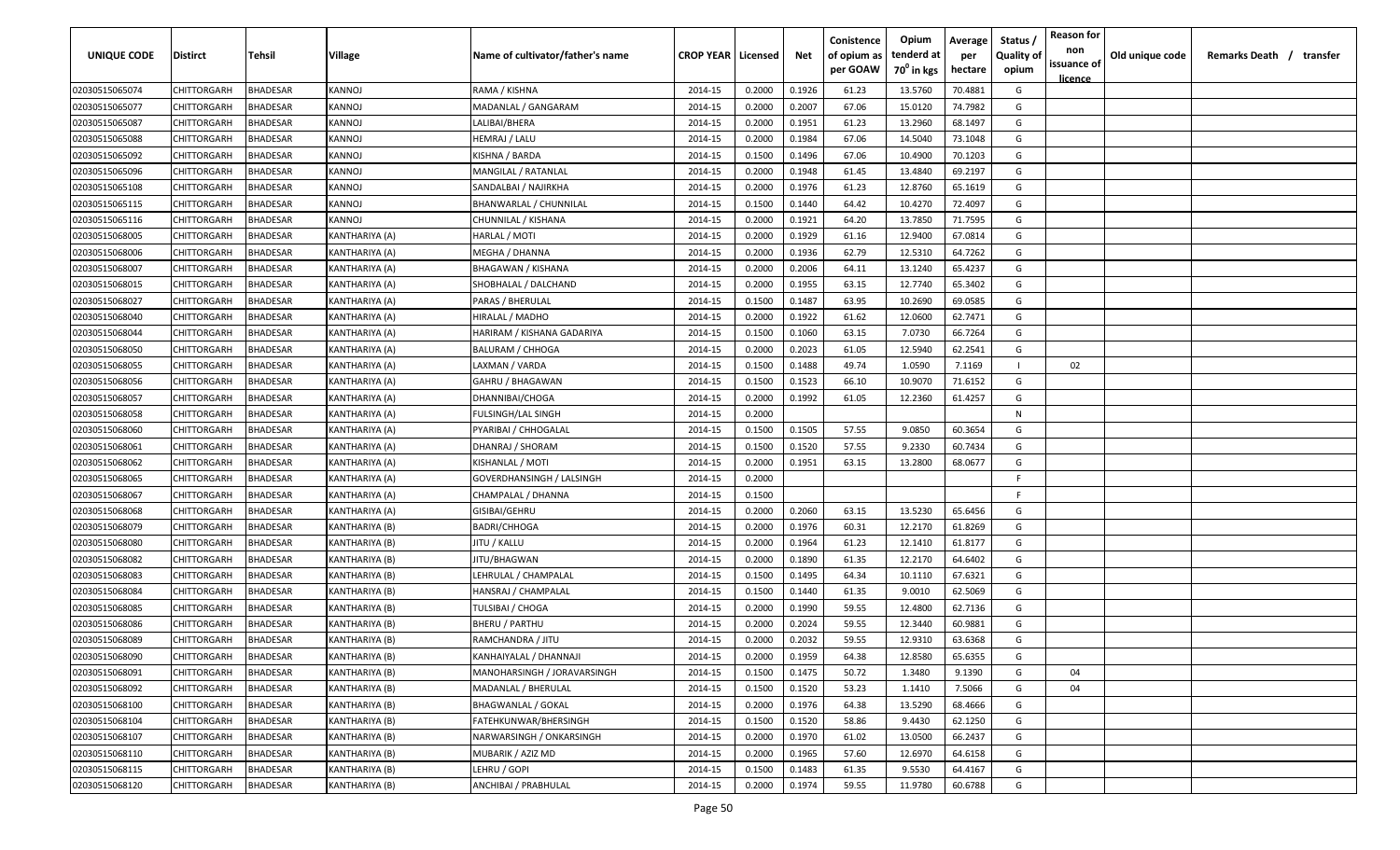| UNIQUE CODE    | <b>Distirct</b>    | Tehsil          | Village                                     | Name of cultivator/father's name | <b>CROP YEAR   Licensed</b> |        | Net    | Conistence<br>of opium as | Opium<br>tenderd at    | Average<br>per | Status /<br><b>Quality of</b> | <b>Reason for</b><br>non      | Old unique code | Remarks Death /<br>transfer |
|----------------|--------------------|-----------------|---------------------------------------------|----------------------------------|-----------------------------|--------|--------|---------------------------|------------------------|----------------|-------------------------------|-------------------------------|-----------------|-----------------------------|
|                |                    |                 |                                             |                                  |                             |        |        | per GOAW                  | 70 <sup>0</sup> in kgs | hectare        | opium                         | issuance of<br><u>licence</u> |                 |                             |
| 02030515068127 | CHITTORGARH        | <b>BHADESAR</b> | KANTHARIYA (B)                              | <b>BALU / CHAMPA</b>             | 2014-15                     | 0.2000 | 0.2000 | 61.35                     | 12.3580                | 61.7900        | G                             |                               |                 |                             |
| 02030515068129 | CHITTORGARH        | <b>BHADESAR</b> | KANTHARIYA (B)                              | HANSRAJ / HAZAARI                | 2014-15                     | 0.1500 | 0.1464 | 64.38                     | 9.5740                 | 65.3962        | G                             |                               |                 |                             |
| 02030515068132 | CHITTORGARH        | BHADESAR        | KANTHARIYA (B)                              | <b>BADUSINGH / FATEHSINGH</b>    | 2014-15                     | 0.1500 | 0.1460 | 61.02                     | 9.4320                 | 64.6027        | G                             |                               |                 |                             |
| 02030515068133 | CHITTORGARH        | <b>BHADESAR</b> | KANTHARIYA (B)                              | SHANKARSINGH / MADANSINGH        | 2014-15                     | 0.1500 | 0.1456 | 59.94                     | 9.2820                 | 63.7500        | G                             |                               |                 |                             |
| 02030515068136 | CHITTORGARH        | <b>BHADESAR</b> | KANTHARIYA (B)                              | <b>BHERU / GOKAL</b>             | 2014-15                     | 0.1500 | 0.1442 | 61.35                     | 9.4480                 | 65.5201        | G                             |                               |                 |                             |
| 02030515068140 | CHITTORGARH        | <b>BHADESAR</b> | KANTHARIYA (B)                              | MEGHRAJ/LEAHRU                   | 2014-15                     | 0.2000 | 0.2060 | 58.67                     | 12.5720                | 61.0291        | G                             |                               |                 |                             |
| 02030515068141 | CHITTORGARH        | <b>BHADESAR</b> | KANTHARIYA (A)                              | KALURAM/RAMCHANDRA               | 2014-15                     | 0.2000 | 0.1820 | 66.08                     | 13.1690                | 72.3571        | G                             |                               |                 |                             |
| 02030515068146 | CHITTORGARH        | <b>BHADESAR</b> | KANTHARIYA (A)                              | DEV/PARBHU                       | 2014-15                     | 0.2000 | 0.1974 | 63.15                     | 12.7290                | 64.4833        | G                             |                               |                 |                             |
| 02030515068147 | CHITTORGARH        | BHADESAR        | KANTHARIYA (A)                              | GOPILAL/BALU                     | 2014-15                     | 0.2000 | 0.1906 | 68.21                     | 13.6610                | 71.6737        | G                             |                               |                 |                             |
| 02030515068149 | CHITTORGARH        | BHADESAR        | KANTHARIYA (A)                              | MADAN / LEHRU                    | 2014-15                     | 0.1500 | 0.1463 | 63.20                     | 9.6700                 | 66.0971        | G                             |                               |                 |                             |
| 02030515068151 | CHITTORGARH        | BHADESAR        | KANTHARIYA (A)                              | MIYACHAND/BHIMA                  | 2014-15                     | 0.2000 | 0.1965 | 61.05                     | 13.2220                | 67.2875        | G                             |                               |                 |                             |
| 02030515068152 | CHITTORGARH        | <b>BHADESAR</b> | KANTHARIYA (A)                              | IAKIRHUSEN / CHANDMO.            | 2014-15                     | 0.1500 | 0.1493 | 61.05                     | 9.4800                 | 63.4963        | G                             |                               | 02030515112039  | TRANSFER                    |
| 02030515068153 | <b>CHITTORGARH</b> | <b>BHADESAR</b> | (ANTHARIYA (A                               | GITA / AMERCHAND                 | 2014-15                     | 0.1500 | 0.1510 | 57.55                     | 8.9530                 | 59.2914        | G                             |                               | 02030515112023  | <b><i>FRANSFER</i></b>      |
| 02030515068155 | CHITTORGARH        | <b>BHADESAR</b> | KANTHARIYA (B)                              | RATANLAL/LAXMAN                  | 2014-15                     | 0.2000 | 0.2035 | 59.55                     | 12.7180                | 62.4963        | G                             |                               |                 |                             |
| 02030515068156 | CHITTORGARH        | <b>BHADESAR</b> | KANTHARIYA (B)                              | SITARAM/AMERCHAND                | 2014-15                     | 0.2000 | 0.1928 | 59.55                     | 12.2500                | 63.5373        | G                             |                               |                 |                             |
| 02030515068158 | CHITTORGARH        | BHADESAR        | KANTHARIYA (A)                              | NANDLAL/CHAMPALAL                | 2014-15                     | 0.2000 | 0.1954 | 66.28                     | 13.0380                | 66.7247        | G                             |                               |                 |                             |
| 02030515071001 | CHITTORGARH        | BHADESAR        | KASHYAKHURD                                 | KALU / CHAMPA                    | 2014-15                     | 0.1500 | 0.0756 | 52.87                     | 4.3130                 | 57.0503        | G                             |                               |                 |                             |
| 02030515071003 | CHITTORGARH        | <b>BHADESAR</b> | KASHYAKHURD                                 | KISHANLAL / KALU                 | 2014-15                     | 0.1500 |        |                           |                        |                | E                             |                               |                 |                             |
| 02030515071004 | CHITTORGARH        | <b>BHADESAR</b> | KASHYAKHURD                                 | <b>GULABIBAI / CHAMPA</b>        | 2014-15                     | 0.1500 | 0.1561 | 49.16                     | 8.7650                 | 56.1499        | G                             |                               |                 |                             |
| 02030515071005 | CHITTORGARH        | <b>BHADESAR</b> | KASHYAKHURD                                 | HANSHIBAI / DAYARAM              | 2014-15                     | 0.1500 | 0.1451 | 55.16                     | 9.0070                 | 62.0744        | G                             |                               |                 |                             |
| 02030515071006 | CHITTORGARH        | <b>BHADESAR</b> | KASHYAKHURD                                 | HIRA / CHOGA                     | 2014-15                     | 0.1500 | 0.1432 | 53.22                     | 7.9980                 | 55.8520        | G                             | 04                            |                 |                             |
| 02030515071007 | CHITTORGARH        | <b>BHADESAR</b> | KASHYAKHURD                                 | GOPIBAI / MADHU                  | 2014-15                     | 0.1500 |        |                           |                        |                | F.                            |                               |                 |                             |
| 02030515071009 | CHITTORGARH        | <b>BHADESAR</b> | KASHYAKHURD                                 | MANGILAL/PARTAP                  | 2014-15                     | 0.2000 | 0.0965 | 51.34                     | 5.0830                 | 52.6736        | G                             | 04                            |                 |                             |
| 02030515071010 | CHITTORGARH        | <b>BHADESAR</b> | KASHYAKHURD                                 | RAMESHVAR / PARTHA               | 2014-15                     | 0.1500 |        |                           |                        |                | -F                            |                               |                 |                             |
| 02030515071011 | CHITTORGARH        | BHADESAR        | KASHYAKHURD                                 | GOPU / LALU                      | 2014-15                     | 0.1500 | 0.1459 | 53.80                     | 8.2080                 | 56.2577        | G                             |                               |                 |                             |
| 02030515071012 | CHITTORGARH        | BHADESAR        | KASHYAKHURD                                 | JAICHAND / CHATURBHUJ            | 2014-15                     | 0.1500 |        |                           |                        |                | E.                            |                               |                 |                             |
| 02030515071014 | CHITTORGARH        | BHADESAR        | KASHYAKHURD                                 | <b>BHRUDAS / SHANKARDAS</b>      | 2014-15                     | 0.1500 |        |                           |                        |                | E                             |                               |                 |                             |
| 02030515071020 | CHITTORGARH        | BHADESAR        | KASHYAKHURD                                 | RAMLAL / CHATURBHUJ              | 2014-15                     | 0.2000 |        |                           |                        |                | E                             |                               |                 |                             |
| 02030515071022 | CHITTORGARH        | BHADESAR        | <b>(ASHYAKHURD</b>                          | KISHANA / GAMER JAT              | 2014-15                     | 0.2000 | 0.2013 | 52.74                     | 10.9550                | 54.4213        | - 1                           | 02                            |                 |                             |
| 02030515071023 | CHITTORGARH        | <b>BHADESAR</b> | KASHYAKHURD                                 | AMIRCHAND / HEMRAJ               | 2014-15                     | 0.2000 |        |                           |                        |                | F.                            |                               |                 |                             |
| 02030515071025 | CHITTORGARH        | BHADESAR        | KASHYAKHURD                                 | PYARIBAI / UDA                   | 2014-15                     | 0.1500 | 0.1529 | 53.79                     | 8.8830                 | 58.0968        | G                             |                               |                 |                             |
| 02030515071027 | CHITTORGARH        | BHADESAR        | KASHYAKHURD                                 | ANCHIBAI / HAZARI                | 2014-15                     | 0.2000 | 0.1856 | 49.12                     | 9.9430                 | 53.5722        | G                             | 04                            |                 |                             |
| 02030515071031 | CHITTORGARH        | BHADESAR        | KASHYAKHURD                                 | <b>BHERU / NARAYAN</b>           | 2014-15                     | 0.1500 | 0.1433 | 35.47                     | 3.4050                 | 23.7613        |                               | 02                            |                 |                             |
| 02030515071037 | CHITTORGARH        | <b>BHADESAR</b> | KASHYAKHURD                                 | VAKTIBAI / DEBJI                 | 2014-15                     | 0.2000 |        |                           |                        |                | F.                            |                               |                 |                             |
| 02030515072009 | CHITTORGARH        | <b>BHADESAR</b> | KERING KA KHERA (SANWARIYAJI) KALU / DHANNA |                                  | 2014-15                     | 0.1500 |        |                           |                        |                |                               |                               | 02030515039043  | TRANSFER                    |
| 02030515072010 | CHITTORGARH        | <b>BHADESAR</b> | KERING KA KHERA (SANWARIYAJI)               | DALLICHAND / CHATURBHUJ          | 2014-15                     | 0.2000 |        |                           |                        |                |                               |                               | 02030515118078  | TRANSFER                    |
| 02030515074003 | CHITTORGARH        | <b>BHADESAR</b> | KERINGKAKHEDA                               | NATHU / CHAMPA                   | 2014-15                     | 0.2000 | 0.1926 | 58.98                     | 12.5710                | 65.2700        |                               | 02                            | 02030515092087  | <b><i>FRANSFER</i></b>      |
| 02030515074004 | CHITTORGARH        | <b>BHADESAR</b> | KERINGKAKHEDA                               | RAMLAL / SHANKARLAL              | 2014-15                     | 0.2000 |        |                           |                        |                | -F                            |                               | 02030515092088  | <b><i>FRANSFER</i></b>      |
| 02030515074005 | CHITTORGARH        | <b>BHADESAR</b> | KERINGKAKHEDA                               | LEHRULAL / NATHUJI               | 2014-15                     | 0.2000 | 0.1919 | 61.25                     | 12.6790                | 66.0709        |                               | 02                            | 02030515092080  | TRANSFER                    |
| 02030515075002 | CHITTORGARH        | <b>BHADESAR</b> | KOSHITHAL                                   | GHIRDHARI / JITU                 | 2014-15                     | 0.1500 | 0.1488 | 59.26                     | 9.7190                 | 65.3159        | G                             |                               |                 |                             |
| 02030515075003 | CHITTORGARH        | <b>BHADESAR</b> | KOSHITHAL                                   | KESARBAI / OUNKARLAL             | 2014-15                     | 0.1500 | 0.1436 | 59.26                     | 8.8640                 | 61.7270        | G                             |                               |                 |                             |
| 02030515075005 | <b>CHITTORGARH</b> | <b>BHADESAR</b> | KOSHITHAL                                   | JAGDISH / GANESHLAL              | 2014-15                     | 0.2000 | 0.1912 | 64.12                     | 12.4480                | 65.1046        | G                             |                               |                 |                             |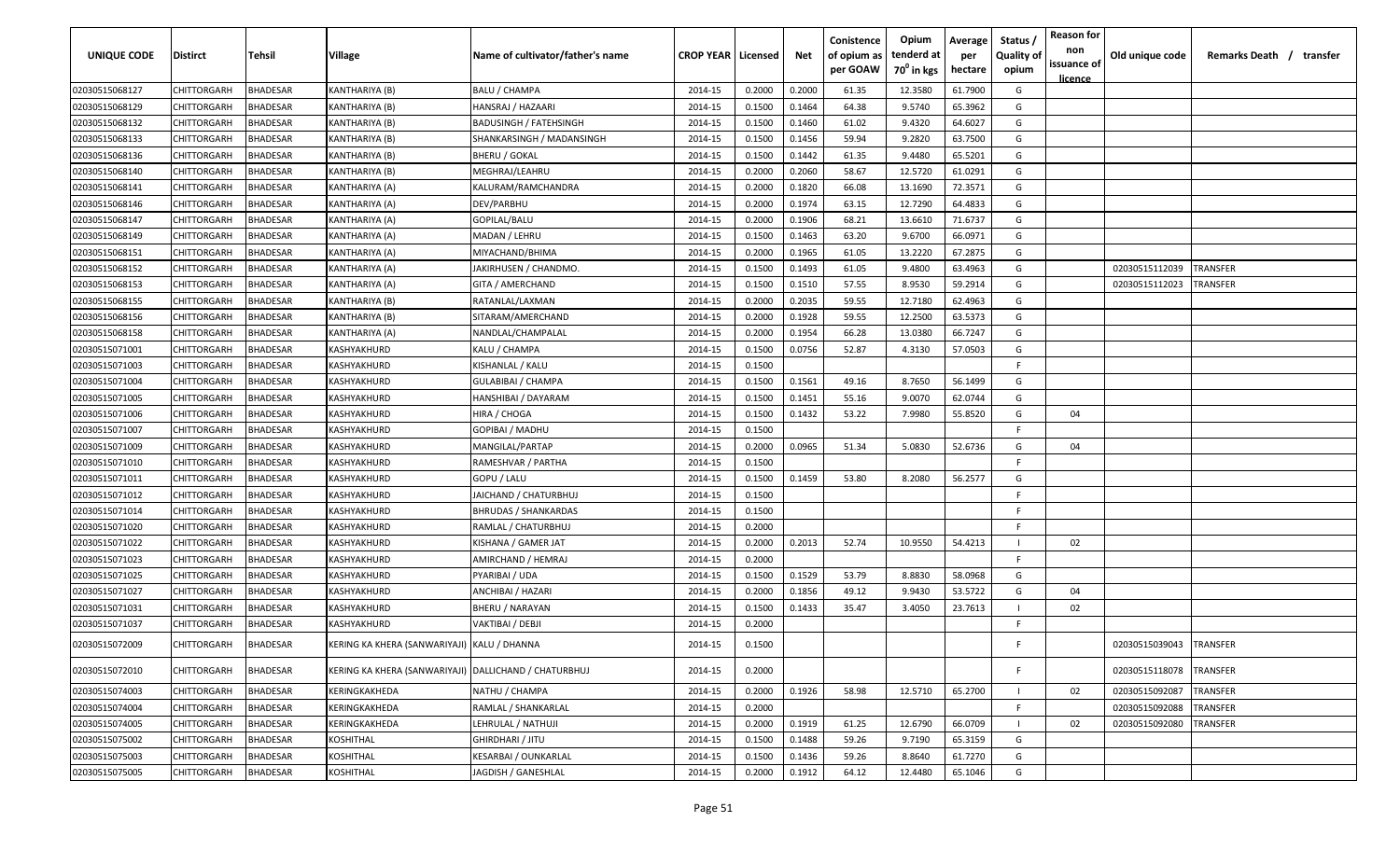| <b>UNIQUE CODE</b> | Distirct           | Tehsil          | Village   | Name of cultivator/father's name | <b>CROP YEAR Licensed</b> |        | Net    | Conistence<br>of opium as | Opium<br>tenderd at    | Average<br>per | Status /<br><b>Quality of</b> | <b>Reason for</b><br>non      | Old unique code | Remarks Death / transfer |
|--------------------|--------------------|-----------------|-----------|----------------------------------|---------------------------|--------|--------|---------------------------|------------------------|----------------|-------------------------------|-------------------------------|-----------------|--------------------------|
|                    |                    |                 |           |                                  |                           |        |        | per GOAW                  | 70 <sup>0</sup> in kgs | hectare        | opium                         | issuance of<br><u>licence</u> |                 |                          |
| 02030515075006     | CHITTORGARH        | <b>BHADESAR</b> | KOSHITHAL | MANGILAL / BHAGWAN               | 2014-15                   | 0.1500 | 0.1335 | 64.12                     | 8.9490                 | 67.0337        | G                             |                               |                 |                          |
| 02030515075007     | CHITTORGARH        | BHADESAR        | KOSHITHAL | MANGIBAI/SANKAR                  | 2014-15                   | 0.1500 | 0.1472 | 64.12                     | 11.0190                | 74.8573        | G                             |                               |                 |                          |
| 02030515075011     | CHITTORGARH        | BHADESAR        | KOSHITHAL | UDAYLAL / GEHRU                  | 2014-15                   | 0.1500 | 0.1465 | 58.29                     | 9.8680                 | 67.3584        | G                             |                               |                 |                          |
| 02030515075012     | CHITTORGARH        | BHADESAR        | KOSHITHAL | MATHURALAL / BHAGWAN             | 2014-15                   | 0.1500 | 0.1453 | 63.64                     | 10.1910                | 70.1376        | G                             |                               |                 |                          |
| 02030515075013     | CHITTORGARH        | BHADESAR        | KOSHITHAL | RAMA / TRILOK                    | 2014-15                   | 0.2000 | 0.1982 | 56.54                     | 11.8490                | 59.7830        | G                             |                               |                 |                          |
| 02030515075014     | CHITTORGARH        | <b>BHADESAR</b> | KOSHITHAL | RMABAI/BHURALAL                  | 2014-15                   | 0.2000 | 0.1990 | 63.64                     | 13.4550                | 67.6131        | G                             |                               |                 |                          |
| 02030515075019     | CHITTORGARH        | <b>BHADESAR</b> | KOSHITHAL | GULABIBAI / DALLA                | 2014-15                   | 0.2000 | 0.1997 | 59.26                     | 12.9270                | 64.7321        | G                             |                               |                 |                          |
| 02030515075021     | CHITTORGARH        | BHADESAR        | KOSHITHAL | SHANAKRGHIR / KISHANGHIR         | 2014-15                   | 0.1500 | 0.1442 | 68.50                     | 10.3920                | 72.0666        | G                             |                               |                 |                          |
| 02030515075023     | CHITTORGARH        | BHADESAR        | KOSHITHAL | CHAMPALAL / LALU                 | 2014-15                   | 0.1500 | 0.1499 | 61.39                     | 10.5330                | 70.2668        | G                             |                               |                 |                          |
| 02030515075027     | CHITTORGARH        | BHADESAR        | KOSHITHAL | HEERALAL / GASI                  | 2014-15                   | 0.1500 | 0.1499 | 59.26                     | 9.9640                 | 66.4710        | G                             |                               |                 |                          |
| 02030515075030     | CHITTORGARH        | BHADESAR        | KOSHITHAL | GANGARAM/HERU                    | 2014-15                   | 0.1500 | 0.1433 | 52.09                     | 9.4430                 | 65.8967        |                               | 02                            |                 |                          |
| 02030515075036     | CHITTORGARH        | BHADESAR        | KOSHITHAL | VARDICHAND / VENA JI             | 2014-15                   | 0.1500 | 0.1437 | 64.12                     | 10.0030                | 69.6103        | G                             |                               |                 |                          |
| 02030515075042     | CHITTORGARH        | BHADESAR        | KOSHITHAL | CHHOGALAL / SHANKARLAL           | 2014-15                   | 0.1500 | 0.1350 | 65.02                     | 10.3010                | 76.3037        | G                             |                               |                 |                          |
| 02030515075044     | CHITTORGARH        | <b>BHADESAR</b> | KOSHITHAL | KISOR/BHAGAWAN                   | 2014-15                   | 0.2000 |        |                           |                        |                | F                             |                               |                 |                          |
| 02030515075051     | CHITTORGARH        | BHADESAR        | KOSHITHAL | MANGU / CHUNA REGAR              | 2014-15                   | 0.1500 | 0.1466 | 63.27                     | 10.4490                | 71.2756        | G                             |                               |                 |                          |
| 02030515075052     | CHITTORGARH        | <b>BHADESAR</b> | KOSHITHAL | PREMSHANKAR / DULICHAND          | 2014-15                   | 0.2000 | 0.1971 | 63.58                     | 12.7610                | 64.7438        | G                             |                               |                 |                          |
| 02030515075060     | CHITTORGARH        | <b>BHADESAR</b> | KOSHITHAL | GEHAL/ONKARLAL                   | 2014-15                   | 0.1500 | 0.1500 | 63.64                     | 10.2460                | 68.3067        | G                             |                               |                 |                          |
| 02030515075061     | CHITTORGARH        | <b>BHADESAR</b> | KOSHITHAL | KASHIRAM / GANGARAM              | 2014-15                   | 0.1500 | 0.1404 | 65.27                     | 10.0700                | 71.7236        | G                             |                               |                 |                          |
| 02030515075080     | <b>CHITTORGARH</b> | BHADESAR        | KOSHITHAL | MAGNIRAM / HEERALAL              | 2014-15                   | 0.1500 | 0.1436 | 59.06                     | 8.8170                 | 61.3997        | G                             |                               |                 |                          |
| 02030515078001     | CHITTORGARH        | BHADESAR        | KUTHNA    | ONKAR LAL / DULICHAND            | 2014-15                   | 0.2000 | 0.2020 | 56.79                     | 11.3900                | 56.3861        | G                             |                               |                 |                          |
| 02030515078003     | CHITTORGARH        | <b>BHADESAR</b> | KUTHNA    | KISHOR / DULICHAND               | 2014-15                   | 0.2000 | 0.1980 | 58.12                     | 11.9060                | 60.1313        | G                             |                               |                 |                          |
| 02030515078005     | CHITTORGARH        | <b>BHADESAR</b> | KUTHNA    | KALU / SHAMBHULAL                | 2014-15                   | 0.2000 |        |                           |                        |                | -F.                           |                               |                 |                          |
| 02030515078006     | CHITTORGARH        | <b>BHADESAR</b> | KUTHNA    | LAHERIBAI / KISHOR               | 2014-15                   | 0.2000 | 0.1914 | 61.17                     | 11.9280                | 62.3197        | G                             |                               |                 |                          |
| 02030515078007     | CHITTORGARH        | BHADESAR        | KUTHNA    | CHAMPABAI / JEETU                | 2014-15                   | 0.2000 |        |                           |                        |                | -F                            |                               |                 |                          |
| 02030515078009     | CHITTORGARH        | BHADESAR        | KUTHNA    | PRATAP / LARU KHAROL             | 2014-15                   | 0.2000 | 0.1926 | 63.46                     | 12.9370                | 67.1703        | G                             |                               |                 |                          |
| 02030515078010     | CHITTORGARH        | BHADESAR        | KUTHNA    | KISHANIBAI/CHUNNILAL             | 2014-15                   | 0.2000 | 0.1964 | 58.16                     | 11.5490                | 58.8035        | G                             |                               |                 |                          |
| 02030515078011     | CHITTORGARH        | BHADESAR        | KUTHNA    | <b>BHERULAL / RODU</b>           | 2014-15                   | 0.1500 |        |                           |                        |                | F.                            |                               |                 |                          |
| 02030515078012     | CHITTORGARH        | <b>BHADESAR</b> | KUTHNA    | RATAN LAL / DALCHAND JAT         | 2014-15                   | 0.2000 | 0.1929 | 58.12                     | 11.7150                | 60.7309        | G                             |                               |                 |                          |
| 02030515078015     | CHITTORGARH        | BHADESAR        | KUTHNA    | RAMCHANDRA / TODU BRAHMIN        | 2014-15                   | 0.2000 | 0.1920 | 60.46                     | 11.7980                | 61.4479        | G                             |                               |                 |                          |
| 02030515078019     | CHITTORGARH        | BHADESAR        | KUTHNA    | RAMLAL / HEMA JAT                | 2014-15                   | 0.2000 | 0.2036 | 63.59                     | 13.4540                | 66.0806        | G                             |                               |                 |                          |
| 02030515078021     | CHITTORGARH        | BHADESAR        | KUTHNA    | SURAJMAL / GOKUL JAT             | 2014-15                   | 0.2000 | 0.1996 | 64.37                     | 12.9290                | 64.7745        | G                             |                               |                 |                          |
| 02030515078024     | CHITTORGARH        | BHADESAR        | KUTHNA    | BHERULAL / UDAJI                 | 2014-15                   | 0.1500 | 0.1491 | 59.59                     | 9.5340                 | 63.9437        | G                             |                               |                 |                          |
| 02030515078025     | CHITTORGARH        | BHADESAR        | KUTHNA    | UDAILAL / PEMA SHARMA            | 2014-15                   | 0.2000 | 0.1371 | 55.92                     | 7.8930                 | 57.5711        | G                             |                               |                 |                          |
| 02030515078026     | CHITTORGARH        | BHADESAR        | KUTHNA    | HEERALAL / ONKAR                 | 2014-15                   | 0.2000 | 0.1948 | 58.12                     | 11.4000                | 58.5216        | G                             |                               |                 |                          |
| 02030515078031     | <b>CHITTORGARH</b> | BHADESAR        | KUTHNA    | <b>BHAGWANLAL / UDAILAL</b>      | 2014-15                   | 0.1500 | 0.1521 | 60.51                     | 9.4400                 | 62.0644        | G                             |                               |                 |                          |
| 02030515078032     | <b>CHITTORGARH</b> | <b>BHADESAR</b> | KUTHNA    | <b>GANGARAM / NANA JI</b>        | 2014-15                   | 0.2000 | 0.1987 | 61.81                     | 12.6000                | 63.4122        | G                             |                               |                 |                          |
| 02030515078033     | <b>CHITTORGARH</b> | <b>BHADESAR</b> | KUTHNA    | CHANDIBAI / DHANNA               | 2014-15                   | 0.2000 | 0.1955 | 58.07                     | 11.8460                | 60.5934        | G                             |                               |                 |                          |
| 02030515078034     | <b>CHITTORGARH</b> | <b>BHADESAR</b> | KUTHNA    | MEGHA / AMARCHAND                | 2014-15                   | 0.1500 | 0.1403 | 64.37                     | 9.1960                 | 65.5453        | G                             |                               |                 |                          |
| 02030515078036     | <b>CHITTORGARH</b> | <b>BHADESAR</b> | KUTHNA    | UDA / DUNGA JAT                  | 2014-15                   | 0.2000 |        |                           |                        |                | F.                            |                               |                 |                          |
| 02030515078037     | CHITTORGARH        | BHADESAR        | KUTHNA    | JEENU / DHANNA JAT               | 2014-15                   | 0.2000 | 0.2010 | 59.85                     | 11.8930                | 59.1692        | G                             |                               |                 |                          |
| 02030515078039     | CHITTORGARH        | BHADESAR        | KUTHNA    | RAMLAL / CHAMPALAL               | 2014-15                   | 0.2000 | 0.2035 | 58.07                     | 12.0540                | 59.2334        | G                             |                               |                 |                          |
| 02030515078041     | CHITTORGARH        | <b>BHADESAR</b> | KUTHNA    | DALLAWAN / MADHUWAN              | 2014-15                   | 0.2000 | 0.1987 | 59.85                     | 12.0560                | 60.6744        | G                             |                               |                 |                          |
| 02030515078044     | CHITTORGARH        | BHADESAR        | KUTHNA    | <b>GULAB / MADHU</b>             | 2014-15                   | 0.1500 | 0.1499 | 63.63                     | 9.7080                 | 64.7632        | G                             |                               |                 |                          |
| 02030515078046     | CHITTORGARH        | <b>BHADESAR</b> | KUTHNA    | KALU / KISHNA JI                 | 2014-15                   | 0.1500 | 0.1450 | 58.16                     | 8.5000                 | 58.6207        | G                             |                               |                 |                          |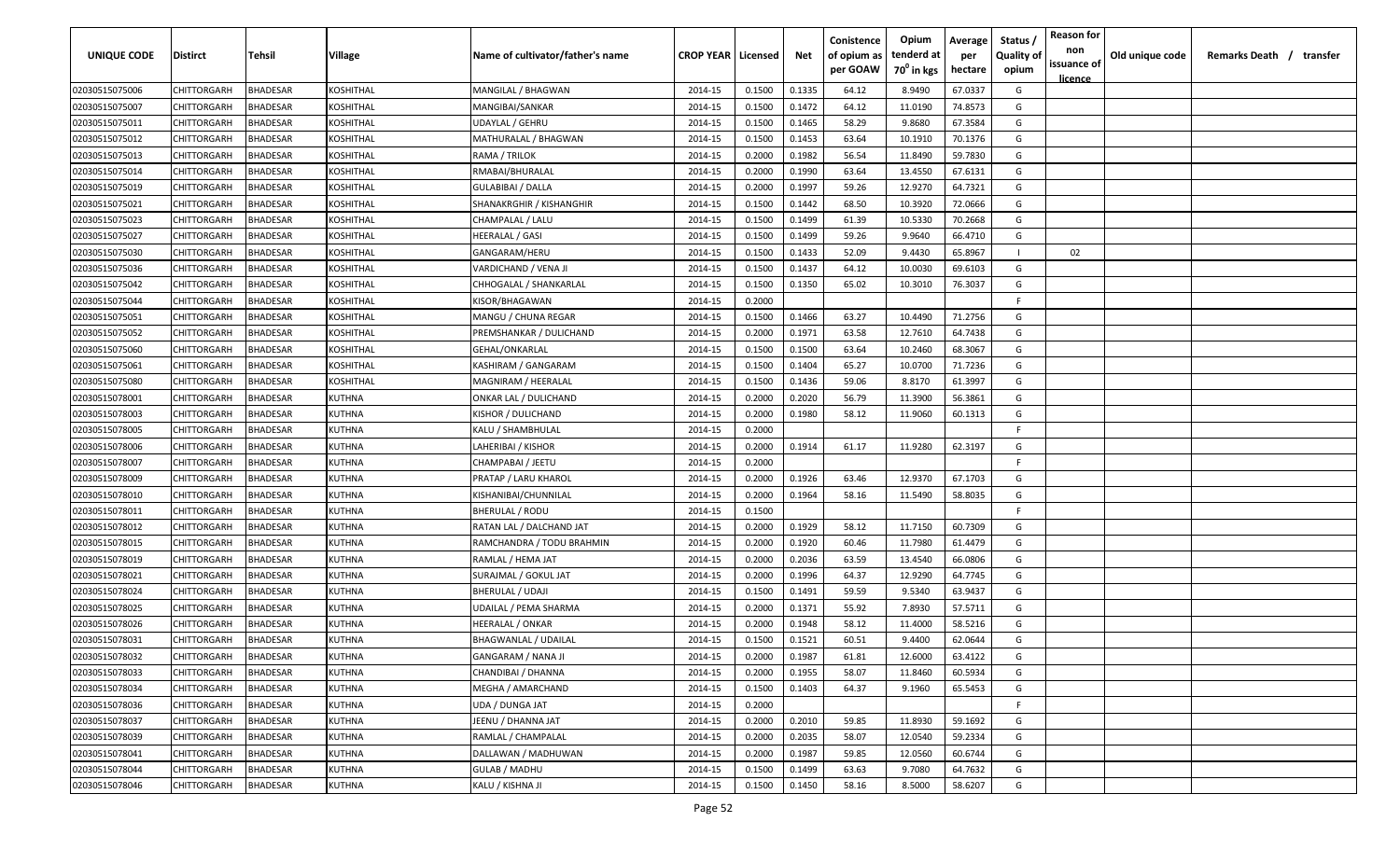| <b>UNIQUE CODE</b> | Distirct           | Tehsil          | Village       | Name of cultivator/father's name | <b>CROP YEAR Licensed</b> |        | Net    | Conistence<br>of opium as | Opium<br>tenderd at    | Average<br>per | Status /<br><b>Quality of</b> | <b>Reason for</b><br>non<br>issuance of | Old unique code | Remarks Death / transfer |
|--------------------|--------------------|-----------------|---------------|----------------------------------|---------------------------|--------|--------|---------------------------|------------------------|----------------|-------------------------------|-----------------------------------------|-----------------|--------------------------|
|                    |                    |                 |               |                                  |                           |        |        | per GOAW                  | 70 <sup>0</sup> in kgs | hectare        | opium                         | <u>licence</u>                          |                 |                          |
| 02030515078047     | CHITTORGARH        | <b>BHADESAR</b> | KUTHNA        | GOPIBAI / KISHANLAL              | 2014-15                   | 0.1500 | 0.1481 | 58.16                     | 8.8150                 | 59.5206        | G                             |                                         |                 |                          |
| 02030515078048     | CHITTORGARH        | BHADESAR        | KUTHNA        | KHEMA / HEMA                     | 2014-15                   | 0.2000 |        |                           |                        |                | -F.                           |                                         |                 |                          |
| 02030515078049     | CHITTORGARH        | BHADESAR        | KUTHNA        | PRATHVIRAJ / HEMRAJ              | 2014-15                   | 0.1500 | 0.0536 | 61.09                     | 3.4910                 | 65.1306        | G                             |                                         |                 |                          |
| 02030515078052     | CHITTORGARH        | <b>BHADESAR</b> | KUTHNA        | NARAYAN/MODA                     | 2014-15                   | 0.1500 | 0.1453 | 59.57                     | 9.2670                 | 63.7784        | G                             |                                         |                 |                          |
| 02030515078053     | CHITTORGARH        | BHADESAR        | KUTHNA        | CHATURBHUJ / DAYARAM             | 2014-15                   | 0.2000 | 0.0979 | 61.92                     | 6.0770                 | 62.0735        | G                             |                                         |                 |                          |
| 02030515078060     | CHITTORGARH        | <b>BHADESAR</b> | KUTHNA        | SHANKAR / DOLA                   | 2014-15                   | 0.2000 | 0.2025 | 58.16                     | 11.9480                | 59.0025        | G                             |                                         |                 |                          |
| 02030515078064     | CHITTORGARH        | <b>BHADESAR</b> | KUTHNA        | HARLAL/KISHANA                   | 2014-15                   | 0.1500 | 0.1481 | 63.68                     | 9.4880                 | 64.0648        | G                             |                                         |                 |                          |
| 02030515078065     | CHITTORGARH        | BHADESAR        | KUTHNA        | PRABHULAL / KISHNA               | 2014-15                   | 0.2000 | 0.1927 | 61.51                     | 12.0740                | 62.6570        | G                             |                                         |                 |                          |
| 02030515078067     | CHITTORGARH        | BHADESAR        | KUTHNA        | RATAN/KISHOR/CHAMPA              | 2014-15                   | 0.1500 | 0.1523 | 55.48                     | 8.5440                 | 56.0998        | G                             |                                         |                 |                          |
| 02030515078071     | CHITTORGARH        | BHADESAR        | KUTHNA        | NAGJIRAM / RAMA                  | 2014-15                   | 0.2000 | 0.2039 | 64.37                     | 13.6100                | 66.7484        | G                             |                                         |                 |                          |
| 02030515078072     | CHITTORGARH        | BHADESAR        | KUTHNA        | BHAGWAN/UDA/SORAJMAL             | 2014-15                   | 0.2000 | 0.2008 | 52.58                     | 10.7710                | 53.6404        | G                             | 04                                      |                 |                          |
| 02030515078074     | CHITTORGARH        | BHADESAR        | KUTHNA        | HAJARI/DULLICHAND                | 2014-15                   | 0.2000 | 0.0973 | 61.51                     | 6.1510                 | 63.2169        | G                             |                                         |                 |                          |
| 02030515078076     | CHITTORGARH        | BHADESAR        | KUTHNA        | MIYACHAND / LACHIRAM             | 2014-15                   | 0.2000 | 0.2000 | 61.23                     | 12.4380                | 62.1900        | G                             |                                         |                 |                          |
| 02030515078081     | CHITTORGARH        | <b>BHADESAR</b> | KUTHNA        | MOHAN / UDERAM                   | 2014-15                   | 0.2000 | 0.1790 | 61.51                     | 11.1950                | 62.5419        | G                             |                                         |                 |                          |
| 02030515078082     | CHITTORGARH        | BHADESAR        | KUTHNA        | MADHU / DHANNA                   | 2014-15                   | 0.2000 | 0.2017 | 59.85                     | 12.0810                | 59.8959        | G                             |                                         |                 |                          |
| 02030515078084     | CHITTORGARH        | <b>BHADESAR</b> | KUTHNA        | <b>BHERA / RAGHU</b>             | 2014-15                   | 0.2000 | 0.1984 | 61.23                     | 12.1320                | 61.1492        | G                             |                                         |                 |                          |
| 02030515078085     | CHITTORGARH        | BHADESAR        | KUTHNA        | RAMESHWAR / CHUNNILAL            | 2014-15                   | 0.2000 | 0.1963 | 58.16                     | 11.5660                | 58.9200        | G                             |                                         |                 |                          |
| 02030515078087     | CHITTORGARH        | BHADESAR        | <b>KUTHNA</b> | GOPILAL / KISHAN                 | 2014-15                   | 0.1500 | 0.1524 | 59.87                     | 9.1340                 | 59.9344        | G                             |                                         |                 |                          |
| 02030515078088     | CHITTORGARH        | BHADESAR        | KUTHNA        | KOSHALYABAI/UDAILAL              | 2014-15                   | 0.2000 | 0.0995 | 60.50                     | 6.1970                 | 62.2814        | G                             |                                         |                 |                          |
| 02030515078090     | CHITTORGARH        | BHADESAR        | KUTHNA        | <b>BHERU / CHAMPA</b>            | 2014-15                   | 0.2000 | 0.1976 | 57.68                     | 12.0880                | 61.1741        | G                             |                                         |                 |                          |
| 02030515078091     | CHITTORGARH        | <b>BHADESAR</b> | KUTHNA        | UDAIRAM / SHANKAR                | 2014-15                   | 0.2000 | 0.1980 | 64.42                     | 13.2060                | 66.6970        | G                             |                                         |                 |                          |
| 02030515078092     | CHITTORGARH        | <b>BHADESAR</b> | KUTHNA        | RATAN / DAYARAM                  | 2014-15                   | 0.1500 | 0.1488 | 61.23                     | 9.3510                 | 62.8427        | G                             |                                         |                 |                          |
| 02030515078094     | CHITTORGARH        | <b>BHADESAR</b> | KUTHNA        | SHANKAR / MEGHA                  | 2014-15                   | 0.1500 | 0.1464 | 64.42                     | 9.4790                 | 64.7473        | G                             |                                         |                 |                          |
| 02030515078095     | CHITTORGARH        | <b>BHADESAR</b> | KUTHNA        | DEVJI/DUDHA                      | 2014-15                   | 0.2000 | 0.2063 | 56.54                     | 12.7050                | 61.5851        | G                             |                                         |                 |                          |
| 02030515078100     | CHITTORGARH        | BHADESAR        | KUTHNA        | PURANMAL / UDAILAL               | 2014-15                   | 0.2000 | 0.1907 | 61.23                     | 11.6510                | 61.0960        | G                             |                                         |                 |                          |
| 02030515078101     | CHITTORGARH        | BHADESAR        | KUTHNA        | SURESH / CHHAGANLAL              | 2014-15                   | 0.1500 | 0.0787 | 58.07                     | 4.8280                 | 61.3469        | G                             |                                         |                 |                          |
| 02030515078105     | CHITTORGARH        | BHADESAR        | KUTHNA        | RATAN / DALLA                    | 2014-15                   | 0.1500 | 0.1472 | 58.12                     | 8.6350                 | 58.6617        | G                             |                                         |                 |                          |
| 02030515078108     | CHITTORGARH        | BHADESAR        | KUTHNA        | KISHANLAL / HARLAL               | 2014-15                   | 0.2000 | 0.2027 | 58.12                     | 11.9730                | 59.0676        | G                             |                                         |                 |                          |
| 02030515078109     | CHITTORGARH        | BHADESAR        | KUTHNA        | PURANMAL / HAJARI                | 2014-15                   | 0.1500 |        |                           |                        |                | F.                            |                                         |                 |                          |
| 02030515078114     | CHITTORGARH        | BHADESAR        | KUTHNA        | SHYAMABAI/LAXMAN                 | 2014-15                   | 0.1500 | 0.1459 | 64.42                     | 9.4700                 | 64.9075        | G                             |                                         |                 |                          |
| 02030515078117     | CHITTORGARH        | BHADESAR        | KUTHNA        | DALCHAND / CHOGA                 | 2014-15                   | 0.2000 |        |                           |                        |                | F                             |                                         |                 |                          |
| 02030515078120     | CHITTORGARH        | BHADESAR        | KUTHNA        | <b>BHAGWAN / NARUJI</b>          | 2014-15                   | 0.1500 | 0.1504 | 60.83                     | 8.9680                 | 59.6277        | G                             |                                         |                 |                          |
| 02030515078121     | CHITTORGARH        | BHADESAR        | KUTHNA        | RATAN/KISHOR/GANESH              | 2014-15                   | 0.2000 | 0.1951 | 61.09                     | 12.1570                | 62.3116        | G                             |                                         |                 |                          |
| 02030515078122     | CHITTORGARH        | BHADESAR        | KUTHNA        | DUNGA / PEMA                     | 2014-15                   | 0.2000 | 0.1920 | 60.57                     | 11.8460                | 61.6979        | G                             |                                         |                 |                          |
| 02030515078123     | CHITTORGARH        | BHADESAR        | KUTHNA        | <b>BHAGWAN / DALLA</b>           | 2014-15                   | 0.2000 |        |                           |                        |                | F                             |                                         |                 |                          |
| 02030515078125     | <b>CHITTORGARH</b> | <b>BHADESAR</b> | KUTHNA        | UDAILAL / RAMCHANDRA             | 2014-15                   | 0.2000 | 0.1907 | 61.09                     | 11.6250                | 60.9596        | G                             |                                         |                 |                          |
| 02030515078126     | <b>CHITTORGARH</b> | <b>BHADESAR</b> | KUTHNA        | TAKUBAI/MIYALAL                  | 2014-15                   | 0.2000 | 0.1966 | 61.09                     | 12.3580                | 62.8586        | G                             |                                         |                 |                          |
| 02030515078127     | <b>CHITTORGARH</b> | <b>BHADESAR</b> | <b>KUTHNA</b> | <b>MOTI / MANGILAL</b>           | 2014-15                   | 0.2000 | 0.1968 | 58.07                     | 11.6800                | 59.3496        | G                             |                                         |                 |                          |
| 02030515078131     | <b>CHITTORGARH</b> | <b>BHADESAR</b> | KUTHNA        | ONKAR / MANGU                    | 2014-15                   | 0.1500 | 0.1403 | 61.09                     | 8.6140                 | 61.3970        | G                             |                                         |                 |                          |
| 02030515078134     | CHITTORGARH        | BHADESAR        | KUTHNA        | MEGHRAJ / GULAB                  | 2014-15                   | 0.2000 | 0.2077 | 61.56                     | 14.2640                | 68.6760        | G                             |                                         |                 |                          |
| 02030515078152     | CHITTORGARH        | BHADESAR        | KUTHNA        | DALLAVAN/HEMA                    | 2014-15                   | 0.1500 | 0.1482 | 59.58                     | 8.9630                 | 60.4791        | G                             |                                         |                 |                          |
| 02030515078154     | CHITTORGARH        | <b>BHADESAR</b> | KUTHNA        | DIPCHAND / JAVAHARMAL            | 2014-15                   | 0.2000 | 0.1900 | 58.12                     | 10.9680                | 57.7263        | G                             |                                         |                 |                          |
| 02030515080001     | CHITTORGARH        | BHADESAR        | LAXMIPURA     | PARTHU / DEVJI                   | 2014-15                   | 0.2000 | 0.1941 | 66.10                     | 14.1830                | 73.0706        | G                             |                                         |                 |                          |
| 02030515080007     | <b>CHITTORGARH</b> | <b>BHADESAR</b> | LAXMIPURA     | DEVJI / KARMA                    | 2014-15                   | 0.1500 | 0.1381 | 64.53                     | 9.7530                 | 70.6227        | G                             |                                         |                 |                          |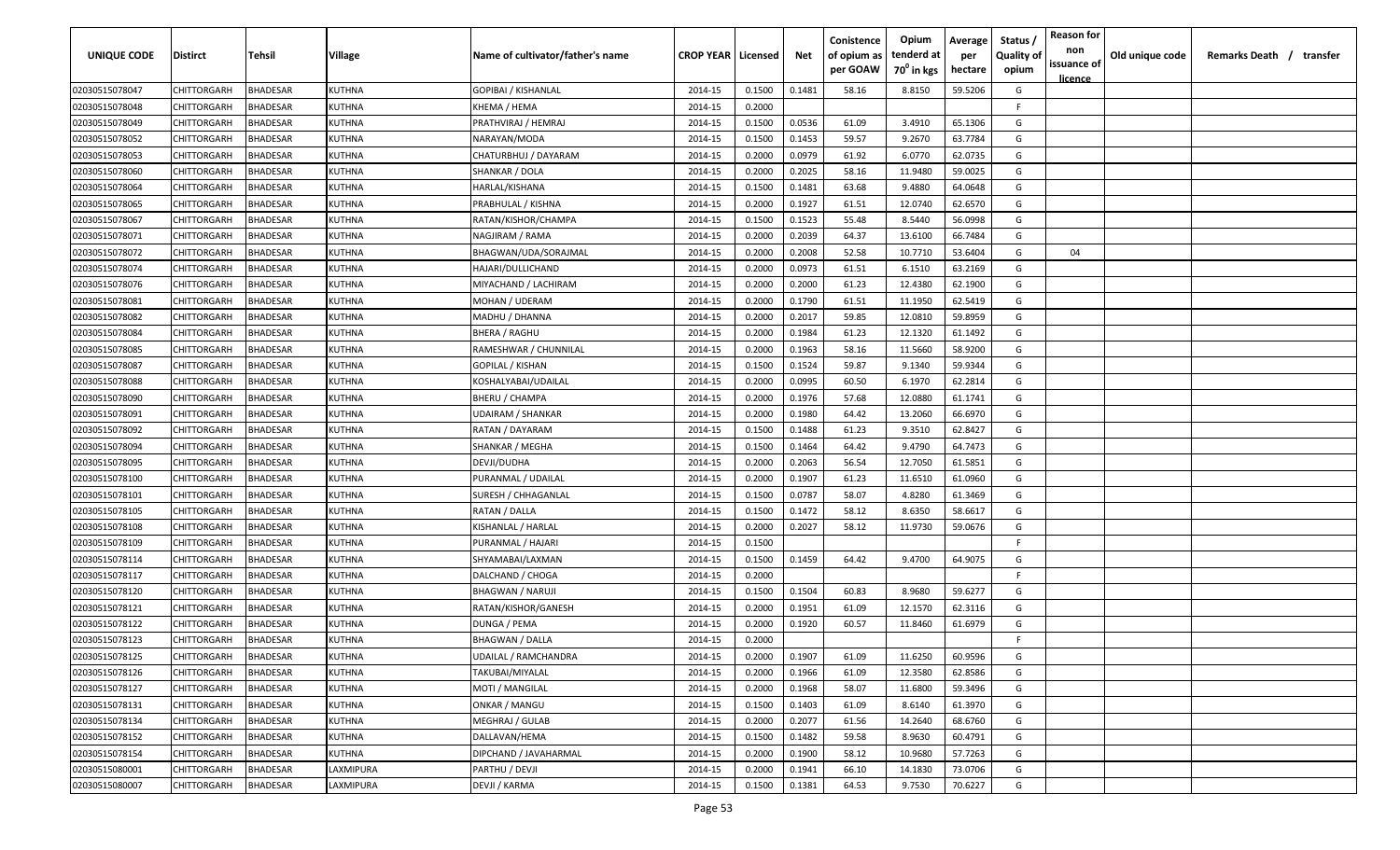| UNIQUE CODE    | Distirct           | Tehsil          | Village         | Name of cultivator/father's name | <b>CROP YEAR   Licensed</b> |        | Net    | Conistence<br>of opium as | Opium<br>tenderd at    | Average<br>per | Status /<br><b>Quality of</b> | <b>Reason for</b><br>non      | Old unique code | Remarks Death / transfer |
|----------------|--------------------|-----------------|-----------------|----------------------------------|-----------------------------|--------|--------|---------------------------|------------------------|----------------|-------------------------------|-------------------------------|-----------------|--------------------------|
|                |                    |                 |                 |                                  |                             |        |        | per GOAW                  | 70 <sup>0</sup> in kgs | hectare        | opium                         | issuance of<br><u>licence</u> |                 |                          |
| 02030515080008 | CHITTORGARH        | <b>BHADESAR</b> | LAXMIPURA       | SANI / DALU                      | 2014-15                     | 0.2000 | 0.1911 | 61.90                     | 13.0170                | 68.1162        | G                             |                               |                 |                          |
| 02030515080009 | CHITTORGARH        | BHADESAR        | LAXMIPURA       | HIRA / KARMA                     | 2014-15                     | 0.2000 | 0.1925 | 61.16                     | 12.8960                | 66.9922        | G                             |                               |                 |                          |
| 02030515080011 | CHITTORGARH        | BHADESAR        | LAXMIPURA       | RAMIBAI/MAGNA                    | 2014-15                     | 0.1500 | 0.1424 | 64.44                     | 9.9050                 | 69.5576        | G                             |                               |                 |                          |
| 02030515080016 | CHITTORGARH        | BHADESAR        | LAXMIPURA       | RATANLAL/KHURAJ                  | 2014-15                     | 0.1500 | 0.1316 | 55.23                     | 7.8270                 | 59.4757        | G                             |                               |                 |                          |
| 02030515080021 | CHITTORGARH        | BHADESAR        | LAXMIPURA       | GITABAI / SHANKARRAM             | 2014-15                     | 0.1500 | 0.1439 | 59.12                     | 9.5350                 | 66.2613        | G                             |                               |                 |                          |
| 02030515080026 | CHITTORGARH        | <b>BHADESAR</b> | LAXMIPURA       | VIJAYSINGH/BHANWARSINGH          | 2014-15                     | 0.1500 | 0.1487 | 61.16                     | 10.0130                | 67.3369        | G                             |                               |                 |                          |
| 02030515080027 | CHITTORGARH        | <b>BHADESAR</b> | LAXMIPURA       | MOHANLAL / PYARCHAND             | 2014-15                     | 0.1500 | 0.1440 | 62.59                     | 9.9880                 | 69.3611        | G                             |                               |                 |                          |
| 02030515080028 | CHITTORGARH        | BHADESAR        | <b>AXMIPURA</b> | PRABHUDAS / RAGHUNATH            | 2014-15                     | 0.1500 | 0.1430 | 59.78                     | 9.5390                 | 66.7063        | G                             |                               |                 |                          |
| 02030515080032 | CHITTORGARH        | BHADESAR        | LAXMIPURA       | CHANDIBAI/GOPIDAS                | 2014-15                     | 0.1500 | 0.1505 | 59.74                     | 9.6350                 | 64.0199        | G                             |                               |                 |                          |
| 02030515080034 | CHITTORGARH        | BHADESAR        | LAXMIPURA       | SHANKAR / LALJI                  | 2014-15                     | 0.1500 | 0.0940 | 61.20                     | 5.9980                 | 63.8085        |                               | 02                            |                 |                          |
| 02030515080038 | CHITTORGARH        | BHADESAR        | AXMIPURA        | PARASBAI/KAILASH                 | 2014-15                     | 0.1500 | 0.1415 | 62.79                     | 9.5170                 | 67.2580        | G                             |                               |                 |                          |
| 02030515080039 | CHITTORGARH        | BHADESAR        | AXMIPURA        | BHERA / DEVJI                    | 2014-15                     | 0.2000 | 0.1927 | 64.13                     | 13.5130                | 70.1245        | G                             |                               |                 |                          |
| 02030515080044 | CHITTORGARH        | BHADESAR        | LAXMIPURA       | REWALSINGH / FATEHSINGH          | 2014-15                     | 0.1500 | 0.1418 | 62.93                     | 9.4310                 | 66.5092        | G                             |                               |                 |                          |
| 02030515080047 | CHITTORGARH        | BHADESAR        | LAXMIPURA       | RATANSINGH / BHIMSINGH           | 2014-15                     | 0.2000 | 0.2002 | 58.25                     | 11.9750                | 59.8152        | G                             |                               |                 |                          |
| 02030515080048 | CHITTORGARH        | BHADESAR        | LAXMIPURA       | SHRILAL / LALA                   | 2014-15                     | 0.1500 | 0.1407 | 59.12                     | 8.8510                 | 62.9069        |                               | 02                            |                 |                          |
| 02030515080049 | CHITTORGARH        | <b>BHADESAR</b> | LAXMIPURA       | DALPATSINGH / SARDAARSINGH       | 2014-15                     | 0.2000 | 0.1000 | 59.48                     | 6.6450                 | 66.4500        | G                             |                               |                 |                          |
| 02030515080050 | CHITTORGARH        | BHADESAR        | LAXMIPURA       | JITUDAS / GOPIDAS                | 2014-15                     | 0.1500 | 0.1445 | 62.73                     | 9.8490                 | 68.1592        | G                             |                               |                 |                          |
| 02030515080052 | CHITTORGARH        | BHADESAR        | LAXMIPURA       | <b>KESHUDAS / GOKALDAS</b>       | 2014-15                     | 0.2000 | 0.2000 | 65.10                     | 14.4430                | 72.2150        | G                             |                               |                 |                          |
| 02030515080053 | CHITTORGARH        | BHADESAR        | LAXMIPURA       | GOVERDHAN / GOPI                 | 2014-15                     | 0.1500 | 0.1420 | 68.98                     | 10.8400                | 76.3380        | G                             |                               |                 |                          |
| 02030515081002 | CHITTORGARH        | BHADESAR        | LESWA           | JAMNALA/CHUNNILAL                | 2014-15                     | 0.2000 |        |                           |                        |                | F.                            |                               |                 |                          |
| 02030515081003 | CHITTORGARH        | <b>BHADESAR</b> | LESWA           | JITU / LAKHMA                    | 2014-15                     | 0.2000 | 0.1984 | 58.21                     | 11.9410                | 60.1865        | G                             |                               |                 |                          |
| 02030515081009 | CHITTORGARH        | <b>BHADESAR</b> | LESWA           | KELAESH / HAJARI                 | 2014-15                     | 0.2000 |        |                           |                        |                | -F.                           |                               |                 |                          |
| 02030515081011 | CHITTORGARH        | <b>BHADESAR</b> | LESWA           | HAMERIBAI / HIRA                 | 2014-15                     | 0.1500 | 0.0159 | 61.02                     | 1.0020                 | 63.0189        | G                             |                               |                 |                          |
| 02030515081013 | CHITTORGARH        | BHADESAR        | LESWA           | PYARIBAI / GANESHLAL             | 2014-15                     | 0.1500 | 0.1449 | 55.41                     | 8.0660                 | 55.6660        | G                             | 04                            |                 |                          |
| 02030515081015 | CHITTORGARH        | BHADESAR        | LESWA           | CHAMPALAL / MIANCHAND            | 2014-15                     | 0.1500 | 0.0160 | 64.12                     | 0.9800                 | 61.2500        | G                             |                               |                 |                          |
| 02030515081016 | CHITTORGARH        | BHADESAR        | LESWA           | GOPUGIR / CHAGANGOSAI            | 2014-15                     | 0.1500 | 0.1500 | 51.68                     | 7.7820                 | 51.8800        | G                             | 04                            |                 |                          |
| 02030515081017 | CHITTORGARH        | BHADESAR        | LESWA           | MOTILAL / RAKMATELI              | 2014-15                     | 0.1500 | 0.1408 | 59.26                     | 8.0420                 | 57.1165        | G                             |                               |                 |                          |
| 02030515081019 | CHITTORGARH        | BHADESAR        | LESWA           | NARAYANLAL / GANGARAM            | 2014-15                     | 0.1000 |        |                           |                        |                | -F.                           |                               |                 |                          |
| 02030515081022 | CHITTORGARH        | BHADESAR        | LESWA           | RAMGIR / SHANKARGIR              | 2014-15                     | 0.2000 | 0.2008 | 57.06                     | 11.4450                | 56.9970        | G                             |                               |                 |                          |
| 02030515081024 | CHITTORGARH        | BHADESAR        | LESWA           | <b>BAGDIBAI / NARAYAN</b>        | 2014-15                     | 0.2000 |        |                           |                        |                | -F.                           |                               |                 |                          |
| 02030515081028 | CHITTORGARH        | BHADESAR        | LESWA           | RATANLAL / CHAMPA                | 2014-15                     | 0.1500 | 0.1450 | 59.38                     | 8.6950                 | 59.9655        | G                             |                               |                 |                          |
| 02030515082002 | CHITTORGARH        | <b>BHADESAR</b> | LUWANA          | MOTILAL/AMERCHAND                | 2014-15                     | 0.2000 |        |                           |                        |                | -F.                           |                               | 02030515078151  | TRANSFER                 |
| 02030515082011 | CHITTORGARH        | BHADESAR        | LUWANA          | NARAYAN / DAVEJI                 | 2014-15                     | 0.2000 |        |                           |                        |                | -F                            |                               | 02030515078149  | TRANSFER                 |
| 02030515082022 | CHITTORGARH        | BHADESAR        | LUWANA          | GANGARAM / PARTHA                | 2014-15                     | 0.1500 | 0.1503 | 65.64                     | 9.0400                 | 60.1464        | G                             |                               | 02030515078153  | TRANSFER                 |
| 02030515083008 | CHITTORGARH        | BHADESAR        | MADANPURA       | GASI / ONKAR                     | 2014-15                     | 0.2000 | 0.1922 | 61.02                     | 11.7070                | 60.9105        | G                             |                               |                 |                          |
| 02030515083021 | CHITTORGARH        | <b>BHADESAR</b> | MADANPURA       | LAHRU / HAZARI                   | 2014-15                     | 0.2000 | 0.1935 | 58.18                     | 11.8110                | 61.0388        | G                             |                               |                 |                          |
| 02030515083025 | CHITTORGARH        | <b>BHADESAR</b> | MADANPURA       | SHORAM / GAMER                   | 2014-15                     | 0.1500 | 0.1512 | 58.18                     | 8.8100                 | 58.2672        | G                             |                               |                 |                          |
| 02030515083032 | <b>CHITTORGARH</b> | <b>BHADESAR</b> | MADANPURA       | MANGILAL/KISHANA                 | 2014-15                     | 0.1500 | 0.1500 | 48.05                     | 7.2080                 | 48.0533        | G                             | 04                            |                 |                          |
| 02030515083033 | <b>CHITTORGARH</b> | <b>BHADESAR</b> | MADANPURA       | CHAMPALA/KISHNA                  | 2014-15                     | 0.2000 |        |                           |                        |                | F.                            |                               |                 |                          |
| 02030515085014 | CHITTORGARH        | <b>BHADESAR</b> | MAN JI KA GUDA  | SAJJANKUVAR / BHERUSINGH         | 2014-15                     | 0.1500 | 0.1440 | 57.18                     | 9.4760                 | 65.8056        | G                             |                               | 02030515092089  | TRANSFER                 |
| 02030515086001 | CHITTORGARH        | BHADESAR        | MANDPIA         | RAMLAL / CHUNILAL                | 2014-15                     | 0.1500 |        |                           |                        |                | F.                            |                               | 02030515019043  | TRANSFER                 |
| 02030515087001 | CHITTORGARH        | BHADESAR        | MANPURA         | PYARIBAI / GOKAL                 | 2014-15                     | 0.2000 | 0.1935 | 59.20                     | 12.3140                | 63.6382        | G                             |                               |                 |                          |
| 02030515087003 | CHITTORGARH        | BHADESAR        | MANPURA         | RATAN/HAJARI                     | 2014-15                     | 0.2000 | 0.1650 | 62.67                     | 11.0570                | 67.0121        | G                             |                               |                 |                          |
| 02030515087004 | <b>CHITTORGARH</b> | <b>BHADESAR</b> | MANPURA         | SOSERBAI / DHANRAJ               | 2014-15                     | 0.1500 | 0.1252 | 66.28                     | 8.5030                 | 67.9153        | G                             |                               |                 |                          |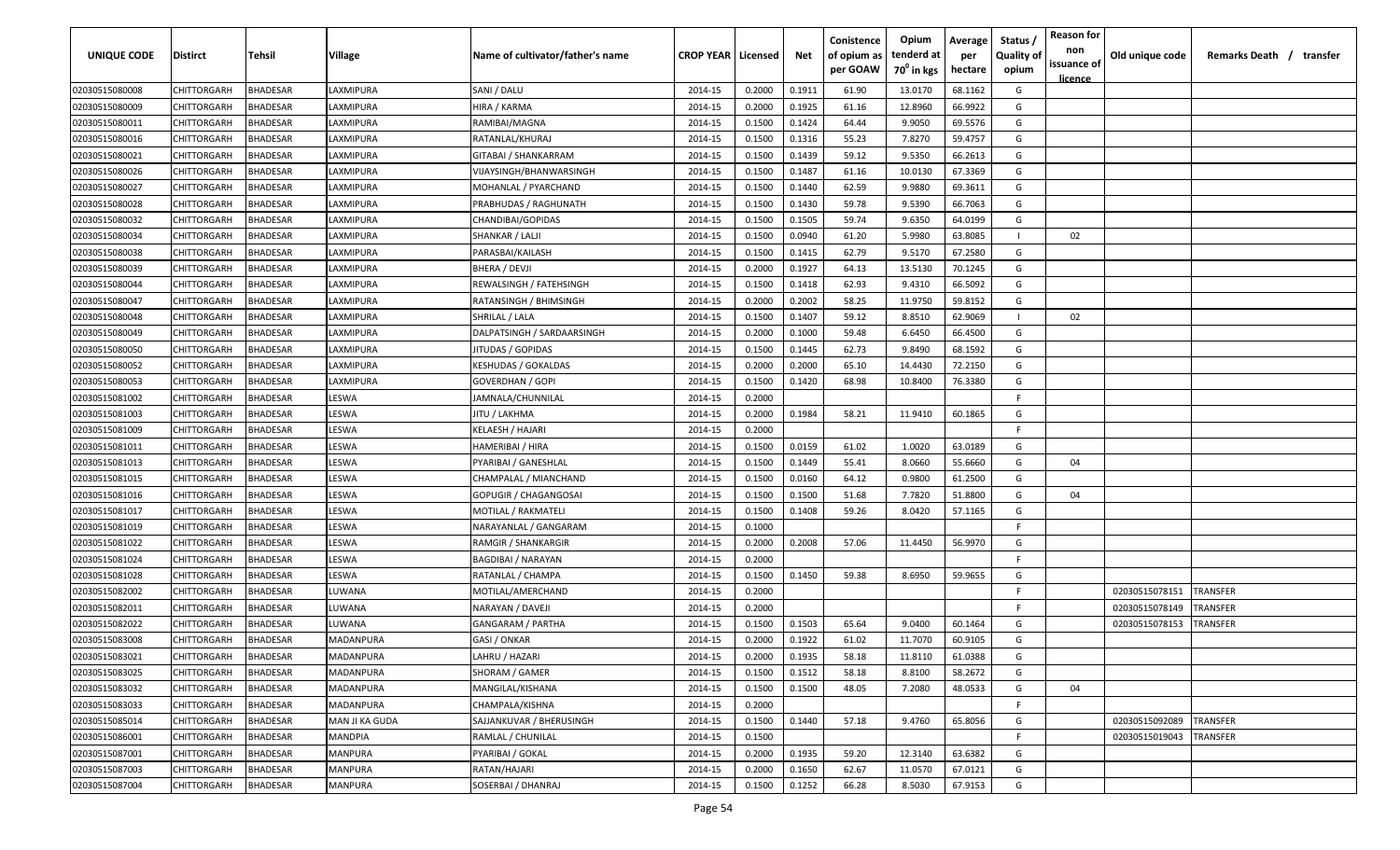| <b>UNIQUE CODE</b> | Distirct           | Tehsil          | Village    | Name of cultivator/father's name | <b>CROP YEAR Licensed</b> |        | Net    | Conistence<br>of opium as | Opium<br>tenderd at    | Average<br>per | Status /<br><b>Quality of</b> | <b>Reason for</b><br>non<br>issuance of | Old unique code | Remarks Death / transfer |
|--------------------|--------------------|-----------------|------------|----------------------------------|---------------------------|--------|--------|---------------------------|------------------------|----------------|-------------------------------|-----------------------------------------|-----------------|--------------------------|
|                    |                    |                 |            |                                  |                           |        |        | per GOAW                  | 70 <sup>0</sup> in kgs | hectare        | opium                         | <u>licence</u>                          |                 |                          |
| 02030515087008     | CHITTORGARH        | <b>BHADESAR</b> | MANPURA    | <b>UDAIRAM / CHHOGA</b>          | 2014-15                   | 0.2000 | 0.2000 | 62.67                     | 13.0530                | 65.2650        | G                             |                                         |                 |                          |
| 02030515087015     | CHITTORGARH        | BHADESAR        | MANPURA    | MOHANLAL / MATHURALAL            | 2014-15                   | 0.1500 | 0.1452 | 62.67                     | 9.5080                 | 65.4821        | G                             |                                         |                 |                          |
| 02030515087017     | CHITTORGARH        | BHADESAR        | MANPURA    | <b>BANSHILAL / MATHURALAL</b>    | 2014-15                   | 0.1500 | 0.1420 | 62.26                     | 9.4810                 | 66.7676        | G                             |                                         |                 |                          |
| 02030515087018     | CHITTORGARH        | BHADESAR        | MANPURA    | NATHU / VARDA JAT                | 2014-15                   | 0.2000 | 0.2035 | 61.16                     | 13.2280                | 65.0025        | G                             |                                         |                 |                          |
| 02030515087026     | CHITTORGARH        | BHADESAR        | MANPURA    | NATHU / MODA                     | 2014-15                   | 0.2000 | 0.1987 | 55.99                     | 11.5420                | 58.0876        | G                             |                                         |                 |                          |
| 02030515087027     | CHITTORGARH        | <b>BHADESAR</b> | MANPURA    | BHURA / DULICHAND                | 2014-15                   | 0.2000 | 0.2029 | 62.67                     | 13.4020                | 66.0522        | G                             |                                         |                 |                          |
| 02030515087030     | CHITTORGARH        | BHADESAR        | MANPURA    | SHIVLAL / DHANARAJ               | 2014-15                   | 0.2000 | 0.1768 | 55.32                     | 9.7520                 | 55.1584        | G                             | 04                                      |                 |                          |
| 02030515087032     | CHITTORGARH        | BHADESAR        | MANPURA    | ONKAR / HAJARI                   | 2014-15                   | 0.2000 | 0.1976 | 59.20                     | 12.9900                | 65.7389        | G                             |                                         |                 |                          |
| 02030515087033     | CHITTORGARH        | BHADESAR        | MANPURA    | DHANNA / GOKAL                   | 2014-15                   | 0.1500 | 0.1425 | 61.16                     | 9.5150                 | 66.7719        | G                             |                                         |                 |                          |
| 02030515087035     | CHITTORGARH        | BHADESAR        | MANPURA    | BHERU / LAHRU                    | 2014-15                   | 0.2000 | 0.1905 | 66.28                     | 13.5400                | 71.0761        | G                             |                                         |                 |                          |
| 02030515087036     | CHITTORGARH        | BHADESAR        | MANPURA    | BALU / GOKAL                     | 2014-15                   | 0.2000 | 0.1859 | 60.19                     | 11.6680                | 62.7649        | G                             |                                         |                 |                          |
| 02030515087038     | CHITTORGARH        | BHADESAR        | MANPURA    | ONKAR / DHANRAJ                  | 2014-15                   | 0.2000 | 0.1960 | 59.20                     | 12.0510                | 61.4847        | G                             |                                         |                 |                          |
| 02030515087040     | CHITTORGARH        | BHADESAR        | MANPURA    | RAMESHWAR / ONKAR                | 2014-15                   | 0.2000 | 0.1908 | 62.67                     | 12.9640                | 67.9455        | G                             |                                         |                 |                          |
| 02030515087045     | CHITTORGARH        | BHADESAR        | MANPURA    | PRABHU / HAJARI JAT              | 2014-15                   | 0.2000 | 0.1975 | 65.81                     | 13.6510                | 69.1190        | G                             |                                         |                 |                          |
| 02030515087046     | CHITTORGARH        | BHADESAR        | MANPURA    | JAMANA / BALU                    | 2014-15                   | 0.1500 | 0.1500 | 67.88                     | 10.2300                | 68.2000        | G                             |                                         |                 |                          |
| 02030515087047     | CHITTORGARH        | <b>BHADESAR</b> | MANPURA    | PRABHU / CHHOGA                  | 2014-15                   | 0.2000 | 0.1960 | 62.26                     | 12.7190                | 64.8929        | G                             |                                         |                 |                          |
| 02030515087048     | CHITTORGARH        | BHADESAR        | MANPURA    | <b>BALURAM / HAJARI</b>          | 2014-15                   | 0.2000 | 0.1976 | 61.16                     | 12.7470                | 64.5091        | G                             |                                         |                 |                          |
| 02030515087051     | CHITTORGARH        | BHADESAR        | MANPURA    | LAHRU / NATHU                    | 2014-15                   | 0.1500 | 0.1436 | 64.12                     | 9.5540                 | 66.5320        | G                             |                                         |                 |                          |
| 02030515087055     | CHITTORGARH        | BHADESAR        | MANPURA    | <b>BALURAM / DULICHAND</b>       | 2014-15                   | 0.2000 | 0.1846 | 65.99                     | 12.5190                | 67.8169        | G                             |                                         |                 |                          |
| 02030515087056     | CHITTORGARH        | BHADESAR        | MANPURA    | RAMA / VARDA                     | 2014-15                   | 0.1000 |        |                           |                        |                | F                             |                                         |                 |                          |
| 02030515087057     | CHITTORGARH        | <b>BHADESAR</b> | MANPURA    | MANGIBAI / JITU                  | 2014-15                   | 0.1500 | 0.1462 | 59.20                     | 9.1170                 | 62.3598        | G                             |                                         |                 |                          |
| 02030515087058     | CHITTORGARH        | <b>BHADESAR</b> | MANPURA    | MANGILAL / CHAMPA                | 2014-15                   | 0.2000 | 0.1893 | 59.20                     | 12.0850                | 63.8405        | G                             |                                         |                 |                          |
| 02030515087059     | CHITTORGARH        | BHADESAR        | MANPURA    | DALCHAND/UDAIRAM                 | 2014-15                   | 0.2000 | 0.1952 | 62.02                     | 12.5630                | 64.3596        | G                             |                                         |                 |                          |
| 02030515087060     | CHITTORGARH        | BHADESAR        | MANPURA    | BHAGIRATH/CHUNNILAL              | 2014-15                   | 0.1500 | 0.1484 | 59.40                     | 9.2410                 | 62.2709        | G                             |                                         |                 |                          |
| 02030515087065     | CHITTORGARH        | BHADESAR        | MANPURA    | RADESHYAM/BALURAM                | 2014-15                   | 0.1500 | 0.1425 | 57.24                     | 8.7500                 | 61.4035        | G                             |                                         |                 |                          |
| 02030515087075     | CHITTORGARH        | BHADESAR        | MANPURA    | NANIBAI/NATHULAL                 | 2014-15                   | 0.2000 | 0.1949 | 59.40                     | 12.0500                | 61.8266        | G                             |                                         |                 |                          |
| 02030515087076     | CHITTORGARH        | BHADESAR        | MANPURA    | HAJARI/BHAGWAN                   | 2014-15                   | 0.2000 | 0.2010 | 55.84                     | 11.4950                | 57.1891        | G                             |                                         |                 |                          |
| 02030515089002     | CHITTORGARH        | BHADESAR        | MOKHAMPURA | BHERULAL / PARTHU                | 2014-15                   | 0.1500 | 0.1514 | 53.66                     | 8.8540                 | 58.4808        | G                             |                                         |                 |                          |
| 02030515089003     | CHITTORGARH        | BHADESAR        | MOKHAMPURA | MADHOLAL / GOPI                  | 2014-15                   | 0.2000 | 0.1975 | 66.28                     | 13.8340                | 70.0456        | G                             |                                         |                 |                          |
| 02030515089006     | CHITTORGARH        | BHADESAR        | MOKHAMPURA | BADAMBAI/BHERULAL                | 2014-15                   | 0.2000 |        |                           |                        |                | -F.                           |                                         |                 |                          |
| 02030515089007     | CHITTORGARH        | BHADESAR        | MOKHAMPURA | RATAN/JITU                       | 2014-15                   | 0.1500 |        |                           |                        |                | F.                            |                                         |                 |                          |
| 02030515089010     | CHITTORGARH        | BHADESAR        | MOKHAMPURA | SHANKAR / GOTU                   | 2014-15                   | 0.1500 | 0.1411 | 52.36                     | 8.0260                 | 56.8816        |                               | 02                                      |                 |                          |
| 02030515089011     | CHITTORGARH        | BHADESAR        | MOKHAMPURA | DEVBAI/HAJARI                    | 2014-15                   | 0.2000 |        |                           |                        |                | -F                            |                                         |                 |                          |
| 02030515089012     | CHITTORGARH        | BHADESAR        | MOKHAMPURA | GANGARAM / JAWAAN                | 2014-15                   | 0.2000 | 0.1088 | 59.35                     | 7.0540                 | 64.8346        | G                             |                                         |                 |                          |
| 02030515089013     | CHITTORGARH        | BHADESAR        | MOKHAMPURA | MAGNIBAI / BHANA                 | 2014-15                   | 0.2000 |        |                           |                        |                | F                             |                                         |                 |                          |
| 02030515089016     | <b>CHITTORGARH</b> | <b>BHADESAR</b> | MOKHAMPURA | JAMANIBAI/LEHARU                 | 2014-15                   | 0.2000 |        |                           |                        |                | -F.                           |                                         |                 |                          |
| 02030515089018     | <b>CHITTORGARH</b> | <b>BHADESAR</b> | MOKHAMPURA | LALU / GOKUL                     | 2014-15                   | 0.1500 | 0.0504 | 56.27                     | 3.3920                 | 67.3016        | G                             |                                         |                 |                          |
| 02030515089019     | CHITTORGARH        | <b>BHADESAR</b> | MOKHAMPURA | DIPA / NARAYAN                   | 2014-15                   | 0.2000 |        |                           |                        |                | F.                            |                                         |                 |                          |
| 02030515089020     | <b>CHITTORGARH</b> | <b>BHADESAR</b> | MOKHAMPURA | RAMCHANDER / RUPA                | 2014-15                   | 0.2000 | 0.0916 | 61.16                     | 6.0550                 | 66.1026        | G                             |                                         |                 |                          |
| 02030515089021     | CHITTORGARH        | BHADESAR        | MOKHAMPURA | LAXMAN/RADHAKISHAN               | 2014-15                   | 0.2000 | 0.0940 | 56.88                     | 5.5500                 | 59.0426        | G                             |                                         |                 |                          |
| 02030515089022     | CHITTORGARH        | BHADESAR        | MOKHAMPURA | NANA / RATNA                     | 2014-15                   | 0.2000 |        |                           |                        |                | F.                            |                                         |                 |                          |
| 02030515089026     | CHITTORGARH        | <b>BHADESAR</b> | MOKHAMPURA | RAMLAL / LAKHMA                  | 2014-15                   | 0.2000 | 0.1990 | 57.56                     | 12.0790                | 60.6985        | G                             |                                         |                 |                          |
| 02030515089028     | CHITTORGARH        | BHADESAR        | MOKHAMPURA | KESARBAI / CHAMPA                | 2014-15                   | 0.2000 | 0.1410 | 66.28                     | 10.1030                | 71.6525        | G                             |                                         |                 |                          |
| 02030515089029     | CHITTORGARH        | <b>BHADESAR</b> | MOKHAMPURA | NARAYAN/GOTU                     | 2014-15                   | 0.1500 | 0.1064 | 52.19                     | 5.9720                 | 56.1278        | G                             |                                         |                 |                          |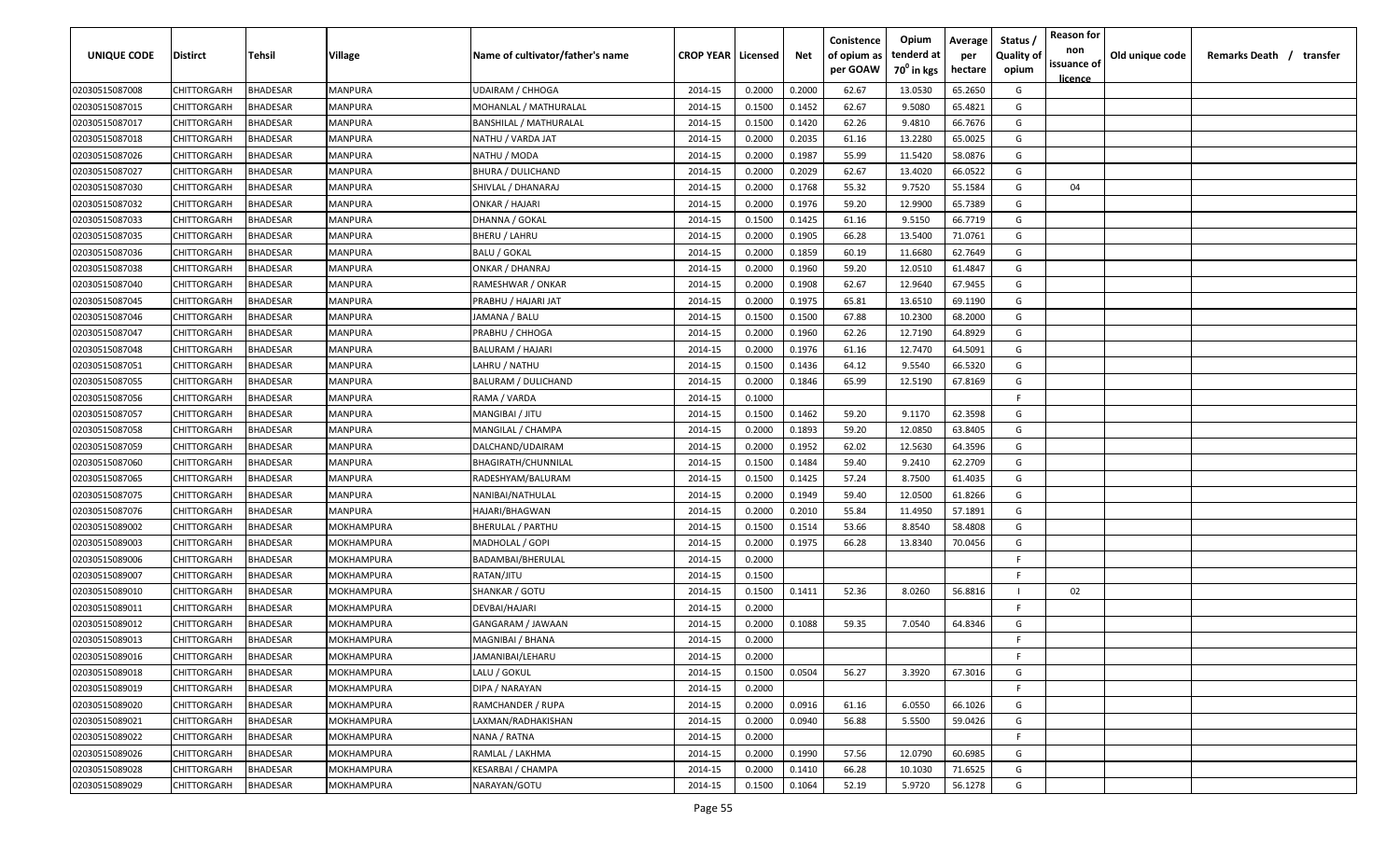| <b>UNIQUE CODE</b> | <b>Distirct</b>    | <b>Tehsil</b>   | <b>Village</b>   | Name of cultivator/father's name | <b>CROP YEAR   Licensed</b> |        | Net    | Conistence<br>of opium as<br>per GOAW | Opium<br>tenderd at<br>70 <sup>0</sup> in kgs | Average<br>per<br>hectare | Status /<br><b>Quality of</b><br>opium | <b>Reason for</b><br>non<br>issuance of<br>licence | Old unique code | Remarks Death / transfer       |
|--------------------|--------------------|-----------------|------------------|----------------------------------|-----------------------------|--------|--------|---------------------------------------|-----------------------------------------------|---------------------------|----------------------------------------|----------------------------------------------------|-----------------|--------------------------------|
| 02030515089031     | CHITTORGARH        | <b>BHADESAR</b> | MOKHAMPURA       | KISHOR / JAWAAN                  | 2014-15                     | 0.2000 | 0.0986 | 61.16                                 | 6.5620                                        | 66.5517                   | G                                      |                                                    |                 |                                |
| 02030515089035     | CHITTORGARH        | <b>BHADESAR</b> | MOKHAMPURA       | <b>BARDIBAI / CHOGA</b>          | 2014-15                     | 0.1500 | 0.1469 | 58.32                                 | 9.0900                                        | 61.8788                   | G                                      |                                                    |                 |                                |
| 02030515089038     | CHITTORGARH        | <b>BHADESAR</b> | MOKHAMPURA       | BHAWRU/GOPAJI                    | 2014-15                     | 0.1500 |        |                                       |                                               |                           | F                                      |                                                    |                 |                                |
| 02030515089040     | CHITTORGARH        | <b>BHADESAR</b> | MOKHAMPURA       | CHHAGANDAS / CHENRAM             | 2014-15                     | 0.1500 | 0.0937 | 66.28                                 | 6.8650                                        | 73.2657                   | G                                      |                                                    |                 | <b>NAME CHANGE</b>             |
| 02030515089041     | CHITTORGARH        | <b>BHADESAR</b> | MOKHAMPURA       | RAMDAS / BHERUDAS BAIRAGI        | 2014-15                     | 0.2000 |        |                                       |                                               |                           |                                        |                                                    |                 |                                |
| 02030515089045     | CHITTORGARH        | <b>BHADESAR</b> | MOKHAMPURA       | SANKAR/HANSA                     | 2014-15                     | 0.1500 |        |                                       |                                               |                           | E                                      |                                                    |                 |                                |
| 02030515089047     | CHITTORGARH        | <b>BHADESAR</b> | MOKHAMPURA       | LACHCHHIRAM / DALU               | 2014-15                     | 0.1500 | 0.1452 | 33.41                                 | 5.3890                                        | 37.1143                   |                                        | 02                                                 | 02030515083040  | TRANSFER                       |
| 02030515090009     | CHITTORGARH        | <b>BHADESAR</b> | MURLIYA          | BALIBAI/HAJARI                   | 2014-15                     | 0.2000 | 0.2020 | 59.39                                 | 12.2600                                       | 60.6931                   | G                                      |                                                    |                 |                                |
| 02030515090010     | CHITTORGARH        | <b>BHADESAR</b> | MURLIYA          | BHERULAL/UDYRAM                  | 2014-15                     | 0.2000 | 0.1936 | 55.86                                 | 11.7390                                       | 60.6353                   | G                                      |                                                    |                 |                                |
| 02030515090012     | CHITTORGARH        | <b>BHADESAR</b> | MURLIYA          | IAYSHANKAR / BHAGIRATH           | 2014-15                     | 0.2000 | 0.1849 | 59.58                                 | 11.4900                                       | 62.1417                   | G                                      |                                                    |                 |                                |
| 02030515090014     | CHITTORGARH        | <b>BHADESAR</b> | MURLIYA          | GOPILAL / BHURA                  | 2014-15                     | 0.2000 | 0.1980 | 56.79                                 | 12.4860                                       | 63.0606                   | G                                      |                                                    |                 |                                |
| 02030515090020     | CHITTORGARH        | <b>BHADESAR</b> | MURLIYA          | DALCHAND / JETMAL LUHAR          | 2014-15                     | 0.2000 | 0.1978 | 61.40                                 | 13.8150                                       | 69.8433                   | G                                      |                                                    |                 |                                |
| 02030515090022     | CHITTORGARH        | <b>BHADESAR</b> | MURLIYA          | MANGU PURI / DEEPA PURI          | 2014-15                     | 0.1500 | 0.1451 | 59.39                                 | 9.0270                                        | 62.2123                   | G                                      |                                                    |                 |                                |
| 02030515090032     | CHITTORGARH        | <b>BHADESAR</b> | MURLIYA          | BHAGAWANLAL / PARTHA             | 2014-15                     | 0.1500 | 0.1471 | 57.52                                 | 8.8660                                        | 60.2719                   | G                                      |                                                    |                 |                                |
| 02030515090046     | CHITTORGARH        | <b>BHADESAR</b> | MURLIYA          | JAMKUBAI / GOPI                  | 2014-15                     | 0.2000 | 0.1970 | 64.25                                 | 14.0160                                       | 71.1472                   | G                                      |                                                    |                 |                                |
| 02030515090051     | CHITTORGARH        | <b>BHADESAR</b> | MURLIYA          | RAMKUNWAR/BHAGWATILAL            | 2014-15                     | 0.2000 | 0.1968 | 57.14                                 | 11.8200                                       | 60.0610                   | G                                      |                                                    |                 |                                |
| 02030515090068     | CHITTORGARH        | <b>BHADESAR</b> | MURLIYA          | UDAYRAM/HEMRAJ                   | 2014-15                     | 0.2000 | 0.0959 | 59.39                                 | 6.2100                                        | 64.7550                   | G                                      |                                                    |                 | TRANSFER/ JAIPURA THE. KAPASAN |
| 02030515091002     | CHITTORGARH        | <b>BHADESAR</b> | NAHARGARH        | HAZARILAL / GOKAL                | 2014-15                     | 0.1500 | 0.1440 | 56.83                                 | 8.5810                                        | 59.5903                   | G                                      |                                                    |                 |                                |
| 02030515091003     | CHITTORGARH        | <b>BHADESAR</b> | NAHARGARH        | NARAYAN / VENA                   | 2014-15                     | 0.2000 | 0.1924 | 56.00                                 | 11.7760                                       | 61.2058                   | G                                      |                                                    |                 |                                |
| 02030515091005     | CHITTORGARH        | <b>BHADESAR</b> | NAHARGARH        | MOHANGIR/MOTIGIR                 | 2014-15                     | 0.2000 | 0.1888 | 60.01                                 | 11.2300                                       | 59.4809                   | G                                      |                                                    |                 |                                |
| 02030515091007     | CHITTORGARH        | <b>BHADESAR</b> | NAHARGARH        | <b>OUNKARLAL / PARBHULAL</b>     | 2014-15                     | 0.1500 | 0.1357 | 56.48                                 | 7.8590                                        | 57.9145                   | G                                      |                                                    |                 |                                |
| 02030515091008     | CHITTORGARH        | <b>BHADESAR</b> | NAHARGARH        | NARENDRASINGH / SULTANSINGH      | 2014-15                     | 0.1500 | 0.1416 | 64.20                                 | 9.7220                                        | 68.6582                   | G                                      |                                                    |                 |                                |
| 02030515091013     | CHITTORGARH        | <b>BHADESAR</b> | NAHARGARH        | SHANKERLAL/KISHANALAL            | 2014-15                     | 0.2000 | 0.1835 | 52.91                                 | 10.3550                                       | 56.4305                   |                                        | 02                                                 |                 |                                |
| 02030515091014     | CHITTORGARH        | <b>BHADESAR</b> | NAHARGARH        | DHARMENDRASINGH/BHERUSINGH       | 2014-15                     | 0.1500 | 0.1416 | 62.93                                 | 9.4130                                        | 66.4760                   | G                                      |                                                    |                 |                                |
| 02030515091017     | CHITTORGARH        | <b>BHADESAR</b> | NAHARGARH        | DUDIBAI/NARAYAN                  | 2014-15                     | 0.1500 | 0.1450 | 55.83                                 | 8.0870                                        | 55.7724                   |                                        | 02                                                 |                 |                                |
| 02030515091018     | CHITTORGARH        | <b>BHADESAR</b> | NAHARGARH        | BHERU / GANGARAM MALI            | 2014-15                     | 0.2000 | 0.1948 | 54.19                                 | 11.9840                                       | 61.5195                   | G                                      |                                                    |                 |                                |
| 02030515091021     | CHITTORGARH        | BHADESAR        | NAHARGARH        | GISHULAL / GOKAL                 | 2014-15                     | 0.1500 | 0.1488 | 61.26                                 | 8.8390                                        | 59.4019                   | G                                      |                                                    |                 |                                |
| 02030515091026     | CHITTORGARH        | <b>BHADESAR</b> | NAHARGARH        | MITTUBAI / SHAMBHUGIR            | 2014-15                     | 0.1500 | 0.1518 | 60.01                                 | 9.0620                                        | 59.6970                   | G                                      |                                                    |                 |                                |
| 02030515091027     | CHITTORGARH        | <b>BHADESAR</b> | NAHARGARH        | BHERULAL / RUPA                  | 2014-15                     | 0.1500 | 0.1419 | 64.41                                 | 9.8730                                        | 69.5772                   | G                                      |                                                    |                 |                                |
| 02030515091029     | CHITTORGARH        | BHADESAR        | VAHARGARH        | RAMIBAI/MANGILAL                 | 2014-15                     | 0.1500 | 0.1400 | 57.50                                 | 8.3130                                        | 59.3786                   | G                                      |                                                    |                 |                                |
| 02030515091031     | CHITTORGARH        | BHADESAR        | VAHARGARH        | CHANDIBAI/GANGABAI               | 2014-15                     | 0.1500 | 0.1410 | 64.22                                 | 8.6330                                        | 61.2270                   | G                                      |                                                    |                 |                                |
| 02030515091032     | CHITTORGARH        | <b>BHADESAR</b> | <b>VAHARGARH</b> | MOTYABAI / DALU                  | 2014-15                     | 0.1500 | 0.1458 | 61.26                                 | 9.1360                                        | 62.6612                   | G                                      |                                                    |                 |                                |
| 02030515091038     | CHITTORGARH        | <b>BHADESAR</b> | <b>VAHARGARH</b> | MANGILAL / NARAYAN               | 2014-15                     | 0.1500 | 0.1449 | 56.84                                 | 7.9090                                        | 54.5825                   | G                                      | 04                                                 |                 |                                |
| 02030515091042     | CHITTORGARH        | <b>BHADESAR</b> | NAHARGARH        | NARAYANLAL / CHAMPALAL           | 2014-15                     | 0.1000 | 0.0975 | 60.20                                 | 6.1830                                        | 63.4154                   | G                                      |                                                    |                 |                                |
| 02030515091043     | CHITTORGARH        | <b>BHADESAR</b> | NAHARGARH        | <b>BHERUGIR / AMARGIR</b>        | 2014-15                     | 0.1500 | 0.1505 | 61.26                                 | 9.4690                                        | 62.9169                   | G                                      |                                                    |                 |                                |
| 02030515091046     | CHITTORGARH        | <b>BHADESAR</b> | NAHARGARH        | RUKMANIBAI / HAJARILAL           | 2014-15                     | 0.2000 | 0.1997 | 61.07                                 | 11.7690                                       | 58.9334                   | G                                      |                                                    |                 |                                |
| 02030515091051     | CHITTORGARH        | <b>BHADESAR</b> | NAHARGARH        | ONKARLAL / BHAGWAN               | 2014-15                     | 0.1500 | 0.1402 | 65.95                                 | 9.2330                                        | 65.8559                   | G                                      |                                                    |                 |                                |
| 02030515091058     | CHITTORGARH        | <b>BHADESAR</b> | NAHARGARH        | MANGILAL / MAGNA JI              | 2014-15                     | 0.2000 | 0.1974 | 62.58                                 | 11.9080                                       | 60.3242                   | G                                      |                                                    |                 |                                |
| 02030515091060     | <b>CHITTORGARH</b> | <b>BHADESAR</b> | NAHARGARH        | <b>BHERUSINGH / JHODHSINGH</b>   | 2014-15                     | 0.1500 | 0.1417 | 62.96                                 | 9.3900                                        | 66.2668                   | G                                      |                                                    |                 |                                |
| 02030515091068     | CHITTORGARH        | <b>BHADESAR</b> | NAHARGARH        | CHOGA / GOKAL                    | 2014-15                     | 0.1500 |        |                                       |                                               |                           | F                                      |                                                    |                 |                                |
| 02030515091072     | <b>CHITTORGARH</b> | <b>BHADESAR</b> | NAHARGARH        | JAVAHARSINGH/JORAVARSINGH        | 2014-15                     | 0.2000 | 0.2000 | 52.96                                 | 10.2740                                       | 51.3700                   | G                                      | 04                                                 |                 |                                |
| 02030515092010     | CHITTORGARH        | <b>BHADESAR</b> | NANNANA          | ONKAR / LAKSHMICHAND             | 2014-15                     | 0.1500 |        |                                       |                                               |                           |                                        |                                                    |                 |                                |
| 02030515092013     | CHITTORGARH        | <b>BHADESAR</b> | NANNANA          | VARDICHAND / BHERA               | 2014-15                     | 0.1500 |        |                                       |                                               |                           | F.                                     |                                                    |                 |                                |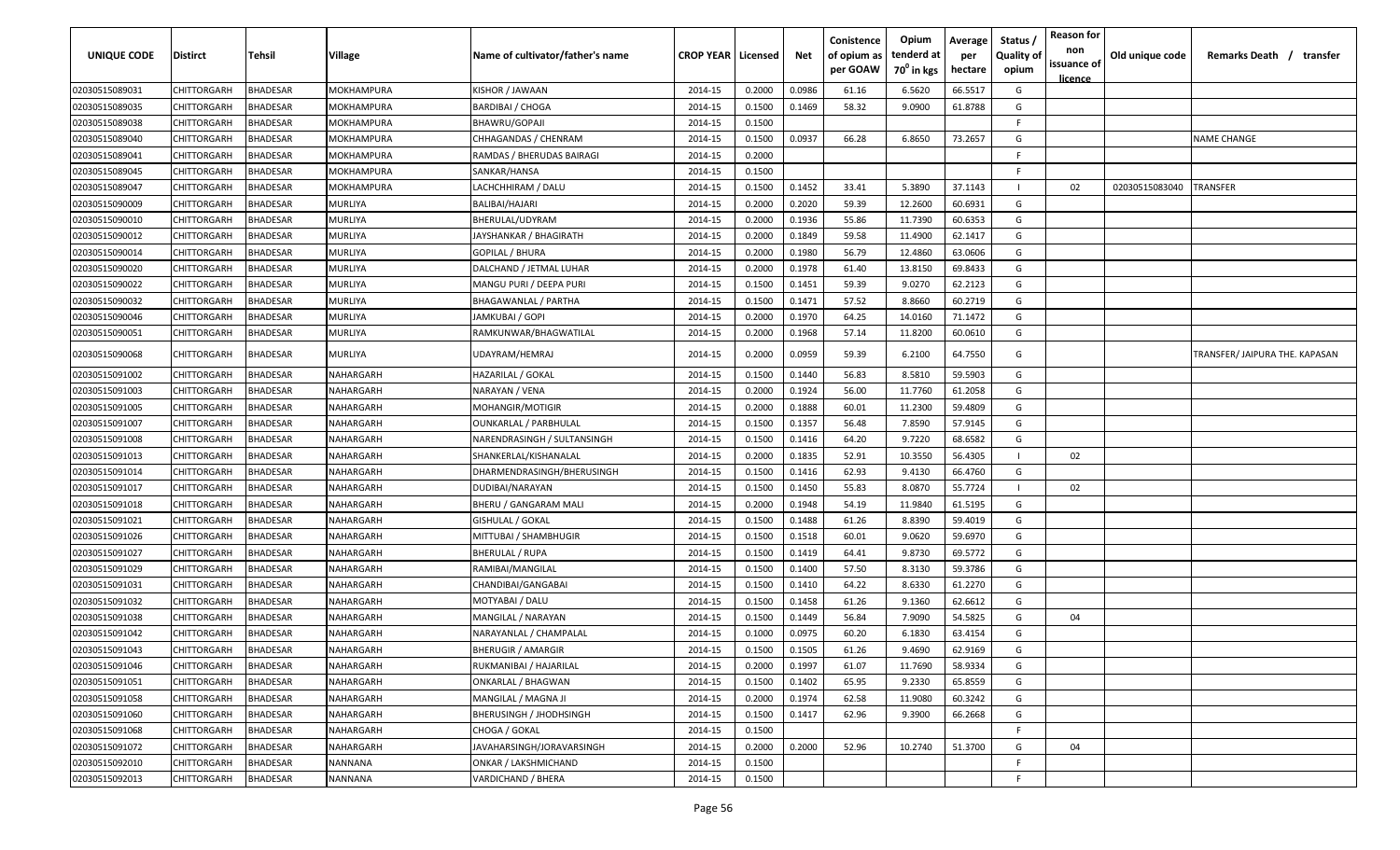| <b>UNIQUE CODE</b> | Distirct           | Tehsil          | Village  | Name of cultivator/father's name | <b>CROP YEAR   Licensed</b> |        | Net    | Conistence<br>of opium as | Opium<br>tenderd at    | Average<br>per | Status /<br><b>Quality of</b> | <b>Reason for</b><br>non<br>issuance of | Old unique code | Remarks Death / transfer |
|--------------------|--------------------|-----------------|----------|----------------------------------|-----------------------------|--------|--------|---------------------------|------------------------|----------------|-------------------------------|-----------------------------------------|-----------------|--------------------------|
|                    |                    |                 |          |                                  |                             |        |        | per GOAW                  | 70 <sup>0</sup> in kgs | hectare        | opium                         | <u>licence</u>                          |                 |                          |
| 02030515092019     | CHITTORGARH        | <b>BHADESAR</b> | NANNANA  | RADHIBAI / VIJAYRAM              | 2014-15                     | 0.1500 |        |                           |                        |                | F.                            |                                         |                 |                          |
| 02030515092026     | CHITTORGARH        | BHADESAR        | NANNANA  | HEMRAJ/PARTHA                    | 2014-15                     | 0.1500 |        |                           |                        |                | -F.                           |                                         |                 |                          |
| 02030515092031     | CHITTORGARH        | BHADESAR        | NANNANA  | HIRA / MANGU                     | 2014-15                     | 0.1500 | 0.0991 | 62.14                     | 6.2670                 | 63.2392        | G                             |                                         |                 |                          |
| 02030515092034     | CHITTORGARH        | <b>BHADESAR</b> | NANNANA  | NANDLAL / KISHANLAL              | 2014-15                     | 0.1500 | 0.0563 | 65.07                     | 3.5600                 | 63.2327        | G                             |                                         |                 |                          |
| 02030515092041     | CHITTORGARH        | BHADESAR        | NANNANA  | RAJIBAI / LAKHMICHAND            | 2014-15                     | 0.1500 | 0.1485 | 52.34                     | 8.3740                 | 56.3906        | G                             |                                         |                 |                          |
| 02030515092043     | CHITTORGARH        | <b>BHADESAR</b> | NANNANA  | JAGANATH / HEMRAJ                | 2014-15                     | 0.1500 | 0.1414 | 60.55                     | 8.3040                 | 58.7270        | G                             |                                         |                 |                          |
| 02030515092047     | CHITTORGARH        | <b>BHADESAR</b> | NANNANA  | KASHIBAI / BOTLAL                | 2014-15                     | 0.2000 |        |                           |                        |                | -F.                           |                                         |                 |                          |
| 02030515092048     | CHITTORGARH        | BHADESAR        | NANNANA  | LACHIRAM / BHERA                 | 2014-15                     | 0.1500 | 0.0702 | 64.90                     | 5.1460                 | 73.3048        | G                             |                                         |                 |                          |
| 02030515092052     | CHITTORGARH        | BHADESAR        | NANNANA  | KEALASHIBAI / LADULAL            | 2014-15                     | 0.1500 |        |                           |                        |                | -F.                           |                                         |                 |                          |
| 02030515092056     | CHITTORGARH        | BHADESAR        | NANNANA  | HEERALAL / LAKSHMICHAND          | 2014-15                     | 0.1500 | 0.1433 | 59.83                     | 9.1200                 | 63.6427        | G                             |                                         |                 |                          |
| 02030515092059     | CHITTORGARH        | BHADESAR        | NANNANA  | RADHSHYAM / BHAWANISHANKAR       | 2014-15                     | 0.1500 | 0.1494 | 54.08                     | 8.4520                 | 56.5730        | G                             |                                         |                 |                          |
| 02030515092067     | CHITTORGARH        | BHADESAR        | NANNANA  | GANAPATLAL / NAGJIRAM            | 2014-15                     | 0.1500 | 0.1512 | 60.15                     | 8.9800                 | 59.3915        | G                             |                                         |                 |                          |
| 02030515092090     | CHITTORGARH        | BHADESAR        | NANNANA  | KELAESHSINGH / KHUMANSINGH       | 2014-15                     | 0.1500 |        |                           |                        |                | -F.                           |                                         |                 |                          |
| 02030515094008     | CHITTORGARH        | <b>BHADESAR</b> | NAPANIYA | BHERULAL / TEJA                  | 2014-15                     | 0.1500 |        |                           |                        |                | F.                            |                                         |                 |                          |
| 02030515094018     | CHITTORGARH        | BHADESAR        | NAPANIYA | NATHULAL / TULSHIRAM             | 2014-15                     | 0.2000 |        |                           |                        |                | -F.                           |                                         |                 |                          |
| 02030515094032     | CHITTORGARH        | <b>BHADESAR</b> | NAPANIYA | ONKAR / TULSA GADRI              | 2014-15                     | 0.1500 | 0.1472 | 55.79                     | 8.0420                 | 54.6332        | G                             | 04                                      |                 |                          |
| 02030515096011     | CHITTORGARH        | <b>BHADESAR</b> | NARBADIA | AMARCHAND / BHERA                | 2014-15                     | 0.1500 | 0.1496 | 51.52                     | 8.0440                 | 53.7701        | G                             | 04                                      |                 |                          |
| 02030515096013     | CHITTORGARH        | <b>BHADESAR</b> | NARBADIA | ONKAR / BHERA                    | 2014-15                     | 0.1500 | 0.1550 | 54.98                     | 8.9700                 | 57.8710        | G                             |                                         |                 |                          |
| 02030515096016     | CHITTORGARH        | BHADESAR        | NARBADIA | JAMKUBAI/BHAGWAN                 | 2014-15                     | 0.2000 | 0.1995 | 58.21                     | 12.2160                | 61.2331        | G                             |                                         |                 |                          |
| 02030515096026     | CHITTORGARH        | <b>BHADESAR</b> | NARBADIA | KASTURI / GERU                   | 2014-15                     | 0.1500 | 0.1500 | 46.50                     | 7.2610                 | 48.4067        | G                             | 04                                      |                 |                          |
| 02030515096031     | CHITTORGARH        | <b>BHADESAR</b> | NARBADIA | HAJARI/GOPI                      | 2014-15                     | 0.2000 | 0.1920 | 46.66                     | 9.3650                 | 48.7760        | G                             | 04                                      |                 |                          |
| 02030515096037     | CHITTORGARH        | <b>BHADESAR</b> | NARBADIA | KAJODIBAI / JAGANNATH            | 2014-15                     | 0.1500 | 0.1400 | 45.46                     | 6.5850                 | 47.0357        | G                             | 04                                      |                 |                          |
| 02030515096043     | CHITTORGARH        | <b>BHADESAR</b> | NARBADIA | CHATURBHUJ / CHAMPALAL           | 2014-15                     | 0.2000 | 0.1980 | 56.57                     | 11.4350                | 57.7525        | G                             |                                         |                 |                          |
| 02030515097004     | CHITTORGARH        | <b>BHADESAR</b> | NARDHARI | GEHRU/CHATURBHUJ                 | 2014-15                     | 0.2000 | 0.1931 | 64.35                     | 13.2560                | 68.6484        | G                             |                                         |                 |                          |
| 02030515097005     | CHITTORGARH        | BHADESAR        | NARDHARI | NANDLAL / KISHANA                | 2014-15                     | 0.2000 | 0.1960 | 61.20                     | 13.4200                | 68.4694        | G                             |                                         |                 |                          |
| 02030515097012     | CHITTORGARH        | BHADESAR        | NARDHARI | PRATHVIPALSINGH / LAKSJHMANSINGH | 2014-15                     | 0.2000 | 0.1930 | 57.55                     | 12.0030                | 62.1917        | G                             |                                         |                 |                          |
| 02030515097016     | CHITTORGARH        | BHADESAR        | NARDHARI | MANGUSINGH / TEJSINGH            | 2014-15                     | 0.2000 | 0.1958 | 61.20                     | 12.8520                | 65.6384        | G                             |                                         |                 |                          |
| 02030515097018     | CHITTORGARH        | BHADESAR        | VARDHARI | GOTU / GANESH                    | 2014-15                     | 0.2000 | 0.1991 | 55.36                     | 12.1950                | 61.2506        | G                             |                                         |                 |                          |
| 02030515097025     | CHITTORGARH        | BHADESAR        | NARDHARI | BARDIBAI/BHAGWAN                 | 2014-15                     | 0.2000 | 0.1892 | 61.20                     | 12.5200                | 66.1734        | G                             |                                         |                 |                          |
| 02030515097027     | CHITTORGARH        | BHADESAR        | NARDHARI | NANALAL/HAJARI                   | 2014-15                     | 0.2000 | 0.1975 | 57.55                     | 11.7480                | 59.4835        | G                             |                                         |                 |                          |
| 02030515097029     | CHITTORGARH        | BHADESAR        | NARDHARI | <b>GOTUSINGH / SHAMBHUSINGH</b>  | 2014-15                     | 0.2000 | 0.1934 | 64.35                     | 12.8240                | 66.3082        | G                             |                                         |                 |                          |
| 02030515097031     | CHITTORGARH        | BHADESAR        | NARDHARI | NARENDRASINGH / MANSINGH         | 2014-15                     | 0.2000 | 0.1952 | 61.20                     | 12.5630                | 64.3596        | G                             |                                         |                 |                          |
| 02030515102021     | CHITTORGARH        | BHADESAR        | PARLIYA  | NOJIBAI/MOTILAL                  | 2014-15                     | 0.1500 | 0.1411 | 57.93                     | 8.0030                 | 56.7180        | G                             |                                         |                 | <b>NAME CHANGE</b>       |
| 02030515102039     | CHITTORGARH        | BHADESAR        | PARLIYA  | SHAYAMLAL / MATHURALAL           | 2014-15                     | 0.1500 | 0.1407 | 54.02                     | 7.6400                 | 54.2990        | G                             | 04                                      |                 |                          |
| 02030515102060     | <b>CHITTORGARH</b> | BHADESAR        | PARLIYA  | SHANKARLAL / BADRILAL            | 2014-15                     | 0.1500 | 0.1326 | 56.54                     | 8.3840                 | 63.2270        | G                             |                                         |                 |                          |
| 02030515102067     | <b>CHITTORGARH</b> | <b>BHADESAR</b> | PARLIYA  | RATANLAL / CHHATAR BHIL          | 2014-15                     | 0.1500 | 0.1500 | 41.15                     |                        |                |                               | 02                                      |                 |                          |
| 02030515104005     | CHITTORGARH        | <b>BHADESAR</b> | PIPALWAS | CHHOGA / GANGARAM                | 2014-15                     | 0.2000 |        |                           |                        |                | F.                            |                                         |                 |                          |
| 02030515104010     | <b>CHITTORGARH</b> | <b>BHADESAR</b> | PIPALWAS | PRABHULAL / HAJARI               | 2014-15                     | 0.1500 | 0.1432 | 56.20                     | 8.4780                 | 59.2039        | G                             |                                         |                 |                          |
| 02030515104012     | CHITTORGARH        | <b>BHADESAR</b> | PIPALWAS | CHAMPALAL / BHAGCHAND            | 2014-15                     | 0.1500 | 0.1345 | 57.09                     | 8.3430                 | 62.0297        | G                             |                                         |                 |                          |
| 02030515104015     | CHITTORGARH        | BHADESAR        | PIPALWAS | BHERULAL / BHAGAWAN              | 2014-15                     | 0.1500 | 0.1538 | 57.04                     | 9.5340                 | 61.9896        | G                             |                                         |                 |                          |
| 02030515104023     | CHITTORGARH        | BHADESAR        | PIPALWAS | MADHULAL / BHAGAWAN              | 2014-15                     | 0.2000 | 0.1922 | 64.34                     | 13.8510                | 72.0656        | G                             |                                         |                 |                          |
| 02030515104030     | <b>CHITTORGARH</b> | <b>BHADESAR</b> | PIPALWAS | CHAMPALAL / DAYARAMJI GADARI     | 2014-15                     | 0.2000 | 0.2018 | 58.16                     | 13.2110                | 65.4658        | G                             |                                         |                 |                          |
| 02030515104036     | CHITTORGARH        | BHADESAR        | PIPALWAS | DALLA / HIRA JAT                 | 2014-15                     | 0.1500 | 0.1490 | 64.34                     | 10.6070                | 71.1879        | G                             |                                         |                 |                          |
| 02030515104051     | <b>CHITTORGARH</b> | <b>BHADESAR</b> | PIPALWAS | MADHULAL / UDA JAT               | 2014-15                     | 0.1500 |        |                           |                        |                | F.                            |                                         |                 |                          |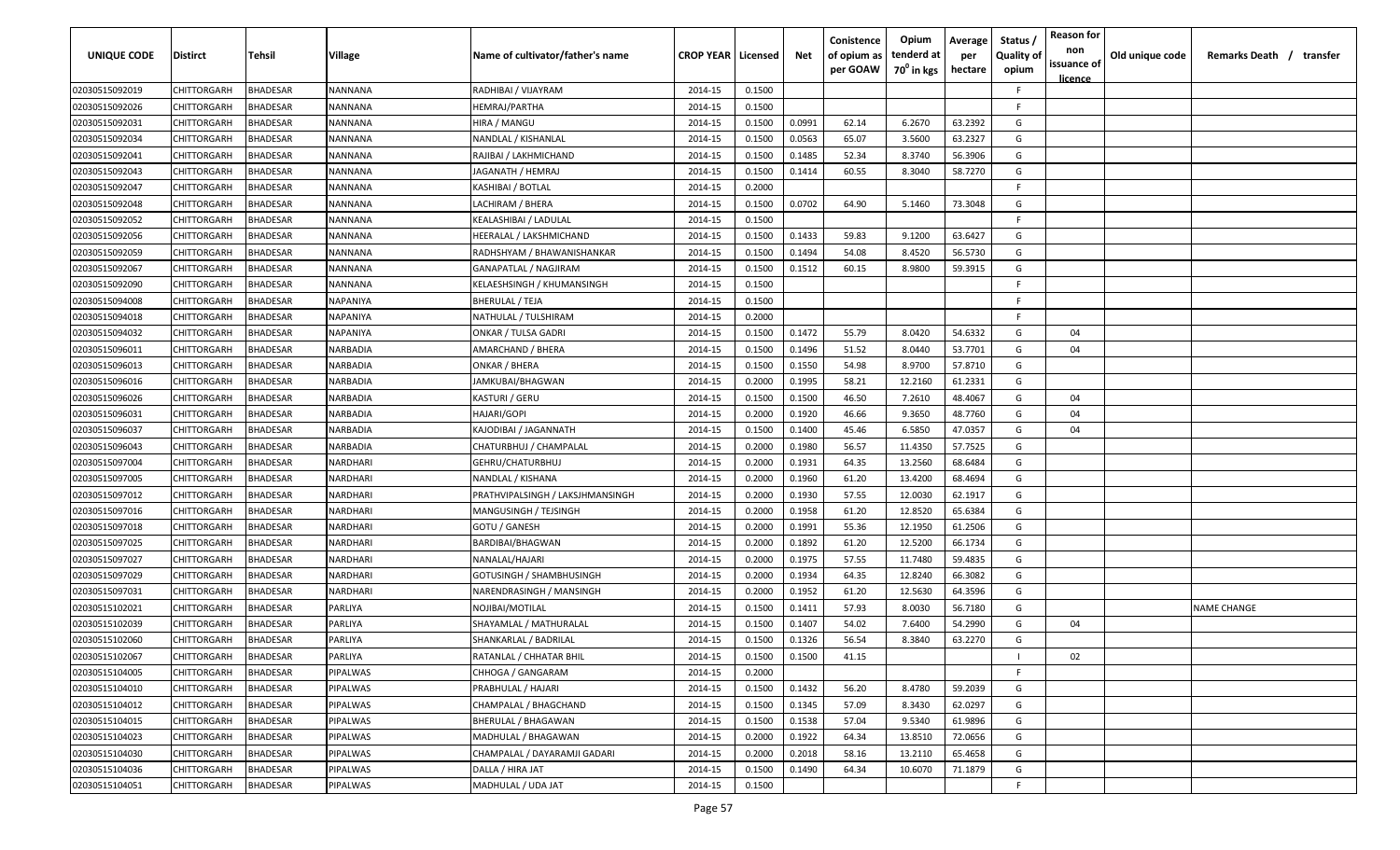| <b>UNIQUE CODE</b> | <b>Distirct</b>    | <b>Tehsil</b>   | Village          | Name of cultivator/father's name | <b>CROP YEAR   Licensed</b> |        | Net    | Conistence<br>of opium as<br>per GOAW | Opium<br>tenderd at<br>70 <sup>0</sup> in kgs | Average<br>per<br>hectare | Status /<br><b>Quality of</b><br>opium | <b>Reason for</b><br>non<br>issuance of | Old unique code | Remarks Death /<br>transfer |
|--------------------|--------------------|-----------------|------------------|----------------------------------|-----------------------------|--------|--------|---------------------------------------|-----------------------------------------------|---------------------------|----------------------------------------|-----------------------------------------|-----------------|-----------------------------|
| 02030515104062     | CHITTORGARH        | <b>BHADESAR</b> | PIPALWAS         | JAMANA / LEHRU                   | 2014-15                     | 0.2000 | 0.1938 | 59.46                                 | 12.7330                                       | 65.7018                   | G                                      | <u>licence</u>                          |                 |                             |
| 02030515104083     | CHITTORGARH        | BHADESAR        | PIPALWAS         | <b>BHERIBAI / SHANKERLAL</b>     | 2014-15                     | 0.2000 | 0.1957 | 63.64                                 | 15.0920                                       | 77.1180                   | G                                      |                                         |                 |                             |
| 02030515104086     | CHITTORGARH        | BHADESAR        | PIPALWAS         | <b>BHAGIRATH / MOTI</b>          | 2014-15                     | 0.1500 | 0.1488 | 57.91                                 | 8.7780                                        | 58.9919                   | G                                      |                                         |                 |                             |
| 02030515104095     | CHITTORGARH        | BHADESAR        | PIPALWAS         | UCHHAVIBAI/DALCHAND              | 2014-15                     | 0.1500 | 0.1425 | 54.55                                 | 7.2470                                        | 50.8561                   | G                                      | 04                                      |                 |                             |
| 02030515104103     | CHITTORGARH        | BHADESAR        | PIPALWAS         | MANGU / FAKIRA                   | 2014-15                     | 0.2000 | 0.1709 | 59.26                                 | 10.3870                                       | 60.7782                   | G                                      |                                         |                 |                             |
| 02030515104110     | CHITTORGARH        | BHADESAR        | PIPALWAS         | KAMARU / PIRU                    | 2014-15                     | 0.2000 | 0.1794 | 56.36                                 | 10.6280                                       | 59.2419                   | G                                      |                                         |                 |                             |
| 02030515104113     | CHITTORGARH        | BHADESAR        | PIPALWAS         | PRATHVIRAJ / SHOLA               | 2014-15                     | 0.2000 | 0.1998 | 64.34                                 | 13.7500                                       | 68.8188                   | G                                      |                                         |                 |                             |
| 02030515104118     | CHITTORGARH        | BHADESAR        | PIPALWAS         | SUNDARBAI/ONKARJI                | 2014-15                     | 0.2000 | 0.0978 | 56.00                                 | 5.6240                                        | 57.5051                   | G                                      |                                         |                 |                             |
| 02030515108005     | CHITTORGARH        | BHADESAR        | RAKAMPURA        | PRATHA / MIYARAM                 | 2014-15                     | 0.1500 | 0.1300 | 54.21                                 | 7.2250                                        | 55.5769                   | G                                      | 04                                      | 02030515094045  | TRANSFER                    |
| 02030515108006     | CHITTORGARH        | BHADESAR        | RAKAMPURA        | RAMSINGH / GAMERSINGH            | 2014-15                     | 0.1500 | 0.1430 | 62.16                                 | 8.4270                                        | 58.9301                   | G                                      |                                         | 02030515094047  | TRANSFER                    |
| 02030515108008     | CHITTORGARH        | BHADESAR        | RAKAMPURA        | MITTUSINGH / MOHANSINGH          | 2014-15                     | 0.1500 | 0.1430 | 47.26                                 | 6.9540                                        | 48.6294                   | G                                      | 04                                      | 02030515094048  | TRANSFER                    |
| 02030515108036     | CHITTORGARH        | BHADESAR        | RAKAMPURA        | ONKAR / GOKUL                    | 2014-15                     | 0.2000 | 0.1700 | 54.98                                 | 9.6450                                        | 56.7353                   | G                                      |                                         | 02030515094046  | TRANSFER                    |
| 02030515109003     | CHITTORGARH        | BHADESAR        | REWALIYAKALA     | GOVARDHANSINGH / BHARATHSINGH    | 2014-15                     | 0.1500 | 0.1406 | 65.46                                 | 10.1090                                       | 71.8990                   | G                                      |                                         |                 |                             |
| 02030515109019     | CHITTORGARH        | BHADESAR        | REWALIYAKALA     | BARDIBAI/RAMA                    | 2014-15                     | 0.2000 | 0.2049 | 54.12                                 | 11.3190                                       | 55.2416                   | G                                      | 04                                      |                 |                             |
| 02030515109020     | CHITTORGARH        | BHADESAR        | REWALIYAKALA     | LALSINGH / PRITHVISINGH          | 2014-15                     | 0.1500 |        |                                       |                                               |                           | F.                                     |                                         |                 |                             |
| 02030515109021     | CHITTORGARH        | BHADESAR        | REWALIYAKALA     | SHANKARLAL / HIRALAL             | 2014-15                     | 0.2000 | 0.1905 | 64.46                                 | 13.1220                                       | 68.8819                   | G                                      |                                         |                 |                             |
| 02030515109022     | CHITTORGARH        | BHADESAR        | REWALIYAKALA     | LEHRU / NAGJI                    | 2014-15                     | 0.2000 | 0.1948 | 62.45                                 | 12.5170                                       | 64.2556                   | G                                      |                                         |                 |                             |
| 02030515109023     | CHITTORGARH        | BHADESAR        | REWALIYAKALA     | JASSUBAI / BHERULAL              | 2014-15                     | 0.1500 | 0.1412 | 56.65                                 | 1.3920                                        | 9.8584                    | G                                      | 04                                      |                 |                             |
| 02030515109024     | CHITTORGARH        | BHADESAR        | REWALIYAKALA     | MANGILAL / PRATAP                | 2014-15                     | 0.2000 | 0.1949 | 63.19                                 | 12.8820                                       | 66.0954                   | G                                      |                                         |                 |                             |
| 02030515109026     | CHITTORGARH        | BHADESAR        | REWALIYAKALA     | SHIVLAL / HIRALAL                | 2014-15                     | 0.2000 | 0.1940 | 61.94                                 | 12.5650                                       | 64.7680                   | G                                      |                                         |                 |                             |
| 02030515109027     | CHITTORGARH        | BHADESAR        | REWALIYAKALA     | JAMNIBAI/BAKSHIRAM               | 2014-15                     | 0.1500 |        |                                       |                                               |                           | -F.                                    |                                         |                 |                             |
| 02030515109032     | CHITTORGARH        | BHADESAR        | REWALIYAKALA     | BHERULAL / KALUGADRI [CHOTA]     | 2014-15                     | 0.2000 | 0.1987 | 62.90                                 | 12.4540                                       | 62.6774                   | G                                      |                                         |                 |                             |
| 02030515109033     | CHITTORGARH        | BHADESAR        | REWALIYAKALA     | NANDLAL / HIRALAL                | 2014-15                     | 0.2000 | 0.0875 | 64.74                                 | 5.8360                                        | 66.6971                   | G                                      |                                         |                 |                             |
| 02030515109036     | CHITTORGARH        | BHADESAR        | REWALIYAKALA     | MADANLAL / BHERULAL              | 2014-15                     | 0.2000 | 0.1875 | 62.82                                 | 11.5410                                       | 61.5520                   | G                                      |                                         |                 |                             |
| 02030515109039     | CHITTORGARH        | BHADESAR        | REWALIYAKALA     | RAMSINGH / DEVISINGH             | 2014-15                     | 0.2000 |        |                                       |                                               |                           | -F                                     |                                         |                 |                             |
| 02030515109040     | CHITTORGARH        | BHADESAR        | REWALIYAKALA     | CHOGALAL / BHERULAL              | 2014-15                     | 0.2000 | 0.1796 | 56.06                                 | 10.3950                                       | 57.8786                   | G                                      |                                         |                 |                             |
| 02030515109043     | CHITTORGARH        | BHADESAR        | REWALIYAKALA     | NANALAL / BHERULAL               | 2014-15                     | 0.2000 | 0.2020 | 26.67                                 | 5.0140                                        | 24.8218                   | -11                                    | 02                                      |                 |                             |
| 02030515109060     | CHITTORGARH        | BHADESAR        | REWALIYAKALA     | BHAGWANLAL / MATHURALAL          | 2014-15                     | 0.1500 | 0.1451 | 61.26                                 | 8.8130                                        | 60.7374                   | G                                      |                                         |                 |                             |
| 02030515109064     | CHITTORGARH        | BHADESAR        | REWALIYAKALA     | IAGDISHCHAND / BHERULAL          | 2014-15                     | 0.2000 | 0.1927 | 63.14                                 | 12.6190                                       | 65.4852                   | G                                      |                                         |                 |                             |
| 02030515109067     | CHITTORGARH        | BHADESAR        | REWALIYAKALA     | JAMNALAL / BHERULAL              | 2014-15                     | 0.1500 |        |                                       |                                               |                           | -F.                                    |                                         |                 |                             |
| 02030515109073     | CHITTORGARH        | BHADESAR        | REWALIYAKALA     | RATANLAL / BHAGGUJI              | 2014-15                     | 0.1500 | 0.1463 | 61.26                                 | 9.1630                                        | 62.6316                   | G                                      |                                         |                 |                             |
| 02030515109074     | CHITTORGARH        | <b>BHADESAR</b> | REWALIYAKALA     | CHAMPALAL / BHAGWAN              | 2014-15                     | 0.2000 | 0.1980 | 64.41                                 | 13.2960                                       | 67.1515                   | G                                      |                                         |                 |                             |
| 02030515110001     | CHITTORGARH        | BHADESAR        | REWLIYA KHRUD(A) | HAZARI / NANDARAM                | 2014-15                     | 0.2000 | 0.1944 | 67.22                                 | 13.8860                                       | 71.4300                   | G                                      |                                         |                 |                             |
| 02030515110002     | CHITTORGARH        | BHADESAR        | REWLIYA KHRUD(A) | <b>BHAGIRATH / RAMLAL</b>        | 2014-15                     | 0.2000 | 0.1970 | 63.46                                 | 13.3360                                       | 67.6954                   | G                                      |                                         |                 |                             |
| 02030515110003     | <b>CHITTORGARH</b> | BHADESAR        | REWLIYA KHRUD(A) | RADESHYAM/MADHAVLAL              | 2014-15                     | 0.1500 |        |                                       |                                               |                           | E                                      |                                         |                 |                             |
| 02030515110004     | CHITTORGARH        | <b>BHADESAR</b> | REWLIYA KHRUD(A) | RATANLAL / HARLAL                | 2014-15                     | 0.1500 | 0.1441 | 58.13                                 | 8.5450                                        | 59.2991                   | G                                      |                                         |                 |                             |
| 02030515110005     | <b>CHITTORGARH</b> | <b>BHADESAR</b> | REWLIYA KHRUD(A) | SHUKHIBAI / UDAIRAM              | 2014-15                     | 0.1500 | 0.1464 | 62.33                                 | 9.6520                                        | 65.9290                   | G                                      |                                         |                 |                             |
| 02030515110006     | CHITTORGARH        | <b>BHADESAR</b> | REWLIYA KHRUD(A) | KESARBAI / BANSILAL              | 2014-15                     | 0.2000 | 0.2045 | 61.40                                 | 12.7710                                       | 62.4499                   | G                                      |                                         |                 |                             |
| 02030515110008     | CHITTORGARH        | <b>BHADESAR</b> | REWLIYA KHRUD(A) | HAZARI / LOBHA                   | 2014-15                     | 0.1500 | 0.1427 | 67.22                                 | 9.9870                                        | 69.9860                   | G                                      |                                         |                 |                             |
| 02030515110009     | CHITTORGARH        | <b>BHADESAR</b> | REWLIYA KHRUD(A) | MADHO / CHUNNILAL                | 2014-15                     | 0.2000 | 0.1909 | 62.33                                 | 11.9410                                       | 62.5511                   | G                                      |                                         |                 |                             |
| 02030515110010     | CHITTORGARH        | <b>BHADESAR</b> | REWLIYA KHRUD(A) | BHERULAL / RAMLAL                | 2014-15                     | 0.1500 | 0.1470 | 64.60                                 | 9.7550                                        | 66.3605                   | G                                      |                                         |                 |                             |
| 02030515110011     | <b>CHITTORGARH</b> | <b>BHADESAR</b> | REWLIYA KHRUD(A) | BHERIBAI/MADHAVDAS               | 2014-15                     | 0.1500 | 0.1528 | 61.40                                 | 9.8680                                        | 64.5812                   | G                                      |                                         |                 |                             |
| 02030515110012     | <b>CHITTORGARH</b> | <b>BHADESAR</b> | REWLIYA KHRUD(A) | RATANLAL / CHAMPALAL             | 2014-15                     | 0.1500 | 0.1496 | 58.19                                 | 8.9200                                        | 59.6257                   | G                                      |                                         |                 |                             |
| 02030515110013     | CHITTORGARH        | BHADESAR        | REWLIYA KHRUD(A) | JANIBAI / HEERALAL               | 2014-15                     | 0.1500 | 0.1465 | 62.19                                 | 9.4000                                        | 64.1638                   | G                                      |                                         |                 |                             |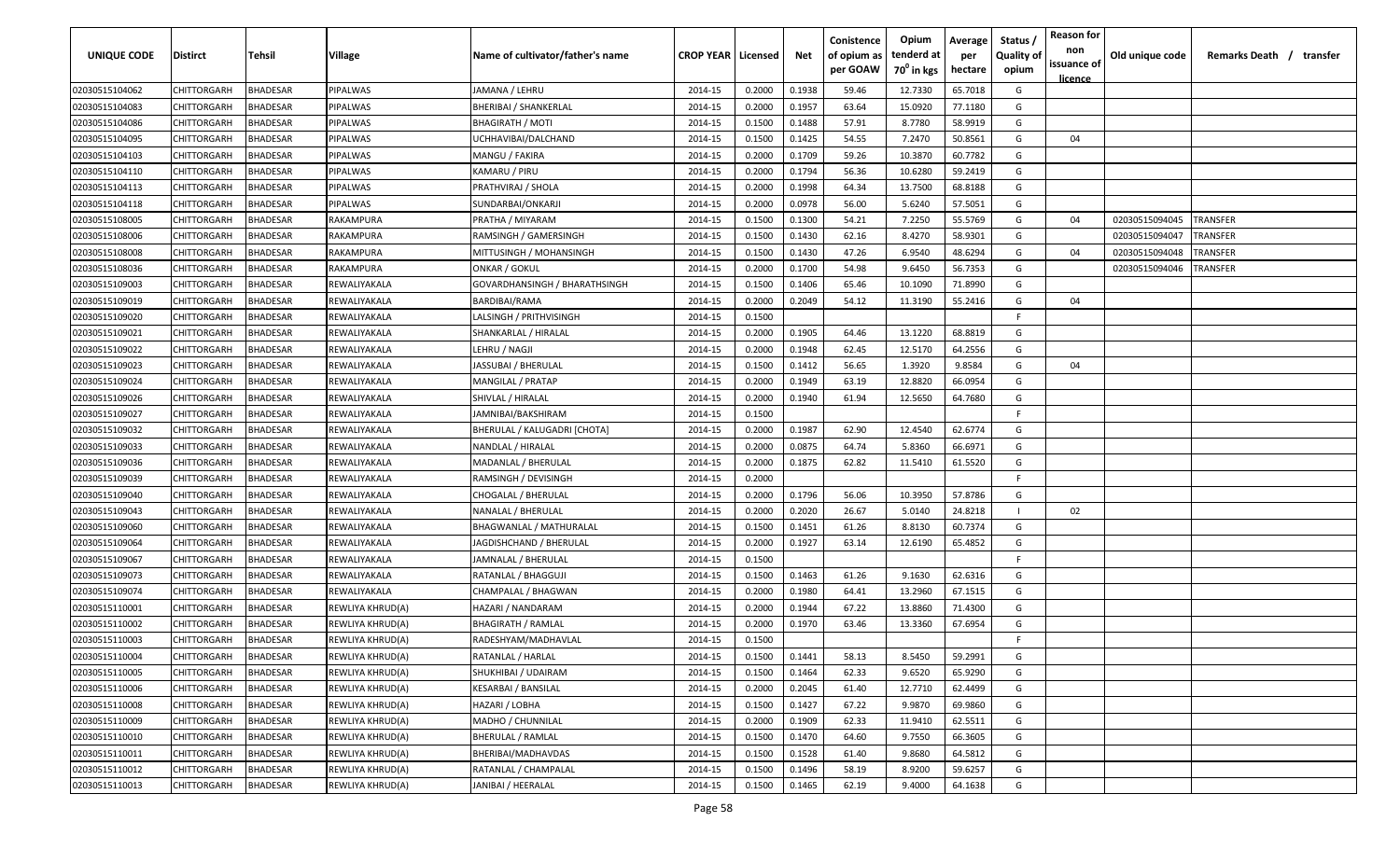| <b>UNIQUE CODE</b>               | <b>Distirct</b>            | <b>Tehsil</b>   | Village                              | Name of cultivator/father's name                  | <b>CROP YEAR   Licensed</b> |                  | Net              | Conistence<br>of opium as<br>per GOAW | Opium<br>tenderd at<br>70 <sup>°</sup> in kgs | Average<br>per<br>hectare | Status /<br><b>Quality of</b><br>opium | <b>Reason for</b><br>non<br>issuance of | Old unique code | Remarks Death / | transfer |
|----------------------------------|----------------------------|-----------------|--------------------------------------|---------------------------------------------------|-----------------------------|------------------|------------------|---------------------------------------|-----------------------------------------------|---------------------------|----------------------------------------|-----------------------------------------|-----------------|-----------------|----------|
| 02030515110014                   | CHITTORGARH                | <b>BHADESAR</b> | REWLIYA KHRUD(A)                     | GOPI / UDA                                        | 2014-15                     | 0.1500           | 0.1455           | 64.25                                 | 9.7660                                        | 67.1203                   | G                                      | <u>licence</u>                          |                 |                 |          |
| 02030515110015                   | CHITTORGARH                | BHADESAR        | REWLIYA KHRUD(A)                     | MANGIBAI / RAMLAL                                 | 2014-15                     | 0.2000           | 0.1989           | 70.05                                 | 15.1810                                       | 76.3248                   | G                                      |                                         |                 |                 |          |
| 02030515110016                   | CHITTORGARH                | BHADESAR        | REWLIYA KHRUD(A)                     | MEGHRAJ / GOKALJI                                 | 2014-15                     | 0.2000           | 0.2008           | 67.22                                 | 13.4630                                       | 67.0468                   | G                                      |                                         |                 |                 |          |
| 02030515110017                   | CHITTORGARH                | BHADESAR        | REWLIYA KHRUD(A)                     | HIRALAL / BHERAJI                                 | 2014-15                     | 0.1500           | 0.1452           | 62.98                                 | 9.2760                                        | 63.8843                   | G                                      |                                         |                 |                 |          |
| 02030515110018                   | CHITTORGARH                | BHADESAR        | REWLIYA KHRUD(A)                     | KANKUBAI / NANDA                                  | 2014-15                     | 0.1500           | 0.1505           | 57.57                                 | 9.2280                                        | 61.3156                   | G                                      |                                         |                 |                 |          |
| 02030515110019                   | CHITTORGARH                | BHADESAR        | REWLIYA KHRUD(A)                     | <b>BHAGGUBAI/SHANKER</b>                          | 2014-15                     | 0.2000           | 0.2000           | 63.55                                 | 13.7810                                       | 68.9050                   | G                                      |                                         |                 |                 |          |
| 02030515110020                   | CHITTORGARH                | BHADESAR        | REWLIYA KHRUD(A)                     | RUPLAL/GEHRU                                      | 2014-15                     | 0.1500           | 0.1436           | 58.13                                 | 8.8270                                        | 61.4694                   | G                                      |                                         |                 |                 |          |
| 02030515110021                   | CHITTORGARH                | BHADESAR        | REWLIYA KHRUD(A)                     | JAGDISH / GOPAL / HANGAMIBAI                      | 2014-15                     | 0.2000           | 0.1357           | 57.68                                 | 7.9430                                        | 58.5335                   | G                                      |                                         |                 |                 |          |
| 02030515110022                   | CHITTORGARH                | BHADESAR        | REWLIYA KHRUD(A)                     | NATHULAL / KASHILAL                               | 2014-15                     | 0.1500           | 0.1496           | 63.36                                 | 10.0470                                       | 67.1591                   | G                                      |                                         |                 |                 |          |
| 02030515110023                   | CHITTORGARH                | BHADESAR        | REWLIYA KHRUD(A)                     | AMBALAL / PYARCHAND                               | 2014-15                     | 0.1500           |                  |                                       |                                               |                           | -F                                     |                                         |                 |                 |          |
| 02030515110025                   | CHITTORGARH                | BHADESAR        | REWLIYA KHRUD(A)                     | KASTURIBAI/MANGILAL                               | 2014-15                     | 0.1500           | 0.0660           | 67.09                                 | 4.6480                                        | 70.4242                   | G                                      |                                         |                 |                 |          |
| 02030515110026                   | CHITTORGARH                | BHADESAR        | REWLIYA KHRUD(A)                     | PRABHU / HARIKISHAN                               | 2014-15                     | 0.1500           | 0.1524           | 63.04                                 | 9.7080                                        | 63.7008                   | G                                      |                                         |                 |                 |          |
| 02030515110028                   | CHITTORGARH                | BHADESAR        | REWLIYA KHRUD(A)                     | NARAYAN / AMARCHAND                               | 2014-15                     | 0.2000           | 0.1940           | 63.15                                 | 12.6210                                       | 65.0567                   | G                                      |                                         |                 |                 |          |
| 02030515110030                   | CHITTORGARH                | BHADESAR        | REWLIYA KHRUD(A)                     | JEETU / BHAGWANJAT                                | 2014-15                     | 0.1500           | 0.0739           | 64.13                                 | 5.0110                                        | 67.8078                   | G                                      |                                         |                 |                 |          |
| 02030515110031                   | CHITTORGARH                | BHADESAR        | REWLIYA KHRUD(A)                     | PYARCHAND / VARDA JAT                             | 2014-15                     | 0.2000           | 0.0913           | 60.13                                 | 5.7210                                        | 62.6616                   | G                                      |                                         |                 |                 |          |
| 02030515110032                   | CHITTORGARH                | BHADESAR        | REWLIYA KHRUD(A)                     | RAMPYARIBIA/MOHANLAL                              | 2014-15                     | 0.2000           | 0.1760           | 58.19                                 | 10.4330                                       | 59.2784                   | G                                      |                                         |                 |                 |          |
| 02030515110033                   | CHITTORGARH                | BHADESAR        | REWLIYA KHRUD(A)                     | SHANKARLAL / CHUNNILAL                            | 2014-15                     | 0.2000           | 0.1829           | 64.25                                 | 11.9780                                       | 65.4893                   | G                                      |                                         |                 |                 |          |
| 02030515110034                   | CHITTORGARH                | BHADESAR        | REWLIYA KHRUD(A)                     | JEETUMAL / NANDRAM                                | 2014-15                     | 0.1500           | 0.1504           | 67.22                                 | 10.7360                                       | 71.3830                   | G                                      |                                         |                 |                 |          |
| 02030515110035                   | CHITTORGARH                | BHADESAR        | REWLIYA KHRUD(A)                     | MADHULAL / SHOLAL GADRI                           | 2014-15                     | 0.1500           | 0.1515           | 67.09                                 | 10.6000                                       | 69.9670                   | G                                      |                                         |                 |                 |          |
| 02030515110036                   | CHITTORGARH                | BHADESAR        | REWLIYA KHRUD(A)                     | MANGUDAS / NARAYANDAS                             | 2014-15                     | 0.2000           | 0.0867           | 67.09                                 | 6.4020                                        | 73.8408                   | G                                      |                                         |                 |                 |          |
| 02030515110037                   | CHITTORGARH                | BHADESAR        | REWLIYA KHRUD(A)                     | RAJIBAI / SHANKARLAL                              | 2014-15                     | 0.1500           | 0.1431           | 58.13                                 | 8.7360                                        | 61.0482                   | G                                      |                                         |                 |                 |          |
| 02030515110040                   | CHITTORGARH                | BHADESAR        | REWLIYA KHRUD(A)                     | SHUKLAL / ONKAR SUNAR                             | 2014-15                     | 0.2000           | 0.2097           | 62.33                                 | 13.5520                                       | 64.6257                   | G                                      |                                         |                 |                 |          |
| 02030515110041                   | CHITTORGARH                | BHADESAR        | REWLIYA KHRUD(A)                     | SOSHARBAI / HANSHRAJ                              | 2014-15                     | 0.2000           | 0.1912           | 67.22                                 | 13.4060                                       | 70.1151                   | G                                      |                                         |                 |                 |          |
| 02030515110042                   | CHITTORGARH                | BHADESAR        | REWLIYA KHRUD(A)                     | KHUBCHAND / RAMCHAND SHARMA                       | 2014-15                     | 0.1500           | 0.1395           | 64.25                                 | 9.2240                                        | 66.1219                   | G                                      |                                         |                 |                 |          |
| 02030515110043                   | CHITTORGARH                | BHADESAR        | REWLIYA KHRUD(A)                     | BHERIBAI/PARTAP                                   | 2014-15                     | 0.1500           | 0.1500           | 62.33                                 | 9.6170                                        | 64.1133                   | G                                      |                                         |                 |                 |          |
| 02030515110044                   | CHITTORGARH                | BHADESAR        | REWLIYA KHRUD(A)                     | LEHRIBAI / RAMLAL                                 | 2014-15                     | 0.2000           | 0.1000           | 66.89                                 | 6.9850                                        | 69.8500                   | G                                      |                                         |                 |                 |          |
| 02030515110046                   | CHITTORGARH                | BHADESAR        |                                      | UDAIRAM / VENIRAM JAT                             | 2014-15                     | 0.2000           | 0.1945           | 64.24                                 | 13.3160                                       | 68.4627                   | G                                      |                                         |                 |                 |          |
|                                  |                            | BHADESAR        | REWLIYA KHRUD(A)                     |                                                   | 2014-15                     | 0.2000           | 0.0498           | 70.94                                 | 3.8000                                        | 76.3052                   | G                                      |                                         |                 |                 |          |
| 02030515110047                   | CHITTORGARH<br>CHITTORGARH | BHADESAR        | REWLIYA KHRUD(A)                     | HARLAL / GOKUL JAT                                |                             | 0.2000           |                  | 64.24                                 | 3.4140                                        | 66.6797                   | G                                      |                                         |                 |                 |          |
| 02030515110048                   | CHITTORGARH                | BHADESAR        | REWLIYA KHRUD(A)                     | RATANLAL / CHUNNILAL JAT                          | 2014-15<br>2014-15          |                  | 0.0512           | 67.09                                 | 13.9450                                       | 71.0031                   | G                                      |                                         |                 |                 |          |
| 02030515110049<br>02030515110050 | CHITTORGARH                | BHADESAR        | REWLIYA KHRUD(A)<br>REWLIYA KHRUD(A) | NANDLAL / HARIKISHANGDRI<br>HIRA / HARIKISHAN JAT |                             | 0.2000<br>0.2000 | 0.1964<br>0.1890 | 61.40                                 | 11.8680                                       | 62.7937                   | G                                      |                                         |                 |                 |          |
| 02030515110051                   | CHITTORGARH                | <b>BHADESAR</b> |                                      | <b>GANESH / PARTHU</b>                            | 2014-15<br>2014-15          | 0.2000           | 0.2070           | 61.40                                 | 13.5170                                       | 65.2995                   | G                                      |                                         |                 |                 |          |
| 02030515110054                   | CHITTORGARH                | BHADESAR        | REWLIYA KHRUD(A)                     | SUDIBAI/JITU                                      | 2014-15                     | 0.1500           |                  | 58.19                                 | 8.5950                                        | 60.1891                   | G                                      |                                         |                 |                 |          |
| 02030515110055                   | CHITTORGARH                | BHADESAR        | REWLIYA KHRUD(A)                     | MADAN//MOHAN SUTHAR                               | 2014-15                     | 0.1500           | 0.1428<br>0.1447 | 62.33                                 | 9.1710                                        | 63.3794                   | G                                      |                                         |                 |                 |          |
|                                  | CHITTORGARH                | BHADESAR        | REWLIYA KHRUD(A)                     | <b>GANESH / KALU GADRI</b>                        | 2014-15                     | 0.1500           | 0.1485           | 67.09                                 | 10.2840                                       | 69.2525                   | G                                      |                                         |                 |                 |          |
| 02030515110057                   |                            | <b>BHADESAR</b> | REWLIYA KHRUD(A)                     |                                                   |                             | 0.2000           |                  |                                       |                                               |                           |                                        |                                         |                 |                 |          |
| 02030515110058                   | CHITTORGARH                |                 | REWLIYA KHRUD(A)                     | RADHABAI / NATHU                                  | 2014-15                     |                  | 0.1933           | 64.24                                 | 13.0130                                       | 67.3202                   | G                                      |                                         |                 |                 |          |
| 02030515110059                   | <b>CHITTORGARH</b>         | <b>BHADESAR</b> | REWLIYA KHRUD(A)                     | <b>BHAGAWATILAL / CHHOGA</b>                      | 2014-15                     | 0.1500           | 0.1504           | 55.05                                 | 8.7840                                        | 58.4043                   | G                                      |                                         |                 |                 |          |
| 02030515110062                   | <b>CHITTORGARH</b>         | <b>BHADESAR</b> | REWLIYA KHRUD(A)                     | KHUBA / PARTHVIRAJ                                | 2014-15                     | 0.2000           | 0.0720           | 64.24                                 | 4.7900                                        | 66.5278                   | G                                      |                                         |                 |                 |          |
| 02030515110063                   | CHITTORGARH                | <b>BHADESAR</b> | REWLIYA KHRUD(A)                     | LAKSHMINARAYAN / VARDICHAND                       | 2014-15                     | 0.2000           | 0.1317           | 58.19                                 | 7.7480                                        | 58.8307                   | G                                      |                                         |                 |                 |          |
| 02030515110064                   | CHITTORGARH                | <b>BHADESAR</b> | REWLIYA KHRUD(A)                     | MADHU / HAZARIJAT                                 | 2014-15                     | 0.2000           |                  |                                       |                                               |                           | $\mathsf{F}$                           |                                         |                 |                 |          |
| 02030515110066                   | CHITTORGARH                | <b>BHADESAR</b> | REWLIYA KHRUD(A)                     | SHANKARLAL / MOHANLAL                             | 2014-15                     | 0.2000           | 0.1855           | 61.23                                 | 11.7470                                       | 63.3261                   | G                                      |                                         |                 |                 |          |
| 02030515110067                   | <b>CHITTORGARH</b>         | <b>BHADESAR</b> | REWLIYA KHRUD(A)                     | DEVBAI/KISHANA                                    | 2014-15                     | 0.2000           | 0.1969           | 64.72                                 | 13.3420                                       | 67.7603                   | G                                      |                                         |                 |                 |          |
| 02030515110068                   | <b>CHITTORGARH</b>         | BHADESAR        | REWLIYA KHRUD(A)                     | JEETU / HARIRAM                                   | 2014-15                     | 0.1500           |                  |                                       |                                               |                           | F.                                     |                                         |                 |                 |          |
| 02030515110070                   | <b>CHITTORGARH</b>         | BHADESAR        | REWLIYA KHRUD(B)                     | SHANTIBAI/JAGANNATH                               | 2014-15                     | 0.1500           | 0.1523           | 62.98                                 | 9.9060                                        | 65.0427                   | G                                      |                                         |                 |                 |          |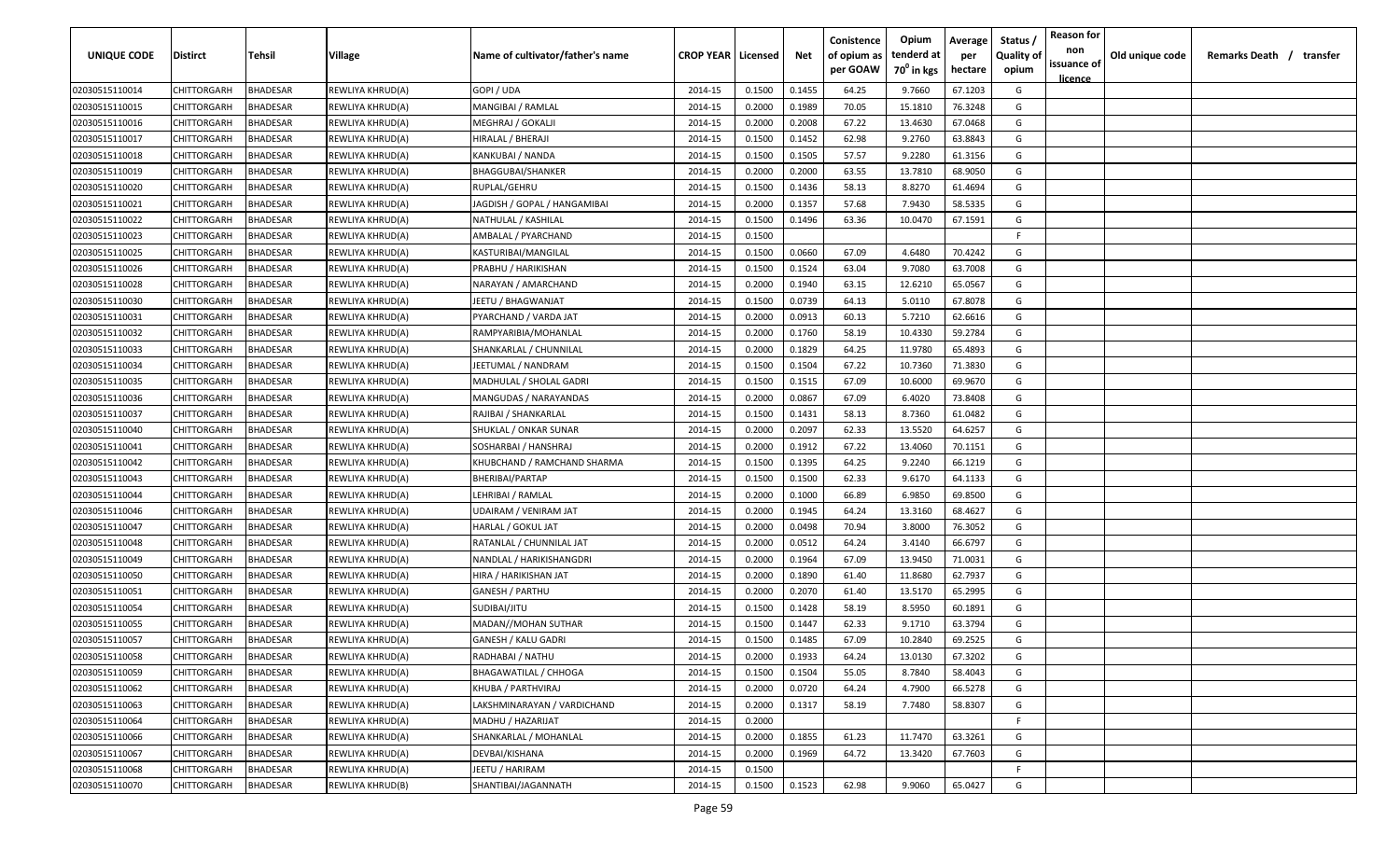| per GOAW<br>70 <sup>0</sup> in kgs<br>hectare<br>opium<br><u>licence</u><br>02030515110071<br>CHITTORGARH<br><b>BHADESAR</b><br>REWLIYA KHRUD(B)<br>BHAGAWAN/KISHANA<br>2014-15<br>0.1500<br>0.1425<br>59.06<br>9.6100<br>67.4386<br>02<br>CHITTORGARH<br>BHADESAR<br>LEHRU/MOHAN<br>2014-15<br>0.2000<br>0.1950<br>62.32<br>12.6240<br>64.7385<br>G<br>02030515110072<br>REWLIYA KHRUD(B)<br>G<br>BHADESAR<br>0.1476<br>55.15<br>7.7840<br>52.7371<br>04<br>02030515110073<br>CHITTORGARH<br>REWLIYA KHRUD(B)<br>BHERULAL/NARAYAN<br>2014-15<br>0.1500<br>CHITTORGARH<br>BHADESAR<br>SHOBHA/UDAILAL<br>0.1500<br>0.0792<br>55.62<br>4.0520<br>51.1616<br>G<br>02030515110074<br>REWLIYA KHRUD(B)<br>2014-15<br>04<br>02030515110075<br>CHITTORGARH<br>BHADESAR<br>REWLIYA KHRUD(B)<br>BHERA/KALU<br>2014-15<br>0.1500<br>0.1428<br>61.34<br>9.3590<br>65.5392<br>G<br>02030515110076<br>CHITTORGARH<br>BHADESAR<br>REWLIYA KHRUD(B)<br>BALU/MOTI<br>2014-15<br>0.1500<br>0.1465<br>62.53<br>10.0320<br>68.4778<br>G<br>2014-15<br>0.1488<br>57.22<br>02030515110078<br>CHITTORGARH<br>BHADESAR<br>REWLIYA KHRUD(B)<br>BHERU/BAJJA<br>0.1500<br>8.7300<br>58.6694<br>G<br>0.1500<br>0.0506<br>02030515110079<br>CHITTORGARH<br>BHADESAR<br>MOHAN/BAJJA<br>2014-15<br>60.11<br>3.1510<br>62.2727<br>G<br>REWLIYA KHRUD(B)<br>0.1883<br>02030515110081<br>CHITTORGARH<br>BHADESAR<br>SANTILAL/CHUNNILAL<br>2014-15<br>0.2000<br>62.59<br>13.6000<br>72.2252<br>G<br>REWLIYA KHRUD(B)<br>BHADESAR<br>0.2000<br>0.1981<br>59.64<br>11.3570<br>57.3296<br>G<br>02030515110083<br>CHITTORGARH<br>REWLIYA KHRUD(B)<br>GHIRDHARI/CHUNNI<br>2014-15<br>62.78<br>G<br>2014-15<br>0.2000<br>0.0963<br>6.3320<br>65.7529<br>02030515110087<br>CHITTORGARH<br>BHADESAR<br>REWLIYA KHRUD(B)<br>GOPAL/BADRI<br>CHITTORGARH<br>BHADESAR<br>0.1470<br>60.40<br>9.1380<br>62.1633<br>G<br>02030515110089<br>SHANKAR/KISHAN<br>2014-15<br>0.1500<br>REWLIYA KHRUD(B)<br>CHITTORGARH<br>BHADESAR<br>2014-15<br>0.1500<br>0.1462<br>61.13<br>9.2830<br>63.4952<br>G<br>02030515110095<br>REWLIYA KHRUD(B)<br>GHIRDHARI/JITMAL<br>63.31<br>CHITTORGARH<br>BHADESAR<br>2014-15<br>0.1500<br>0.1466<br>10.1660<br>69.3452<br>G<br>02030515110096<br>REWLIYA KHRUD(B)<br>GANGABAI/GANESH<br>65.40<br>13.6130<br>68.6831<br>G<br>CHITTORGARH<br>BHADESAR<br>2014-15<br>0.2000<br>0.1982<br>02030515110098<br>REWLIYA KHRUD(B)<br>JAMNALAL/HAJARI<br>0.1452<br>CHITTORGARH<br>BHADESAR<br>MANGU/SHORAM<br>2014-15<br>0.1500<br>55.70<br>8.5780<br>59.0771<br>G<br>02030515110100<br>REWLIYA KHRUD(B)<br>0.1961<br>62.59<br>13.0810<br>66.7058<br>CHITTORGARH<br>BHADESAR<br>BHERULAL/RAMLAL<br>2014-15<br>0.2000<br>G<br>02030515110103<br>REWLIYA KHRUD(B)<br>02030515110105<br>CHITTORGARH<br>BHADESAR<br>REWLIYA KHRUD(B)<br>RAMESWAR/CHAMPA<br>2014-15<br>0.2000<br>0.1874<br>59.78<br>12.5620<br>67.0331<br>G<br>02030515110107<br>CHITTORGARH<br>BHADESAR<br>2014-15<br>0.1500<br>0.1500<br>66.24<br>10.6460<br>70.9733<br>G<br>REWLIYA KHRUD(B)<br>SHARIFAN/ALLHANUR<br>0.0738<br>77.0190<br>02030515110108<br>CHITTORGARH<br>BHADESAR<br>REWLIYA KHRUD(B)<br>CHANDNIDEVI/HAJARI<br>2014-15<br>0.1500<br>71.95<br>5.6840<br>G<br>02030515110109<br>CHITTORGARH<br>BHADESAR<br>REWLIYA KHRUD(B)<br>2014-15<br>0.2000<br>-F.<br>MADHULAL/WARDA<br>02030515110110<br>CHITTORGARH<br>BHADESAR<br>REWLIYA KHRUD(B)<br>JITMAL/AMARCHAND<br>2014-15<br>0.1500<br>-F.<br>0.1454<br>52.55<br>G<br>02030515110111<br>CHITTORGARH<br>BHADESAR<br>REWLIYA KHRUD(B)<br>ABDULGANI/ISMAAIL<br>2014-15<br>0.1500<br>7.9580<br>54.7318<br>04<br>02030515110120<br>CHITTORGARH<br>BHADESAR<br>RUKAMANIBAI/CHAMPALAL<br>2014-15<br>61.25<br>1.2340<br>68.1768<br>G<br>REWLIYA KHRUD(B)<br>0.1500<br>0.0181<br>0.2000<br>02030515110121<br>CHITTORGARH<br>BHADESAR<br>REWLIYA KHRUD(B)<br>SHAMPURI/MADHAVPURI<br>2014-15<br>-F<br>0.0901<br>59.23<br>60.6659<br>02030515110122<br>CHITTORGARH<br>BHADESAR<br>KESHARBAI/BHURALAL<br>2014-15<br>0.1500<br>5.4660<br>G<br>REWLIYA KHRUD(B)<br>02030515110123<br>CHITTORGARH<br>BHADESAR<br>2014-15<br>0.1500<br>0.1515<br>58.14<br>8.9040<br>58.7723<br>G<br>REWLIYA KHRUD(B)<br>RATANLAL/HAJARI<br>63.15<br>G<br>BHADESAR<br>2014-15<br>0.1500<br>0.1502<br>9.9870<br>66.4913<br>02030515110129<br>CHITTORGARH<br>REWLIYA KHRUD(B)<br>KALU/HIRA<br>CHITTORGARH<br>BHADESAR<br>0.2000<br>0.1998<br>61.23<br>12.7360<br>63.7437<br>G<br>02030515110130<br>REWLIYA KHRUD(B)<br>SAGARBAI/KESHARSINGH<br>2014-15<br>62.59<br>12.9650<br>CHITTORGARH<br>BHADESAR<br>2014-15<br>0.2000<br>0.1978<br>65.5460<br>G<br>02030515110131<br>REWLIYA KHRUD(B)<br>MANGIBAI/JITMAL<br>CHITTORGARH<br>BHADESAR<br>0.2000<br>0.1866<br>61.22<br>11.8770<br>63.6495<br>G<br>02030515110133<br>REWLIYA KHRUD(B)<br>MADANLAL/CHHOGALAL<br>2014-15<br><b>BHADESAR</b><br>62.59<br>9.8980<br>65.4630<br>CHITTORGARH<br>RAMIBAI / RAMA<br>2014-15<br>0.1500<br>0.1512<br>G<br>02030515110136<br>REWLIYA KHRUD(B)<br>02030515110138<br>CHITTORGARH<br>BHADESAR<br>2014-15<br>0.2000<br>0.2080<br>61.70<br>13.1330<br>63.1394<br>G<br>REWLIYA KHRUD(B)<br>NARAYAN/HARIKISHAN<br>02030515110139<br>CHITTORGARH<br>BHADESAR<br>GEHRU/NATHU<br>2014-15<br>0.2000<br>F<br>REWLIYA KHRUD(B)<br>CHITTORGARH<br>BHADESAR<br>MADANLAL/UDAIRAM<br>2014-15<br>0.1500<br>0.1446<br>56.84<br>8.4940<br>58.7414<br>G<br>02030515110140<br>REWLIYA KHRUD(B)<br>0.1500<br>63.8047<br>02030515110141<br><b>CHITTORGARH</b><br><b>BHADESAR</b><br>REWLIYA KHRUD(B)<br>VINOD / VARDICHAND<br>2014-15<br>0.1485<br>62.22<br>9.4750<br>G<br>0.1403<br>G<br>02030515110142<br><b>CHITTORGARH</b><br><b>BHADESAR</b><br>REWLIYA KHRUD(B)<br>PARASBAI/MOHANLAL<br>2014-15<br>0.1500<br>67.24<br>9.8650<br>70.3136<br>02030515110143<br><b>CHITTORGARH</b><br><b>BHADESAR</b><br>REWLIYA KHRUD(B)<br>0.2000<br>62.40<br>64.5850<br>G<br>CHHOGALAL/HARIKISHANA<br>2014-15<br>0.2000<br>12.9170<br>02030515110145<br>CHITTORGARH<br><b>BHADESAR</b><br>REWLIYA KHRUD(B)<br>0.2000<br>0.1439<br>62.3072<br>G<br>MANGILAL/SHANKARLAL<br>2014-15<br>56.85<br>8.9660<br>F<br>02030515110146<br>CHITTORGARH<br><b>BHADESAR</b><br>REWLIYA KHRUD(B)<br>2014-15<br>0.2000<br>PANNALAL/DALCHAND<br>02030515110147<br><b>CHITTORGARH</b><br><b>BHADESAR</b><br>0.2000<br>0.2007<br>60.25<br>12.3860<br>G<br>REWLIYA KHRUD(B)<br>NARAYAN/RAMA<br>2014-15<br>61.7140<br>02030515110150<br>CHITTORGARH<br>0.1500<br>0.1500<br>62.35<br>9.5040<br>63.3600<br>G<br><b>BHADESAR</b><br>REWLIYA KHRUD(B)<br>BHAGAWAN/PRATAPJI<br>2014-15<br>F.<br>02030515110151<br>CHITTORGARH<br><b>BHADESAR</b><br>REWLIYA KHRUD(B)<br>NATHULAL/BALU<br>2014-15<br>0.1500 | <b>UNIQUE CODE</b> | <b>Distirct</b> | <b>Tehsil</b> | Village | Name of cultivator/father's name | <b>CROP YEAR   Licensed</b> | Net | Conistence<br>of opium as | Opium<br>tenderd at | Average<br>per | Status /<br><b>Quality of</b> | <b>Reason for</b><br>non<br>issuance of | Old unique code | Remarks Death / | transfer |
|------------------------------------------------------------------------------------------------------------------------------------------------------------------------------------------------------------------------------------------------------------------------------------------------------------------------------------------------------------------------------------------------------------------------------------------------------------------------------------------------------------------------------------------------------------------------------------------------------------------------------------------------------------------------------------------------------------------------------------------------------------------------------------------------------------------------------------------------------------------------------------------------------------------------------------------------------------------------------------------------------------------------------------------------------------------------------------------------------------------------------------------------------------------------------------------------------------------------------------------------------------------------------------------------------------------------------------------------------------------------------------------------------------------------------------------------------------------------------------------------------------------------------------------------------------------------------------------------------------------------------------------------------------------------------------------------------------------------------------------------------------------------------------------------------------------------------------------------------------------------------------------------------------------------------------------------------------------------------------------------------------------------------------------------------------------------------------------------------------------------------------------------------------------------------------------------------------------------------------------------------------------------------------------------------------------------------------------------------------------------------------------------------------------------------------------------------------------------------------------------------------------------------------------------------------------------------------------------------------------------------------------------------------------------------------------------------------------------------------------------------------------------------------------------------------------------------------------------------------------------------------------------------------------------------------------------------------------------------------------------------------------------------------------------------------------------------------------------------------------------------------------------------------------------------------------------------------------------------------------------------------------------------------------------------------------------------------------------------------------------------------------------------------------------------------------------------------------------------------------------------------------------------------------------------------------------------------------------------------------------------------------------------------------------------------------------------------------------------------------------------------------------------------------------------------------------------------------------------------------------------------------------------------------------------------------------------------------------------------------------------------------------------------------------------------------------------------------------------------------------------------------------------------------------------------------------------------------------------------------------------------------------------------------------------------------------------------------------------------------------------------------------------------------------------------------------------------------------------------------------------------------------------------------------------------------------------------------------------------------------------------------------------------------------------------------------------------------------------------------------------------------------------------------------------------------------------------------------------------------------------------------------------------------------------------------------------------------------------------------------------------------------------------------------------------------------------------------------------------------------------------------------------------------------------------------------------------------------------------------------------------------------------------------------------------------------------------------------------------------------------------------------------------------------------------------------------------------------------------------------------------------------------------------------------------------------------------------------------------------------------------------------------------------------------------------------------------------------------------------------------------------------------------------------------------------------------------------------------------------------------------------------------------------------------------------------------------------------------------------------------------------------------------------------------------------------------------------------------------------------------------------------------------------------------------------------------------------------------------------------------------------------------------------------------------------------------------------------------------------------------------------------------------------------------------------------------------------------------------------------------------------------------------------------------------------------------------------------------------------------------------------------------------------------------------------------|--------------------|-----------------|---------------|---------|----------------------------------|-----------------------------|-----|---------------------------|---------------------|----------------|-------------------------------|-----------------------------------------|-----------------|-----------------|----------|
|                                                                                                                                                                                                                                                                                                                                                                                                                                                                                                                                                                                                                                                                                                                                                                                                                                                                                                                                                                                                                                                                                                                                                                                                                                                                                                                                                                                                                                                                                                                                                                                                                                                                                                                                                                                                                                                                                                                                                                                                                                                                                                                                                                                                                                                                                                                                                                                                                                                                                                                                                                                                                                                                                                                                                                                                                                                                                                                                                                                                                                                                                                                                                                                                                                                                                                                                                                                                                                                                                                                                                                                                                                                                                                                                                                                                                                                                                                                                                                                                                                                                                                                                                                                                                                                                                                                                                                                                                                                                                                                                                                                                                                                                                                                                                                                                                                                                                                                                                                                                                                                                                                                                                                                                                                                                                                                                                                                                                                                                                                                                                                                                                                                                                                                                                                                                                                                                                                                                                                                                                                                                                                                                                                                                                                                                                                                                                                                                                                                                                                                                                                                                                                                                                                |                    |                 |               |         |                                  |                             |     |                           |                     |                |                               |                                         |                 |                 |          |
|                                                                                                                                                                                                                                                                                                                                                                                                                                                                                                                                                                                                                                                                                                                                                                                                                                                                                                                                                                                                                                                                                                                                                                                                                                                                                                                                                                                                                                                                                                                                                                                                                                                                                                                                                                                                                                                                                                                                                                                                                                                                                                                                                                                                                                                                                                                                                                                                                                                                                                                                                                                                                                                                                                                                                                                                                                                                                                                                                                                                                                                                                                                                                                                                                                                                                                                                                                                                                                                                                                                                                                                                                                                                                                                                                                                                                                                                                                                                                                                                                                                                                                                                                                                                                                                                                                                                                                                                                                                                                                                                                                                                                                                                                                                                                                                                                                                                                                                                                                                                                                                                                                                                                                                                                                                                                                                                                                                                                                                                                                                                                                                                                                                                                                                                                                                                                                                                                                                                                                                                                                                                                                                                                                                                                                                                                                                                                                                                                                                                                                                                                                                                                                                                                                |                    |                 |               |         |                                  |                             |     |                           |                     |                |                               |                                         |                 |                 |          |
|                                                                                                                                                                                                                                                                                                                                                                                                                                                                                                                                                                                                                                                                                                                                                                                                                                                                                                                                                                                                                                                                                                                                                                                                                                                                                                                                                                                                                                                                                                                                                                                                                                                                                                                                                                                                                                                                                                                                                                                                                                                                                                                                                                                                                                                                                                                                                                                                                                                                                                                                                                                                                                                                                                                                                                                                                                                                                                                                                                                                                                                                                                                                                                                                                                                                                                                                                                                                                                                                                                                                                                                                                                                                                                                                                                                                                                                                                                                                                                                                                                                                                                                                                                                                                                                                                                                                                                                                                                                                                                                                                                                                                                                                                                                                                                                                                                                                                                                                                                                                                                                                                                                                                                                                                                                                                                                                                                                                                                                                                                                                                                                                                                                                                                                                                                                                                                                                                                                                                                                                                                                                                                                                                                                                                                                                                                                                                                                                                                                                                                                                                                                                                                                                                                |                    |                 |               |         |                                  |                             |     |                           |                     |                |                               |                                         |                 |                 |          |
|                                                                                                                                                                                                                                                                                                                                                                                                                                                                                                                                                                                                                                                                                                                                                                                                                                                                                                                                                                                                                                                                                                                                                                                                                                                                                                                                                                                                                                                                                                                                                                                                                                                                                                                                                                                                                                                                                                                                                                                                                                                                                                                                                                                                                                                                                                                                                                                                                                                                                                                                                                                                                                                                                                                                                                                                                                                                                                                                                                                                                                                                                                                                                                                                                                                                                                                                                                                                                                                                                                                                                                                                                                                                                                                                                                                                                                                                                                                                                                                                                                                                                                                                                                                                                                                                                                                                                                                                                                                                                                                                                                                                                                                                                                                                                                                                                                                                                                                                                                                                                                                                                                                                                                                                                                                                                                                                                                                                                                                                                                                                                                                                                                                                                                                                                                                                                                                                                                                                                                                                                                                                                                                                                                                                                                                                                                                                                                                                                                                                                                                                                                                                                                                                                                |                    |                 |               |         |                                  |                             |     |                           |                     |                |                               |                                         |                 |                 |          |
|                                                                                                                                                                                                                                                                                                                                                                                                                                                                                                                                                                                                                                                                                                                                                                                                                                                                                                                                                                                                                                                                                                                                                                                                                                                                                                                                                                                                                                                                                                                                                                                                                                                                                                                                                                                                                                                                                                                                                                                                                                                                                                                                                                                                                                                                                                                                                                                                                                                                                                                                                                                                                                                                                                                                                                                                                                                                                                                                                                                                                                                                                                                                                                                                                                                                                                                                                                                                                                                                                                                                                                                                                                                                                                                                                                                                                                                                                                                                                                                                                                                                                                                                                                                                                                                                                                                                                                                                                                                                                                                                                                                                                                                                                                                                                                                                                                                                                                                                                                                                                                                                                                                                                                                                                                                                                                                                                                                                                                                                                                                                                                                                                                                                                                                                                                                                                                                                                                                                                                                                                                                                                                                                                                                                                                                                                                                                                                                                                                                                                                                                                                                                                                                                                                |                    |                 |               |         |                                  |                             |     |                           |                     |                |                               |                                         |                 |                 |          |
|                                                                                                                                                                                                                                                                                                                                                                                                                                                                                                                                                                                                                                                                                                                                                                                                                                                                                                                                                                                                                                                                                                                                                                                                                                                                                                                                                                                                                                                                                                                                                                                                                                                                                                                                                                                                                                                                                                                                                                                                                                                                                                                                                                                                                                                                                                                                                                                                                                                                                                                                                                                                                                                                                                                                                                                                                                                                                                                                                                                                                                                                                                                                                                                                                                                                                                                                                                                                                                                                                                                                                                                                                                                                                                                                                                                                                                                                                                                                                                                                                                                                                                                                                                                                                                                                                                                                                                                                                                                                                                                                                                                                                                                                                                                                                                                                                                                                                                                                                                                                                                                                                                                                                                                                                                                                                                                                                                                                                                                                                                                                                                                                                                                                                                                                                                                                                                                                                                                                                                                                                                                                                                                                                                                                                                                                                                                                                                                                                                                                                                                                                                                                                                                                                                |                    |                 |               |         |                                  |                             |     |                           |                     |                |                               |                                         |                 |                 |          |
|                                                                                                                                                                                                                                                                                                                                                                                                                                                                                                                                                                                                                                                                                                                                                                                                                                                                                                                                                                                                                                                                                                                                                                                                                                                                                                                                                                                                                                                                                                                                                                                                                                                                                                                                                                                                                                                                                                                                                                                                                                                                                                                                                                                                                                                                                                                                                                                                                                                                                                                                                                                                                                                                                                                                                                                                                                                                                                                                                                                                                                                                                                                                                                                                                                                                                                                                                                                                                                                                                                                                                                                                                                                                                                                                                                                                                                                                                                                                                                                                                                                                                                                                                                                                                                                                                                                                                                                                                                                                                                                                                                                                                                                                                                                                                                                                                                                                                                                                                                                                                                                                                                                                                                                                                                                                                                                                                                                                                                                                                                                                                                                                                                                                                                                                                                                                                                                                                                                                                                                                                                                                                                                                                                                                                                                                                                                                                                                                                                                                                                                                                                                                                                                                                                |                    |                 |               |         |                                  |                             |     |                           |                     |                |                               |                                         |                 |                 |          |
|                                                                                                                                                                                                                                                                                                                                                                                                                                                                                                                                                                                                                                                                                                                                                                                                                                                                                                                                                                                                                                                                                                                                                                                                                                                                                                                                                                                                                                                                                                                                                                                                                                                                                                                                                                                                                                                                                                                                                                                                                                                                                                                                                                                                                                                                                                                                                                                                                                                                                                                                                                                                                                                                                                                                                                                                                                                                                                                                                                                                                                                                                                                                                                                                                                                                                                                                                                                                                                                                                                                                                                                                                                                                                                                                                                                                                                                                                                                                                                                                                                                                                                                                                                                                                                                                                                                                                                                                                                                                                                                                                                                                                                                                                                                                                                                                                                                                                                                                                                                                                                                                                                                                                                                                                                                                                                                                                                                                                                                                                                                                                                                                                                                                                                                                                                                                                                                                                                                                                                                                                                                                                                                                                                                                                                                                                                                                                                                                                                                                                                                                                                                                                                                                                                |                    |                 |               |         |                                  |                             |     |                           |                     |                |                               |                                         |                 |                 |          |
|                                                                                                                                                                                                                                                                                                                                                                                                                                                                                                                                                                                                                                                                                                                                                                                                                                                                                                                                                                                                                                                                                                                                                                                                                                                                                                                                                                                                                                                                                                                                                                                                                                                                                                                                                                                                                                                                                                                                                                                                                                                                                                                                                                                                                                                                                                                                                                                                                                                                                                                                                                                                                                                                                                                                                                                                                                                                                                                                                                                                                                                                                                                                                                                                                                                                                                                                                                                                                                                                                                                                                                                                                                                                                                                                                                                                                                                                                                                                                                                                                                                                                                                                                                                                                                                                                                                                                                                                                                                                                                                                                                                                                                                                                                                                                                                                                                                                                                                                                                                                                                                                                                                                                                                                                                                                                                                                                                                                                                                                                                                                                                                                                                                                                                                                                                                                                                                                                                                                                                                                                                                                                                                                                                                                                                                                                                                                                                                                                                                                                                                                                                                                                                                                                                |                    |                 |               |         |                                  |                             |     |                           |                     |                |                               |                                         |                 |                 |          |
|                                                                                                                                                                                                                                                                                                                                                                                                                                                                                                                                                                                                                                                                                                                                                                                                                                                                                                                                                                                                                                                                                                                                                                                                                                                                                                                                                                                                                                                                                                                                                                                                                                                                                                                                                                                                                                                                                                                                                                                                                                                                                                                                                                                                                                                                                                                                                                                                                                                                                                                                                                                                                                                                                                                                                                                                                                                                                                                                                                                                                                                                                                                                                                                                                                                                                                                                                                                                                                                                                                                                                                                                                                                                                                                                                                                                                                                                                                                                                                                                                                                                                                                                                                                                                                                                                                                                                                                                                                                                                                                                                                                                                                                                                                                                                                                                                                                                                                                                                                                                                                                                                                                                                                                                                                                                                                                                                                                                                                                                                                                                                                                                                                                                                                                                                                                                                                                                                                                                                                                                                                                                                                                                                                                                                                                                                                                                                                                                                                                                                                                                                                                                                                                                                                |                    |                 |               |         |                                  |                             |     |                           |                     |                |                               |                                         |                 |                 |          |
|                                                                                                                                                                                                                                                                                                                                                                                                                                                                                                                                                                                                                                                                                                                                                                                                                                                                                                                                                                                                                                                                                                                                                                                                                                                                                                                                                                                                                                                                                                                                                                                                                                                                                                                                                                                                                                                                                                                                                                                                                                                                                                                                                                                                                                                                                                                                                                                                                                                                                                                                                                                                                                                                                                                                                                                                                                                                                                                                                                                                                                                                                                                                                                                                                                                                                                                                                                                                                                                                                                                                                                                                                                                                                                                                                                                                                                                                                                                                                                                                                                                                                                                                                                                                                                                                                                                                                                                                                                                                                                                                                                                                                                                                                                                                                                                                                                                                                                                                                                                                                                                                                                                                                                                                                                                                                                                                                                                                                                                                                                                                                                                                                                                                                                                                                                                                                                                                                                                                                                                                                                                                                                                                                                                                                                                                                                                                                                                                                                                                                                                                                                                                                                                                                                |                    |                 |               |         |                                  |                             |     |                           |                     |                |                               |                                         |                 |                 |          |
|                                                                                                                                                                                                                                                                                                                                                                                                                                                                                                                                                                                                                                                                                                                                                                                                                                                                                                                                                                                                                                                                                                                                                                                                                                                                                                                                                                                                                                                                                                                                                                                                                                                                                                                                                                                                                                                                                                                                                                                                                                                                                                                                                                                                                                                                                                                                                                                                                                                                                                                                                                                                                                                                                                                                                                                                                                                                                                                                                                                                                                                                                                                                                                                                                                                                                                                                                                                                                                                                                                                                                                                                                                                                                                                                                                                                                                                                                                                                                                                                                                                                                                                                                                                                                                                                                                                                                                                                                                                                                                                                                                                                                                                                                                                                                                                                                                                                                                                                                                                                                                                                                                                                                                                                                                                                                                                                                                                                                                                                                                                                                                                                                                                                                                                                                                                                                                                                                                                                                                                                                                                                                                                                                                                                                                                                                                                                                                                                                                                                                                                                                                                                                                                                                                |                    |                 |               |         |                                  |                             |     |                           |                     |                |                               |                                         |                 |                 |          |
|                                                                                                                                                                                                                                                                                                                                                                                                                                                                                                                                                                                                                                                                                                                                                                                                                                                                                                                                                                                                                                                                                                                                                                                                                                                                                                                                                                                                                                                                                                                                                                                                                                                                                                                                                                                                                                                                                                                                                                                                                                                                                                                                                                                                                                                                                                                                                                                                                                                                                                                                                                                                                                                                                                                                                                                                                                                                                                                                                                                                                                                                                                                                                                                                                                                                                                                                                                                                                                                                                                                                                                                                                                                                                                                                                                                                                                                                                                                                                                                                                                                                                                                                                                                                                                                                                                                                                                                                                                                                                                                                                                                                                                                                                                                                                                                                                                                                                                                                                                                                                                                                                                                                                                                                                                                                                                                                                                                                                                                                                                                                                                                                                                                                                                                                                                                                                                                                                                                                                                                                                                                                                                                                                                                                                                                                                                                                                                                                                                                                                                                                                                                                                                                                                                |                    |                 |               |         |                                  |                             |     |                           |                     |                |                               |                                         |                 |                 |          |
|                                                                                                                                                                                                                                                                                                                                                                                                                                                                                                                                                                                                                                                                                                                                                                                                                                                                                                                                                                                                                                                                                                                                                                                                                                                                                                                                                                                                                                                                                                                                                                                                                                                                                                                                                                                                                                                                                                                                                                                                                                                                                                                                                                                                                                                                                                                                                                                                                                                                                                                                                                                                                                                                                                                                                                                                                                                                                                                                                                                                                                                                                                                                                                                                                                                                                                                                                                                                                                                                                                                                                                                                                                                                                                                                                                                                                                                                                                                                                                                                                                                                                                                                                                                                                                                                                                                                                                                                                                                                                                                                                                                                                                                                                                                                                                                                                                                                                                                                                                                                                                                                                                                                                                                                                                                                                                                                                                                                                                                                                                                                                                                                                                                                                                                                                                                                                                                                                                                                                                                                                                                                                                                                                                                                                                                                                                                                                                                                                                                                                                                                                                                                                                                                                                |                    |                 |               |         |                                  |                             |     |                           |                     |                |                               |                                         |                 |                 |          |
|                                                                                                                                                                                                                                                                                                                                                                                                                                                                                                                                                                                                                                                                                                                                                                                                                                                                                                                                                                                                                                                                                                                                                                                                                                                                                                                                                                                                                                                                                                                                                                                                                                                                                                                                                                                                                                                                                                                                                                                                                                                                                                                                                                                                                                                                                                                                                                                                                                                                                                                                                                                                                                                                                                                                                                                                                                                                                                                                                                                                                                                                                                                                                                                                                                                                                                                                                                                                                                                                                                                                                                                                                                                                                                                                                                                                                                                                                                                                                                                                                                                                                                                                                                                                                                                                                                                                                                                                                                                                                                                                                                                                                                                                                                                                                                                                                                                                                                                                                                                                                                                                                                                                                                                                                                                                                                                                                                                                                                                                                                                                                                                                                                                                                                                                                                                                                                                                                                                                                                                                                                                                                                                                                                                                                                                                                                                                                                                                                                                                                                                                                                                                                                                                                                |                    |                 |               |         |                                  |                             |     |                           |                     |                |                               |                                         |                 |                 |          |
|                                                                                                                                                                                                                                                                                                                                                                                                                                                                                                                                                                                                                                                                                                                                                                                                                                                                                                                                                                                                                                                                                                                                                                                                                                                                                                                                                                                                                                                                                                                                                                                                                                                                                                                                                                                                                                                                                                                                                                                                                                                                                                                                                                                                                                                                                                                                                                                                                                                                                                                                                                                                                                                                                                                                                                                                                                                                                                                                                                                                                                                                                                                                                                                                                                                                                                                                                                                                                                                                                                                                                                                                                                                                                                                                                                                                                                                                                                                                                                                                                                                                                                                                                                                                                                                                                                                                                                                                                                                                                                                                                                                                                                                                                                                                                                                                                                                                                                                                                                                                                                                                                                                                                                                                                                                                                                                                                                                                                                                                                                                                                                                                                                                                                                                                                                                                                                                                                                                                                                                                                                                                                                                                                                                                                                                                                                                                                                                                                                                                                                                                                                                                                                                                                                |                    |                 |               |         |                                  |                             |     |                           |                     |                |                               |                                         |                 |                 |          |
|                                                                                                                                                                                                                                                                                                                                                                                                                                                                                                                                                                                                                                                                                                                                                                                                                                                                                                                                                                                                                                                                                                                                                                                                                                                                                                                                                                                                                                                                                                                                                                                                                                                                                                                                                                                                                                                                                                                                                                                                                                                                                                                                                                                                                                                                                                                                                                                                                                                                                                                                                                                                                                                                                                                                                                                                                                                                                                                                                                                                                                                                                                                                                                                                                                                                                                                                                                                                                                                                                                                                                                                                                                                                                                                                                                                                                                                                                                                                                                                                                                                                                                                                                                                                                                                                                                                                                                                                                                                                                                                                                                                                                                                                                                                                                                                                                                                                                                                                                                                                                                                                                                                                                                                                                                                                                                                                                                                                                                                                                                                                                                                                                                                                                                                                                                                                                                                                                                                                                                                                                                                                                                                                                                                                                                                                                                                                                                                                                                                                                                                                                                                                                                                                                                |                    |                 |               |         |                                  |                             |     |                           |                     |                |                               |                                         |                 |                 |          |
|                                                                                                                                                                                                                                                                                                                                                                                                                                                                                                                                                                                                                                                                                                                                                                                                                                                                                                                                                                                                                                                                                                                                                                                                                                                                                                                                                                                                                                                                                                                                                                                                                                                                                                                                                                                                                                                                                                                                                                                                                                                                                                                                                                                                                                                                                                                                                                                                                                                                                                                                                                                                                                                                                                                                                                                                                                                                                                                                                                                                                                                                                                                                                                                                                                                                                                                                                                                                                                                                                                                                                                                                                                                                                                                                                                                                                                                                                                                                                                                                                                                                                                                                                                                                                                                                                                                                                                                                                                                                                                                                                                                                                                                                                                                                                                                                                                                                                                                                                                                                                                                                                                                                                                                                                                                                                                                                                                                                                                                                                                                                                                                                                                                                                                                                                                                                                                                                                                                                                                                                                                                                                                                                                                                                                                                                                                                                                                                                                                                                                                                                                                                                                                                                                                |                    |                 |               |         |                                  |                             |     |                           |                     |                |                               |                                         |                 |                 |          |
|                                                                                                                                                                                                                                                                                                                                                                                                                                                                                                                                                                                                                                                                                                                                                                                                                                                                                                                                                                                                                                                                                                                                                                                                                                                                                                                                                                                                                                                                                                                                                                                                                                                                                                                                                                                                                                                                                                                                                                                                                                                                                                                                                                                                                                                                                                                                                                                                                                                                                                                                                                                                                                                                                                                                                                                                                                                                                                                                                                                                                                                                                                                                                                                                                                                                                                                                                                                                                                                                                                                                                                                                                                                                                                                                                                                                                                                                                                                                                                                                                                                                                                                                                                                                                                                                                                                                                                                                                                                                                                                                                                                                                                                                                                                                                                                                                                                                                                                                                                                                                                                                                                                                                                                                                                                                                                                                                                                                                                                                                                                                                                                                                                                                                                                                                                                                                                                                                                                                                                                                                                                                                                                                                                                                                                                                                                                                                                                                                                                                                                                                                                                                                                                                                                |                    |                 |               |         |                                  |                             |     |                           |                     |                |                               |                                         |                 |                 |          |
|                                                                                                                                                                                                                                                                                                                                                                                                                                                                                                                                                                                                                                                                                                                                                                                                                                                                                                                                                                                                                                                                                                                                                                                                                                                                                                                                                                                                                                                                                                                                                                                                                                                                                                                                                                                                                                                                                                                                                                                                                                                                                                                                                                                                                                                                                                                                                                                                                                                                                                                                                                                                                                                                                                                                                                                                                                                                                                                                                                                                                                                                                                                                                                                                                                                                                                                                                                                                                                                                                                                                                                                                                                                                                                                                                                                                                                                                                                                                                                                                                                                                                                                                                                                                                                                                                                                                                                                                                                                                                                                                                                                                                                                                                                                                                                                                                                                                                                                                                                                                                                                                                                                                                                                                                                                                                                                                                                                                                                                                                                                                                                                                                                                                                                                                                                                                                                                                                                                                                                                                                                                                                                                                                                                                                                                                                                                                                                                                                                                                                                                                                                                                                                                                                                |                    |                 |               |         |                                  |                             |     |                           |                     |                |                               |                                         |                 |                 |          |
|                                                                                                                                                                                                                                                                                                                                                                                                                                                                                                                                                                                                                                                                                                                                                                                                                                                                                                                                                                                                                                                                                                                                                                                                                                                                                                                                                                                                                                                                                                                                                                                                                                                                                                                                                                                                                                                                                                                                                                                                                                                                                                                                                                                                                                                                                                                                                                                                                                                                                                                                                                                                                                                                                                                                                                                                                                                                                                                                                                                                                                                                                                                                                                                                                                                                                                                                                                                                                                                                                                                                                                                                                                                                                                                                                                                                                                                                                                                                                                                                                                                                                                                                                                                                                                                                                                                                                                                                                                                                                                                                                                                                                                                                                                                                                                                                                                                                                                                                                                                                                                                                                                                                                                                                                                                                                                                                                                                                                                                                                                                                                                                                                                                                                                                                                                                                                                                                                                                                                                                                                                                                                                                                                                                                                                                                                                                                                                                                                                                                                                                                                                                                                                                                                                |                    |                 |               |         |                                  |                             |     |                           |                     |                |                               |                                         |                 |                 |          |
|                                                                                                                                                                                                                                                                                                                                                                                                                                                                                                                                                                                                                                                                                                                                                                                                                                                                                                                                                                                                                                                                                                                                                                                                                                                                                                                                                                                                                                                                                                                                                                                                                                                                                                                                                                                                                                                                                                                                                                                                                                                                                                                                                                                                                                                                                                                                                                                                                                                                                                                                                                                                                                                                                                                                                                                                                                                                                                                                                                                                                                                                                                                                                                                                                                                                                                                                                                                                                                                                                                                                                                                                                                                                                                                                                                                                                                                                                                                                                                                                                                                                                                                                                                                                                                                                                                                                                                                                                                                                                                                                                                                                                                                                                                                                                                                                                                                                                                                                                                                                                                                                                                                                                                                                                                                                                                                                                                                                                                                                                                                                                                                                                                                                                                                                                                                                                                                                                                                                                                                                                                                                                                                                                                                                                                                                                                                                                                                                                                                                                                                                                                                                                                                                                                |                    |                 |               |         |                                  |                             |     |                           |                     |                |                               |                                         |                 |                 |          |
|                                                                                                                                                                                                                                                                                                                                                                                                                                                                                                                                                                                                                                                                                                                                                                                                                                                                                                                                                                                                                                                                                                                                                                                                                                                                                                                                                                                                                                                                                                                                                                                                                                                                                                                                                                                                                                                                                                                                                                                                                                                                                                                                                                                                                                                                                                                                                                                                                                                                                                                                                                                                                                                                                                                                                                                                                                                                                                                                                                                                                                                                                                                                                                                                                                                                                                                                                                                                                                                                                                                                                                                                                                                                                                                                                                                                                                                                                                                                                                                                                                                                                                                                                                                                                                                                                                                                                                                                                                                                                                                                                                                                                                                                                                                                                                                                                                                                                                                                                                                                                                                                                                                                                                                                                                                                                                                                                                                                                                                                                                                                                                                                                                                                                                                                                                                                                                                                                                                                                                                                                                                                                                                                                                                                                                                                                                                                                                                                                                                                                                                                                                                                                                                                                                |                    |                 |               |         |                                  |                             |     |                           |                     |                |                               |                                         |                 |                 |          |
|                                                                                                                                                                                                                                                                                                                                                                                                                                                                                                                                                                                                                                                                                                                                                                                                                                                                                                                                                                                                                                                                                                                                                                                                                                                                                                                                                                                                                                                                                                                                                                                                                                                                                                                                                                                                                                                                                                                                                                                                                                                                                                                                                                                                                                                                                                                                                                                                                                                                                                                                                                                                                                                                                                                                                                                                                                                                                                                                                                                                                                                                                                                                                                                                                                                                                                                                                                                                                                                                                                                                                                                                                                                                                                                                                                                                                                                                                                                                                                                                                                                                                                                                                                                                                                                                                                                                                                                                                                                                                                                                                                                                                                                                                                                                                                                                                                                                                                                                                                                                                                                                                                                                                                                                                                                                                                                                                                                                                                                                                                                                                                                                                                                                                                                                                                                                                                                                                                                                                                                                                                                                                                                                                                                                                                                                                                                                                                                                                                                                                                                                                                                                                                                                                                |                    |                 |               |         |                                  |                             |     |                           |                     |                |                               |                                         |                 |                 |          |
|                                                                                                                                                                                                                                                                                                                                                                                                                                                                                                                                                                                                                                                                                                                                                                                                                                                                                                                                                                                                                                                                                                                                                                                                                                                                                                                                                                                                                                                                                                                                                                                                                                                                                                                                                                                                                                                                                                                                                                                                                                                                                                                                                                                                                                                                                                                                                                                                                                                                                                                                                                                                                                                                                                                                                                                                                                                                                                                                                                                                                                                                                                                                                                                                                                                                                                                                                                                                                                                                                                                                                                                                                                                                                                                                                                                                                                                                                                                                                                                                                                                                                                                                                                                                                                                                                                                                                                                                                                                                                                                                                                                                                                                                                                                                                                                                                                                                                                                                                                                                                                                                                                                                                                                                                                                                                                                                                                                                                                                                                                                                                                                                                                                                                                                                                                                                                                                                                                                                                                                                                                                                                                                                                                                                                                                                                                                                                                                                                                                                                                                                                                                                                                                                                                |                    |                 |               |         |                                  |                             |     |                           |                     |                |                               |                                         |                 |                 |          |
|                                                                                                                                                                                                                                                                                                                                                                                                                                                                                                                                                                                                                                                                                                                                                                                                                                                                                                                                                                                                                                                                                                                                                                                                                                                                                                                                                                                                                                                                                                                                                                                                                                                                                                                                                                                                                                                                                                                                                                                                                                                                                                                                                                                                                                                                                                                                                                                                                                                                                                                                                                                                                                                                                                                                                                                                                                                                                                                                                                                                                                                                                                                                                                                                                                                                                                                                                                                                                                                                                                                                                                                                                                                                                                                                                                                                                                                                                                                                                                                                                                                                                                                                                                                                                                                                                                                                                                                                                                                                                                                                                                                                                                                                                                                                                                                                                                                                                                                                                                                                                                                                                                                                                                                                                                                                                                                                                                                                                                                                                                                                                                                                                                                                                                                                                                                                                                                                                                                                                                                                                                                                                                                                                                                                                                                                                                                                                                                                                                                                                                                                                                                                                                                                                                |                    |                 |               |         |                                  |                             |     |                           |                     |                |                               |                                         |                 |                 |          |
|                                                                                                                                                                                                                                                                                                                                                                                                                                                                                                                                                                                                                                                                                                                                                                                                                                                                                                                                                                                                                                                                                                                                                                                                                                                                                                                                                                                                                                                                                                                                                                                                                                                                                                                                                                                                                                                                                                                                                                                                                                                                                                                                                                                                                                                                                                                                                                                                                                                                                                                                                                                                                                                                                                                                                                                                                                                                                                                                                                                                                                                                                                                                                                                                                                                                                                                                                                                                                                                                                                                                                                                                                                                                                                                                                                                                                                                                                                                                                                                                                                                                                                                                                                                                                                                                                                                                                                                                                                                                                                                                                                                                                                                                                                                                                                                                                                                                                                                                                                                                                                                                                                                                                                                                                                                                                                                                                                                                                                                                                                                                                                                                                                                                                                                                                                                                                                                                                                                                                                                                                                                                                                                                                                                                                                                                                                                                                                                                                                                                                                                                                                                                                                                                                                |                    |                 |               |         |                                  |                             |     |                           |                     |                |                               |                                         |                 |                 |          |
|                                                                                                                                                                                                                                                                                                                                                                                                                                                                                                                                                                                                                                                                                                                                                                                                                                                                                                                                                                                                                                                                                                                                                                                                                                                                                                                                                                                                                                                                                                                                                                                                                                                                                                                                                                                                                                                                                                                                                                                                                                                                                                                                                                                                                                                                                                                                                                                                                                                                                                                                                                                                                                                                                                                                                                                                                                                                                                                                                                                                                                                                                                                                                                                                                                                                                                                                                                                                                                                                                                                                                                                                                                                                                                                                                                                                                                                                                                                                                                                                                                                                                                                                                                                                                                                                                                                                                                                                                                                                                                                                                                                                                                                                                                                                                                                                                                                                                                                                                                                                                                                                                                                                                                                                                                                                                                                                                                                                                                                                                                                                                                                                                                                                                                                                                                                                                                                                                                                                                                                                                                                                                                                                                                                                                                                                                                                                                                                                                                                                                                                                                                                                                                                                                                |                    |                 |               |         |                                  |                             |     |                           |                     |                |                               |                                         |                 |                 |          |
|                                                                                                                                                                                                                                                                                                                                                                                                                                                                                                                                                                                                                                                                                                                                                                                                                                                                                                                                                                                                                                                                                                                                                                                                                                                                                                                                                                                                                                                                                                                                                                                                                                                                                                                                                                                                                                                                                                                                                                                                                                                                                                                                                                                                                                                                                                                                                                                                                                                                                                                                                                                                                                                                                                                                                                                                                                                                                                                                                                                                                                                                                                                                                                                                                                                                                                                                                                                                                                                                                                                                                                                                                                                                                                                                                                                                                                                                                                                                                                                                                                                                                                                                                                                                                                                                                                                                                                                                                                                                                                                                                                                                                                                                                                                                                                                                                                                                                                                                                                                                                                                                                                                                                                                                                                                                                                                                                                                                                                                                                                                                                                                                                                                                                                                                                                                                                                                                                                                                                                                                                                                                                                                                                                                                                                                                                                                                                                                                                                                                                                                                                                                                                                                                                                |                    |                 |               |         |                                  |                             |     |                           |                     |                |                               |                                         |                 |                 |          |
|                                                                                                                                                                                                                                                                                                                                                                                                                                                                                                                                                                                                                                                                                                                                                                                                                                                                                                                                                                                                                                                                                                                                                                                                                                                                                                                                                                                                                                                                                                                                                                                                                                                                                                                                                                                                                                                                                                                                                                                                                                                                                                                                                                                                                                                                                                                                                                                                                                                                                                                                                                                                                                                                                                                                                                                                                                                                                                                                                                                                                                                                                                                                                                                                                                                                                                                                                                                                                                                                                                                                                                                                                                                                                                                                                                                                                                                                                                                                                                                                                                                                                                                                                                                                                                                                                                                                                                                                                                                                                                                                                                                                                                                                                                                                                                                                                                                                                                                                                                                                                                                                                                                                                                                                                                                                                                                                                                                                                                                                                                                                                                                                                                                                                                                                                                                                                                                                                                                                                                                                                                                                                                                                                                                                                                                                                                                                                                                                                                                                                                                                                                                                                                                                                                |                    |                 |               |         |                                  |                             |     |                           |                     |                |                               |                                         |                 |                 |          |
|                                                                                                                                                                                                                                                                                                                                                                                                                                                                                                                                                                                                                                                                                                                                                                                                                                                                                                                                                                                                                                                                                                                                                                                                                                                                                                                                                                                                                                                                                                                                                                                                                                                                                                                                                                                                                                                                                                                                                                                                                                                                                                                                                                                                                                                                                                                                                                                                                                                                                                                                                                                                                                                                                                                                                                                                                                                                                                                                                                                                                                                                                                                                                                                                                                                                                                                                                                                                                                                                                                                                                                                                                                                                                                                                                                                                                                                                                                                                                                                                                                                                                                                                                                                                                                                                                                                                                                                                                                                                                                                                                                                                                                                                                                                                                                                                                                                                                                                                                                                                                                                                                                                                                                                                                                                                                                                                                                                                                                                                                                                                                                                                                                                                                                                                                                                                                                                                                                                                                                                                                                                                                                                                                                                                                                                                                                                                                                                                                                                                                                                                                                                                                                                                                                |                    |                 |               |         |                                  |                             |     |                           |                     |                |                               |                                         |                 |                 |          |
|                                                                                                                                                                                                                                                                                                                                                                                                                                                                                                                                                                                                                                                                                                                                                                                                                                                                                                                                                                                                                                                                                                                                                                                                                                                                                                                                                                                                                                                                                                                                                                                                                                                                                                                                                                                                                                                                                                                                                                                                                                                                                                                                                                                                                                                                                                                                                                                                                                                                                                                                                                                                                                                                                                                                                                                                                                                                                                                                                                                                                                                                                                                                                                                                                                                                                                                                                                                                                                                                                                                                                                                                                                                                                                                                                                                                                                                                                                                                                                                                                                                                                                                                                                                                                                                                                                                                                                                                                                                                                                                                                                                                                                                                                                                                                                                                                                                                                                                                                                                                                                                                                                                                                                                                                                                                                                                                                                                                                                                                                                                                                                                                                                                                                                                                                                                                                                                                                                                                                                                                                                                                                                                                                                                                                                                                                                                                                                                                                                                                                                                                                                                                                                                                                                |                    |                 |               |         |                                  |                             |     |                           |                     |                |                               |                                         |                 |                 |          |
|                                                                                                                                                                                                                                                                                                                                                                                                                                                                                                                                                                                                                                                                                                                                                                                                                                                                                                                                                                                                                                                                                                                                                                                                                                                                                                                                                                                                                                                                                                                                                                                                                                                                                                                                                                                                                                                                                                                                                                                                                                                                                                                                                                                                                                                                                                                                                                                                                                                                                                                                                                                                                                                                                                                                                                                                                                                                                                                                                                                                                                                                                                                                                                                                                                                                                                                                                                                                                                                                                                                                                                                                                                                                                                                                                                                                                                                                                                                                                                                                                                                                                                                                                                                                                                                                                                                                                                                                                                                                                                                                                                                                                                                                                                                                                                                                                                                                                                                                                                                                                                                                                                                                                                                                                                                                                                                                                                                                                                                                                                                                                                                                                                                                                                                                                                                                                                                                                                                                                                                                                                                                                                                                                                                                                                                                                                                                                                                                                                                                                                                                                                                                                                                                                                |                    |                 |               |         |                                  |                             |     |                           |                     |                |                               |                                         |                 |                 |          |
|                                                                                                                                                                                                                                                                                                                                                                                                                                                                                                                                                                                                                                                                                                                                                                                                                                                                                                                                                                                                                                                                                                                                                                                                                                                                                                                                                                                                                                                                                                                                                                                                                                                                                                                                                                                                                                                                                                                                                                                                                                                                                                                                                                                                                                                                                                                                                                                                                                                                                                                                                                                                                                                                                                                                                                                                                                                                                                                                                                                                                                                                                                                                                                                                                                                                                                                                                                                                                                                                                                                                                                                                                                                                                                                                                                                                                                                                                                                                                                                                                                                                                                                                                                                                                                                                                                                                                                                                                                                                                                                                                                                                                                                                                                                                                                                                                                                                                                                                                                                                                                                                                                                                                                                                                                                                                                                                                                                                                                                                                                                                                                                                                                                                                                                                                                                                                                                                                                                                                                                                                                                                                                                                                                                                                                                                                                                                                                                                                                                                                                                                                                                                                                                                                                |                    |                 |               |         |                                  |                             |     |                           |                     |                |                               |                                         |                 |                 |          |
|                                                                                                                                                                                                                                                                                                                                                                                                                                                                                                                                                                                                                                                                                                                                                                                                                                                                                                                                                                                                                                                                                                                                                                                                                                                                                                                                                                                                                                                                                                                                                                                                                                                                                                                                                                                                                                                                                                                                                                                                                                                                                                                                                                                                                                                                                                                                                                                                                                                                                                                                                                                                                                                                                                                                                                                                                                                                                                                                                                                                                                                                                                                                                                                                                                                                                                                                                                                                                                                                                                                                                                                                                                                                                                                                                                                                                                                                                                                                                                                                                                                                                                                                                                                                                                                                                                                                                                                                                                                                                                                                                                                                                                                                                                                                                                                                                                                                                                                                                                                                                                                                                                                                                                                                                                                                                                                                                                                                                                                                                                                                                                                                                                                                                                                                                                                                                                                                                                                                                                                                                                                                                                                                                                                                                                                                                                                                                                                                                                                                                                                                                                                                                                                                                                |                    |                 |               |         |                                  |                             |     |                           |                     |                |                               |                                         |                 |                 |          |
|                                                                                                                                                                                                                                                                                                                                                                                                                                                                                                                                                                                                                                                                                                                                                                                                                                                                                                                                                                                                                                                                                                                                                                                                                                                                                                                                                                                                                                                                                                                                                                                                                                                                                                                                                                                                                                                                                                                                                                                                                                                                                                                                                                                                                                                                                                                                                                                                                                                                                                                                                                                                                                                                                                                                                                                                                                                                                                                                                                                                                                                                                                                                                                                                                                                                                                                                                                                                                                                                                                                                                                                                                                                                                                                                                                                                                                                                                                                                                                                                                                                                                                                                                                                                                                                                                                                                                                                                                                                                                                                                                                                                                                                                                                                                                                                                                                                                                                                                                                                                                                                                                                                                                                                                                                                                                                                                                                                                                                                                                                                                                                                                                                                                                                                                                                                                                                                                                                                                                                                                                                                                                                                                                                                                                                                                                                                                                                                                                                                                                                                                                                                                                                                                                                |                    |                 |               |         |                                  |                             |     |                           |                     |                |                               |                                         |                 |                 |          |
|                                                                                                                                                                                                                                                                                                                                                                                                                                                                                                                                                                                                                                                                                                                                                                                                                                                                                                                                                                                                                                                                                                                                                                                                                                                                                                                                                                                                                                                                                                                                                                                                                                                                                                                                                                                                                                                                                                                                                                                                                                                                                                                                                                                                                                                                                                                                                                                                                                                                                                                                                                                                                                                                                                                                                                                                                                                                                                                                                                                                                                                                                                                                                                                                                                                                                                                                                                                                                                                                                                                                                                                                                                                                                                                                                                                                                                                                                                                                                                                                                                                                                                                                                                                                                                                                                                                                                                                                                                                                                                                                                                                                                                                                                                                                                                                                                                                                                                                                                                                                                                                                                                                                                                                                                                                                                                                                                                                                                                                                                                                                                                                                                                                                                                                                                                                                                                                                                                                                                                                                                                                                                                                                                                                                                                                                                                                                                                                                                                                                                                                                                                                                                                                                                                |                    |                 |               |         |                                  |                             |     |                           |                     |                |                               |                                         |                 |                 |          |
|                                                                                                                                                                                                                                                                                                                                                                                                                                                                                                                                                                                                                                                                                                                                                                                                                                                                                                                                                                                                                                                                                                                                                                                                                                                                                                                                                                                                                                                                                                                                                                                                                                                                                                                                                                                                                                                                                                                                                                                                                                                                                                                                                                                                                                                                                                                                                                                                                                                                                                                                                                                                                                                                                                                                                                                                                                                                                                                                                                                                                                                                                                                                                                                                                                                                                                                                                                                                                                                                                                                                                                                                                                                                                                                                                                                                                                                                                                                                                                                                                                                                                                                                                                                                                                                                                                                                                                                                                                                                                                                                                                                                                                                                                                                                                                                                                                                                                                                                                                                                                                                                                                                                                                                                                                                                                                                                                                                                                                                                                                                                                                                                                                                                                                                                                                                                                                                                                                                                                                                                                                                                                                                                                                                                                                                                                                                                                                                                                                                                                                                                                                                                                                                                                                |                    |                 |               |         |                                  |                             |     |                           |                     |                |                               |                                         |                 |                 |          |
|                                                                                                                                                                                                                                                                                                                                                                                                                                                                                                                                                                                                                                                                                                                                                                                                                                                                                                                                                                                                                                                                                                                                                                                                                                                                                                                                                                                                                                                                                                                                                                                                                                                                                                                                                                                                                                                                                                                                                                                                                                                                                                                                                                                                                                                                                                                                                                                                                                                                                                                                                                                                                                                                                                                                                                                                                                                                                                                                                                                                                                                                                                                                                                                                                                                                                                                                                                                                                                                                                                                                                                                                                                                                                                                                                                                                                                                                                                                                                                                                                                                                                                                                                                                                                                                                                                                                                                                                                                                                                                                                                                                                                                                                                                                                                                                                                                                                                                                                                                                                                                                                                                                                                                                                                                                                                                                                                                                                                                                                                                                                                                                                                                                                                                                                                                                                                                                                                                                                                                                                                                                                                                                                                                                                                                                                                                                                                                                                                                                                                                                                                                                                                                                                                                |                    |                 |               |         |                                  |                             |     |                           |                     |                |                               |                                         |                 |                 |          |
|                                                                                                                                                                                                                                                                                                                                                                                                                                                                                                                                                                                                                                                                                                                                                                                                                                                                                                                                                                                                                                                                                                                                                                                                                                                                                                                                                                                                                                                                                                                                                                                                                                                                                                                                                                                                                                                                                                                                                                                                                                                                                                                                                                                                                                                                                                                                                                                                                                                                                                                                                                                                                                                                                                                                                                                                                                                                                                                                                                                                                                                                                                                                                                                                                                                                                                                                                                                                                                                                                                                                                                                                                                                                                                                                                                                                                                                                                                                                                                                                                                                                                                                                                                                                                                                                                                                                                                                                                                                                                                                                                                                                                                                                                                                                                                                                                                                                                                                                                                                                                                                                                                                                                                                                                                                                                                                                                                                                                                                                                                                                                                                                                                                                                                                                                                                                                                                                                                                                                                                                                                                                                                                                                                                                                                                                                                                                                                                                                                                                                                                                                                                                                                                                                                |                    |                 |               |         |                                  |                             |     |                           |                     |                |                               |                                         |                 |                 |          |
|                                                                                                                                                                                                                                                                                                                                                                                                                                                                                                                                                                                                                                                                                                                                                                                                                                                                                                                                                                                                                                                                                                                                                                                                                                                                                                                                                                                                                                                                                                                                                                                                                                                                                                                                                                                                                                                                                                                                                                                                                                                                                                                                                                                                                                                                                                                                                                                                                                                                                                                                                                                                                                                                                                                                                                                                                                                                                                                                                                                                                                                                                                                                                                                                                                                                                                                                                                                                                                                                                                                                                                                                                                                                                                                                                                                                                                                                                                                                                                                                                                                                                                                                                                                                                                                                                                                                                                                                                                                                                                                                                                                                                                                                                                                                                                                                                                                                                                                                                                                                                                                                                                                                                                                                                                                                                                                                                                                                                                                                                                                                                                                                                                                                                                                                                                                                                                                                                                                                                                                                                                                                                                                                                                                                                                                                                                                                                                                                                                                                                                                                                                                                                                                                                                |                    |                 |               |         |                                  |                             |     |                           |                     |                |                               |                                         |                 |                 |          |
|                                                                                                                                                                                                                                                                                                                                                                                                                                                                                                                                                                                                                                                                                                                                                                                                                                                                                                                                                                                                                                                                                                                                                                                                                                                                                                                                                                                                                                                                                                                                                                                                                                                                                                                                                                                                                                                                                                                                                                                                                                                                                                                                                                                                                                                                                                                                                                                                                                                                                                                                                                                                                                                                                                                                                                                                                                                                                                                                                                                                                                                                                                                                                                                                                                                                                                                                                                                                                                                                                                                                                                                                                                                                                                                                                                                                                                                                                                                                                                                                                                                                                                                                                                                                                                                                                                                                                                                                                                                                                                                                                                                                                                                                                                                                                                                                                                                                                                                                                                                                                                                                                                                                                                                                                                                                                                                                                                                                                                                                                                                                                                                                                                                                                                                                                                                                                                                                                                                                                                                                                                                                                                                                                                                                                                                                                                                                                                                                                                                                                                                                                                                                                                                                                                |                    |                 |               |         |                                  |                             |     |                           |                     |                |                               |                                         |                 |                 |          |
|                                                                                                                                                                                                                                                                                                                                                                                                                                                                                                                                                                                                                                                                                                                                                                                                                                                                                                                                                                                                                                                                                                                                                                                                                                                                                                                                                                                                                                                                                                                                                                                                                                                                                                                                                                                                                                                                                                                                                                                                                                                                                                                                                                                                                                                                                                                                                                                                                                                                                                                                                                                                                                                                                                                                                                                                                                                                                                                                                                                                                                                                                                                                                                                                                                                                                                                                                                                                                                                                                                                                                                                                                                                                                                                                                                                                                                                                                                                                                                                                                                                                                                                                                                                                                                                                                                                                                                                                                                                                                                                                                                                                                                                                                                                                                                                                                                                                                                                                                                                                                                                                                                                                                                                                                                                                                                                                                                                                                                                                                                                                                                                                                                                                                                                                                                                                                                                                                                                                                                                                                                                                                                                                                                                                                                                                                                                                                                                                                                                                                                                                                                                                                                                                                                |                    |                 |               |         |                                  |                             |     |                           |                     |                |                               |                                         |                 |                 |          |
|                                                                                                                                                                                                                                                                                                                                                                                                                                                                                                                                                                                                                                                                                                                                                                                                                                                                                                                                                                                                                                                                                                                                                                                                                                                                                                                                                                                                                                                                                                                                                                                                                                                                                                                                                                                                                                                                                                                                                                                                                                                                                                                                                                                                                                                                                                                                                                                                                                                                                                                                                                                                                                                                                                                                                                                                                                                                                                                                                                                                                                                                                                                                                                                                                                                                                                                                                                                                                                                                                                                                                                                                                                                                                                                                                                                                                                                                                                                                                                                                                                                                                                                                                                                                                                                                                                                                                                                                                                                                                                                                                                                                                                                                                                                                                                                                                                                                                                                                                                                                                                                                                                                                                                                                                                                                                                                                                                                                                                                                                                                                                                                                                                                                                                                                                                                                                                                                                                                                                                                                                                                                                                                                                                                                                                                                                                                                                                                                                                                                                                                                                                                                                                                                                                |                    |                 |               |         |                                  |                             |     |                           |                     |                |                               |                                         |                 |                 |          |
| 0.1505<br>66.7176<br>G<br>02030515110153<br>CHITTORGARH<br><b>BHADESAR</b><br>REWLIYA KHRUD(B)<br>GORDHAN/MANGILAL<br>2014-15<br>0.1500<br>66.12<br>10.0410                                                                                                                                                                                                                                                                                                                                                                                                                                                                                                                                                                                                                                                                                                                                                                                                                                                                                                                                                                                                                                                                                                                                                                                                                                                                                                                                                                                                                                                                                                                                                                                                                                                                                                                                                                                                                                                                                                                                                                                                                                                                                                                                                                                                                                                                                                                                                                                                                                                                                                                                                                                                                                                                                                                                                                                                                                                                                                                                                                                                                                                                                                                                                                                                                                                                                                                                                                                                                                                                                                                                                                                                                                                                                                                                                                                                                                                                                                                                                                                                                                                                                                                                                                                                                                                                                                                                                                                                                                                                                                                                                                                                                                                                                                                                                                                                                                                                                                                                                                                                                                                                                                                                                                                                                                                                                                                                                                                                                                                                                                                                                                                                                                                                                                                                                                                                                                                                                                                                                                                                                                                                                                                                                                                                                                                                                                                                                                                                                                                                                                                                    |                    |                 |               |         |                                  |                             |     |                           |                     |                |                               |                                         |                 |                 |          |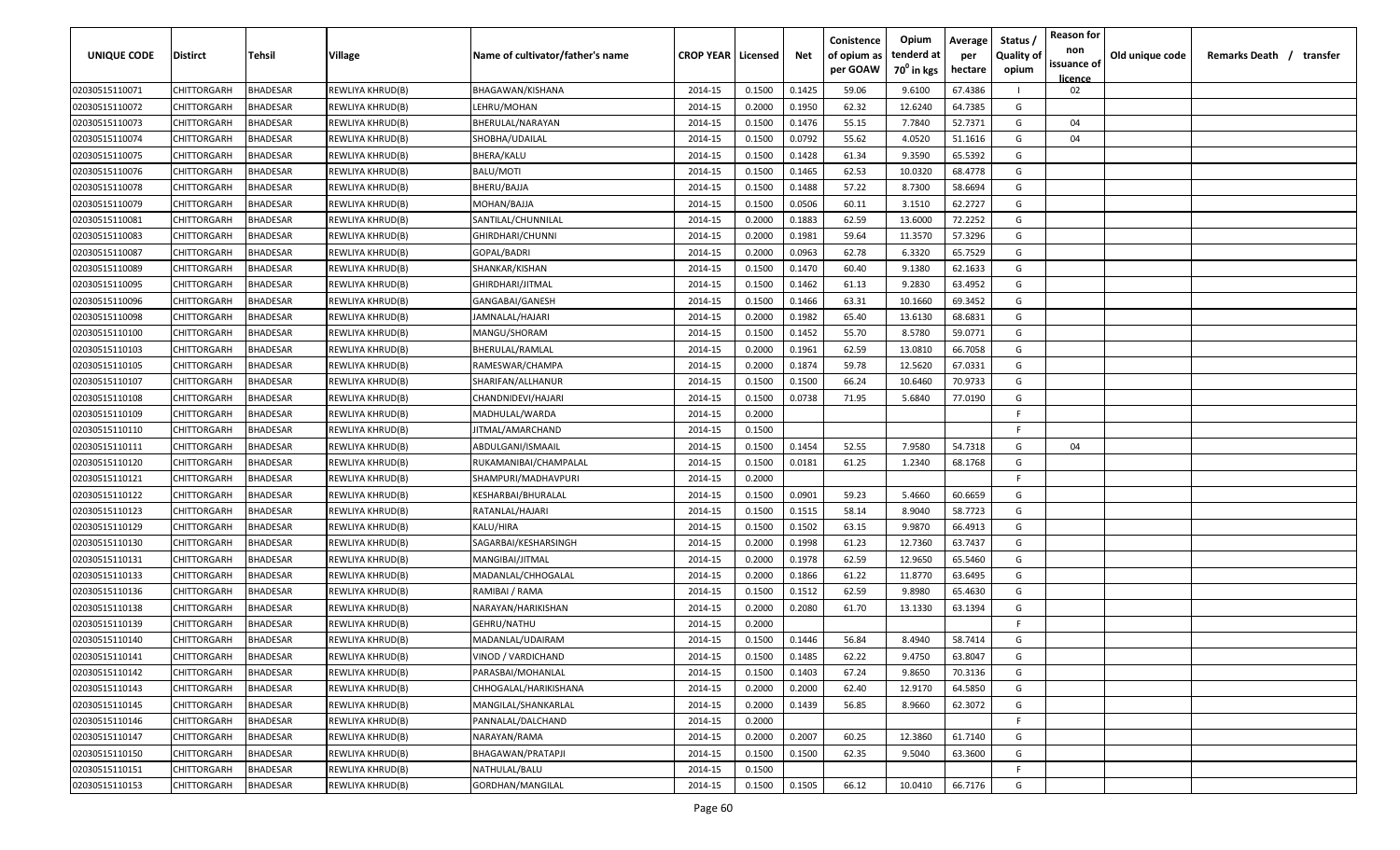| <b>UNIQUE CODE</b> | <b>Distirct</b>    | <b>Tehsil</b>   | Village          | Name of cultivator/father's name | <b>CROP YEAR   Licensed</b> |        | Net    | Conistence<br>of opium as<br>per GOAW | Opium<br>tenderd at<br>70 <sup>0</sup> in kgs | Average<br>per<br>hectare | Status /<br><b>Quality of</b><br>opium | <b>Reason for</b><br>non<br>issuance of<br><u>licence</u> | Old unique code | Remarks Death / | transfer |
|--------------------|--------------------|-----------------|------------------|----------------------------------|-----------------------------|--------|--------|---------------------------------------|-----------------------------------------------|---------------------------|----------------------------------------|-----------------------------------------------------------|-----------------|-----------------|----------|
| 02030515110154     | CHITTORGARH        | <b>BHADESAR</b> | REWLIYA KHRUD(B) | DALU / GEHRU                     | 2014-15                     | 0.1500 | 0.1428 | 65.99                                 | 9.3610                                        | 65.5532                   | G                                      |                                                           |                 |                 |          |
| 02030515110157     | CHITTORGARH        | BHADESAR        | REWLIYA KHRUD(B) | ONKARLAL/HARIRAM                 | 2014-15                     | 0.1500 |        |                                       |                                               |                           | F.                                     |                                                           |                 |                 |          |
| 02030515110159     | CHITTORGARH        | BHADESAR        | REWLIYA KHRUD(B) | MANGILAL/HEMA                    | 2014-15                     | 0.1500 | 0.1575 | 62.96                                 | 10.1460                                       | 64.4190                   | G                                      |                                                           |                 |                 |          |
| 02030515110160     | CHITTORGARH        | BHADESAR        | REWLIYA KHRUD(B) | BANSHILAL/RAMNATH                | 2014-15                     | 0.2000 | 0.1825 | 63.00                                 | 11.6370                                       | 63.7644                   | G                                      |                                                           |                 |                 |          |
| 02030515110163     | CHITTORGARH        | BHADESAR        | REWLIYA KHRUD(B) | NATHULAL/NARAYAN                 | 2014-15                     | 0.1500 | 0.1518 | 55.28                                 | 8.6870                                        | 57.2266                   | G                                      |                                                           |                 |                 |          |
| 02030515110166     | CHITTORGARH        | BHADESAR        | REWLIYA KHRUD(B) | LAKHAMICHAND/RUPLAL              | 2014-15                     | 0.1500 | 0.1420 | 58.50                                 | 8.3660                                        | 58.9155                   | G                                      |                                                           |                 |                 |          |
| 02030515110168     | CHITTORGARH        | BHADESAR        | REWLIYA KHRUD(B) | UDAIRAM/NATHULAL                 | 2014-15                     | 0.1500 | 0.1505 | 66.12                                 | 10.1260                                       | 67.2824                   | G                                      |                                                           |                 |                 |          |
| 02030515110170     | CHITTORGARH        | BHADESAR        | REWLIYA KHRUD(B) | BHANWARLAL/CHUNA                 | 2014-15                     | 0.2000 | 0.0960 | 61.25                                 | 6.2910                                        | 65.5313                   | G                                      |                                                           |                 |                 |          |
| 02030515110171     | CHITTORGARH        | BHADESAR        | REWLIYA KHRUD(B) | RATANLAL/BHERA                   | 2014-15                     | 0.1500 |        |                                       |                                               |                           | -F                                     |                                                           |                 |                 |          |
| 02030515110172     | CHITTORGARH        | BHADESAR        | REWLIYA KHRUD(B) | SURESH/NARAYAN                   | 2014-15                     | 0.2000 | 0.0541 | 64.22                                 | 3.7890                                        | 70.0370                   | G                                      |                                                           |                 |                 |          |
| 02030515110173     | CHITTORGARH        | BHADESAR        | REWLIYA KHRUD(B) | BANSILAL/KESURAM                 | 2014-15                     | 0.1500 | 0.1404 | 61.11                                 | 8.8430                                        | 62.9843                   | G                                      |                                                           |                 |                 |          |
| 02030515110174     | CHITTORGARH        | BHADESAR        | REWLIYA KHRUD(B) | PYARI/SUKHDEV                    | 2014-15                     | 0.2000 | 0.1920 | 59.13                                 | 11.6230                                       | 60.5365                   | G                                      |                                                           |                 |                 |          |
| 02030515110175     | CHITTORGARH        | BHADESAR        | REWLIYA KHRUD(B) | LEHRUDAS/CHUNNIDAS               | 2014-15                     | 0.2000 | 0.2000 | 65.89                                 | 13.2720                                       | 66.3600                   | G                                      |                                                           |                 |                 |          |
| 02030515110177     | CHITTORGARH        | BHADESAR        | REWLIYA KHRUD(B) | RAMIBAI/BHERU                    | 2014-15                     | 0.1500 | 0.1440 | 64.90                                 | 9.8000                                        | 68.0556                   | G                                      |                                                           |                 |                 |          |
| 02030515110178     | CHITTORGARH        | BHADESAR        | REWLIYA KHRUD(B) | MADANLAL / HAJARI                | 2014-15                     | 0.1500 | 0.1482 | 52.54                                 | 8.0910                                        | 54.5951                   | G                                      | 04                                                        |                 |                 |          |
| 02030515110179     | CHITTORGARH        | BHADESAR        | REWLIYA KHRUD(B) | BHAGIRATH/HAJARI                 | 2014-15                     | 0.1500 | 0.1489 | 55.81                                 | 8.8820                                        | 59.6508                   | G                                      |                                                           |                 |                 |          |
| 02030515110180     | CHITTORGARH        | <b>BHADESAR</b> | REWLIYA KHRUD(B) | RATANDAS/NARAYANDAS              | 2014-15                     | 0.1500 | 0.1428 | 62.59                                 | 9.0220                                        | 63.1793                   | G                                      |                                                           |                 |                 |          |
| 02030515110181     | CHITTORGARH        | BHADESAR        | REWLIYA KHRUD(B) | SHANKAR/GOKAL                    | 2014-15                     | 0.1500 | 0.1485 | 56.47                                 | 9.1400                                        | 61.5488                   | G                                      |                                                           |                 |                 |          |
| 02030515110185     | CHITTORGARH        | BHADESAR        | REWLIYA KHRUD(B) | DHAPUBAI/NANDRAM                 | 2014-15                     | 0.1000 |        |                                       |                                               |                           | -F.                                    |                                                           |                 |                 |          |
| 02030515110187     | CHITTORGARH        | BHADESAR        | REWLIYA KHRUD(B) | HIRALAL/BADRILAL                 | 2014-15                     | 0.1500 | 0.1424 | 62.59                                 | 9.4870                                        | 66.6222                   | G                                      |                                                           |                 |                 |          |
| 02030515110188     | CHITTORGARH        | BHADESAR        | REWLIYA KHRUD(B) | NAGJIRAM/BADRILAL                | 2014-15                     | 0.2000 | 0.0990 | 65.97                                 | 6.8700                                        | 69.3939                   | G                                      |                                                           |                 |                 |          |
| 02030515110192     | CHITTORGARH        | BHADESAR        | REWLIYA KHRUD(A) | NARAYANIBAI / MOHANLAL           | 2014-15                     | 0.1500 |        |                                       |                                               |                           | -F.                                    |                                                           |                 |                 |          |
| 02030515110193     | CHITTORGARH        | BHADESAR        | REWLIYA KHRUD(A) | CHAMPA/HEERALAL                  | 2014-15                     | 0.2000 | 0.2042 | 58.13                                 | 12.2740                                       | 60.1077                   | G                                      |                                                           |                 |                 |          |
| 02030515110194     | CHITTORGARH        | BHADESAR        | REWLIYA KHRUD(A) | SANTOSIBAI / HAJARI              | 2014-15                     | 0.2000 | 0.1931 | 64.25                                 | 12.8960                                       | 66.7840                   | G                                      |                                                           |                 |                 |          |
| 02030515111007     | CHITTORGARH        | BHADESAR        | RUPAKHEDI        | RAMLAL/SHANKER                   | 2014-15                     | 0.1500 | 0.1427 | 65.76                                 | 10.4750                                       | 73.4057                   | G                                      |                                                           |                 |                 |          |
| 02030515111008     | CHITTORGARH        | BHADESAR        | RUPAKHEDI        | DOLIBAI/MADHU                    | 2014-15                     | 0.1500 | 0.1372 | 59.28                                 | 8.7990                                        | 64.1327                   | G                                      |                                                           |                 |                 |          |
| 02030515111011     | CHITTORGARH        | BHADESAR        | RUPAKHEDI        | DEVILAL / DALICHAND              | 2014-15                     | 0.2000 | 0.1993 | 63.14                                 | 13.8460                                       | 69.4732                   | G                                      |                                                           |                 |                 |          |
| 02030515111016     | CHITTORGARH        | BHADESAR        | RUPAKHEDI        | ONKAR / PARTHA                   | 2014-15                     | 0.2000 | 0.2012 | 61.10                                 | 13.3980                                       | 66.5905                   | G                                      |                                                           |                 |                 |          |
| 02030515111021     | CHITTORGARH        | BHADESAR        | RUPAKHEDI        | ONKARLAL / DULICHAND             | 2014-15                     | 0.1500 | 0.1483 | 65.86                                 | 10.6410                                       | 71.7532                   | G                                      |                                                           |                 |                 |          |
| 02030515111022     | CHITTORGARH        | BHADESAR        | RUPAKHEDI        | JEETU / GOPAL JAT                | 2014-15                     | 0.2000 | 0.1980 | 63.01                                 | 13.6370                                       | 68.8737                   | G                                      |                                                           |                 |                 |          |
| 02030515111033     | CHITTORGARH        | BHADESAR        | RUPAKHEDI        | MATHURALAL / KISHANLAL           | 2014-15                     | 0.2000 | 0.1977 | 60.05                                 | 13.3480                                       | 67.5164                   | G                                      |                                                           |                 |                 |          |
| 02030515111038     | CHITTORGARH        | <b>BHADESAR</b> | RUPAKHEDI        | CHOGA / GANGA                    | 2014-15                     | 0.2000 | 0.1936 | 61.69                                 | 13.8630                                       | 71.6064                   | G                                      |                                                           |                 |                 |          |
| 02030515111039     | CHITTORGARH        | BHADESAR        | RUPAKHEDI        | ONKAR / NATHU                    | 2014-15                     | 0.2000 | 0.1891 | 57.14                                 | 11.4930                                       | 60.7774                   |                                        | 02                                                        |                 |                 |          |
| 02030515111043     | CHITTORGARH        | BHADESAR        | RUPAKHEDI        | JAMKUBAI / NATHU                 | 2014-15                     | 0.1500 | 0.1362 | 60.25                                 | 8.8650                                        | 65.0881                   | G                                      |                                                           |                 |                 |          |
| 02030515111047     | CHITTORGARH        | BHADESAR        | RUPAKHEDI        | DHANRAJ / SHOLA                  | 2014-15                     | 0.1500 | 0.1485 | 60.34                                 | 9.8700                                        | 66.4646                   | G                                      |                                                           |                 |                 |          |
| 02030515111050     | CHITTORGARH        | <b>BHADESAR</b> | <b>RUPAKHEDI</b> | <b>BALURAM / CHAMPA</b>          | 2014-15                     | 0.2000 | 0.1938 | 58.43                                 | 13.0720                                       | 67.4510                   | G                                      |                                                           |                 |                 |          |
| 02030515111053     | <b>CHITTORGARH</b> | <b>BHADESAR</b> | RUPAKHEDI        | <b>BHERU / ONKAR</b>             | 2014-15                     | 0.2000 | 0.1950 | 65.54                                 | 14.2600                                       | 73.1282                   | G                                      |                                                           |                 |                 |          |
| 02030515111058     | CHITTORGARH        | <b>BHADESAR</b> | RUPAKHEDI        | SHOBHALAL / NANURAM,             | 2014-15                     | 0.2000 | 0.1929 | 60.05                                 | 13.3140                                       | 69.0202                   | G                                      |                                                           |                 |                 |          |
| 02030515111059     | CHITTORGARH        | <b>BHADESAR</b> | RUPAKHEDI        | RAMESHVAR / KALU                 | 2014-15                     | 0.1500 | 0.1450 | 57.13                                 | 9.2140                                        | 63.5448                   | G                                      |                                                           |                 |                 |          |
| 02030515111071     | CHITTORGARH        | <b>BHADESAR</b> | RUPAKHEDI        | MOHAN/PYARA                      | 2014-15                     | 0.1500 | 0.1454 | 58.79                                 | 10.0610                                       | 69.1953                   | G                                      |                                                           |                 |                 |          |
| 02030515112001     | CHITTORGARH        | <b>BHADESAR</b> | SAGWADIYA        | IMAMBAKSH / RAHIMBAKSH           | 2014-15                     | 0.2000 | 0.1967 | 62.37                                 | 12.4740                                       | 63.4164                   | G                                      |                                                           |                 |                 |          |
| 02030515112009     | CHITTORGARH        | <b>BHADESAR</b> | SAGWADIYA        | GAFUR MO. / JIVAN KHAN           | 2014-15                     | 0.1500 | 0.1457 | 64.74                                 | 9.6930                                        | 66.5271                   | G                                      |                                                           |                 |                 |          |
| 02030515112011     | CHITTORGARH        | BHADESAR        | SAGWADIYA        | IMAMBAKSH / JAMALUDDIN           | 2014-15                     | 0.1500 | 0.1505 | 64.74                                 | 9.0270                                        | 59.9801                   | G                                      |                                                           |                 |                 |          |
| 02030515112015     | CHITTORGARH        | <b>BHADESAR</b> | SAGWADIYA        | RAJJAKMO. / HASANKHAN            | 2014-15                     | 0.1500 | 0.1518 | 60.58                                 | 8.9570                                        | 59.0053                   | G                                      |                                                           |                 |                 |          |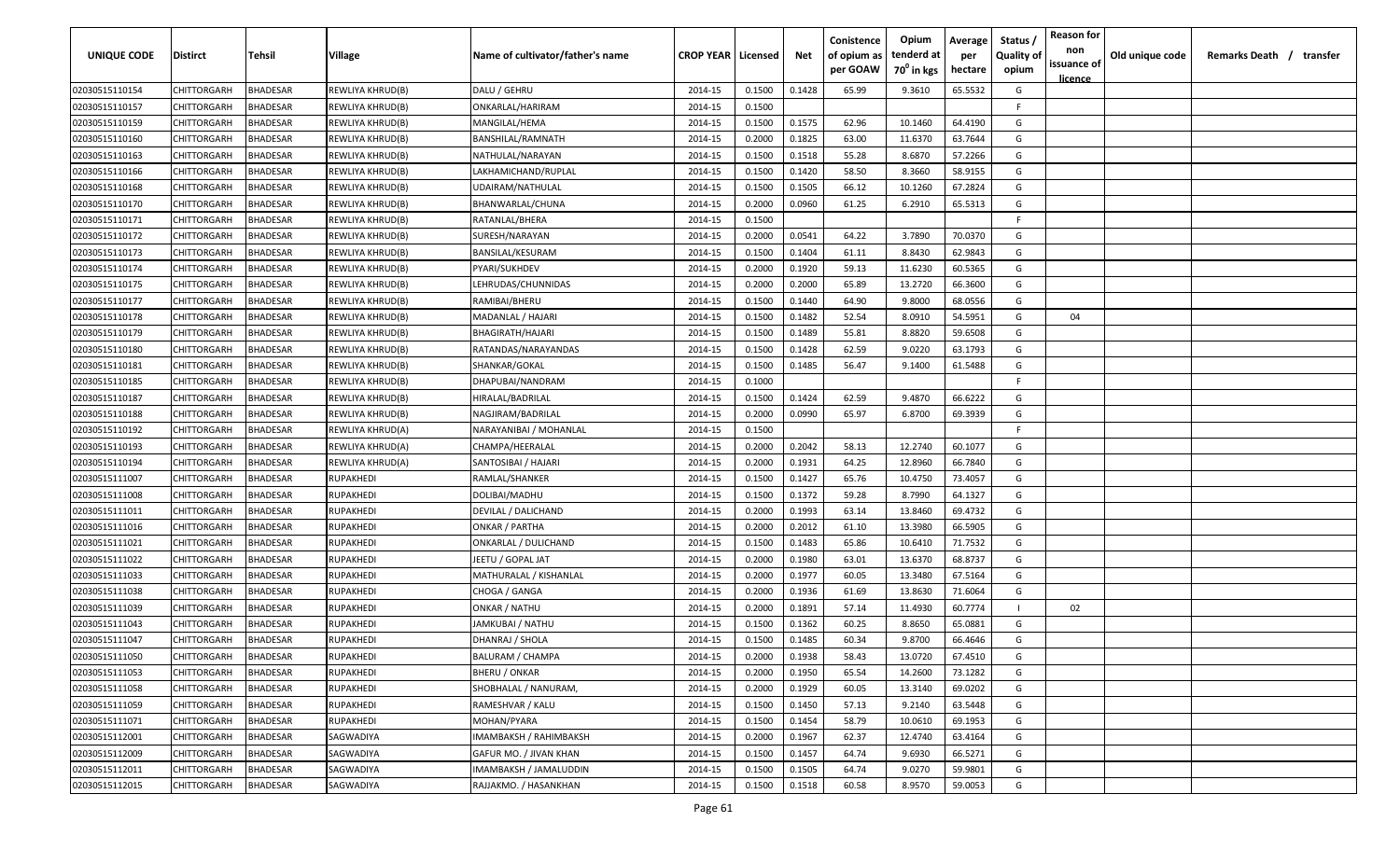| <b>UNIQUE CODE</b> | Distirct           | Tehsil          | Village      | Name of cultivator/father's name | <b>CROP YEAR Licensed</b> |        | Net    | Conistence<br>of opium as<br>per GOAW | Opium<br>tenderd at<br>70 <sup>0</sup> in kgs | Average<br>per<br>hectare | Status /<br><b>Quality of</b><br>opium | <b>Reason for</b><br>non<br>issuance of | Old unique code | Remarks Death / transfer |
|--------------------|--------------------|-----------------|--------------|----------------------------------|---------------------------|--------|--------|---------------------------------------|-----------------------------------------------|---------------------------|----------------------------------------|-----------------------------------------|-----------------|--------------------------|
|                    |                    |                 |              |                                  |                           |        |        |                                       |                                               |                           |                                        | <u>licence</u>                          |                 |                          |
| 02030515112016     | CHITTORGARH        | <b>BHADESAR</b> | SAGWADIYA    | AZAD HUSSAIN / IMAMBUX BAKSH     | 2014-15                   | 0.1500 |        |                                       |                                               |                           | F                                      |                                         |                 |                          |
| 02030515112025     | CHITTORGARH        | BHADESAR        | SAGWADIYA    | RUPNATH / NANURAM                | 2014-15                   | 0.1500 |        |                                       |                                               |                           | -F.                                    |                                         |                 |                          |
| 02030515112033     | CHITTORGARH        | BHADESAR        | SAGWADIYA    | MAKBUL AHMED / HASAN KHAN        | 2014-15                   | 0.2000 | 0.1920 | 62.37                                 | 12.4210                                       | 64.6927                   | G                                      |                                         |                 |                          |
| 02030515112037     | CHITTORGARH        | BHADESAR        | SAGWADIYA    | IQBAL / JIVANKHAN                | 2014-15                   | 0.2000 | 0.1701 | 64.74                                 | 11.0520                                       | 64.9735                   | G                                      |                                         |                 |                          |
| 02030515112040     | CHITTORGARH        | BHADESAR        | SAGWADIYA    | PRATHVIRAJ / KISHNA              | 2014-15                   | 0.2000 | 0.1775 | 62.37                                 | 10.9240                                       | 61.5437                   | G                                      |                                         |                 |                          |
| 02030515113003     | CHITTORGARH        | <b>BHADESAR</b> | SARLAI       | NANURAM / KESHURAM               | 2014-15                   | 0.1500 | 0.1464 | 57.54                                 | 2.1370                                        | 14.5970                   | G                                      | 04                                      | 02030515123111  | TRANSFER                 |
| 02030515113030     | CHITTORGARH        | <b>BHADESAR</b> | SARLAI       | SHANKARLAL/CHHOGALAL             | 2014-15                   | 0.2000 | 0.1860 | 54.09                                 | 3.8560                                        | 20.7312                   | G                                      | 04                                      | 02030515123112  | <b><i>FRANSFER</i></b>   |
| 02030515117005     | CHITTORGARH        | BHADESAR        | SODAWAS      | DUNGAR / HJARI REBARI            | 2014-15                   | 0.1500 | 0.1425 | 56.11                                 | 8.4080                                        | 59.0035                   | G                                      |                                         | 02030514114023  | TRANSFER                 |
| 02030515118004     | CHITTORGARH        | BHADESAR        | SOHANKHEDA   | HIRA / PARSA                     | 2014-15                   | 0.2000 | 0.1899 | 63.18                                 | 13.9000                                       | 73.1964                   | G                                      |                                         |                 |                          |
| 02030515118010     | CHITTORGARH        | BHADESAR        | SOHANKHEDA   | NARAYAN / BHERA                  | 2014-15                   | 0.2000 | 0.0990 | 61.27                                 | 6.5470                                        | 66.1313                   | G                                      |                                         |                 |                          |
| 02030515118012     | CHITTORGARH        | BHADESAR        | SOHANKHEDA   | HEERALAL/RAMA                    | 2014-15                   | 0.1500 | 0.1304 | 61.27                                 | 9.2170                                        | 70.6825                   | G                                      |                                         |                 |                          |
| 02030515118016     | CHITTORGARH        | BHADESAR        | SOHANKHEDA   | GANGARAM / GOPU                  | 2014-15                   | 0.2000 | 0.1901 | 61.27                                 | 14.0570                                       | 73.9453                   | G                                      |                                         |                 |                          |
| 02030515118017     | CHITTORGARH        | BHADESAR        | SOHANKHEDA   | KANI/GANGARAM                    | 2014-15                   | 0.2000 | 0.1898 | 56.24                                 | 11.2960                                       | 59.5153                   | G                                      |                                         |                 |                          |
| 02030515118033     | CHITTORGARH        | <b>BHADESAR</b> | SOHANKHEDA   | KAJOD/DEVA                       | 2014-15                   | 0.1500 |        |                                       |                                               |                           | F                                      |                                         |                 |                          |
| 02030515118047     | CHITTORGARH        | BHADESAR        | SOHANKHEDA   | UDA/BHAGU CHAMAR                 | 2014-15                   | 0.1500 |        |                                       |                                               |                           | -F.                                    |                                         |                 |                          |
| 02030515118057     | CHITTORGARH        | <b>BHADESAR</b> | SOHANKHEDA   | GOKAL/SHANKAR                    | 2014-15                   | 0.2000 | 0.1859 | 58.41                                 | 11.5740                                       | 62.2593                   | G                                      |                                         |                 |                          |
| 02030515118077     | CHITTORGARH        | <b>BHADESAR</b> | SOHANKHEDA   | KISHANA / DIPCHAND               | 2014-15                   | 0.1500 | 0.1549 | 58.41                                 | 9.3120                                        | 60.1162                   | G                                      |                                         |                 |                          |
| 02030515119013     | CHITTORGARH        | BHADESAR        | SOMAWAS      | KISHOR/RODA                      | 2014-15                   | 0.2000 | 0.1932 | 66.57                                 | 14.3130                                       | 74.0839                   | G                                      |                                         | 02030515120225  | TRANSFER                 |
| 02030515119045     | CHITTORGARH        | BHADESAR        | SOMAWAS      | DEVILAL / RAMAJI                 | 2014-15                   | 0.1500 | 0.1488 | 57.80                                 | 8.5130                                        | 57.2110                   | G                                      |                                         | 02030515028047  | TRANSFER                 |
| 02030515119066     | CHITTORGARH        | BHADESAR        | SOMAWAS      | KHUMAN / BHAGCHAND               | 2014-15                   | 0.1500 | 0.1436 | 56.63                                 | 8.4860                                        | 59.0947                   | G                                      |                                         | 02030515028046  | TRANSFER                 |
| 02030515120004     | CHITTORGARH        | <b>BHADESAR</b> | SONIYANA (A) | NANAIBAI / MOTI                  | 2014-15                   | 0.1500 | 0.1463 | 65.88                                 | 10.7010                                       | 73.1442                   | G                                      |                                         |                 |                          |
| 02030515120011     | CHITTORGARH        | <b>BHADESAR</b> | SONIYANA (A) | LAKHMA / LALU                    | 2014-15                   | 0.2000 | 0.0906 | 62.11                                 | 5.9180                                        | 65.3201                   | G                                      |                                         |                 |                          |
| 02030515120014     | CHITTORGARH        | <b>BHADESAR</b> | SONIYANA (A) | RATANLAL / EAKLING               | 2014-15                   | 0.2000 | 0.1923 | 60.05                                 | 12.3620                                       | 64.2850                   | G                                      |                                         |                 |                          |
| 02030515120019     | CHITTORGARH        | <b>BHADESAR</b> | SONIYANA (A) | HANSA / KLAU                     | 2014-15                   | 0.2000 | 0.1922 | 64.11                                 | 13.1520                                       | 68.4287                   | G                                      |                                         |                 |                          |
| 02030515120035     | CHITTORGARH        | BHADESAR        | SONIYANA (A) | KESAR / GEHRU                    | 2014-15                   | 0.2000 | 0.1950 | 67.11                                 | 14.1410                                       | 72.5179                   | G                                      |                                         |                 |                          |
| 02030515120037     | CHITTORGARH        | BHADESAR        | SONIYANA (A) | <b>BHAGIRATH / RAMCHANDRA</b>    | 2014-15                   | 0.1500 | 0.1403 | 64.11                                 | 9.7260                                        | 69.3229                   | G                                      |                                         |                 |                          |
| 02030515120038     | CHITTORGARH        | BHADESAR        | SONIYANA (A) | HRIRAM / BHERAJAT                | 2014-15                   | 0.1500 | 0.1458 | 64.11                                 | 9.6810                                        | 66.3992                   | G                                      |                                         |                 |                          |
| 02030515120052     | CHITTORGARH        | BHADESAR        | SONIYANA (A) | MANIBAI / BHERA                  | 2014-15                   | 0.1500 | 0.1462 | 57.13                                 | 8.8710                                        | 60.6772                   | G                                      |                                         |                 |                          |
| 02030515120063     | CHITTORGARH        | BHADESAR        | SONIYANA (A) | MOHANLAL / KISHAN                | 2014-15                   | 0.1500 |        |                                       |                                               |                           | F.                                     |                                         |                 |                          |
| 02030515120064     | CHITTORGARH        | BHADESAR        | SONIYANA (A) | <b>BHURA / BHAGIRATH</b>         | 2014-15                   | 0.1500 | 0.1432 | 64.11                                 | 10.0650                                       | 70.2863                   | G                                      |                                         |                 |                          |
| 02030515120066     | CHITTORGARH        | BHADESAR        | SONIYANA (A) | JAGHDISH / RAMLAL                | 2014-15                   | 0.2000 | 0.1998 | 62.11                                 | 13.4070                                       | 67.1021                   | G                                      |                                         |                 |                          |
| 02030515120073     | CHITTORGARH        | BHADESAR        | SONIYANA (A) | RADHIBAI / BALURAM               | 2014-15                   | 0.1500 | 0.1540 | 62.11                                 | 10.2390                                       | 66.4870                   | G                                      |                                         |                 |                          |
| 02030515120086     | CHITTORGARH        | BHADESAR        | SONIYANA (A) | BALU / HIRA                      | 2014-15                   | 0.1500 | 0.1473 | 55.20                                 | 9.4230                                        | 63.9715                   | G                                      |                                         |                 |                          |
| 02030515120095     | CHITTORGARH        | BHADESAR        | SONIYANA (B) | CHOGA / HAJARI                   | 2014-15                   | 0.1500 | 0.1475 | 59.31                                 | 8.9220                                        | 60.4881                   | G                                      |                                         |                 |                          |
| 02030515120096     | <b>CHITTORGARH</b> | BHADESAR        | SONIYANA (A) | HANSA / BHERAJAT                 | 2014-15                   | 0.2000 | 0.1978 | 62.11                                 | 13.3710                                       | 67.5986                   | G                                      |                                         |                 |                          |
| 02030515120097     | <b>CHITTORGARH</b> | <b>BHADESAR</b> | SONIYANA (A) | BHERA / JITU                     | 2014-15                   | 0.2000 | 0.1919 | 60.05                                 | 11.9410                                       | 62.2251                   | G                                      |                                         |                 |                          |
| 02030515120099     | CHITTORGARH        | <b>BHADESAR</b> | SONIYANA (B) | JAMNALAL / TEKCHAND              | 2014-15                   | 0.2000 | 0.0946 | 61.14                                 | 6.1230                                        | 64.7252                   | G                                      |                                         |                 |                          |
| 02030515120100     | CHITTORGARH        | <b>BHADESAR</b> | SONIYANA (A) | <b>BALURAM / MEGHRAJ</b>         | 2014-15                   | 0.2000 | 0.2000 | 60.05                                 | 12.1300                                       | 60.6500                   | G                                      |                                         |                 |                          |
| 02030515120102     | <b>CHITTORGARH</b> | <b>BHADESAR</b> | SONIYANA (B) | <b>BALURAM / WARDA</b>           | 2014-15                   | 0.2000 | 0.1945 | 62.54                                 | 12.6600                                       | 65.0900                   | G                                      |                                         |                 |                          |
| 02030515120103     | <b>CHITTORGARH</b> | BHADESAR        | SONIYANA (B) | AMARSINGH / SHANKARSINGH         | 2014-15                   | 0.1500 | 0.1505 | 61.22                                 | 9.8300                                        | 65.3156                   | G                                      |                                         |                 |                          |
| 02030515120104     | CHITTORGARH        | BHADESAR        | SONIYANA (B) | KASTURIBAI/BHAGIRATH             | 2014-15                   | 0.1500 | 0.1423 | 66.45                                 | 10.3090                                       | 72.4455                   | G                                      |                                         |                 |                          |
| 02030515120105     | CHITTORGARH        | <b>BHADESAR</b> | SONIYANA (B) | SHANKAR / DEVA                   | 2014-15                   | 0.2000 |        |                                       |                                               |                           | F.                                     |                                         |                 |                          |
| 02030515120107     | CHITTORGARH        | BHADESAR        | SONIYANA (B) | NARAYAN/KISHANA                  | 2014-15                   | 0.1500 | 0.1444 | 58.25                                 | 9.0700                                        | 62.8116                   | G                                      |                                         |                 |                          |
| 02030515120108     | <b>CHITTORGARH</b> | <b>BHADESAR</b> | SONIYANA (B) | DHANNIBAI / MADHO                | 2014-15                   | 0.2000 | 0.1937 | 58.18                                 | 12.5500                                       | 64.7909                   | G                                      |                                         |                 |                          |
|                    |                    |                 |              |                                  |                           |        |        |                                       |                                               |                           |                                        |                                         |                 |                          |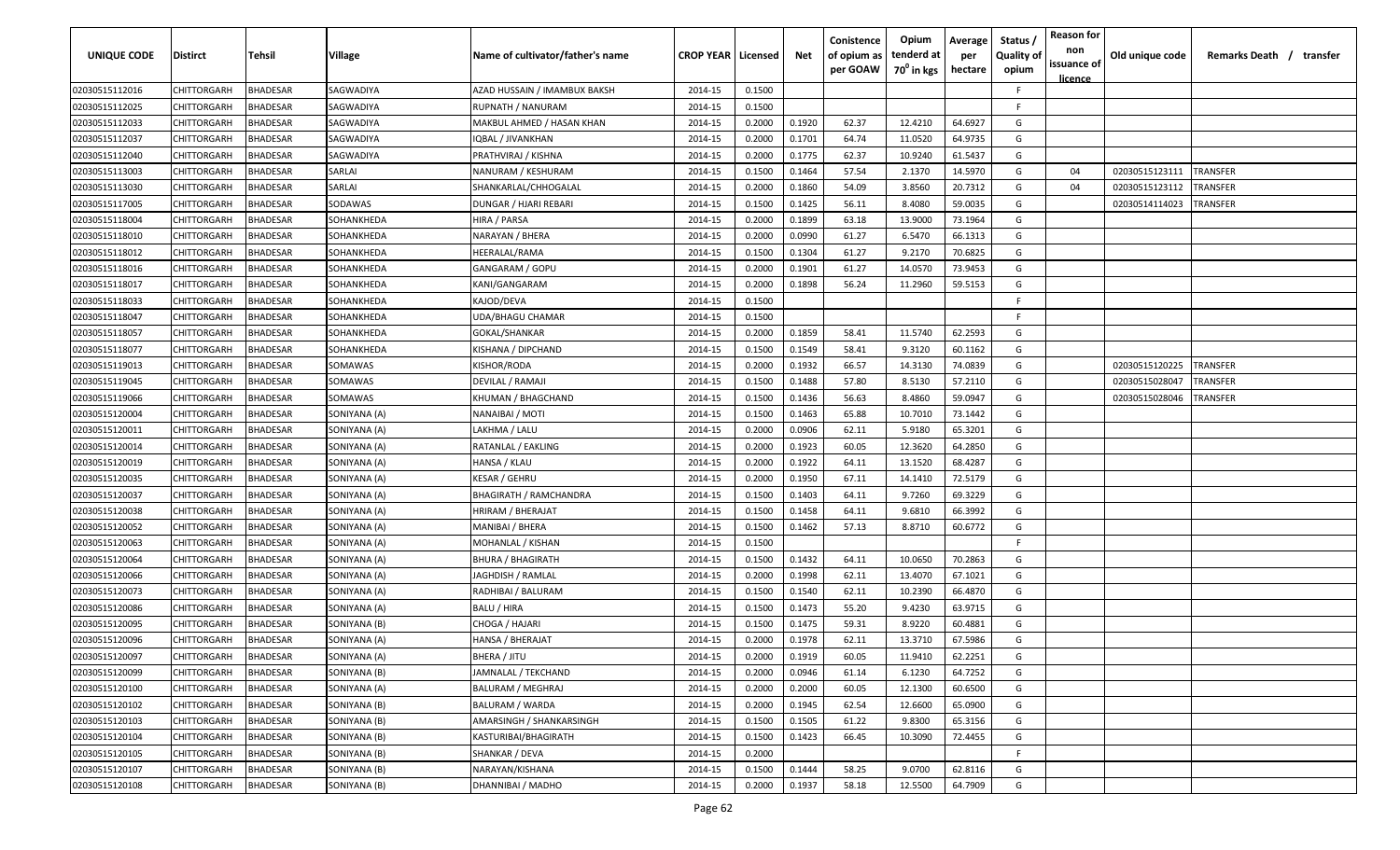| <b>UNIQUE CODE</b> | <b>Distirct</b>    | <b>Tehsil</b>   | Village      | Name of cultivator/father's name | <b>CROP YEAR   Licensed</b> |        | Net    | Conistence<br>of opium as<br>per GOAW | Opium<br>tenderd at<br>70 <sup>°</sup> in kgs | Average<br>per<br>hectare | Status /<br><b>Quality of</b><br>opium | <b>Reason for</b><br>non<br>issuance of<br>licence | Old unique code | Remarks Death / | transfer |
|--------------------|--------------------|-----------------|--------------|----------------------------------|-----------------------------|--------|--------|---------------------------------------|-----------------------------------------------|---------------------------|----------------------------------------|----------------------------------------------------|-----------------|-----------------|----------|
| 02030515120109     | CHITTORGARH        | <b>BHADESAR</b> | SONIYANA (B) | RAMLAL / KALU                    | 2014-15                     | 0.2000 | 0.2039 | 58.84                                 | 12.2720                                       | 60.1864                   | G                                      |                                                    |                 |                 |          |
| 02030515120112     | CHITTORGARH        | BHADESAR        | SONIYANA (B) | LAKXMAN / BHERULAL               | 2014-15                     | 0.1500 | 0.1420 | 64.12                                 | 10.0030                                       | 70.4437                   | G                                      |                                                    |                 |                 |          |
| 02030515120115     | CHITTORGARH        | BHADESAR        | SONIYANA (B) | <b>GHOKAL / CHAMPALAL</b>        | 2014-15                     | 0.1500 |        |                                       |                                               |                           | F.                                     |                                                    |                 |                 |          |
| 02030515120119     | CHITTORGARH        | BHADESAR        | SONIYANA (B) | CHUNNILAL / CHAMPA               | 2014-15                     | 0.1500 | 0.1349 | 61.22                                 | 9.2350                                        | 68.4581                   | G                                      |                                                    |                 |                 |          |
| 02030515120120     | CHITTORGARH        | BHADESAR        | SONIYANA (B) | <b>UDAYLAL / PARTHU</b>          | 2014-15                     | 0.1500 | 0.1417 | 55.33                                 | 8.8290                                        | 62.3077                   | G                                      |                                                    |                 |                 |          |
| 02030515120124     | CHITTORGARH        | BHADESAR        | SONIYANA (B) | JAMNA / NANDRAM                  | 2014-15                     | 0.2000 | 0.1921 | 58.18                                 | 11.3120                                       | 58.8860                   | G                                      |                                                    |                 |                 |          |
| 02030515120125     | CHITTORGARH        | BHADESAR        | SONIYANA (B) | RATANLAL / MITTUJI               | 2014-15                     | 0.2000 | 0.0978 | 58.18                                 | 6.0340                                        | 61.6973                   | G                                      |                                                    |                 |                 |          |
| 02030515120126     | CHITTORGARH        | BHADESAR        | SONIYANA (B) | BALURAM / RAMCHANDRA             | 2014-15                     | 0.2000 | 0.1950 | 62.45                                 | 13.2660                                       | 68.0308                   | G                                      |                                                    |                 |                 |          |
| 02030515120136     | CHITTORGARH        | BHADESAR        | SONIYANA (B) | DHANRAJ / CHAMPA                 | 2014-15                     | 0.1500 | 0.0259 | 59.66                                 | 1.6790                                        | 64.8263                   | G                                      |                                                    |                 |                 |          |
| 02030515120137     | CHITTORGARH        | BHADESAR        | SONIYANA (B) | <b>BHAGWAN / JITU</b>            | 2014-15                     | 0.1500 | 0.1482 | 61.73                                 | 9.9030                                        | 66.8219                   | G                                      |                                                    |                 |                 |          |
| 02030515120139     | CHITTORGARH        | BHADESAR        | SONIYANA (B) | SHANKER/CHAMPA                   | 2014-15                     | 0.2000 | 0.2011 | 61.22                                 | 12.8210                                       | 63.7544                   | G                                      |                                                    |                 |                 |          |
| 02030515120140     | CHITTORGARH        | BHADESAR        | SONIYANA (B) | BHWANIRAJ / LOBHRAJ              | 2014-15                     | 0.1500 | 0.1488 | 62.58                                 | 9.9950                                        | 67.1707                   | G                                      |                                                    |                 |                 |          |
| 02030515120143     | CHITTORGARH        | BHADESAR        | SONIYANA (B) | RATAN / HAJARI                   | 2014-15                     | 0.1500 | 0.1461 | 55.11                                 | 8.5810                                        | 58.7337                   | G                                      |                                                    |                 |                 |          |
| 02030515120144     | CHITTORGARH        | BHADESAR        | SONIYANA (B) | GORILAL / CHATURBHUJ             | 2014-15                     | 0.1500 | 0.1465 | 65.33                                 | 10.3690                                       | 70.7782                   | G                                      |                                                    |                 |                 |          |
| 02030515120149     | CHITTORGARH        | BHADESAR        | SONIYANA (B) | KANHEYALAL / BALUDAS             | 2014-15                     | 0.1500 | 0.1450 | 64.95                                 | 10.1690                                       | 70.1310                   | G                                      |                                                    |                 |                 |          |
| 02030515120150     | CHITTORGARH        | BHADESAR        | SONIYANA (B) | SHANKARSINGH / KISHANSINGH       | 2014-15                     | 0.2000 | 0.1960 | 59.41                                 | 12.1880                                       | 62.1837                   | G                                      |                                                    |                 |                 |          |
| 02030515120151     | CHITTORGARH        | <b>BHADESAR</b> | SONIYANA (B) | RATN / CHAMPA                    | 2014-15                     | 0.1500 | 0.1465 | 58.18                                 | 8.8520                                        | 60.4232                   | G                                      |                                                    |                 |                 |          |
| 02030515120157     | CHITTORGARH        | BHADESAR        | SONIYANA (B) | RAMNARAYAN / HAJARI              | 2014-15                     | 0.1500 | 0.1496 | 59.91                                 | 9.7820                                        | 65.3877                   | G                                      |                                                    |                 |                 |          |
| 02030515120159     | CHITTORGARH        | BHADESAR        | SONIYANA (B) | JAMNA / NARAYAN                  | 2014-15                     | 0.1500 | 0.1508 | 59.91                                 | 9.4140                                        | 62.4271                   | G                                      |                                                    |                 |                 |          |
| 02030515120166     | CHITTORGARH        | BHADESAR        | SONIYANA (B) | SOHANI / RAMLAL                  | 2014-15                     | 0.1500 | 0.1459 | 59.91                                 | 9.3890                                        | 64.3523                   | G                                      |                                                    |                 |                 |          |
| 02030515120168     | CHITTORGARH        | BHADESAR        | SONIYANA (B) | BHERU / MAGNA BHIL               | 2014-15                     | 0.1500 | 0.1465 | 57.55                                 | 9.2570                                        | 63.1877                   | G                                      |                                                    |                 |                 |          |
| 02030515120169     | CHITTORGARH        | BHADESAR        | SONIYANA (B) | CHOGA / LALU KUMHAR              | 2014-15                     | 0.1500 | 0.0469 | 58.24                                 | 2.9290                                        | 62.4520                   | G                                      |                                                    |                 |                 |          |
| 02030515120173     | CHITTORGARH        | BHADESAR        | SONIYANA (B) | HIRA / BHERA                     | 2014-15                     | 0.2000 | 0.1843 | 60.32                                 | 12.0380                                       | 65.3174                   | G                                      |                                                    |                 |                 |          |
| 02030515120174     | CHITTORGARH        | BHADESAR        | SONIYANA (B) | RATAN / HRIRAM                   | 2014-15                     | 0.2000 | 0.1927 | 58.24                                 | 11.6900                                       | 60.6642                   | G                                      |                                                    |                 |                 |          |
| 02030515120175     | CHITTORGARH        | BHADESAR        | SONIYANA (B) | NARAYAN / SHANKAR                | 2014-15                     | 0.1500 | 0.0956 | 61.22                                 | 6.2180                                        | 65.0418                   | G                                      |                                                    |                 |                 |          |
| 02030515120176     | CHITTORGARH        | BHADESAR        | SONIYANA (B) | MNOHARSINGH / KISHANSINGH        | 2014-15                     | 0.1500 | 0.1436 | 65.33                                 | 10.0610                                       | 70.0627                   | G                                      |                                                    |                 |                 |          |
| 02030515120177     | CHITTORGARH        | BHADESAR        | SONIYANA (B) | NATHU / BHAGHIRATH               | 2014-15                     | 0.2000 | 0.1927 | 60.16                                 | 12.0490                                       | 62.5272                   | G                                      |                                                    |                 |                 |          |
| 02030515120178     | CHITTORGARH        | BHADESAR        | SONIYANA (B) | GHPOALSINGH / KISHANSINGH        | 2014-15                     | 0.2000 | 0.1202 | 65.33                                 | 8.4840                                        | 70.5824                   | G                                      |                                                    |                 |                 |          |
| 02030515120179     | CHITTORGARH        | BHADESAR        | SONIYANA (B) | HRIRAM / BHERAJAT                | 2014-15                     | 0.2000 | 0.1865 | 65.06                                 | 12.9930                                       | 69.6676                   | G                                      |                                                    |                 |                 |          |
| 02030515120183     | CHITTORGARH        | BHADESAR        | SONIYANA (B) | TULSIRAM / BHERA                 | 2014-15                     | 0.1500 |        |                                       |                                               |                           | -F.                                    |                                                    |                 |                 |          |
| 02030515120184     | CHITTORGARH        | BHADESAR        | SONIYANA (B) | LEAHRU / GEAHRU                  | 2014-15                     | 0.2000 | 0.1911 | 58.16                                 | 11.6150                                       | 60.7797                   | G                                      |                                                    |                 |                 |          |
| 02030515120185     | CHITTORGARH        | <b>BHADESAR</b> | SONIYANA (B) | OMPRAKASH / SOHAN DADICH         | 2014-15                     | 0.1500 | 0.1445 | 55.48                                 | 8.6550                                        | 59.8962                   | G                                      |                                                    |                 |                 |          |
| 02030515120186     | CHITTORGARH        | BHADESAR        | SONIYANA (B) | AMBALAL/NARU                     | 2014-15                     | 0.2000 | 0.1985 | 60.02                                 | 13.0240                                       | 65.6121                   | G                                      |                                                    |                 |                 |          |
| 02030515120188     | CHITTORGARH        | BHADESAR        | SONIYANA (B) | BHERU / MADHU                    | 2014-15                     | 0.2000 | 0.1976 | 58.18                                 | 12.4670                                       | 63.0921                   | G                                      |                                                    |                 |                 |          |
| 02030515120189     | CHITTORGARH        | BHADESAR        | SONIYANA (B) | RAMPRASAD / GANESH DADICH        | 2014-15                     | 0.2000 | 0.2003 | 60.55                                 | 11.9890                                       | 59.8552                   | G                                      |                                                    |                 |                 |          |
| 02030515120190     | <b>CHITTORGARH</b> | <b>BHADESAR</b> | SONIYANA (B) | RAMESWAR / HRIRAM                | 2014-15                     | 0.1500 | 0.1460 | 65.33                                 | 10.0420                                       | 68.7808                   | G                                      |                                                    |                 |                 |          |
| 02030515120193     | <b>CHITTORGARH</b> | <b>BHADESAR</b> | SONIYANA (B) | KAMLI/LALU                       | 2014-15                     | 0.1500 | 0.1442 | 58.24                                 | 9.3270                                        | 64.6810                   | G                                      |                                                    |                 |                 |          |
| 02030515120196     | <b>CHITTORGARH</b> | <b>BHADESAR</b> | SONIYANA (B) | MADAN / HIRAJAT                  | 2014-15                     | 0.1500 | 0.0930 | 58.24                                 | 6.0990                                        | 65.5806                   | G                                      |                                                    |                 |                 |          |
| 02030515120197     | CHITTORGARH        | <b>BHADESAR</b> | SONIYANA (B) | HAJARI / MITTU LUHAR             | 2014-15                     | 0.2000 | 0.1559 | 65.33                                 | 10.5270                                       | 67.5241                   | G                                      |                                                    |                 |                 |          |
| 02030515120198     | CHITTORGARH        | <b>BHADESAR</b> | SONIYANA (B) | <b>BHERU / DHANRAJ</b>           | 2014-15                     | 0.1500 | 0.1449 | 58.74                                 | 9.1050                                        | 62.8364                   | G                                      |                                                    |                 |                 |          |
| 02030515120200     | CHITTORGARH        | <b>BHADESAR</b> | SONIYANA (B) | BHERUSINGH / KISHANSINGH         | 2014-15                     | 0.1500 | 0.1511 | 66.13                                 | 10.8640                                       | 71.8994                   | G                                      |                                                    |                 |                 |          |
| 02030515120203     | CHITTORGARH        | BHADESAR        | SONIYANA (B) | SHAMBHUSINGH / KISHANSINGH       | 2014-15                     | 0.1500 | 0.1501 | 58.58                                 | 9.4730                                        | 63.1113                   | G                                      |                                                    |                 |                 |          |
| 02030515120204     | <b>CHITTORGARH</b> | BHADESAR        | SONIYANA (B) | KALU / UDAYRAM                   | 2014-15                     | 0.2000 | 0.1999 | 66.45                                 | 13.8310                                       | 69.1896                   | G                                      |                                                    |                 |                 |          |
| 02030515120208     | CHITTORGARH        | <b>BHADESAR</b> | SONIYANA (A) | SHANKARLAL / NARAYAN             | 2014-15                     | 0.1500 | 0.1450 | 54.15                                 | 8.3240                                        | 57.4069                   | G                                      |                                                    |                 |                 |          |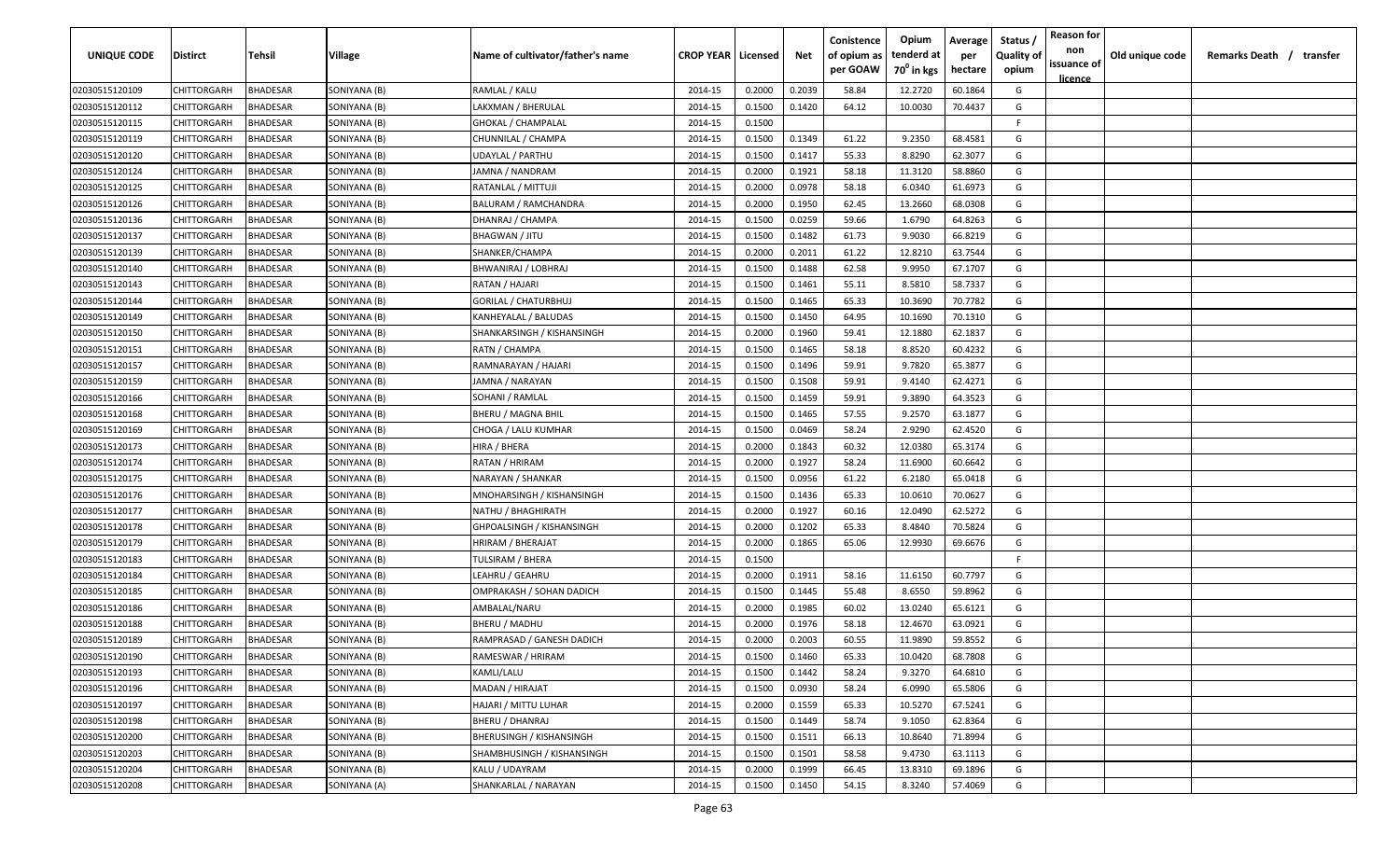| <b>UNIQUE CODE</b> | Distirct           | Tehsil          | Village      | Name of cultivator/father's name | <b>CROP YEAR Licensed</b> |        | Net    | Conistence<br>of opium as | Opium<br>tenderd at    | Average<br>per | Status /<br><b>Quality of</b> | <b>Reason for</b><br>non | Old unique code | Remarks Death / transfer |
|--------------------|--------------------|-----------------|--------------|----------------------------------|---------------------------|--------|--------|---------------------------|------------------------|----------------|-------------------------------|--------------------------|-----------------|--------------------------|
|                    |                    |                 |              |                                  |                           |        |        | per GOAW                  | 70 <sup>0</sup> in kgs | hectare        | opium                         | issuance of              |                 |                          |
| 02030515120209     | CHITTORGARH        | <b>BHADESAR</b> | SONIYANA (B) | <b>BHAGIRATH / ONKAR</b>         | 2014-15                   | 0.1500 | 0.1528 | 59.85                     | 9.5590                 | 62.5589        | G                             | <u>licence</u>           |                 |                          |
| 02030515120213     | CHITTORGARH        | BHADESAR        | SONIYANA (B) | GHOVARDHANSINGH / KISHANSINGH    | 2014-15                   | 0.1500 | 0.1501 | 66.45                     | 10.6510                | 70.9594        | G                             |                          |                 |                          |
| 02030515120214     | CHITTORGARH        | BHADESAR        | SONIYANA (B) | MOHNALAL / GANESH                | 2014-15                   | 0.2000 | 0.1920 | 58.24                     | 11.3570                | 59.1510        | G                             |                          |                 |                          |
| 02030515120220     | CHITTORGARH        | BHADESAR        | SONIYANA (B) | ONKARSINGH / NARAYANSINGH        | 2014-15                   | 0.1500 | 0.1468 | 66.45                     | 10.4990                | 71.5191        | G                             |                          |                 |                          |
| 02030515120224     | CHITTORGARH        | BHADESAR        | SONIYANA (A) | NOSERBAI/RATAN                   | 2014-15                   | 0.1500 | 0.1456 | 61.30                     | 9.7380                 | 66.8819        | G                             |                          |                 |                          |
| 02030515122001     | CHITTORGARH        | <b>BHADESAR</b> | SONRADA      | KALURAM/BHERA                    | 2014-15                   | 0.1500 | 0.1481 | 64.45                     | 10.4960                | 70.8710        | G                             |                          |                 |                          |
| 02030515122002     | CHITTORGARH        | <b>BHADESAR</b> | SONRADA      | NANDLAL / LALUJAT                | 2014-15                   | 0.1500 | 0.1401 | 64.45                     | 9.5850                 | 68.4154        | G                             |                          |                 |                          |
| 02030515122004     | CHITTORGARH        | BHADESAR        | SONRADA      | RADHIBAI / KISHANA               | 2014-15                   | 0.1500 | 0.1450 | 61.16                     | 9.2610                 | 63.8690        | G                             |                          |                 |                          |
| 02030515122006     | CHITTORGARH        | BHADESAR        | SONRADA      | LAKSHMILAL / CHUNNILAL           | 2014-15                   | 0.2000 | 0.1942 | 67.06                     | 13.4410                | 69.2122        | G                             |                          |                 |                          |
| 02030515122007     | CHITTORGARH        | BHADESAR        | SONRADA      | SANKARLAL / CHUNNILAL            | 2014-15                   | 0.2000 | 0.1910 | 70.07                     | 13.8240                | 72.3770        | G                             |                          |                 |                          |
| 02030515122009     | CHITTORGARH        | BHADESAR        | SONRADA      | CHAMPA / KALU KUNMHAR            | 2014-15                   | 0.1500 | 0.1477 | 63.29                     | 10.2440                | 69.3568        | G                             |                          |                 |                          |
| 02030515122011     | CHITTORGARH        | BHADESAR        | SONRADA      | CHUNNILAL / MEGHRAJ              | 2014-15                   | 0.2000 | 0.1960 | 67.06                     | 13.5080                | 68.9184        | G                             |                          |                 |                          |
| 02030515122014     | CHITTORGARH        | BHADESAR        | SONRADA      | <b>BHERA / BHAUWANA</b>          | 2014-15                   | 0.1500 | 0.1500 | 58.11                     | 9.1480                 | 60.9867        | G                             |                          |                 |                          |
| 02030515122016     | CHITTORGARH        | <b>BHADESAR</b> | SONRADA      | NANDA / TARA BHEEL               | 2014-15                   | 0.1500 | 0.1495 | 61.16                     | 9.6890                 | 64.8094        | G                             |                          |                 |                          |
| 02030515122022     | CHITTORGARH        | BHADESAR        | SONRADA      | GISIBAI / RADHAKISHAN            | 2014-15                   | 0.2000 | 0.1947 | 61.16                     | 12.6860                | 65.1567        | G                             |                          |                 |                          |
| 02030515122024     | CHITTORGARH        | <b>BHADESAR</b> | SONRADA      | MADANLAL / SHANKAR               | 2014-15                   | 0.2000 | 0.1904 | 70.07                     | 13.7540                | 72.2374        | G                             |                          |                 |                          |
| 02030515122025     | CHITTORGARH        | BHADESAR        | SONRADA      | LAKSHMAN / MEGA                  | 2014-15                   | 0.1500 | 0.1453 | 64.45                     | 9.9990                 | 68.8162        | G                             |                          |                 |                          |
| 02030515122027     | CHITTORGARH        | BHADESAR        | SONRADA      | <b>KELASH / CHUNNILAL</b>        | 2014-15                   | 0.1500 | 0.1478 | 67.06                     | 10.3080                | 69.7429        | G                             |                          |                 |                          |
| 02030515122029     | CHITTORGARH        | BHADESAR        | SONRADA      | SHANKAR / CHATURBHUJ             | 2014-15                   | 0.2000 | 0.1922 | 61.23                     | 12.7180                | 66.1707        | G                             |                          |                 |                          |
| 02030515122030     | CHITTORGARH        | BHADESAR        | SONRADA      | CHUNNILAL / GANESH               | 2014-15                   | 0.1500 | 0.1424 | 62.71                     | 9.3980                 | 65.9972        | G                             |                          |                 |                          |
| 02030515122033     | CHITTORGARH        | <b>BHADESAR</b> | SONRADA      | MANGU / RADHA KISHAN             | 2014-15                   | 0.2000 | 0.1902 | 61.23                     | 12.7360                | 66.9611        | G                             |                          |                 |                          |
| 02030515122034     | CHITTORGARH        | <b>BHADESAR</b> | SONRADA      | KESHARBAI / MEGHA                | 2014-15                   | 0.1500 | 0.1452 | 64.45                     | 10.1370                | 69.8140        | G                             |                          |                 |                          |
| 02030515122035     | CHITTORGARH        | <b>BHADESAR</b> | SONRADA      | AMBALAL / NANDA                  | 2014-15                   | 0.1500 | 0.1404 | 70.07                     | 10.1500                | 72.2934        | G                             |                          |                 |                          |
| 02030515122036     | CHITTORGARH        | BHADESAR        | SONRADA      | LAHRU / NANDA                    | 2014-15                   | 0.1500 | 0.1458 | 58.11                     | 9.2390                 | 63.3676        | G                             |                          |                 |                          |
| 02030515122039     | CHITTORGARH        | BHADESAR        | SONRADA      | RATAN / BHERA                    | 2014-15                   | 0.1500 | 0.1500 | 58.11                     | 9.1650                 | 61.1000        | G                             |                          |                 |                          |
| 02030515122045     | CHITTORGARH        | BHADESAR        | SONRADA      | LEAHRU / NARAYAN                 | 2014-15                   | 0.1500 | 0.1450 | 64.45                     | 10.2480                | 70.6759        | G                             |                          |                 |                          |
| 02030515123005     | CHITTORGARH        | BHADESAR        | SUKHWADA     | MITTHULAL/MANGILAL               | 2014-15                   | 0.2000 | 0.2020 | 55.43                     | 11.7350                | 58.0941        | G                             |                          |                 |                          |
| 02030515123006     | CHITTORGARH        | BHADESAR        | SUKHWADA     | NANDA / BHERA                    | 2014-15                   | 0.2000 | 0.1922 | 61.17                     | 12.7060                | 66.1082        | G                             |                          |                 |                          |
| 02030515123013     | CHITTORGARH        | BHADESAR        | SUKHWADA     | BHIMRAJ / DEVJI                  | 2014-15                   | 0.2000 | 0.1935 | 58.15                     | 12.1780                | 62.9354        | G                             |                          |                 |                          |
| 02030515123015     | CHITTORGARH        | BHADESAR        | SUKHWADA     | BHERULAL/GOVIND                  | 2014-15                   | 0.1500 | 0.1443 | 52.42                     | 7.6910                 | 53.2987        |                               | 02                       |                 |                          |
| 02030515123019     | CHITTORGARH        | BHADESAR        | SUKHWADA     | CHUNNILAL / ONKAR                | 2014-15                   | 0.2000 | 0.2006 | 59.39                     | 12.8710                | 64.1625        | G                             |                          |                 |                          |
| 02030515123020     | CHITTORGARH        | <b>BHADESAR</b> | SUKHWADA     | KASTURIBAI/NANALAL               | 2014-15                   | 0.2000 | 0.2050 | 58.15                     | 12.6930                | 61.9171        | G                             |                          |                 |                          |
| 02030515123021     | CHITTORGARH        | BHADESAR        | SUKHWADA     | NANDA / ONKAR                    | 2014-15                   | 0.2000 | 0.1925 | 55.89                     | 12.4080                | 64.4571        | G                             |                          |                 |                          |
| 02030515123022     | CHITTORGARH        | BHADESAR        | SUKHWADA     | SHANKARLAL / GHISA               | 2014-15                   | 0.1500 | 0.1470 | 57.20                     | 8.7680                 | 59.6463        | G                             |                          |                 |                          |
| 02030515123025     | CHITTORGARH        | BHADESAR        | SUKHWADA     | CHUNNILAL / HUKAMICHAND          | 2014-15                   | 0.1500 | 0.1506 | 58.15                     | 9.3620                 | 62.1647        | G                             |                          |                 |                          |
| 02030515123026     | <b>CHITTORGARH</b> | <b>BHADESAR</b> | SUKHWADA     | NARAYAN / RATTA GADARI           | 2014-15                   | 0.1500 |        |                           |                        |                | F.                            |                          |                 |                          |
| 02030515123027     | CHITTORGARH        | <b>BHADESAR</b> | SUKHWADA     | TANKUBAI / MADHU                 | 2014-15                   | 0.2000 | 0.2046 | 55.38                     | 11.9780                | 58.5435        | G                             |                          |                 |                          |
| 02030515123029     | CHITTORGARH        | <b>BHADESAR</b> | SUKHWADA     | <b>BADRILAL / NANALAL DHAKAR</b> | 2014-15                   | 0.2000 | 0.1980 | 58.15                     | 11.8540                | 59.8687        | G                             |                          |                 |                          |
| 02030515123030     | <b>CHITTORGARH</b> | <b>BHADESAR</b> | SUKHWADA     | SUKHLAL / MANGILAL               | 2014-15                   | 0.2000 | 0.1958 | 61.17                     | 12.6450                | 64.5812        | G                             |                          |                 |                          |
| 02030515123035     | <b>CHITTORGARH</b> | BHADESAR        | SUKHWADA     | MOTILAL / GOVINDRAM              | 2014-15                   | 0.2000 | 0.2000 | 55.26                     | 11.5100                | 57.5500        | G                             |                          |                 |                          |
| 02030515123047     | <b>CHITTORGARH</b> | BHADESAR        | SUKHWADA(B)  | KISHORKUMAR / BHANWARLAL         | 2014-15                   | 0.1500 | 0.1480 | 58.11                     | 9.6380                 | 65.1216        | G                             |                          |                 |                          |
| 02030515123051     | CHITTORGARH        | BHADESAR        | SUKHWADA     | NANDUBAI / CHHAGANLAL            | 2014-15                   | 0.1500 | 0.1400 | 61.17                     | 9.2630                 | 66.1643        | G                             |                          |                 |                          |
| 02030515123054     | CHITTORGARH        | BHADESAR        | SUKHWADA     | RATANLAL / GOPI                  | 2014-15                   | 0.1500 | 0.1441 | 55.11                     | 8.1640                 | 56.6551        | G                             |                          |                 |                          |
| 02030515123057     | <b>CHITTORGARH</b> | <b>BHADESAR</b> | SUKHWADA     | SHRILAL / JAYCHAND               | 2014-15                   | 0.1500 | 0.1200 | 60.29                     | 7.3470                 | 61.2250        | G                             |                          |                 |                          |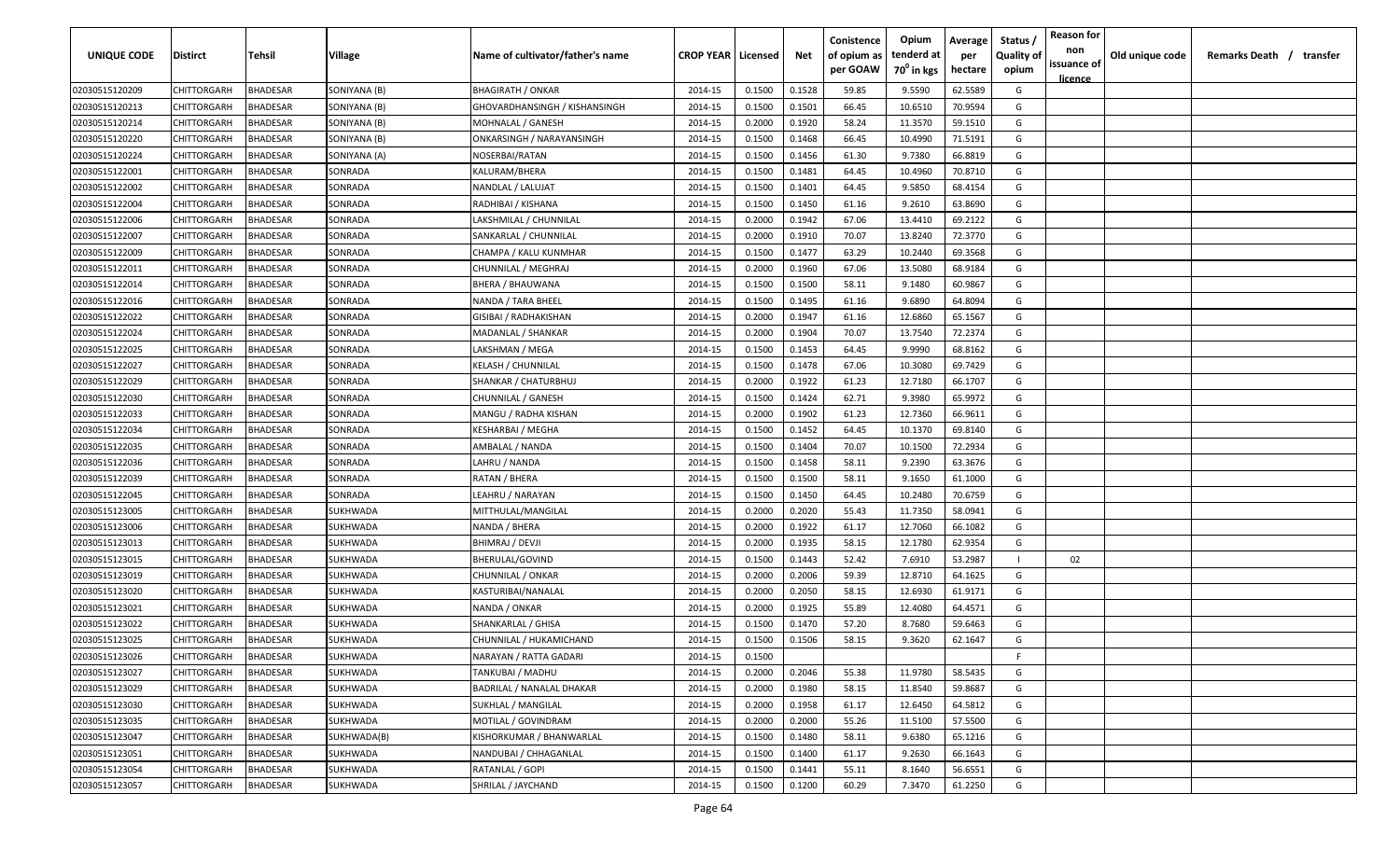| <b>UNIQUE CODE</b> | <b>Distirct</b>    | Tehsil             | Village              | Name of cultivator/father's name | <b>CROP YEAR Licensed</b> |        | Net    | Conistence<br>of opium as<br>per GOAW | Opium<br>tenderd at<br>70 <sup>0</sup> in kgs | Average<br>per<br>hectare | Status /<br><b>Quality of</b><br>opium | <b>Reason for</b><br>non<br>issuance of | Old unique code | Remarks Death / |          | transfer |
|--------------------|--------------------|--------------------|----------------------|----------------------------------|---------------------------|--------|--------|---------------------------------------|-----------------------------------------------|---------------------------|----------------------------------------|-----------------------------------------|-----------------|-----------------|----------|----------|
|                    |                    |                    |                      |                                  |                           |        |        |                                       |                                               |                           |                                        | <u>licence</u>                          |                 |                 |          |          |
| 02030515123059     | CHITTORGARH        | <b>BHADESAR</b>    | SUKHWADA             | HIRALAL / RODA                   | 2014-15                   | 0.2000 | 0.1794 | 57.08                                 | 10.8290                                       | 60.3623                   | G                                      |                                         |                 |                 |          |          |
| 02030515123060     | CHITTORGARH        | BHADESAR           | SUKHWADA             | RANGLAL / MATHURALAL             | 2014-15                   | 0.2000 | 0.1843 | 58.15                                 | 11.4060                                       | 61.8882                   | G                                      |                                         |                 |                 |          |          |
| 02030515123065     | CHITTORGARH        | BHADESAR           | <b>SUKHWADA</b>      | AMARCHAND / BHANWARLAL           | 2014-15                   | 0.2000 | 0.1598 | 55.17                                 | 9.0720                                        | 56.7710                   | G                                      |                                         |                 |                 |          |          |
| 02030515123067     | CHITTORGARH        | BHADESAR           | <b>SUKHWADA</b>      | MANGILAL / DAYARAM               | 2014-15                   | 0.2000 | 0.1935 | 55.99                                 | 11.9260                                       | 61.6331                   | G                                      |                                         |                 |                 |          |          |
| 02030515123091     | CHITTORGARH        | BHADESAR           | <b>SUKHWADA</b>      | BHERULAL / NARAYAN JAT           | 2014-15                   | 0.2000 | 0.1950 | 64.37                                 | 13.5730                                       | 69.6051                   | G                                      |                                         |                 |                 |          |          |
| 02030515123092     | CHITTORGARH        | <b>BHADESAR</b>    | SUKHWADA             | SHANKARLAL / NARAYAN             | 2014-15                   | 0.1500 | 0.1400 | 50.26                                 | 7.4380                                        | 53.1286                   |                                        | 02                                      |                 |                 |          |          |
| 02030515123098     | CHITTORGARH        | BHADESAR           | SUKHWADA             | DAYARAM / MODA                   | 2014-15                   | 0.1500 | 0.1471 | 61.17                                 | 9.9530                                        | 67.6615                   | G                                      |                                         |                 |                 |          |          |
| 02030515123102     | CHITTORGARH        | <b>BHADESAR</b>    | SUKHWADA             | IDIBAI/LALU                      | 2014-15                   | 0.2000 | 0.2006 | 55.45                                 | 11.6600                                       | 58.1256                   | G                                      |                                         |                 |                 |          |          |
| 02030515125003     | CHITTORGARH        | <b>BHADESAR</b>    | SURAJPURA            | SONDERBAI / NARAYANDAS           | 2014-15                   | 0.1500 |        |                                       |                                               |                           | F.                                     |                                         | 02030515018086  | TRANSFER        |          |          |
| 02030515126012     | CHITTORGARH        | BHADESAR           | SURKHAND             | GODHA / RAMABHAMBHI              | 2014-15                   | 0.1500 | 0.1408 | 59.92                                 | 8.2350                                        | 58.4872                   | G                                      |                                         | 02030515078145  | TRANSFER        |          |          |
| 02030515127010     | CHITTORGARH        | BHADESAR           | TANDI KHERA          | BHURIBAI / LAKHMA                | 2014-15                   | 0.2000 | 0.1897 | 60.46                                 | 12.3420                                       | 65.0606                   | G                                      |                                         | 02030515039041  | TRANSFER        |          |          |
| 02030515129005     | CHITTORGARH        | 3HADESAR           | UPREDA               | BADRILAL/KISHOR                  | 2014-15                   | 0.1500 | 0.1470 | 61.02                                 | 9.8240                                        | 66.8299                   | G                                      |                                         | 02040520095001  |                 | TRANSFER |          |
| 02030514002001     | CHITTORGARH        | CHITTORGARH        | AMARPURA SAWA        | RAMGOPAL/BHAGIRATH               | 2014-15                   | 0.1000 |        |                                       |                                               |                           | E                                      |                                         |                 |                 |          |          |
| 02030514002003     | CHITTORGARH        | CHITTORGARH        | AMARPURA SAWA        | MANOHARSINGH/RAMSWARUP           | 2014-15                   | 0.2000 | 0.1955 | 64.60                                 | 13.3910                                       | 68.4962                   | G                                      |                                         |                 |                 |          |          |
| 02030514002006     | CHITTORGARH        | CHITTORGARH        | AMARPURA SAWA        | HARISINGH/RAMJARU                | 2014-15                   | 0.1500 | 0.1455 | 64.60                                 | 10.2440                                       | 70.4055                   | G                                      |                                         |                 |                 |          |          |
| 02030514002008     | CHITTORGARH        | CHITTORGARH        | <b>AMARPURA SAWA</b> | RAMNIWAS/CHENRAM                 | 2014-15                   | 0.2000 | 0.1990 | 64.60                                 | 14.3970                                       | 72.3467                   | G                                      |                                         |                 |                 |          |          |
| 02030514002011     | CHITTORGARH        | CHITTORGARF        | AMARPURA SAWA        | KANKUBAI/TEJA                    | 2014-15                   | 0.1500 | 0.1485 | 55.24                                 | 8.7360                                        | 58.8283                   | G                                      |                                         |                 |                 |          |          |
| 02030514002016     | CHITTORGARH        | CHITTORGARH        | AMARPURA SAWA        | RAMNARAYAN/JIWANRAM              | 2014-15                   | 0.1500 | 0.1500 | 53.48                                 | 8.7940                                        | 58.6267                   | G                                      |                                         |                 |                 |          |          |
| 02030514002021     | CHITTORGARH        | CHITTORGARH        | AMARPURA SAWA        | MAHENDRASINGH/MANGILAL           | 2014-15                   | 0.1500 | 0.1457 | 58.77                                 | 9.6130                                        | 65.9780                   | G                                      |                                         |                 |                 |          |          |
| 02030514002028     | CHITTORGARH        | CHITTORGARH        | AMARPURA SAWA        | LILABAI/PARASRAM                 | 2014-15                   | 0.2000 | 0.2016 | 61.41                                 | 13.4840                                       | 66.8849                   | G                                      |                                         |                 |                 |          |          |
| 02030514002029     | CHITTORGARH        | CHITTORGARH        | AMARPURA SAWA        | ONKAR/RAMPRATAP                  | 2014-15                   | 0.2000 | 0.2048 | 61.41                                 | 13.5010                                       | 65.9229                   | G                                      |                                         |                 |                 |          |          |
| 02030514002030     | CHITTORGARH        | CHITTORGARH        | AMARPURA SAWA        | RAMSINGH/RAMNIWAS                | 2014-15                   | 0.2000 | 0.1995 | 61.41                                 | 12.8000                                       | 64.1604                   | G                                      |                                         |                 |                 |          |          |
| 02030514002031     | CHITTORGARH        | CHITTORGARH        | AMARPURA SAWA        | RAMESHCHAND/RAMPRATAP            | 2014-15                   | 0.1500 | 0.1500 | 58.77                                 | 9.5290                                        | 63.5267                   | G                                      |                                         |                 |                 |          |          |
| 02030514002033     | CHITTORGARH        | CHITTORGARH        | AMARPURA SAWA        | TAKHATSINGH/AMRATRAM             | 2014-15                   | 0.2000 | 0.1980 | 61.41                                 | 12.5450                                       | 63.3586                   | G                                      |                                         |                 |                 |          |          |
| 02030514003003     | CHITTORGARH        | CHITTORGARH        | AMERPURA VIJAYPUR    | RAJIBAI/BHANWARLAL               | 2014-15                   | 0.1500 | 0.1421 | 61.77                                 | 9.8740                                        | 69.4863                   | G                                      |                                         |                 |                 |          |          |
| 02030514003006     | CHITTORGARH        | CHITTORGARH        | AMERPURA VIJAYPUR    | BHAWANIRAM/RAMLAL                | 2014-15                   | 0.2000 | 0.1900 | 61.77                                 | 12.7510                                       | 67.1105                   | G                                      |                                         |                 |                 |          |          |
| 02030514003007     | CHITTORGARH        | CHITTORGARH        | AMERPURA VIJAYPUR    | MATHARALAL/NARAYAN               | 2014-15                   | 0.2000 | 0.2011 | 58.26                                 | 12.9500                                       | 64.3958                   | G                                      |                                         |                 |                 |          |          |
| 02030514003008     | CHITTORGARH        | CHITTORGARH        | AMERPURA VIJAYPUR    | BALIBAI/DHANNA                   | 2014-15                   | 0.1500 | 0.1499 | 58.39                                 | 10.0760                                       | 67.2181                   | G                                      |                                         |                 |                 |          |          |
| 02030514003012     | CHITTORGARH        | CHITTORGARH        | AMERPURA VIJAYPUR    | KANYALAL/GHISA                   | 2014-15                   | 0.2000 | 0.1909 | 58.26                                 | 12.3340                                       | 64.6097                   | G                                      |                                         |                 |                 |          |          |
| 02030514003017     | CHITTORGARH        | CHITTORGARH        | AMERPURA VIJAYPUR    | BHURIBAI/BHAGAWAN                | 2014-15                   | 0.2000 | 0.2015 | 61.77                                 | 12.8660                                       | 63.8511                   | G                                      |                                         |                 |                 |          |          |
| 02030514003018     | CHITTORGARH        | CHITTORGARH        | AMERPURA VIJAYPUR    | PRATAPIBAI/LAKHAMICHAND          | 2014-15                   | 0.2000 | 0.1914 | 61.95                                 | 13.2130                                       | 69.0334                   | G                                      |                                         |                 |                 |          |          |
| 02030514003019     | CHITTORGARH        | CHITTORGARH        | AMERPURA VIJAYPUR    | JAMANIBAI/VARDICHAN              | 2014-15                   | 0.2000 | 0.1830 | 61.77                                 | 12.6890                                       | 69.3388                   | G                                      |                                         |                 |                 |          |          |
| 02030514003020     | CHITTORGARH        | CHITTORGARH        | AMERPURA VIJAYPUR    | <b>NANALAL/PARTHA</b>            | 2014-15                   | 0.2000 | 0.1942 | 58.26                                 | 12.8260                                       | 66.0453                   | G                                      |                                         |                 |                 |          |          |
| 02030514003021     | CHITTORGARH        | CHITTORGARH        | AMERPURA VIJAYPUR    | CHHAGAN/HEMRAJ                   | 2014-15                   | 0.2000 | 0.1971 | 58.39                                 | 13.1290                                       | 66.6109                   | G                                      |                                         |                 |                 |          |          |
| 02030514003024     | CHITTORGARH        | CHITTORGARH        | AMERPURA VIJAYPUR    | MANGILAL/KAJOD                   | 2014-15                   | 0.1500 | 0.1488 | 58.26                                 | 9.8290                                        | 66.0551                   | G                                      |                                         |                 |                 |          |          |
| 02030514003025     | CHITTORGARH        | <b>CHITTORGARH</b> | AMERPURA VIJAYPUR    | JAGDISH/GOPILALDHAKER            | 2014-15                   | 0.1500 | 0.1406 | 61.77                                 | 9.8740                                        | 70.2276                   | G                                      |                                         |                 |                 |          |          |
| 02030514003026     | <b>CHITTORGARH</b> | CHITTORGARH        | AMERPURA VIJAYPUR    | UDAILAL/GULABKUMAR               | 2014-15                   | 0.1500 | 0.1506 | 58.39                                 | 9.6010                                        | 63.7517                   | G                                      |                                         |                 |                 |          |          |
| 02030514003028     | CHITTORGARH        | CHITTORGARH        | AMERPURA VIJAYPUR    | KISHANLAL/GHISA                  | 2014-15                   | 0.1500 | 0.1444 | 64.91                                 | 10.5530                                       | 73.0817                   | G                                      |                                         |                 |                 |          |          |
| 02030514003029     | CHITTORGARH        | CHITTORGARH        | AMERPURA VIJAYPUR    | GULAB/DALU                       | 2014-15                   | 0.2000 | 0.1852 | 58.39                                 | 12.3200                                       | 66.5227                   | G                                      |                                         |                 |                 |          |          |
| 02030514003031     | <b>CHITTORGARH</b> | CHITTORGARH        | AMERPURA VIJAYPUR    | GOPI/DALU                        | 2014-15                   | 0.1500 | 0.1462 | 64.91                                 | 10.7100                                       | 73.2558                   | G                                      |                                         |                 |                 |          |          |
| 02030514003033     | CHITTORGARH        | CHITTORGARH        | AMERPURA VIJAYPUR    | MAGNA/GOKAL                      | 2014-15                   | 0.1500 | 0.1491 | 67.27                                 | 10.9270                                       | 73.2864                   | G                                      |                                         |                 |                 |          |          |
| 02030514003035     | <b>CHITTORGARH</b> | CHITTORGARH        | AMERPURA VIJAYPUR    | SHANKAR/GULAB/PRABHU             | 2014-15                   | 0.2000 | 0.1998 | 61.95                                 | 14.0450                                       | 70.2953                   | G                                      |                                         |                 |                 |          |          |
| 02030514003036     | <b>CHITTORGARH</b> | CHITTORGARH        | AMERPURA VIJAYPUR    | RAMNARAYAN/BHURA                 | 2014-15                   | 0.1500 | 0.1418 | 56.23                                 | 9.3020                                        | 65.5994                   |                                        | 02                                      |                 |                 |          |          |
| 02030514003039     | <b>CHITTORGARH</b> | CHITTORGARH        | AMERPURA VIJAYPUR    | BHAGAVANIBAI/NANALAL             | 2014-15                   | 0.1500 | 0.1500 | 50.78                                 | 8.7560                                        | 58.3733                   | G                                      |                                         |                 |                 |          |          |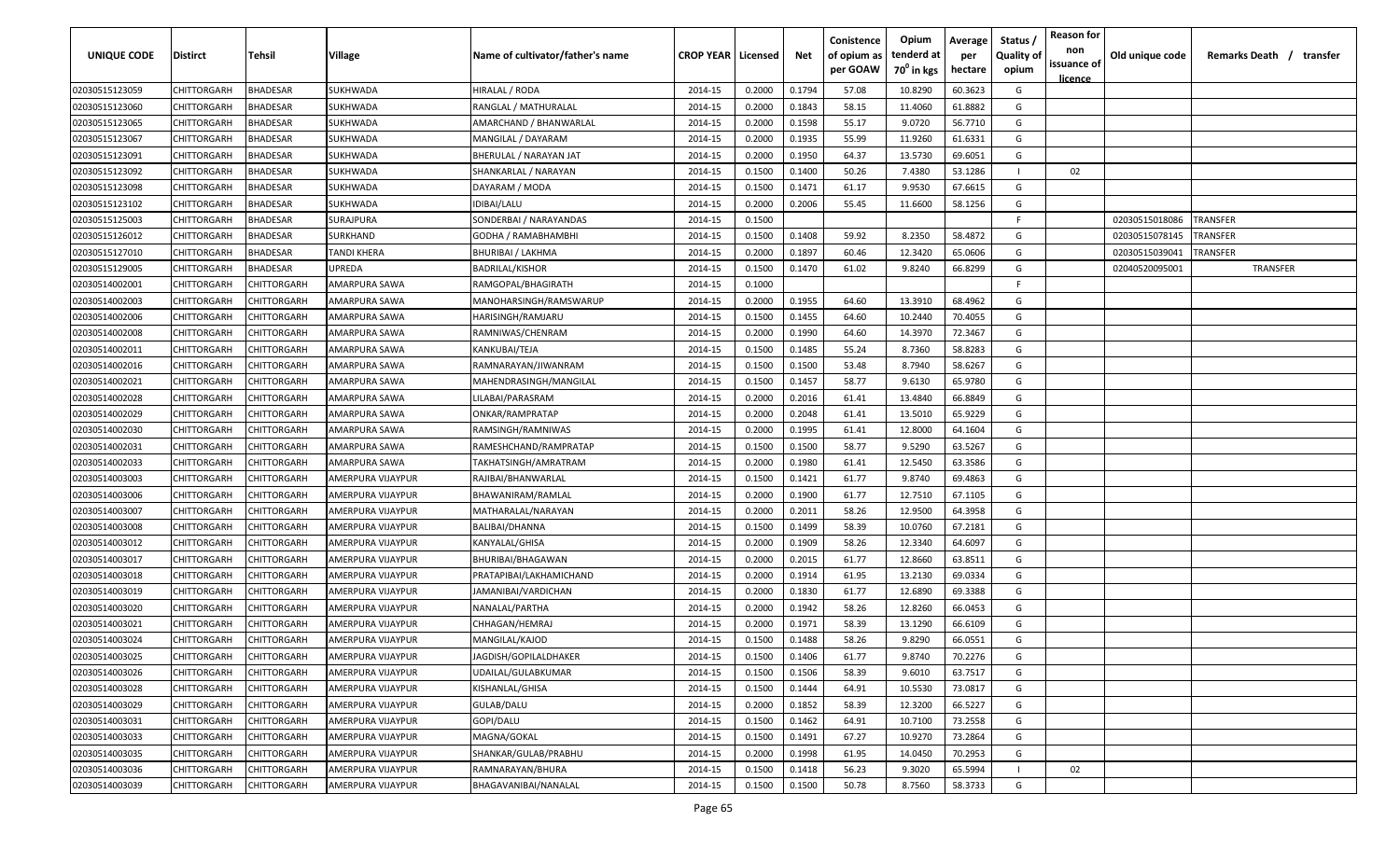| <b>UNIQUE CODE</b> | <b>Distirct</b>    | <b>Tehsil</b> | Village                      | Name of cultivator/father's name | <b>CROP YEAR   Licensed</b> |        | Net    | Conistence<br>of opium as<br>per GOAW | Opium<br>tenderd at<br>70 <sup>0</sup> in kgs | Average<br>per<br>hectare | Status /<br><b>Quality of</b><br>opium | <b>Reason for</b><br>non<br>issuance of<br>licence | Old unique code | Remarks Death /<br>transfer |
|--------------------|--------------------|---------------|------------------------------|----------------------------------|-----------------------------|--------|--------|---------------------------------------|-----------------------------------------------|---------------------------|----------------------------------------|----------------------------------------------------|-----------------|-----------------------------|
| 02030514003044     | CHITTORGARH        | CHITTORGARH   | AMERPURA VIJAYPUR            | NANDUBAI/MODA                    | 2014-15                     | 0.1500 | 0.1428 | 58.26                                 | 9.3130                                        | 65.2171                   | G                                      |                                                    |                 |                             |
| 02030514003046     | CHITTORGARH        | CHITTORGARH   | AMERPURA VIJAYPUR            | KALLUBAI/BHAGAWAN                | 2014-15                     | 0.2000 | 0.2035 | 58.39                                 | 13.2800                                       | 65.2580                   | G                                      |                                                    |                 |                             |
| 02030514003049     | CHITTORGARH        | CHITTORGARH   | AMERPURA VIJAYPUR            | DAYARAM/BHANWARLAL               | 2014-15                     | 0.2000 | 0.1978 | 58.95                                 | 13.1880                                       | 66.6734                   | G                                      |                                                    |                 |                             |
| 02030514003050     | CHITTORGARH        | CHITTORGARH   | AMERPURA VIJAYPUR            | BADRILAL/MANGILAL                | 2014-15                     | 0.1500 | 0.1402 | 58.95                                 | 9.3560                                        | 66.7332                   | G                                      |                                                    |                 |                             |
| 02030514004002     | CHITTORGARH        | CHITTORGARH   | ARNIYA PANTH                 | KISHANA/MANGUMATARUKMANI         | 2014-15                     | 0.1500 | 0.1540 | 61.30                                 | 9.7550                                        | 63.3442                   | G                                      |                                                    | 02030514121081  | <b>TRANSFER</b>             |
| 02030514004016     | CHITTORGARH        | CHITTORGARH   | ARNIYA PANTH                 | DADAMCHAND/HAJARI                | 2014-15                     | 0.2000 | 0.1936 | 61.30                                 | 13.0480                                       | 67.3967                   | G                                      |                                                    |                 |                             |
| 02030514004042     | CHITTORGARH        | CHITTORGARH   | ARNIYA PANTH                 | KISHANLAL/ONKAR                  | 2014-15                     | 0.1500 | 0.1505 | 63.55                                 | 10.0050                                       | 66.4784                   | G                                      |                                                    |                 |                             |
| 02030514005002     | CHITTORGARH        | CHITTORGARH   | BAGERIYA                     | KAJOD/DHANNA                     | 2014-15                     | 0.2000 | 0.1926 | 61.21                                 | 12.9240                                       | 67.1028                   | G                                      |                                                    |                 |                             |
| 02030514005003     | CHITTORGARH        | CHITTORGARH   | BAGERIYA                     | PYARIBAI/PRABHU                  | 2014-15                     | 0.1500 | 0.1494 | 61.11                                 | 10.0830                                       | 67.4900                   | G                                      |                                                    |                 |                             |
| 02030514005004     | CHITTORGARH        | CHITTORGARH   | BAGERIYA                     | GHISULAL/HEMRAJ                  | 2014-15                     | 0.2000 | 0.1869 | 55.50                                 | 12.0360                                       | 64.3981                   | G                                      |                                                    |                 |                             |
| 02030514005007     | CHITTORGARH        | CHITTORGARH   | BAGERIYA                     | SOHANLAL/ONKAR                   | 2014-15                     | 0.1500 | 0.1512 | 61.61                                 | 10.6590                                       | 70.4960                   | G                                      |                                                    |                 |                             |
| 02030514005008     | CHITTORGARH        | CHITTORGARH   | BAGERIYA                     | BALKISHAN/SAWAIRAM               | 2014-15                     | 0.2000 | 0.1856 | 59.84                                 | 12.1900                                       | 65.6789                   | G                                      |                                                    |                 |                             |
| 02030514005009     | CHITTORGARH        | CHITTORGARH   | BAGERIYA                     | PYARCHAND/MODA/UDAIRAM           | 2014-15                     | 0.2000 | 0.1993 | 61.21                                 | 13.3090                                       | 66.7787                   | G                                      |                                                    |                 |                             |
| 02030514005011     | CHITTORGARH        | CHITTORGARH   | BAGERIYA                     | BARDICHAND/PRATHVIRAJ            | 2014-15                     | 0.2000 | 0.1962 | 61.21                                 | 13.7370                                       | 70.0153                   | G                                      |                                                    |                 |                             |
| 02030514005012     | CHITTORGARH        | CHITTORGARH   | BAGERIYA                     | SHYAMLAL/WENA                    | 2014-15                     | 0.2000 | 0.2039 | 50.00                                 | 11.0640                                       | 54.2619                   | G                                      | 04                                                 |                 |                             |
| 02030514005013     | CHITTORGARH        | CHITTORGARH   | BAGERIYA                     | KANHAIYALAL/KAJOD                | 2014-15                     | 0.2000 | 0.1991 | 65.24                                 | 13.8770                                       | 69.6986                   | G                                      |                                                    |                 |                             |
| 02030514005018     | CHITTORGARH        | CHITTORGARF   | BAGERIYA                     | MADENLAL/PRABHULAL               | 2014-15                     | 0.1500 | 0.1470 | 61.11                                 | 10.3890                                       | 70.6735                   | G                                      |                                                    |                 |                             |
| 02030514005023     | CHITTORGARH        | CHITTORGARH   | BAGERIYA                     | TARACHAND/HEERALALDHAKAR         | 2014-15                     | 0.2000 | 0.2016 | 54.04                                 | 11.6960                                       | 58.0159                   | G                                      |                                                    |                 |                             |
| 02030514005024     | CHITTORGARH        | CHITTORGARH   | BAGERIYA                     | NANURAM/PRABHULAL                | 2014-15                     | 0.2000 | 0.1913 | 61.61                                 | 13.2550                                       | 69.2891                   | G                                      |                                                    |                 |                             |
| 02030514005025     | CHITTORGARH        | CHITTORGARH   | BAGERIYA                     | NANIBAI/BHURALAL                 | 2014-15                     | 0.2000 | 0.1969 | 67.18                                 | 14.5400                                       | 73.8446                   | G                                      |                                                    |                 |                             |
| 02030514005026     | CHITTORGARH        | CHITTORGARH   | BAGERIYA                     | MANGILAL/TULSIRAM                | 2014-15                     | 0.2000 | 0.1976 | 61.61                                 | 13.8360                                       | 70.0202                   | G                                      |                                                    |                 |                             |
| 02030514005027     | CHITTORGARH        | CHITTORGARH   | BAGERIYA                     | NANIBAI/MAGNIRAM                 | 2014-15                     | 0.2000 | 0.1989 | 61.21                                 | 13.1950                                       | 66.3399                   | G                                      |                                                    |                 |                             |
| 02030514005031     | CHITTORGARH        | CHITTORGARH   | BAGERIYA                     | GORILAL/DAYARAM                  | 2014-15                     | 0.2000 | 0.1936 | 61.11                                 | 13.0780                                       | 67.5517                   | G                                      |                                                    |                 |                             |
| 02030514005032     | CHITTORGARH        | CHITTORGARH   | BAGERIYA                     | RAMCHANDRA/HIRALAL               | 2014-15                     | 0.2000 | 0.1998 | 59.84                                 | 12.5830                                       | 62.9780                   | G                                      |                                                    |                 |                             |
| 02030514005033     | CHITTORGARH        | CHITTORGARH   | BAGERIYA                     | BHOLIRAM/MAGNIRAM                | 2014-15                     | 0.2000 | 0.1984 | 61.21                                 | 13.2480                                       | 66.7742                   | G                                      |                                                    |                 |                             |
| 02030514005038     | CHITTORGARH        | CHITTORGARH   | BAGERIYA                     | UDAIRAM/DAULATRAM                | 2014-15                     | 0.1500 | 0.1485 | 61.11                                 | 10.3010                                       | 69.3670                   | G                                      |                                                    |                 |                             |
| 02030514005039     | CHITTORGARH        | CHITTORGARH   | BAGERIYA                     | RANGLAL/RAMLAL                   | 2014-15                     | 0.2000 | 0.1971 | 61.11                                 | 13.0780                                       | 66.3521                   | G                                      |                                                    |                 |                             |
| 02030514005040     | CHITTORGARH        | CHITTORGARH   | BAGERIYA                     | SITABAI/MADENLAL                 | 2014-15                     | 0.1500 | 0.1459 | 61.11                                 | 10.0920                                       | 69.1707                   | G                                      |                                                    |                 |                             |
| 02030514007015     | CHITTORGARH        | CHITTORGARH   | BANESHTI                     | BAKSHIRAM/PRATHVIRAJ             | 2014-15                     | 0.1500 | 0.1466 | 55.98                                 | 8.3730                                        | 57.1146                   | G                                      |                                                    |                 |                             |
| 02030514007053     | CHITTORGARH        | CHITTORGARH   | BANESHTI                     | DALLA/BHURA                      | 2014-15                     | 0.1500 | 0.1465 | 55.68                                 | 8.6300                                        | 58.9078                   | G                                      |                                                    |                 |                             |
| 02030514010002     | CHITTORGARH        | CHITTORGARH   | BHADKIYA                     | LABHCHAND/GORILAL                | 2014-15                     | 0.2000 | 0.1978 | 62.13                                 | 13.1010                                       | 66.2336                   | G                                      |                                                    |                 |                             |
| 02030514010003     | CHITTORGARH        | CHITTORGARH   | BHADKIYA                     | DAKHIBAI/CHHAGANLAL              | 2014-15                     | 0.2000 | 0.1976 | 62.13                                 | 13.1450                                       | 66.5233                   | G                                      |                                                    |                 |                             |
| 02030514010004     | CHITTORGARH        | CHITTORGARH   | BHADKIYA                     | BADRINARAYAN/GHISULAL            | 2014-15                     | 0.2000 | 0.1975 | 59.20                                 | 12.0680                                       | 61.1038                   | G                                      |                                                    |                 |                             |
| 02030514010005     | CHITTORGARH        | CHITTORGARH   | BHADKIYA                     | JAGDISH/BHAWARLAL                | 2014-15                     | 0.1500 | 0.1548 | 62.56                                 | 10.2060                                       | 65.9302                   | G                                      |                                                    |                 |                             |
| 02030514010006     | <b>CHITTORGARH</b> | CHITTORGARH   | BHADKIYA                     | SOHANIBAI/BHAGWAN                | 2014-15                     | 0.2000 | 0.1890 | 65.24                                 | 13.6910                                       | 72.4392                   | G                                      |                                                    |                 |                             |
| 02030514010009     | CHITTORGARH        | CHITTORGARH   | BHADKIYA                     | BHOLIRAM/SHANKARLAL              | 2014-15                     | 0.2000 | 0.1938 | 62.13                                 | 13.1090                                       | 67.6419                   | G                                      |                                                    |                 |                             |
| 02030514010010     | <b>CHITTORGARH</b> | CHITTORGARH   | BHADKIYA                     | KALURAM/BHAWAR                   | 2014-15                     | 0.2000 | 0.2075 | 62.56                                 | 14.8090                                       | 71.3687                   | G                                      |                                                    |                 |                             |
| 02030514010011     | CHITTORGARH        | CHITTORGARH   | BHADKIYA                     | SOHAN/DHNNA                      | 2014-15                     | 0.2000 | 0.2000 | 59.20                                 | 13.0320                                       | 65.1600                   | G                                      |                                                    |                 |                             |
| 02030514010025     | CHITTORGARH        | CHITTORGARH   | BHADKIYA                     | RADHESHYAM/SHANKARDAKHAR         | 2014-15                     | 0.2000 | 0.1960 | 62.56                                 | 13.1640                                       | 67.1633                   | G                                      |                                                    |                 |                             |
| 02030514010029     | CHITTORGARH        | CHITTORGARH   | BHADKIYA                     | DEVILAL/LABHCHAND                | 2014-15                     | 0.2000 | 0.1938 | 62.56                                 | 13.0040                                       | 67.1001                   | G                                      |                                                    |                 |                             |
| 02030514010031     | CHITTORGARH        | CHITTORGARH   | BHADKIYA                     | BABRU/MOHAN                      | 2014-15                     | 0.1500 | 0.1470 | 62.13                                 | 9.7460                                        | 66.2993                   | G                                      |                                                    |                 |                             |
| 02030514013004     | CHITTORGARH        | CHITTORGARH   | BHERUSINGHJI KA KHEDA        | BHERULAL/PYARA                   | 2014-15                     | 0.2000 | 0.1901 | 58.06                                 | 12.7730                                       | 67.1910                   | G                                      |                                                    |                 |                             |
| 02030514013006     | CHITTORGARH        | CHITTORGARH   | <b>BHERUSINGHJI KA KHEDA</b> | MATHARA/UDA                      | 2014-15                     | 0.2000 | 0.2047 | 58.54                                 | 13.1050                                       | 64.0205                   | G                                      |                                                    |                 |                             |
| 02030514013014     | <b>CHITTORGARH</b> | CHITTORGARH   | BHERUSINGHJI KA KHEDA        | GABUR/HIRA                       | 2014-15                     | 0.2000 | 0.1980 | 56.79                                 | 11.9420                                       | 60.3131                   | G                                      |                                                    |                 |                             |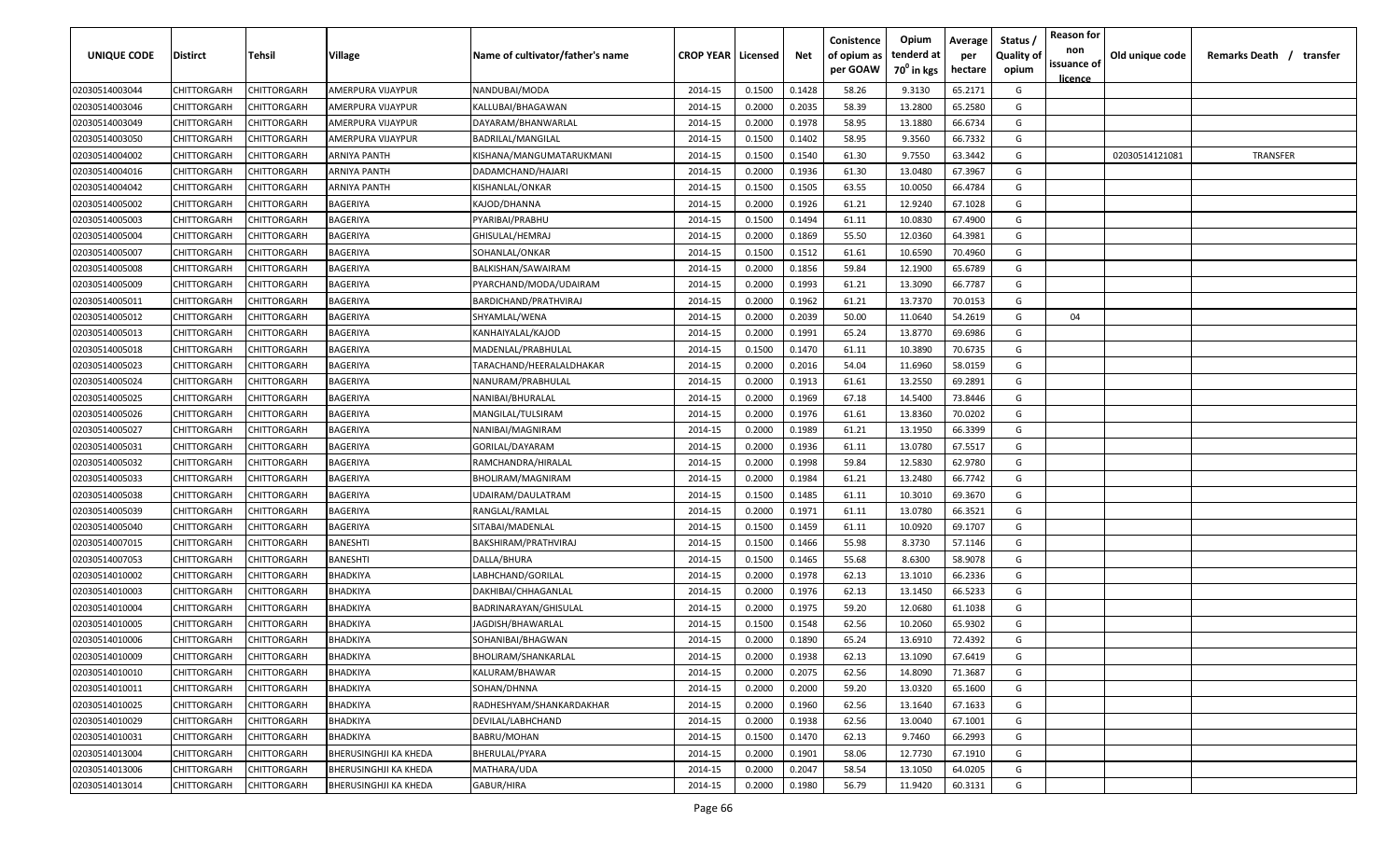| UNIQUE CODE    | <b>Distirct</b>    | Tehsil             | <b>Village</b>               | Name of cultivator/father's name | <b>CROP YEAR   Licensed</b> |        | Net    | Conistence<br>of opium as<br>per GOAW | Opium<br>tenderd at<br>$70^0$ in kgs | Average<br>per<br>hectare | Status<br><b>Quality of</b><br>opium | <b>Reason for</b><br>non<br>issuance of<br><u>licence</u> | Old unique code | Remarks Death / transfer |
|----------------|--------------------|--------------------|------------------------------|----------------------------------|-----------------------------|--------|--------|---------------------------------------|--------------------------------------|---------------------------|--------------------------------------|-----------------------------------------------------------|-----------------|--------------------------|
| 02030514013018 | CHITTORGARH        | CHITTORGARH        | <b>BHERUSINGHJI KA KHEDA</b> | CHAGANLAL/MANGILAL               | 2014-15                     | 0.2000 | 0.1958 | 57.63                                 | 12.1350                              | 61.9765                   | G                                    |                                                           |                 |                          |
| 02030514013023 | CHITTORGARH        | CHITTORGARH        | <b>BHERUSINGHJI KA KHEDA</b> | BABULAL/KASIRAM                  | 2014-15                     | 0.1500 | 0.1408 | 59.61                                 | 9.2820                               | 65.9233                   | G                                    |                                                           |                 |                          |
| 02030514013032 | CHITTORGARH        | CHITTORGARH        | <b>BHERUSINGHJI KA KHEDA</b> | KALIBAI/BHERULAL                 | 2014-15                     | 0.1500 | 0.1484 | 61.18                                 | 9.9200                               | 66.8464                   | G                                    |                                                           |                 |                          |
| 02030514013042 | CHITTORGARH        | CHITTORGARH        | <b>BHERUSINGHJI KA KHEDA</b> | VIRBHAN/CHATRA                   | 2014-15                     | 0.2000 | 0.1901 | 54.58                                 | 11.3290                              | 59.5950                   | G                                    |                                                           |                 | TRANSFER/ NAYA GANW      |
| 02030514014001 | CHITTORGARH        | CHITTORGARH        | <b>BHUGADIYA</b>             | NARAYAN/KISHANA                  | 2014-15                     | 0.1500 | 0.1448 | 58.89                                 | 10.2470                              | 70.7666                   | G                                    |                                                           |                 |                          |
| 02030514014004 | CHITTORGARH        | CHITTORGARH        | <b>BHUGADIYA</b>             | GHISUDAS/MODIDAS                 | 2014-15                     | 0.2000 | 0.1955 | 58.89                                 | 13.0820                              | 66.9156                   | G                                    |                                                           |                 |                          |
| 02030514014008 | CHITTORGARH        | CHITTORGARH        | <b>BHUGADIYA</b>             | AMBHALAL/CHUNILAL                | 2014-15                     | 0.2000 | 0.1938 | 60.24                                 | 13.6400                              | 70.3818                   | G                                    |                                                           |                 |                          |
| 02030514014009 | CHITTORGARH        | <b>CHITTORGARH</b> | <b>BHUGADIYA</b>             | MOHAN/AMARA                      | 2014-15                     | 0.2000 | 0.1974 | 58.89                                 | 13.4770                              | 68.2725                   | G                                    |                                                           |                 |                          |
| 02030514014010 | CHITTORGARH        | CHITTORGARH        | <b>BHUGADIYA</b>             | BHERU/DEVA                       | 2014-15                     | 0.2000 | 0.1913 | 58.89                                 | 12.0720                              | 63.1051                   | G                                    |                                                           |                 |                          |
| 02030514014017 | CHITTORGARH        | CHITTORGARH        | <b>BHUGADIYA</b>             | KANKUBAI/DEVILAL                 | 2014-15                     | 0.2000 | 0.1946 | 59.74                                 | 14.0900                              | 72.4049                   | G                                    |                                                           |                 |                          |
| 02030514014020 | CHITTORGARH        | CHITTORGARH        | <b>BHUGADIYA</b>             | BHAGAWANA/AMARA                  | 2014-15                     | 0.2000 | 0.1950 | 65.57                                 | 15.1370                              | 77.6256                   | G                                    |                                                           |                 |                          |
| 02030514014030 | <b>CHITTORGARH</b> | CHITTORGARH        | <b>BHUGADIYA</b>             | HEERU/NANA                       | 2014-15                     | 0.2000 | 0.1962 | 57.65                                 | 12.3540                              | 62.9664                   | G                                    |                                                           |                 |                          |
| 02030514015002 | <b>CHITTORGARH</b> | CHITTORGARH        | <b>BILODA</b>                | BAPU/BHAGIRATH                   | 2014-15                     | 0.1500 | 0.1407 | 59.34                                 | 9.0450                               | 64.2857                   | G                                    |                                                           |                 |                          |
| 02030514015004 | CHITTORGARH        | CHITTORGARH        | <b>BILODA</b>                | MANOHARSINGH/GOVIIDSINGH         | 2014-15                     | 0.2000 | 0.1914 | 67.61                                 | 13.6480                              | 71.3062                   | G                                    |                                                           |                 |                          |
| 02030514015008 | CHITTORGARH        | CHITTORGARH        | <b>BILODA</b>                | RAMCHANDRA/BHANWARLAL            | 2014-15                     | 0.1500 | 0.1419 | 61.85                                 | 9.9930                               | 70.4228                   | G                                    |                                                           |                 |                          |
| 02030514015009 | CHITTORGARH        | <b>CHITTORGARH</b> | <b>BILODA</b>                | MANOHARSINGH/CHATARBHUJ          | 2014-15                     | 0.2000 | 0.1870 | 55.43                                 | 11.1730                              | 59.7487                   | G                                    |                                                           |                 |                          |
| 02030514015015 | CHITTORGARH        | CHITTORGARH        | <b>BILODA</b>                | RAMRATAN/JITMAL                  | 2014-15                     | 0.2000 | 0.1980 | 56.51                                 | 12.0930                              | 61.0758                   | G                                    |                                                           |                 |                          |
| 02030514015018 | CHITTORGARH        | CHITTORGARH        | <b>BILODA</b>                | MANGIBAI/HAJARI                  | 2014-15                     | 0.1500 | 0.1436 | 60.17                                 | 9.2060                               | 64.1086                   | G                                    |                                                           |                 |                          |
| 02030514015028 | CHITTORGARH        | CHITTORGARH        | <b>BILODA</b>                | RAMNIWAS/BHAGIRATH               | 2014-15                     | 0.1500 | 0.1500 | 53.35                                 | 8.3230                               | 55.4867                   | G                                    | 04                                                        |                 |                          |
| 02030514015029 | CHITTORGARH        | CHITTORGARH        | <b>BILODA</b>                | MOHANSINGH/KHEMRAJ               | 2014-15                     | 0.2000 | 0.1800 | 59.90                                 | 11.3550                              | 63.0833                   | G                                    |                                                           |                 |                          |
| 02030514015032 | CHITTORGARH        | CHITTORGARH        | <b>BILODA</b>                | BASRAJ/KALU                      | 2014-15                     | 0.2000 | 0.1950 | 59.04                                 | 11.9350                              | 61.2051                   | G                                    |                                                           |                 |                          |
| 02030514015033 | CHITTORGARH        | CHITTORGARH        | <b>BILODA</b>                | RAMLAL/KALULAL                   | 2014-15                     | 0.2000 | 0.1904 | 65.14                                 | 13.2140                              | 69.4013                   | G                                    |                                                           |                 |                          |
| 02030514015034 | CHITTORGARH        | CHITTORGARH        | <b>BILODA</b>                | KAMLABAI/LOBHCHAND               | 2014-15                     | 0.1500 | 0.1444 | 56.47                                 | 8.6080                               | 59.6122                   | G                                    |                                                           |                 |                          |
| 02030514015036 | CHITTORGARH        | CHITTORGARH        | <b>BILODA</b>                | SHANTIBAI/CHATARBHUJ             | 2014-15                     | 0.2000 | 0.1976 | 53.64                                 | 11.2800                              | 57.0850                   | G                                    |                                                           |                 |                          |
| 02030514015042 | CHITTORGARH        | <b>CHITTORGARH</b> | <b>BILODA</b>                | PUSHKARLAL/BASRAJ                | 2014-15                     | 0.1500 | 0.1382 | 58.95                                 | 8.7920                               | 63.6179                   | G                                    |                                                           |                 |                          |
| 02030514015043 | CHITTORGARH        | CHITTORGARH        | <b>BILODA</b>                | LALSINGH/RAMNARAYAN              | 2014-15                     | 0.1500 |        |                                       |                                      |                           | F.                                   |                                                           |                 |                          |
| 02030514015044 | CHITTORGARH        | CHITTORGARH        | <b>BILODA</b>                | NAGJIRAM/VENIRAM                 | 2014-15                     | 0.2000 | 0.1898 | 52.57                                 | 10.4010                              | 54.7998                   | G                                    | 04                                                        |                 |                          |
| 02030514015047 | CHITTORGARH        | CHITTORGARH        | <b>BILODA</b>                | SHANTILAL/CHATARBHUJ             | 2014-15                     | 0.1500 | 0.1428 | 53.79                                 | 8.4450                               | 59.1387                   | G                                    |                                                           |                 |                          |
| 02030514015048 | CHITTORGARH        | CHITTORGARH        | <b>BILODA</b>                | DALCHAND/MOTILAL                 | 2014-15                     | 0.1000 |        |                                       |                                      |                           | F.                                   |                                                           |                 |                          |
| 02030514015050 | <b>CHITTORGARH</b> | CHITTORGARH        | <b>BILODA</b>                | RAMNARAYAN/DHANRAJ               | 2014-15                     | 0.1500 | 0.1496 | 48.67                                 | 8.0650                               | 53.9104                   | G                                    | 04                                                        |                 |                          |
| 02030514015055 | CHITTORGARH        | CHITTORGARH        | <b>BILODA</b>                | BHERULAL/SHANKARLAL              | 2014-15                     | 0.1500 | 0.1476 | 55.15                                 | 8.9340                               | 60.5285                   | G                                    |                                                           |                 |                          |
| 02030514015063 | CHITTORGARH        | CHITTORGARH        | <b>BILODA</b>                | LALSINGH/RAMCHAND                | 2014-15                     | 0.1500 | 0.1419 | 61.12                                 | 9.7620                               | 68.7949                   | G                                    |                                                           |                 |                          |
| 02030514015068 | CHITTORGARH        | CHITTORGARH        | <b>BILODA</b>                | SHANTILAL/SHORAM                 | 2014-15                     | 0.1500 | 0.1515 | 54.49                                 | 8.8120                               | 58.1650                   | G                                    |                                                           |                 |                          |
| 02030514015083 | CHITTORGARH        | CHITTORGARH        | <b>BILODA</b>                | RAMLAL/LAXMICHAND                | 2014-15                     | 0.1500 | 0.1403 | 63.05                                 | 9.3220                               | 66.4433                   | G                                    |                                                           |                 |                          |
| 02030514015090 | CHITTORGARH        | CHITTORGARH        | <b>BILODA</b>                | NARBDABAI/RAMRATAN               | 2014-15                     | 0.2000 |        |                                       |                                      |                           | F                                    |                                                           |                 |                          |
| 02030514016002 | CHITTORGARH        | <b>CHITTORGARH</b> | <b>BILOLA</b>                | MOHAN/BHURALAL                   | 2014-15                     | 0.2000 | 0.1913 | 62.47                                 | 11.7530                              | 61.4375                   | G                                    |                                                           |                 |                          |
| 02030514016004 | CHITTORGARH        | CHITTORGARH        | <b>BILOLA</b>                | MADHO/RAMLAL                     | 2014-15                     | 0.2000 | 0.1958 | 65.29                                 | 12.6480                              | 64.5965                   | G                                    |                                                           |                 |                          |
| 02030514016016 | CHITTORGARH        | CHITTORGARH        | <b>BILOLA</b>                | PANIBAI/MATHARALAL               | 2014-15                     | 0.1500 | 0.1436 | 62.47                                 | 8.3090                               | 57.8621                   | G                                    |                                                           |                 |                          |
| 02030514016020 | CHITTORGARH        | CHITTORGARH        | <b>BILOLA</b>                | INDRASINGH/ONKARSINGH            | 2014-15                     | 0.1500 | 0.1407 | 65.29                                 | 8.7770                               | 62.3810                   | G                                    |                                                           |                 |                          |
| 02030514016023 | CHITTORGARH        | CHITTORGARH        | <b>BILOLA</b>                | MANGILAL/BHERA                   | 2014-15                     | 0.2000 | 0.1916 | 62.47                                 | 12.2080                              | 63.7161                   | G                                    |                                                           |                 |                          |
| 02030514016024 | CHITTORGARH        | CHITTORGARH        | <b>BILOLA</b>                | DHKHIBAI/NANDA                   | 2014-15                     | 0.1500 | 0.1396 | 65.29                                 | 8.4690                               | 60.6662                   | G                                    |                                                           |                 |                          |
| 02030514016026 | CHITTORGARH        | CHITTORGARH        | <b>BILOLA</b>                | PYARA/CHAMPA                     | 2014-15                     | 0.1500 | 0.1457 | 65.29                                 | 10.7360                              | 73.6857                   | G                                    |                                                           |                 |                          |
| 02030514019008 | CHITTORGARH        | CHITTORGARH        | CHAOUHANO KA KNTHARIA        | RUPA/RAKBHA                      | 2014-15                     | 0.1500 | 0.1463 | 43.48                                 | 6.6770                               | 45.6391                   | G                                    | 04                                                        | 02030514096035  | TRANSFER                 |
| 02030514021002 | CHITTORGARH        | CHITTORGARH        | <b>CHIKSI A</b>              | HIRALAL/DEVJI                    | 2014-15                     | 0.2000 | 0.2001 | 62.03                                 | 14.4530                              | 72.2289                   | G                                    |                                                           |                 |                          |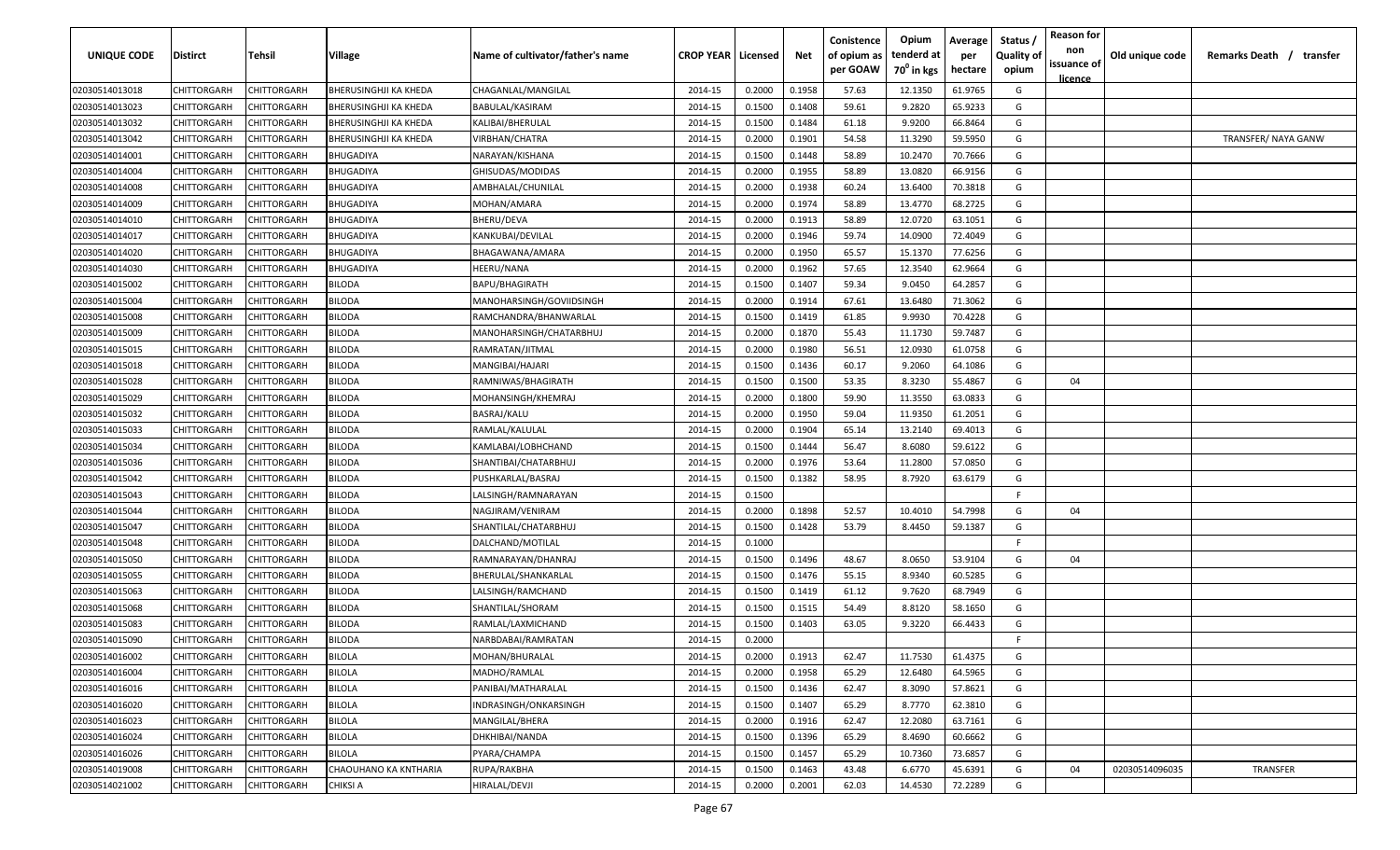| <b>UNIQUE CODE</b> | Distirct           | Tehsil             | Village         | Name of cultivator/father's name | <b>CROP YEAR   Licensed</b> |        | Net    | Conistence<br>of opium as | Opium<br>tenderd at    | Average<br>per | Status /<br><b>Quality of</b> | <b>Reason for</b><br>non      | Old unique code | Remarks Death / transfer |
|--------------------|--------------------|--------------------|-----------------|----------------------------------|-----------------------------|--------|--------|---------------------------|------------------------|----------------|-------------------------------|-------------------------------|-----------------|--------------------------|
|                    |                    |                    |                 |                                  |                             |        |        | per GOAW                  | 70 <sup>0</sup> in kgs | hectare        | opium                         | issuance of<br><u>licence</u> |                 |                          |
| 02030514021003     | CHITTORGARH        | CHITTORGARH        | <b>CHIKSI A</b> | RATANLAL/SHANKAR                 | 2014-15                     | 0.1500 | 0.1504 | 62.03                     | 9.3580                 | 62.2207        | G                             |                               |                 |                          |
| 02030514021004     | CHITTORGARH        | CHITTORGARH        | CHIKSI A        | AMRTARAM/GOKAL                   | 2014-15                     | 0.2000 | 0.1911 | 61.81                     | 12.2300                | 63.9979        | G                             |                               |                 |                          |
| 02030514021007     | CHITTORGARH        | CHITTORGARH        | CHIKSI A        | KISHANSINGH/HUKMSINGH            | 2014-15                     | 0.1500 | 0.1450 | 62.54                     | 10.1940                | 70.3034        | G                             |                               |                 |                          |
| 02030514021013     | CHITTORGARH        | CHITTORGARH        | <b>CHIKSI A</b> | SYANIBAI/BHAGHIRTH               | 2014-15                     | 0.2000 | 0.1683 | 58.45                     | 9.8780                 | 58.6928        | G                             |                               |                 |                          |
| 02030514021016     | CHITTORGARH        | CHITTORGARH        | CHIKSI A        | ONKARLAL/BOTLAL                  | 2014-15                     | 0.2000 | 0.1760 | 67.12                     | 12.2450                | 69.5739        | G                             |                               |                 |                          |
| 02030514021017     | CHITTORGARH        | CHITTORGARH        | CHIKSI A        | DALU/BHOLARAM                    | 2014-15                     | 0.2000 | 0.1742 | 61.10                     | 11.1110                | 63.7830        | G                             |                               |                 |                          |
| 02030514021024     | CHITTORGARH        | CHITTORGARH        | CHIKSI A        | SUHAGIBAI/KISHANLAL              | 2014-15                     | 0.1500 | 0.1463 | 54.06                     | 8.4800                 | 57.9631        | G                             |                               |                 |                          |
| 02030514021025     | <b>CHITTORGARH</b> | CHITTORGARH        | CHIKSI A        | GOVINDRAM/KAZOD                  | 2014-15                     | 0.1500 | 0.1566 | 60.79                     | 9.1100                 | 58.1737        | G                             |                               |                 |                          |
| 02030514021036     | CHITTORGARH        | CHITTORGARH        | CHIKSI A        | MOHANLAL/RAMNARAYAN              | 2014-15                     | 0.1500 | 0.1364 | 60.69                     | 8.9650                 | 65.7258        | G                             |                               |                 |                          |
| 02030514021040     | CHITTORGARH        | CHITTORGARH        | CHIKSI A        | NARAYAN/DALU                     | 2014-15                     | 0.1500 | 0.1443 | 45.50                     | 7.4360                 | 51.5315        | G                             | 04                            |                 |                          |
| 02030514021052     | CHITTORGARH        | CHITTORGARH        | CHIKSI A        | LAKMICHAND/CHOTULAL              | 2014-15                     | 0.2000 | 0.1914 | 56.79                     | 10.7580                | 56.2069        | G                             |                               |                 |                          |
| 02030514021055     | CHITTORGARH        | CHITTORGARH        | CHIKSI A        | HEMRAJ/CHUNNILAI                 | 2014-15                     | 0.1500 | 0.1440 | 67.12                     | 10.7970                | 74.9792        | G                             |                               |                 |                          |
| 02030514021057     | CHITTORGARH        | CHITTORGARH        | CHIKSI A        | MANOHARLAL/NANDLAL               | 2014-15                     | 0.2000 | 0.1946 | 64.09                     | 13.0010                | 66.8088        | G                             |                               |                 |                          |
| 02030514021059     | CHITTORGARH        | CHITTORGARH        | CHIKSI A        | KAMLABAI/MOHANLAL                | 2014-15                     | 0.1500 | 0.1406 | 47.57                     | 7.5980                 | 54.0398        | G                             | 04                            |                 |                          |
| 02030514021064     | CHITTORGARH        | CHITTORGARH        | CHIKSI A        | MOHANLAL/SHANKAR                 | 2014-15                     | 0.2000 | 0.1922 | 52.51                     | 10.9820                | 57.1384        |                               | 02                            |                 |                          |
| 02030514021067     | CHITTORGARH        | CHITTORGARH        | CHIKSI A        | HAJARI/GOKAL                     | 2014-15                     | 0.2000 | 0.1817 | 62.03                     | 12.6360                | 69.5432        | G                             |                               |                 |                          |
| 02030514021068     | CHITTORGARH        | CHITTORGARH        | CHIKSI A        | RAMRATAN/MANGILAL                | 2014-15                     | 0.2000 | 0.2008 | 58.76                     | 12.1300                | 60.4084        | G                             |                               |                 |                          |
| 02030514021069     | CHITTORGARH        | CHITTORGARH        | CHIKSI A        | FTHELAL/ONKAR                    | 2014-15                     | 0.2000 | 0.1906 | 67.12                     | 12.8200                | 67.2613        | G                             |                               |                 |                          |
| 02030514021070     | CHITTORGARH        | CHITTORGARH        | CHIKSI A        | RAMGOPAL/DOLATRAM                | 2014-15                     | 0.1500 | 0.1412 | 64.09                     | 9.3300                 | 66.0765        | G                             |                               |                 |                          |
| 02030514021071     | CHITTORGARH        | CHITTORGARH        | CHIKSI A        | MOHAN/ONKAR                      | 2014-15                     | 0.2000 | 0.1799 | 64.09                     | 11.8840                | 66.0589        | G                             |                               |                 |                          |
| 02030514021076     | CHITTORGARH        | CHITTORGARH        | <b>CHIKSI A</b> | MNOHARLAL/DHNNAMALI              | 2014-15                     | 0.1500 | 0.1518 | 58.45                     | 9.8110                 | 64.6311        | G                             |                               |                 |                          |
| 02030514021077     | CHITTORGARH        | CHITTORGARH        | CHIKSI A        | SURESHCHANDRA/GHAMNDIRAM         | 2014-15                     | 0.2000 | 0.1947 | 59.54                     | 11.6610                | 59.8921        | G                             |                               |                 |                          |
| 02030514021082     | CHITTORGARH        | CHITTORGARH        | CHIKSI A        | RAMNIVAS/DADAMCHAND              | 2014-15                     | 0.1500 | 0.1440 | 62.54                     | 9.2290                 | 64.0903        | G                             |                               |                 |                          |
| 02030514021086     | CHITTORGARH        | CHITTORGARH        | CHIKSI A        | NARWARSINGH/LAXMILAL             | 2014-15                     | 0.2000 | 0.1940 | 58.03                     | 11.9870                | 61.7887        | G                             |                               |                 |                          |
| 02030514021087     | CHITTORGARH        | CHITTORGARH        | CHIKSI A        | KESURAM/PERTVIRAJ                | 2014-15                     | 0.2000 | 0.1938 | 58.78                     | 11.6970                | 60.3560        | G                             |                               |                 |                          |
| 02030514021090     | CHITTORGARH        | CHITTORGARH        | CHIKSI A        | TAMUBAI/NANALAL                  | 2014-15                     | 0.1500 |        |                           |                        |                | -F.                           |                               |                 | <b>NAME CHANGE</b>       |
| 02030514021104     | CHITTORGARH        | CHITTORGARH        | CHIKSI B        | KISHANLAL/GHISA                  | 2014-15                     | 0.2000 | 0.1891 | 57.91                     | 11.4660                | 60.6346        | G                             |                               |                 |                          |
| 02030514021111     | CHITTORGARH        | CHITTORGARH        | CHIKSI B        | RAMNARAYAN/RATANLAL              | 2014-15                     | 0.1500 | 0.1395 | 58.39                     | 8.6670                 | 62.1290        | G                             |                               |                 |                          |
| 02030514021112     | CHITTORGARH        | CHITTORGARH        | CHIKSI B        | ONKARLAL/KALU                    | 2014-15                     | 0.1500 | 0.1505 | 55.50                     | 8.4680                 | 56.2658        | G                             |                               |                 |                          |
| 02030514021113     | CHITTORGARH        | CHITTORGARH        | CHIKSI B        | MANGILAL/HIRALAL                 | 2014-15                     | 0.2000 | 0.1977 | 56.88                     | 11.5300                | 58.3207        | G                             |                               |                 |                          |
| 02030514021121     | CHITTORGARH        | CHITTORGARH        | <b>CHIKSI B</b> | BHERU/GHISU                      | 2014-15                     | 0.1500 | 0.1456 | 54.73                     | 8.6790                 | 59.6085        | G                             |                               |                 |                          |
| 02030514021125     | CHITTORGARH        | CHITTORGARH        | <b>CHIKSI B</b> | GHISU/MOTI                       | 2014-15                     | 0.1500 | 0.1372 | 57.40                     | 8.8970                 | 64.8469        | G                             |                               |                 |                          |
| 02030514021128     | CHITTORGARH        | CHITTORGARH        | <b>CHIKSI B</b> | MANOHARLAL/VENIRAM               | 2014-15                     | 0.1500 | 0.1436 | 61.28                     | 9.4200                 | 65.5989        | G                             |                               |                 |                          |
| 02030514021137     | CHITTORGARH        | CHITTORGARH        | <b>CHIKSI B</b> | LALCHAND/DULICHAND               | 2014-15                     | 0.1500 | 0.1430 | 54.12                     | 8.1180                 | 56.7692        | G                             |                               |                 |                          |
| 02030514021139     | CHITTORGARH        | CHITTORGARH        | <b>CHIKSI B</b> | CHENRAM/RATANLAL                 | 2014-15                     | 0.2000 | 0.1972 | 62.54                     | 13.1330                | 66.5974        | G                             |                               |                 |                          |
| 02030514021140     | <b>CHITTORGARH</b> | <b>CHITTORGARH</b> | <b>CHIKSI B</b> | SHOBHA/NANDA                     | 2014-15                     | 0.2000 | 0.1975 | 58.39                     | 12.0700                | 61.1139        | G                             |                               |                 |                          |
| 02030514021146     | <b>CHITTORGARH</b> | CHITTORGARH        | <b>CHIKSI B</b> | GOPAL/SHANKARLAL                 | 2014-15                     | 0.2000 | 0.1904 | 67.12                     | 13.1750                | 69.1964        | G                             |                               |                 |                          |
| 02030514021148     | CHITTORGARH        | CHITTORGARH        | <b>CHIKSI B</b> | MANGILAL/SHRIRAM                 | 2014-15                     | 0.1500 | 0.1402 | 63.57                     | 9.7170                 | 69.3081        | G                             |                               |                 |                          |
| 02030514021155     | <b>CHITTORGARH</b> | CHITTORGARH        | <b>CHIKSI B</b> | RAMNARAYAN/HIRA                  | 2014-15                     | 0.1500 | 0.1419 | 62.54                     | 9.1670                 | 64.6018        | G                             |                               |                 |                          |
| 02030514021156     | CHITTORGARH        | CHITTORGARH        | <b>CHIKSI B</b> | NARENDER/HIRALAL                 | 2014-15                     | 0.1500 | 0.1421 | 58.19                     | 8.9360                 | 62.8853        | G                             |                               |                 |                          |
| 02030514021157     | CHITTORGARH        | CHITTORGARH        | <b>CHIKSI B</b> | ONKARLAL/MAGNIRAM                | 2014-15                     | 0.1500 | 0.1480 | 52.57                     | 7.4120                 | 50.0811        | G                             | 04                            |                 |                          |
| 02030514021161     | CHITTORGARH        | CHITTORGARH        | <b>CHIKSI B</b> | BAGDIRAM/GANGARAM                | 2014-15                     | 0.1500 | 0.1478 | 59.88                     | 9.3670                 | 63.3762        | G                             |                               |                 |                          |
| 02030514021169     | CHITTORGARH        | CHITTORGARH        | <b>CHIKSI B</b> | SURESH/NANDA                     | 2014-15                     | 0.1500 | 0.1504 | 55.31                     | 1.4780                 | 9.8271         | G                             | 04                            |                 |                          |
| 02030514021171     | <b>CHITTORGARH</b> | CHITTORGARH        | CHIKSI B        | RUPLAL/NOLARAM                   | 2014-15                     | 0.1500 | 0.1500 | 59.95                     | 8.1530                 | 54.3533        | G                             | 04                            |                 |                          |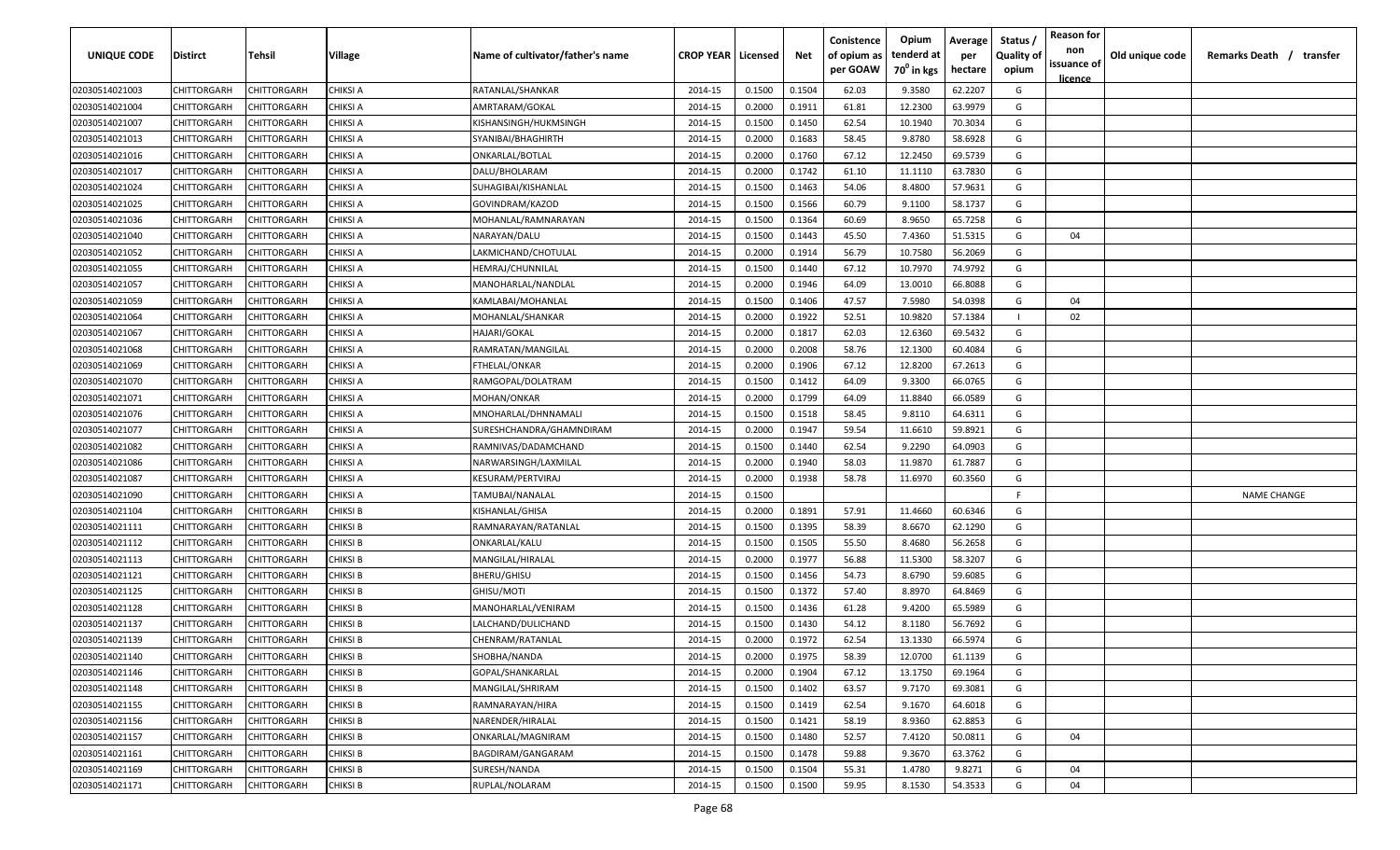| UNIQUE CODE    | <b>Distirct</b>    | Tehsil             | Village                    | Name of cultivator/father's name | <b>CROP YEAR   Licensed</b> |        | Net    | Conistence<br>of opium as | Opium<br>tenderd at    | Average<br>per | Status /<br><b>Quality of</b> | <b>Reason for</b><br>non      | Old unique code | Remarks Death /<br>transfer |
|----------------|--------------------|--------------------|----------------------------|----------------------------------|-----------------------------|--------|--------|---------------------------|------------------------|----------------|-------------------------------|-------------------------------|-----------------|-----------------------------|
|                |                    |                    |                            |                                  |                             |        |        | per GOAW                  | 70 <sup>0</sup> in kgs | hectare        | opium                         | issuance of<br><u>licence</u> |                 |                             |
| 02030514021174 | CHITTORGARH        | CHITTORGARH        | <b>CHIKSI B</b>            | RAMSINGH/RAMNARAYAN              | 2014-15                     | 0.1500 | 0.1430 | 58.39                     | 9.0500                 | 63.2867        | G                             |                               |                 |                             |
| 02030514021175 | CHITTORGARH        | CHITTORGARH        | <b>CHIKSI B</b>            | BAPULAL/SHANKAR                  | 2014-15                     | 0.1500 | 0.1442 | 60.77                     | 9.7670                 | 67.7323        | G                             |                               |                 |                             |
| 02030514021179 | CHITTORGARH        | CHITTORGARH        | CHIKSI B                   | DALU/HARLAL                      | 2014-15                     | 0.1500 | 0.1540 | 50.19                     | 8.3750                 | 54.3831        | G                             | 04                            |                 |                             |
| 02030514021180 | CHITTORGARH        | CHITTORGARH        | CHIKSI B                   | VENIRAM/KAJOD                    | 2014-15                     | 0.1500 | 0.1309 | 55.63                     | 7.4540                 | 56.9442        | G                             |                               |                 |                             |
| 02030514021196 | CHITTORGARH        | CHITTORGARH        | CHIKSI B                   | KESAWBAI/NANA                    | 2014-15                     | 0.2000 | 0.1931 | 63.89                     | 11.7280                | 60.7354        | G                             |                               |                 |                             |
| 02030514021210 | CHITTORGARH        | CHITTORGARH        | CHIKSI A                   | GOPAL/BHERULAL                   | 2014-15                     | 0.2000 | 0.1974 | 62.03                     | 13.6640                | 69.2199        | G                             |                               |                 |                             |
| 02030514021211 | CHITTORGARH        | CHITTORGARH        | CHIKSI A                   | <b>BADRILAL/GHISA</b>            | 2014-15                     | 0.2000 | 0.1980 | 62.03                     | 12.5920                | 63.5960        | G                             |                               |                 |                             |
| 02030514021216 | CHITTORGARH        | CHITTORGARH        | CHIKSI A                   | KALURAM/MANGNIRAM                | 2014-15                     | 0.2000 | 0.1956 | 55.15                     | 3.0960                 | 15.8282        |                               | 02                            |                 |                             |
| 02030514021225 | CHITTORGARH        | <b>CHITTORGARH</b> | CHIKSI A                   | GITABAI/GATTU                    | 2014-15                     | 0.1500 | 0.1488 | 58.45                     | 8.7420                 | 58.7500        | G                             |                               |                 |                             |
| 02030514021229 | CHITTORGARH        | CHITTORGARH        | CHIKSI A                   | TRILOK/NAVALA                    | 2014-15                     | 0.2000 | 0.1906 | 61.10                     | 12.1240                | 63.6097        | G                             |                               |                 |                             |
| 02030514021231 | CHITTORGARH        | CHITTORGARH        | CHIKSI A                   | HAJARI/GOKAL                     | 2014-15                     | 0.2000 | 0.1932 | 64.09                     | 12.9640                | 67.1014        | G                             |                               |                 |                             |
| 02030514021233 | CHITTORGARH        | CHITTORGARH        | CHIKSI A                   | NAGJIRAM/MAGNIRAM                | 2014-15                     | 0.2000 | 0.1830 | 58.45                     | 11.1310                | 60.8251        | G                             |                               |                 |                             |
| 02030514021234 | CHITTORGARH        | CHITTORGARH        | CHIKSI A                   | SURESHCHANDRA/GHAMANDIRAM        | 2014-15                     | 0.2000 | 0.1935 | 59.59                     | 11.7220                | 60.5788        | G                             |                               |                 |                             |
| 02030514026005 | CHITTORGARH        | CHITTORGARH        | DHAGALON KA KHEDA          | MANGILAL/TULSIRAM                | 2014-15                     | 0.2000 | 0.1962 | 59.36                     | 13.2630                | 67.5994        | G                             |                               | 02030514029046  | <b>TRANSFER</b>             |
| 02030514026010 | CHITTORGARH        | CHITTORGARH        | DHAGALON KA KHEDA          | ASHARAM/MANGILAL                 | 2014-15                     | 0.2000 | 0.1967 | 59.36                     | 13.2630                | 67.4276        | G                             |                               | 02030514029045  | TRANSFER                    |
| 02030514026012 | CHITTORGARH        | CHITTORGARH        | DHAGALON KA KHEDA          | NANALAL/FULCHAND                 | 2014-15                     | 0.2000 | 0.1978 | 61.19                     | 13.4010                | 67.7503        | G                             |                               | 02030514029044  | <b>TRANSFER</b>             |
| 02030514028005 | CHITTORGARH        | CHITTORGARH        | DHARANA                    | PYARIBAI/NANDA                   | 2014-15                     | 0.1500 | 0.1297 | 64.37                     | 9.1960                 | 70.9021        | G                             |                               | 02030514042060  | <b>TRANSFER</b>             |
| 02030514029001 | CHITTORGARH        | CHITTORGARH        | DOULATPURA VIJAYPUR        | MOHANLAL/DHULA                   | 2014-15                     | 0.2000 | 0.1967 | 58.52                     | 12.7070                | 64.6009        | G                             |                               |                 |                             |
| 02030514029002 | CHITTORGARH        | CHITTORGARH        | DOULATPURA VIJAYPUR        | BHOLIRAM/MULCHAND                | 2014-15                     | 0.1500 | 0.1512 | 58.52                     | 9.5890                 | 63.4193        | G                             |                               |                 |                             |
| 02030514029003 | CHITTORGARH        | CHITTORGARH        | DOULATPURA VIJAYPUR        | BALU/KALU                        | 2014-15                     | 0.1500 | 0.1479 | 62.07                     | 10.4720                | 70.8046        | G                             |                               |                 |                             |
| 02030514029006 | CHITTORGARH        | CHITTORGARH        | DOULATPURA VIJAYPUR        | DHAPUBAI/MAGANLAL                | 2014-15                     | 0.2000 | 0.1998 | 62.62                     | 13.5620                | 67.8779        | G                             |                               |                 |                             |
| 02030514029007 | CHITTORGARH        | CHITTORGARH        | DOULATPURA VIJAYPUR        | GANGABAI/GHISALAL                | 2014-15                     | 0.2000 | 0.1980 | 64.56                     | 14.3320                | 72.3838        | G                             |                               |                 |                             |
| 02030514029008 | CHITTORGARH        | CHITTORGARH        | DOULATPURA VIJAYPUR        | MATHARIBAI/GOPILAL               | 2014-15                     | 0.2000 | 0.1973 | 64.56                     | 13.4280                | 68.0588        | G                             |                               |                 |                             |
| 02030514029009 | CHITTORGARH        | CHITTORGARH        | DOULATPURA VIJAYPUR        | MADANLAL/BHANWARLAL              | 2014-15                     | 0.2000 | 0.2002 | 62.62                     | 13.2040                | 65.9540        | G                             |                               |                 |                             |
| 02030514029011 | CHITTORGARH        | CHITTORGARH        | DOULATPURA VIJAYPUR        | DALCHAND/PRABHU                  | 2014-15                     | 0.1500 | 0.1500 | 62.07                     | 9.7630                 | 65.0867        | G                             |                               |                 |                             |
| 02030514029013 | CHITTORGARH        | CHITTORGARH        | DOULATPURA VIJAYPUR        | MEGHRAJ/HARIRAM                  | 2014-15                     | 0.2000 | 0.1895 | 58.52                     | 11.7790                | 62.1583        | G                             |                               |                 |                             |
| 02030514029014 | CHITTORGARH        | CHITTORGARH        | DOULATPURA VIJAYPUR        | DOULATRAM/MADHAWLAL              | 2014-15                     | 0.2000 | 0.1995 | 64.56                     | 14.2220                | 71.2882        | G                             |                               |                 |                             |
| 02030514029015 | CHITTORGARH        | CHITTORGARH        | DOULATPURA VIJAYPUR        | BALURAM/NAGJIRAM                 | 2014-15                     | 0.2000 | 0.1998 | 62.61                     | 13.7030                | 68.5836        | G                             |                               |                 |                             |
| 02030514029016 | CHITTORGARH        | CHITTORGARH        | DOULATPURA VIJAYPUR        | UDAIRAM/GULAB                    | 2014-15                     | 0.2000 | 0.1979 | 60.05                     | 13.7000                | 69.2269        | G                             |                               |                 |                             |
| 02030514029017 | CHITTORGARH        | CHITTORGARH        | DOULATPURA VIJAYPUR        | KISHANLAL/RANGLAL                | 2014-15                     | 0.2000 | 0.1973 | 64.20                     | 14.1420                | 71.6776        | G                             |                               |                 |                             |
| 02030514029018 | CHITTORGARH        | CHITTORGARH        | DOULATPURA VIJAYPUR        | MADANLAL/MANGILAL                | 2014-15                     | 0.1500 | 0.1500 | 58.52                     | 9.3130                 | 62.0867        | G                             |                               |                 |                             |
| 02030514029020 | CHITTORGARH        | CHITTORGARH        | DOULATPURA VIJAYPUR        | JAGDISH/MADHAVLAL                | 2014-15                     | 0.2000 | 0.1991 | 62.07                     | 13.6730                | 68.6740        | G                             |                               |                 |                             |
| 02030514029022 | CHITTORGARH        | CHITTORGARH        | DOULATPURA VIJAYPUR        | KANHAYA/BALURAM                  | 2014-15                     | 0.2000 | 0.2052 | 55.28                     | 12.1460                | 59.1910        | G                             |                               |                 |                             |
| 02030514029024 | CHITTORGARH        | CHITTORGARH        | DOULATPURA VIJAYPUR        | SHIVLAL/GANGARAM                 | 2014-15                     | 0.2000 | 0.1996 | 64.20                     | 13.7750                | 69.0130        | G                             |                               |                 |                             |
| 02030514029026 | CHITTORGARH        | CHITTORGARH        | DOULATPURA VIJAYPUR        | RADHABAI/GITALAL                 | 2014-15                     | 0.2000 | 0.1953 | 62.07                     | 13.3540                | 68.3769        | G                             |                               |                 |                             |
| 02030514029027 | <b>CHITTORGARH</b> | <b>CHITTORGARH</b> | <b>DOULATPURA VIJAYPUR</b> | RAMLAL/GANGARAM                  | 2014-15                     | 0.2000 | 0.1975 | 62.62                     | 13.8480                | 70.1165        | G                             |                               |                 |                             |
| 02030514029032 | CHITTORGARH        | <b>CHITTORGARH</b> | DOULATPURA VIJAYPUR        | NANIBAI/BHERUDAS                 | 2014-15                     | 0.1500 | 0.1500 | 62.61                     | 10.7150                | 71.4333        | G                             |                               |                 |                             |
| 02030514029033 | CHITTORGARH        | CHITTORGARH        | <b>DOULATPURA VIJAYPUR</b> | ANACHIBAI/KANHAYALAL             | 2014-15                     | 0.2000 | 0.1950 | 64.56                     | 14.1850                | 72.7436        | G                             |                               |                 |                             |
| 02030514029035 | CHITTORGARH        | CHITTORGARH        | DOULATPURA VIJAYPUR        | EJANBAI/MODIRAM                  | 2014-15                     | 0.2000 | 0.2010 | 62.62                     | 13.2660                | 66.0000        | G                             |                               |                 |                             |
| 02030514029036 | CHITTORGARH        | <b>CHITTORGARH</b> | DOULATPURA VIJAYPUR        | RADHEYSHYAM/DHANRAJ              | 2014-15                     | 0.2000 | 0.1947 | 62.07                     | 13.6640                | 70.1798        | G                             |                               |                 |                             |
| 02030514029037 | CHITTORGARH        | CHITTORGARH        | DOULATPURA VIJAYPUR        | NANAIBAI/RANGLAL                 | 2014-15                     | 0.2000 | 0.1965 | 64.20                     | 13.5100                | 68.7532        | G                             |                               |                 |                             |
| 02030514029038 | CHITTORGARH        | CHITTORGARH        | DOULATPURA VIJAYPUR        | BHERU/MAGANDHAKAR                | 2014-15                     | 0.2000 | 0.1960 | 62.62                     | 13.4280                | 68.5102        | G                             |                               |                 |                             |
| 02030514030003 | CHITTORGARH        | CHITTORGARH        | ERAL                       | SATYANATRAYAN/NAGJIRAM           | 2014-15                     | 0.1500 | 0.1474 | 46.96                     | 7.6880                 | 52.1574        | G                             | 04                            |                 |                             |
| 02030514030085 | CHITTORGARH        | CHITTORGARH        | ERAL                       | ONKARLAL/NATHU                   | 2014-15                     | 0.1500 |        |                           |                        |                | F                             |                               | 02030514090142  | TRANSFER                    |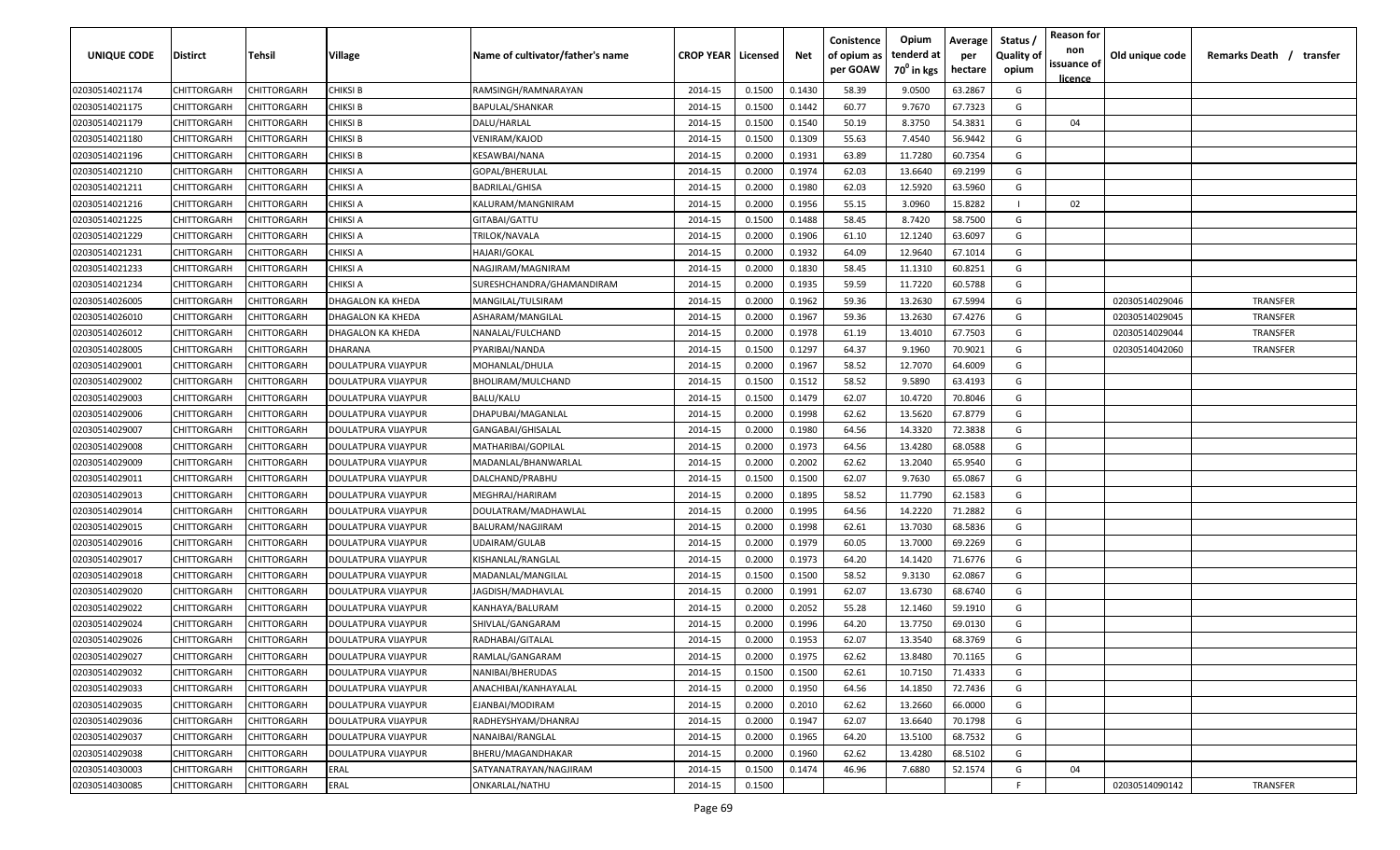| licence<br>02030514030086<br>CHITTORGARH<br>CHITTORGARH<br>ERAL<br>KAMALSINGH/BASRAJ<br>2014-15<br>0.1500<br>0.1469<br>57.11<br>9.4970<br>64.6494<br>G<br>02030514090143<br>TRANSFER<br>CHITTORGARH<br>CHITTORGARH<br>FALASIYA<br>HIRALAL/SHRILAL<br>2014-15<br>0.1500<br>0.1500<br>52.56<br>8.5600<br>57.0667<br>G<br>02030514031001<br>G<br>CHITTORGARH<br>FALASIYA<br>2014-15<br>0.1500<br>0.1447<br>62.05<br>9.8130<br>67.8162<br>02030514031003<br>CHITTORGARH<br>VIJAYRAM/RAMLAL<br>CHITTORGARH<br>CHITTORGARH<br>FALASIYA<br>2014-15<br>0.2000<br>0.1890<br>62.05<br>13.3850<br>70.8201<br>G<br>02030514031010<br>LALSINGH/RAMSINGH<br>02030514031012<br>CHITTORGARH<br>CHITTORGARH<br>FALASIYA<br>SHYANIBAI/MANGILAL<br>2014-15<br>0.2000<br>0.1938<br>56.51<br>12.1420<br>62.6522<br>G<br>13.0780<br>02030514031013<br>CHITTORGARH<br>CHITTORGARH<br>FALASIYA<br>HAJARILAL/DALCHAND<br>2014-15<br>0.2000<br>0.1998<br>62.53<br>65.4555<br>G<br>2014-15<br>0.2000<br>0.1913<br>59.71<br>12.4960<br>G<br>02030514031014<br>CHITTORGARH<br>CHITTORGARH<br>FALASIYA<br>LAHRIBAI/DHANRAJ<br>65.3215<br>0.2000<br>0.1907<br>65.20<br>13.2360<br>02030514031016<br>CHITTORGARH<br>CHITTORGARH<br>FALASIYA<br>RAMCHANDRA/BARJIBAI/KHEMRAJ<br>2014-15<br>69.4074<br>G<br>0.1900<br>62.52<br>02030514031028<br>CHITTORGARH<br>CHITTORGARH<br>FALASIYA<br>AMBALAL/DAKHIBAI<br>2014-15<br>0.2000<br>12.7810<br>67.2684<br>G<br>02030514031030<br>FALASIYA<br>2014-15<br>0.2000<br>0.1931<br>62.05<br>13.3230<br>68.9953<br>G<br>CHITTORGARH<br>CHITTORGARH<br>KALURAM/GANESH<br>65.20<br>G<br>2014-15<br>0.2000<br>0.1876<br>13.3570<br>71.1994<br>02030514031034<br>CHITTORGARH<br>CHITTORGARH<br>FALASIYA<br>MOHANSINGH/NANALAL<br>62.52<br>CHITTORGARH<br><b>ALASIYA</b><br>2014-15<br>0.1500<br>0.1428<br>10.0210<br>70.1751<br>G<br>02030514031035<br>CHITTORGARH<br>DALCHAND/KALU<br>0.1995<br>59.71<br>12.8550<br>G<br>02030514031038<br>CHITTORGARH<br>CHITTORGARH<br>FALASIYA<br>2014-15<br>0.2000<br>64.4361<br>KHYALILAL/HAJARI<br>55.22<br>CHITTORGARH<br>CHITTORGARH<br>FALASIYA<br>2014-15<br>0.2000<br>0.1958<br>11.7380<br>59.9489<br>G<br>02030514031041<br>GORILAL/CHATARBHUJ<br>0.1490<br>59.71<br>9.6130<br>G<br>CHITTORGARH<br>CHITTORGARH<br>FALASIYA<br>2014-15<br>0.1500<br>64.5168<br>02030514031046<br>SHANTILAL/JASRAJ<br>0.1477<br>CHITTORGARH<br>CHITTORGARH<br>FALASIYA<br>2014-15<br>0.1500<br>58.95<br>8.7500<br>59.2417<br>G<br>02030514031048<br>PARASRAM/GHAMANDIRAM<br>FALASIYA<br>0.1922<br>62.52<br>12.9330<br>67.2893<br>G<br>02030514031054<br>CHITTORGARH<br>CHITTORGARF<br>RAMSINGH/AMBALAL<br>2014-15<br>0.2000<br>02030514031056<br>CHITTORGARH<br>CHITTORGARH<br>FALASIYA<br>LALSINGH/DAULATRAM<br>2014-15<br>0.1500<br>0.1495<br>62.53<br>9.8260<br>65.7258<br>G<br>02030514031062<br>CHITTORGARH<br>CHITTORGARH<br>FALASIYA<br>2014-15<br>0.2000<br>0.1980<br>62.53<br>13.0150<br>65.7323<br>G<br>RAMNARAYAN/HIRA<br>0.1890<br>58.95<br>11.9250<br>63.0952<br>G<br>02030514031063<br>CHITTORGARH<br>CHITTORGARH<br>FALASIYA<br>SATYANARAYAN/VENIRAM<br>2014-15<br>0.2000<br>12.3630<br>65.3436<br>02030514031064<br>CHITTORGARH<br>CHITTORGARH<br>FALASIYA<br>2014-15<br>0.2000<br>0.1892<br>58.95<br>G<br>MADANSINGH/VENIRAM<br>62.53<br>12.7650<br>02030514031065<br>CHITTORGARH<br>CHITTORGARH<br>FALASIYA<br>BHERULAL/HIRALAL<br>2014-15<br>0.2000<br>0.1950<br>65.4615<br>G<br>0.2000<br>62.53<br>13.2300<br>66.1500<br>G<br>02030514031068<br>CHITTORGARH<br>CHITTORGARH<br>FALASIYA<br>SHOBHARAM/NETRAM<br>2014-15<br>0.2000<br>02030514031070<br>CHITTORGARH<br>CHITTORGARH<br>FALASIYA<br>2014-15<br>0.2000<br>BILASIRAM/RAMCHANDRA<br>-F.<br>CHITTORGARH<br>0.2000<br>0.1849<br>65.20<br>13.4960<br>72.9908<br>02030514031071<br>CHITTORGARH<br>FALASIYA<br>MANOHARSINGH/VENIRAM<br>2014-15<br>G<br>0.2000<br>0.2001<br>12.0330<br>60.1349<br>02030514031073<br>CHITTORGARH<br>CHITTORGARH<br>FALASIYA<br><b>BABULAL/GHISA</b><br>2014-15<br>56.04<br>G<br>02030514031074<br>CHITTORGARH<br>CHITTORGARH<br>FALASIYA<br>FATEHLAL/HIRALAL<br>2014-15<br>0.2000<br>0.2000<br>62.05<br>13.0570<br>65.2850<br>G<br>59.71<br>G<br>2014-15<br>0.1500<br>0.1512<br>9.5190<br>62.9563<br>02030514031076<br>CHITTORGARH<br>CHITTORGARH<br>FALASIYA<br>RUSTAMKHAN/BALIMO.<br>0.1777<br>59.71<br>CHITTORGARH<br>CHITTORGARH<br><b>ALASIYA</b><br>0.2000<br>11.6090<br>65.3292<br>G<br>02030514031077<br>RAMSINGH/VENIRAM<br>2014-15<br>58.12<br>62.2703<br>02030514031084<br>CHITTORGARH<br>CHITTORGARH<br>FALASIYA<br>2014-15<br>0.1500<br>0.1480<br>9.2160<br>G<br>ONKAR/AMRA<br>56.51<br>62.5232<br>CHITTORGARH<br>CHITTORGARH<br>FALASIYA<br>2014-15<br>0.2000<br>0.1938<br>12.1170<br>G<br>02030514031093<br>RAMKANWARIBAI/TEJSINGH<br>58.42<br>0.9600<br>61.9355<br>G<br>02030514032029<br>CHITTORGARH<br>CHITTORGARH<br>2014-15<br>0.1500<br>0.0155<br>TRANSFER<br><b>GAIRIYO KA KHEDA</b><br>HOLIBAI/NAWLA<br>02030515013085<br>61.2088<br>02030514036002<br>CHITTORGARH<br>CHITTORGARH<br>BHANWARLAL/BHIMRAJ<br>2014-15<br>0.2000<br>0.1944<br>59.03<br>11.8990<br>G<br><b>GHATIYAWALI KA KHEDA</b><br>69.0976<br>02030514036004<br>CHITTORGARH<br>CHITTORGARH<br>KISHANLAL/HIRA<br>2014-15<br>0.1500<br>0.1496<br>65.19<br>10.3370<br>G<br><b>GHATIYAWALI KA KHEDA</b><br>CHITTORGARH<br>AMERTI/KELA<br>2014-15<br>0.2000<br>0.1950<br>64.62<br>13.7360<br>70.4410<br>G<br>02030514036006<br><b>CHITTORGARH</b><br><b>GHATIYAWALI KA KHEDA</b><br>02030514036013<br>2014-15<br>0.2000<br>0.1976<br>58.17<br>12.6810<br>64.1751<br>CHITTORGARH<br><b>CHITTORGARH</b><br><b>GHATIYAWALI KA KHEDA</b><br>JAGANNATH/BHIMRAJ<br>G<br>0.1463<br>G<br>02030514036015<br>CHITTORGARH<br>2014-15<br>0.1500<br>58.17<br>8.7840<br>60.0410<br><b>CHITTORGARH</b><br>GHATIYAWALI KA KHEDA<br>CHHAGANLAL/RAMLAL<br>02030514036019<br>CHITTORGARH<br>CHITTORGARH<br>0.1500<br>9.9650<br>66.4333<br>G<br>GHATIYAWALI KA KHEDA<br>RANGLAL/BHANWARLAL<br>2014-15<br>0.1500<br>61.19<br>02030514036020<br>CHITTORGARH<br>0.2000<br>0.2002<br>59.03<br>12.3370<br>61.6234<br>CHITTORGARH<br>GHATIYAWALI KA KHEDA<br>KISHANLAL/PYARCHAND<br>2014-15<br>G<br>G<br>02030514036022<br>0.2000<br>0.1929<br>59.03<br>64.3494<br>CHITTORGARH<br>CHITTORGARH<br>GHATIYAWALI KA KHEDA<br>DEVILAL/SHIVLAL<br>2014-15<br>12.4130<br>02030514036025<br>0.2000<br>0.1764<br>59.03<br>G<br>CHITTORGARH<br>CHITTORGARH<br>GHATIYAWALI KA KHEDA<br>HEMA/GULALBHIL<br>2014-15<br>11.4180<br>64.7279<br>02030514036026<br>0.2000<br>0.2000<br>G<br>CHITTORGARH<br>CHITTORGARH<br><b>GHATIYAWALI KA KHEDA</b><br>MOTILAL/CHAMPA<br>2014-15<br>61.19<br>13.2430<br>66.2150<br>02030514038005<br><b>CHITTORGARH</b><br>CHITTORGARH<br><b>GILUND</b><br>JITMAL/MANGILAL<br>2014-15<br>0.1500<br>0.1427<br>55.51<br>8.5250<br>59.7407<br>G<br>02030514038005<br>TRANSFER | <b>UNIQUE CODE</b> | <b>Distirct</b> | <b>Tehsil</b> | Village | Name of cultivator/father's name | <b>CROP YEAR   Licensed</b> | Net | Conistence<br>of opium as<br>per GOAW | Opium<br>tenderd at<br>70 <sup>0</sup> in kgs | Average<br>per<br>hectare | Status /<br><b>Quality of</b><br>opium | <b>Reason for</b><br>non<br>issuance of | Old unique code | Remarks Death /<br>transfer |
|------------------------------------------------------------------------------------------------------------------------------------------------------------------------------------------------------------------------------------------------------------------------------------------------------------------------------------------------------------------------------------------------------------------------------------------------------------------------------------------------------------------------------------------------------------------------------------------------------------------------------------------------------------------------------------------------------------------------------------------------------------------------------------------------------------------------------------------------------------------------------------------------------------------------------------------------------------------------------------------------------------------------------------------------------------------------------------------------------------------------------------------------------------------------------------------------------------------------------------------------------------------------------------------------------------------------------------------------------------------------------------------------------------------------------------------------------------------------------------------------------------------------------------------------------------------------------------------------------------------------------------------------------------------------------------------------------------------------------------------------------------------------------------------------------------------------------------------------------------------------------------------------------------------------------------------------------------------------------------------------------------------------------------------------------------------------------------------------------------------------------------------------------------------------------------------------------------------------------------------------------------------------------------------------------------------------------------------------------------------------------------------------------------------------------------------------------------------------------------------------------------------------------------------------------------------------------------------------------------------------------------------------------------------------------------------------------------------------------------------------------------------------------------------------------------------------------------------------------------------------------------------------------------------------------------------------------------------------------------------------------------------------------------------------------------------------------------------------------------------------------------------------------------------------------------------------------------------------------------------------------------------------------------------------------------------------------------------------------------------------------------------------------------------------------------------------------------------------------------------------------------------------------------------------------------------------------------------------------------------------------------------------------------------------------------------------------------------------------------------------------------------------------------------------------------------------------------------------------------------------------------------------------------------------------------------------------------------------------------------------------------------------------------------------------------------------------------------------------------------------------------------------------------------------------------------------------------------------------------------------------------------------------------------------------------------------------------------------------------------------------------------------------------------------------------------------------------------------------------------------------------------------------------------------------------------------------------------------------------------------------------------------------------------------------------------------------------------------------------------------------------------------------------------------------------------------------------------------------------------------------------------------------------------------------------------------------------------------------------------------------------------------------------------------------------------------------------------------------------------------------------------------------------------------------------------------------------------------------------------------------------------------------------------------------------------------------------------------------------------------------------------------------------------------------------------------------------------------------------------------------------------------------------------------------------------------------------------------------------------------------------------------------------------------------------------------------------------------------------------------------------------------------------------------------------------------------------------------------------------------------------------------------------------------------------------------------------------------------------------------------------------------------------------------------------------------------------------------------------------------------------------------------------------------------------------------------------------------------------------------------------------------------------------------------------------------------------------------------------------------------------------------------------------------------------------------------------------------------------------------------------------------------------------------------------------------------------------------------------------------------------------------------------------------------------------------------------------------------------------------------------------------------------------------------------------------------------------------------------------------------------|--------------------|-----------------|---------------|---------|----------------------------------|-----------------------------|-----|---------------------------------------|-----------------------------------------------|---------------------------|----------------------------------------|-----------------------------------------|-----------------|-----------------------------|
|                                                                                                                                                                                                                                                                                                                                                                                                                                                                                                                                                                                                                                                                                                                                                                                                                                                                                                                                                                                                                                                                                                                                                                                                                                                                                                                                                                                                                                                                                                                                                                                                                                                                                                                                                                                                                                                                                                                                                                                                                                                                                                                                                                                                                                                                                                                                                                                                                                                                                                                                                                                                                                                                                                                                                                                                                                                                                                                                                                                                                                                                                                                                                                                                                                                                                                                                                                                                                                                                                                                                                                                                                                                                                                                                                                                                                                                                                                                                                                                                                                                                                                                                                                                                                                                                                                                                                                                                                                                                                                                                                                                                                                                                                                                                                                                                                                                                                                                                                                                                                                                                                                                                                                                                                                                                                                                                                                                                                                                                                                                                                                                                                                                                                                                                                                                                                                                                                                                                                                                                                                                                                                                                                                                                                                                                                                                                                                                                                                                                                                                                                                                                                                                                                                                                                                                                                                                                                    |                    |                 |               |         |                                  |                             |     |                                       |                                               |                           |                                        |                                         |                 |                             |
|                                                                                                                                                                                                                                                                                                                                                                                                                                                                                                                                                                                                                                                                                                                                                                                                                                                                                                                                                                                                                                                                                                                                                                                                                                                                                                                                                                                                                                                                                                                                                                                                                                                                                                                                                                                                                                                                                                                                                                                                                                                                                                                                                                                                                                                                                                                                                                                                                                                                                                                                                                                                                                                                                                                                                                                                                                                                                                                                                                                                                                                                                                                                                                                                                                                                                                                                                                                                                                                                                                                                                                                                                                                                                                                                                                                                                                                                                                                                                                                                                                                                                                                                                                                                                                                                                                                                                                                                                                                                                                                                                                                                                                                                                                                                                                                                                                                                                                                                                                                                                                                                                                                                                                                                                                                                                                                                                                                                                                                                                                                                                                                                                                                                                                                                                                                                                                                                                                                                                                                                                                                                                                                                                                                                                                                                                                                                                                                                                                                                                                                                                                                                                                                                                                                                                                                                                                                                                    |                    |                 |               |         |                                  |                             |     |                                       |                                               |                           |                                        |                                         |                 |                             |
|                                                                                                                                                                                                                                                                                                                                                                                                                                                                                                                                                                                                                                                                                                                                                                                                                                                                                                                                                                                                                                                                                                                                                                                                                                                                                                                                                                                                                                                                                                                                                                                                                                                                                                                                                                                                                                                                                                                                                                                                                                                                                                                                                                                                                                                                                                                                                                                                                                                                                                                                                                                                                                                                                                                                                                                                                                                                                                                                                                                                                                                                                                                                                                                                                                                                                                                                                                                                                                                                                                                                                                                                                                                                                                                                                                                                                                                                                                                                                                                                                                                                                                                                                                                                                                                                                                                                                                                                                                                                                                                                                                                                                                                                                                                                                                                                                                                                                                                                                                                                                                                                                                                                                                                                                                                                                                                                                                                                                                                                                                                                                                                                                                                                                                                                                                                                                                                                                                                                                                                                                                                                                                                                                                                                                                                                                                                                                                                                                                                                                                                                                                                                                                                                                                                                                                                                                                                                                    |                    |                 |               |         |                                  |                             |     |                                       |                                               |                           |                                        |                                         |                 |                             |
|                                                                                                                                                                                                                                                                                                                                                                                                                                                                                                                                                                                                                                                                                                                                                                                                                                                                                                                                                                                                                                                                                                                                                                                                                                                                                                                                                                                                                                                                                                                                                                                                                                                                                                                                                                                                                                                                                                                                                                                                                                                                                                                                                                                                                                                                                                                                                                                                                                                                                                                                                                                                                                                                                                                                                                                                                                                                                                                                                                                                                                                                                                                                                                                                                                                                                                                                                                                                                                                                                                                                                                                                                                                                                                                                                                                                                                                                                                                                                                                                                                                                                                                                                                                                                                                                                                                                                                                                                                                                                                                                                                                                                                                                                                                                                                                                                                                                                                                                                                                                                                                                                                                                                                                                                                                                                                                                                                                                                                                                                                                                                                                                                                                                                                                                                                                                                                                                                                                                                                                                                                                                                                                                                                                                                                                                                                                                                                                                                                                                                                                                                                                                                                                                                                                                                                                                                                                                                    |                    |                 |               |         |                                  |                             |     |                                       |                                               |                           |                                        |                                         |                 |                             |
|                                                                                                                                                                                                                                                                                                                                                                                                                                                                                                                                                                                                                                                                                                                                                                                                                                                                                                                                                                                                                                                                                                                                                                                                                                                                                                                                                                                                                                                                                                                                                                                                                                                                                                                                                                                                                                                                                                                                                                                                                                                                                                                                                                                                                                                                                                                                                                                                                                                                                                                                                                                                                                                                                                                                                                                                                                                                                                                                                                                                                                                                                                                                                                                                                                                                                                                                                                                                                                                                                                                                                                                                                                                                                                                                                                                                                                                                                                                                                                                                                                                                                                                                                                                                                                                                                                                                                                                                                                                                                                                                                                                                                                                                                                                                                                                                                                                                                                                                                                                                                                                                                                                                                                                                                                                                                                                                                                                                                                                                                                                                                                                                                                                                                                                                                                                                                                                                                                                                                                                                                                                                                                                                                                                                                                                                                                                                                                                                                                                                                                                                                                                                                                                                                                                                                                                                                                                                                    |                    |                 |               |         |                                  |                             |     |                                       |                                               |                           |                                        |                                         |                 |                             |
|                                                                                                                                                                                                                                                                                                                                                                                                                                                                                                                                                                                                                                                                                                                                                                                                                                                                                                                                                                                                                                                                                                                                                                                                                                                                                                                                                                                                                                                                                                                                                                                                                                                                                                                                                                                                                                                                                                                                                                                                                                                                                                                                                                                                                                                                                                                                                                                                                                                                                                                                                                                                                                                                                                                                                                                                                                                                                                                                                                                                                                                                                                                                                                                                                                                                                                                                                                                                                                                                                                                                                                                                                                                                                                                                                                                                                                                                                                                                                                                                                                                                                                                                                                                                                                                                                                                                                                                                                                                                                                                                                                                                                                                                                                                                                                                                                                                                                                                                                                                                                                                                                                                                                                                                                                                                                                                                                                                                                                                                                                                                                                                                                                                                                                                                                                                                                                                                                                                                                                                                                                                                                                                                                                                                                                                                                                                                                                                                                                                                                                                                                                                                                                                                                                                                                                                                                                                                                    |                    |                 |               |         |                                  |                             |     |                                       |                                               |                           |                                        |                                         |                 |                             |
|                                                                                                                                                                                                                                                                                                                                                                                                                                                                                                                                                                                                                                                                                                                                                                                                                                                                                                                                                                                                                                                                                                                                                                                                                                                                                                                                                                                                                                                                                                                                                                                                                                                                                                                                                                                                                                                                                                                                                                                                                                                                                                                                                                                                                                                                                                                                                                                                                                                                                                                                                                                                                                                                                                                                                                                                                                                                                                                                                                                                                                                                                                                                                                                                                                                                                                                                                                                                                                                                                                                                                                                                                                                                                                                                                                                                                                                                                                                                                                                                                                                                                                                                                                                                                                                                                                                                                                                                                                                                                                                                                                                                                                                                                                                                                                                                                                                                                                                                                                                                                                                                                                                                                                                                                                                                                                                                                                                                                                                                                                                                                                                                                                                                                                                                                                                                                                                                                                                                                                                                                                                                                                                                                                                                                                                                                                                                                                                                                                                                                                                                                                                                                                                                                                                                                                                                                                                                                    |                    |                 |               |         |                                  |                             |     |                                       |                                               |                           |                                        |                                         |                 |                             |
|                                                                                                                                                                                                                                                                                                                                                                                                                                                                                                                                                                                                                                                                                                                                                                                                                                                                                                                                                                                                                                                                                                                                                                                                                                                                                                                                                                                                                                                                                                                                                                                                                                                                                                                                                                                                                                                                                                                                                                                                                                                                                                                                                                                                                                                                                                                                                                                                                                                                                                                                                                                                                                                                                                                                                                                                                                                                                                                                                                                                                                                                                                                                                                                                                                                                                                                                                                                                                                                                                                                                                                                                                                                                                                                                                                                                                                                                                                                                                                                                                                                                                                                                                                                                                                                                                                                                                                                                                                                                                                                                                                                                                                                                                                                                                                                                                                                                                                                                                                                                                                                                                                                                                                                                                                                                                                                                                                                                                                                                                                                                                                                                                                                                                                                                                                                                                                                                                                                                                                                                                                                                                                                                                                                                                                                                                                                                                                                                                                                                                                                                                                                                                                                                                                                                                                                                                                                                                    |                    |                 |               |         |                                  |                             |     |                                       |                                               |                           |                                        |                                         |                 |                             |
|                                                                                                                                                                                                                                                                                                                                                                                                                                                                                                                                                                                                                                                                                                                                                                                                                                                                                                                                                                                                                                                                                                                                                                                                                                                                                                                                                                                                                                                                                                                                                                                                                                                                                                                                                                                                                                                                                                                                                                                                                                                                                                                                                                                                                                                                                                                                                                                                                                                                                                                                                                                                                                                                                                                                                                                                                                                                                                                                                                                                                                                                                                                                                                                                                                                                                                                                                                                                                                                                                                                                                                                                                                                                                                                                                                                                                                                                                                                                                                                                                                                                                                                                                                                                                                                                                                                                                                                                                                                                                                                                                                                                                                                                                                                                                                                                                                                                                                                                                                                                                                                                                                                                                                                                                                                                                                                                                                                                                                                                                                                                                                                                                                                                                                                                                                                                                                                                                                                                                                                                                                                                                                                                                                                                                                                                                                                                                                                                                                                                                                                                                                                                                                                                                                                                                                                                                                                                                    |                    |                 |               |         |                                  |                             |     |                                       |                                               |                           |                                        |                                         |                 |                             |
|                                                                                                                                                                                                                                                                                                                                                                                                                                                                                                                                                                                                                                                                                                                                                                                                                                                                                                                                                                                                                                                                                                                                                                                                                                                                                                                                                                                                                                                                                                                                                                                                                                                                                                                                                                                                                                                                                                                                                                                                                                                                                                                                                                                                                                                                                                                                                                                                                                                                                                                                                                                                                                                                                                                                                                                                                                                                                                                                                                                                                                                                                                                                                                                                                                                                                                                                                                                                                                                                                                                                                                                                                                                                                                                                                                                                                                                                                                                                                                                                                                                                                                                                                                                                                                                                                                                                                                                                                                                                                                                                                                                                                                                                                                                                                                                                                                                                                                                                                                                                                                                                                                                                                                                                                                                                                                                                                                                                                                                                                                                                                                                                                                                                                                                                                                                                                                                                                                                                                                                                                                                                                                                                                                                                                                                                                                                                                                                                                                                                                                                                                                                                                                                                                                                                                                                                                                                                                    |                    |                 |               |         |                                  |                             |     |                                       |                                               |                           |                                        |                                         |                 |                             |
|                                                                                                                                                                                                                                                                                                                                                                                                                                                                                                                                                                                                                                                                                                                                                                                                                                                                                                                                                                                                                                                                                                                                                                                                                                                                                                                                                                                                                                                                                                                                                                                                                                                                                                                                                                                                                                                                                                                                                                                                                                                                                                                                                                                                                                                                                                                                                                                                                                                                                                                                                                                                                                                                                                                                                                                                                                                                                                                                                                                                                                                                                                                                                                                                                                                                                                                                                                                                                                                                                                                                                                                                                                                                                                                                                                                                                                                                                                                                                                                                                                                                                                                                                                                                                                                                                                                                                                                                                                                                                                                                                                                                                                                                                                                                                                                                                                                                                                                                                                                                                                                                                                                                                                                                                                                                                                                                                                                                                                                                                                                                                                                                                                                                                                                                                                                                                                                                                                                                                                                                                                                                                                                                                                                                                                                                                                                                                                                                                                                                                                                                                                                                                                                                                                                                                                                                                                                                                    |                    |                 |               |         |                                  |                             |     |                                       |                                               |                           |                                        |                                         |                 |                             |
|                                                                                                                                                                                                                                                                                                                                                                                                                                                                                                                                                                                                                                                                                                                                                                                                                                                                                                                                                                                                                                                                                                                                                                                                                                                                                                                                                                                                                                                                                                                                                                                                                                                                                                                                                                                                                                                                                                                                                                                                                                                                                                                                                                                                                                                                                                                                                                                                                                                                                                                                                                                                                                                                                                                                                                                                                                                                                                                                                                                                                                                                                                                                                                                                                                                                                                                                                                                                                                                                                                                                                                                                                                                                                                                                                                                                                                                                                                                                                                                                                                                                                                                                                                                                                                                                                                                                                                                                                                                                                                                                                                                                                                                                                                                                                                                                                                                                                                                                                                                                                                                                                                                                                                                                                                                                                                                                                                                                                                                                                                                                                                                                                                                                                                                                                                                                                                                                                                                                                                                                                                                                                                                                                                                                                                                                                                                                                                                                                                                                                                                                                                                                                                                                                                                                                                                                                                                                                    |                    |                 |               |         |                                  |                             |     |                                       |                                               |                           |                                        |                                         |                 |                             |
|                                                                                                                                                                                                                                                                                                                                                                                                                                                                                                                                                                                                                                                                                                                                                                                                                                                                                                                                                                                                                                                                                                                                                                                                                                                                                                                                                                                                                                                                                                                                                                                                                                                                                                                                                                                                                                                                                                                                                                                                                                                                                                                                                                                                                                                                                                                                                                                                                                                                                                                                                                                                                                                                                                                                                                                                                                                                                                                                                                                                                                                                                                                                                                                                                                                                                                                                                                                                                                                                                                                                                                                                                                                                                                                                                                                                                                                                                                                                                                                                                                                                                                                                                                                                                                                                                                                                                                                                                                                                                                                                                                                                                                                                                                                                                                                                                                                                                                                                                                                                                                                                                                                                                                                                                                                                                                                                                                                                                                                                                                                                                                                                                                                                                                                                                                                                                                                                                                                                                                                                                                                                                                                                                                                                                                                                                                                                                                                                                                                                                                                                                                                                                                                                                                                                                                                                                                                                                    |                    |                 |               |         |                                  |                             |     |                                       |                                               |                           |                                        |                                         |                 |                             |
|                                                                                                                                                                                                                                                                                                                                                                                                                                                                                                                                                                                                                                                                                                                                                                                                                                                                                                                                                                                                                                                                                                                                                                                                                                                                                                                                                                                                                                                                                                                                                                                                                                                                                                                                                                                                                                                                                                                                                                                                                                                                                                                                                                                                                                                                                                                                                                                                                                                                                                                                                                                                                                                                                                                                                                                                                                                                                                                                                                                                                                                                                                                                                                                                                                                                                                                                                                                                                                                                                                                                                                                                                                                                                                                                                                                                                                                                                                                                                                                                                                                                                                                                                                                                                                                                                                                                                                                                                                                                                                                                                                                                                                                                                                                                                                                                                                                                                                                                                                                                                                                                                                                                                                                                                                                                                                                                                                                                                                                                                                                                                                                                                                                                                                                                                                                                                                                                                                                                                                                                                                                                                                                                                                                                                                                                                                                                                                                                                                                                                                                                                                                                                                                                                                                                                                                                                                                                                    |                    |                 |               |         |                                  |                             |     |                                       |                                               |                           |                                        |                                         |                 |                             |
|                                                                                                                                                                                                                                                                                                                                                                                                                                                                                                                                                                                                                                                                                                                                                                                                                                                                                                                                                                                                                                                                                                                                                                                                                                                                                                                                                                                                                                                                                                                                                                                                                                                                                                                                                                                                                                                                                                                                                                                                                                                                                                                                                                                                                                                                                                                                                                                                                                                                                                                                                                                                                                                                                                                                                                                                                                                                                                                                                                                                                                                                                                                                                                                                                                                                                                                                                                                                                                                                                                                                                                                                                                                                                                                                                                                                                                                                                                                                                                                                                                                                                                                                                                                                                                                                                                                                                                                                                                                                                                                                                                                                                                                                                                                                                                                                                                                                                                                                                                                                                                                                                                                                                                                                                                                                                                                                                                                                                                                                                                                                                                                                                                                                                                                                                                                                                                                                                                                                                                                                                                                                                                                                                                                                                                                                                                                                                                                                                                                                                                                                                                                                                                                                                                                                                                                                                                                                                    |                    |                 |               |         |                                  |                             |     |                                       |                                               |                           |                                        |                                         |                 |                             |
|                                                                                                                                                                                                                                                                                                                                                                                                                                                                                                                                                                                                                                                                                                                                                                                                                                                                                                                                                                                                                                                                                                                                                                                                                                                                                                                                                                                                                                                                                                                                                                                                                                                                                                                                                                                                                                                                                                                                                                                                                                                                                                                                                                                                                                                                                                                                                                                                                                                                                                                                                                                                                                                                                                                                                                                                                                                                                                                                                                                                                                                                                                                                                                                                                                                                                                                                                                                                                                                                                                                                                                                                                                                                                                                                                                                                                                                                                                                                                                                                                                                                                                                                                                                                                                                                                                                                                                                                                                                                                                                                                                                                                                                                                                                                                                                                                                                                                                                                                                                                                                                                                                                                                                                                                                                                                                                                                                                                                                                                                                                                                                                                                                                                                                                                                                                                                                                                                                                                                                                                                                                                                                                                                                                                                                                                                                                                                                                                                                                                                                                                                                                                                                                                                                                                                                                                                                                                                    |                    |                 |               |         |                                  |                             |     |                                       |                                               |                           |                                        |                                         |                 |                             |
|                                                                                                                                                                                                                                                                                                                                                                                                                                                                                                                                                                                                                                                                                                                                                                                                                                                                                                                                                                                                                                                                                                                                                                                                                                                                                                                                                                                                                                                                                                                                                                                                                                                                                                                                                                                                                                                                                                                                                                                                                                                                                                                                                                                                                                                                                                                                                                                                                                                                                                                                                                                                                                                                                                                                                                                                                                                                                                                                                                                                                                                                                                                                                                                                                                                                                                                                                                                                                                                                                                                                                                                                                                                                                                                                                                                                                                                                                                                                                                                                                                                                                                                                                                                                                                                                                                                                                                                                                                                                                                                                                                                                                                                                                                                                                                                                                                                                                                                                                                                                                                                                                                                                                                                                                                                                                                                                                                                                                                                                                                                                                                                                                                                                                                                                                                                                                                                                                                                                                                                                                                                                                                                                                                                                                                                                                                                                                                                                                                                                                                                                                                                                                                                                                                                                                                                                                                                                                    |                    |                 |               |         |                                  |                             |     |                                       |                                               |                           |                                        |                                         |                 |                             |
|                                                                                                                                                                                                                                                                                                                                                                                                                                                                                                                                                                                                                                                                                                                                                                                                                                                                                                                                                                                                                                                                                                                                                                                                                                                                                                                                                                                                                                                                                                                                                                                                                                                                                                                                                                                                                                                                                                                                                                                                                                                                                                                                                                                                                                                                                                                                                                                                                                                                                                                                                                                                                                                                                                                                                                                                                                                                                                                                                                                                                                                                                                                                                                                                                                                                                                                                                                                                                                                                                                                                                                                                                                                                                                                                                                                                                                                                                                                                                                                                                                                                                                                                                                                                                                                                                                                                                                                                                                                                                                                                                                                                                                                                                                                                                                                                                                                                                                                                                                                                                                                                                                                                                                                                                                                                                                                                                                                                                                                                                                                                                                                                                                                                                                                                                                                                                                                                                                                                                                                                                                                                                                                                                                                                                                                                                                                                                                                                                                                                                                                                                                                                                                                                                                                                                                                                                                                                                    |                    |                 |               |         |                                  |                             |     |                                       |                                               |                           |                                        |                                         |                 |                             |
|                                                                                                                                                                                                                                                                                                                                                                                                                                                                                                                                                                                                                                                                                                                                                                                                                                                                                                                                                                                                                                                                                                                                                                                                                                                                                                                                                                                                                                                                                                                                                                                                                                                                                                                                                                                                                                                                                                                                                                                                                                                                                                                                                                                                                                                                                                                                                                                                                                                                                                                                                                                                                                                                                                                                                                                                                                                                                                                                                                                                                                                                                                                                                                                                                                                                                                                                                                                                                                                                                                                                                                                                                                                                                                                                                                                                                                                                                                                                                                                                                                                                                                                                                                                                                                                                                                                                                                                                                                                                                                                                                                                                                                                                                                                                                                                                                                                                                                                                                                                                                                                                                                                                                                                                                                                                                                                                                                                                                                                                                                                                                                                                                                                                                                                                                                                                                                                                                                                                                                                                                                                                                                                                                                                                                                                                                                                                                                                                                                                                                                                                                                                                                                                                                                                                                                                                                                                                                    |                    |                 |               |         |                                  |                             |     |                                       |                                               |                           |                                        |                                         |                 |                             |
|                                                                                                                                                                                                                                                                                                                                                                                                                                                                                                                                                                                                                                                                                                                                                                                                                                                                                                                                                                                                                                                                                                                                                                                                                                                                                                                                                                                                                                                                                                                                                                                                                                                                                                                                                                                                                                                                                                                                                                                                                                                                                                                                                                                                                                                                                                                                                                                                                                                                                                                                                                                                                                                                                                                                                                                                                                                                                                                                                                                                                                                                                                                                                                                                                                                                                                                                                                                                                                                                                                                                                                                                                                                                                                                                                                                                                                                                                                                                                                                                                                                                                                                                                                                                                                                                                                                                                                                                                                                                                                                                                                                                                                                                                                                                                                                                                                                                                                                                                                                                                                                                                                                                                                                                                                                                                                                                                                                                                                                                                                                                                                                                                                                                                                                                                                                                                                                                                                                                                                                                                                                                                                                                                                                                                                                                                                                                                                                                                                                                                                                                                                                                                                                                                                                                                                                                                                                                                    |                    |                 |               |         |                                  |                             |     |                                       |                                               |                           |                                        |                                         |                 |                             |
|                                                                                                                                                                                                                                                                                                                                                                                                                                                                                                                                                                                                                                                                                                                                                                                                                                                                                                                                                                                                                                                                                                                                                                                                                                                                                                                                                                                                                                                                                                                                                                                                                                                                                                                                                                                                                                                                                                                                                                                                                                                                                                                                                                                                                                                                                                                                                                                                                                                                                                                                                                                                                                                                                                                                                                                                                                                                                                                                                                                                                                                                                                                                                                                                                                                                                                                                                                                                                                                                                                                                                                                                                                                                                                                                                                                                                                                                                                                                                                                                                                                                                                                                                                                                                                                                                                                                                                                                                                                                                                                                                                                                                                                                                                                                                                                                                                                                                                                                                                                                                                                                                                                                                                                                                                                                                                                                                                                                                                                                                                                                                                                                                                                                                                                                                                                                                                                                                                                                                                                                                                                                                                                                                                                                                                                                                                                                                                                                                                                                                                                                                                                                                                                                                                                                                                                                                                                                                    |                    |                 |               |         |                                  |                             |     |                                       |                                               |                           |                                        |                                         |                 |                             |
|                                                                                                                                                                                                                                                                                                                                                                                                                                                                                                                                                                                                                                                                                                                                                                                                                                                                                                                                                                                                                                                                                                                                                                                                                                                                                                                                                                                                                                                                                                                                                                                                                                                                                                                                                                                                                                                                                                                                                                                                                                                                                                                                                                                                                                                                                                                                                                                                                                                                                                                                                                                                                                                                                                                                                                                                                                                                                                                                                                                                                                                                                                                                                                                                                                                                                                                                                                                                                                                                                                                                                                                                                                                                                                                                                                                                                                                                                                                                                                                                                                                                                                                                                                                                                                                                                                                                                                                                                                                                                                                                                                                                                                                                                                                                                                                                                                                                                                                                                                                                                                                                                                                                                                                                                                                                                                                                                                                                                                                                                                                                                                                                                                                                                                                                                                                                                                                                                                                                                                                                                                                                                                                                                                                                                                                                                                                                                                                                                                                                                                                                                                                                                                                                                                                                                                                                                                                                                    |                    |                 |               |         |                                  |                             |     |                                       |                                               |                           |                                        |                                         |                 |                             |
|                                                                                                                                                                                                                                                                                                                                                                                                                                                                                                                                                                                                                                                                                                                                                                                                                                                                                                                                                                                                                                                                                                                                                                                                                                                                                                                                                                                                                                                                                                                                                                                                                                                                                                                                                                                                                                                                                                                                                                                                                                                                                                                                                                                                                                                                                                                                                                                                                                                                                                                                                                                                                                                                                                                                                                                                                                                                                                                                                                                                                                                                                                                                                                                                                                                                                                                                                                                                                                                                                                                                                                                                                                                                                                                                                                                                                                                                                                                                                                                                                                                                                                                                                                                                                                                                                                                                                                                                                                                                                                                                                                                                                                                                                                                                                                                                                                                                                                                                                                                                                                                                                                                                                                                                                                                                                                                                                                                                                                                                                                                                                                                                                                                                                                                                                                                                                                                                                                                                                                                                                                                                                                                                                                                                                                                                                                                                                                                                                                                                                                                                                                                                                                                                                                                                                                                                                                                                                    |                    |                 |               |         |                                  |                             |     |                                       |                                               |                           |                                        |                                         |                 |                             |
|                                                                                                                                                                                                                                                                                                                                                                                                                                                                                                                                                                                                                                                                                                                                                                                                                                                                                                                                                                                                                                                                                                                                                                                                                                                                                                                                                                                                                                                                                                                                                                                                                                                                                                                                                                                                                                                                                                                                                                                                                                                                                                                                                                                                                                                                                                                                                                                                                                                                                                                                                                                                                                                                                                                                                                                                                                                                                                                                                                                                                                                                                                                                                                                                                                                                                                                                                                                                                                                                                                                                                                                                                                                                                                                                                                                                                                                                                                                                                                                                                                                                                                                                                                                                                                                                                                                                                                                                                                                                                                                                                                                                                                                                                                                                                                                                                                                                                                                                                                                                                                                                                                                                                                                                                                                                                                                                                                                                                                                                                                                                                                                                                                                                                                                                                                                                                                                                                                                                                                                                                                                                                                                                                                                                                                                                                                                                                                                                                                                                                                                                                                                                                                                                                                                                                                                                                                                                                    |                    |                 |               |         |                                  |                             |     |                                       |                                               |                           |                                        |                                         |                 |                             |
|                                                                                                                                                                                                                                                                                                                                                                                                                                                                                                                                                                                                                                                                                                                                                                                                                                                                                                                                                                                                                                                                                                                                                                                                                                                                                                                                                                                                                                                                                                                                                                                                                                                                                                                                                                                                                                                                                                                                                                                                                                                                                                                                                                                                                                                                                                                                                                                                                                                                                                                                                                                                                                                                                                                                                                                                                                                                                                                                                                                                                                                                                                                                                                                                                                                                                                                                                                                                                                                                                                                                                                                                                                                                                                                                                                                                                                                                                                                                                                                                                                                                                                                                                                                                                                                                                                                                                                                                                                                                                                                                                                                                                                                                                                                                                                                                                                                                                                                                                                                                                                                                                                                                                                                                                                                                                                                                                                                                                                                                                                                                                                                                                                                                                                                                                                                                                                                                                                                                                                                                                                                                                                                                                                                                                                                                                                                                                                                                                                                                                                                                                                                                                                                                                                                                                                                                                                                                                    |                    |                 |               |         |                                  |                             |     |                                       |                                               |                           |                                        |                                         |                 |                             |
|                                                                                                                                                                                                                                                                                                                                                                                                                                                                                                                                                                                                                                                                                                                                                                                                                                                                                                                                                                                                                                                                                                                                                                                                                                                                                                                                                                                                                                                                                                                                                                                                                                                                                                                                                                                                                                                                                                                                                                                                                                                                                                                                                                                                                                                                                                                                                                                                                                                                                                                                                                                                                                                                                                                                                                                                                                                                                                                                                                                                                                                                                                                                                                                                                                                                                                                                                                                                                                                                                                                                                                                                                                                                                                                                                                                                                                                                                                                                                                                                                                                                                                                                                                                                                                                                                                                                                                                                                                                                                                                                                                                                                                                                                                                                                                                                                                                                                                                                                                                                                                                                                                                                                                                                                                                                                                                                                                                                                                                                                                                                                                                                                                                                                                                                                                                                                                                                                                                                                                                                                                                                                                                                                                                                                                                                                                                                                                                                                                                                                                                                                                                                                                                                                                                                                                                                                                                                                    |                    |                 |               |         |                                  |                             |     |                                       |                                               |                           |                                        |                                         |                 |                             |
|                                                                                                                                                                                                                                                                                                                                                                                                                                                                                                                                                                                                                                                                                                                                                                                                                                                                                                                                                                                                                                                                                                                                                                                                                                                                                                                                                                                                                                                                                                                                                                                                                                                                                                                                                                                                                                                                                                                                                                                                                                                                                                                                                                                                                                                                                                                                                                                                                                                                                                                                                                                                                                                                                                                                                                                                                                                                                                                                                                                                                                                                                                                                                                                                                                                                                                                                                                                                                                                                                                                                                                                                                                                                                                                                                                                                                                                                                                                                                                                                                                                                                                                                                                                                                                                                                                                                                                                                                                                                                                                                                                                                                                                                                                                                                                                                                                                                                                                                                                                                                                                                                                                                                                                                                                                                                                                                                                                                                                                                                                                                                                                                                                                                                                                                                                                                                                                                                                                                                                                                                                                                                                                                                                                                                                                                                                                                                                                                                                                                                                                                                                                                                                                                                                                                                                                                                                                                                    |                    |                 |               |         |                                  |                             |     |                                       |                                               |                           |                                        |                                         |                 |                             |
|                                                                                                                                                                                                                                                                                                                                                                                                                                                                                                                                                                                                                                                                                                                                                                                                                                                                                                                                                                                                                                                                                                                                                                                                                                                                                                                                                                                                                                                                                                                                                                                                                                                                                                                                                                                                                                                                                                                                                                                                                                                                                                                                                                                                                                                                                                                                                                                                                                                                                                                                                                                                                                                                                                                                                                                                                                                                                                                                                                                                                                                                                                                                                                                                                                                                                                                                                                                                                                                                                                                                                                                                                                                                                                                                                                                                                                                                                                                                                                                                                                                                                                                                                                                                                                                                                                                                                                                                                                                                                                                                                                                                                                                                                                                                                                                                                                                                                                                                                                                                                                                                                                                                                                                                                                                                                                                                                                                                                                                                                                                                                                                                                                                                                                                                                                                                                                                                                                                                                                                                                                                                                                                                                                                                                                                                                                                                                                                                                                                                                                                                                                                                                                                                                                                                                                                                                                                                                    |                    |                 |               |         |                                  |                             |     |                                       |                                               |                           |                                        |                                         |                 |                             |
|                                                                                                                                                                                                                                                                                                                                                                                                                                                                                                                                                                                                                                                                                                                                                                                                                                                                                                                                                                                                                                                                                                                                                                                                                                                                                                                                                                                                                                                                                                                                                                                                                                                                                                                                                                                                                                                                                                                                                                                                                                                                                                                                                                                                                                                                                                                                                                                                                                                                                                                                                                                                                                                                                                                                                                                                                                                                                                                                                                                                                                                                                                                                                                                                                                                                                                                                                                                                                                                                                                                                                                                                                                                                                                                                                                                                                                                                                                                                                                                                                                                                                                                                                                                                                                                                                                                                                                                                                                                                                                                                                                                                                                                                                                                                                                                                                                                                                                                                                                                                                                                                                                                                                                                                                                                                                                                                                                                                                                                                                                                                                                                                                                                                                                                                                                                                                                                                                                                                                                                                                                                                                                                                                                                                                                                                                                                                                                                                                                                                                                                                                                                                                                                                                                                                                                                                                                                                                    |                    |                 |               |         |                                  |                             |     |                                       |                                               |                           |                                        |                                         |                 |                             |
|                                                                                                                                                                                                                                                                                                                                                                                                                                                                                                                                                                                                                                                                                                                                                                                                                                                                                                                                                                                                                                                                                                                                                                                                                                                                                                                                                                                                                                                                                                                                                                                                                                                                                                                                                                                                                                                                                                                                                                                                                                                                                                                                                                                                                                                                                                                                                                                                                                                                                                                                                                                                                                                                                                                                                                                                                                                                                                                                                                                                                                                                                                                                                                                                                                                                                                                                                                                                                                                                                                                                                                                                                                                                                                                                                                                                                                                                                                                                                                                                                                                                                                                                                                                                                                                                                                                                                                                                                                                                                                                                                                                                                                                                                                                                                                                                                                                                                                                                                                                                                                                                                                                                                                                                                                                                                                                                                                                                                                                                                                                                                                                                                                                                                                                                                                                                                                                                                                                                                                                                                                                                                                                                                                                                                                                                                                                                                                                                                                                                                                                                                                                                                                                                                                                                                                                                                                                                                    |                    |                 |               |         |                                  |                             |     |                                       |                                               |                           |                                        |                                         |                 |                             |
|                                                                                                                                                                                                                                                                                                                                                                                                                                                                                                                                                                                                                                                                                                                                                                                                                                                                                                                                                                                                                                                                                                                                                                                                                                                                                                                                                                                                                                                                                                                                                                                                                                                                                                                                                                                                                                                                                                                                                                                                                                                                                                                                                                                                                                                                                                                                                                                                                                                                                                                                                                                                                                                                                                                                                                                                                                                                                                                                                                                                                                                                                                                                                                                                                                                                                                                                                                                                                                                                                                                                                                                                                                                                                                                                                                                                                                                                                                                                                                                                                                                                                                                                                                                                                                                                                                                                                                                                                                                                                                                                                                                                                                                                                                                                                                                                                                                                                                                                                                                                                                                                                                                                                                                                                                                                                                                                                                                                                                                                                                                                                                                                                                                                                                                                                                                                                                                                                                                                                                                                                                                                                                                                                                                                                                                                                                                                                                                                                                                                                                                                                                                                                                                                                                                                                                                                                                                                                    |                    |                 |               |         |                                  |                             |     |                                       |                                               |                           |                                        |                                         |                 |                             |
|                                                                                                                                                                                                                                                                                                                                                                                                                                                                                                                                                                                                                                                                                                                                                                                                                                                                                                                                                                                                                                                                                                                                                                                                                                                                                                                                                                                                                                                                                                                                                                                                                                                                                                                                                                                                                                                                                                                                                                                                                                                                                                                                                                                                                                                                                                                                                                                                                                                                                                                                                                                                                                                                                                                                                                                                                                                                                                                                                                                                                                                                                                                                                                                                                                                                                                                                                                                                                                                                                                                                                                                                                                                                                                                                                                                                                                                                                                                                                                                                                                                                                                                                                                                                                                                                                                                                                                                                                                                                                                                                                                                                                                                                                                                                                                                                                                                                                                                                                                                                                                                                                                                                                                                                                                                                                                                                                                                                                                                                                                                                                                                                                                                                                                                                                                                                                                                                                                                                                                                                                                                                                                                                                                                                                                                                                                                                                                                                                                                                                                                                                                                                                                                                                                                                                                                                                                                                                    |                    |                 |               |         |                                  |                             |     |                                       |                                               |                           |                                        |                                         |                 |                             |
|                                                                                                                                                                                                                                                                                                                                                                                                                                                                                                                                                                                                                                                                                                                                                                                                                                                                                                                                                                                                                                                                                                                                                                                                                                                                                                                                                                                                                                                                                                                                                                                                                                                                                                                                                                                                                                                                                                                                                                                                                                                                                                                                                                                                                                                                                                                                                                                                                                                                                                                                                                                                                                                                                                                                                                                                                                                                                                                                                                                                                                                                                                                                                                                                                                                                                                                                                                                                                                                                                                                                                                                                                                                                                                                                                                                                                                                                                                                                                                                                                                                                                                                                                                                                                                                                                                                                                                                                                                                                                                                                                                                                                                                                                                                                                                                                                                                                                                                                                                                                                                                                                                                                                                                                                                                                                                                                                                                                                                                                                                                                                                                                                                                                                                                                                                                                                                                                                                                                                                                                                                                                                                                                                                                                                                                                                                                                                                                                                                                                                                                                                                                                                                                                                                                                                                                                                                                                                    |                    |                 |               |         |                                  |                             |     |                                       |                                               |                           |                                        |                                         |                 |                             |
|                                                                                                                                                                                                                                                                                                                                                                                                                                                                                                                                                                                                                                                                                                                                                                                                                                                                                                                                                                                                                                                                                                                                                                                                                                                                                                                                                                                                                                                                                                                                                                                                                                                                                                                                                                                                                                                                                                                                                                                                                                                                                                                                                                                                                                                                                                                                                                                                                                                                                                                                                                                                                                                                                                                                                                                                                                                                                                                                                                                                                                                                                                                                                                                                                                                                                                                                                                                                                                                                                                                                                                                                                                                                                                                                                                                                                                                                                                                                                                                                                                                                                                                                                                                                                                                                                                                                                                                                                                                                                                                                                                                                                                                                                                                                                                                                                                                                                                                                                                                                                                                                                                                                                                                                                                                                                                                                                                                                                                                                                                                                                                                                                                                                                                                                                                                                                                                                                                                                                                                                                                                                                                                                                                                                                                                                                                                                                                                                                                                                                                                                                                                                                                                                                                                                                                                                                                                                                    |                    |                 |               |         |                                  |                             |     |                                       |                                               |                           |                                        |                                         |                 |                             |
|                                                                                                                                                                                                                                                                                                                                                                                                                                                                                                                                                                                                                                                                                                                                                                                                                                                                                                                                                                                                                                                                                                                                                                                                                                                                                                                                                                                                                                                                                                                                                                                                                                                                                                                                                                                                                                                                                                                                                                                                                                                                                                                                                                                                                                                                                                                                                                                                                                                                                                                                                                                                                                                                                                                                                                                                                                                                                                                                                                                                                                                                                                                                                                                                                                                                                                                                                                                                                                                                                                                                                                                                                                                                                                                                                                                                                                                                                                                                                                                                                                                                                                                                                                                                                                                                                                                                                                                                                                                                                                                                                                                                                                                                                                                                                                                                                                                                                                                                                                                                                                                                                                                                                                                                                                                                                                                                                                                                                                                                                                                                                                                                                                                                                                                                                                                                                                                                                                                                                                                                                                                                                                                                                                                                                                                                                                                                                                                                                                                                                                                                                                                                                                                                                                                                                                                                                                                                                    |                    |                 |               |         |                                  |                             |     |                                       |                                               |                           |                                        |                                         |                 |                             |
|                                                                                                                                                                                                                                                                                                                                                                                                                                                                                                                                                                                                                                                                                                                                                                                                                                                                                                                                                                                                                                                                                                                                                                                                                                                                                                                                                                                                                                                                                                                                                                                                                                                                                                                                                                                                                                                                                                                                                                                                                                                                                                                                                                                                                                                                                                                                                                                                                                                                                                                                                                                                                                                                                                                                                                                                                                                                                                                                                                                                                                                                                                                                                                                                                                                                                                                                                                                                                                                                                                                                                                                                                                                                                                                                                                                                                                                                                                                                                                                                                                                                                                                                                                                                                                                                                                                                                                                                                                                                                                                                                                                                                                                                                                                                                                                                                                                                                                                                                                                                                                                                                                                                                                                                                                                                                                                                                                                                                                                                                                                                                                                                                                                                                                                                                                                                                                                                                                                                                                                                                                                                                                                                                                                                                                                                                                                                                                                                                                                                                                                                                                                                                                                                                                                                                                                                                                                                                    |                    |                 |               |         |                                  |                             |     |                                       |                                               |                           |                                        |                                         |                 |                             |
|                                                                                                                                                                                                                                                                                                                                                                                                                                                                                                                                                                                                                                                                                                                                                                                                                                                                                                                                                                                                                                                                                                                                                                                                                                                                                                                                                                                                                                                                                                                                                                                                                                                                                                                                                                                                                                                                                                                                                                                                                                                                                                                                                                                                                                                                                                                                                                                                                                                                                                                                                                                                                                                                                                                                                                                                                                                                                                                                                                                                                                                                                                                                                                                                                                                                                                                                                                                                                                                                                                                                                                                                                                                                                                                                                                                                                                                                                                                                                                                                                                                                                                                                                                                                                                                                                                                                                                                                                                                                                                                                                                                                                                                                                                                                                                                                                                                                                                                                                                                                                                                                                                                                                                                                                                                                                                                                                                                                                                                                                                                                                                                                                                                                                                                                                                                                                                                                                                                                                                                                                                                                                                                                                                                                                                                                                                                                                                                                                                                                                                                                                                                                                                                                                                                                                                                                                                                                                    |                    |                 |               |         |                                  |                             |     |                                       |                                               |                           |                                        |                                         |                 |                             |
|                                                                                                                                                                                                                                                                                                                                                                                                                                                                                                                                                                                                                                                                                                                                                                                                                                                                                                                                                                                                                                                                                                                                                                                                                                                                                                                                                                                                                                                                                                                                                                                                                                                                                                                                                                                                                                                                                                                                                                                                                                                                                                                                                                                                                                                                                                                                                                                                                                                                                                                                                                                                                                                                                                                                                                                                                                                                                                                                                                                                                                                                                                                                                                                                                                                                                                                                                                                                                                                                                                                                                                                                                                                                                                                                                                                                                                                                                                                                                                                                                                                                                                                                                                                                                                                                                                                                                                                                                                                                                                                                                                                                                                                                                                                                                                                                                                                                                                                                                                                                                                                                                                                                                                                                                                                                                                                                                                                                                                                                                                                                                                                                                                                                                                                                                                                                                                                                                                                                                                                                                                                                                                                                                                                                                                                                                                                                                                                                                                                                                                                                                                                                                                                                                                                                                                                                                                                                                    |                    |                 |               |         |                                  |                             |     |                                       |                                               |                           |                                        |                                         |                 |                             |
|                                                                                                                                                                                                                                                                                                                                                                                                                                                                                                                                                                                                                                                                                                                                                                                                                                                                                                                                                                                                                                                                                                                                                                                                                                                                                                                                                                                                                                                                                                                                                                                                                                                                                                                                                                                                                                                                                                                                                                                                                                                                                                                                                                                                                                                                                                                                                                                                                                                                                                                                                                                                                                                                                                                                                                                                                                                                                                                                                                                                                                                                                                                                                                                                                                                                                                                                                                                                                                                                                                                                                                                                                                                                                                                                                                                                                                                                                                                                                                                                                                                                                                                                                                                                                                                                                                                                                                                                                                                                                                                                                                                                                                                                                                                                                                                                                                                                                                                                                                                                                                                                                                                                                                                                                                                                                                                                                                                                                                                                                                                                                                                                                                                                                                                                                                                                                                                                                                                                                                                                                                                                                                                                                                                                                                                                                                                                                                                                                                                                                                                                                                                                                                                                                                                                                                                                                                                                                    |                    |                 |               |         |                                  |                             |     |                                       |                                               |                           |                                        |                                         |                 |                             |
|                                                                                                                                                                                                                                                                                                                                                                                                                                                                                                                                                                                                                                                                                                                                                                                                                                                                                                                                                                                                                                                                                                                                                                                                                                                                                                                                                                                                                                                                                                                                                                                                                                                                                                                                                                                                                                                                                                                                                                                                                                                                                                                                                                                                                                                                                                                                                                                                                                                                                                                                                                                                                                                                                                                                                                                                                                                                                                                                                                                                                                                                                                                                                                                                                                                                                                                                                                                                                                                                                                                                                                                                                                                                                                                                                                                                                                                                                                                                                                                                                                                                                                                                                                                                                                                                                                                                                                                                                                                                                                                                                                                                                                                                                                                                                                                                                                                                                                                                                                                                                                                                                                                                                                                                                                                                                                                                                                                                                                                                                                                                                                                                                                                                                                                                                                                                                                                                                                                                                                                                                                                                                                                                                                                                                                                                                                                                                                                                                                                                                                                                                                                                                                                                                                                                                                                                                                                                                    |                    |                 |               |         |                                  |                             |     |                                       |                                               |                           |                                        |                                         |                 |                             |
|                                                                                                                                                                                                                                                                                                                                                                                                                                                                                                                                                                                                                                                                                                                                                                                                                                                                                                                                                                                                                                                                                                                                                                                                                                                                                                                                                                                                                                                                                                                                                                                                                                                                                                                                                                                                                                                                                                                                                                                                                                                                                                                                                                                                                                                                                                                                                                                                                                                                                                                                                                                                                                                                                                                                                                                                                                                                                                                                                                                                                                                                                                                                                                                                                                                                                                                                                                                                                                                                                                                                                                                                                                                                                                                                                                                                                                                                                                                                                                                                                                                                                                                                                                                                                                                                                                                                                                                                                                                                                                                                                                                                                                                                                                                                                                                                                                                                                                                                                                                                                                                                                                                                                                                                                                                                                                                                                                                                                                                                                                                                                                                                                                                                                                                                                                                                                                                                                                                                                                                                                                                                                                                                                                                                                                                                                                                                                                                                                                                                                                                                                                                                                                                                                                                                                                                                                                                                                    |                    |                 |               |         |                                  |                             |     |                                       |                                               |                           |                                        |                                         |                 |                             |
|                                                                                                                                                                                                                                                                                                                                                                                                                                                                                                                                                                                                                                                                                                                                                                                                                                                                                                                                                                                                                                                                                                                                                                                                                                                                                                                                                                                                                                                                                                                                                                                                                                                                                                                                                                                                                                                                                                                                                                                                                                                                                                                                                                                                                                                                                                                                                                                                                                                                                                                                                                                                                                                                                                                                                                                                                                                                                                                                                                                                                                                                                                                                                                                                                                                                                                                                                                                                                                                                                                                                                                                                                                                                                                                                                                                                                                                                                                                                                                                                                                                                                                                                                                                                                                                                                                                                                                                                                                                                                                                                                                                                                                                                                                                                                                                                                                                                                                                                                                                                                                                                                                                                                                                                                                                                                                                                                                                                                                                                                                                                                                                                                                                                                                                                                                                                                                                                                                                                                                                                                                                                                                                                                                                                                                                                                                                                                                                                                                                                                                                                                                                                                                                                                                                                                                                                                                                                                    |                    |                 |               |         |                                  |                             |     |                                       |                                               |                           |                                        |                                         |                 |                             |
|                                                                                                                                                                                                                                                                                                                                                                                                                                                                                                                                                                                                                                                                                                                                                                                                                                                                                                                                                                                                                                                                                                                                                                                                                                                                                                                                                                                                                                                                                                                                                                                                                                                                                                                                                                                                                                                                                                                                                                                                                                                                                                                                                                                                                                                                                                                                                                                                                                                                                                                                                                                                                                                                                                                                                                                                                                                                                                                                                                                                                                                                                                                                                                                                                                                                                                                                                                                                                                                                                                                                                                                                                                                                                                                                                                                                                                                                                                                                                                                                                                                                                                                                                                                                                                                                                                                                                                                                                                                                                                                                                                                                                                                                                                                                                                                                                                                                                                                                                                                                                                                                                                                                                                                                                                                                                                                                                                                                                                                                                                                                                                                                                                                                                                                                                                                                                                                                                                                                                                                                                                                                                                                                                                                                                                                                                                                                                                                                                                                                                                                                                                                                                                                                                                                                                                                                                                                                                    |                    |                 |               |         |                                  |                             |     |                                       |                                               |                           |                                        |                                         |                 |                             |
| G<br>02030514038006<br>CHITTORGARH<br><b>GILUND</b><br>KESHURAM/KEVALA<br>0.1500<br>0.1472<br>65.97<br>9.1510<br>62.1671<br>02030514121082<br>TRANSFER<br><b>CHITTORGARH</b><br>2014-15                                                                                                                                                                                                                                                                                                                                                                                                                                                                                                                                                                                                                                                                                                                                                                                                                                                                                                                                                                                                                                                                                                                                                                                                                                                                                                                                                                                                                                                                                                                                                                                                                                                                                                                                                                                                                                                                                                                                                                                                                                                                                                                                                                                                                                                                                                                                                                                                                                                                                                                                                                                                                                                                                                                                                                                                                                                                                                                                                                                                                                                                                                                                                                                                                                                                                                                                                                                                                                                                                                                                                                                                                                                                                                                                                                                                                                                                                                                                                                                                                                                                                                                                                                                                                                                                                                                                                                                                                                                                                                                                                                                                                                                                                                                                                                                                                                                                                                                                                                                                                                                                                                                                                                                                                                                                                                                                                                                                                                                                                                                                                                                                                                                                                                                                                                                                                                                                                                                                                                                                                                                                                                                                                                                                                                                                                                                                                                                                                                                                                                                                                                                                                                                                                            |                    |                 |               |         |                                  |                             |     |                                       |                                               |                           |                                        |                                         |                 |                             |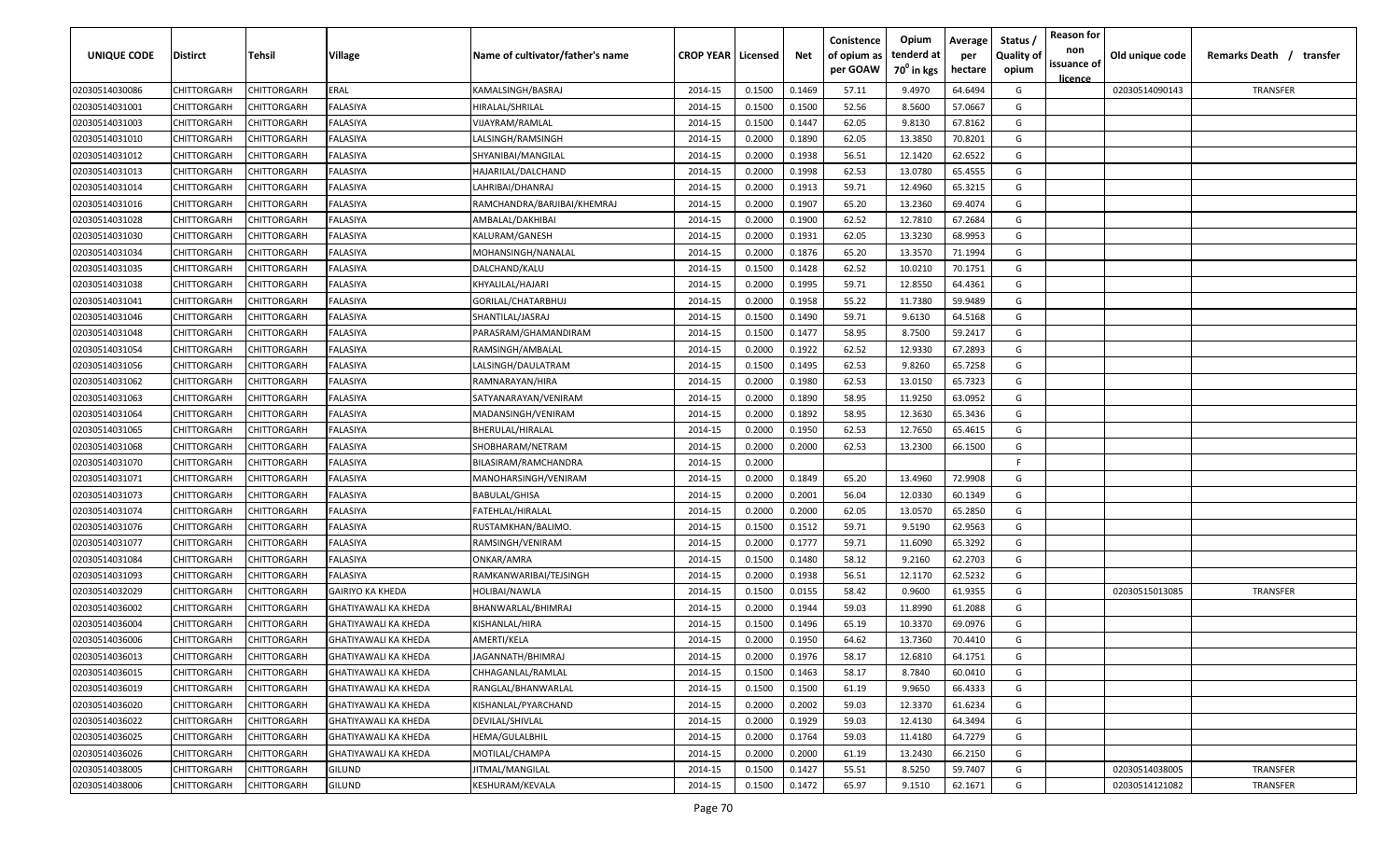| UNIQUE CODE    | <b>Distirct</b>    | Tehsil             | Village                | Name of cultivator/father's name | <b>CROP YEAR   Licensed</b> |        | Net    | Conistence<br>of opium as<br>per GOAW | Opium<br>tenderd at<br>70 <sup>0</sup> in kgs | Average<br>per<br>hectare | Status /<br><b>Quality of</b><br>opium | <b>Reason for</b><br>non<br>issuance of<br><u>licence</u> | Old unique code | Remarks Death /<br>transfer |
|----------------|--------------------|--------------------|------------------------|----------------------------------|-----------------------------|--------|--------|---------------------------------------|-----------------------------------------------|---------------------------|----------------------------------------|-----------------------------------------------------------|-----------------|-----------------------------|
| 02030514039001 | CHITTORGARH        | CHITTORGARH        | <b>GOPALPURA GHATA</b> | HIRA/BHERUDAS                    | 2014-15                     | 0.1500 | 0.1377 | 57.19                                 | 8.8890                                        | 64.5534                   | G                                      |                                                           |                 |                             |
| 02030514039003 | CHITTORGARH        | CHITTORGARH        | GOPALPURA GHATA        | HANGAMIBAI/CHHOGALAL             | 2014-15                     | 0.2000 | 0.0658 | 59.78                                 | 4.4580                                        | 67.7508                   | G                                      |                                                           |                 |                             |
| 02030514039006 | CHITTORGARH        | CHITTORGARH        | GOPALPURA GHATA        | PRABHU/HAJARI                    | 2014-15                     | 0.2000 | 0.1830 | 61.50                                 | 13.3460                                       | 72.9290                   | G                                      |                                                           |                 |                             |
| 02030514039011 | CHITTORGARH        | CHITTORGARH        | GOPALPURA GHATA        | GANGABAI/HAJARI                  | 2014-15                     | 0.2000 | 0.1972 | 66.45                                 | 14.5910                                       | 73.9909                   | G                                      |                                                           |                 |                             |
| 02030514039013 | CHITTORGARH        | CHITTORGARH        | GOPALPURA GHATA        | MOHAN/HIRAJAT                    | 2014-15                     | 0.2000 | 0.1888 | 65.52                                 | 14.2460                                       | 75.4555                   | G                                      |                                                           |                 |                             |
| 02030514039014 | CHITTORGARH        | CHITTORGARH        | GOPALPURA GHATA        | NANALAL/GOPI                     | 2014-15                     | 0.2000 | 0.1918 | 57.63                                 | 11.7890                                       | 61.4651                   | G                                      |                                                           |                 |                             |
| 02030514039016 | CHITTORGARH        | CHITTORGARH        | GOPALPURA GHATA        | BHANWARLAL/HIRA                  | 2014-15                     | 0.1500 | 0.1400 | 61.27                                 | 9.6540                                        | 68.9571                   | G                                      |                                                           |                 |                             |
| 02030514039018 | CHITTORGARH        | CHITTORGARH        | GOPALPURA GHATA        | SHIVLAL/HAJARI                   | 2014-15                     | 0.2000 |        |                                       |                                               |                           | -F                                     |                                                           |                 |                             |
| 02030514039020 | CHITTORGARH        | <b>CHITTORGARH</b> | GOPALPURA GHATA        | PRATAP/NARUBHIL                  | 2014-15                     | 0.2000 | 0.1980 | 57.15                                 | 12.2380                                       | 61.8081                   | G                                      |                                                           |                 |                             |
| 02030514039026 | CHITTORGARH        | CHITTORGARH        | GOPALPURA GHATA        | SHANKARLAL/HIRALAL               | 2014-15                     | 0.2000 | 0.1919 | 61.27                                 | 13.0510                                       | 68.0094                   | G                                      |                                                           |                 |                             |
| 02030514039030 | CHITTORGARH        | CHITTORGARH        | GOPALPURA GHATA        | GIRDHARI/GOPI                    | 2014-15                     | 0.2000 | 0.1976 | 61.27                                 | 14.0130                                       | 70.9160                   | G                                      |                                                           |                 |                             |
| 02030514039031 | CHITTORGARH        | CHITTORGARH        | GOPALPURA GHATA        | ARJUN/JAGGAJAT                   | 2014-15                     | 0.2000 | 0.1960 | 56.30                                 | 12.9090                                       | 65.8622                   | G                                      |                                                           |                 |                             |
| 02030514039038 | CHITTORGARH        | CHITTORGARH        | GOPALPURA GHATA        | KHYALILAL/CHUNA                  | 2014-15                     | 0.2000 | 0.1972 | 55.45                                 | 11.4390                                       | 58.0071                   | G                                      |                                                           |                 |                             |
| 02030514039042 | CHITTORGARH        | CHITTORGARH        | GOPALPURA GHATA        | MADHO/GOPI                       | 2014-15                     | 0.2000 | 0.1980 | 59.78                                 | 13.4420                                       | 67.8889                   | G                                      |                                                           |                 |                             |
| 02030514039046 | CHITTORGARH        | CHITTORGARH        | GOPALPURA GHATA        | PYARIBAI/ARJUN                   | 2014-15                     | 0.1500 | 0.1500 | 66.45                                 | 10.5280                                       | 70.1867                   | G                                      |                                                           |                 |                             |
| 02030514039049 | CHITTORGARH        | CHITTORGARH        | GOPALPURA GHATA        | KESARBAI/GOPI                    | 2014-15                     | 0.2000 | 0.1949 | 60.21                                 | 12.6010                                       | 64.6537                   | G                                      |                                                           |                 |                             |
| 02030514039051 | CHITTORGARH        | <b>CHITTORGARH</b> | GOPALPURA GHATA        | KHURAJ/RAMAJAT                   | 2014-15                     | 0.2000 | 0.1911 | 56.35                                 | 11.7210                                       | 61.3344                   | G                                      |                                                           |                 |                             |
| 02030514039052 | CHITTORGARH        | CHITTORGARH        | GOPALPURA GHATA        | PRATAPIBAI/DEVA                  | 2014-15                     | 0.2000 | 0.1960 | 54.19                                 | 11.8060                                       | 60.2347                   | G                                      |                                                           |                 |                             |
| 02030514039054 | CHITTORGARH        | CHITTORGARH        | GOPALPURA GHATA        | BHIMRAJ/UDAIRAM                  | 2014-15                     | 0.1500 | 0.1435 | 61.27                                 | 9.8910                                        | 68.9268                   | G                                      |                                                           |                 |                             |
| 02030514039055 | CHITTORGARH        | CHITTORGARH        | GOPALPURA GHATA        | JYANIBAI/GPOILAL                 | 2014-15                     | 0.2000 | 0.1960 | 60.15                                 | 13.3280                                       | 68.0000                   | G                                      |                                                           |                 |                             |
| 02030514039056 | CHITTORGARH        | CHITTORGARH        | GOPALPURA GHATA        | MANGI/ARJUN                      | 2014-15                     | 0.1500 | 0.1485 | 66.30                                 | 11.2900                                       | 76.0269                   | G                                      |                                                           |                 |                             |
| 02030514039058 | CHITTORGARH        | CHITTORGARH        | GOPALPURA GHATA        | <b>GULABIBAI/MEHTAB</b>          | 2014-15                     | 0.1500 | 0.1485 | 67.53                                 | 11.7210                                       | 78.9293                   | G                                      |                                                           |                 |                             |
| 02030514039059 | CHITTORGARH        | CHITTORGARH        | GOPALPURA GHATA        | BHANWARLAL/TARU                  | 2014-15                     | 0.1500 | 0.1451 | 61.27                                 | 11.1340                                       | 76.7333                   | G                                      |                                                           |                 |                             |
| 02030514039061 | CHITTORGARH        | CHITTORGARH        | GOPALPURA GHATA        | SUKHIBAI/GOPI                    | 2014-15                     | 0.2000 | 0.1994 | 59.78                                 | 12.5970                                       | 63.1745                   | G                                      |                                                           |                 |                             |
| 02030514039063 | CHITTORGARH        | CHITTORGARH        | <b>GOPALPURA GHATA</b> | MADHU/GOKAL                      | 2014-15                     | 0.1500 | 0.1402 | 59.78                                 | 9.4280                                        | 67.2468                   | G                                      |                                                           |                 |                             |
| 02030514039065 | CHITTORGARH        | <b>CHITTORGARH</b> | GOPALPURA GHATA        | MEGHA/NARU                       | 2014-15                     | 0.2000 | 0.1900 | 67.56                                 | 14.9310                                       | 78.5842                   | G                                      |                                                           |                 |                             |
| 02030514039066 | CHITTORGARH        | CHITTORGARH        | GOPALPURA GHATA        | SOSARBAI/RAMLAL                  | 2014-15                     | 0.2000 | 0.1960 | 59.78                                 | 13.0750                                       | 66.7092                   | G                                      |                                                           |                 |                             |
| 02030514039071 | CHITTORGARH        | CHITTORGARH        | GOPALPURA GHATA        | VAJIRMO./NURMO.                  | 2014-15                     | 0.2000 | 0.1980 | 66.37                                 | 15.3790                                       | 77.6717                   | G                                      |                                                           |                 |                             |
| 02030514039073 | CHITTORGARH        | CHITTORGARH        | GOPALPURA GHATA        | SOHANIBAI/BHIMA                  | 2014-15                     | 0.1500 | 0.1482 | 61.64                                 | 9.8710                                        | 66.6059                   | G                                      |                                                           |                 |                             |
| 02030514039074 | CHITTORGARH        | CHITTORGARH        | GOPALPURA GHATA        | SHANKAR/MEGHA                    | 2014-15                     | 0.1500 | 0.1500 | 51.35                                 | 8.9060                                        | 59.3733                   | G                                      |                                                           |                 |                             |
| 02030514039075 | CHITTORGARH        | CHITTORGARH        | GOPALPURA GHATA        | MOHAN/HAJARI                     | 2014-15                     | 0.2000 | 0.1996 | 57.57                                 | 12.8710                                       | 64.4840                   | G                                      |                                                           |                 |                             |
| 02030514039076 | CHITTORGARH        | CHITTORGARH        | GOPALPURA GHATA        | SHAMSHUDDHIN/NURMOHAMMAD         | 2014-15                     | 0.2000 | 0.1980 | 66.45                                 | 14.1060                                       | 71.2424                   | G                                      |                                                           |                 |                             |
| 02030514041001 | CHITTORGARH        | CHITTORGARH        | GORSIYA                | RAMKANWAR/UDAISINGH              | 2014-15                     | 0.2000 | 0.2000 | 65.10                                 | 14.8150                                       | 74.0750                   | G                                      |                                                           |                 |                             |
| 02030514041002 | CHITTORGARH        | <b>CHITTORGARH</b> | GORSIYA                | GHISULAL/JAYKISHAN               | 2014-15                     | 0.2000 | 0.2047 | 62.21                                 | 14.3530                                       | 70.1172                   | G                                      |                                                           |                 |                             |
| 02030514041003 | CHITTORGARH        | CHITTORGARH        | GORSIYA                | BHAGWAN/JAGGA                    | 2014-15                     | 0.2000 | 0.2016 | 62.52                                 | 14.4600                                       | 71.7262                   | G                                      |                                                           |                 |                             |
| 02030514041005 | <b>CHITTORGARH</b> | <b>CHITTORGARH</b> | GORSIYA                | DEVILAL/JAGGA                    | 2014-15                     | 0.1500 | 0.1523 | 62.21                                 | 10.7710                                       | 70.7223                   | G                                      |                                                           |                 |                             |
| 02030514041010 | CHITTORGARH        | <b>CHITTORGARH</b> | GORSIYA                | JAIKISHAN/PRATHVIRAJ             | 2014-15                     | 0.2000 | 0.1936 | 59.14                                 | 13.2140                                       | 68.2541                   | G                                      |                                                           |                 |                             |
| 02030514041014 | CHITTORGARH        | <b>CHITTORGARH</b> | GORSIYA                | RAMESHLAL/RATAN                  | 2014-15                     | 0.2000 | 0.2019 | 62.21                                 | 14.3080                                       | 70.8668                   | G                                      |                                                           |                 |                             |
| 02030514041015 | CHITTORGARH        | CHITTORGARH        | GORSIYA                | KALULAL/RAMNARAYANMATADHAPUBAI   | 2014-15                     | 0.1500 | 0.1542 | 59.14                                 | 10.5020                                       | 68.1064                   | G                                      |                                                           |                 |                             |
| 02030514041018 | CHITTORGARH        | CHITTORGARH        | <b>GORSIYA</b>         | KALUDAS/JANKIDAS                 | 2014-15                     | 0.2000 | 0.1973 | 62.21                                 | 14.3170                                       | 72.5646                   | G                                      |                                                           |                 |                             |
| 02030514041019 | CHITTORGARH        | CHITTORGARH        | GORSIYA                | NIYALA/RAMCHANDRA                | 2014-15                     | 0.2000 | 0.2000 | 59.14                                 | 13.5090                                       | 67.5450                   | G                                      |                                                           |                 |                             |
| 02030514042001 | CHITTORGARH        | CHITTORGARH        | <b>GUDA</b>            | DEVBAI/BHERULAL                  | 2014-15                     | 0.2000 | 0.2006 | 59.84                                 | 13.3610                                       | 66.6052                   | G                                      |                                                           |                 |                             |
| 02030514042002 | CHITTORGARH        | CHITTORGARH        | <b>GUDA</b>            | NOJIBAI/NANA                     | 2014-15                     | 0.2000 | 0.1980 | 51.64                                 | 11.3610                                       | 57.3788                   | G                                      |                                                           |                 |                             |
| 02030514042007 | CHITTORGARH        | CHITTORGARH        | <b>GUDA</b>            | NATHU/BHERA                      | 2014-15                     | 0.1500 | 0.1377 | 61.18                                 | 9.2380                                        | 67.0879                   | G                                      |                                                           |                 |                             |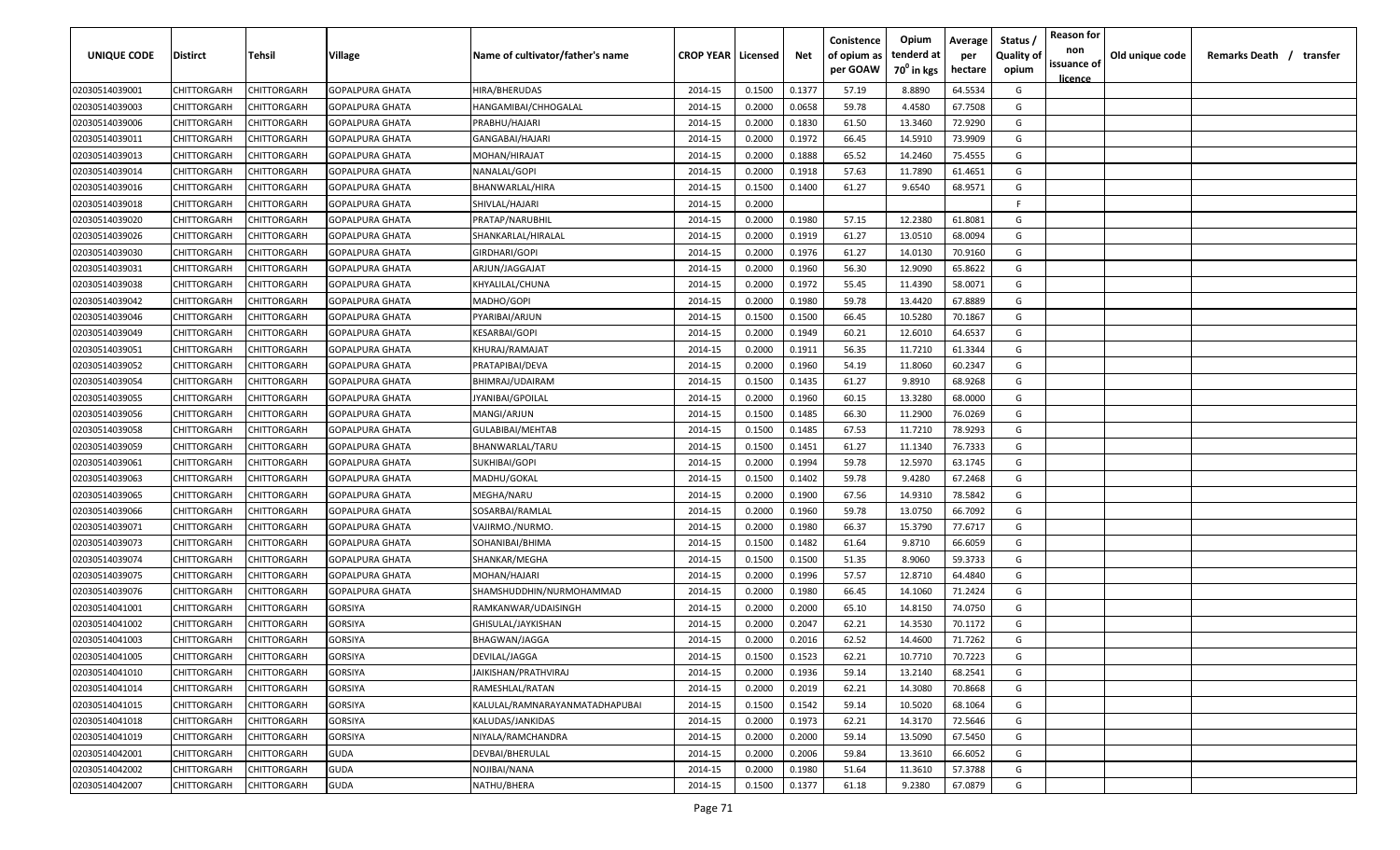| UNIQUE CODE                      | Distirct                   | Tehsil                            | Village        | Name of cultivator/father's name  | <b>CROP YEAR   Licensed</b> |                  | Net              | Conistence<br>of opium as<br>per GOAW | Opium<br>tenderd at<br>70 <sup>0</sup> in kgs | Average<br>per<br>hectare | Status /<br><b>Quality of</b><br>opium | <b>Reason for</b><br>non<br>issuance of | Old unique code | Remarks Death /<br>transfer |
|----------------------------------|----------------------------|-----------------------------------|----------------|-----------------------------------|-----------------------------|------------------|------------------|---------------------------------------|-----------------------------------------------|---------------------------|----------------------------------------|-----------------------------------------|-----------------|-----------------------------|
|                                  |                            |                                   |                |                                   |                             |                  |                  |                                       |                                               |                           |                                        | <u>licence</u>                          |                 |                             |
| 02030514042013                   | CHITTORGARH                | CHITTORGARH                       | <b>GUDA</b>    | DHAPUBAI/KISHANA                  | 2014-15                     | 0.2000           | 0.1988           | 57.60                                 | 12.1290                                       | 61.0111                   | G                                      |                                         |                 |                             |
| 02030514042019                   | CHITTORGARH                | CHITTORGARH                       | GUDA           | NARARYAN/GOKAL                    | 2014-15                     | 0.2000           | 0.1871           | 59.65                                 | 12.7740                                       | 68.2737                   | G                                      |                                         |                 |                             |
| 02030514042020                   | CHITTORGARH                | CHITTORGARH                       | GUDA           | DEVILAL/NATHULAL                  | 2014-15                     | 0.1500           | 0.1394           | 62.99                                 | 9.8170                                        | 70.4232                   | G                                      |                                         |                 |                             |
| 02030514042024                   | CHITTORGARH                | CHITTORGARH                       | GUDA           | GOURILAL/NATHU                    | 2014-15                     | 0.1500           | 0.1470           | 58.54                                 | 9.6670                                        | 65.7619                   | G                                      |                                         |                 |                             |
| 02030514042029                   | CHITTORGARH                | CHITTORGARH                       | <b>GUDA</b>    | RAMESHCHANDRA/CHHAGANLAL          | 2014-15                     | 0.2000           | 0.1861           | 58.54                                 | 11.8840                                       | 63.8581                   | G                                      |                                         |                 |                             |
| 02030514042035                   | CHITTORGARH<br>CHITTORGARH | CHITTORGARH<br><b>CHITTORGARH</b> | GUDA           | RATAN/PRABHU                      | 2014-15                     | 0.2000<br>0.2000 | 0.1921<br>0.1861 | 65.62<br>62.23                        | 13.7050<br>12.9970                            | 71.3431<br>69.8388        | G<br>G                                 |                                         |                 |                             |
| 02030514042039<br>02030514042045 | CHITTORGARH                | <b>CHITTORGARH</b>                | GUDA<br>GUDA   | HEMRAJ/DOULA<br>BHAGWATILAL/SHOLA | 2014-15<br>2014-15          | 0.1500           | 0.1498           | 58.54                                 | 9.6760                                        | 64.5928                   | G                                      |                                         |                 |                             |
| 02030514042046                   | CHITTORGARH                | CHITTORGARH                       | GUDA           | RATANLAL/NANURAM                  | 2014-15                     | 0.2000           | 0.1953           | 59.91                                 | 12.7350                                       | 65.2074                   | G                                      |                                         |                 |                             |
| 02030514042047                   | CHITTORGARH                | CHITTORGARH                       | GUDA           | PRABHU/NANDA                      | 2014-15                     | 0.1500           | 0.1508           | 59.84                                 | 10.2070                                       | 67.6857                   | G                                      |                                         |                 |                             |
| 02030514042050                   | CHITTORGARH                | CHITTORGARH                       | GUDA           | NARAYAN/SITARAM                   | 2014-15                     | 0.2000           | 0.1926           | 67.15                                 | 14.3510                                       | 74.5119                   | G                                      |                                         |                 |                             |
| 02030514042052                   | CHITTORGARH                | CHITTORGARH                       | GUDA           | RAICHANDRA/DHANNA                 | 2014-15                     | 0.2000           | 0.1974           | 63.34                                 | 13.3740                                       | 67.7508                   | G                                      |                                         |                 |                             |
| 02030514042053                   | CHITTORGARH                | CHITTORGARH                       | GUDA           | DHAKHIBAI/BHIMRAJ                 | 2014-15                     | 0.2000           | 0.1944           | 61.61                                 | 12.3660                                       | 63.6111                   | G                                      |                                         |                 |                             |
| 02030514042055                   | CHITTORGARH                | CHITTORGARH                       | GUDA           | RADHIBAI/TARACHAND                | 2014-15                     | 0.2000           | 0.1950           | 67.15                                 | 13.9860                                       | 71.7231                   | G                                      |                                         |                 |                             |
| 02030514042056                   | CHITTORGARH                | CHITTORGARH                       | GUDA           | SATYANARAYAN/SHANKARLAL           | 2014-15                     | 0.2000           | 0.1993           | 64.17                                 | 14.2090                                       | 71.2945                   | G                                      |                                         |                 |                             |
| 02030514042059                   | CHITTORGARH                | CHITTORGARH                       | GUDA           | CHAGAN/DOULA                      | 2014-15                     | 0.2000           | 0.1882           | 61.61                                 | 13.4220                                       | 71.3177                   | G                                      |                                         |                 |                             |
| 02030514042061                   | CHITTORGARH                | CHITTORGARH                       | GUDA           | RATNIBAI/NANA                     | 2014-15                     | 0.2000           | 0.1690           | 62.97                                 | 11.5060                                       | 68.0828                   | G                                      |                                         |                 |                             |
|                                  | CHITTORGARH                | CHITTORGARH                       | JAFARKHEDA     | KANHAIYALAL/BHERA                 | 2014-15                     | 0.2000           |                  |                                       |                                               |                           | F.                                     |                                         | 02030514089051  | <b>TRANSFER</b>             |
| 02030514043016                   | CHITTORGARH                | CHITTORGARH                       | IAFARKHEDA     | RATANLAL/GOKAL                    | 2014-15                     | 0.2000           |                  |                                       |                                               |                           | F.                                     |                                         | 02030514021237  | TRANSFER                    |
| 02030514043019<br>02030514046003 | CHITTORGARH                | CHITTORGARH                       | <b>IETPURA</b> | MADANPURI/DUNGARPURI              | 2014-15                     | 0.2000           | 0.1920           | 64.37                                 | 12.0560                                       | 62.7917                   | G                                      |                                         | 02030514021232  | <b>TRANSFER</b>             |
| 02030514046011                   | CHITTORGARH                | CHITTORGARH                       | <b>IETPURA</b> | BHERUPURI/LAXMANPURI              | 2014-15                     | 0.2000           | 0.1968           | 55.40                                 | 10.4860                                       | 53.2825                   | G                                      | 04                                      | 02030514021236  | <b>TRANSFER</b>             |
| 02030514046021                   | CHITTORGARH                | CHITTORGARH                       | <b>IETPURA</b> | MANGUPURI/MAGANAPURI              | 2014-15                     | 0.2000           | 0.1919           | 64.37                                 | 11.3020                                       | 58.8953                   | G                                      |                                         | 02030514021235  | TRANSFER                    |
| 02030514051001                   | CHITTORGARH                | CHITTORGARH                       | KARAKHEDI      | JAGDISH/MATHU                     | 2014-15                     | 0.2000           | 0.1879           | 58.25                                 | 11.9080                                       | 63.3741                   | G                                      |                                         |                 |                             |
| 02030514051002                   | CHITTORGARH                | CHITTORGARH                       | KARAKHEDI      | JETIBAI/BHAGAWAN                  | 2014-15                     | 0.2000           | 0.1218           | 56.27                                 | 7.2030                                        | 59.1379                   | G                                      |                                         |                 |                             |
| 02030514051006                   | CHITTORGARH                | CHITTORGARH                       | KARAKHEDI      | RAMCHANDRA/KESHARIMAL             | 2014-15                     | 0.2000           | 0.1974           | 62.85                                 | 13.2430                                       | 67.0871                   | G                                      |                                         |                 |                             |
| 02030514051008                   | CHITTORGARH                | CHITTORGARH                       | KARAKHEDI      | MATHURA/MOHANTELI                 | 2014-15                     | 0.1500           | 0.1493           | 57.93                                 | 8.8470                                        | 59.2565                   | G                                      |                                         |                 |                             |
| 02030514051009                   | CHITTORGARH                | CHITTORGARH                       | KARAKHEDI      | HRIBAI/JITU                       | 2014-15                     | 0.1500           | 0.0624           | 61.10                                 | 4.3820                                        | 70.2244                   | G                                      |                                         |                 |                             |
| 02030514051010                   | CHITTORGARH                | CHITTORGARH                       | KARAKHEDI      | IAMNALAL/ONKAR                    | 2014-15                     | 0.1500           |                  |                                       |                                               |                           | F.                                     |                                         |                 |                             |
| 02030514051012                   | CHITTORGARH                | CHITTORGARH                       | KARAKHEDI      | UDAIRAM/KALU                      | 2014-15                     | 0.2000           | 0.2054           | 59.58                                 | 12.2730                                       | 59.7517                   | G                                      |                                         |                 |                             |
| 02030514051013                   | CHITTORGARH                | CHITTORGARH                       | KARAKHEDI      | RAMLAL/NOLA                       | 2014-15                     | 0.2000           | 0.2032           | 60.74                                 | 13.3630                                       | 65.7628                   | G                                      |                                         |                 |                             |
| 02030514051015                   | CHITTORGARH                | CHITTORGARH                       | KARAKHEDI      | RATAN/MOHAN                       | 2014-15                     | 0.1500           | 0.1540           | 57.38                                 | 9.5580                                        | 62.0649                   | G                                      |                                         |                 |                             |
| 02030514051017                   | CHITTORGARH                | <b>CHITTORGARH</b>                | KARAKHEDI      | SHAYAMLAL/BHAGAWAN                | 2014-15                     | 0.2000           | 0.2006           | 56.25                                 | 12.1660                                       | 60.6481                   | G                                      |                                         |                 |                             |
| 02030514051018                   | CHITTORGARH                | CHITTORGARH                       | KARAKHEDI      | RAMESHAWAR/KISHANA                | 2014-15                     | 0.2000           | 0.1992           | 67.12                                 | 13.5390                                       | 67.9669                   | G                                      |                                         |                 |                             |
| 02030514051019                   | CHITTORGARH                | CHITTORGARH                       | KARAKHEDI      | NANDA/MADHU                       | 2014-15                     | 0.2000           | 0.1858           | 63.68                                 | 11.4990                                       | 61.8891                   | G                                      |                                         |                 |                             |
| 02030514051020                   | CHITTORGARH                | CHITTORGARH                       | KARAKHEDI      | BHERU/BHAGAWAN                    | 2014-15                     | 0.2000           | 0.2022           | 55.02                                 | 12.0180                                       | 59.4362                   | G                                      |                                         |                 |                             |
| 02030514051021                   | CHITTORGARH                | <b>CHITTORGARH</b>                | KARAKHEDI      | MATHARA/BHAGAWAN                  | 2014-15                     | 0.2000           | 0.0861           | 61.10                                 | 5.7170                                        | 66.3995                   | G                                      |                                         |                 |                             |
| 02030514051024                   | CHITTORGARH                | CHITTORGARH                       | KARAKHEDI      | RATAN/PRABHU                      | 2014-15                     | 0.1500           | 0.0660           | 57.05                                 | 4.3360                                        | 65.6970                   | G                                      |                                         |                 |                             |
| 02030514051025                   | CHITTORGARH                | CHITTORGARH                       | KARAKHEDI      | <b>KESHARBAI/NANDA</b>            | 2014-15                     | 0.1500           | 0.1491           | 58.99                                 | 9.3370                                        | 62.6224                   | G                                      |                                         |                 |                             |
| 02030514051026                   | CHITTORGARH                | CHITTORGARH                       | KARAKHEDI      | CHAGAN/KISHAN                     | 2014-15                     | 0.2000           | 0.1922           | 61.85                                 | 12.7500                                       | 66.3371                   | G                                      |                                         |                 |                             |
| 02030514051028                   | CHITTORGARH                | CHITTORGARH                       | KARAKHEDI      | MADHU/LAXMAN                      | 2014-15                     | 0.1500           | 0.1505           | 52.30                                 | 8.4730                                        | 56.2990                   | G                                      |                                         |                 |                             |
| 02030514051029                   | CHITTORGARH                | CHITTORGARH                       | KARAKHEDI      | RATAN/CHHOGA                      | 2014-15                     | 0.1500           | 0.0690           | 52.65                                 | 4.4830                                        | 64.9710                   | G                                      |                                         |                 |                             |
| 02030514051038                   | CHITTORGARH                | CHITTORGARH                       | KARAKHEDI      | NANDRAM/MULCHAND                  | 2014-15                     | 0.1500           | 0.0483           | 48.28                                 | 2.6970                                        | 55.8385                   | G                                      | 04                                      |                 |                             |
| 02030514051042                   | CHITTORGARH                | CHITTORGARH                       | KARAKHEDI      | SATYANARAYAN/RAMLALRLAL           | 2014-15                     | 0.1500           | 0.1474           | 56.06                                 | 8.9780                                        | 60.9091                   | G                                      |                                         |                 |                             |
|                                  |                            | CHITTORGARH                       | KARAKHEDI      |                                   | 2014-15                     | 0.1500           | 0.1560           | 52.67                                 |                                               | 57.0128                   | G                                      |                                         |                 |                             |
| 02030514051043                   | CHITTORGARH                |                                   |                | KESHARBAI/NANDA                   |                             |                  |                  |                                       | 8.8940                                        |                           |                                        |                                         |                 |                             |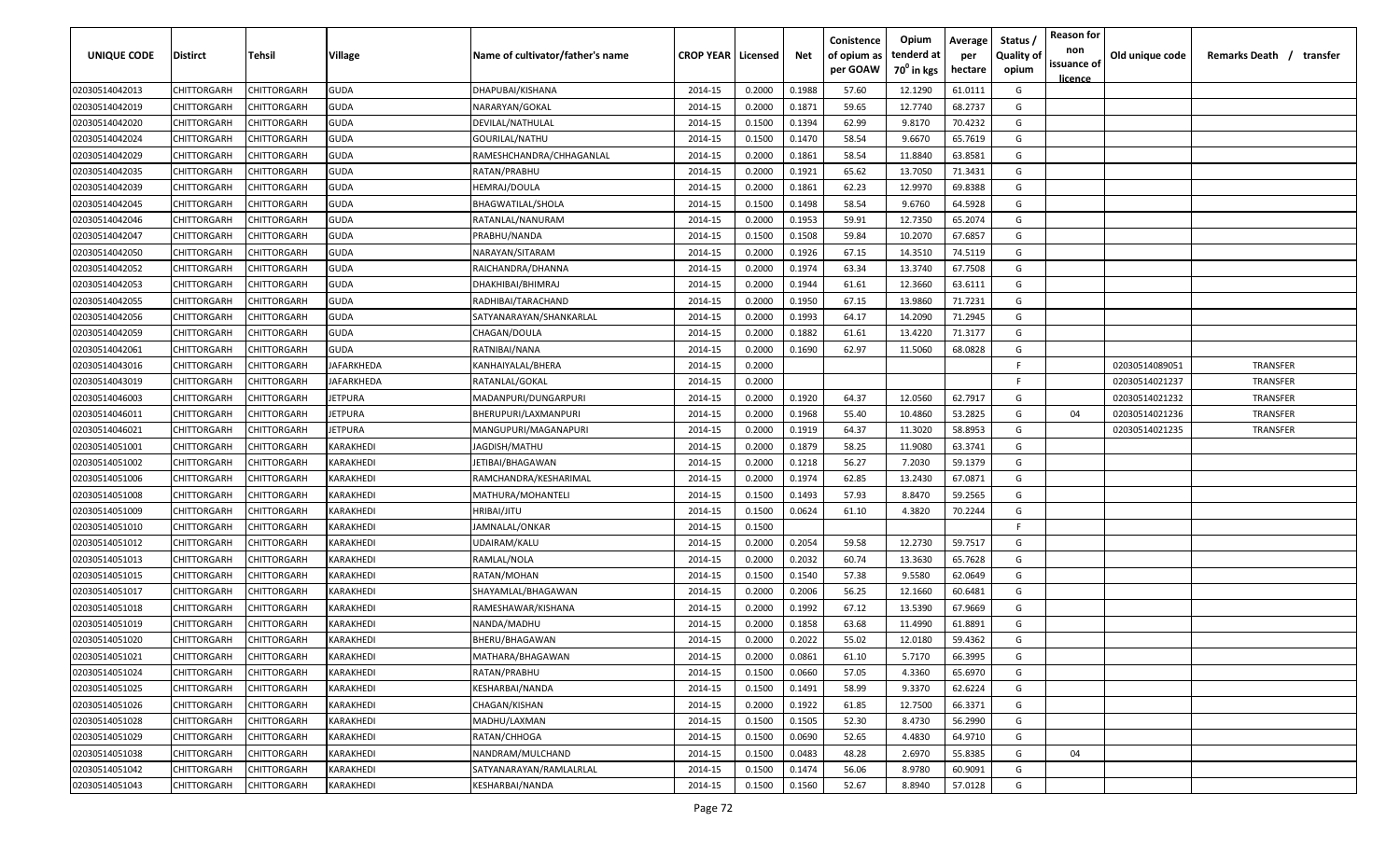| UNIQUE CODE    | Distirct           | Tehsil      | Village        | Name of cultivator/father's name | <b>CROP YEAR   Licensed</b> |        | Net    | Conistence<br>of opium as | Opium<br>tenderd at    | Average<br>per | Status /<br><b>Quality of</b> | <b>Reason for</b><br>non      | Old unique code | Remarks Death /<br>transfer |
|----------------|--------------------|-------------|----------------|----------------------------------|-----------------------------|--------|--------|---------------------------|------------------------|----------------|-------------------------------|-------------------------------|-----------------|-----------------------------|
|                |                    |             |                |                                  |                             |        |        | per GOAW                  | 70 <sup>0</sup> in kgs | hectare        | opium                         | issuance of<br><u>licence</u> |                 |                             |
| 02030514051044 | CHITTORGARH        | CHITTORGARH | KARAKHEDI      | LEHRIBAI/CHUNNILAL               | 2014-15                     | 0.1500 | 0.1499 | 58.45                     | 9.4860                 | 63.2822        | G                             |                               |                 |                             |
| 02030514052082 | CHITTORGARH        | CHITTORGARH | KASHMOR        | LEHARU/DALU                      | 2014-15                     | 0.2000 | 0.1961 | 58.86                     | 13.3190                | 67.9194        | G                             |                               |                 |                             |
| 02030514052005 | CHITTORGARH        | CHITTORGARH | KASHMOR        | MANGIBAI/MOTILAL                 | 2014-15                     | 0.1500 | 0.1428 | 54.08                     | 8.6220                 | 60.3782        | G                             |                               |                 |                             |
| 02030514052006 | CHITTORGARH        | CHITTORGARH | KASHMOR        | SHOBHARAM/KISHANAJAT             | 2014-15                     | 0.2000 | 0.1918 | 62.35                     | 12.9510                | 67.5235        | G                             |                               |                 |                             |
| 02030514052008 | CHITTORGARH        | CHITTORGARH | KASHMOR        | GORADHAN/BHERU                   | 2014-15                     | 0.1500 | 0.0741 | 62.05                     | 5.0880                 | 68.6640        | G                             |                               |                 |                             |
| 02030514052014 | CHITTORGARH        | CHITTORGARH | KASHMOR        | PYARCHAND/SAWAIRAM               | 2014-15                     | 0.2000 | 0.1875 | 58.12                     | 11.6570                | 62.1707        | G                             |                               |                 |                             |
| 02030514052018 | CHITTORGARH        | CHITTORGARH | KASHMOR        | JITU/SAWAIRAM                    | 2014-15                     | 0.2000 | 0.1875 | 62.35                     | 12.5770                | 67.0773        | G                             |                               |                 |                             |
| 02030514052019 | CHITTORGARH        | CHITTORGARH | KASHMOR        | KELA/HEMA                        | 2014-15                     | 0.2000 | 0.1946 | 52.21                     | 10.1360                | 52.0863        | G                             | 04                            |                 |                             |
| 02030514052020 | CHITTORGARH        | CHITTORGARH | KASHMOR        | KISHANLAL/LEHRU                  | 2014-15                     | 0.2000 | 0.1900 | 65.20                     | 13.4500                | 70.7895        | G                             |                               |                 |                             |
| 02030514052021 | CHITTORGARH        | CHITTORGARH | KASHMOR        | UDAYRAM/BHERULAL                 | 2014-15                     | 0.1500 | 0.1482 | 58.86                     | 9.8630                 | 66.5520        | G                             |                               |                 |                             |
| 02030514052023 | CHITTORGARH        | CHITTORGARH | KASHMOR        | SHANKARLAL/BHURA                 | 2014-15                     | 0.1500 | 0.1426 | 55.13                     | 8.0880                 | 56.7181        | G                             |                               |                 |                             |
| 02030514052025 | CHITTORGARH        | CHITTORGARH | KASHMOR        | NANU/RUPA                        | 2014-15                     | 0.2000 | 0.0944 | 58.86                     | 5.7850                 | 61.2818        | G                             |                               |                 |                             |
| 02030514052027 | CHITTORGARH        | CHITTORGARH | KASHMOR        | HANSIBAI/BHAGIRATH               | 2014-15                     | 0.2000 | 0.0889 | 65.55                     | 6.0770                 | 68.3577        | G                             |                               |                 |                             |
| 02030514052032 | CHITTORGARH        | CHITTORGARH | KASHMOR        | GOVERDHANLAL/BHURALAL            | 2014-15                     | 0.2000 | 0.1906 | 56.54                     | 12.2770                | 64.4124        | G                             |                               |                 |                             |
| 02030514052033 | CHITTORGARH        | CHITTORGARH | KASHMOR        | LEHRULAL/ONAKAR                  | 2014-15                     | 0.2000 | 0.1911 | 58.86                     | 11.7890                | 61.6902        | G                             |                               |                 |                             |
| 02030514052034 | CHITTORGARH        | CHITTORGARH | KASHMOR        | MODIRAM/HAJARI                   | 2014-15                     | 0.1500 |        |                           |                        |                | F.                            |                               |                 |                             |
| 02030514052035 | CHITTORGARH        | CHITTORGARH | KASHMOR        | MOHANLAL/KHEMRAJ                 | 2014-15                     | 0.2000 | 0.0750 | 58.12                     | 4.5580                 | 60.7733        | G                             |                               |                 |                             |
| 02030514052036 | CHITTORGARH        | CHITTORGARH | KASHMOR        | SHAMBHUSINGH/GIRDHARISINGH       | 2014-15                     | 0.1500 | 0.1500 | 58.12                     | 9.4150                 | 62.7667        | G                             |                               |                 |                             |
| 02030514052042 | CHITTORGARH        | CHITTORGARH | KASHMOR        | KALU/UDANAI                      | 2014-15                     | 0.2000 | 0.1915 | 67.27                     | 13.3290                | 69.6031        | G                             |                               |                 |                             |
| 02030514052043 | CHITTORGARH        | CHITTORGARH | KASHMOR        | RATANLAL/GIRDHARI                | 2014-15                     | 0.1500 | 0.1392 | 53.01                     | 7.7090                 | 55.3807        | G                             | 04                            |                 |                             |
| 02030514052048 | CHITTORGARH        | CHITTORGARH | KASHMOR        | RAMA/MAHADEVJAT                  | 2014-15                     | 0.1500 | 0.1422 | 54.11                     | 8.1090                 | 57.0253        | G                             |                               |                 |                             |
| 02030514052049 | CHITTORGARH        | CHITTORGARH | KASHMOR        | PARASKUNWAR/GIRDHARISINGH        | 2014-15                     | 0.2000 | 0.0929 | 62.35                     | 6.1640                 | 66.3509        | G                             |                               |                 |                             |
| 02030514052053 | CHITTORGARH        | CHITTORGARH | KASHMOR        | MOHANLAL/BHERULAL                | 2014-15                     | 0.2000 | 0.1734 | 58.12                     | 10.9430                | 63.1084        | G                             |                               |                 |                             |
| 02030514052054 | CHITTORGARH        | CHITTORGARH | KASHMOR        | GANESHKUNAWAR/LALSINGH           | 2014-15                     | 0.1500 | 0.1414 | 62.67                     | 9.4270                 | 66.6690        | G                             |                               |                 |                             |
| 02030514052059 | CHITTORGARH        | CHITTORGARH | KASHMOR        | SATYANARAYAN/JAGANNATH           | 2014-15                     | 0.2000 | 0.1904 | 65.20                     | 13.3470                | 70.0998        | G                             |                               |                 |                             |
| 02030514052060 | CHITTORGARH        | CHITTORGARH | KASHMOR        | GIRDHARI/LALU                    | 2014-15                     | 0.2000 | 0.1965 | 65.55                     | 15.2920                | 77.8219        | G                             |                               |                 |                             |
| 02030514052063 | CHITTORGARH        | CHITTORGARH | KASHMOR        | JITMAL/BHERULAL                  | 2014-15                     | 0.1500 | 0.1443 | 62.67                     | 9.9820                 | 69.1753        | G                             |                               |                 |                             |
| 02030514052065 | CHITTORGARH        | CHITTORGARH | KASHMOR        | KANKUBAI/NARAYAN                 | 2014-15                     | 0.2000 | 0.1950 | 58.12                     | 12.6040                | 64.6359        | G                             |                               |                 |                             |
| 02030514052066 | CHITTORGARH        | CHITTORGARH | KASHMOR        | RATANLAL/HEMRAJ                  | 2014-15                     | 0.1500 | 0.1404 | 62.35                     | 9.6910                 | 69.0242        | G                             |                               |                 |                             |
| 02030514052070 | CHITTORGARH        | CHITTORGARH | KASHMOR        | SHANKAR/RATANLAL                 | 2014-15                     | 0.2000 | 0.1980 | 58.86                     | 12.8990                | 65.1465        | G                             |                               |                 |                             |
| 02030514052073 | CHITTORGARH        | CHITTORGARH | KASHMOR        | BALURAM/HAJARI                   | 2014-15                     | 0.1500 | 0.1416 | 65.55                     | 9.9640                 | 70.3672        | G                             |                               |                 |                             |
| 02030514052075 | CHITTORGARH        | CHITTORGARH | KASHMOR        | BHARATSINGH/BHUWANISINGH         | 2014-15                     | 0.1500 | 0.1404 | 62.67                     | 8.5770                 | 61.0897        | G                             |                               |                 | <b>NAME CHANGE</b>          |
| 02030514052081 | CHITTORGARH        | CHITTORGARH | KASHMOR        | INDARDEV/MAGANA                  | 2014-15                     | 0.1500 | 0.0748 | 62.67                     | 4.5480                 | 60.8021        | G                             |                               |                 |                             |
| 02030514052085 | CHITTORGARH        | CHITTORGARH | KASHMOR        | NARAYAN/KEWALCHAND               | 2014-15                     | 0.1500 |        |                           |                        |                | -F.                           |                               |                 | <b>NAME CHANGE</b>          |
| 02030514052087 | CHITTORGARH        | CHITTORGARH | KASHMOR        | LEHRU/AMARCHAND                  | 2014-15                     | 0.2000 | 0.1991 | 65.55                     | 14.9080                | 74.8769        | G                             |                               |                 |                             |
| 02030514052088 | <b>CHITTORGARH</b> | CHITTORGARH | <b>KASHMOR</b> | RAMLAL/BHIMA                     | 2014-15                     | 0.2000 | 0.1936 | 65.55                     | 13.0730                | 67.5258        | G                             |                               |                 | TRANSFER/DAULATPURA-I       |
| 02030514053002 | <b>CHITTORGARH</b> | CHITTORGARH | KELJHAR        | MADHOLAL/UDAILAL                 | 2014-15                     | 0.2000 | 0.1950 | 58.13                     | 12.5560                | 64.3897        | G                             |                               |                 |                             |
| 02030514053014 | <b>CHITTORGARH</b> | CHITTORGARH | KELJHAR        | KISHANA/JODHA                    | 2014-15                     | 0.2000 | 0.1983 | 58.52                     | 13.4090                | 67.6198        | G                             |                               |                 |                             |
| 02030514053015 | <b>CHITTORGARH</b> | CHITTORGARH | KELJHAR        | PARATHA/NANDA                    | 2014-15                     | 0.1500 | 0.1500 | 58.13                     | 10.0070                | 66.7133        | G                             |                               |                 |                             |
| 02030514053017 | CHITTORGARH        | CHITTORGARH | KELJHAR        | RATANIBAI/RUPA                   | 2014-15                     | 0.1500 | 0.1470 | 58.13                     | 9.7240                 | 66.1497        | G                             |                               |                 |                             |
| 02030514053022 | CHITTORGARH        | CHITTORGARH | KELJHAR        | CHUNA/NATHU                      | 2014-15                     | 0.1500 | 0.1492 | 49.37                     | 8.4850                 | 56.8700        | G                             |                               |                 |                             |
| 02030514053031 | CHITTORGARH        | CHITTORGARH | KELJHAR        | DHAPUBAI/SOHAN                   | 2014-15                     | 0.2000 | 0.2019 | 57.22                     | 12.5150                | 61.9861        | G                             |                               |                 |                             |
| 02030514053040 | CHITTORGARH        | CHITTORGARH | KELJHAR        | BHAGAWAN/MADHO                   | 2014-15                     | 0.1500 | 0.1479 | 58.13                     | 9.8160                 | 66.3692        | G                             |                               |                 |                             |
| 02030514053041 | <b>CHITTORGARH</b> | CHITTORGARH | KELJHAR        | <b>BADRI/HAJARI</b>              | 2014-15                     | 0.1000 |        |                           |                        |                | F.                            |                               |                 |                             |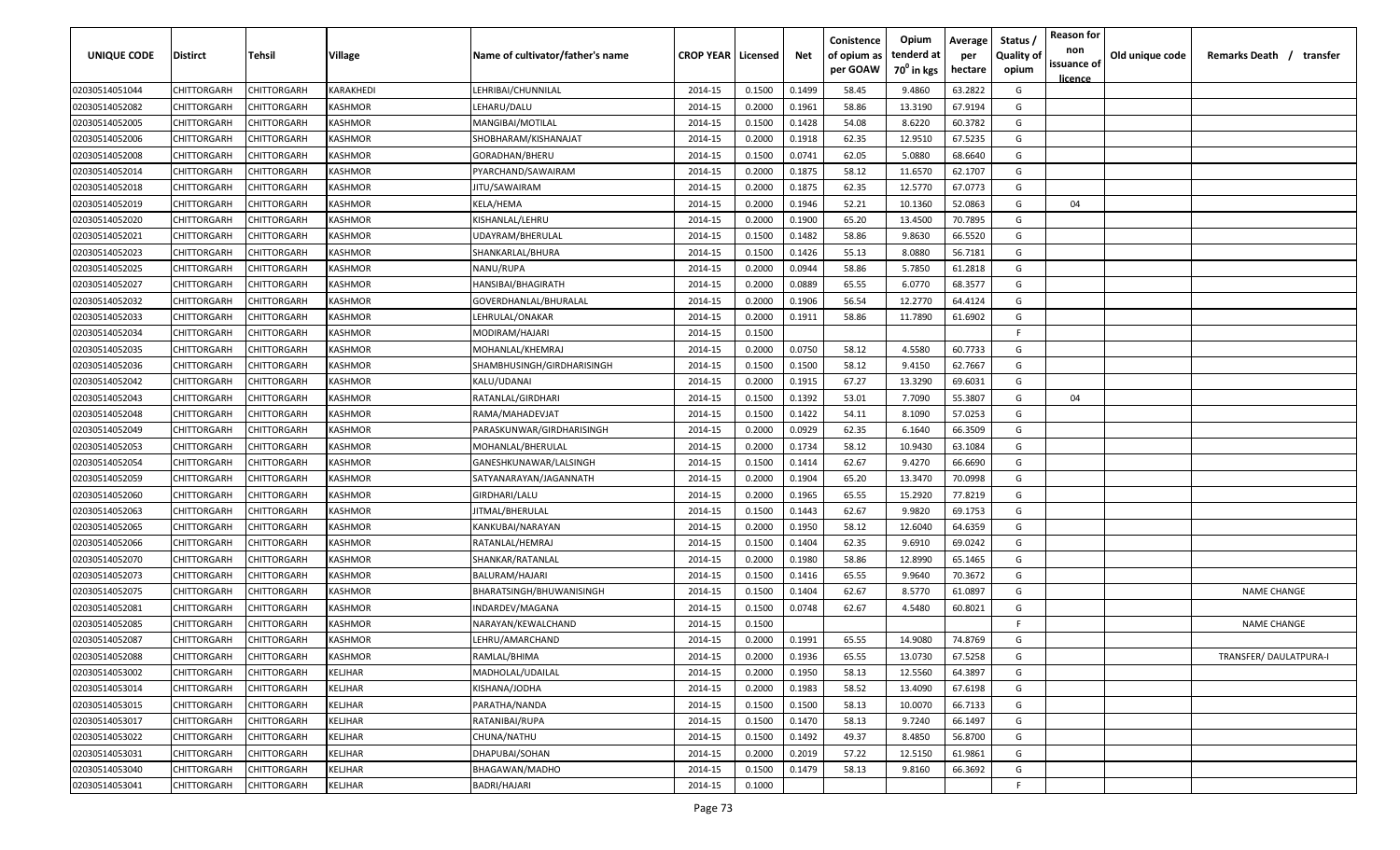| UNIQUE CODE    | Distirct    | Tehsil             | Village                 | Name of cultivator/father's name   | <b>CROP YEAR   Licensed</b> |        | Net    | Conistence<br>of opium as<br>per GOAW | Opium<br>tenderd at<br>$70^0$ in kgs | Average<br>per<br>hectare | Status /<br><b>Quality of</b><br>opium | <b>Reason for</b><br>non<br>issuance of | Old unique code | Remarks Death /<br>transfer |
|----------------|-------------|--------------------|-------------------------|------------------------------------|-----------------------------|--------|--------|---------------------------------------|--------------------------------------|---------------------------|----------------------------------------|-----------------------------------------|-----------------|-----------------------------|
| 02030514053043 | CHITTORGARH | CHITTORGARH        | KELJHAR                 | BHAGAWATILAL/ONKAR                 | 2014-15                     | 0.2000 | 0.1944 | 62.61                                 | 14.1950                              | 73.0195                   | G                                      | <u>licence</u>                          |                 |                             |
| 02030514053048 | CHITTORGARH | CHITTORGARH        | KELJHAR                 | SHOBHAGSINGH/NANDSINGH             | 2014-15                     | 0.2000 | 0.1964 | 55.16                                 | 12.1670                              | 61.9501                   | G                                      |                                         |                 |                             |
| 02030514053050 | CHITTORGARH | CHITTORGARH        | KELJHAR                 | <b>BALU/ONKAR</b>                  | 2014-15                     | 0.2000 | 0.1979 | 57.13                                 | 13.2700                              | 67.0541                   | G                                      |                                         |                 |                             |
| 02030514053051 | CHITTORGARH | CHITTORGARH        | KELJHAR                 | GANSHYAM/BHURA                     | 2014-15                     | 0.1500 | 0.1544 | 58.13                                 | 10.5880                              | 68.5751                   | G                                      |                                         |                 |                             |
| 02030514053056 | CHITTORGARH | CHITTORGARH        | KELJHAR                 | CHANKUNWAR/KISHANSINGH             | 2014-15                     | 0.1500 | 0.1470 | 62.61                                 | 10.3310                              | 70.2789                   | G                                      |                                         |                 |                             |
| 02030514053061 | CHITTORGARH | CHITTORGARH        | KELJHAR                 | NARAYAN/NARU                       | 2014-15                     | 0.1500 | 0.1512 | 59.54                                 | 9.8330                               | 65.0331                   | G                                      |                                         |                 |                             |
| 02030514053062 | CHITTORGARH | <b>CHITTORGARH</b> | KELJHAR                 | SAMPATLAL/HIRALAL                  | 2014-15                     | 0.2000 | 0.2023 | 57.10                                 | 12.5050                              | 61.8141                   | G                                      |                                         |                 |                             |
| 02030514053064 | CHITTORGARH | <b>CHITTORGARH</b> | KELJHAR                 | BHERU/UDA                          | 2014-15                     | 0.1500 | 0.1443 | 59.54                                 | 10.4110                              | 72.1483                   | G                                      |                                         |                 |                             |
| 02030514054063 | CHITTORGARH | CHITTORGARH        | KESHARPURA              | RAMNIWAS/DALCHAND                  | 2014-15                     | 0.1000 | 0.0975 | 53.58                                 | 4.9910                               | 51.1897                   | G                                      | 04                                      | 02030514117063  | TRANSFER                    |
| 02030514056004 | CHITTORGARH | CHITTORGARH        | KHERI CHARAN            | BHERU/BHAGANNATH                   | 2014-15                     | 0.1500 | 0.1460 | 56.99                                 | 9.4200                               | 64.5205                   | G                                      |                                         | 02030514058098  | <b>TRANSFER</b>             |
| 02030514057018 | CHITTORGARH | CHITTORGARH        | KHERPURA                | DHANNA/PRATAP                      | 2014-15                     | 0.2000 | 0.1908 | 62.75                                 | 13.4820                              | 70.6604                   | G                                      |                                         | 02030514042057  | <b>TRANSFER</b>             |
| 02030514057020 | CHITTORGARH | CHITTORGARH        | KHERPURA                | RAMCHANDRA/CHUNA                   | 2014-15                     | 0.2000 | 0.1926 | 56.41                                 | 11.8540                              | 61.5472                   | G                                      |                                         | 02030514042058  | TRANSFER                    |
| 02030514058008 | CHITTORGARH | CHITTORGARH        | KHOR                    | KHYALIBAI/KHEMA                    | 2014-15                     | 0.2000 | 0.1952 | 70.49                                 | 14.5810                              | 74.6977                   | G                                      |                                         |                 |                             |
| 02030514058018 | CHITTORGARH | CHITTORGARH        | KHOR                    | KHEMRAJ/SHRIRAM                    | 2014-15                     | 0.2000 | 0.1995 | 56.85                                 | 12.4010                              | 62.1604                   | G                                      |                                         |                 |                             |
| 02030514058037 | CHITTORGARH | CHITTORGARH        | KHOR                    | RAGHUNATHSINGH/DADMDCHAND          | 2014-15                     | 0.2000 | 0.1980 | 59.20                                 | 12.7280                              | 64.2828                   | G                                      |                                         |                 |                             |
| 02030514058069 | CHITTORGARH | CHITTORGARH        | <b>KHOR</b>             | GHISIBAI/NANDRAM                   | 2014-15                     | 0.1500 | 0.1500 | 65.24                                 | 10.1120                              | 67.4133                   | G                                      |                                         |                 |                             |
| 02030514058082 | CHITTORGARH | CHITTORGARH        | KHOR                    | BHERULAL/CHUNNILAL                 | 2014-15                     | 0.1500 | 0.1500 | 59.20                                 | 8.9390                               | 59.5933                   | G                                      |                                         |                 |                             |
| 02030514058085 | CHITTORGARH | CHITTORGARH        | <b>KHOR</b>             | CHATARBHUJ/KALURAM                 | 2014-15                     | 0.2000 | 0.1951 | 69.66                                 | 14.3500                              | 73.5520                   | G                                      |                                         |                 |                             |
| 02030514058088 | CHITTORGARH | CHITTORGARH        | KHOR                    | DADAMCHAND/KALURAM                 | 2014-15                     | 0.2000 | 0.2041 | 62.56                                 | 12.7000                              | 62.2244                   | G                                      |                                         |                 |                             |
| 02030514058089 | CHITTORGARH | CHITTORGARH        | KHOR                    | RAMNARAYAN/RAMRATAN                | 2014-15                     | 0.2000 | 0.1974 | 65.24                                 | 13.7000                              | 69.4022                   | G                                      |                                         |                 |                             |
| 02030514059001 | CHITTORGARH | CHITTORGARH        | KOTADI                  | SHANTIBAI/CHAGANLAL                | 2014-15                     | 0.2000 | 0.1951 | 63.25                                 | 12.7670                              | 65.4382                   | G                                      |                                         |                 |                             |
| 02030514059003 | CHITTORGARH | CHITTORGARH        | KOTADI                  | KESIBAI/UDA                        | 2014-15                     | 0.1500 | 0.1450 | 61.31                                 | 10.0550                              | 69.3448                   | G                                      |                                         |                 |                             |
| 02030514059006 | CHITTORGARH | CHITTORGARH        | KOTADI                  | RAMLAL/LAKHAMA                     | 2014-15                     | 0.1500 | 0.1470 | 61.31                                 | 9.8450                               | 66.9728                   | G                                      |                                         |                 |                             |
| 02030514059007 | CHITTORGARH | CHITTORGARH        | KOTADI                  | JAGGTHNATH/GOPI                    | 2014-15                     | 0.2000 | 0.1966 | 60.30                                 | 13.4640                              | 68.4842                   | G                                      |                                         |                 |                             |
| 02030514059008 | CHITTORGARH | <b>CHITTORGARH</b> | KOTADI                  | BHERU/UDA                          | 2014-15                     | 0.2000 | 0.1950 | 62.04                                 | 13.7290                              | 70.4051                   | G                                      |                                         |                 |                             |
| 02030514059009 | CHITTORGARH | CHITTORGARH        | KOTADI                  | DHAPUBAI/UDAIRAM                   | 2014-15                     | 0.1500 | 0.1500 | 56.54                                 | 9.7730                               | 65.1533                   | G                                      |                                         |                 |                             |
| 02030514059010 | CHITTORGARH | CHITTORGARH        | KOTADI                  | NANDA/GOPI                         | 2014-15                     | 0.2000 | 0.1998 | 60.04                                 | 13.7580                              | 68.8589                   | G                                      |                                         |                 |                             |
| 02030514059012 | CHITTORGARH | CHITTORGARH        | <b>COTADI</b>           | GHISU/SEWA                         | 2014-15                     | 0.2000 | 0.1960 | 57.52                                 | 12.1780                              | 62.1327                   | G                                      |                                         |                 |                             |
| 02030514059013 | CHITTORGARH | CHITTORGARH        | KOTADI                  | KHEMRAJ/VENA                       | 2014-15                     | 0.2000 | 0.1950 | 55.57                                 | 11.6620                              | 59.8051                   | G                                      |                                         |                 |                             |
| 02030514059014 | CHITTORGARH | CHITTORGARH        | KOTADI                  | NARAYANDAS/MADENDAS/NANAKHAYALIDAS | 2014-15                     | 0.1500 | 0.1466 | 61.08                                 | 10.1310                              | 69.1064                   | G                                      |                                         |                 |                             |
| 02030514071006 | CHITTORGARH | CHITTORGARH        | MISHRON KI PIPLI        | CHAMPALAL/MOTI                     | 2014-15                     | 0.2000 | 0.2030 | 68.59                                 | 14.6100                              | 71.9704                   | G                                      |                                         |                 |                             |
| 02030514071008 | CHITTORGARH | CHITTORGARH        | MISHRON KI PIPLI        | DALURAM/PYARA                      | 2014-15                     | 0.2000 | 0.2000 | 68.59                                 | 15.2070                              | 76.0350                   | G                                      |                                         |                 |                             |
| 02030514071011 | CHITTORGARH | CHITTORGARH        | MISHRON KI PIPLI        | BALU/MODA                          | 2014-15                     | 0.2000 | 0.1890 | 68.59                                 | 13.7570                              | 72.7884                   | G                                      |                                         |                 |                             |
| 02030514071017 | CHITTORGARH | CHITTORGARH        | MISHRON KI PIPLI        | MANGILAL/NARAYAN                   | 2014-15                     | 0.2000 | 0.1982 | 65.57                                 | 13.9290                              | 70.2775                   | G                                      |                                         |                 |                             |
| 02030514071046 | CHITTORGARH | <b>CHITTORGARH</b> | <b>MISHRON KI PIPLI</b> | RUPLAL/CHOTULAL                    | 2014-15                     | 0.2000 | 0.1896 | 68.59                                 | 13.9140                              | 73.3861                   | G                                      |                                         |                 |                             |
| 02030514071047 | CHITTORGARH | <b>CHITTORGARH</b> | <b>MISHRON KI PIPLI</b> | MANGILAL/UDAILAL                   | 2014-15                     | 0.2000 | 0.1904 | 65.57                                 | 12.8990                              | 67.7468                   | G                                      |                                         |                 |                             |
| 02030514078002 | CHITTORGARH | CHITTORGARH        | NETAWAL MAHARAJ         | BHERU/KISHANA                      | 2014-15                     | 0.1500 | 0.1488 | 57.02                                 | 9.4080                               | 63.2258                   | G                                      |                                         | 02030514078002  | TRANSFER                    |
| 02030514078029 | CHITTORGARH | <b>CHITTORGARH</b> | NETAWAL MAHARAJ         | BAGDIRAM/BHOLARAM                  | 2014-15                     | 0.1000 |        |                                       |                                      |                           | -F                                     |                                         | 02030514123050  | TRANSFER                    |
| 02030514078030 | CHITTORGARH | CHITTORGARH        | NETAWAL MAHARAJ         | RADHIBAI/BHAGAWAN                  | 2014-15                     | 0.1000 |        |                                       |                                      |                           | F.                                     |                                         | 02030514123047  | TRANSFER                    |
| 02030514078031 | CHITTORGARH | CHITTORGARH        | NETAWAL MAHARAJ         | KALU/PARTHA                        | 2014-15                     | 0.1500 | 0.1488 | 57.02                                 | 9.0340                               | 60.7124                   | G                                      |                                         | 02030514123048  | TRANSFER                    |
| 02030514080002 | CHITTORGARH | CHITTORGARH        | ODUND                   | HIRAGIRI/SURAJGIRI                 | 2014-15                     | 0.2000 | 0.1964 | 70.66                                 | 13.6070                              | 69.2821                   | G                                      |                                         |                 |                             |
| 02030514080005 | CHITTORGARH | CHITTORGARH        | ODUND                   | HAJARI/BHUWANAGUJAR                | 2014-15                     | 0.1500 | 0.1483 | 58.27                                 | 9.2900                               | 62.6433                   | G                                      |                                         |                 |                             |
| 02030514080010 | CHITTORGARH | CHITTORGARH        | ODUND                   | BALURAM/LEAHRU                     | 2014-15                     | 0.2000 | 0.2016 | 70.66                                 | 13.9300                              | 69.0972                   | G                                      |                                         |                 |                             |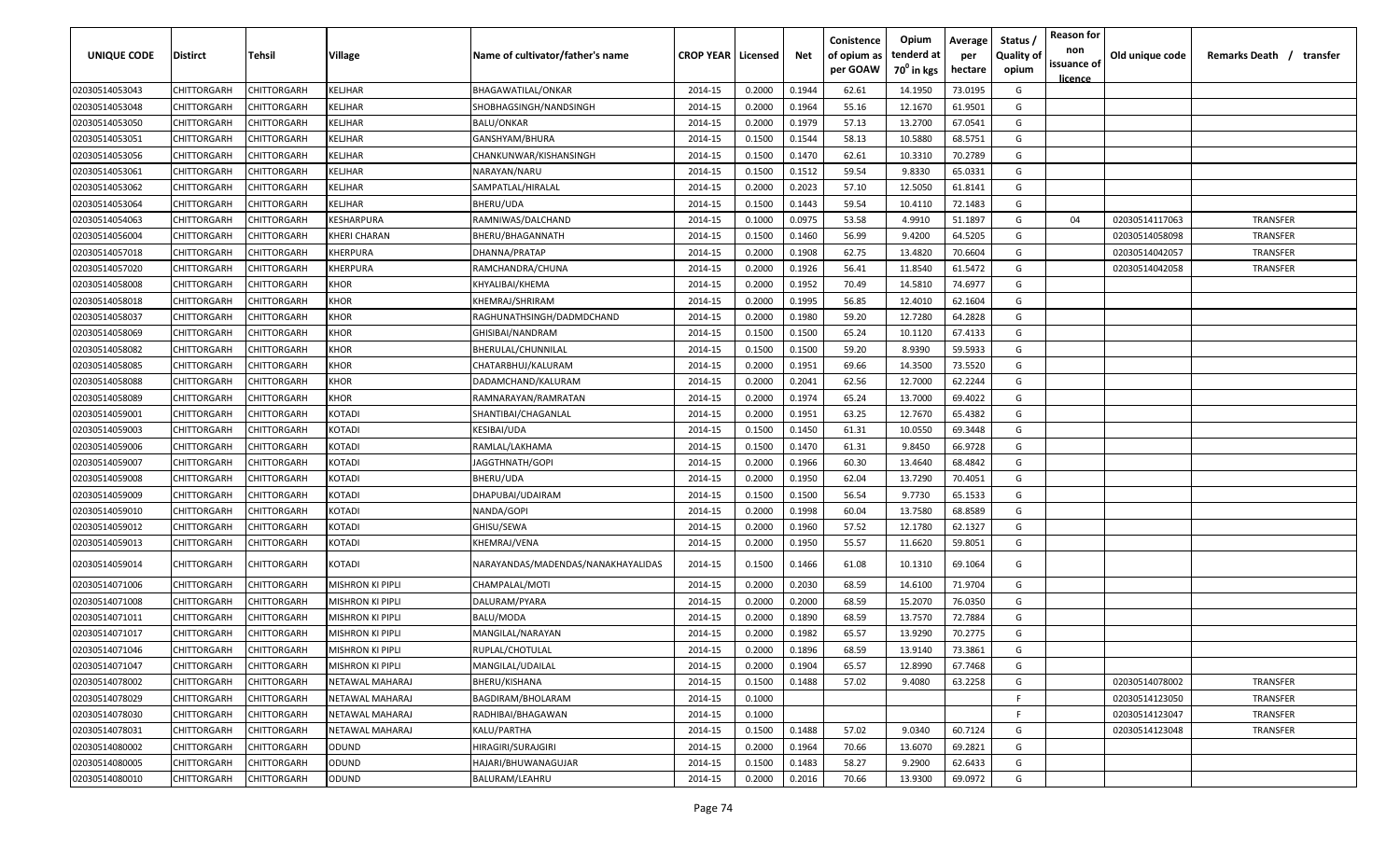| <b>UNIQUE CODE</b> | Distirct           | Tehsil             | Village | Name of cultivator/father's name | <b>CROP YEAR   Licensed</b> |        | Net    | Conistence<br>of opium as | Opium<br>tenderd at    | Average<br>per | Status /<br><b>Quality of</b> | <b>Reason for</b><br>non      | Old unique code | Remarks Death / transfer |
|--------------------|--------------------|--------------------|---------|----------------------------------|-----------------------------|--------|--------|---------------------------|------------------------|----------------|-------------------------------|-------------------------------|-----------------|--------------------------|
|                    |                    |                    |         |                                  |                             |        |        | per GOAW                  | 70 <sup>0</sup> in kgs | hectare        | opium                         | issuance of<br><u>licence</u> |                 |                          |
| 02030514080012     | CHITTORGARH        | CHITTORGARH        | ODUND   | DEVILAL/BHERU                    | 2014-15                     | 0.1500 | 0.1467 | 67.14                     | 9.6010                 | 65.4465        | G                             |                               |                 |                          |
| 02030514080013     | CHITTORGARH        | CHITTORGARH        | ODUND   | HAJARILAL/CHUNNAILAL             | 2014-15                     | 0.1500 | 0.0507 | 64.68                     | 3.1790                 | 62.7022        | G                             |                               |                 |                          |
| 02030514080015     | CHITTORGARH        | CHITTORGARH        | ODUND   | SHIVANATH/CHAINRAM               | 2014-15                     | 0.1500 | 0.1472 | 68.30                     | 9.8550                 | 66.9497        | G                             |                               |                 |                          |
| 02030514080017     | CHITTORGARH        | CHITTORGARH        | ODUND   | BHAGAWANLAL/SURAJMAL             | 2014-15                     | 0.2000 | 0.0702 | 64.27                     | 4.7100                 | 67.0940        | G                             |                               |                 |                          |
| 02030514080020     | CHITTORGARH        | CHITTORGARH        | ODUND   | RATANLAL/BHERUGUJAR              | 2014-15                     | 0.1500 | 0.1500 | 58.27                     | 8.7570                 | 58.3800        | G                             |                               |                 |                          |
| 02030514080023     | CHITTORGARH        | CHITTORGARH        | ODUND   | HAJARI/DOLA                      | 2014-15                     | 0.1500 | 0.1500 | 64.52                     | 9.9730                 | 66.4867        | G                             |                               |                 |                          |
| 02030514080027     | CHITTORGARH        | CHITTORGARH        | ODUND   | JANIBAI/SHANKARLAL               | 2014-15                     | 0.1500 | 0.1485 | 60.21                     | 8.6790                 | 58.4444        | G                             |                               |                 |                          |
| 02030514080034     | CHITTORGARH        | CHITTORGARH        | ODUND   | GORDHANLAL/RAMLAL                | 2014-15                     | 0.1500 | 0.1461 | 70.66                     | 10.4070                | 71.2320        | G                             |                               |                 |                          |
| 02030514080040     | CHITTORGARH        | CHITTORGARH        | ODUND   | BDAMIBAI/PARTHU                  | 2014-15                     | 0.2000 | 0.2020 | 64.64                     | 12.3550                | 61.1634        | G                             |                               |                 |                          |
| 02030514080041     | CHITTORGARH        | CHITTORGARH        | ODUND   | RATANLAL/KAJODIMAL               | 2014-15                     | 0.2000 | 0.2029 | 65.05                     | 13.4650                | 66.3627        | G                             |                               |                 |                          |
| 02030514080046     | CHITTORGARH        | CHITTORGARH        | ODUND   | KISHANLAL/RAGUNATH               | 2014-15                     | 0.1500 |        |                           |                        |                | F.                            |                               |                 |                          |
| 02030514080047     | CHITTORGARH        | CHITTORGARH        | ODUND   | UDAIRAM/GAHARIRAM                | 2014-15                     | 0.1500 |        |                           |                        |                | F.                            |                               |                 |                          |
| 02030514080049     | CHITTORGARH        | CHITTORGARH        | ODUND   | BADRILAL/GOPILAL                 | 2014-15                     | 0.2000 | 0.2008 | 70.66                     | 13.9600                | 69.5219        | G                             |                               |                 |                          |
| 02030514080052     | CHITTORGARH        | CHITTORGARH        | ODUND   | KAILASHGIR/HAJARIGIR             | 2014-15                     | 0.2000 | 0.2000 | 62.86                     | 12.2310                | 61.1550        | G                             |                               |                 |                          |
| 02030514080053     | CHITTORGARH        | CHITTORGARH        | ODUND   | KESHAWNATH/NANDA                 | 2014-15                     | 0.1500 | 0.1500 | 58.27                     | 8.5740                 | 57.1600        | G                             |                               |                 |                          |
| 02030514080056     | CHITTORGARH        | CHITTORGARH        | ODUND   | BADRILAL/NANURAM                 | 2014-15                     | 0.1500 | 0.1512 | 58.27                     | 8.6240                 | 57.0370        | G                             |                               |                 |                          |
| 02030514080059     | CHITTORGARH        | CHITTORGARH        | ODUND   | MANGILAL/MOHANLAL                | 2014-15                     | 0.1500 |        |                           |                        |                | -F.                           |                               |                 |                          |
| 02030514080061     | CHITTORGARH        | CHITTORGARH        | ODUND   | CHITAR/POKHER                    | 2014-15                     | 0.2000 |        |                           |                        |                | F                             |                               |                 |                          |
| 02030514080062     | CHITTORGARH        | CHITTORGARH        | ODUND   | RUPA/BHERU                       | 2014-15                     | 0.1500 | 0.1463 | 61.37                     | 9.2670                 | 63.3424        | G                             |                               |                 |                          |
| 02030514080063     | CHITTORGARH        | CHITTORGARH        | ODUND   | MOTILAL/SAVAIRAM                 | 2014-15                     | 0.1500 | 0.1460 | 61.37                     | 9.0040                 | 61.6712        | G                             |                               |                 |                          |
| 02030514080079     | CHITTORGARH        | CHITTORGARH        | ODUND   | GOPILAL/RODA                     | 2014-15                     | 0.2000 | 0.1995 | 61.37                     | 10.9680                | 54.9774        | G                             | 04                            |                 |                          |
| 02030514080086     | CHITTORGARH        | CHITTORGARH        | ODUND   | OMPRAKASH/MOTILAL                | 2014-15                     | 0.1500 | 0.1500 | 53.29                     | 7.8950                 | 52.6333        | G                             | 04                            |                 |                          |
| 02030514080087     | CHITTORGARH        | CHITTORGARH        | ODUND   | GANESH/LAKHMA                    | 2014-15                     | 0.1500 | 0.1510 | 55.34                     | 8.0010                 | 52.9868        | G                             | 04                            |                 |                          |
| 02030514080093     | CHITTORGARH        | CHITTORGARH        | ODUND   | NARAYANIBAI/GOKAL                | 2014-15                     | 0.1500 | 0.1500 | 61.37                     | 9.4250                 | 62.8333        | G                             |                               |                 |                          |
| 02030514080094     | CHITTORGARH        | CHITTORGARH        | ODUND   | SHANKAR/GOKAL                    | 2014-15                     | 0.1500 | 0.1500 | 59.82                     | 9.0840                 | 60.5600        | G                             |                               |                 |                          |
| 02030514080097     | CHITTORGARH        | CHITTORGARH        | ODUND   | PARTHU/RAMA                      | 2014-15                     | 0.2000 |        |                           |                        |                | -F.                           |                               |                 |                          |
| 02030514080101     | CHITTORGARH        | CHITTORGARH        | ODUND   | DAYARAM/LALU                     | 2014-15                     | 0.1500 | 0.1500 | 51.04                     | 7.5830                 | 50.5533        | G                             | 04                            |                 |                          |
| 02030514080104     | CHITTORGARH        | CHITTORGARH        | ODUND   | SOSERBAI/NEMICHAND               | 2014-15                     | 0.2000 |        |                           |                        |                | -F.                           |                               |                 |                          |
| 02030514080110     | CHITTORGARH        | CHITTORGARH        | ODUND   | PRABHU/DALLA                     | 2014-15                     | 0.2000 |        |                           |                        |                | F.                            |                               |                 |                          |
| 02030514080111     | CHITTORGARH        | CHITTORGARH        | ODUND   | LEHRU/BHUWANA                    | 2014-15                     | 0.2000 | 0.1901 | 61.56                     | 11.6440                | 61.2520        | G                             |                               |                 |                          |
| 02030514080113     | CHITTORGARH        | CHITTORGARH        | ODUND   | KISHANLAL/MOTIRAM                | 2014-15                     | 0.1500 | 0.1500 | 49.48                     | 7.7820                 | 51.8800        | G                             | 04                            |                 |                          |
| 02030514080115     | CHITTORGARH        | CHITTORGARH        | ODUND   | DEVILAL/KHEMRAJ                  | 2014-15                     | 0.1500 | 0.1500 | 53.57                     | 7.9360                 | 52.9067        | G                             | 04                            |                 |                          |
| 02030514080119     | CHITTORGARH        | CHITTORGARH        | ODUND   | PRABHUDI/AMBALAL                 | 2014-15                     | 0.2000 | 0.1990 | 61.56                     | 11.4410                | 57.4925        | G                             |                               |                 |                          |
| 02030514080123     | CHITTORGARH        | CHITTORGARH        | ODUND   | SHAMBHUGIRI/PRATAPGIRI           | 2014-15                     | 0.1500 | 0.1495 | 61.12                     | 9.2990                 | 62.2007        | G                             |                               |                 |                          |
| 02030514083002     | CHITTORGARH        | CHITTORGARH        | PAL     | GULAB/RAMSUKH                    | 2014-15                     | 0.2000 | 0.1932 | 61.18                     | 13.9140                | 72.0186        | G                             |                               |                 |                          |
| 02030514083003     | <b>CHITTORGARH</b> | <b>CHITTORGARH</b> | PAL     | GIDHARI/JAGGANNATH               | 2014-15                     | 0.2000 | 0.1938 | 61.25                     | 13.1600                | 67.9051        | G                             |                               |                 |                          |
| 02030514083014     | <b>CHITTORGARH</b> | CHITTORGARH        | PAL     | BHERU/HEMA                       | 2014-15                     | 0.2000 | 0.1934 | 67.17                     | 13.9710                | 72.2389        | G                             |                               |                 |                          |
| 02030514083015     | <b>CHITTORGARH</b> | <b>CHITTORGARH</b> | PAL     | NANDLAL/MOHAN                    | 2014-15                     | 0.2000 | 0.1938 | 64.56                     | 14.5350                | 75.0000        | G                             |                               |                 |                          |
| 02030514083017     | <b>CHITTORGARH</b> | CHITTORGARH        | PAL     | CHANDIBAI/BHUVANA                | 2014-15                     | 0.2000 | 0.1991 | 64.56                     | 14.3420                | 72.0342        | G                             |                               |                 |                          |
| 02030514083018     | CHITTORGARH        | CHITTORGARH        | PAL     | GIRDHARI/JODHA                   | 2014-15                     | 0.2000 | 0.1895 | 61.18                     | 12.9000                | 68.0739        | G                             |                               |                 |                          |
| 02030514083021     | CHITTORGARH        | CHITTORGARH        | PAL     | HANGAMIBAI/DEVILAL               | 2014-15                     | 0.1500 |        |                           |                        |                | F.                            |                               |                 |                          |
| 02030514083022     | CHITTORGARH        | CHITTORGARH        | PAL     | MOHAN/BHUWANA                    | 2014-15                     | 0.2000 | 0.2013 | 64.56                     | 14.4710                | 71.8877        | G                             |                               |                 |                          |
| 02030514083027     | CHITTORGARH        | CHITTORGARH        | PAL     | SHANKAR/MADHAVLAL                | 2014-15                     | 0.2000 | 0.1911 | 70.16                     | 15.3950                | 80.5599        | G                             |                               |                 |                          |
| 02030514083028     | <b>CHITTORGARH</b> | CHITTORGARH        | PAL     | DALU/HEERA                       | 2014-15                     | 0.2000 | 0.1972 | 65.60                     | 14.7510                | 74.8022        | G                             |                               |                 |                          |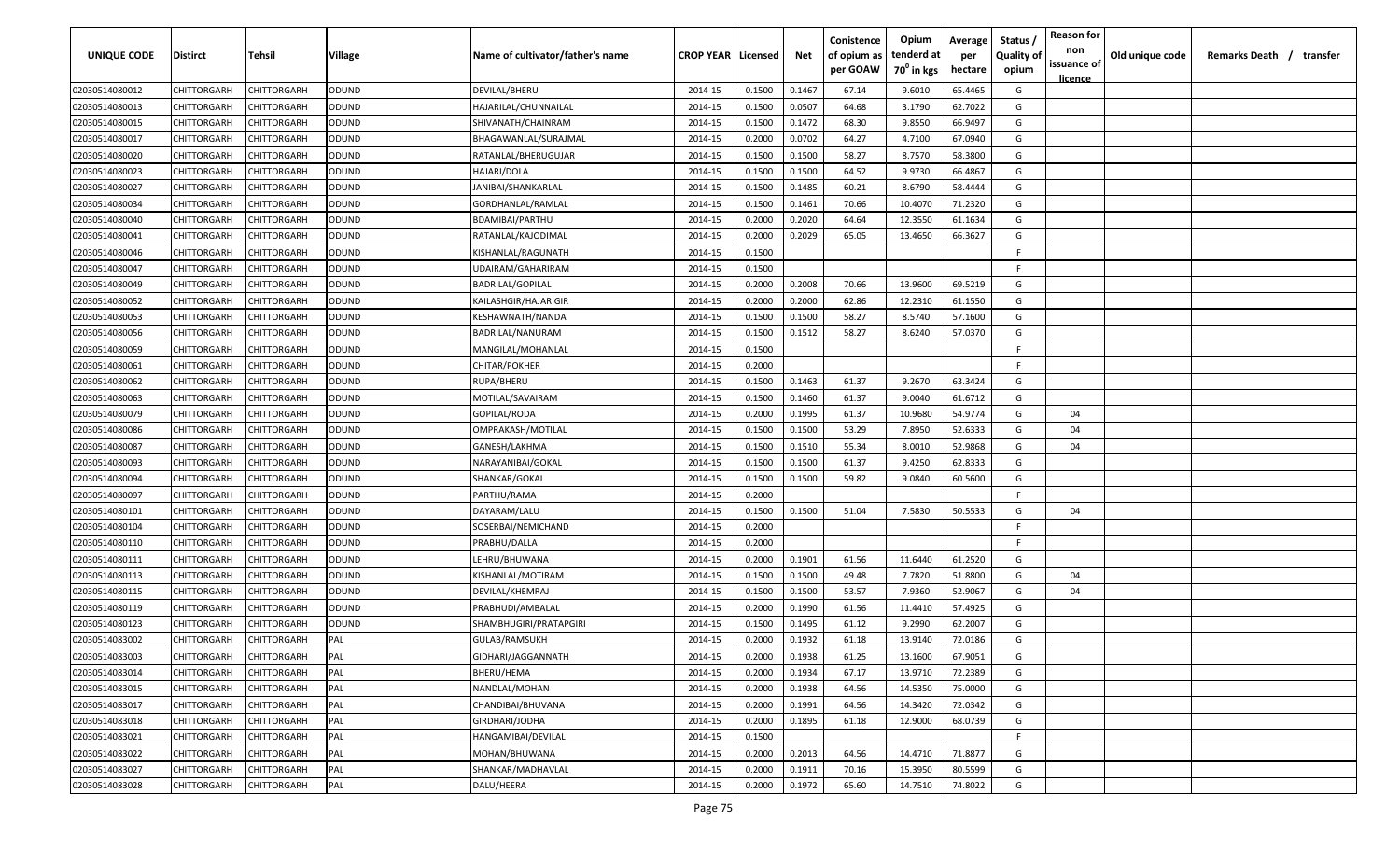| UNIQUE CODE    | Distirct           | Tehsil             | Village        | Name of cultivator/father's name | <b>CROP YEAR   Licensed</b> |        | Net    | Conistence<br>of opium as | Opium<br>tenderd at | Average<br>per | Status /<br><b>Quality of</b> | <b>Reason for</b><br>non<br>issuance of | Old unique code | Remarks Death /<br>transfer |
|----------------|--------------------|--------------------|----------------|----------------------------------|-----------------------------|--------|--------|---------------------------|---------------------|----------------|-------------------------------|-----------------------------------------|-----------------|-----------------------------|
|                |                    |                    |                |                                  |                             |        |        | per GOAW                  | $70^0$ in kgs       | hectare        | opium                         | <u>licence</u>                          |                 |                             |
| 02030514083033 | CHITTORGARH        | CHITTORGARH        | PAL            | KAMLABAI/DALU                    | 2014-15                     | 0.2000 | 0.1976 | 65.53                     | 14.4730             | 73.2439        | G                             |                                         |                 |                             |
| 02030514083034 | CHITTORGARH        | CHITTORGARH        | PAL            | SUDIBAI/PEMA                     | 2014-15                     | 0.2000 | 0.1980 | 62.14                     | 13.9820             | 70.6162        | G                             |                                         |                 |                             |
| 02030514083035 | CHITTORGARH        | CHITTORGARH        | PAL            | RATAN/GIRDHARI                   | 2014-15                     | 0.2000 | 0.1988 | 65.87                     | 14.5010             | 72.9427        | G                             |                                         |                 |                             |
| 02030514083037 | CHITTORGARH        | CHITTORGARH        | PAL            | NARAYAN/AMRA                     | 2014-15                     | 0.1500 | 0.1535 | 65.60                     | 11.2550             | 73.3225        | G                             |                                         |                 |                             |
| 02030514083039 | CHITTORGARH        | CHITTORGARH        | PAL            | ONKAR/CHHOGA                     | 2014-15                     | 0.2000 | 0.1943 | 61.18                     | 13.7390             | 70.7102        | G                             |                                         |                 |                             |
| 02030514083043 | CHITTORGARH        | CHITTORGARH        | PAL            | KISHAN/BALU                      | 2014-15                     | 0.2000 | 0.1960 | 67.17                     | 15.3050             | 78.0867        | G                             |                                         |                 |                             |
| 02030514083045 | CHITTORGARH        | <b>CHITTORGARH</b> | PAL            | MANGILAL/GIRDHARI                | 2014-15                     | 0.2000 | 0.1915 | 65.87                     | 13.7480             | 71.7911        | G                             |                                         |                 |                             |
| 02030514083051 | CHITTORGARH        | <b>CHITTORGARH</b> | PAL            | NANA/JODHA                       | 2014-15                     | 0.2000 | 0.1947 | 61.18                     | 13.3900             | 68.7725        | G                             |                                         |                 |                             |
| 02030514083054 | CHITTORGARH        | CHITTORGARH        | PAL            | GHISIBAI/NOLA                    | 2014-15                     | 0.2000 | 0.1933 | 58.11                     | 12.4360             | 64.3352        | G                             |                                         |                 |                             |
| 02030514083056 | CHITTORGARH        | CHITTORGARH        | PAL            | CHANDIBAI/MOHAN                  | 2014-15                     | 0.2000 | 0.1958 | 65.60                     | 14.2260             | 72.6558        | G                             |                                         |                 |                             |
| 02030514083057 | CHITTORGARH        | CHITTORGARH        | PAL            | LEHRU/LAXMAN                     | 2014-15                     | 0.2000 | 0.1941 | 64.56                     | 13.8530             | 71.3704        | G                             |                                         |                 |                             |
| 02030514083061 | CHITTORGARH        | CHITTORGARH        | PAL            | BHAGAWANIBAI/SHANKAR             | 2014-15                     | 0.2000 | 0.1970 | 58.90                     | 13.3530             | 67.7817        | G                             |                                         |                 |                             |
| 02030514083064 | CHITTORGARH        | CHITTORGARH        | PAL            | NANDUBAI/PARTHVIRAJ              | 2014-15                     | 0.1500 | 0.1502 | 65.35                     | 11.5860             | 77.1372        | G                             |                                         |                 |                             |
| 02030514083067 | CHITTORGARH        | CHITTORGARH        | PAL            | ONKARLAL/NAHARSINGH              | 2014-15                     | 0.1500 | 0.1457 | 59.55                     | 9.9790              | 68.4900        | G                             |                                         |                 |                             |
| 02030514083068 | CHITTORGARH        | CHITTORGARH        | PAL            | SHAMBHU/HEERA                    | 2014-15                     | 0.2000 | 0.1986 | 62.55                     | 13.5380             | 68.1672        | G                             |                                         |                 |                             |
| 02030514083069 | CHITTORGARH        | CHITTORGARH        | PAL            | MOHAN/GULLA                      | 2014-15                     | 0.2000 | 0.1980 | 62.14                     | 13.5020             | 68.1919        | G                             |                                         |                 |                             |
| 02030514083071 | CHITTORGARH        | CHITTORGARH        | PAL            | KALU/UDA                         | 2014-15                     | 0.2000 | 0.2050 | 58.11                     | 13.4650             | 65.6829        | G                             |                                         |                 |                             |
| 02030514083075 | CHITTORGARH        | CHITTORGARH        | PAL            | MANGILAL/GOPI                    | 2014-15                     | 0.2000 | 0.1998 | 62.14                     | 13.5820             | 67.9780        | G                             |                                         |                 |                             |
| 02030514083083 | CHITTORGARH        | CHITTORGARH        | PAL            | RAMLAL/BALUJI                    | 2014-15                     | 0.1500 | 0.1452 | 67.17                     | 10.8820             | 74.9449        | G                             |                                         |                 |                             |
| 02030514083086 | CHITTORGARH        | CHITTORGARH        | PAL            | MOHAN/JITU                       | 2014-15                     | 0.2000 | 0.1995 | 64.12                     | 14.0880             | 70.6165        | G                             |                                         | 02030515013087  | <b>TRANSFER</b>             |
| 02030514083127 | CHITTORGARH        | CHITTORGARH        | PAL            | NARULAL/GOPI                     | 2014-15                     | 0.2000 | 0.1890 | 65.60                     | 14.3850             | 76.1111        | G                             |                                         |                 |                             |
| 02030514083129 | CHITTORGARH        | CHITTORGARH        | PAL            | NARAYAN/NANA                     | 2014-15                     | 0.2000 | 0.1947 | 65.87                     | 13.9270             | 71.5306        | G                             |                                         |                 |                             |
| 02030514083131 | CHITTORGARH        | CHITTORGARH        | PAL            | BHERU/BHURA                      | 2014-15                     | 0.2000 | 0.1952 | 61.18                     | 13.4070             | 68.6834        | G                             |                                         |                 |                             |
| 02030514083088 | CHITTORGARH        | CHITTORGARH        | PAL            | MANGIBAI/KALU                    | 2014-15                     | 0.2000 | 0.1974 | 60.49                     | 13.5240             | 68.5106        | G                             |                                         |                 |                             |
| 02030514083136 | CHITTORGARH        | CHITTORGARH        | PAL            | LALARAM/KUKA                     | 2014-15                     | 0.1500 | 0.1458 | 58.11                     | 9.5130              | 65.2469        | G                             |                                         |                 |                             |
| 02030514083137 | CHITTORGARH        | CHITTORGARH        | PAL            | SHANKARLAL/HARLAL                | 2014-15                     | 0.2000 | 0.2004 | 58.11                     | 12.0200             | 59.9800        | G                             |                                         |                 |                             |
| 02030514083138 | CHITTORGARH        | CHITTORGARH        | PAL            | MANGIKUNWAR/KISHANSINGH          | 2014-15                     | 0.2000 | 0.1911 | 65.60                     | 14.1230             | 73.9037        | G                             |                                         |                 |                             |
| 02030514083154 | CHITTORGARH        | CHITTORGARH        | PAL            | NANDA/BHUWANA                    | 2014-15                     | 0.1500 | 0.1472 | 65.87                     | 11.1700             | 75.8832        | G                             |                                         |                 |                             |
| 02030514083157 | <b>CHITTORGARH</b> | CHITTORGARH        | PAL            | NANDUBAI/CHOGA                   | 2014-15                     | 0.1500 | 0.1525 | 57.17                     | 10.3400             | 67.8033        | G                             |                                         |                 |                             |
| 02030514083160 | CHITTORGARH        | CHITTORGARH        | PAL            | DALU/CHHOGA                      | 2014-15                     | 0.2000 | 0.1925 | 59.47                     | 12.9980             | 67.5221        | G                             |                                         |                 |                             |
| 02030514083164 | CHITTORGARH        | CHITTORGARH        | PAL            | PARSKUVAR/HARISHSINGH            | 2014-15                     | 0.2000 | 0.2014 | 65.87                     | 14.6230             | 72.6068        | G                             |                                         |                 |                             |
| 02030514083170 | CHITTORGARH        | <b>CHITTORGARH</b> | PAL            | DHANNA/GHISA                     | 2014-15                     | 0.2000 | 0.1972 | 58.11                     | 12.7010             | 64.4067        | G                             |                                         |                 |                             |
| 02030514083176 | CHITTORGARH        | <b>CHITTORGARH</b> | PAL            | BHERULAL/HARLAL                  | 2014-15                     | 0.2000 | 0.1972 | 61.00                     | 13.6900             | 69.4219        | G                             |                                         |                 |                             |
| 02030514083182 | CHITTORGARH        | CHITTORGARH        | PAL            | NANIBAI/BHERULAL                 | 2014-15                     | 0.2000 | 0.2007 | 62.14                     | 13.1120             | 65.3313        | G                             |                                         |                 |                             |
| 02030514084001 | CHITTORGARH        | CHITTORGARH        | PAL KA KHEDA A | SOHANIBAI/WARDICHAND             | 2014-15                     | 0.2000 | 0.1955 | 68.59                     | 14.8740             | 76.0818        | G                             |                                         |                 |                             |
| 02030514084002 | CHITTORGARH        | <b>CHITTORGARH</b> | PAL KA KHEDA A | SHIVLAL/MADHO                    | 2014-15                     | 0.2000 | 0.1963 | 65.57                     | 14.0410             | 71.5283        | G                             |                                         |                 |                             |
| 02030514084003 | CHITTORGARH        | CHITTORGARH        | PAL KA KHEDA A | <b>BALIBAI/PARATHU</b>           | 2014-15                     | 0.2000 | 0.1992 | 61.19                     | 13.4090             | 67.3143        | G                             |                                         |                 |                             |
| 02030514084004 | CHITTORGARH        | CHITTORGARH        | PAL KA KHEDA A | BHERU/SADULJIGUJAR               | 2014-15                     | 0.2000 | 0.1992 | 65.57                     | 14.5100             | 72.8414        | G                             |                                         |                 |                             |
| 02030514084005 | CHITTORGARH        | CHITTORGARH        | PAL KA KHEDA A | <b>FULIBAI/MANGILAL</b>          | 2014-15                     | 0.2000 | 0.1892 | 65.54                     | 13.8100             | 72.9915        | G                             |                                         |                 |                             |
| 02030514084007 | CHITTORGARH        | CHITTORGARH        | PAL KA KHEDA A | GIRDHARI/KHURJIJAT               | 2014-15                     | 0.2000 | 0.1872 | 60.31                     | 12.2430             | 65.4006        | G                             |                                         |                 |                             |
| 02030514084008 | CHITTORGARH        | CHITTORGARH        | PAL KA KHEDA A | BHAGAWANLAL/NARAYAN              | 2014-15                     | 0.2000 | 0.1969 | 61.81                     | 13.0070             | 66.0589        | G                             |                                         |                 |                             |
| 02030514084009 | CHITTORGARH        | CHITTORGARH        | PAL KA KHEDA B | KHEMA/TULSA                      | 2014-15                     | 0.2000 | 0.1977 | 58.53                     | 13.1020             | 66.2721        | G                             |                                         |                 |                             |
| 02030514084010 | CHITTORGARH        | CHITTORGARH        | PAL KA KHEDA A | CHUNNILAL/GANGA                  | 2014-15                     | 0.2000 | 0.2003 | 60.35                     | 13.4490             | 67.1443        | G                             |                                         |                 |                             |
| 02030514084012 | CHITTORGARH        | CHITTORGARH        | PAL KA KHEDA A | GULABIBAI/NOJIRAM                | 2014-15                     | 0.2000 | 0.1889 | 56.59                     | 12.6600             | 67.0196        | G                             |                                         |                 |                             |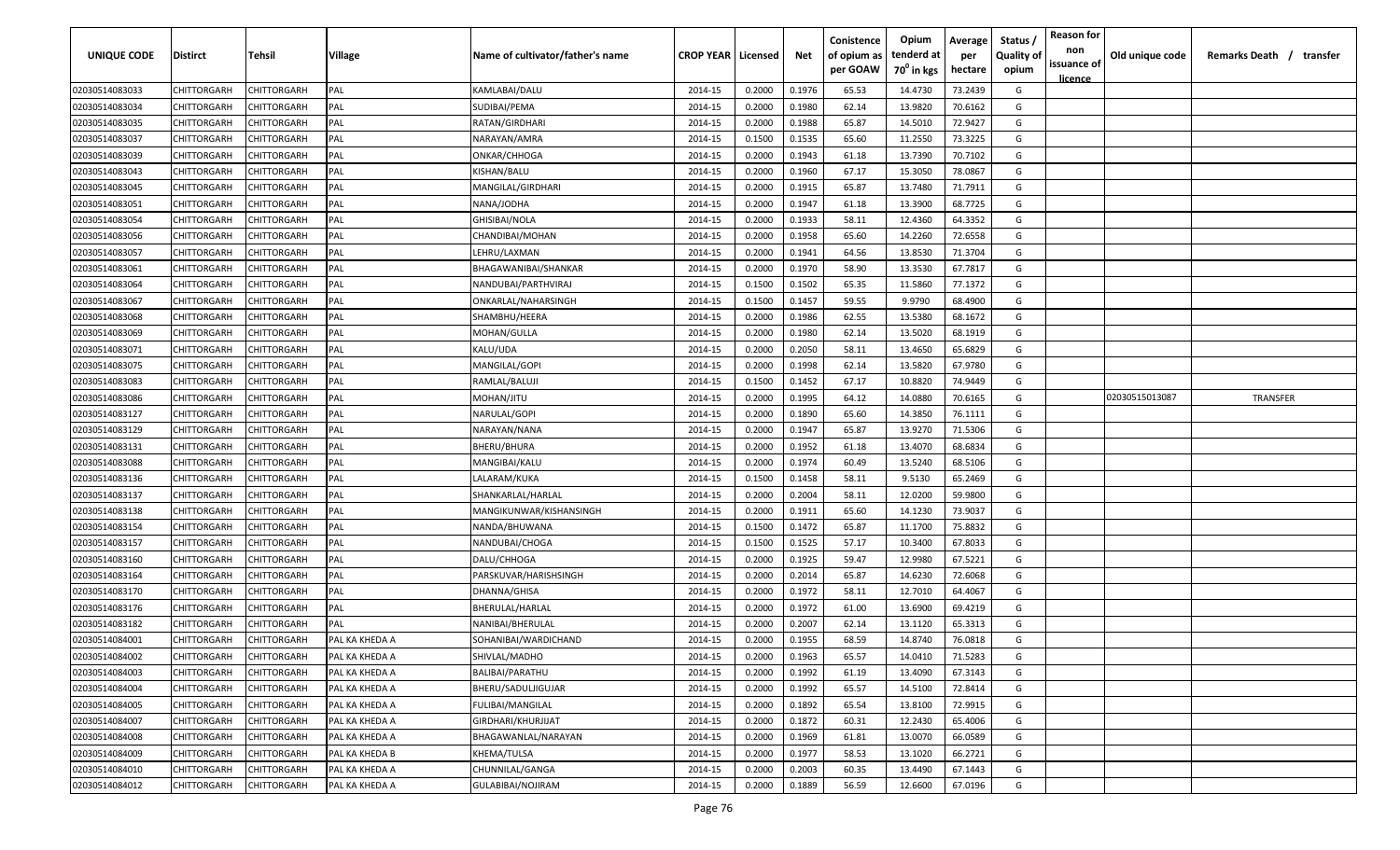| UNIQUE CODE    | Distirct           | Tehsil             | Village        | Name of cultivator/father's name | <b>CROP YEAR   Licensed</b> |        | Net    | Conistence<br>of opium as | Opium<br>tenderd at    | Average<br>per | Status /<br><b>Quality of</b> | <b>Reason for</b><br>non | Old unique code | Remarks Death / transfer |
|----------------|--------------------|--------------------|----------------|----------------------------------|-----------------------------|--------|--------|---------------------------|------------------------|----------------|-------------------------------|--------------------------|-----------------|--------------------------|
|                |                    |                    |                |                                  |                             |        |        | per GOAW                  | 70 <sup>0</sup> in kgs | hectare        | opium                         | issuance of              |                 |                          |
| 02030514084013 | CHITTORGARH        | CHITTORGARH        | PAL KA KHEDA A | BHANWARLAL/GANGARAMGUJAR         | 2014-15                     | 0.2000 | 0.1925 | 65.53                     | 13.9200                | 72.3117        | G                             | <u>licence</u>           |                 |                          |
| 02030514084016 | CHITTORGARH        | CHITTORGARH        | PAL KA KHEDA A | KANKUBAI/NARAYAN                 | 2014-15                     | 0.2000 | 0.1901 | 55.90                     | 11.8750                | 62.4671        | G                             |                          |                 |                          |
| 02030514084017 | CHITTORGARH        | CHITTORGARH        | PAL KA KHEDA A | PRABHU/JAGGA                     | 2014-15                     | 0.2000 | 0.1999 | 62.67                     | 13.6980                | 68.5243        | G                             |                          |                 |                          |
| 02030514084020 | CHITTORGARH        | CHITTORGARH        | PAL KA KHEDA B | SHIVLAL/BHOLAJIJAT               | 2014-15                     | 0.2000 | 0.1909 | 58.53                     | 12.7600                | 66.8413        | G                             |                          |                 |                          |
| 02030514084021 | CHITTORGARH        | CHITTORGARH        | PAL KA KHEDA A | CHAUBAI/MADHO                    | 2014-15                     | 0.1500 | 0.1518 | 65.53                     | 11.4490                | 75.4216        | G                             |                          |                 |                          |
| 02030514084023 | CHITTORGARH        | CHITTORGARH        | PAL KA KHEDA A | NOJIBAI/KANA                     | 2014-15                     | 0.2000 | 0.2061 | 63.19                     | 14.3170                | 69.4663        | G                             |                          |                 |                          |
| 02030514084024 | CHITTORGARH        | CHITTORGARH        | PAL KA KHEDA A | SHANKAR/RUPA                     | 2014-15                     | 0.2000 | 0.1919 | 62.58                     | 13.7680                | 71.7457        | G                             |                          |                 |                          |
| 02030514084025 | CHITTORGARH        | CHITTORGARH        | PAL KA KHEDA A | MOHANIBAI/SHANKARNATH            | 2014-15                     | 0.2000 | 0.1950 | 63.19                     | 13.4780                | 69.1179        | G                             |                          |                 |                          |
| 02030514084028 | CHITTORGARH        | CHITTORGARH        | PAL KA KHEDA A | NANALAL/BHAGGAJI                 | 2014-15                     | 0.2000 | 0.1973 | 65.54                     | 14.5870                | 73.9331        | G                             |                          |                 |                          |
| 02030514084030 | CHITTORGARH        | CHITTORGARH        | PAL KA KHEDA A | BHAGAWANIBAI/MADHU               | 2014-15                     | 0.2000 | 0.1922 | 62.55                     | 13.7430                | 71.5036        | G                             |                          |                 |                          |
| 02030514084032 | CHITTORGARH        | CHITTORGARH        | PAL KA KHEDA A | UDIBAI/HIRA                      | 2014-15                     | 0.2000 | 0.1940 | 56.25                     | 12.5840                | 64.8660        | G                             |                          |                 |                          |
| 02030514084033 | CHITTORGARH        | CHITTORGARH        | PAL KA KHEDA A | BHERULAL/NARAYAN                 | 2014-15                     | 0.2000 | 0.2000 | 61.81                     | 13.3690                | 66.8450        | G                             |                          |                 |                          |
| 02030514084034 | CHITTORGARH        | CHITTORGARH        | PAL KA KHEDA A | CHUNANATH/DEVANATH               | 2014-15                     | 0.2000 |        |                           |                        |                | -F.                           |                          |                 |                          |
| 02030514084035 | CHITTORGARH        | CHITTORGARH        | PAL KA KHEDA A | FEFIBAI/GHISA                    | 2014-15                     | 0.2000 | 0.1975 | 56.01                     | 12.2420                | 61.9848        | G                             |                          |                 |                          |
| 02030514084036 | CHITTORGARH        | CHITTORGARH        | PAL KA KHEDA A | PRABHU/DEVA                      | 2014-15                     | 0.2000 | 0.1939 | 58.91                     | 12.0930                | 62.3672        | G                             |                          |                 |                          |
| 02030514084037 | CHITTORGARH        | CHITTORGARH        | PAL KA KHEDA A | BHERULAL/GIRDHARI                | 2014-15                     | 0.2000 | 0.1974 | 63.16                     | 13.2820                | 67.2847        | G                             |                          |                 |                          |
| 02030514084039 | CHITTORGARH        | CHITTORGARH        | PAL KA KHEDA A | NANANATH/CHHOGANATH              | 2014-15                     | 0.2000 | 0.1932 | 61.19                     | 12.6490                | 65.4710        | G                             |                          |                 |                          |
| 02030514084045 | CHITTORGARH        | CHITTORGARH        | PAL KA KHEDA A | NANA/RAMABHIL                    | 2014-15                     | 0.2000 | 0.1835 | 54.38                     | 11.1950                | 61.0082        | G                             |                          |                 |                          |
| 02030514084046 | CHITTORGARH        | CHITTORGARH        | PAL KA KHEDA A | PRABHU/RAMCHAND                  | 2014-15                     | 0.2000 | 0.1993 | 65.54                     | 15.0090                | 75.3086        | G                             |                          |                 |                          |
| 02030514084048 | CHITTORGARH        | CHITTORGARH        | PAL KA KHEDA A | PRABHU/MITTHU                    | 2014-15                     | 0.2000 | 0.1914 | 56.69                     | 11.5570                | 60.3814        | G                             |                          |                 |                          |
| 02030514084051 | CHITTORGARH        | CHITTORGARH        | PAL KA KHEDA A | DHAPUBAI/GANGARAM                | 2014-15                     | 0.2000 | 0.1862 | 61.81                     | 12.7240                | 68.3351        | G                             |                          |                 |                          |
| 02030514084052 | CHITTORGARH        | CHITTORGARH        | PAL KA KHEDA A | NOJIBAI/TULSIRAM                 | 2014-15                     | 0.1500 | 0.1399 | 58.29                     | 9.3430                 | 66.7834        | G                             |                          |                 |                          |
| 02030514084053 | CHITTORGARH        | CHITTORGARH        | PAL KA KHEDA A | NANA/AMARCHAND                   | 2014-15                     | 0.2000 |        |                           |                        |                | -F.                           |                          |                 |                          |
| 02030514084055 | CHITTORGARH        | CHITTORGARH        | PAL KA KHEDA A | MANGU/GOPINATH                   | 2014-15                     | 0.2000 |        |                           |                        |                | -F.                           |                          |                 |                          |
| 02030514084056 | CHITTORGARH        | CHITTORGARH        | PAL KA KHEDA A | MADHU/GHISA                      | 2014-15                     | 0.2000 | 0.2000 | 61.19                     | 13.6540                | 68.2700        | G                             |                          |                 |                          |
| 02030514084057 | CHITTORGARH        | CHITTORGARH        | PAL KA KHEDA A | MANGU/GHASU                      | 2014-15                     | 0.2000 | 0.1972 | 68.59                     | 15.2170                | 77.1653        | G                             |                          |                 |                          |
| 02030514084058 | CHITTORGARH        | CHITTORGARH        | PAL KA KHEDA A | MADHU/BHERU                      | 2014-15                     | 0.2000 | 0.1959 | 62.55                     | 13.6270                | 69.5610        | G                             |                          |                 |                          |
| 02030514084060 | CHITTORGARH        | CHITTORGARH        | PAL KA KHEDA A | BHERU/JIWA                       | 2014-15                     | 0.2000 | 0.1953 | 61.19                     | 13.3830                | 68.5253        | G                             |                          |                 |                          |
| 02030514084062 | CHITTORGARH        | CHITTORGARH        | PAL KA KHEDA A | MANGU/SARDUL                     | 2014-15                     | 0.2000 | 0.1980 | 56.40                     | 12.8030                | 64.6616        | G                             |                          |                 |                          |
| 02030514084069 | CHITTORGARH        | CHITTORGARH        | PAL KA KHEDA A | MANGU/HIRA                       | 2014-15                     | 0.2000 | 0.2013 | 61.81                     | 13.7310                | 68.2116        | G                             |                          |                 |                          |
| 02030514084070 | CHITTORGARH        | CHITTORGARH        | PAL KA KHEDA A | BALIBAI/BHUWANA                  | 2014-15                     | 0.2000 |        |                           |                        |                | -F.                           |                          |                 |                          |
| 02030514084075 | CHITTORGARH        | CHITTORGARH        | PAL KA KHEDA A | MOHAN/HARIRAM                    | 2014-15                     | 0.2000 |        |                           |                        |                | -F.                           |                          |                 |                          |
| 02030514084076 | CHITTORGARH        | CHITTORGARH        | PAL KA KHEDA A | <b>BABULAL/UDA</b>               | 2014-15                     | 0.2000 | 0.1996 | 57.58                     | 12.9230                | 64.7445        | G                             |                          |                 |                          |
| 02030514084078 | CHITTORGARH        | CHITTORGARH        | PAL KA KHEDA A | <b>BHAGAWAN/GHISA</b>            | 2014-15                     | 0.2000 | 0.1982 | 57.33                     | 13.2840                | 67.0232        | G                             |                          |                 |                          |
| 02030514084080 | CHITTORGARH        | CHITTORGARH        | PAL KA KHEDA A | HIRALAL/PANNALAL                 | 2014-15                     | 0.2000 | 0.1989 | 65.54                     | 13.7910                | 69.3363        | G                             |                          |                 |                          |
| 02030514084082 | <b>CHITTORGARH</b> | <b>CHITTORGARH</b> | PAL KA KHEDA A | NANA/SARDUL                      | 2014-15                     | 0.2000 | 0.1911 | 62.55                     | 13.6270                | 71.3082        | G                             |                          |                 |                          |
| 02030514084085 | CHITTORGARH        | CHITTORGARH        | PAL KA KHEDA A | MADENLAL/MAGANA                  | 2014-15                     | 0.2000 | 0.1941 | 54.24                     | 11.2040                | 57.7228        | G                             |                          |                 |                          |
| 02030514084087 | <b>CHITTORGARH</b> | CHITTORGARH        | PAL KA KHEDA A | LOBHI/RUPA                       | 2014-15                     | 0.2000 | 0.1897 | 62.55                     | 13.6810                | 72.1191        | G                             |                          |                 |                          |
| 02030514084088 | <b>CHITTORGARH</b> | CHITTORGARH        | PAL KA KHEDA A | NANDA/HAJARI                     | 2014-15                     | 0.1500 | 0.1546 | 57.65                     | 10.5090                | 67.9754        | G                             |                          |                 |                          |
| 02030514084092 | CHITTORGARH        | CHITTORGARH        | PAL KA KHEDA A | <b>BHURA/KELA</b>                | 2014-15                     | 0.2000 | 0.1920 | 65.53                     | 13.9670                | 72.7448        | G                             |                          |                 |                          |
| 02030514084096 | CHITTORGARH        | CHITTORGARH        | PAL KA KHEDA A | MANGHIBAI/BALUDAS                | 2014-15                     | 0.1500 | 0.1453 | 65.53                     | 11.4400                | 78.7337        | G                             |                          |                 |                          |
| 02030514084101 | CHITTORGARH        | CHITTORGARH        | PAL KA KHEDA A | SHAUBAI/CHHOGALAL                | 2014-15                     | 0.2000 | 0.1911 | 60.46                     | 12.7660                | 66.8027        | G                             |                          |                 |                          |
| 02030514084103 | CHITTORGARH        | CHITTORGARH        | PAL KA KHEDA A | DEUBAI/SURAJMAL                  | 2014-15                     | 0.2000 | 0.1932 | 56.32                     | 11.4650                | 59.3427        | G                             |                          |                 |                          |
| 02030514084106 | CHITTORGARH        | CHITTORGARH        | PAL KA KHEDA A | NANDDAS/GIRDHARIDAS              | 2014-15                     | 0.2000 | 0.1943 | 61.19                     | 12.5530                | 64.6063        | G                             |                          |                 |                          |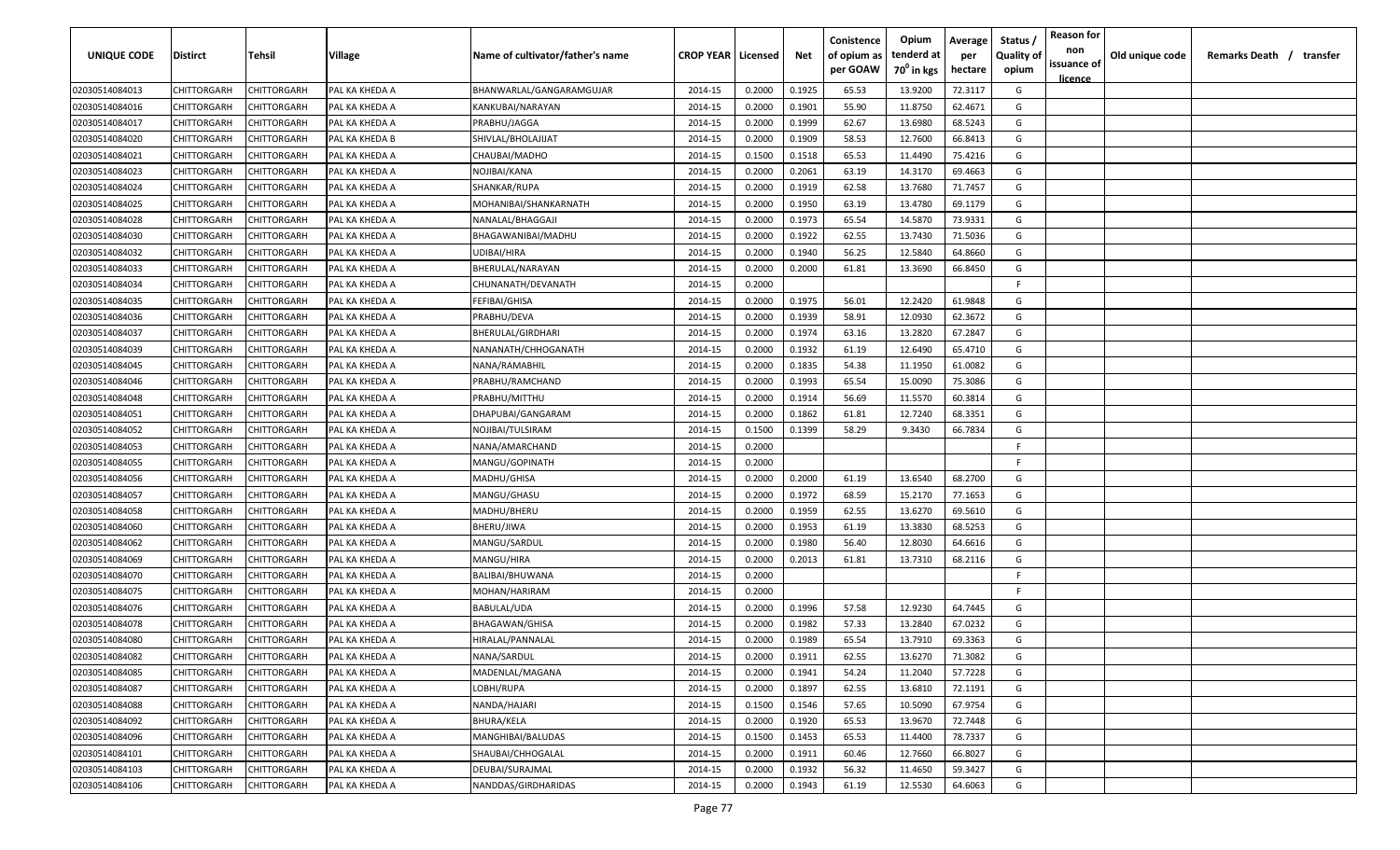| <b>UNIQUE CODE</b> | <b>Distirct</b>    | <b>Tehsil</b>      | Village        | Name of cultivator/father's name | <b>CROP YEAR   Licensed</b> |        | Net    | Conistence<br>of opium as<br>per GOAW | Opium<br>tenderd at<br>70 <sup>0</sup> in kgs | Average<br>per<br>hectare | Status /<br>Quality of<br>opium | <b>Reason for</b><br>non<br>issuance of | Old unique code | Remarks Death / | transfer |
|--------------------|--------------------|--------------------|----------------|----------------------------------|-----------------------------|--------|--------|---------------------------------------|-----------------------------------------------|---------------------------|---------------------------------|-----------------------------------------|-----------------|-----------------|----------|
|                    |                    |                    |                |                                  |                             |        |        |                                       |                                               |                           |                                 | licence                                 |                 |                 |          |
| 02030514084107     | CHITTORGARH        | CHITTORGARH        | PAL KA KHEDA A | DEVILAL/BHAGIRATH                | 2014-15                     | 0.2000 | 0.1921 | 65.54                                 | 13.5390                                       | 70.4789                   | G                               |                                         |                 |                 |          |
| 02030514084110     | CHITTORGARH        | CHITTORGARH        | PAL KA KHEDA A | LOBHIRA/TULCHA                   | 2014-15                     | 0.1500 | 0.1465 | 60.18                                 | 10.0670                                       | 68.7167                   | G                               |                                         |                 |                 |          |
| 02030514084112     | CHITTORGARH        | CHITTORGARH        | PAL KA KHEDA A | GHISU/JAGANNATH                  | 2014-15                     | 0.2000 | 0.1956 | 63.24                                 | 13.2530                                       | 67.7556                   | G                               |                                         |                 |                 |          |
| 02030514084113     | CHITTORGARH        | CHITTORGARH        | PAL KA KHEDA A | PREMBAI/MADHU                    | 2014-15                     | 0.2000 | 0.1911 | 56.43                                 | 12.9140                                       | 67.5772                   | G                               |                                         |                 |                 |          |
| 02030514084114     | CHITTORGARH        | CHITTORGARH        | PAL KA KHEDA A | KASHIDAS/FATEHDAS                | 2014-15                     | 0.2000 | 0.2012 | 61.81                                 | 13.4040                                       | 66.6203                   | G                               |                                         |                 |                 |          |
| 02030514084117     | CHITTORGARH        | CHITTORGARH        | PAL KA KHEDA B | MAGNIRAM/GOPINTH                 | 2014-15                     | 0.2000 | 0.1950 | 58.53                                 | 12.4330                                       | 63.7590                   | G                               |                                         |                 |                 |          |
| 02030514084118     | CHITTORGARH        | CHITTORGARH        | PAL KA KHEDA B | SHANKAR/HAJARI                   | 2014-15                     | 0.2000 | 0.1951 | 61.02                                 | 12.6050                                       | 64.6079                   | G                               |                                         |                 |                 |          |
| 02030514084119     | CHITTORGARH        | CHITTORGARH        | PAL KA KHEDA B | DEVILAL/MADHO                    | 2014-15                     | 0.2000 | 0.1919 | 58.53                                 | 11.9820                                       | 62.4388                   | G                               |                                         |                 |                 |          |
| 02030514084121     | CHITTORGARH        | CHITTORGARH        | PAL KA KHEDA B | BALU/LOBHA                       | 2014-15                     | 0.1500 | 0.1500 | 58.53                                 | 10.2180                                       | 68.1200                   | G                               |                                         |                 |                 |          |
| 02030514084123     | CHITTORGARH        | CHITTORGARH        | PAL KA KHEDA B | SUNDALAL/KASHIRAM                | 2014-15                     | 0.2000 | 0.1914 | 67.17                                 | 14.2020                                       | 74.2006                   | G                               |                                         |                 |                 |          |
| 02030514084124     | CHITTORGARH        | CHITTORGARH        | PAL KA KHEDA B | NARAN/VARDICHAND                 | 2014-15                     | 0.2000 | 0.1925 | 64.12                                 | 13.8040                                       | 71.7091                   | G                               |                                         |                 |                 |          |
| 02030514084125     | CHITTORGARH        | CHITTORGARH        | PAL KA KHEDA B | KISHANA/MODHA                    | 2014-15                     | 0.2000 | 0.1896 | 61.02                                 | 12.5880                                       | 66.3924                   | G                               |                                         |                 |                 |          |
| 02030514084127     | CHITTORGARH        | CHITTORGARH        | PAL KA KHEDA B | RUPA/BHURA                       | 2014-15                     | 0.2000 | 0.1939 | 59.52                                 | 12.7880                                       | 65.9515                   | G                               |                                         |                 |                 |          |
| 02030514084130     | CHITTORGARH        | CHITTORGARH        | PAL KA KHEDA B | NANURAM/DALLA                    | 2014-15                     | 0.2000 | 0.1954 | 61.02                                 | 13.1020                                       | 67.0522                   | G                               |                                         |                 |                 |          |
| 02030514084133     | CHITTORGARH        | CHITTORGARH        | PAL KA KHEDA B | DALCHAND/NANA                    | 2014-15                     | 0.2000 | 0.2000 | 64.12                                 | 13.3640                                       | 66.8200                   | G                               |                                         |                 |                 |          |
| 02030514084134     | CHITTORGARH        | CHITTORGARH        | PAL KA KHEDA B | NANADAS/TULSIRAM                 | 2014-15                     | 0.2000 | 0.1984 | 64.12                                 | 13.8680                                       | 69.8992                   | G                               |                                         |                 |                 |          |
| 02030514084135     | CHITTORGARH        | CHITTORGARH        | PAL KA KHEDA B | DEVILAL/GIRDHARI                 | 2014-15                     | 0.2000 | 0.2001 | 61.02                                 | 13.1450                                       | 65.6922                   | G                               |                                         |                 |                 |          |
| 02030514084136     | CHITTORGARH        | CHITTORGARH        | PAL KA KHEDA B | RATAN/MADHO                      | 2014-15                     | 0.2000 | 0.1950 | 61.02                                 | 12.9890                                       | 66.6103                   | G                               |                                         |                 |                 |          |
| 02030514084137     | CHITTORGARH        | CHITTORGARH        | PAL KA KHEDA B | NANA/GIRDHARI                    | 2014-15                     | 0.2000 | 0.1886 | 61.11                                 | 12.4750                                       | 66.1453                   | G                               |                                         |                 |                 |          |
| 02030514084138     | CHITTORGARH        | CHITTORGARH        | PAL KA KHEDA B | RAMESHWAR/MANGIDAS               | 2014-15                     | 0.2000 | 0.1997 | 64.12                                 | 12.5220                                       | 62.7041                   | G                               |                                         |                 |                 |          |
| 02030514084141     | CHITTORGARH        | CHITTORGARH        | PAL KA KHEDA B | LEHRU/GOMA                       | 2014-15                     | 0.2000 | 0.1920 | 59.52                                 | 12.8900                                       | 67.1354                   | G                               |                                         |                 |                 |          |
| 02030514084143     | CHITTORGARH        | CHITTORGARH        | PAL KA KHEDA B | RUGNATH/BHAWAN                   | 2014-15                     | 0.2000 | 0.1818 | 59.61                                 | 11.4620                                       | 63.0473                   | G                               |                                         |                 |                 |          |
| 02030514084144     | CHITTORGARH        | CHITTORGARH        | PAL KA KHEDA B | RATAN/VENA                       | 2014-15                     | 0.2000 | 0.1949 | 64.17                                 | 13.4300                                       | 68.9071                   | G                               |                                         |                 |                 |          |
| 02030514084147     | CHITTORGARH        | CHITTORGARH        | PAL KA KHEDA B | SHAMBHU/PYARA/BHERA              | 2014-15                     | 0.2000 | 0.2009 | 59.52                                 | 12.5760                                       | 62.5983                   | G                               |                                         |                 |                 |          |
| 02030514084148     | CHITTORGARH        | CHITTORGARH        | PAL KA KHEDA B | PREMBAI/PRITHIVIRAJ              | 2014-15                     | 0.2000 | 0.1968 | 59.52                                 | 12.5670                                       | 63.8567                   | G                               |                                         |                 |                 |          |
| 02030514084149     | CHITTORGARH        | CHITTORGARH        | PAL KA KHEDA B | BHERU/CHUNA                      | 2014-15                     | 0.2000 |        |                                       |                                               |                           | -F.                             |                                         |                 |                 |          |
| 02030514084150     | CHITTORGARH        | CHITTORGARH        | PAL KA KHEDA B | JITU/BHAGWAN                     | 2014-15                     | 0.2000 | 0.1967 | 59.52                                 | 12.7880                                       | 65.0127                   | G                               |                                         |                 |                 |          |
| 02030514084152     | CHITTORGARH        | CHITTORGARH        | PAL KA KHEDA B | BALURAM/GOPINATH                 | 2014-15                     | 0.2000 | 0.1925 | 61.11                                 | 12.8330                                       | 66.6649                   | G                               |                                         |                 |                 |          |
| 02030514084153     | CHITTORGARH        | CHITTORGARH        | PAL KA KHEDA B | UDIBAI/GHISA                     | 2014-15                     | 0.2000 | 0.1987 | 64.17                                 | 13.5580                                       | 68.2335                   | G                               |                                         |                 |                 |          |
| 02030514084154     | CHITTORGARH        | CHITTORGARH        | PAL KA KHEDA B | HIRALAL/PRATAP                   | 2014-15                     | 0.2000 | 0.1980 | 61.11                                 | 12.8940                                       | 65.1212                   | G                               |                                         |                 |                 |          |
| 02030514084156     | CHITTORGARH        | CHITTORGARH        | PAL KA KHEDA B | CHAMPA/RUGHNATH                  | 2014-15                     | 0.2000 | 0.1920 | 61.11                                 | 12.3880                                       | 64.5208                   | G                               |                                         |                 |                 |          |
| 02030514084157     | CHITTORGARH        | CHITTORGARH        | PAL KA KHEDA B | BALIBAI/NANA                     | 2014-15                     | 0.2000 | 0.1933 | 56.83                                 | 12.7220                                       | 65.8148                   | G                               |                                         |                 |                 |          |
| 02030514084158     | CHITTORGARH        | CHITTORGARH        | PAL KA KHEDA B | DHANNA/MEGHA                     | 2014-15                     | 0.2000 |        |                                       |                                               |                           | -F.                             |                                         |                 |                 |          |
| 02030514084160     | CHITTORGARH        | CHITTORGARH        | PAL KA KHEDA B | JIWA/DEVA                        | 2014-15                     | 0.2000 | 0.1921 | 64.17                                 | 12.6140                                       | 65.6637                   | G                               |                                         |                 |                 |          |
| 02030514084161     | <b>CHITTORGARH</b> | CHITTORGARH        | PAL KA KHEDA B | KANA/VARDA                       | 2014-15                     | 0.2000 | 0.1911 | 67.17                                 | 13.7120                                       | 71.7530                   | G                               |                                         |                 |                 |          |
| 02030514084162     | CHITTORGARH        | <b>CHITTORGARH</b> | PAL KA KHEDA B | BHERUDAS/MANGIDAS                | 2014-15                     | 0.2000 | 0.2025 | 67.15                                 | 14.4760                                       | 71.4864                   | G                               |                                         |                 |                 |          |
| 02030514084164     | <b>CHITTORGARH</b> | CHITTORGARH        | PAL KA KHEDA B | JHUMMABAI/MADHO                  | 2014-15                     | 0.2000 | 0.1981 | 60.11                                 | 11.5750                                       | 58.4301                   | G                               |                                         |                 |                 |          |
| 02030514084165     | CHITTORGARH        | CHITTORGARH        | PAL KA KHEDA B | SHANKAR/JAICHAND                 | 2014-15                     | 0.2000 | 0.1945 | 58.16                                 | 10.9010                                       | 56.0463                   | G                               |                                         |                 |                 |          |
| 02030514084166     | CHITTORGARH        | <b>CHITTORGARH</b> | PAL KA KHEDA B | SOHAN/PRATAP                     | 2014-15                     | 0.2000 | 0.1943 | 59.26                                 | 12.3680                                       | 63.6541                   | G                               |                                         |                 |                 |          |
| 02030514084167     | CHITTORGARH        | CHITTORGARH        | PAL KA KHEDA B | KISHAN/BHURA                     | 2014-15                     | 0.2000 | 0.2030 | 61.11                                 | 12.9900                                       | 63.9901                   | G                               |                                         |                 |                 |          |
| 02030514084168     | CHITTORGARH        | CHITTORGARH        | PAL KA KHEDA B | SHIVLAL/RUGHNATH                 | 2014-15                     | 0.2000 | 0.1866 | 61.18                                 | 12.7520                                       | 68.3387                   | G                               |                                         |                 |                 |          |
| 02030514084169     | CHITTORGARH        | CHITTORGARH        | PAL KA KHEDA A | HIRIBAI/MEGHA                    | 2014-15                     | 0.2000 | 0.1840 | 60.45                                 | 12.4440                                       | 67.6304                   | G                               |                                         |                 |                 |          |
| 02030514084172     | <b>CHITTORGARH</b> |                    | PAL KA KHEDA B |                                  |                             |        | 0.1974 |                                       |                                               | 62.4620                   | G                               |                                         |                 |                 |          |
|                    |                    | CHITTORGARH        |                | NANA/HIRA                        | 2014-15                     | 0.2000 |        | 56.97                                 | 12.3300                                       |                           |                                 |                                         |                 |                 |          |
| 02030514085001     | CHITTORGARH        | CHITTORGARH        | PALCHHA        | PRATHVIRAJ/KANA                  | 2014-15                     | 0.2000 | 0.2010 | 65.28                                 | 14.2310                                       | 70.8010                   | G                               |                                         |                 |                 |          |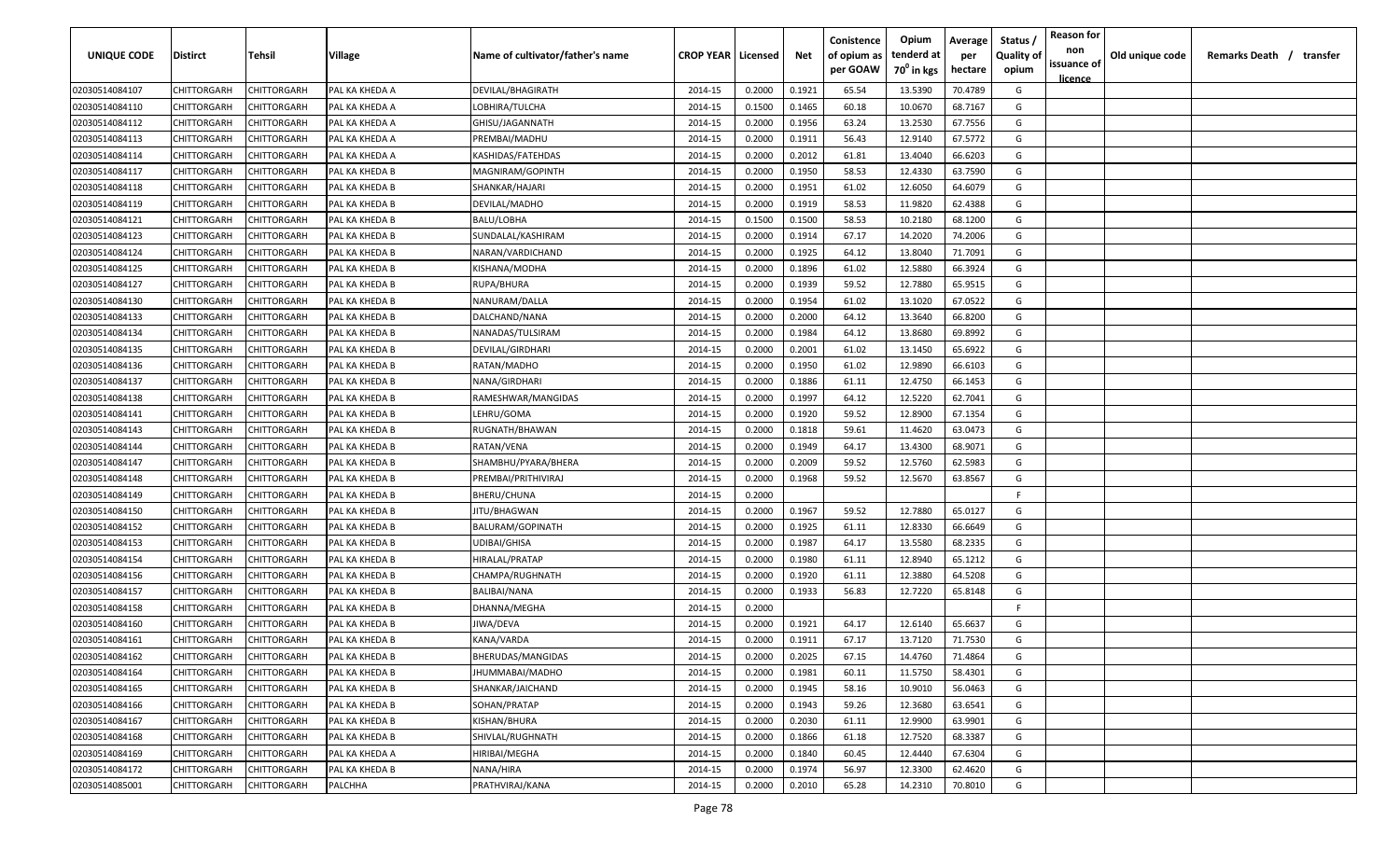| <b>UNIQUE CODE</b> | Distirct           | Tehsil             | Village | Name of cultivator/father's name | <b>CROP YEAR   Licensed</b> |        | Net    | Conistence<br>of opium as | Opium<br>tenderd at    | Average<br>per | Status /<br><b>Quality of</b> | <b>Reason for</b><br>non      | Old unique code | Remarks Death /<br>transfer |
|--------------------|--------------------|--------------------|---------|----------------------------------|-----------------------------|--------|--------|---------------------------|------------------------|----------------|-------------------------------|-------------------------------|-----------------|-----------------------------|
|                    |                    |                    |         |                                  |                             |        |        | per GOAW                  | 70 <sup>0</sup> in kgs | hectare        | opium                         | issuance of<br><u>licence</u> |                 |                             |
| 02030514085002     | CHITTORGARH        | CHITTORGARH        | PALCHHA | DEVILAL/RUPA                     | 2014-15                     | 0.2000 | 0.2015 | 58.53                     | 12.5760                | 62.4119        | G                             |                               |                 |                             |
| 02030514085005     | CHITTORGARH        | CHITTORGARH        | PALCHHA | MOTI/SHOLA                       | 2014-15                     | 0.2000 | 0.1925 | 65.23                     | 13.5860                | 70.5766        | G                             |                               |                 |                             |
| 02030514085006     | CHITTORGARH        | CHITTORGARH        | PALCHHA | BADRILAL/NANDLAL                 | 2014-15                     | 0.1500 | 0.1428 | 64.39                     | 9.8330                 | 68.8585        | G                             |                               |                 |                             |
| 02030514085007     | CHITTORGARH        | CHITTORGARH        | PALCHHA | RATANLAL/CHUNNILAL               | 2014-15                     | 0.2000 | 0.1995 | 62.84                     | 13.4840                | 67.5890        | G                             |                               |                 |                             |
| 02030514085009     | CHITTORGARH        | CHITTORGARH        | PALCHHA | SHOLAL/PRABHULAL                 | 2014-15                     | 0.2000 | 0.1976 | 62.58                     | 12.8020                | 64.7874        | G                             |                               |                 |                             |
| 02030514085010     | CHITTORGARH        | CHITTORGARH        | PALCHHA | RATANLAL/RAMLAL                  | 2014-15                     | 0.2000 | 0.1958 | 62.64                     | 13.3870                | 68.3708        | G                             |                               |                 |                             |
| 02030514085011     | CHITTORGARH        | <b>CHITTORGARH</b> | PALCHHA | MAGNIRAM/BHANWARLAL              | 2014-15                     | 0.2000 | 0.1950 | 62.84                     | 13.1870                | 67.6256        | G                             |                               |                 |                             |
| 02030514085012     | CHITTORGARH        | CHITTORGARH        | PALCHHA | CHUNNILAL/WARDICHAND             | 2014-15                     | 0.1500 | 0.1469 | 58.60                     | 9.2760                 | 63.1450        | G                             |                               |                 |                             |
| 02030514085013     | CHITTORGARH        | CHITTORGARH        | PALCHHA | RAMKANWARI/ONKARLAL              | 2014-15                     | 0.2000 | 0.1928 | 59.28                     | 12.2370                | 63.4699        | G                             |                               |                 |                             |
| 02030514085014     | CHITTORGARH        | CHITTORGARH        | PALCHHA | AMARCHAND/NANALAL                | 2014-15                     | 0.2000 | 0.2003 | 59.28                     | 12.6350                | 63.0804        | G                             |                               |                 |                             |
| 02030514085015     | CHITTORGARH        | CHITTORGARH        | PALCHHA | RAJIBAI/NANALAL                  | 2014-15                     | 0.2000 | 0.2000 | 59.28                     | 12.9150                | 64.5750        | G                             |                               |                 |                             |
| 02030514085017     | CHITTORGARH        | CHITTORGARH        | PALCHHA | KANHAIYALAL/NANALAL/DHAPUBAI     | 2014-15                     | 0.2000 | 0.1944 | 64.39                     | 13.3380                | 68.6111        | G                             |                               |                 |                             |
| 02030514085020     | CHITTORGARH        | CHITTORGARH        | PALCHHA | GITALAL/TEKCHAND                 | 2014-15                     | 0.2000 | 0.1949 | 62.47                     | 12.8150                | 65.7517        | G                             |                               |                 |                             |
| 02030514085021     | CHITTORGARH        | CHITTORGARH        | PALCHHA | HARJUBAI/UDAIRAM                 | 2014-15                     | 0.2000 | 0.1996 | 61.59                     | 12.5030                | 62.6403        | G                             |                               |                 |                             |
| 02030514085022     | CHITTORGARH        | CHITTORGARH        | PALCHHA | RADESHYAM/KASHIRAM               | 2014-15                     | 0.2000 | 0.1924 | 62.84                     | 12.9540                | 67.3285        | G                             |                               |                 |                             |
| 02030514085023     | CHITTORGARH        | CHITTORGARH        | PALCHHA | KESHARBAI/MANGILAL               | 2014-15                     | 0.2000 | 0.2040 | 55.90                     | 12.2020                | 59.8137        | G                             |                               |                 |                             |
| 02030514085024     | CHITTORGARH        | CHITTORGARH        | PALCHHA | KANHAIYALAL/KANHA                | 2014-15                     | 0.2000 | 0.1961 | 61.56                     | 13.1560                | 67.0882        | G                             |                               |                 |                             |
| 02030514085027     | CHITTORGARH        | CHITTORGARH        | PALCHHA | NANDLAL/DALU                     | 2014-15                     | 0.2000 | 0.1952 | 65.56                     | 13.7110                | 70.2408        | G                             |                               |                 |                             |
| 02030514085028     | CHITTORGARH        | CHITTORGARH        | PALCHHA | NANIBAI/KHEMRAJ                  | 2014-15                     | 0.2000 | 0.2004 | 57.56                     | 12.5730                | 62.7395        | G                             |                               |                 |                             |
| 02030514085029     | CHITTORGARH        | CHITTORGARH        | PALCHHA | TULSIRAM/MANGILAL                | 2014-15                     | 0.1500 | 0.1512 | 59.28                     | 9.7470                 | 64.4643        | G                             |                               |                 |                             |
| 02030514085034     | CHITTORGARH        | CHITTORGARH        | PALCHHA | MANGILAL/PYARA                   | 2014-15                     | 0.2000 | 0.2010 | 58.60                     | 12.8080                | 63.7214        | G                             |                               |                 |                             |
| 02030514085035     | CHITTORGARH        | CHITTORGARH        | PALCHHA | TALKUBAI/HIRALAL                 | 2014-15                     | 0.1500 | 0.1512 | 66.45                     | 10.8310                | 71.6336        | G                             |                               |                 | <b>NAME CHANGE</b>          |
| 02030514085037     | CHITTORGARH        | CHITTORGARH        | PALCHHA | LABHCHAND/GANGARAM               | 2014-15                     | 0.2000 | 0.1893 | 61.91                     | 12.7620                | 67.4168        | G                             |                               |                 |                             |
| 02030514085040     | CHITTORGARH        | CHITTORGARH        | PALCHHA | MOHANLAL/MATHURALAL              | 2014-15                     | 0.2000 | 0.2000 | 61.15                     | 13.2960                | 66.4800        | G                             |                               |                 |                             |
| 02030514085042     | CHITTORGARH        | CHITTORGARH        | PALCHHA | SOHANIBAI/LAKHAMICHAND           | 2014-15                     | 0.2000 | 0.2007 | 67.14                     | 14.4640                | 72.0678        | G                             |                               |                 |                             |
| 02030514085043     | CHITTORGARH        | CHITTORGARH        | PALCHHA | MULCHAND/CHUNNILAL               | 2014-15                     | 0.2000 | 0.2010 | 61.15                     | 13.4010                | 66.6716        | G                             |                               |                 |                             |
| 02030514085046     | CHITTORGARH        | CHITTORGARH        | PALCHHA | MAGNIBAI/PRABHU                  | 2014-15                     | 0.2000 | 0.2007 | 67.14                     | 14.6750                | 73.1191        | G                             |                               |                 |                             |
| 02030514085051     | CHITTORGARH        | CHITTORGARH        | PALCHHA | RADHABAI/SUKHLAL                 | 2014-15                     | 0.1000 | 0.0969 | 67.14                     | 7.0880                 | 73.1476        | G                             |                               |                 |                             |
| 02030514085052     | CHITTORGARH        | CHITTORGARH        | PALCHHA | MOHANLAL/TAKCHAND                | 2014-15                     | 0.2000 | 0.1980 | 67.06                     | 14.5520                | 73.4949        | G                             |                               |                 |                             |
| 02030514085053     | CHITTORGARH        | CHITTORGARH        | PALCHHA | KANCHANBAI/MANGILAL              | 2014-15                     | 0.1500 | 0.1434 | 64.39                     | 10.2560                | 71.5202        | G                             |                               |                 |                             |
| 02030514085055     | CHITTORGARH        | CHITTORGARH        | PALCHHA | NANIBAI/MANGILAL                 | 2014-15                     | 0.2000 | 0.1980 | 65.28                     | 15.3870                | 77.7121        | G                             |                               |                 |                             |
| 02030514085058     | CHITTORGARH        | CHITTORGARH        | PALCHHA | AMARCHAND/SHOLA                  | 2014-15                     | 0.2000 | 0.1914 | 67.14                     | 13.1880                | 68.9028        | G                             |                               |                 |                             |
| 02030514085059     | CHITTORGARH        | CHITTORGARH        | PALCHHA | HIRA/RUPA                        | 2014-15                     | 0.2000 | 0.2012 | 61.15                     | 13.3570                | 66.3867        | G                             |                               |                 |                             |
| 02030514085062     | CHITTORGARH        | CHITTORGARH        | PALCHHA | DAYARAM/VARDICHAND               | 2014-15                     | 0.2000 | 0.1971 | 61.33                     | 12.7040                | 64.4546        | G                             |                               |                 |                             |
| 02030514085063     | CHITTORGARH        | CHITTORGARH        | PALCHHA | GULABCHAND/BHANWARLAL            | 2014-15                     | 0.2000 | 0.1944 | 58.60                     | 12.6490                | 65.0669        | G                             |                               |                 |                             |
| 02030514085064     | <b>CHITTORGARH</b> | <b>CHITTORGARH</b> | PALCHHA | NANI/NANALAL                     | 2014-15                     | 0.2000 | 0.1987 | 67.14                     | 14.6650                | 73.8047        | G                             |                               |                 |                             |
| 02030514085065     | <b>CHITTORGARH</b> | CHITTORGARH        | PALCHHA | MANGILAL/LAKHMICHAND             | 2014-15                     | 0.2000 | 0.1981 | 64.39                     | 14.4050                | 72.7158        | G                             |                               |                 |                             |
| 02030514085067     | <b>CHITTORGARH</b> | CHITTORGARH        | PALCHHA | ONKARLAL/MANGILAL                | 2014-15                     | 0.1500 | 0.1452 | 58.53                     | 9.2900                 | 63.9807        | G                             |                               |                 |                             |
| 02030514085068     | <b>CHITTORGARH</b> | CHITTORGARH        | PALCHHA | MADANLAL/PRABHULAL               | 2014-15                     | 0.2000 | 0.1935 | 65.28                     | 13.4760                | 69.6434        | G                             |                               |                 |                             |
| 02030514085069     | CHITTORGARH        | CHITTORGARH        | PALCHHA | MOTI/NANDA                       | 2014-15                     | 0.2000 | 0.1990 | 61.56                     | 12.8220                | 64.4322        | G                             |                               |                 |                             |
| 02030514085071     | CHITTORGARH        | CHITTORGARH        | PALCHHA | RAJU/BANSHILAL                   | 2014-15                     | 0.2000 | 0.1963 | 61.91                     | 13.3190                | 67.8502        | G                             |                               |                 |                             |
| 02030514085073     | CHITTORGARH        | CHITTORGARH        | PALCHHA | BIHARILAL/BHANWARLAL             | 2014-15                     | 0.2000 | 0.2046 | 61.64                     | 14.2480                | 69.6383        | G                             |                               |                 |                             |
| 02030514085076     | CHITTORGARH        | CHITTORGARH        | PALCHHA | LABHCHAND/RUPA                   | 2014-15                     | 0.2000 | 0.2000 | 65.28                     | 13.9230                | 69.6150        | G                             |                               |                 |                             |
| 02030514085077     | <b>CHITTORGARH</b> | CHITTORGARH        | PALCHHA | DALCHAND/NANALAL                 | 2014-15                     | 0.2000 | 0.1980 | 61.56                     | 13.7450                | 69.4192        | G                             |                               |                 |                             |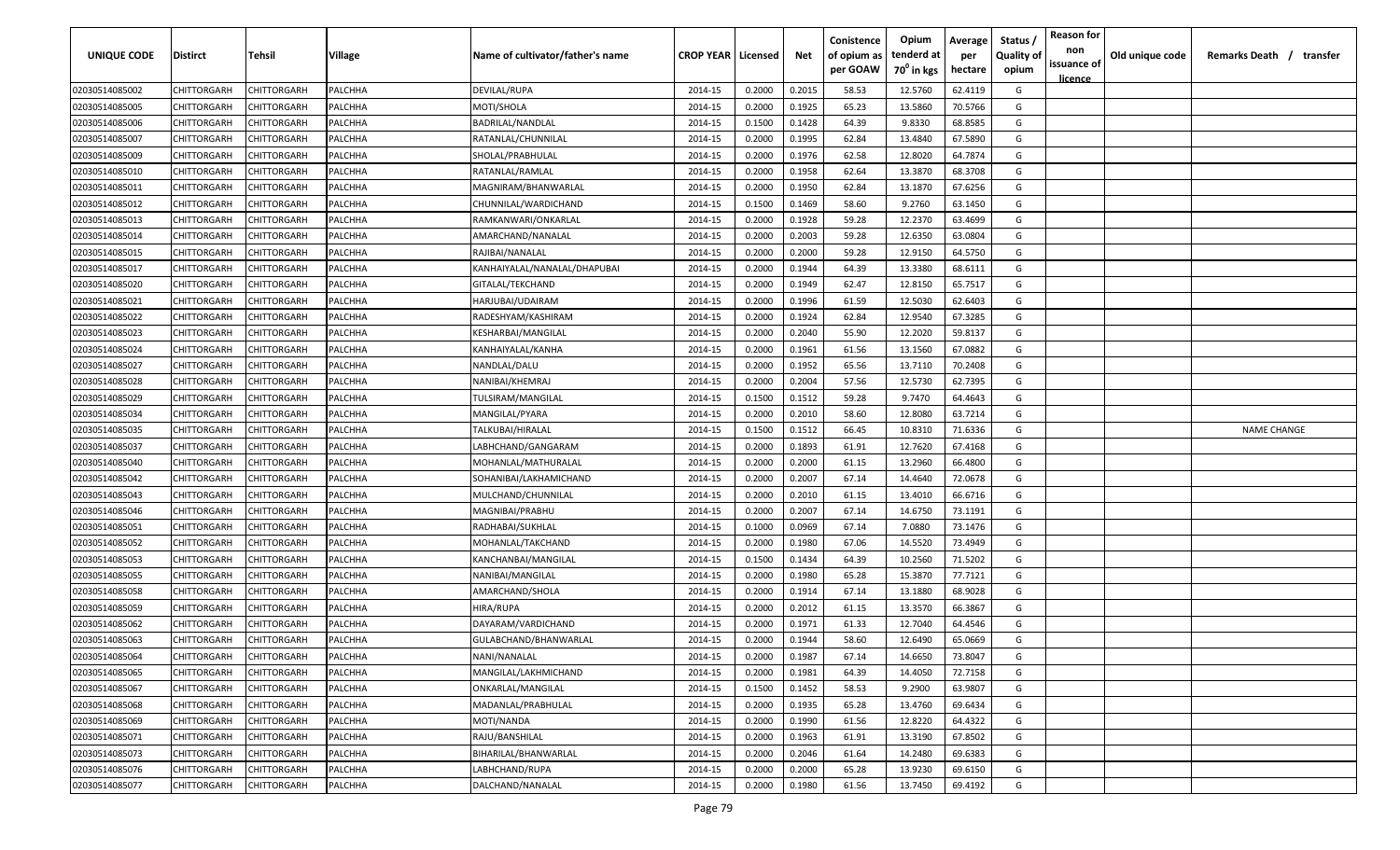| <b>UNIQUE CODE</b> | Distirct           | Tehsil             | Village | Name of cultivator/father's name | <b>CROP YEAR   Licensed</b> |        | Net    | Conistence<br>of opium as | Opium<br>tenderd at    | Average<br>per | Status /<br><b>Quality of</b> | <b>Reason for</b><br>non      | Old unique code | Remarks Death / transfer |
|--------------------|--------------------|--------------------|---------|----------------------------------|-----------------------------|--------|--------|---------------------------|------------------------|----------------|-------------------------------|-------------------------------|-----------------|--------------------------|
|                    |                    |                    |         |                                  |                             |        |        | per GOAW                  | 70 <sup>0</sup> in kgs | hectare        | opium                         | issuance of<br><u>licence</u> |                 |                          |
| 02030514085078     | CHITTORGARH        | CHITTORGARH        | PALCHHA | MITTHULAL/AMERCHAND              | 2014-15                     | 0.2000 | 0.2000 | 66.45                     | 14.4580                | 72.2900        | G                             |                               |                 |                          |
| 02030514085080     | CHITTORGARH        | CHITTORGARH        | PALCHHA | MOTIRAM/DEVA                     | 2014-15                     | 0.1500 | 0.1417 | 59.28                     | 9.0950                 | 64.1849        | G                             |                               |                 |                          |
| 02030514085081     | CHITTORGARH        | CHITTORGARH        | PALCHHA | NANDLAL/NANALAL                  | 2014-15                     | 0.1500 | 0.1517 | 57.55                     | 9.9810                 | 65.7943        | G                             |                               |                 |                          |
| 02030514085083     | CHITTORGARH        | CHITTORGARH        | PALCHHA | KANHAIYALAL/MANGILAL             | 2014-15                     | 0.2000 | 0.2000 | 61.91                     | 13.2400                | 66.2000        | G                             |                               |                 |                          |
| 02030514085085     | CHITTORGARH        | CHITTORGARH        | PALCHHA | GANGARAM/MEGHA                   | 2014-15                     | 0.2000 | 0.1978 | 57.63                     | 11.7810                | 59.5602        | G                             |                               |                 |                          |
| 02030514085086     | CHITTORGARH        | CHITTORGARH        | PALCHHA | MATHARIBAI/KASIRAM               | 2014-15                     | 0.2000 | 0.1998 | 65.28                     | 14.0070                | 70.1051        | G                             |                               |                 |                          |
| 02030514085087     | CHITTORGARH        | CHITTORGARH        | PALCHHA | MANGILAL/TEKCHAND                | 2014-15                     | 0.2000 | 0.1963 | 64.39                     | 14.1010                | 71.8339        | G                             |                               |                 |                          |
| 02030514085088     | CHITTORGARH        | CHITTORGARH        | PALCHHA | BHANWARLAL/RUPA                  | 2014-15                     | 0.2000 | 0.1928 | 61.91                     | 12.9390                | 67.1110        | G                             |                               |                 |                          |
| 02030514085089     | CHITTORGARH        | CHITTORGARH        | PALCHHA | RAMESHWAR/TEKCHAND               | 2014-15                     | 0.2000 | 0.1920 | 64.39                     | 13.2740                | 69.1354        | G                             |                               |                 |                          |
| 02030514085091     | CHITTORGARH        | CHITTORGARH        | PALCHHA | DALCHAND/KISHANA                 | 2014-15                     | 0.1500 | 0.1547 | 54.45                     | 8.8360                 | 57.1170        | G                             |                               |                 |                          |
| 02030514085092     | CHITTORGARH        | CHITTORGARH        | PALCHHA | GHISU/NANDA                      | 2014-15                     | 0.2000 | 0.2000 | 61.15                     | 13.1120                | 65.5600        | G                             |                               |                 |                          |
| 02030514085093     | CHITTORGARH        | CHITTORGARH        | PALCHHA | RADESHYAM/KANHA                  | 2014-15                     | 0.2000 | 0.1976 | 61.15                     | 13.6190                | 68.9221        | G                             |                               |                 |                          |
| 02030514085094     | CHITTORGARH        | CHITTORGARH        | PALCHHA | MOTILAL/NANALAL                  | 2014-15                     | 0.2000 | 0.1878 | 58.60                     | 12.5240                | 66.6880        | G                             |                               |                 |                          |
| 02030514085095     | CHITTORGARH        | CHITTORGARH        | PALCHHA | KANHAIYALAL/BHERULAL             | 2014-15                     | 0.2000 | 0.1932 | 55.18                     | 11.0280                | 57.0807        | G                             |                               |                 |                          |
| 02030514085096     | CHITTORGARH        | CHITTORGARH        | PALCHHA | PARVATIBAI/TULSIRAM              | 2014-15                     | 0.2000 | 0.1913 | 57.11                     | 11.6830                | 61.0716        | G                             |                               |                 |                          |
| 02030514085097     | CHITTORGARH        | CHITTORGARH        | PALCHHA | KALURAM/MULCHAND                 | 2014-15                     | 0.2000 | 0.2005 | 60.09                     | 12.9540                | 64.6085        | G                             |                               |                 |                          |
| 02030514085098     | CHITTORGARH        | CHITTORGARH        | PALCHHA | LABHCHAND/KASHIRAM               | 2014-15                     | 0.2000 | 0.1948 | 61.56                     | 12.9100                | 66.2731        | G                             |                               |                 |                          |
| 02030514085101     | CHITTORGARH        | CHITTORGARH        | PALCHHA | PRATAPIBAI/PERMCHAND             | 2014-15                     | 0.1500 | 0.1530 | 58.60                     | 9.7360                 | 63.6340        | G                             |                               |                 |                          |
| 02030514085103     | CHITTORGARH        | CHITTORGARH        | PALCHHA | JAGADISH/AMARCHAND               | 2014-15                     | 0.2000 | 0.1988 | 62.84                     | 13.6270                | 68.5463        | G                             |                               |                 |                          |
| 02030514086003     | CHITTORGARH        | CHITTORGARH        | PALER   | NARAYANIBAI/HAJARI               | 2014-15                     | 0.2000 | 0.2008 | 61.63                     | 14.0250                | 69.8456        | G                             |                               |                 |                          |
| 02030514086004     | CHITTORGARH        | CHITTORGARH        | PALER   | LEHRIBAI/NANDLAL                 | 2014-15                     | 0.2000 | 0.2000 | 61.14                     | 13.3550                | 66.7750        | G                             |                               |                 |                          |
| 02030514086005     | CHITTORGARH        | CHITTORGARH        | PALER   | UDA/KALUJIJAT                    | 2014-15                     | 0.2000 | 0.2000 | 58.02                     | 12.7810                | 63.9050        | G                             |                               |                 |                          |
| 02030514086007     | CHITTORGARH        | CHITTORGARH        | PALER   | KANHAIYALAL/CHAMANLAL            | 2014-15                     | 0.2000 | 0.2009 | 58.02                     | 11.9520                | 59.4923        | G                             |                               |                 |                          |
| 02030514086008     | CHITTORGARH        | CHITTORGARH        | PALER   | BHAWANA/GHISA                    | 2014-15                     | 0.2000 | 0.1980 | 59.21                     | 13.1620                | 66.4747        | G                             |                               |                 |                          |
| 02030514086011     | CHITTORGARH        | CHITTORGARH        | PALER   | BHUWANA/MOTI                     | 2014-15                     | 0.1500 |        |                           |                        |                | -F                            |                               |                 |                          |
| 02030514086015     | CHITTORGARH        | CHITTORGARH        | PALER   | SHOBHALAL/SHORAM                 | 2014-15                     | 0.1500 | 0.1460 | 65.09                     | 10.8980                | 74.6438        | G                             |                               |                 |                          |
| 02030514086017     | CHITTORGARH        | CHITTORGARH        | PALER   | DALU/HIRA                        | 2014-15                     | 0.2000 | 0.1993 | 59.21                     | 13.8890                | 69.6889        | G                             |                               |                 |                          |
| 02030514086018     | CHITTORGARH        | CHITTORGARH        | PALER   | CHANDIBAI/RAMLAL                 | 2014-15                     | 0.2000 | 0.2001 | 65.09                     | 13.9570                | 69.7501        | G                             |                               |                 |                          |
| 02030514086023     | CHITTORGARH        | CHITTORGARH        | PALER   | ONKAR/CHUNA                      | 2014-15                     | 0.1500 | 0.1515 | 59.21                     | 10.0570                | 66.3828        | G                             |                               |                 |                          |
| 02030514086025     | CHITTORGARH        | CHITTORGARH        | PALER   | SHYAMLAL/BANSHILALNAI            | 2014-15                     | 0.1500 | 0.1499 | 58.02                     | 9.7310                 | 64.9166        | G                             |                               |                 |                          |
| 02030514086034     | CHITTORGARH        | CHITTORGARH        | PALER   | MADENLAL/DEVA                    | 2014-15                     | 0.2000 | 0.1908 | 61.63                     | 12.7930                | 67.0493        | G                             |                               |                 |                          |
| 02030514086035     | CHITTORGARH        | CHITTORGARH        | PALER   | GHISA/MOTI                       | 2014-15                     | 0.2000 | 0.1980 | 58.02                     | 11.8940                | 60.0707        | G                             |                               |                 |                          |
| 02030514086036     | CHITTORGARH        | CHITTORGARH        | PALER   | SYAMUDI/SHANKAR                  | 2014-15                     | 0.1500 | 0.1430 | 61.14                     | 10.2450                | 71.6434        | G                             |                               |                 |                          |
| 02030514086037     | CHITTORGARH        | CHITTORGARH        | PALER   | RATAN/GOPI                       | 2014-15                     | 0.2000 | 0.1947 | 70.49                     | 14.9840                | 76.9594        | G                             |                               |                 |                          |
| 02030514086041     | CHITTORGARH        | CHITTORGARH        | PALER   | SHAMBHU/GOPI                     | 2014-15                     | 0.2000 | 0.1995 | 65.09                     | 13.8080                | 69.2130        | G                             |                               |                 |                          |
| 02030514086044     | <b>CHITTORGARH</b> | <b>CHITTORGARH</b> | PALER   | LEHRU/GOPI                       | 2014-15                     | 0.2000 | 0.1915 | 62.52                     | 13.4240                | 70.0992        | G                             |                               |                 |                          |
| 02030514086047     | <b>CHITTORGARH</b> | CHITTORGARH        | PALER   | MANGIBAI/MAGANIRAM               | 2014-15                     | 0.2000 | 0.1955 | 62.52                     | 13.0580                | 66.7928        | G                             |                               |                 |                          |
| 02030514086048     | <b>CHITTORGARH</b> | CHITTORGARH        | PALER   | RATAN/MOHAN                      | 2014-15                     | 0.2000 | 0.1424 | 65.09                     | 10.4050                | 73.0688        | G                             |                               |                 |                          |
| 02030514086051     | <b>CHITTORGARH</b> | CHITTORGARH        | PALER   | BADRILAL/NANA                    | 2014-15                     | 0.1500 | 0.1488 | 58.02                     | 9.5240                 | 64.0054        | G                             |                               |                 |                          |
| 02030514086055     | CHITTORGARH        | CHITTORGARH        | PALER   | SHANKAR/HAJARI                   | 2014-15                     | 0.2000 | 0.1964 | 61.63                     | 13.5410                | 68.9460        | G                             |                               |                 |                          |
| 02030514086056     | CHITTORGARH        | CHITTORGARH        | PALER   | KHEMA/MOTI                       | 2014-15                     | 0.2000 | 0.1993 | 65.05                     | 14.4880                | 72.6944        | G                             |                               |                 |                          |
| 02030514086057     | CHITTORGARH        | CHITTORGARH        | PALER   | AMERCHAND/JAGGA                  | 2014-15                     | 0.2000 | 0.1980 | 61.14                     | 13.5120                | 68.2424        | G                             |                               |                 |                          |
| 02030514086060     | CHITTORGARH        | CHITTORGARH        | PALER   | ARJUN/BHUWANA                    | 2014-15                     | 0.2000 | 0.1980 | 61.63                     | 13.7260                | 69.3232        | G                             |                               |                 |                          |
| 02030514086063     | <b>CHITTORGARH</b> | CHITTORGARH        | PALER   | SHAMBHU/RAMA                     | 2014-15                     | 0.2000 | 0.1901 | 70.64                     | 15.1270                | 79.5739        | G                             |                               |                 |                          |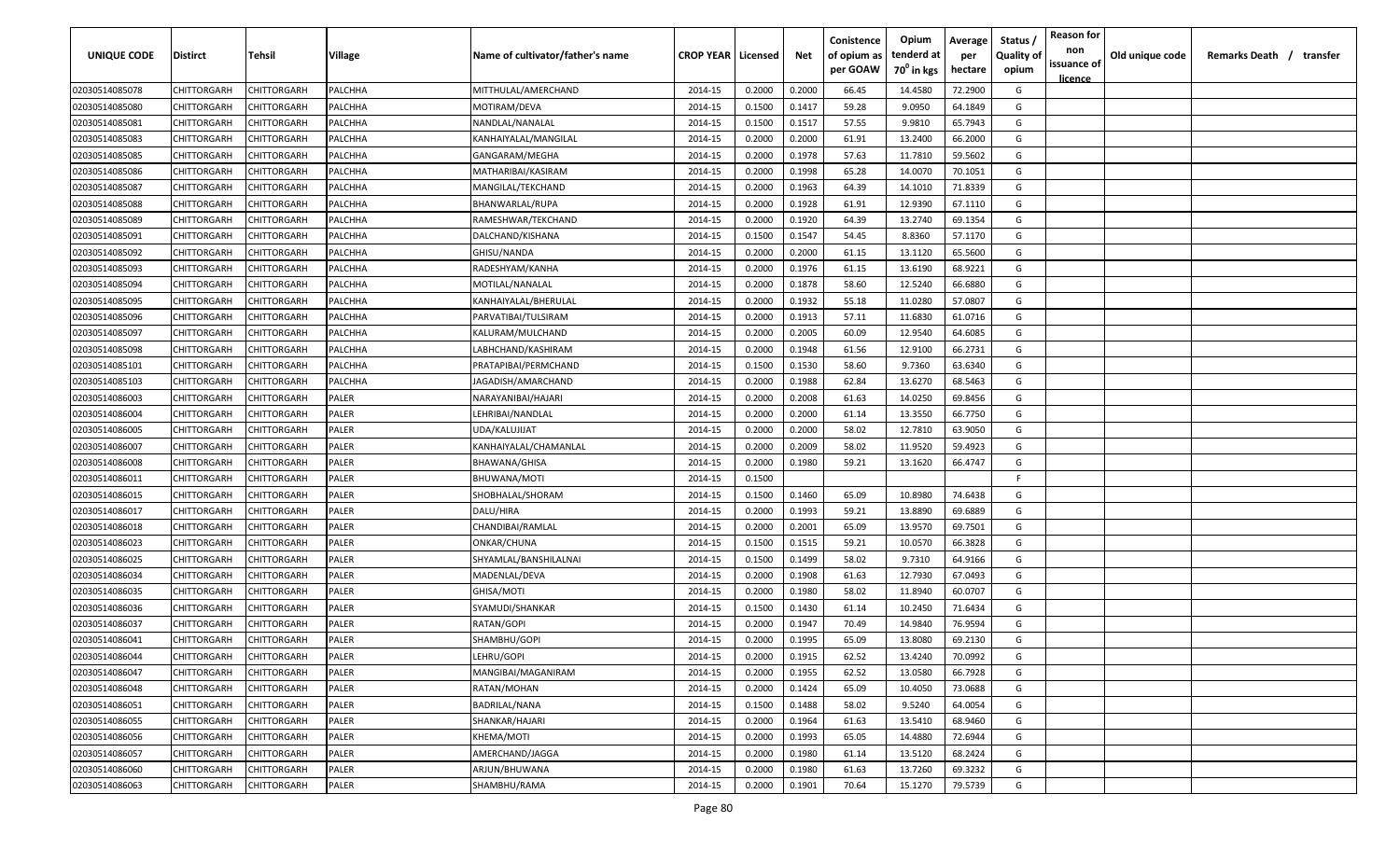| <b>UNIQUE CODE</b> | Distirct           | Tehsil             | Village   | Name of cultivator/father's name | <b>CROP YEAR   Licensed</b> |        | Net    | Conistence<br>of opium as | Opium<br>tenderd at    | Average<br>per | Status /<br><b>Quality of</b> | <b>Reason for</b><br>non      | Old unique code | Remarks Death /<br>transfer |
|--------------------|--------------------|--------------------|-----------|----------------------------------|-----------------------------|--------|--------|---------------------------|------------------------|----------------|-------------------------------|-------------------------------|-----------------|-----------------------------|
|                    |                    |                    |           |                                  |                             |        |        | per GOAW                  | 70 <sup>0</sup> in kgs | hectare        | opium                         | issuance of<br><u>licence</u> |                 |                             |
| 02030514086064     | CHITTORGARH        | CHITTORGARH        | PALER     | NARAYAN/MADHU                    | 2014-15                     | 0.2000 | 0.1980 | 61.14                     | 13.3200                | 67.2727        | G                             |                               |                 |                             |
| 02030514086067     | CHITTORGARH        | CHITTORGARH        | PALER     | PANNA/KANA                       | 2014-15                     | 0.2000 | 0.1954 | 61.63                     | 13.6640                | 69.9284        | G                             |                               |                 |                             |
| 02030514086069     | CHITTORGARH        | CHITTORGARH        | PALER     | KAILASH/JAGGA                    | 2014-15                     | 0.2000 | 0.2000 | 61.14                     | 13.7740                | 68.8700        | G                             |                               |                 |                             |
| 02030514086072     | CHITTORGARH        | CHITTORGARH        | PALER     | DAKHIBAI/JAGGA                   | 2014-15                     | 0.2000 | 0.1991 | 65.09                     | 14.0970                | 70.8036        | G                             |                               |                 |                             |
| 02030514086076     | CHITTORGARH        | CHITTORGARH        | PALER     | <b>BANSHI/CHHOGA</b>             | 2014-15                     | 0.2000 | 0.1980 | 59.21                     | 12.8320                | 64.8081        | G                             |                               |                 |                             |
| 02030514086077     | CHITTORGARH        | CHITTORGARH        | PALER     | NANDA/HIRA                       | 2014-15                     | 0.2000 | 0.1753 | 61.14                     | 12.6560                | 72.1962        | G                             |                               |                 |                             |
| 02030514086078     | CHITTORGARH        | CHITTORGARH        | PALER     | DEVILAL/CHHOGALAL                | 2014-15                     | 0.2000 | 0.1864 | 61.14                     | 12.4810                | 66.9582        | G                             |                               |                 |                             |
| 02030514086079     | CHITTORGARH        | CHITTORGARH        | PALER     | <b>BHURIBAI/GHISA</b>            | 2014-15                     | 0.2000 | 0.2014 | 59.21                     | 13.0260                | 64.6773        | G                             |                               |                 |                             |
| 02030514086080     | CHITTORGARH        | CHITTORGARH        | PALER     | JAGGA/HAJARI                     | 2014-15                     | 0.2000 | 0.1980 | 61.14                     | 13.0750                | 66.0354        | G                             |                               |                 |                             |
| 02030514089002     | CHITTORGARH        | CHITTORGARH        | PASTOLI   | HAJARI/GANGARAM                  | 2014-15                     | 0.1500 | 0.1404 | 63.51                     | 9.2820                 | 66.1111        | G                             |                               |                 |                             |
| 02030514089003     | CHITTORGARH        | CHITTORGARH        | PASTOLI   | HAJARILAL/ANERCHAND              | 2014-15                     | 0.1500 | 0.1406 | 67.12                     | 9.5500                 | 67.9232        | G                             |                               |                 |                             |
| 02030514089005     | CHITTORGARH        | CHITTORGARH        | PASTOLI   | BHANWARLAL/LEHRU                 | 2014-15                     | 0.1500 | 0.1403 | 63.51                     | 9.3900                 | 66.9280        | G                             |                               |                 |                             |
| 02030514089007     | CHITTORGARH        | CHITTORGARH        | PASTOLI   | RUKAMANKANWAR/KESARSINGH         | 2014-15                     | 0.2000 | 0.1805 | 63.51                     | 12.0490                | 66.7535        | G                             |                               |                 |                             |
| 02030514089008     | CHITTORGARH        | CHITTORGARH        | PASTOLI   | RUPA/KALUCHAMAR                  | 2014-15                     | 0.2000 | 0.1911 | 58.77                     | 11.4010                | 59.6599        | G                             |                               |                 |                             |
| 02030514089009     | CHITTORGARH        | CHITTORGARH        | PASTOLI   | BHAGAWAN/NARAYAN                 | 2014-15                     | 0.1500 | 0.1415 | 62.89                     | 8.1400                 | 57.5265        | G                             |                               |                 |                             |
| 02030514089013     | CHITTORGARH        | CHITTORGARH        | PASTOLI   | GHISU/BHAGIRATH                  | 2014-15                     | 0.2000 | 0.1920 | 62.44                     | 12.0510                | 62.7656        | G                             |                               |                 |                             |
| 02030514089018     | CHITTORGARH        | CHITTORGARH        | PASTOLI   | GIRDHARI/BHUWANA                 | 2014-15                     | 0.1500 | 0.1380 | 62.44                     | 8.8660                 | 64.2464        | G                             |                               |                 |                             |
| 02030514089019     | CHITTORGARH        | CHITTORGARH        | PASTOLI   | CHOTUSINGH/BHIMSINGH             | 2014-15                     | 0.1500 | 0.1418 | 63.51                     | 9.4810                 | 66.8618        | G                             |                               |                 |                             |
| 02030514089020     | CHITTORGARH        | CHITTORGARH        | PASTOLI   | ANCHIBAI/LEHRU                   | 2014-15                     | 0.2000 | 0.1887 | 62.44                     | 11.7030                | 62.0191        | G                             |                               |                 |                             |
| 02030514089024     | CHITTORGARH        | CHITTORGARH        | PASTOLI   | MOHANSINGH/HARLAL                | 2014-15                     | 0.1500 | 0.1334 | 62.92                     | 8.1260                 | 60.9145        | G                             |                               |                 |                             |
| 02030514089031     | CHITTORGARH        | CHITTORGARH        | PASTOLI   | RANVIRSINGH/TEJSINGH             | 2014-15                     | 0.1500 | 0.1408 | 62.44                     | 8.9110                 | 63.2884        | G                             |                               |                 |                             |
| 02030514089037     | CHITTORGARH        | CHITTORGARH        | PASTOLI   | SHANTILAL/BHURA                  | 2014-15                     | 0.2000 | 0.1898 | 63.51                     | 12.9200                | 68.0717        | G                             |                               |                 |                             |
| 02030514089039     | CHITTORGARH        | CHITTORGARH        | PASTOLI   | BHOPALSINGH/TEJSINGH             | 2014-15                     | 0.1500 | 0.1421 | 62.44                     | 9.1160                 | 64.1520        | G                             |                               |                 |                             |
| 02030514089040     | CHITTORGARH        | CHITTORGARH        | PASTOLI   | CHHOGA/POKHAR                    | 2014-15                     | 0.1500 | 0.1458 | 60.50                     | 9.0230                 | 61.8861        | G                             |                               |                 |                             |
| 02030514089041     | CHITTORGARH        | CHITTORGARH        | PASTOLI   | MANGILAL/HARLAL                  | 2014-15                     | 0.1500 | 0.1375 | 61.10                     | 8.3180                 | 60.4945        | G                             |                               |                 |                             |
| 02030514089042     | CHITTORGARH        | CHITTORGARH        | PASTOLI   | DALLI/RAMCHANDRA                 | 2014-15                     | 0.2000 | 0.1767 | 60.58                     | 11.0430                | 62.4958        | G                             |                               |                 |                             |
| 02030514090002     | CHITTORGARH        | CHITTORGARH        | PATNIYA A | CHANDIBAI/DAULATRAM              | 2014-15                     | 0.2000 | 0.2016 | 51.52                     | 10.9810                | 54.4692        |                               | 02                            |                 |                             |
| 02030514090005     | CHITTORGARH        | CHITTORGARH        | PATNIYA A | ONKAR/AMRITRAM                   | 2014-15                     | 0.2000 | 0.1988 | 57.35                     | 12.4530                | 62.6408        | G                             |                               |                 |                             |
| 02030514090009     | CHITTORGARH        | CHITTORGARH        | PATNIYA A | DHAPUBAI/UDA                     | 2014-15                     | 0.1500 | 0.1500 | 50.45                     | 7.9060                 | 52.7067        | G                             | 04                            |                 |                             |
| 02030514090011     | CHITTORGARH        | CHITTORGARH        | PATNIYA A | SHANKAR/BHUWANA                  | 2014-15                     | 0.1000 |        |                           |                        |                | -F.                           |                               |                 |                             |
| 02030514090012     | CHITTORGARH        | CHITTORGARH        | PATNIYA A | SHANKARIBAI/CHUNNILAL            | 2014-15                     | 0.2000 | 0.2000 | 60.22                     | 12.3970                | 61.9850        | G                             |                               |                 |                             |
| 02030514090013     | CHITTORGARH        | CHITTORGARH        | PATNIYA A | MOTILAL/BHERULAL                 | 2014-15                     | 0.1500 | 0.1479 | 54.15                     | 8.4780                 | 57.3225        | G                             |                               |                 |                             |
| 02030514090020     | CHITTORGARH        | CHITTORGARH        | PATNIYA A | MANIRAM/ONKAR                    | 2014-15                     | 0.2000 | 0.1994 | 56.55                     | 12.1820                | 61.0933        | G                             |                               |                 |                             |
| 02030514090022     | CHITTORGARH        | CHITTORGARH        | PATNIYA A | BHERULAL/GHISA                   | 2014-15                     | 0.1500 | 0.1416 | 57.36                     | 9.0960                 | 64.2373        | G                             |                               |                 |                             |
| 02030514090023     | CHITTORGARH        | CHITTORGARH        | PATNIYA A | DAYARAM/GHOKAL                   | 2014-15                     | 0.2000 | 0.2000 | 54.67                     | 11.3710                | 56.8550        | G                             |                               |                 |                             |
| 02030514090025     | <b>CHITTORGARH</b> | <b>CHITTORGARH</b> | PATNIYA A | RAMLAL/DAULATRAM                 | 2014-15                     | 0.2000 | 0.1939 | 59.69                     | 12.3470                | 63.6772        | G                             |                               |                 |                             |
| 02030514090026     | <b>CHITTORGARH</b> | CHITTORGARH        | PATNIYA A | SHRIRAM/BHERULAL                 | 2014-15                     | 0.1500 | 0.1527 | 54.40                     | 8.7890                 | 57.5573        | G                             |                               |                 |                             |
| 02030514090043     | CHITTORGARH        | CHITTORGARH        | PATNIYA A | CHENRAM/UDAIRAM                  | 2014-15                     | 0.2000 | 0.1920 | 47.72                     | 3.3680                 | 17.5417        |                               | 02                            |                 |                             |
| 02030514090049     | <b>CHITTORGARH</b> | CHITTORGARH        | PATNIYA A | KISHANLAL/BHERA                  | 2014-15                     | 0.1500 | 0.1516 | 55.26                     | 8.7070                 | 57.4340        | G                             |                               |                 |                             |
| 02030514090051     | CHITTORGARH        | CHITTORGARH        | PATNIYA B | NANDLAL/BHERULAL                 | 2014-15                     | 0.2000 | 0.2000 | 55.15                     | 11.7550                | 58.7750        | G                             |                               |                 |                             |
| 02030514090053     | CHITTORGARH        | CHITTORGARH        | PATNIYA B | TRILOKCHAND/RAMRATAN             | 2014-15                     | 0.2000 | 0.1936 | 57.30                     | 12.2950                | 63.5072        | G                             |                               |                 |                             |
| 02030514090059     | CHITTORGARH        | CHITTORGARH        | PATNIYA B | KISHANLAL/ONKAAR                 | 2014-15                     | 0.1500 | 0.1500 | 56.72                     | 9.1400                 | 60.9333        | G                             |                               |                 |                             |
| 02030514090061     | CHITTORGARH        | CHITTORGARH        | PATNIYA B | DEVBAI/DOULATRAM                 | 2014-15                     | 0.2000 | 0.1972 | 56.33                     | 11.9900                | 60.8012        | G                             |                               |                 |                             |
| 02030514090062     | CHITTORGARH        | CHITTORGARH        | PATNIYA B | PRAHLAD/NANDLAL                  | 2014-15                     | 0.1500 | 0.1426 | 53.72                     | 8.6180                 | 60.4348        | G                             |                               |                 |                             |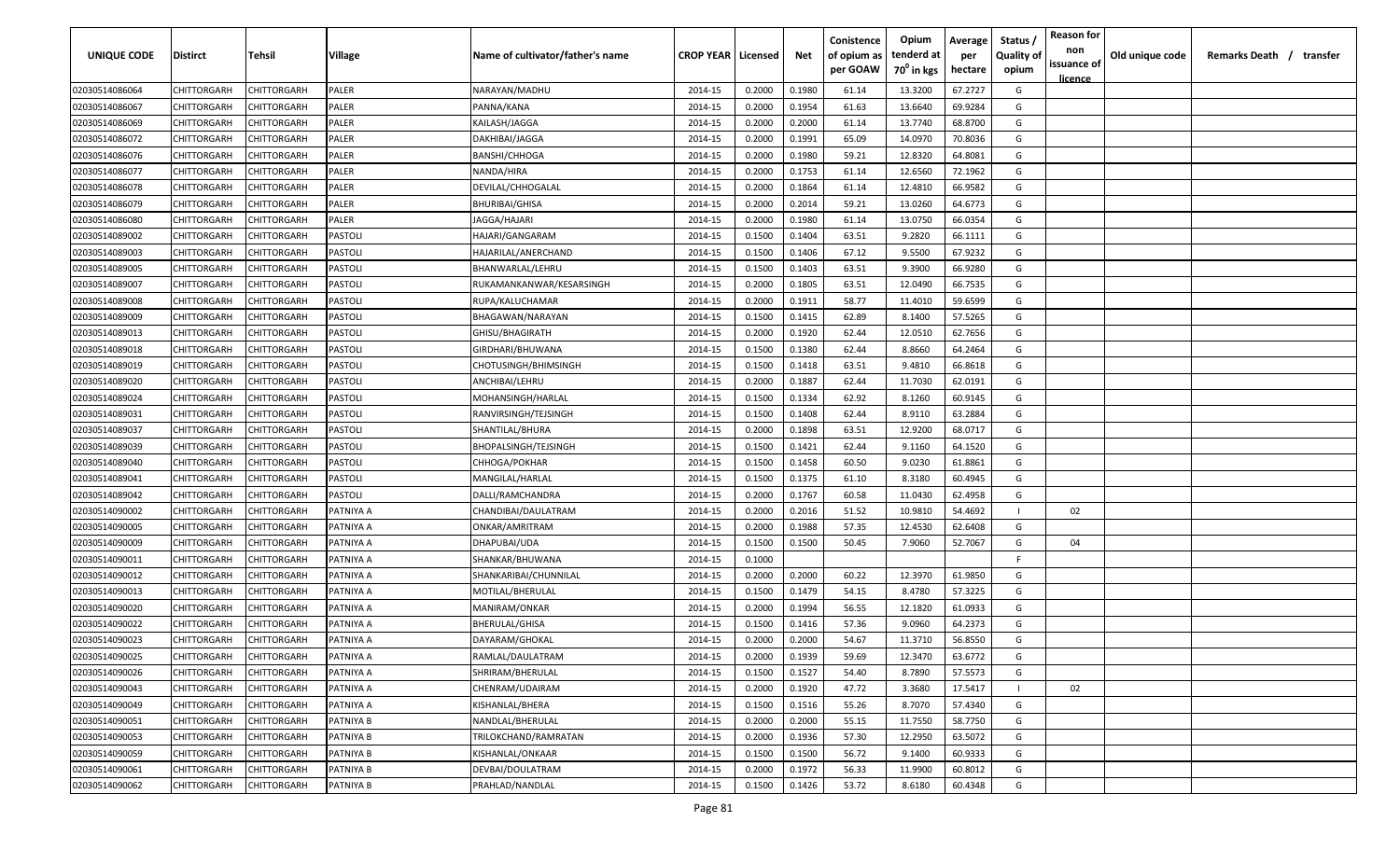| <b>UNIQUE CODE</b> | <b>Distirct</b>    | <b>Tehsil</b> | Village       | Name of cultivator/father's name  | <b>CROP YEAR Licensed</b> |        | Net    | Conistence<br>of opium as<br>per GOAW | Opium<br>tenderd at<br>70 <sup>0</sup> in kgs | Average<br>per<br>hectare | Status /<br><b>Quality of</b><br>opium | <b>Reason for</b><br>non<br>issuance of<br><u>licence</u> | Old unique code | Remarks Death /<br>transfer |
|--------------------|--------------------|---------------|---------------|-----------------------------------|---------------------------|--------|--------|---------------------------------------|-----------------------------------------------|---------------------------|----------------------------------------|-----------------------------------------------------------|-----------------|-----------------------------|
| 02030514090063     | CHITTORGARH        | CHITTORGARH   | PATNIYA B     | KISHANRAM/TRILOKCHANDDADARAMRATAN | 2014-15                   | 0.2000 | 0.1911 | 56.96                                 | 12.2300                                       | 63.9979                   | G                                      |                                                           |                 |                             |
| 02030514090065     | CHITTORGARH        | CHITTORGARH   | PATNIYA B     | RAMSINGH/ASHARAM                  | 2014-15                   | 0.2000 | 0.2000 | 56.47                                 | 11.3340                                       | 56.6700                   | G                                      |                                                           |                 |                             |
| 02030514090068     | CHITTORGARH        | CHITTORGARH   | PATNIYA B     | SOHANDAS/HIRADAS @ BHAGWANDAS     | 2014-15                   | 0.1500 | 0.1500 | 44.60                                 | 5.8300                                        | 38.8667                   | G                                      | 04                                                        |                 |                             |
| 02030514090069     | CHITTORGARH        | CHITTORGARH   | PATNIYA B     | GOPI/KHAMA                        | 2014-15                   | 0.1000 |        |                                       |                                               |                           | -F.                                    |                                                           |                 |                             |
| 02030514090070     | CHITTORGARH        | CHITTORGARH   | PATNIYA B     | MANGU/KANA                        | 2014-15                   | 0.1500 | 0.1500 | 59.16                                 | 10.1420                                       | 67.6133                   | G                                      |                                                           |                 |                             |
| 02030514090073     | CHITTORGARH        | CHITTORGARH   | PATNIYA B     | RAMRATAN/CHUNILAL                 | 2014-15                   | 0.2000 | 0.1971 | 61.12                                 | 12.8090                                       | 64.9873                   | G                                      |                                                           |                 |                             |
| 02030514090077     | CHITTORGARH        | CHITTORGARH   | PATNIYA B     | DEUBAI/ASHARAM                    | 2014-15                   | 0.2000 | 0.1958 | 55.14                                 | 10.9730                                       | 56.0419                   | G                                      |                                                           |                 |                             |
| 02030514090078     | CHITTORGARH        | CHITTORGARH   | PATNIYA B     | KHEMRAJ/NANALAL                   | 2014-15                   | 0.1500 | 0.1419 | 58.72                                 | 9.0930                                        | 64.0803                   | G                                      |                                                           |                 |                             |
| 02030514090079     | CHITTORGARH        | CHITTORGARH   | PATNIYA B     | TRILOKCHAND/AMRATRAM              | 2014-15                   | 0.1500 | 0.1488 | 52.36                                 | 8.2580                                        | 55.4973                   |                                        | 02                                                        |                 |                             |
| 02030514090090     | CHITTORGARH        | CHITTORGARH   | PATNIYA B     | NATHULAL/GHISALAL                 | 2014-15                   | 0.2000 | 0.1777 | 56.65                                 | 11.5160                                       | 64.8059                   | G                                      |                                                           |                 |                             |
| 02030514090094     | CHITTORGARH        | CHITTORGARH   | PATNIYA B     | GOPAL/ONKAR                       | 2014-15                   | 0.1500 | 0.1520 | 58.60                                 | 9.6020                                        | 63.1711                   | G                                      |                                                           |                 |                             |
| 02030514090103     | CHITTORGARH        | CHITTORGARH   | PATNIYA B     | RAMPRASAD/DAULATRAM               | 2014-15                   | 0.2000 | 0.2000 | 51.37                                 | 10.8240                                       | 54.1200                   |                                        | 02                                                        |                 |                             |
| 02030514090105     | CHITTORGARH        | CHITTORGARH   | PATNIYA B     | OMPRAKASH/NANDLAL                 | 2014-15                   | 0.2000 | 0.1856 | 55.12                                 | 11.2520                                       | 60.6250                   | G                                      |                                                           |                 |                             |
| 02030514090106     | CHITTORGARH        | CHITTORGARH   | PATNIYA B     | BHERULAL/RUPA                     | 2014-15                   | 0.1500 | 0.1516 | 50.49                                 | 7.8840                                        | 52.0053                   | G                                      | 04                                                        |                 |                             |
| 02030514090108     | CHITTORGARH        | CHITTORGARH   | PATNIYA B     | BALURAM/CHATURBHUJ                | 2014-15                   | 0.2000 | 0.1896 | 59.64                                 | 11.1530                                       | 58.8238                   | G                                      |                                                           |                 |                             |
| 02030514090112     | CHITTORGARH        | CHITTORGARH   | PATNIYA B     | MADANLAL/CHHOGA                   | 2014-15                   | 0.1500 | 0.1484 | 55.88                                 | 9.1400                                        | 61.5903                   | G                                      |                                                           |                 |                             |
| 02030514090133     | CHITTORGARH        | CHITTORGARH   | PATNIYA A     | MOTILAL/DEVJI                     | 2014-15                   | 0.1000 |        |                                       |                                               |                           | -F.                                    |                                                           |                 |                             |
| 02030514090134     | CHITTORGARH        | CHITTORGARH   | PATNIYA A     | MANGILAL/UDAIRAM                  | 2014-15                   | 0.1500 | 0.1479 | 50.00                                 | 7.9360                                        | 53.6579                   | G                                      | 04                                                        |                 |                             |
| 02030514090137     | CHITTORGARH        | CHITTORGARH   | PATNIYA A     | MANGIBAI/KHEMA                    | 2014-15                   | 0.1500 | 0.1480 | 52.92                                 | 8.2400                                        | 55.6757                   | G                                      | 04                                                        |                 |                             |
| 02030514090140     | CHITTORGARH        | CHITTORGARH   | PATNIYA B     | RAMSINGH/BHERULAL                 | 2014-15                   | 0.2000 | 0.2000 | 57.20                                 | 12.0040                                       | 60.0200                   | G                                      |                                                           |                 |                             |
| 02030514090144     | CHITTORGARH        | CHITTORGARH   | PATNIYA B     | AMRATHRAM/RAMBAKSHA               | 2014-15                   | 0.1500 | 0.1403 | 59.23                                 | 8.8250                                        | 62.9009                   | G                                      |                                                           |                 |                             |
| 02030514090145     | CHITTORGARH        | CHITTORGARH   | PATNIYA B     | RAJNARAYAN/RAMBAKSHA              | 2014-15                   | 0.2000 | 0.1785 | 52.23                                 | 10.1480                                       | 56.8515                   | G                                      |                                                           |                 |                             |
| 02030514091009     | CHITTORGARH        | CHITTORGARH   | PAWATIYA      | HEUBAI/LEHRU                      | 2014-15                   | 0.1500 | 0.1471 | 61.95                                 | 9.6550                                        | 65.6356                   | G                                      |                                                           |                 |                             |
| 02030514091030     | CHITTORGARH        | CHITTORGARH   | PAWATIYA      | BALURAM/RUGHNATH                  | 2014-15                   | 0.1500 | 0.1480 | 64.91                                 | 10.0150                                       | 67.6689                   | G                                      |                                                           |                 |                             |
| 02030514091068     | CHITTORGARH        | CHITTORGARH   | PAWATIYA      | BAHADURSINGH/DHIRSINGH            | 2014-15                   | 0.1500 | 0.1512 | 58.39                                 | 9.5760                                        | 63.3333                   | G                                      |                                                           |                 |                             |
| 02030514091072     | CHITTORGARH        | CHITTORGARH   | PAWATIYA      | LAXMAN/NARAYAN                    | 2014-15                   | 0.2000 | 0.2035 | 64.91                                 | 15.5600                                       | 76.4619                   | G                                      |                                                           |                 |                             |
| 02030514091074     | CHITTORGARH        | CHITTORGARH   | PAWATIYA      | RAMESHWAR/NARAYAN                 | 2014-15                   | 0.2000 | 0.1820 | 61.95                                 | 11.4170                                       | 62.7308                   | G                                      |                                                           |                 |                             |
| 02030514092006     | CHITTORGARH        | CHITTORGARH   | PEMAKHEDA     | RATAN/HEMA                        | 2014-15                   | 0.1500 | 0.1428 | 55.53                                 | 8.6070                                        | 60.2731                   | G                                      |                                                           | 02030514042036  | <b>TRANSFER</b>             |
| 02030514093003     | CHITTORGARH        | CHITTORGARH   | RAGHUNATHPURA | HARLAL/KHEMA                      | 2014-15                   | 0.1500 | 0.0175 | 65.29                                 | 1.5580                                        | 89.0286                   | G                                      |                                                           |                 |                             |
| 02030514093005     | CHITTORGARH        | CHITTORGARH   | RAGHUNATHPURA | MADHO/DHANNA                      | 2014-15                   | 0.2000 | 0.1889 | 62.61                                 | 13.5330                                       | 71.6411                   | G                                      |                                                           |                 |                             |
| 02030514093009     | CHITTORGARH        | CHITTORGARH   | RAGHUNATHPURA | BHANWARLAL/FATTA                  | 2014-15                   | 0.1500 | 0.1514 | 59.54                                 | 8.7860                                        | 58.0317                   | G                                      |                                                           |                 |                             |
| 02030514093029     | CHITTORGARH        | CHITTORGARH   | RAGHUNATHPURA | FATEHLAL/DHANNA                   | 2014-15                   | 0.2000 | 0.1957 | 59.54                                 | 12.5970                                       | 64.3689                   | G                                      |                                                           |                 |                             |
| 02030514093035     | CHITTORGARH        | CHITTORGARH   | RAGHUNATHPURA | RUPA/NANDA                        | 2014-15                   | 0.1500 | 0.1458 | 62.47                                 | 8.8890                                        | 60.9671                   | G                                      |                                                           |                 |                             |
| 02030514093040     | CHITTORGARH        | CHITTORGARH   | RAGHUNATHPURA | MANOHAR/MADHO                     | 2014-15                   | 0.1500 | 0.1428 | 62.47                                 | 9.9330                                        | 69.5588                   | G                                      |                                                           |                 |                             |
| 02030514093041     | <b>CHITTORGARH</b> | CHITTORGARH   | RAGHUNATHPURA | BHERULAL/GOVINDRAM                | 2014-15                   | 0.2000 | 0.0817 | 59.54                                 | 5.2400                                        | 64.1371                   | G                                      |                                                           |                 |                             |
| 02030514095006     | <b>CHITTORGARH</b> | CHITTORGARH   | RAMAKHEDA     | BHURIBAI/KISHANLAL                | 2014-15                   | 0.1500 | 0.1427 | 61.95                                 | 9.3900                                        | 65.8024                   | G                                      |                                                           |                 |                             |
| 02030514095007     | CHITTORGARH        | CHITTORGARH   | RAMAKHEDA     | NARAYAN/PRATAP                    | 2014-15                   | 0.1500 |        |                                       |                                               |                           | F.                                     |                                                           |                 |                             |
| 02030514095010     | CHITTORGARH        | CHITTORGARH   | RAMAKHEDA     | KISHANLAL/DAYARAMSUTHAR           | 2014-15                   | 0.2000 | 0.1976 | 62.52                                 | 12.7450                                       | 64.4990                   | G                                      |                                                           |                 |                             |
| 02030514095011     | CHITTORGARH        | CHITTORGARH   | RAMAKHEDA     | BHAGAWANLAL/ONKAR                 | 2014-15                   | 0.2000 | 0.1977 | 51.37                                 | 10.7800                                       | 54.5271                   | G                                      | 04                                                        |                 |                             |
| 02030514095015     | CHITTORGARH        | CHITTORGARH   | RAMAKHEDA     | GORDHAN/SURAJMAL                  | 2014-15                   | 0.2000 | 0.1908 | 67.27                                 | 13.5210                                       | 70.8648                   | G                                      |                                                           |                 |                             |
| 02030514095032     | CHITTORGARH        | CHITTORGARH   | RAMAKHEDA     | NANDA/SURAJMAL                    | 2014-15                   | 0.2000 | 0.1925 | 64.91                                 | 13.1120                                       | 68.1143                   | G                                      |                                                           |                 |                             |
| 02030514095037     | CHITTORGARH        | CHITTORGARH   | RAMAKHEDA     | UDAIRAM/HARIRAM                   | 2014-15                   | 0.2000 | 0.1965 | 47.10                                 | 9.4740                                        | 48.2137                   | G                                      | 04                                                        |                 |                             |
| 02030514095038     | CHITTORGARH        | CHITTORGARH   | RAMAKHEDA     | MANGILAL/CHATRU                   | 2014-15                   | 0.1500 | 0.1470 | 62.52                                 | 9.7530                                        | 66.3469                   | G                                      |                                                           |                 |                             |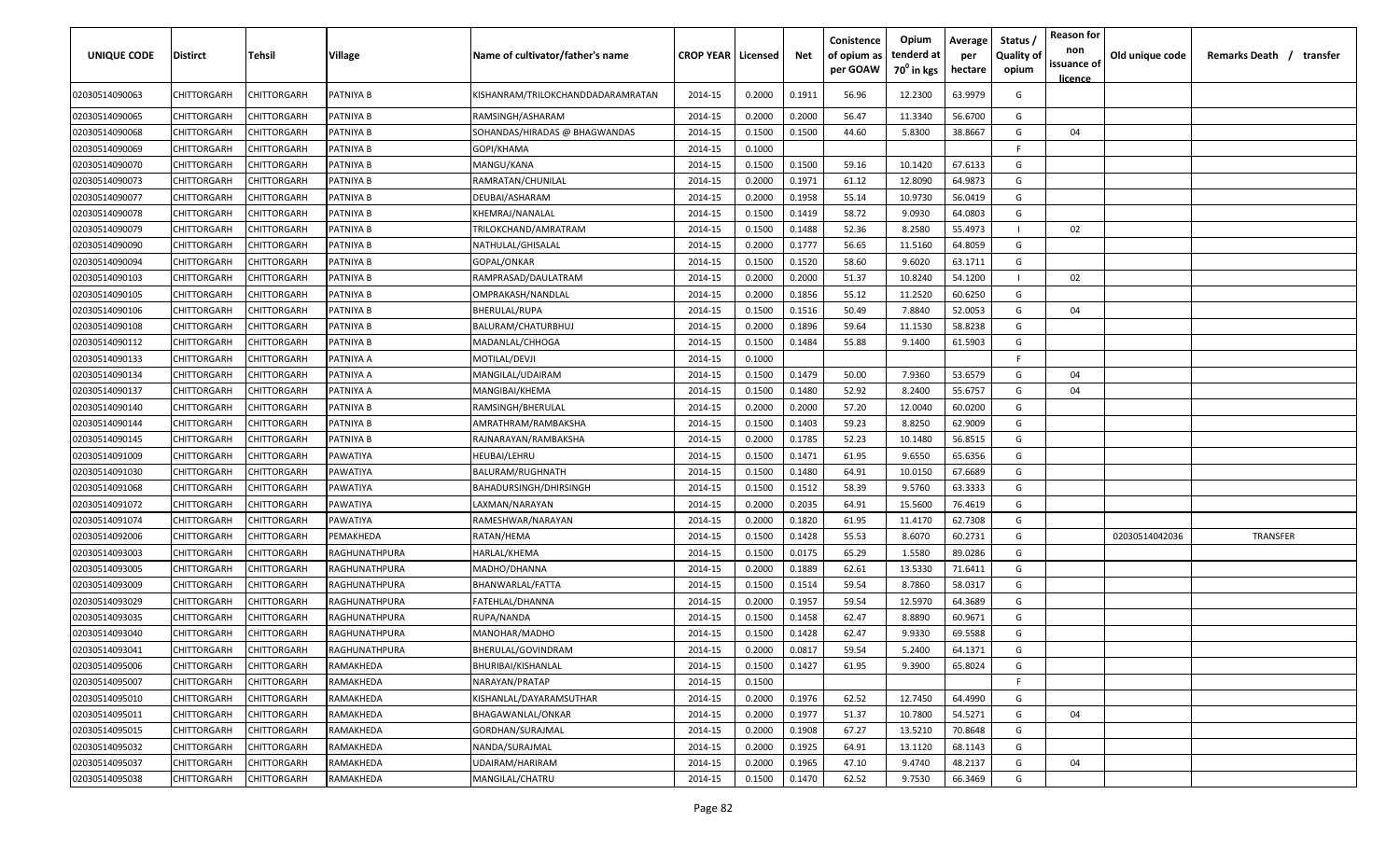| <b>UNIQUE CODE</b>               | <b>Distirct</b>            | <b>Tehsil</b>              | Village                 | Name of cultivator/father's name | <b>CROP YEAR   Licensed</b> |                  | Net    | Conistence<br>of opium as<br>per GOAW | Opium<br>tenderd at<br>70 <sup>0</sup> in kgs | Average<br>per<br>hectare | Status /<br><b>Quality of</b><br>opium | <b>Reason for</b><br>non<br>issuance of | Old unique code | Remarks Death /<br>transfer |
|----------------------------------|----------------------------|----------------------------|-------------------------|----------------------------------|-----------------------------|------------------|--------|---------------------------------------|-----------------------------------------------|---------------------------|----------------------------------------|-----------------------------------------|-----------------|-----------------------------|
|                                  | CHITTORGARH                | CHITTORGARH                | RAMAKHEDA               | NANURAM/ONKAR                    | 2014-15                     | 0.2000           | 0.1980 | 50.94                                 | 10.8870                                       | 54.9848                   | G                                      | <b>licence</b><br>04                    |                 |                             |
| 02030514095040<br>02030514096009 | CHITTORGARH                | CHITTORGARH                | RAMPURIYA               | SHAMBHU/KELA                     | 2014-15                     | 0.1500           | 0.1479 | 58.88                                 | 9.3790                                        | 63.4145                   | G                                      |                                         |                 |                             |
|                                  |                            |                            |                         | LAXMINARAYAN/MANKCHAND           |                             |                  | 0.1504 | 58.60                                 | 9.1250                                        | 60.6715                   | G                                      |                                         |                 |                             |
| 02030514096010                   | CHITTORGARH<br>CHITTORGARH | CHITTORGARH<br>CHITTORGARH | RAMPURIYA<br>RAMPURIYA  | SHIVLAL/BHERA                    | 2014-15                     | 0.1500<br>0.1500 | 0.1477 |                                       | 9.3690                                        | 63.4326                   | G                                      |                                         |                 |                             |
| 02030514096027<br>02030514096030 | CHITTORGARH                | CHITTORGARH                | RAMPURIYA               | KANHAIYALAL/NANDLAL              | 2014-15<br>2014-15          | 0.1500           | 0.1504 | 59.03<br>58.22                        | 9.0410                                        | 60.1130                   | G                                      |                                         |                 |                             |
| 02030514097001                   | CHITTORGARH                | CHITTORGARH                | RASAYAMAGARI            | CHUNNILAL/GOPI                   | 2014-15                     | 0.2000           | 0.1953 | 55.65                                 | 11.5750                                       | 59.2678                   | G                                      |                                         |                 |                             |
| 02030514097002                   | CHITTORGARH                | CHITTORGARH                | RASAYAMAGARI            | LOBHA/HARA                       | 2014-15                     | 0.2000           | 0.2000 | 58.22                                 | 12.4590                                       | 62.2950                   | G                                      |                                         |                 |                             |
| 02030514097004                   | CHITTORGARH                | CHITTORGARH                | RASAYAMAGARI            | DHAPUBAI/HIRALAL                 | 2014-15                     | 0.2000           | 0.2000 | 64.17                                 | 13.2010                                       | 66.0050                   | G                                      |                                         |                 |                             |
| 02030514097006                   | CHITTORGARH                | CHITTORGARH                | RASAYAMAGARI            | GIRDHARI/NANDA                   | 2014-15                     | 0.2000           | 0.2000 | 61.18                                 | 12.9880                                       | 64.9400                   | G                                      |                                         |                 |                             |
| 02030514097011                   | CHITTORGARH                | CHITTORGARH                | RASAYAMAGARI            | RAJIBAI/NANALAL                  | 2014-15                     | 0.2000           | 0.2000 | 56.38                                 | 11.9610                                       | 59.8050                   | G                                      |                                         |                 |                             |
| 02030514097018                   | CHITTORGARH                | CHITTORGARH                | RASAYAMAGARI            | NANALAL/HAJARI                   | 2014-15                     | 0.1500           | 0.1502 | 67.15                                 | 10.7340                                       | 71.4647                   | G                                      |                                         |                 |                             |
| 02030514097019                   | CHITTORGARH                | CHITTORGARH                | RASAYAMAGARI            | KANA/CHUNNILAL                   | 2014-15                     | 0.2000           | 0.1988 | 58.53                                 | 12.3000                                       | 61.8712                   | G                                      |                                         |                 |                             |
| 02030514097029                   | CHITTORGARH                | CHITTORGARH                | RASAYAMAGARI            | PRABHUDAS/GIRDHARIDAS            | 2014-15                     | 0.2000           | 0.1995 | 61.18                                 | 13.0400                                       | 65.3634                   | G                                      |                                         |                 |                             |
| 02030514098001                   | CHITTORGARH                | CHITTORGARH                | RAWATON KA TALAB        | SHANKER/NARAYAN                  | 2014-15                     | 0.1500           | 0.1500 | 58.12                                 | 9.9880                                        | 66.5867                   | G                                      |                                         |                 |                             |
| 02030514098011                   | CHITTORGARH                | CHITTORGARH                | RAWATON KA TALAB        | MOHAN/MOTI                       | 2014-15                     | 0.2000           | 0.1983 | 67.26                                 | 14.3460                                       | 72.3449                   | G                                      |                                         |                 |                             |
| 02030514098019                   | CHITTORGARH                | CHITTORGARH                | RAWATON KA TALAB        | BOTHLAL/DALU @ NANALAL           | 2014-15                     | 0.2000           | 0.2000 | 54.20                                 | 11.6140                                       | 58.0700                   | G                                      |                                         |                 |                             |
| 02030514098020                   | CHITTORGARH                | CHITTORGARH                | <b>RAWATON KA TALAB</b> | KANA/KHEMA                       | 2014-15                     | 0.2000           | 0.2000 | 67.26                                 | 15.5180                                       | 77.5900                   | G                                      |                                         |                 |                             |
| 02030514098022                   | CHITTORGARH                | CHITTORGARH                | RAWATON KA TALAB        | NANALAL/KALU                     | 2014-15                     | 0.2000           | 0.2000 | 60.05                                 | 13.3310                                       | 66.6550                   | G                                      |                                         |                 |                             |
| 02030514098023                   | CHITTORGARH                | CHITTORGARH                | RAWATON KA TALAB        | JAGDISH/NARAYAN                  | 2014-15                     | 0.1500           | 0.1450 | 64.60                                 | 10.7700                                       | 74.2759                   | G                                      |                                         |                 |                             |
| 02030514098044                   | CHITTORGARH                | CHITTORGARH                | RAWATON KA TALAB        | KANHAIYALAL/SHANKAR              | 2014-15                     | 0.1500           | 0.1436 | 60.34                                 | 9.8610                                        | 68.6699                   | G                                      |                                         |                 |                             |
| 02030514098047                   | CHITTORGARH                | CHITTORGARH                | RAWATON KA TALAB        | MADANLAL/MANGILAL                | 2014-15                     | 0.2000           | 0.1974 | 64.60                                 | 14.5720                                       | 73.8197                   | G                                      |                                         |                 |                             |
| 02030514098050                   | CHITTORGARH                | CHITTORGARH                | RAWATON KA TALAB        | <b>BABULAL/MOHAN</b>             | 2014-15                     | 0.2000           | 0.1996 | 67.26                                 | 14.3360                                       | 71.8236                   | G                                      |                                         |                 |                             |
| 02030514098052                   | CHITTORGARH                | CHITTORGARH                | <b>RAWATON KA TALAB</b> | SHAYAMLAL/GOPILAL                | 2014-15                     | 0.1500           | 0.1525 | 64.60                                 | 11.2590                                       | 73.8295                   | G                                      |                                         |                 |                             |
| 02030514098054                   | CHITTORGARH                | CHITTORGARH                | RAWATON KA TALAB        | RAMESHWAR/GHISU                  | 2014-15                     | 0.1500           | 0.1485 | 58.77                                 | 9.7730                                        | 65.8114                   | G                                      |                                         |                 |                             |
| 02030514098066                   | CHITTORGARH                | CHITTORGARH                | RAWATON KA TALAB        | PYARIBAI/UDAIRAM                 | 2014-15                     | 0.2000           | 0.1960 | 59.53                                 | 13.3690                                       | 68.2092                   | G                                      |                                         |                 |                             |
| 02030514101009                   | CHITTORGARH                | CHITTORGARH                | ROJDA                   | RANJITSINGH/MOHANSINGH           | 2014-15                     | 0.1500           | 0.1476 | 58.42                                 | 9.3720                                        | 63.4959                   | G                                      |                                         |                 |                             |
| 02030514101017                   | CHITTORGARH                | CHITTORGARH                | rojda                   | PYARIBAI/PYARA                   | 2014-15                     | 0.1500           | 0.0720 | 61.19                                 | 4.7200                                        | 65.5556                   | G                                      |                                         |                 |                             |
| 02030514101028                   | CHITTORGARH                | CHITTORGARH                | ROJDA                   | MOHANLAL/SHOBHA                  | 2014-15                     | 0.1500           |        |                                       |                                               |                           | F                                      |                                         |                 |                             |
| 02030514101048                   | CHITTORGARH                | CHITTORGARH                | rojda                   | NARAYAN/GOPI                     | 2014-15                     | 0.1500           |        |                                       |                                               |                           | -F.                                    |                                         |                 |                             |
| 02030514101052                   | CHITTORGARH                | CHITTORGARH                | rojda                   | GANPATSINGH/MOHANSINGH           | 2014-15                     | 0.1500           | 0.1492 | 58.42                                 | 9.4720                                        | 63.4853                   | G                                      |                                         |                 |                             |
| 02030514101053                   | CHITTORGARH                | CHITTORGARH                | rojda                   | NANUGIR/PURGIR                   | 2014-15                     | 0.2000           | 0.1901 | 64.59                                 | 12.3370                                       | 64.8974                   | G                                      |                                         |                 |                             |
| 02030514101072                   | CHITTORGARH                | CHITTORGARH                | rojda                   | HEMRAJ/HAJARI                    | 2014-15                     | 0.1500           | 0.1440 | 53.58                                 | 8.7490                                        | 60.7569                   | G                                      |                                         |                 |                             |
| 02030514101076                   | CHITTORGARH                | CHITTORGARH                | ROJDA                   | CHAMPALAL/GOPILAL                | 2014-15                     | 0.1500           |        |                                       |                                               |                           | -F.                                    |                                         |                 |                             |
| 02030514102002                   | CHITTORGARH                | CHITTORGARH                | RORADA                  | BHAGIRATH/GOPI                   | 2014-15                     | 0.1500           | 0.1500 | 58.09                                 | 9.2280                                        | 61.5200                   | G                                      |                                         |                 |                             |
| 02030514102005                   | CHITTORGARH                | CHITTORGARH                | RORADA                  | SHRINGARIBAI/GANESH              | 2014-15                     | 0.2000           |        |                                       |                                               |                           | E                                      |                                         |                 |                             |
| 02030514102016                   | <b>CHITTORGARH</b>         | CHITTORGARH                | RORADA                  | DEUBAI/GIRDHARI                  | 2014-15                     | 0.1500           | 0.1488 | 62.54                                 | 9.6400                                        | 64.7849                   | G                                      |                                         |                 | <b>TRANSFER/ PAROLI</b>     |
| 02030514102032                   | <b>CHITTORGARH</b>         | CHITTORGARH                | RORADA                  | NANDRAM/KISHANA                  | 2014-15                     | 0.1500           | 0.1440 | 55.15                                 | 8.2020                                        | 56.9583                   | G                                      |                                         |                 |                             |
| 02030514102034                   | CHITTORGARH                | CHITTORGARH                | RORADA                  | LAXMAN/RATANLAL                  | 2014-15                     | 0.1500           | 0.1494 | 65.23                                 | 9.2350                                        | 61.8139                   | G                                      |                                         |                 |                             |
| 02030514107001                   | CHITTORGARH                | CHITTORGARH                | SATPUDA                 | BOTLAL/DHANRAJ                   | 2014-15                     | 0.2000           | 0.1984 | 58.88                                 | 11.6580                                       | 58.7601                   | G                                      |                                         | 02030515110195  | TRANSFER                    |
| 02030514107014                   | CHITTORGARH                | CHITTORGARH                | SATPUDA                 | HANSRAJ/KISHANA                  | 2014-15                     | 0.1500           | 0.1466 | 58.42                                 | 8.7550                                        | 59.7203                   | G                                      |                                         | 02030515091084  | TRANSFER                    |
| 02030514108026                   | CHITTORGARH                | CHITTORGARH                | SAWA                    | JAMANIBAI/AMARATHRAM             | 2014-15                     | 0.2000           | 0.2010 | 59.20                                 | 12.0260                                       | 59.8308                   | G                                      |                                         |                 |                             |
| 02030514108034                   | CHITTORGARH                | CHITTORGARH                | SAWA                    | NATHU/MAYARAM                    | 2014-15                     | 0.1500           | 0.0782 | 56.23                                 | 4.6750                                        | 59.7826                   | G                                      |                                         |                 |                             |
| 02030514108058                   | CHITTORGARH                | CHITTORGARH                | SAWA                    | SHYAMPURI/NANDPURI               | 2014-15                     | 0.2000           | 0.1834 | 59.42                                 | 10.9420                                       | 59.6619                   | G                                      |                                         |                 |                             |
| 02030514108067                   | CHITTORGARH                | CHITTORGARH                | SAWA                    | GIRDHARI/NATHULAL                | 2014-15                     | 0.2000           | 0.2057 | 62.13                                 | 12.9670                                       | 63.0384                   | G                                      |                                         |                 |                             |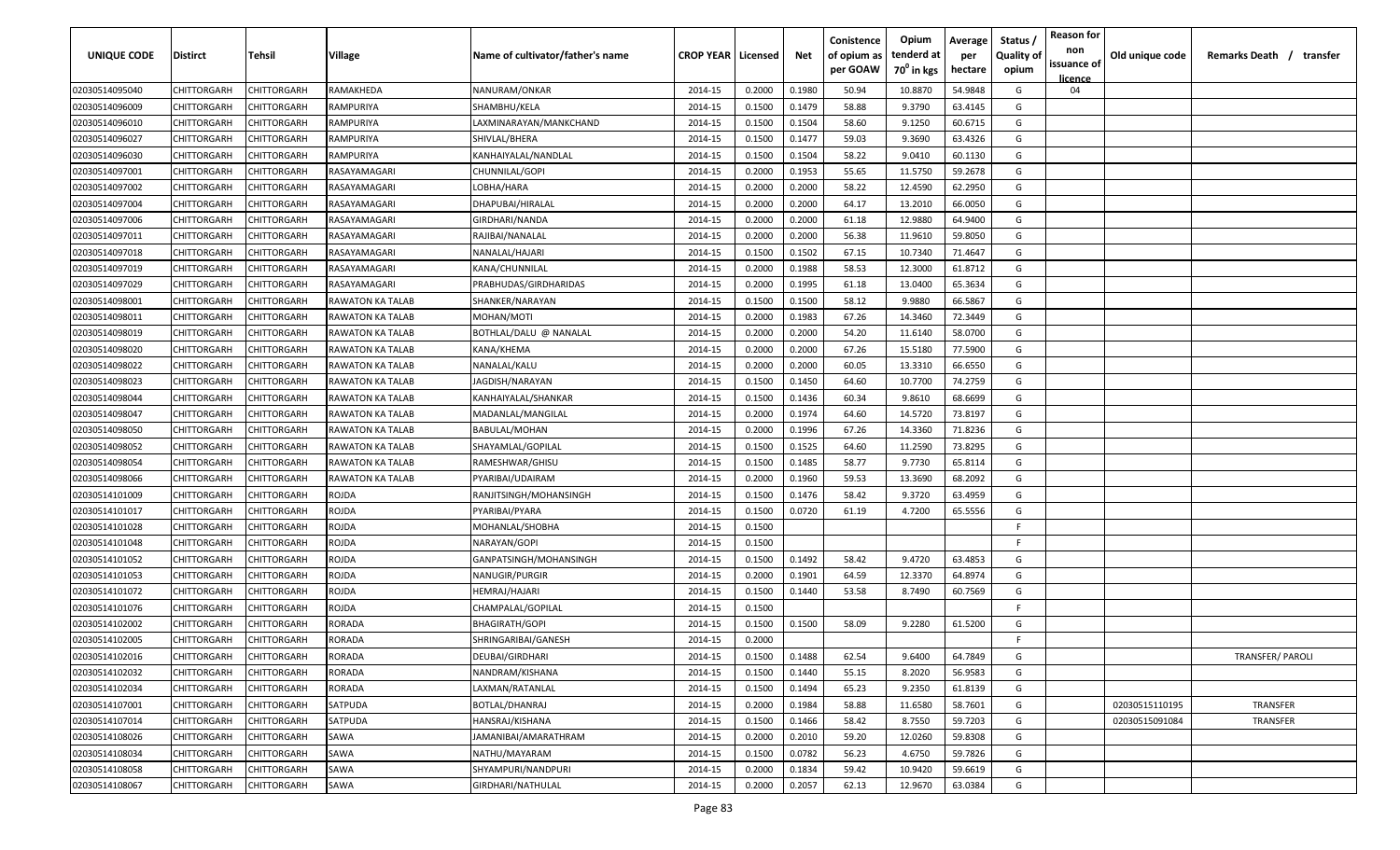| UNIQUE CODE    | Distirct           | Tehsil             | Village            | Name of cultivator/father's name | <b>CROP YEAR   Licensed</b> |        | Net    | Conistence<br>of opium as | Opium<br>tenderd at    | Average<br>per | Status /<br><b>Quality of</b> | <b>Reason for</b><br>non<br>issuance of | Old unique code | Remarks Death /<br>transfer |
|----------------|--------------------|--------------------|--------------------|----------------------------------|-----------------------------|--------|--------|---------------------------|------------------------|----------------|-------------------------------|-----------------------------------------|-----------------|-----------------------------|
|                |                    |                    |                    |                                  |                             |        |        | per GOAW                  | 70 <sup>0</sup> in kgs | hectare        | opium                         | <u>licence</u>                          |                 |                             |
| 02030514108070 | CHITTORGARH        | CHITTORGARH        | SAWA               | KALU/RAMA                        | 2014-15                     | 0.1500 | 0.1504 | 60.24                     | 9.1130                 | 60.5918        | G                             |                                         |                 |                             |
| 02030514108079 | CHITTORGARH        | CHITTORGARH        | SAWA               | KANA/RUPA MATA NANIBAI           | 2014-15                     | 0.2000 | 0.2048 | 60.61                     | 12.3560                | 60.3320        | G                             |                                         |                 |                             |
| 02030514108100 | CHITTORGARH        | CHITTORGARH        | SAWA               | RAMESHAWAR/INDARMAL              | 2014-15                     | 0.2000 | 0.2000 | 65.24                     | 13.7190                | 68.5950        | G                             |                                         |                 |                             |
| 02030514108114 | CHITTORGARH        | CHITTORGARH        | SAWA               | SHANTILAL/KISHANA                | 2014-15                     | 0.2000 | 0.2054 | 63.39                     | 12.4970                | 60.8423        | G                             |                                         |                 |                             |
| 02030514108116 | CHITTORGARH        | CHITTORGARH        | SAWA               | SHAMBHU/BANSILAL                 | 2014-15                     | 0.2000 | 0.2000 | 56.95                     | 12.6840                | 63.4200        | G                             |                                         |                 |                             |
| 02030514108130 | CHITTORGARH        | CHITTORGARH        | SAWA               | BHERULAL/NATHULAL                | 2014-15                     | 0.1500 | 0.0496 | 65.10                     | 3.4320                 | 69.1935        | G                             |                                         |                 |                             |
| 02030514108132 | CHITTORGARH        | <b>CHITTORGARH</b> | SAWA               | RAMKARAN/CHATURBHUJ              | 2014-15                     | 0.2000 | 0.1920 | 59.94                     | 12.2960                | 64.0417        | G                             |                                         |                 |                             |
| 02030514108158 | CHITTORGARH        | CHITTORGARH        | SAWA               | NARAYAN/BALULAL/DP MANGILAL      | 2014-15                     | 0.1500 |        |                           |                        |                | -F.                           |                                         |                 |                             |
| 02030514108176 | CHITTORGARH        | CHITTORGARH        | SAWA               | SHRAVANLAL/CHATURBHUJ            | 2014-15                     | 0.2000 | 0.2020 | 56.19                     | 12.3940                | 61.3564        | G                             |                                         |                 |                             |
| 02030514111006 | CHITTORGARH        | CHITTORGARH        | SEHANWA            | RAMSINGH/RAYCHANDRA              | 2014-15                     | 0.2000 | 0.1923 | 64.59                     | 13.2690                | 69.0016        | G                             |                                         | 02030514089046  | <b>TRANSFER</b>             |
| 02030514111008 | CHITTORGARH        | CHITTORGARH        | SEHANWA            | BHERULAL/DHANRAJ                 | 2014-15                     | 0.2000 | 0.1911 | 58.42                     | 11.6340                | 60.8791        | G                             |                                         | 02030514089047  | <b>TRANSFER</b>             |
| 02030514111012 | CHITTORGARH        | CHITTORGARH        | SEHANWA            | CHATARBHUJ/EKLING                | 2014-15                     | 0.2000 | 0.1906 | 61.19                     | 12.5440                | 65.8132        | G                             |                                         | 02030514089048  | <b>TRANSFER</b>             |
| 02030514111021 | CHITTORGARH        | CHITTORGARH        | SEHANWA            | MANGIBAI/SHANKAR                 | 2014-15                     | 0.1500 | 0.1389 | 61.19                     | 8.8200                 | 63.4989        | G                             |                                         | 02030514089049  | TRANSFER/NAME CHANGE        |
| 02030514112003 | CHITTORGARH        | CHITTORGARH        | SEMALPURA          | NANDUBAI/RANGLAL                 | 2014-15                     | 0.2000 | 0.1890 | 65.10                     | 13.0850                | 69.2328        | G                             |                                         |                 |                             |
| 02030514112008 | CHITTORGARH        | CHITTORGARH        | SEMALPURA          | PYARIBAI/CHATARBHUJ              | 2014-15                     | 0.1500 | 0.1504 | 57.69                     | 9.5770                 | 63.6769        | G                             |                                         |                 |                             |
| 02030514112025 | CHITTORGARH        | CHITTORGARH        | SEMALPURA          | UDAIRAM/PANNA                    | 2014-15                     | 0.1500 | 0.1421 | 60.08                     | 10.1360                | 71.3300        | G                             |                                         |                 |                             |
| 02030514112030 | CHITTORGARH        | CHITTORGARH        | SEMALPURA          | MANGIBAI/DAULA                   | 2014-15                     | 0.1500 | 0.1504 | 46.22                     | 6.4770                 | 43.0652        | G                             | 04                                      |                 |                             |
| 02030514112049 | CHITTORGARH        | CHITTORGARH        | SEMALPURA          | BHERU/MOHAN                      | 2014-15                     | 0.2000 | 0.1982 | 56.73                     | 11.3700                | 57.3663        | G                             |                                         |                 |                             |
| 02030514112050 | CHITTORGARH        | CHITTORGARH        | SEMALPURA          | SHAMBHUGIR/GHISAGIRI             | 2014-15                     | 0.2000 | 0.1922 | 62.21                     | 12.7000                | 66.0770        | G                             |                                         |                 |                             |
| 02030514112062 | CHITTORGARH        | CHITTORGARH        | SEMALPURA          | MANGILAL/BHERUDAS                | 2014-15                     | 0.2000 | 0.1800 | 66.57                     | 10.2990                | 57.2167        | G                             |                                         |                 |                             |
| 02030514112067 | CHITTORGARH        | CHITTORGARH        | SEMALPURA          | NANALAL/ONKAR                    | 2014-15                     | 0.2000 | 0.1815 | 57.82                     | 10.2420                | 56.4298        | G                             |                                         |                 |                             |
| 02030514112071 | CHITTORGARH        | CHITTORGARH        | SEMALPURA          | PYARIBAI/BADRILAL                | 2014-15                     | 0.2000 | 0.2004 | 57.15                     | 11.8460                | 59.1118        | G                             |                                         |                 |                             |
| 02030514112080 | CHITTORGARH        | CHITTORGARH        | SEMALPURA          | BHAGAWANLAL/MOHANLAL             | 2014-15                     | 0.2000 | 0.2000 | 56.44                     | 11.9090                | 59.5450        | G                             |                                         |                 |                             |
| 02030514112005 | CHITTORGARH        | CHITTORGARH        | SEMALPURA          | CHUNNILAL/MODA                   | 2014-15                     | 0.1500 | 0.1428 | 59.14                     | 8.7100                 | 60.9944        | G                             |                                         |                 |                             |
| 02030514114002 | CHITTORGARH        | CHITTORGARH        | <b>SEMLYA MALI</b> | DHANNIBAI/BHERULAL               | 2014-15                     | 0.2000 | 0.2040 | 59.21                     | 13.6270                | 66.7990        | G                             |                                         |                 |                             |
| 02030514114003 | CHITTORGARH        | CHITTORGARH        | SEMLYA MALI        | CHANDIBAI/NANALAL                | 2014-15                     | 0.1500 | 0.1468 | 62.13                     | 10.4560                | 71.2262        | G                             |                                         |                 |                             |
| 02030514114012 | CHITTORGARH        | CHITTORGARH        | SEMLYA MALI        | LEHRIBAI/TULSIRAM                | 2014-15                     | 0.2000 | 0.2016 | 63.12                     | 14.1300                | 70.0893        | G                             |                                         |                 |                             |
| 02030514114015 | CHITTORGARH        | CHITTORGARH        | SEMLYA MALI        | GHISU/RUGHNATH                   | 2014-15                     | 0.2000 | 0.1982 | 56.21                     | 13.1770                | 66.4834        | G                             |                                         |                 |                             |
| 02030514114016 | CHITTORGARH        | CHITTORGARH        | SEMLYA MALI        | GOKAL/GULAB                      | 2014-15                     | 0.2000 | 0.1990 | 61.14                     | 14.1060                | 70.8844        | G                             |                                         |                 |                             |
| 02030514114017 | CHITTORGARH        | CHITTORGARH        | <b>SEMLYA MALI</b> | ABDULVAHID/RAMJANI               | 2014-15                     | 0.1500 | 0.1480 | 58.77                     | 9.7140                 | 65.6351        | G                             |                                         |                 |                             |
| 02030514116002 | CHITTORGARH        | CHITTORGARH        | <b>SHADI</b>       | SHAMBHU/GIRDHARI II              | 2014-15                     | 0.2000 | 0.1938 | 64.20                     | 13.5650                | 69.9948        | G                             |                                         |                 |                             |
| 02030514116003 | CHITTORGARH        | CHITTORGARH        | <b>SHADI</b>       | HIRABAI/HAJARI                   | 2014-15                     | 0.1500 | 0.1515 | 57.62                     | 9.2190                 | 60.8515        | G                             |                                         |                 |                             |
| 02030514116006 | CHITTORGARH        | CHITTORGARH        | SHADI              | BHOLIBAI/DHANNA                  | 2014-15                     | 0.2000 | 0.2068 | 60.37                     | 13.2810                | 64.2215        | G                             |                                         |                 |                             |
|                |                    |                    | SHADI              |                                  | 2014-15                     | 0.2000 | 0.1965 | 60.75                     | 12.8960                | 65.6285        | G                             |                                         |                 |                             |
| 02030514116007 | CHITTORGARH        | CHITTORGARH        |                    | DALU/DHANNA                      |                             |        |        |                           |                        |                | G                             |                                         |                 |                             |
| 02030514116011 | CHITTORGARH        | CHITTORGARH        | SHADI              | JITMAL/MAYACHAND                 | 2014-15                     | 0.1500 | 0.1465 | 59.89                     | 9.5050                 | 64.8805        |                               |                                         |                 |                             |
| 02030514116012 | <b>CHITTORGARH</b> | <b>CHITTORGARH</b> | <b>SHADI</b>       | BHRU/JAGGA                       | 2014-15                     | 0.2000 | 0.1900 | 57.23                     | 12.9340                | 68.0737        | G                             |                                         |                 |                             |
| 02030514116026 | CHITTORGARH        | CHITTORGARH        | <b>SHADI</b>       | SOSARBAI/BARDICHAND              | 2014-15                     | 0.2000 | 0.1830 | 60.05                     | 11.8900                | 64.9727        | G                             |                                         |                 |                             |
| 02030514116029 | <b>CHITTORGARH</b> | CHITTORGARH        | <b>SHADI</b>       | GOPI/GHISA                       | 2014-15                     | 0.2000 | 0.1989 | 62.21                     | 13.5620                | 68.1850        | G                             |                                         |                 |                             |
| 02030514116039 | <b>CHITTORGARH</b> | CHITTORGARH        | <b>SHADI</b>       | DHANNANATH/CHHOGONATH            | 2014-15                     | 0.2000 | 0.1891 | 57.53                     | 12.4840                | 66.0180        | G                             |                                         |                 |                             |
| 02030514116040 | CHITTORGARH        | CHITTORGARH        | SHADI              | NANA/DHANNA                      | 2014-15                     | 0.2000 | 0.1938 | 60.05                     | 12.8760                | 66.4396        | G                             |                                         |                 |                             |
| 02030514116045 | CHITTORGARH        | CHITTORGARH        | <b>SHADI</b>       | GITA/CHAMPAJAT                   | 2014-15                     | 0.2000 |        |                           |                        |                | F.                            |                                         |                 |                             |
| 02030514116046 | CHITTORGARH        | CHITTORGARH        | SHADI              | RATANL/MEGHA                     | 2014-15                     | 0.2000 | 0.1975 | 60.68                     | 12.3700                | 62.6329        | G                             |                                         |                 |                             |
| 02030514116053 | CHITTORGARH        | CHITTORGARH        | SHADI              | SITARAM/JAGGA                    | 2014-15                     | 0.2000 | 0.1960 | 58.40                     | 12.4980                | 63.7653        | G                             |                                         |                 |                             |
| 02030514116057 | CHITTORGARH        | CHITTORGARH        | <b>SHADI</b>       | CHANDIBAI/NANA                   | 2014-15                     | 0.2000 | 0.1851 | 62.53                     | 12.1750                | 65.7753        | G                             |                                         |                 |                             |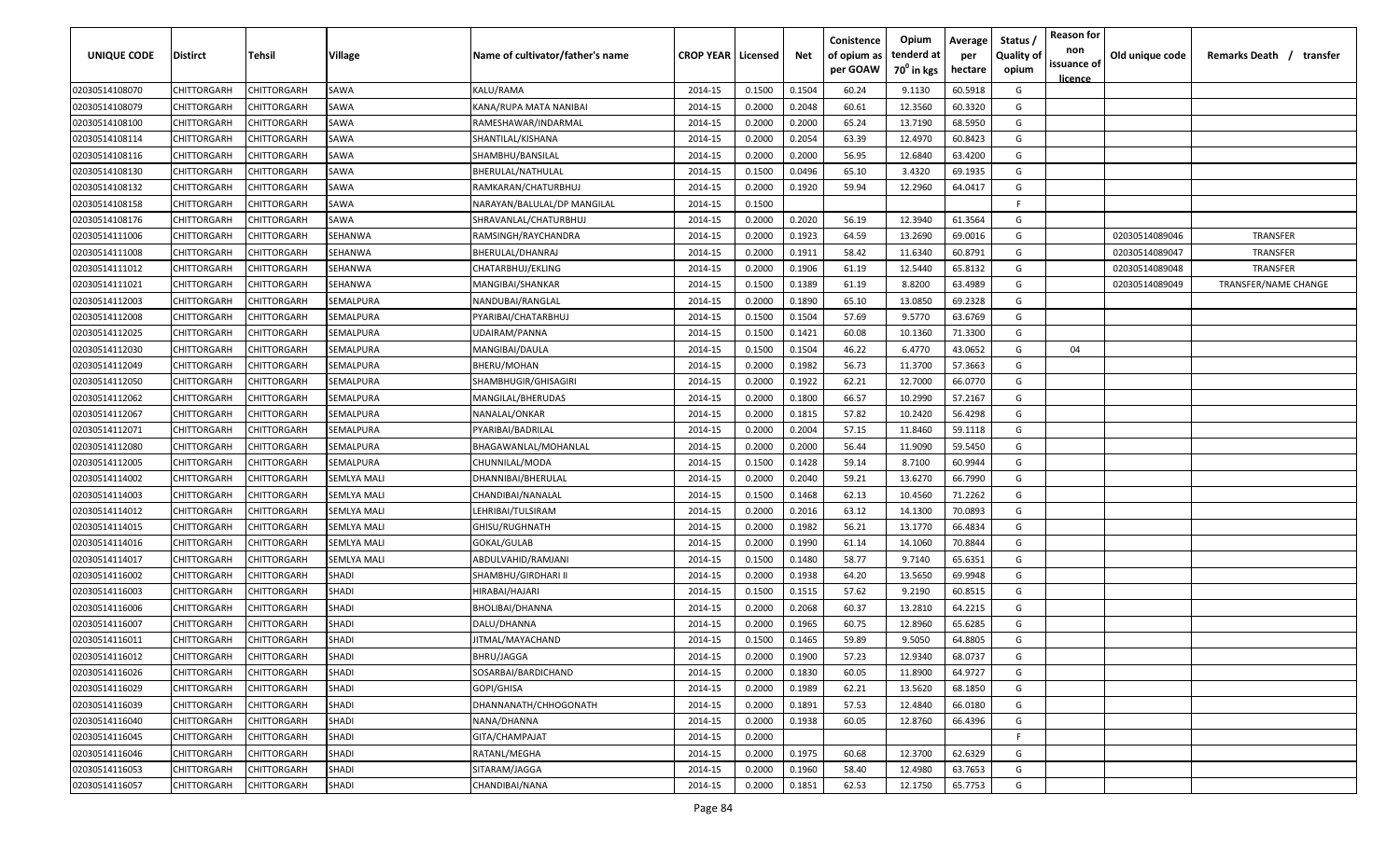| <b>UNIQUE CODE</b> | <b>Distirct</b>    | <b>Tehsil</b>      | Village      | Name of cultivator/father's name | <b>CROP YEAR   Licensed</b> |        | Net    | Conistence<br>of opium as | Opium<br>tenderd at    | Average<br>per | Status /<br>Quality of | <b>Reason for</b><br>non<br>issuance of | Old unique code | Remarks Death /<br>transfer |
|--------------------|--------------------|--------------------|--------------|----------------------------------|-----------------------------|--------|--------|---------------------------|------------------------|----------------|------------------------|-----------------------------------------|-----------------|-----------------------------|
|                    |                    |                    |              |                                  |                             |        |        | per GOAW                  | 70 <sup>0</sup> in kgs | hectare        | opium                  | licence                                 |                 |                             |
| 02030514116059     | CHITTORGARH        | CHITTORGARH        | <b>SHADI</b> | GULAB/RAJU                       | 2014-15                     | 0.2000 | 0.1974 | 62.77                     | 13.4870                | 68.3232        | G                      |                                         |                 |                             |
| 02030514116062     | CHITTORGARH        | CHITTORGARH        | SHADI        | SOHANIBAI/JITU                   | 2014-15                     | 0.1500 | 0.1527 | 58.41                     | 10.0380                | 65.7367        | G                      |                                         |                 |                             |
| 02030514116064     | CHITTORGARH        | CHITTORGARH        | <b>SHADI</b> | NARAYAN/JITU                     | 2014-15                     | 0.2000 | 0.1960 | 60.46                     | 12.6970                | 64.7806        | G                      |                                         |                 |                             |
| 02030514116069     | CHITTORGARH        | CHITTORGARH        | SHADI        | FULCHAND/JITUJAT                 | 2014-15                     | 0.1500 | 0.1520 | 53.29                     | 9.2570                 | 60.9013        | G                      |                                         |                 |                             |
| 02030514116071     | CHITTORGARH        | CHITTORGARH        | SHADI        | SHAMBHU/MADHUJAT                 | 2014-15                     | 0.2000 | 0.1964 | 59.77                     | 12.2610                | 62.4287        | G                      |                                         |                 |                             |
| 02030514116073     | CHITTORGARH        | CHITTORGARH        | SHADI        | HARIBAI/SHANKAR                  | 2014-15                     | 0.1500 | 0.1470 | 66.21                     | 10.6220                | 72.2585        | G                      |                                         |                 |                             |
| 02030514116076     | CHITTORGARH        | CHITTORGARH        | SHADI        | KHURAJ/GIRDHARIJAT               | 2014-15                     | 0.2000 | 0.1961 | 55.85                     | 11.2740                | 57.4911        | G                      |                                         |                 |                             |
| 02030514116089     | CHITTORGARH        | CHITTORGARH        | SHADI        | BHONA/CHENA                      | 2014-15                     | 0.1500 | 0.1434 | 52.41                     | 9.3290                 | 65.0558        | G                      |                                         |                 |                             |
| 02030514116091     | CHITTORGARH        | CHITTORGARH        | SHADI        | SARJU/JAGGA                      | 2014-15                     | 0.1500 | 0.1487 | 65.63                     | 10.6410                | 71.5602        | G                      |                                         |                 |                             |
| 02030514116105     | CHITTORGARH        | CHITTORGARH        | <b>SHADI</b> | NARANIBAI/LEHRU                  | 2014-15                     | 0.2000 | 0.1949 | 65.55                     | 13.9430                | 71.5393        | G                      |                                         |                 |                             |
| 02030514116109     | CHITTORGARH        | CHITTORGARH        | <b>SHADI</b> | RAMNATH/VENINATH                 | 2014-15                     | 0.1500 | 0.1506 | 57.66                     | 9.8520                 | 65.4183        | G                      |                                         |                 |                             |
| 02030514116113     | CHITTORGARH        | CHITTORGARH        | SHADI        | RAMCHANDRA/UDADHOLI              | 2014-15                     | 0.2000 | 0.1968 | 60.72                     | 12.2390                | 62.1900        | G                      |                                         |                 |                             |
| 02030514116126     | CHITTORGARH        | CHITTORGARH        | SHADI        | KAILASH/JITU                     | 2014-15                     | 0.2000 | 0.1951 | 52.74                     | 10.6460                | 54.5669        | G                      | 04                                      |                 |                             |
| 02030514116130     | CHITTORGARH        | CHITTORGARH        | <b>SHADI</b> | BHERU/LAXMAN                     | 2014-15                     | 0.1500 | 0.1418 | 58.71                     | 11.2890                | 79.6121        | G                      |                                         |                 |                             |
| 02030514116133     | CHITTORGARH        | CHITTORGARH        | <b>SHADI</b> | JAMNALAL/SHANKAR                 | 2014-15                     | 0.1500 | 0.1484 | 62.60                     | 10.0880                | 67.9784        | G                      |                                         |                 |                             |
| 02030514116134     | CHITTORGARH        | CHITTORGARH        | <b>SHADI</b> | RATAN/GOPI                       | 2014-15                     | 0.2000 | 0.1928 | 64.20                     | 14.0230                | 72.7334        | G                      |                                         |                 |                             |
| 02030514116136     | CHITTORGARH        | CHITTORGARH        | SHADI        | ALOLBAI/MADHU                    | 2014-15                     | 0.2000 |        |                           |                        |                | F.                     |                                         |                 |                             |
| 02030514116139     | CHITTORGARH        | CHITTORGARH        | SHADI        | JAGDISH/DALCHAND                 | 2014-15                     | 0.1500 | 0.1463 | 59.62                     | 10.0160                | 68.4621        | G                      |                                         |                 |                             |
| 02030514116140     | CHITTORGARH        | CHITTORGARH        | SHADI        | CHANDIBAI/BHAGGAJAT              | 2014-15                     | 0.2000 | 0.1944 | 60.05                     | 12.6790                | 65.2212        | G                      |                                         |                 |                             |
| 02030514116157     | CHITTORGARH        | CHITTORGARH        | <b>SHADI</b> | TANKUBAI/KELA                    | 2014-15                     | 0.2000 | 0.1960 | 62.36                     | 12.4450                | 63.4940        | G                      |                                         |                 | <b>NAME CHANGE</b>          |
| 02030514116160     | CHITTORGARH        | CHITTORGARH        | SHADI        | HOLANATH/VENINATH                | 2014-15                     | 0.2000 | 0.1888 | 60.18                     | 12.4740                | 66.0699        | G                      |                                         |                 |                             |
| 02030514116167     | CHITTORGARH        | CHITTORGARH        | SHADI        | CHANDIBAI/KAJOD                  | 2014-15                     | 0.2000 | 0.1972 | 58.22                     | 12.3840                | 62.7992        | G                      |                                         |                 |                             |
| 02030514116169     | CHITTORGARH        | CHITTORGARH        | <b>SHADI</b> | RAMA/CHHOGA                      | 2014-15                     | 0.2000 | 0.1886 | 54.98                     | 11.1370                | 59.0509        | G                      |                                         |                 |                             |
| 02030514116170     | CHITTORGARH        | CHITTORGARH        | <b>SHADI</b> | JAMNIBAI/RAMCHANDRA              | 2014-15                     | 0.1500 | 0.1456 | 60.05                     | 10.8180                | 74.2995        | G                      |                                         |                 |                             |
| 02030514116172     | CHITTORGARH        | CHITTORGARH        | SHADI        | BHIMRAJ/JITU                     | 2014-15                     | 0.1500 | 0.1512 | 56.28                     | 9.5190                 | 62.9563        | G                      |                                         |                 |                             |
| 02030514116173     | CHITTORGARH        | CHITTORGARH        | SHADI        | PARASRAM/DHANNA                  | 2014-15                     | 0.2000 | 0.2069 | 60.19                     | 13.2070                | 63.8328        | G                      |                                         |                 |                             |
| 02030514117001     | CHITTORGARH        | CHITTORGARH        | SHAMBHUPURA  | RUPLAL/KHEMA                     | 2014-15                     | 0.1500 | 0.1419 | 58.86                     | 8.8880                 | 62.6357        | G                      |                                         |                 |                             |
| 02030514117006     | CHITTORGARH        | CHITTORGARH        | SHAMBHUPURA  | DEVILAL/LAXMAN                   | 2014-15                     | 0.1500 | 0.1496 | 59.23                     | 9.6460                 | 64.4786        | G                      |                                         |                 |                             |
| 02030514117024     | CHITTORGARH        | CHITTORGARH        | SHAMBHUPURA  | MANGILAL/SHANKAR                 | 2014-15                     | 0.1500 | 0.1500 | 56.74                     | 8.6810                 | 57.8733        | G                      |                                         |                 |                             |
| 02030514117026     | CHITTORGARH        | CHITTORGARH        | SHAMBHUPURA  | BHANWARLAL/RUPLAL                | 2014-15                     | 0.2000 | 0.1950 | 61.30                     | 12.9690                | 66.5077        | G                      |                                         |                 |                             |
| 02030514117027     | CHITTORGARH        | CHITTORGARH        | SHAMBHUPURA  | ONKAR/UDAIRAM                    | 2014-15                     | 0.1500 | 0.1478 | 59.71                     | 9.2550                 | 62.6184        | G                      |                                         |                 |                             |
| 02030514117035     | CHITTORGARH        | CHITTORGARH        | SHAMBHUPURA  | GOPALLAL/SHANKAR                 | 2014-15                     | 0.2000 | 0.1952 | 61.30                     | 12.9960                | 66.5779        | G                      |                                         |                 |                             |
| 02030514117037     | CHITTORGARH        | CHITTORGARH        | SHAMBHUPURA  | GHISIBAI/SHANKAR                 | 2014-15                     | 0.1500 |        |                           |                        |                | -F.                    |                                         |                 |                             |
| 02030514117041     | CHITTORGARH        | CHITTORGARH        | SHAMBHUPURA  | TULSIRAM/KHEMA                   | 2014-15                     | 0.1500 | 0.1485 | 51.08                     | 7.6690                 | 51.6431        | G                      | 04                                      |                 |                             |
| 02030514117049     | <b>CHITTORGARH</b> | CHITTORGARH        | SHAMBHUPURA  | WARLAL/MULCHAND                  | 2014-15                     | 0.1500 |        |                           |                        |                | E                      |                                         |                 |                             |
| 02030514117054     | <b>CHITTORGARH</b> | <b>CHITTORGARH</b> | SHAMBHUPURA  | KASHIRAM/BHAJJA                  | 2014-15                     | 0.1500 | 0.1485 | 56.87                     | 9.0830                 | 61.1650        | G                      |                                         |                 |                             |
| 02030514119001     | <b>CHITTORGARH</b> | CHITTORGARH        | SINDHABADI   | LAXMAN/KEWALCHAND                | 2014-15                     | 0.2000 | 0.1904 | 58.07                     | 11.3490                | 59.6061        | G                      |                                         |                 |                             |
| 02030514119004     | CHITTORGARH        | CHITTORGARH        | SINDHABADI   | KALUSINGH/KALYANSINGH            | 2014-15                     | 0.2000 | 0.1951 | 55.96                     | 11.9910                | 61.4608        | G                      |                                         |                 |                             |
| 02030514119005     | CHITTORGARH        | <b>CHITTORGARH</b> | SINDHABADI   | MOHAN/MANGU                      | 2014-15                     | 0.1500 | 0.1500 | 56.85                     | 9.0550                 | 60.3667        | G                      |                                         |                 |                             |
| 02030514119006     | CHITTORGARH        | CHITTORGARH        | SINDHABADI   | RUKMANIBAI/MOHAN                 | 2014-15                     | 0.1500 | 0.1504 | 56.37                     | 9.2290                 | 61.3630        | G                      |                                         |                 |                             |
| 02030514119007     | CHITTORGARH        | CHITTORGARH        | SINDHABADI   | SHYAMLAL/GHASI                   | 2014-15                     | 0.1500 |        |                           |                        |                | F.                     |                                         |                 |                             |
| 02030514119018     | CHITTORGARH        | CHITTORGARH        | SINDHABADI   | GITABAI/SHYANIBAI                | 2014-15                     | 0.1500 | 0.1492 | 55.99                     | 9.4460                 | 63.3110        | G                      |                                         |                 |                             |
| 02030514119022     | CHITTORGARH        | CHITTORGARH        | SINDHABADI   | JAGGANNATH/BHUWANA               | 2014-15                     | 0.2000 | 0.1910 | 61.19                     | 12.7540                | 66.7749        | G                      |                                         |                 |                             |
| 02030514119029     | <b>CHITTORGARH</b> | CHITTORGARH        | SINDHABADI   | DEVBAI/DAOLATRAM                 | 2014-15                     | 0.1500 | 0.1488 | 58.26                     | 10.5700                | 71.0349        | G                      |                                         |                 |                             |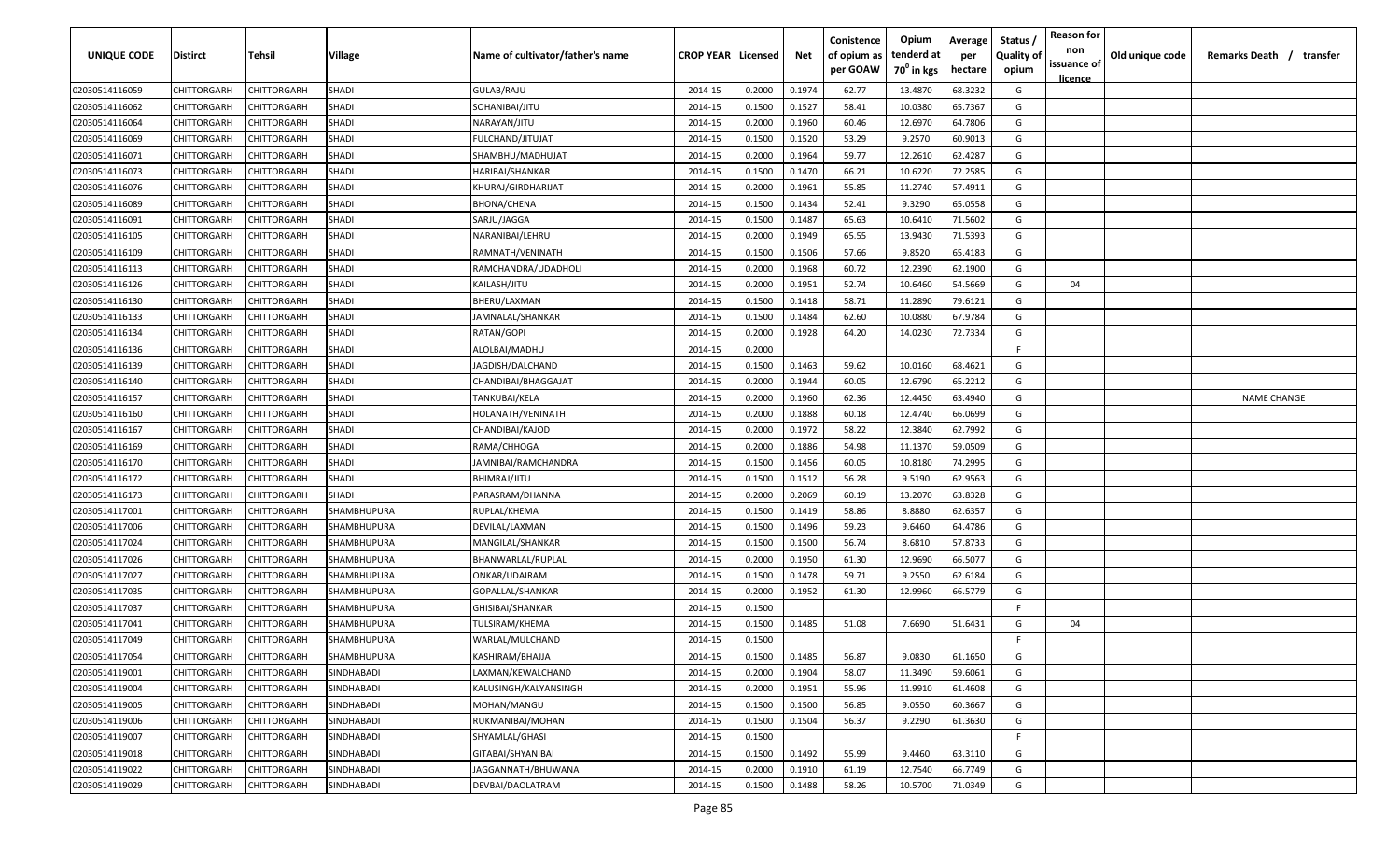| <b>UNIQUE CODE</b> | <b>Distirct</b>    | Tehsil             | Village           | Name of cultivator/father's name | <b>CROP YEAR   Licensed</b> |        | Net    | Conistence<br>of opium as | Opium<br>tenderd at    | Average<br>per | Status /<br><b>Quality of</b> | <b>Reason for</b><br>non | Old unique code | Remarks Death /<br>transfer |
|--------------------|--------------------|--------------------|-------------------|----------------------------------|-----------------------------|--------|--------|---------------------------|------------------------|----------------|-------------------------------|--------------------------|-----------------|-----------------------------|
|                    |                    |                    |                   |                                  |                             |        |        | per GOAW                  | 70 <sup>0</sup> in kgs | hectare        | opium                         | issuance of              |                 |                             |
| 02030514119032     | CHITTORGARH        | CHITTORGARH        | SINDHABADI        | SHANKAR/MOTILAL                  | 2014-15                     | 0.1500 | 0.1430 | 52.87                     | 8.7240                 | 61.0070        | G                             | licence                  |                 |                             |
| 02030514119035     | CHITTORGARH        | CHITTORGARH        | SINDHABADI        | NANA/PRATHA                      | 2014-15                     | 0.1500 | 0.1500 | 53.14                     | 8.7000                 | 58.0000        | G                             |                          |                 |                             |
| 02030514119045     | CHITTORGARH        | CHITTORGARH        | SINDHABADI        | KALU/NARU                        | 2014-15                     | 0.1500 | 0.1480 | 57.03                     | 8.7990                 | 59.4527        | G                             |                          |                 |                             |
| 02030514119052     | CHITTORGARH        | CHITTORGARH        | SINDHABADI        | DEVILAL/BHERU                    | 2014-15                     | 0.1500 | 0.1493 | 55.31                     | 9.2840                 | 62.1835        | G                             |                          |                 |                             |
| 02030514119054     | CHITTORGARH        | CHITTORGARH        | SINDHABADI        | PRABHULAL/MEGHA                  | 2014-15                     | 0.1500 | 0.1485 | 58.23                     | 9.0760                 | 61.1178        | G                             |                          |                 |                             |
| 02030514119055     | CHITTORGARH        | CHITTORGARH        | SINDHABADI        | AMBALAL/ONKAR                    | 2014-15                     | 0.1500 | 0.1470 | 58.26                     | 9.4960                 | 64.5986        | G                             |                          |                 |                             |
| 02030514119057     | CHITTORGARH        | CHITTORGARH        | SINDHABADI        | MUKANDSINGH/MOHANSINGH           | 2014-15                     | 0.2000 | 0.1943 | 53.66                     | 11.1460                | 57.3649        | G                             |                          |                 |                             |
| 02030514119058     | CHITTORGARH        | CHITTORGARH        | <b>SINDHABADI</b> | CHANDIBAI/MODIRAM                | 2014-15                     | 0.2000 | 0.2000 | 58.26                     | 12.8840                | 64.4200        | G                             |                          |                 |                             |
| 02030514119061     | CHITTORGARH        | CHITTORGARH        | SINDHABADI        | MOHAN/BHURA                      | 2014-15                     | 0.1500 | 0.1487 | 58.26                     | 9.8290                 | 66.0995        | G                             |                          |                 |                             |
| 02030514119062     | CHITTORGARH        | CHITTORGARH        | SINDHABADI        | AMBALAL/BHURA                    | 2014-15                     | 0.1500 | 0.1502 | 58.26                     | 10.0710                | 67.0506        | G                             |                          |                 |                             |
| 02030514119071     | CHITTORGARH        | CHITTORGARH        | SINDHABADI        | GOVERDHAN/KISHAN                 | 2014-15                     | 0.1500 | 0.1470 | 57.54                     | 9.9540                 | 67.7143        | G                             |                          |                 | TRANSFER/HODA               |
| 02030514119073     | CHITTORGARH        | CHITTORGARH        | SINDHABADI        | PYARCHAND/VARDA                  | 2014-15                     | 0.1500 | 0.1428 | 54.52                     | 7.7030                 | 53.9426        | G                             | 04                       |                 |                             |
| 02030514121002     | CHITTORGARH        | CHITTORGARH        | THIKRIYA          | BHERU/MAGNA                      | 2014-15                     | 0.2000 | 0.1936 | 51.03                     | 7.8290                 | 40.4390        | G                             | 04                       |                 |                             |
| 02030514121008     | CHITTORGARH        | CHITTORGARH        | THIKRIYA          | BHAWARLAL/RATTA                  | 2014-15                     | 0.1500 | 0.1325 | 57.90                     | 7.8660                 | 59.3660        | G                             |                          |                 |                             |
| 02030514121017     | CHITTORGARH        | CHITTORGARF        | <b>THIKRIYA</b>   | <b>KAKUBAI/GHISA</b>             | 2014-15                     | 0.1500 |        |                           |                        |                | E                             |                          |                 |                             |
| 02030514121035     | CHITTORGARH        | CHITTORGARF        | <b>THIKRIYA</b>   | ONKAR/HEMA                       | 2014-15                     | 0.2000 | 0.1975 | 53.30                     | 11.8630                | 60.0658        | G                             |                          |                 |                             |
| 02030514121050     | CHITTORGARH        | CHITTORGARH        | THIKRIYA          | CHUNNILAL/DOLA                   | 2014-15                     | 0.1500 | 0.1503 | 58.17                     | 9.8390                 | 65.4624        | G                             |                          |                 |                             |
| 02030514121073     | CHITTORGARH        | CHITTORGARH        | THIKRIYA          | BHURIBAI/TULASIRAM               | 2014-15                     | 0.2000 | 0.1950 | 58.17                     | 11.9500                | 61.2821        | G                             |                          |                 |                             |
| 02030514121076     | CHITTORGARH        | CHITTORGARH        | THIKRIYA          | SOHANIBAI/KANIRAM                | 2014-15                     | 0.1500 | 0.1455 | 53.99                     | 8.8850                 | 61.0653        |                               | 02                       |                 | <b>NAME CHANGE</b>          |
| 02030514123002     | CHITTORGARH        | CHITTORGARH        | TUMBADIYA         | NARAYAN/POKHAR                   | 2014-15                     | 0.2000 | 0.1980 | 54.23                     | 10.9780                | 55.4444        | G                             | 04                       |                 |                             |
| 02030514123003     | CHITTORGARH        | CHITTORGARH        | TUMBADIYA         | BHERA/POKHAR                     | 2014-15                     | 0.2000 | 0.1954 | 60.97                     | 10.7740                | 55.1382        | G                             | 04                       |                 |                             |
| 02030514123004     | CHITTORGARH        | CHITTORGARH        | TUMBADIYA         | SOSARBAI/HANSRAJ                 | 2014-15                     | 0.1500 | 0.1485 | 59.66                     | 9.1960                 | 61.9259        | G                             |                          |                 |                             |
| 02030514123006     | CHITTORGARH        | CHITTORGARH        | TUMBADIYA         | HARLAL/TEJRAM                    | 2014-15                     | 0.1500 | 0.1443 | 54.21                     | 8.0540                 | 55.8143        | G                             | 04                       |                 |                             |
| 02030514123008     | CHITTORGARH        | CHITTORGARH        | TUMBADIYA         | MOHANIBAI/MOTIRAM                | 2014-15                     | 0.1500 | 0.1474 | 64.37                     | 9.7470                 | 66.1262        | G                             |                          |                 |                             |
| 02030514123012     | CHITTORGARH        | CHITTORGARH        | TUMBADIYA         | LAXMANLAL/CHHOGALAL              | 2014-15                     | 0.2000 |        |                           |                        |                | E                             |                          |                 |                             |
| 02030514123015     | CHITTORGARH        | CHITTORGARH        | TUMBADIYA         | HAJARI/GOPAL                     | 2014-15                     | 0.2000 | 0.2000 | 58.45                     | 11.3730                | 56.8650        | G                             |                          |                 |                             |
| 02030514123028     | CHITTORGARH        | CHITTORGARH        | TUMBADIYA         | HEMRAJ/GEHRU                     | 2014-15                     | 0.1500 | 0.1492 | 56.18                     | 8.7000                 | 58.3110        | G                             |                          |                 |                             |
| 02030514123030     | CHITTORGARH        | CHITTORGARH        | TUMBADIYA         | BALIBAI/NANDLAL                  | 2014-15                     | 0.1500 | 0.1445 | 57.63                     | 8.5050                 | 58.8581        | G                             |                          |                 |                             |
| 02030514123033     | CHITTORGARH        | CHITTORGARH        | TUMBADIYA         | BHERU/SALAGRAM                   | 2014-15                     | 0.1500 | 0.0494 | 55.43                     | 3.0170                 | 61.0729        |                               | 02                       |                 |                             |
| 02030514124007     | CHITTORGARH        | CHITTORGARH        | UDPURA            | HAJARI/RATANA                    | 2014-15                     | 0.1500 | 0.1475 | 64.62                     | 10.5050                | 71.2203        | G                             |                          |                 |                             |
| 02030514124010     | CHITTORGARH        | CHITTORGARH        | <b>UDPURA</b>     | CHUNNIBAI/NANALAL                | 2014-15                     | 0.2000 | 0.1960 | 66.53                     | 14.1420                | 72.1531        | G                             |                          |                 |                             |
| 02030514124014     | CHITTORGARH        | <b>CHITTORGARF</b> | <b>UDPURA</b>     | BHOPRAJ/KISHANLAL                | 2014-15                     | 0.2000 | 0.1980 | 64.29                     | 14.4380                | 72.9192        | G                             |                          |                 |                             |
| 02030514124017     | CHITTORGARH        | CHITTORGARH        | <b>UDPURA</b>     | DEVILAL/MODA                     | 2014-15                     | 0.2000 | 0.1972 | 61.31                     | 13.5230                | 68.5751        | G                             |                          |                 |                             |
| 02030514124022     | CHITTORGARH        | CHITTORGARH        | <b>UDPURA</b>     | LAHRU/NANDA                      | 2014-15                     | 0.1500 | 0.1472 | 61.19                     | 10.0880                | 68.5326        | G                             |                          |                 |                             |
| 02030514124023     | CHITTORGARH        | CHITTORGARH        | UDPURA            | NOJIBAI/TULSIRAM                 | 2014-15                     | 0.2000 | 0.1935 | 64.62                     | 13.2380                | 68.4134        | G                             |                          |                 |                             |
| 02030514124042     | <b>CHITTORGARH</b> | CHITTORGARH        | <b>UDPURA</b>     | GIDHARI/CHATARBHUJ               | 2014-15                     | 0.1500 | 0.1457 | 64.62                     | 10.3300                | 70.8991        | G                             |                          |                 |                             |
| 02030514124048     | CHITTORGARH        | CHITTORGARH        | <b>UDPURA</b>     | GITABAI/NANDRAM                  | 2014-15                     | 0.1500 | 0.1488 | 56.69                     | 8.9570                 | 60.1949        | G                             |                          |                 |                             |
| 02030514124052     | CHITTORGARH        | CHITTORGARH        | <b>UDPURA</b>     | HABUBAI/DHANRAJ                  | 2014-15                     | 0.2000 | 0.1881 | 64.23                     | 14.1490                | 75.2206        | G                             |                          |                 |                             |
| 02030514124054     | <b>CHITTORGARH</b> | CHITTORGARH        | <b>UDPURA</b>     | RATAN/BHERU                      | 2014-15                     | 0.2000 | 0.1920 | 67.51                     | 14.3800                | 74.8958        | G                             |                          |                 |                             |
| 02030514124057     | CHITTORGARH        | CHITTORGARH        | UDPURA            | RATANLAL/DHANNA                  | 2014-15                     | 0.2000 | 0.1988 | 67.26                     | 15.1620                | 76.2676        | G                             |                          |                 |                             |
| 02030514124064     | CHITTORGARH        | CHITTORGARH        | <b>UDPURA</b>     | RAMESHCHANDRA/BHURA              | 2014-15                     | 0.2000 | 0.1949 | 61.31                     | 13.3130                | 68.3068        | G                             |                          |                 |                             |
| 02030514124068     | CHITTORGARH        | CHITTORGARH        | UDPURA            | SHANKARLAL/LAXMAN                | 2014-15                     | 0.2000 | 0.1904 | 64.62                     | 13.8380                | 72.6786        | G                             |                          |                 |                             |
| 02030514124079     | CHITTORGARH        | CHITTORGARH        | UDPURA            | ONKARLAL/SHANKARLAL              | 2014-15                     | 0.2000 | 0.1920 | 67.26                     | 13.4330                | 69.9635        | G                             |                          |                 |                             |
| 02030514124087     | <b>CHITTORGARH</b> | CHITTORGARH        | UDPURA            | PRATHVIRAJ/HAJARILAL             | 2014-15                     | 0.2000 | 0.1938 | 61.19                     | 13.2000                | 68.1115        | G                             |                          |                 |                             |